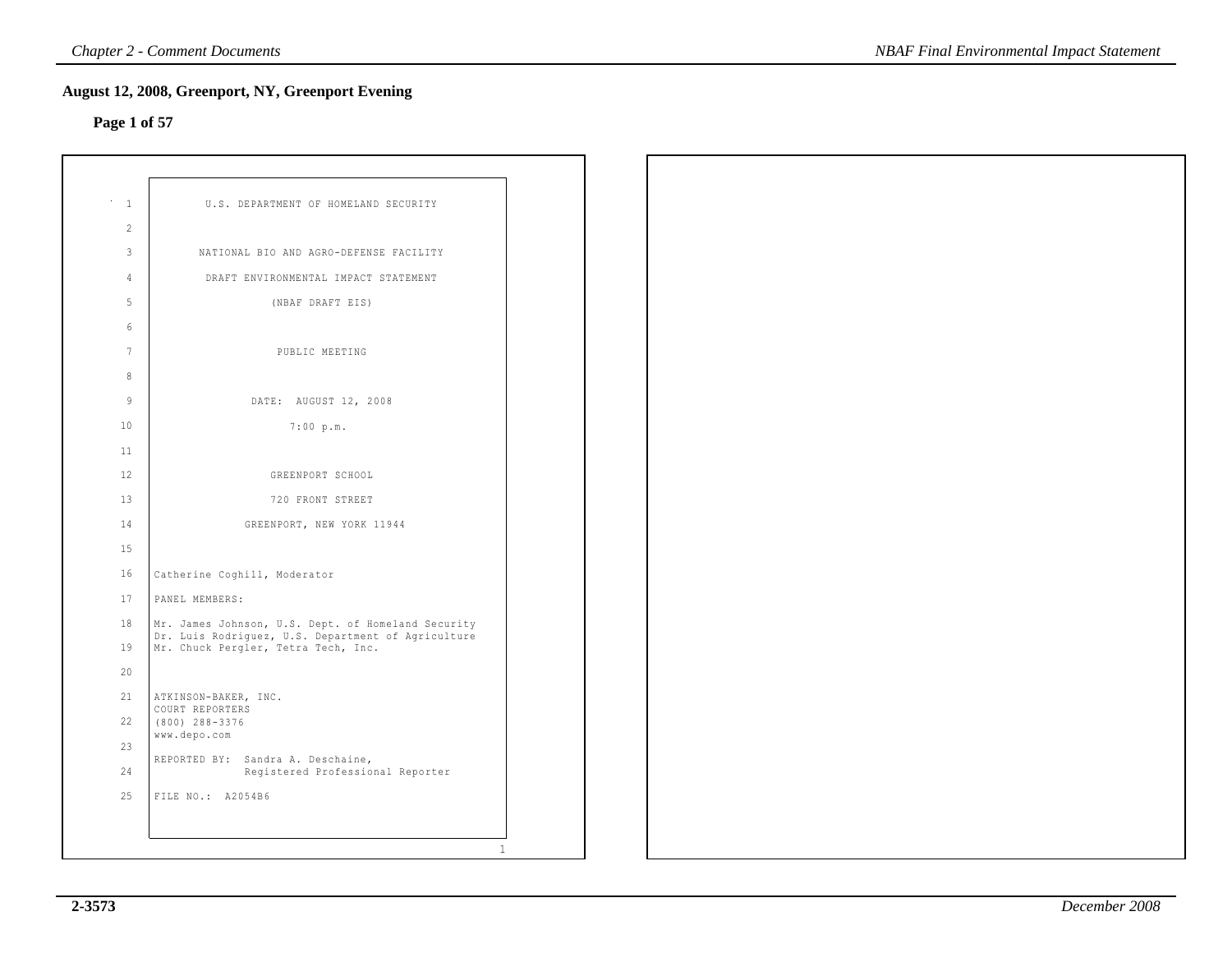## **Page 2 of 57**

| $\mathbf{1}$   | U.S. DEPARTMENT OF HOMELAND SECURITY   |                |                      |
|----------------|----------------------------------------|----------------|----------------------|
| $\overline{2}$ | NATIONAL BIO AND AGRO-DEFENSE FACILITY |                |                      |
| 3              | DRAFT ENVIRONMENTAL IMPACT STATEMENT   |                |                      |
| 4              | (NBAF DRAFT EIS)                       |                |                      |
| 5              |                                        | PAGE LINE      |                      |
| 6<br>WELCOME   |                                        |                |                      |
| $7\phantom{.}$ | James Johnson                          | 3              | $\mathbf{1}$         |
| 8              | Catherine Coghill (moderator)          | $\overline{4}$ | 17                   |
| 9              | PRESENTATION                           |                |                      |
|                | James Johnson                          | 8              | 7                    |
| 10             | Luis Rodriquez                         | 13             | 9                    |
| 11             | Chuck Pergler                          | 16             | 9                    |
| 12             | <b>OUESTION &amp; ANSWER SESSION</b>   |                |                      |
| 13             |                                        |                |                      |
| 14             | Elizabeth Holtzman<br>Debra O'Kane     | 28<br>30       | 22<br>$\overline{1}$ |
| 15             | FORMAL COMMENT SESSION                 |                |                      |
| 16             | Melanie Norden                         | 36             | 24                   |
| 17             | Jane Finalborgo                        | 73<br>39       | 6<br>14              |
|                | David Nyce                             | 42             | $\,8\,$              |
| 18             | Marie Domenici<br>Elizabeth Holtzman   | 43<br>45       | $\overline{2}$<br>21 |
| 19             | Marc Alessi                            | 48             | 8                    |
|                | Jenn Hartnagel                         | 50             | 23                   |
| 20             | Sandra Sinclair                        | 53             | 15                   |
| 21             | Bob Ghosio<br>Gwynn Schroeder          | 54<br>56       | 9<br>10              |
|                | Edward Webb                            | 58             | 21                   |
| 22             | Debra O'Kane                           | 60             | 11                   |
|                | Mark Haubner                           | 63             | 13                   |
| 23             | Joan Fleck                             | 66             | - 6                  |
|                | Jerry Callis                           | 66             | 22                   |
| 24             | John Searing<br>Frank Willis           | 68<br>70       | 7<br>13              |
| 2.5            |                                        |                |                      |
|                |                                        |                |                      |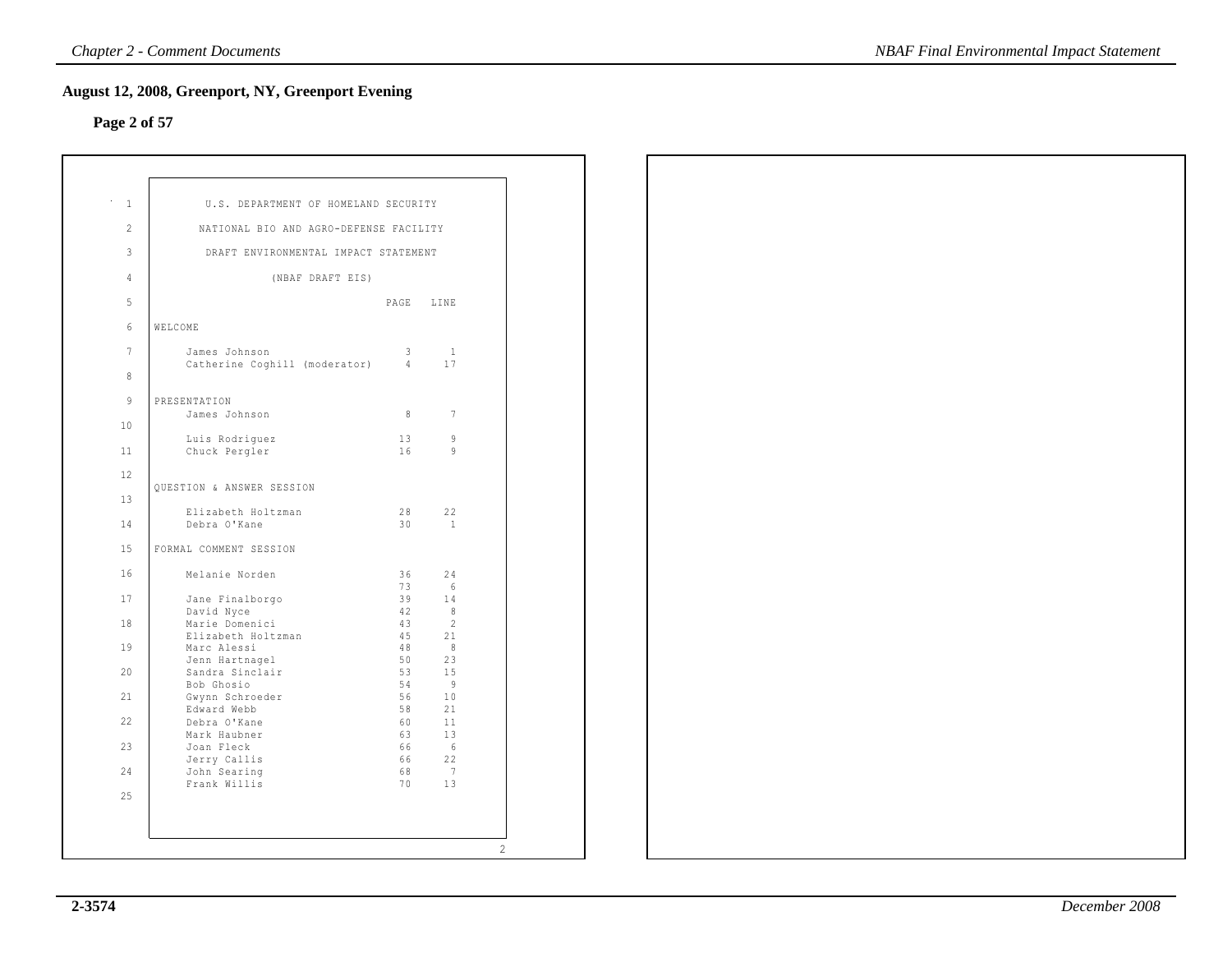## **Page 3 of 57**

| $\mathbf{1}$    | acceptable. So thank you again for coming.          |
|-----------------|-----------------------------------------------------|
| $\overline{2}$  | THE MODERATOR: All right, Folks, that               |
| $\mathbf{3}$    | concludes the presentation portion of the agenda,   |
| $\overline{4}$  | which means we're now ready to begin the            |
| $5 -$           | question-and-answer period. Just a reminder, we're  |
| $6\overline{6}$ | asking that if you have a question, please be sure  |
| $7\phantom{.0}$ | that it's a clarifying question based on the        |
| 8               | presentation that was given, so if there was        |
| 9               | something that wasn't quite covered that you need a |
| 10              | little more information to put everything together, |
| 11              | that's what this period is for.                     |
| 12              | Having said that, we're asking that                 |
| 13              | each person who has a question come to the          |
| 14              | microphone. If you'd like to leave us with your     |
| 15              | name and organization or not, that's fine, and      |
| 16              | please be sure to remember that it's one question.  |
| 17              | And the gentlemen at the front will be sure to work |
| 18              | with you and answer your question. So at this       |
| 19              | point in time, what I'd like to ask, if anyone does |
| 20              | have a question, to please come forward. We'll      |
| 21              | make sure we go from there.                         |
| 22              | MS. HOLTZMAN: Thank you very much.                  |
| 23              | At the end of your comments you mentioned that you  |
| 24              | estimated the economic costs of escape of           |
| 25              | pathogens, and you focused on animals, you said it  |
|                 |                                                     |
|                 | 28                                                  |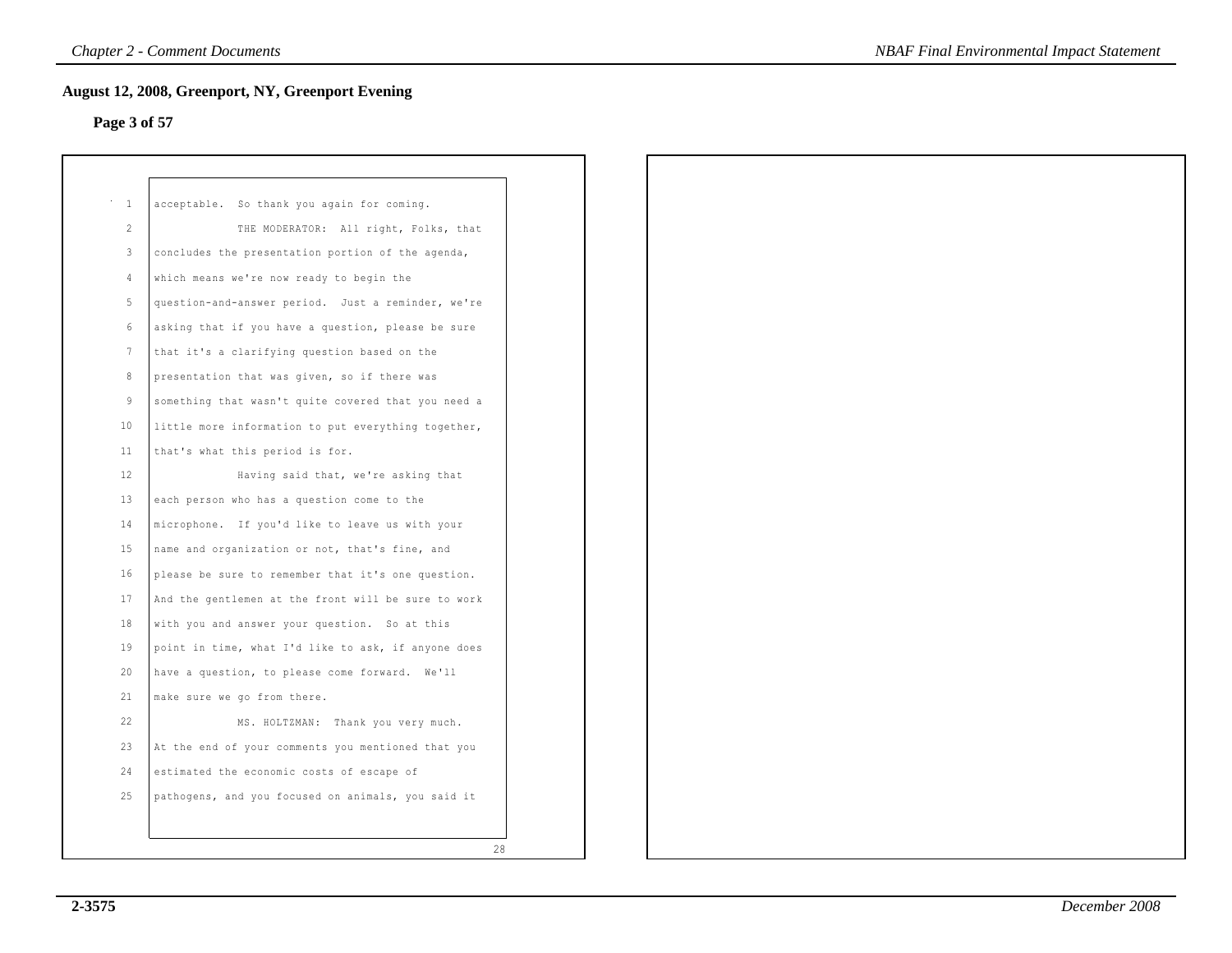### **Page 4 of 57**

| <b>Chapter 2 - Comment Documents</b><br><b>NBAF Final Environmental Impact Statement</b><br><b>August 12, 2008, Greenport, NY, Greenport Evening</b><br>Page 4 of 57                                                                                                                                                                                                                                                                                                                                                                                                                                                                                                                                                                                                                                                                                                                                                                                                                                                                                                                                                                                                                                                              |  |  |  |  |
|-----------------------------------------------------------------------------------------------------------------------------------------------------------------------------------------------------------------------------------------------------------------------------------------------------------------------------------------------------------------------------------------------------------------------------------------------------------------------------------------------------------------------------------------------------------------------------------------------------------------------------------------------------------------------------------------------------------------------------------------------------------------------------------------------------------------------------------------------------------------------------------------------------------------------------------------------------------------------------------------------------------------------------------------------------------------------------------------------------------------------------------------------------------------------------------------------------------------------------------|--|--|--|--|
| was 2.8 billion to animals, primarily from the loss<br>of our exports. My question is, what is the cost<br>expressed in the consequences of human life, if<br>these pathogens, which now can affect humans,<br>escape? What is the cost for human beings? My<br>name is Elizabeth Holtzman.<br>MR. PERGLER: For the data that I put<br>up on the board, the cost of 2.8 billion to 4.2<br>billion is the result of the escape of a Foot and<br>Mouth Disease virus and the economic consequences<br>to the livestock industry. Foot and Mouth Disease<br>does not affect human health. For Rift Valley<br>Fever and Nipah, there is not as much data, both of<br>which affect human health. There is data in our<br>document, but it's not as robust as the case<br>studies that we were able to use for FMD virus.<br>One example that we do cite for Rift Valley Fever,<br>Rift Valley Fever working group estimated a cost of<br>\$50 billion. But again, you really have to read<br>the study to fully understand that and the<br>assumptions there. Again, we just didn't have as<br>much data available to us in comparison to the Foot<br>and Mouth Disease virus.<br>THE MODERATOR: Next question, please?<br>Yes, Ma'am. |  |  |  |  |
|                                                                                                                                                                                                                                                                                                                                                                                                                                                                                                                                                                                                                                                                                                                                                                                                                                                                                                                                                                                                                                                                                                                                                                                                                                   |  |  |  |  |

### Comment No: 1 Issue Code: 19.0

### Comment No: 1 Issue Code: 15.0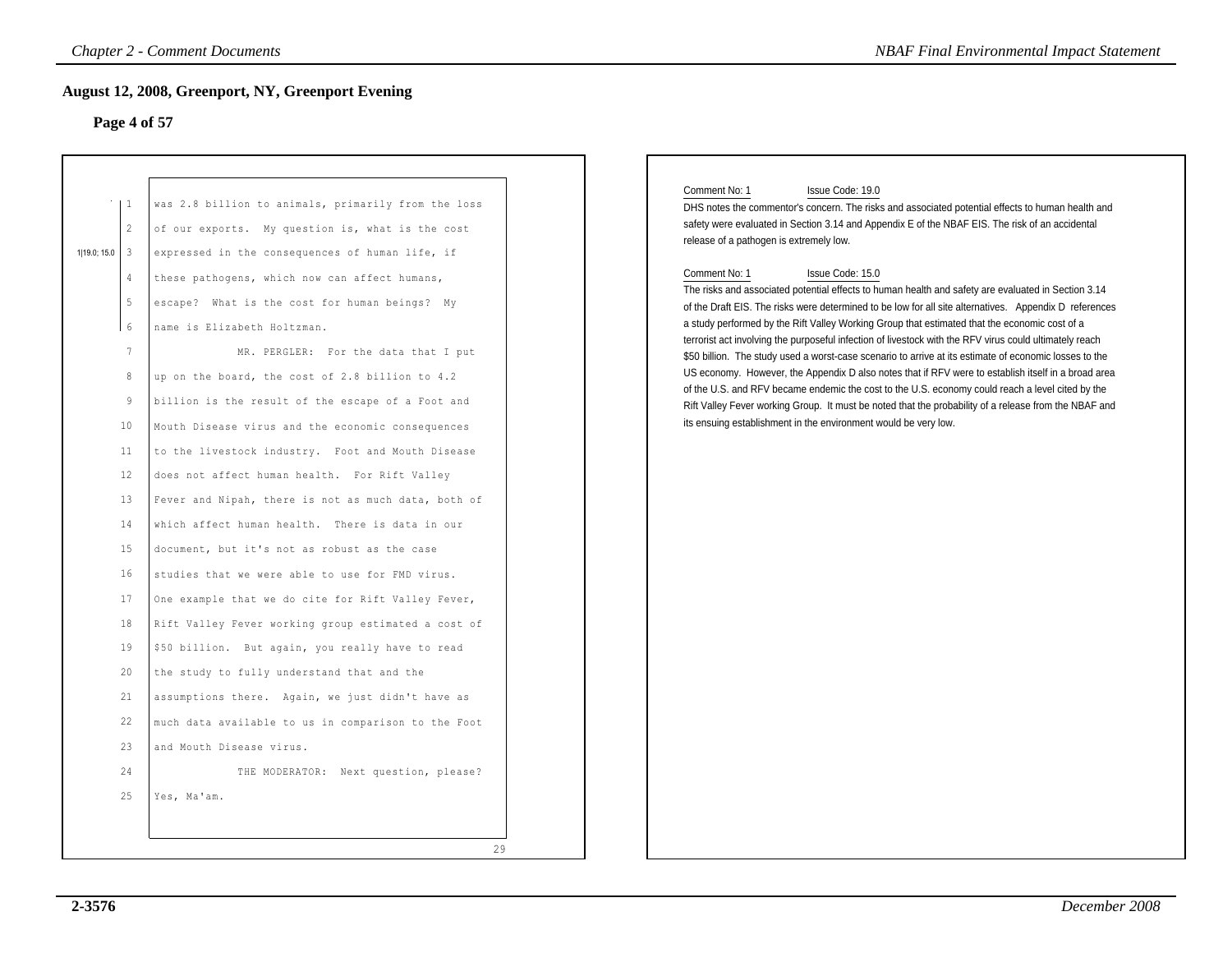## **Page 5 of 57**

| $\mathbf{1}$    | MS. O'KANE: My name is Debbie O'Kane,                |
|-----------------|------------------------------------------------------|
| $\mathcal{L}$   | and I live in Orient Point. I would just like to     |
| 3               | know why Rift Valley Fever has been chosen to be     |
| 4               | studied on Plum Island when we have a -- it's being  |
| 5               | studied now; is that correct? It's not part of       |
| 6               | what you're researching at the Biosafety Level 3?    |
| 7               | Okay. Why it would be proposed to be studied at      |
| 8               | the Biosafety 4 level when we have such a huge       |
| 9               | population of mosquitoes that we deal with on a      |
| 10              | regular basis during our spring, summer, and fall    |
| 11              | months, and we really have a hard time controlling   |
| 12 <sup>°</sup> | that population. And Rift Valley Fever is a vector   |
| 13              | born illness if I'm not mistaken; is that correct?   |
| 14              | MR. PERGLER: Before I get to your                    |
| 15              | question, I missed a very important point in my      |
| 16              | last response. The three pathogens that we carried   |
| 17              | out, they do not have human-to-human transmission,   |
| 18              | so I just want to bring that out.                    |
| 19              | MS. HOLTZMAN: That wasn't my                         |
| 20              | question. My question had to deal with pathogens     |
| 21              | that did affect humans, not ones that didn't. So     |
| 22              | I'd like an answer to that.                          |
| 23              | MR. PERGLER: Actually, my answer                     |
| 24              | still stands, and that is, we don't have as much     |
| 25              | information on what the actual cost would be.<br>But |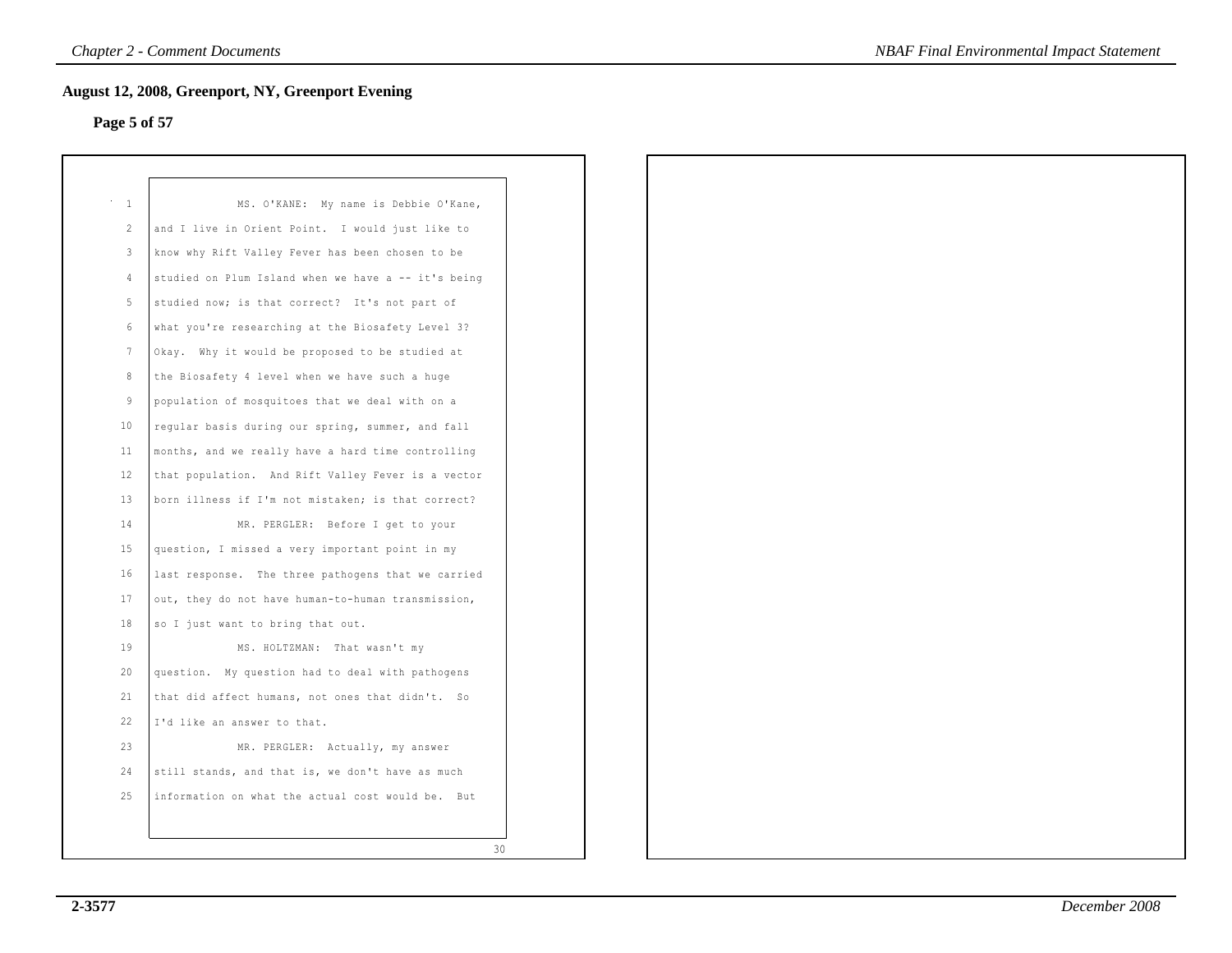## **Page 6 of 57**

| $\mathbf{1}$   | where we can disclose, we certainly did, so that    |    |
|----------------|-----------------------------------------------------|----|
| $\mathcal{L}$  | the reader can make a comment that you would like   |    |
| 3              | to see more extensive analysis, or where you think  |    |
| $\overline{4}$ | we can improve the document, so that's an extremely |    |
| 5.             | valuable comment that you've got, and I hope you    |    |
| 6              | give it formally as well.                           |    |
| 7              | DR. RODRIGUEZ: The questions about                  |    |
| 8              | the reason why the Rift Valley Fever would be       |    |
| 9              | studied. I quess the -- there has been risk         |    |
| 10             | analysis of Rift Valley Fever, and there is a high  |    |
| 11             | risk that Rift Valley Fever might come into this    |    |
| 12             | country in the same way that was not a virus, for   |    |
| 13             | example, came from infected mosquitoes brought from |    |
| 14             | abroad, perhaps in airplanes. If that is the case,  |    |
| 15             | unlike West Nile Virus, Rift Valley Fever affects   |    |
| 16             | both livestock and it produces disease,             |    |
| 17             | particularly in sheep and cattle, but is not so     |    |
| 18             | serious disease. But they serve as amplifiers of    |    |
| 19             | infection.                                          |    |
| 20             | People get infected with Rift Valley                |    |
| 21             | Fever; and, again, most of the infections are not   |    |
| 22             | lethal, people don't die of it. But there is a      |    |
| 23             | number, a subset that varies from outbreak to       |    |
| 24             | outbreak, and most of these have been documented in |    |
| 25             | Africa, where a percent of the population will      |    |
|                |                                                     |    |
|                |                                                     | 31 |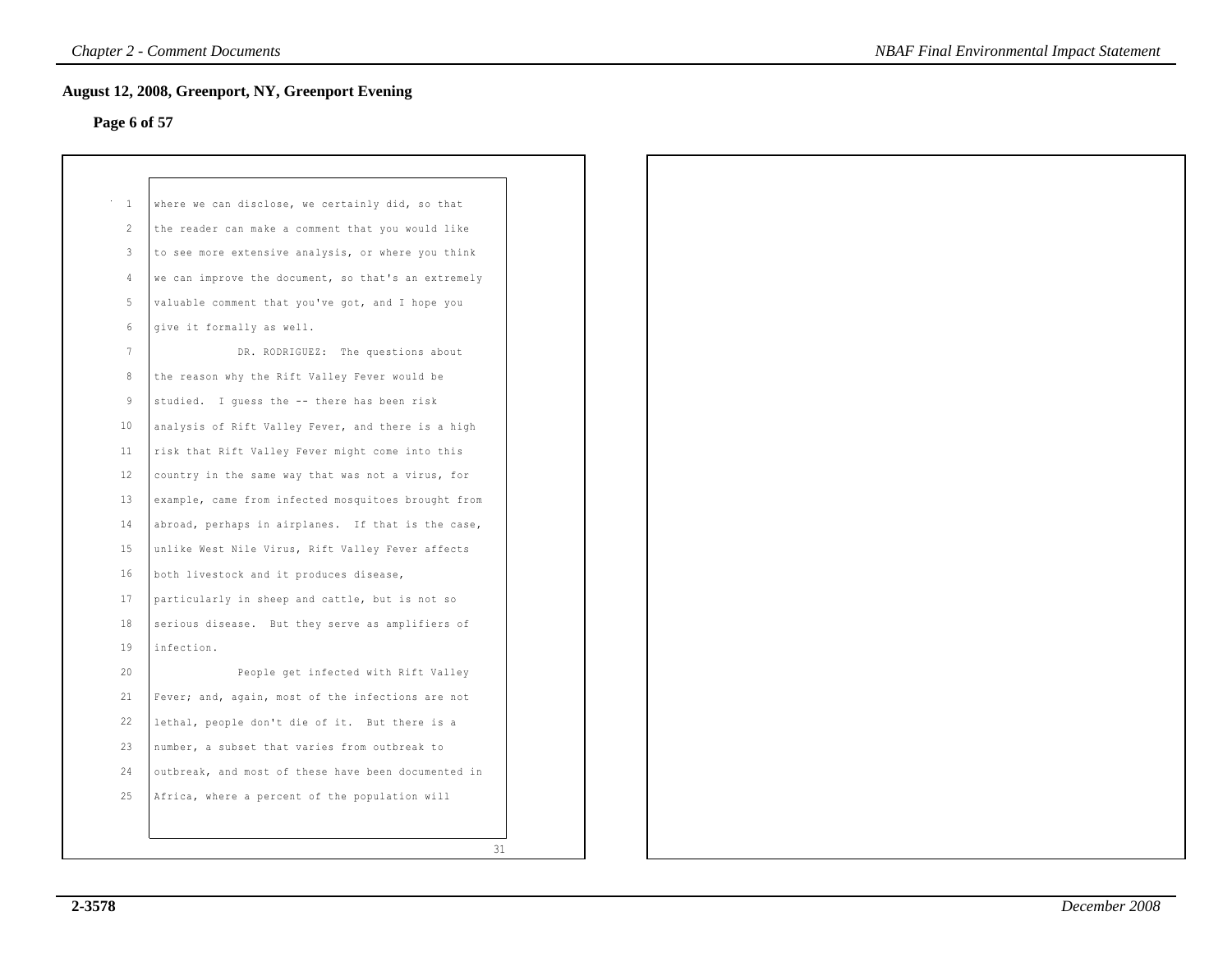## **Page 7 of 57**

| $\sim$ 1                | develop disease, and a percent of those that        |
|-------------------------|-----------------------------------------------------|
| $\overline{2}$          | develop disease would die. So the reason that we    |
| $\overline{\mathbf{3}}$ | need to do studies on Rift Valley Fever is that     |
| $\overline{4}$          | there is no test -- a license vaccine for Rift      |
| 5                       | Valley Fever to be used in this country, so we're   |
| $6\overline{6}$         | very vulnerable to the introduction of these        |
| $7\phantom{.0}$         | disease. We don't have means to control it. We      |
| 8                       | don't have a facility in this country where we can  |
| 9                       | test.                                               |
| 10                      | There are three or four candidate                   |
| 11                      | vaccines today that have been developed by several  |
| 12                      | scientific groups around the world. However, none   |
| 13                      | of them have been tested for efficacy in cattle or  |
| 14                      | sheep, and there is no facility in this country     |
| 15                      | where that work can be done. So the goal of adding  |
| 16                      | Rift Valley Fever to a research program in NBAF is  |
| 17                      | that it will allow having a Biosafety Level 4       |
| 18                      | facility, it will now allow to test those vaccines  |
| 19                      | in order to have better preparedness to prevent the |
| 20                      | natural introduction of Rift Valley Fever to this   |
| 21                      | country.                                            |
| 22                      | MS. O'KANE: But once again, doesn't                 |
| 23                      | that pose a risk when we have such a high           |
| 24                      | population of mosquitoes here on the East End of    |
| 25                      | Long Island?                                        |
|                         |                                                     |
|                         | 32                                                  |
|                         |                                                     |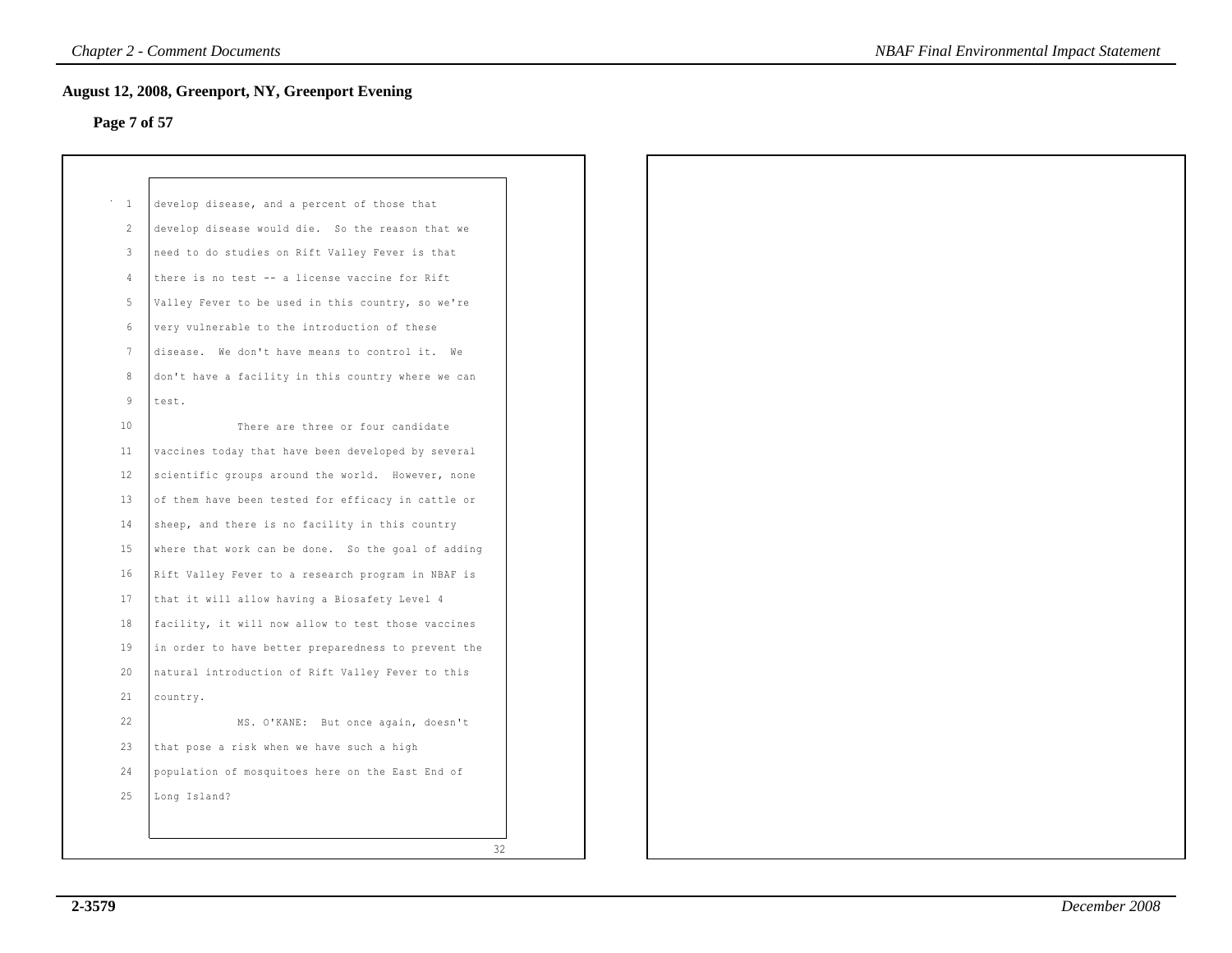## **Page 8 of 57**

| $\mathbf{1}$   | DR. RODRIGUEZ: The way that this                    |
|----------------|-----------------------------------------------------|
| $\overline{2}$ | research is carried out, particularly when you deal |
| 3              | with infected mosquitoes, it is probably not going  |
| 4              | to be the main focus of the research. The research  |
| 5.             | will probably be to vaccinate the animals, and then |
| 6              | you will take the virus, not mosquitoes, but just   |
| 7              | small amounts of virus, and then inject the cows or |
| 8              | sheep to see the effectiveness of the vaccine. So   |
| 9              | the likelihood of that release going, you know,     |
| 10             | mosquitoes being released is not the main focus of  |
| 11             | the research, as we foresee the NBAF facility       |
| 12             | having.                                             |
| 13             | Now, when insects are used in other                 |
| 14             | places to do research on any zoonotic agent, there  |
| 15             | is extreme number of measures that are taken to     |
| 16             | prevent the release of those insects. It's like an  |
| 17             | onion, where you have layer over layer of safety    |
| 18             | measures. For example, you have an accountability   |
| 19             | requirement, where you have to count the number of  |
| 20             | mosquitoes that you start working with, and you go  |
| 21             | into a place, like a cage, that's all enclosed, and |
| 22             | before you leave that cage you have to account for  |
| 23             | every mosquito that you were working with, and like |
| 24             | that. And then there is mosquito netting outside,   |
| 2.5            | there's mosquito traps. This is work that is being  |
|                |                                                     |
|                | 33                                                  |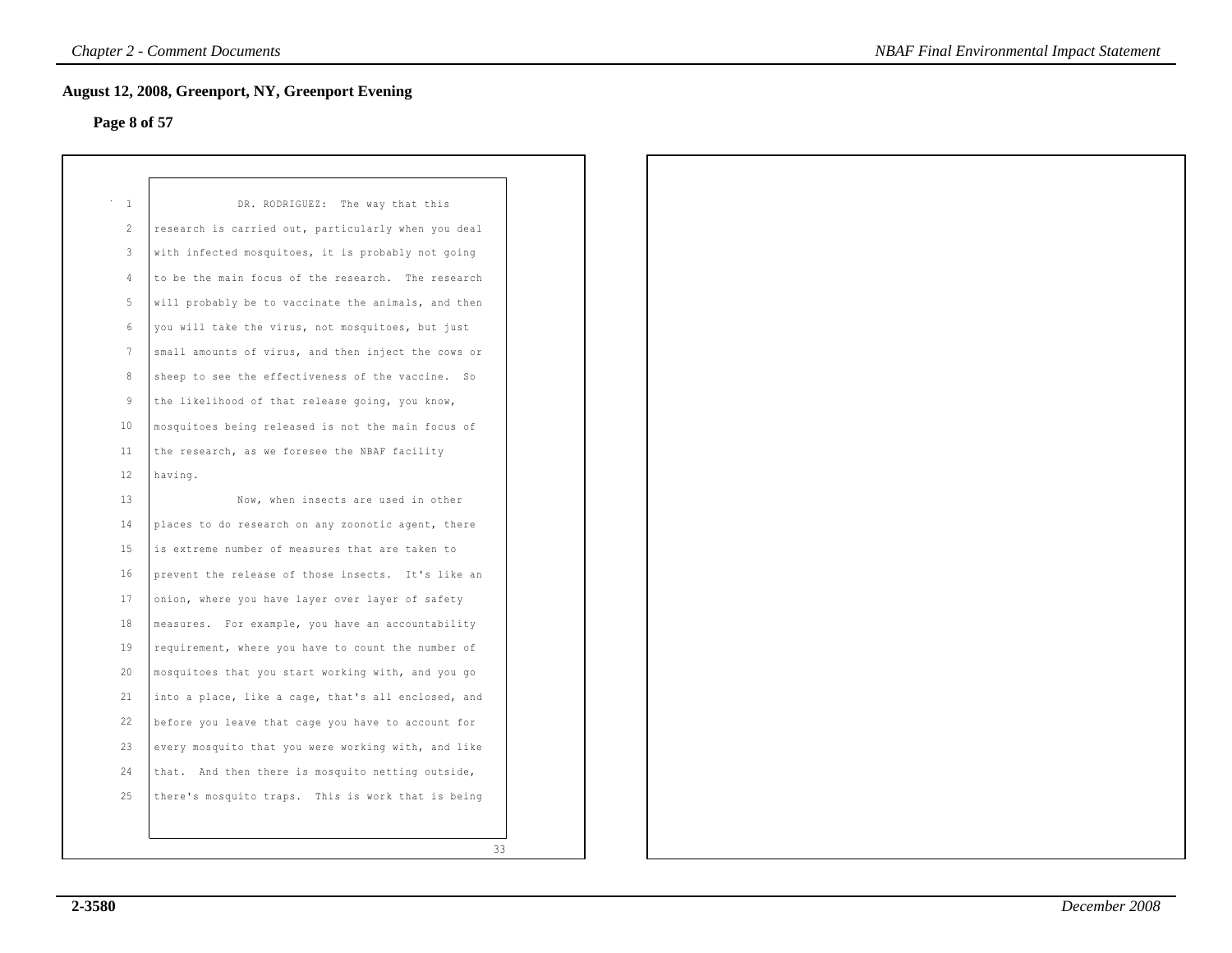### **Page 9 of 57**

|       | Page 9 of 57                                                 | ugust 12, 2008, Greenport, NY, Greenport Evening                                                                                                                                                                                                                                                                                                                     |                                                                                                                                                                                                                                                                                                                                                                                                                                                                                                                                                                                                                                                                                                                                                                                                                                                                                                                                                                                                                                                |
|-------|--------------------------------------------------------------|----------------------------------------------------------------------------------------------------------------------------------------------------------------------------------------------------------------------------------------------------------------------------------------------------------------------------------------------------------------------|------------------------------------------------------------------------------------------------------------------------------------------------------------------------------------------------------------------------------------------------------------------------------------------------------------------------------------------------------------------------------------------------------------------------------------------------------------------------------------------------------------------------------------------------------------------------------------------------------------------------------------------------------------------------------------------------------------------------------------------------------------------------------------------------------------------------------------------------------------------------------------------------------------------------------------------------------------------------------------------------------------------------------------------------|
|       | $\overline{1}$<br>2<br>$\mathbf{3}$<br>4<br>5<br>6<br>7<br>8 | done, for example, at laboratories in Laramie,<br>Wyoming, or in Fort Collins, Colorado, where they<br>work with these agents. That's the way they handle<br>these, so there hasn't been, as far as I know, no<br>history of a release of mosquito born or vector<br>born disease from these laboratories, as far as I<br>can say.<br>MS. O'KANE: I've done a lot of | Comment No: 1<br>Issue Code: 1.0<br>The purpose of the NBAF would be to develop tests to detect foreign animal and zoonotic diseases<br>and develop vaccines (or other countermeasures such as antiviral therapies) to protect agriculture<br>and food systems in the United States. The NBAF's mission is defensive and would not involve<br>offensive bioweapons research or development. The international treaty, known as the Biological and<br>Toxin Weapons Convention, to which the United States is a signatory, prohibits the development,<br>production, stockpiling and acquisition of such weapons. DHS's mission is to study foreign animal<br>and zoonotic (transmitted from animals to humans) diseases that threaten our agricultural livestock<br>and agricultural economy. The purpose of the NBAF would be to develop tests to detect foreign<br>animal and zoonotic diseases and develop vaccines (or other countermeasures such as antiviral<br>therapies) to protect agriculture and food systems in the United States. |
| 1 1.0 | 9<br>10<br>11                                                | research over a number of years on this, and I<br>believe I read somewhere that Rift Valley Fever is<br>a disease that can be used in biological warfare.                                                                                                                                                                                                            |                                                                                                                                                                                                                                                                                                                                                                                                                                                                                                                                                                                                                                                                                                                                                                                                                                                                                                                                                                                                                                                |
|       | 12<br>13<br>14                                               | Perhaps you can refute that, but I just wonder if<br>that's the reason why you will be studying it.<br>MR. JOHNSON: In terms of biowarfare,                                                                                                                                                                                                                          |                                                                                                                                                                                                                                                                                                                                                                                                                                                                                                                                                                                                                                                                                                                                                                                                                                                                                                                                                                                                                                                |
|       | 15<br>16<br>17<br>18                                         | was your question?<br>MS. O'KANE: Yes.<br>MR. JOHNSON: The new facility, NBAF<br>has no plans to do bioweapons research, biowarfare.                                                                                                                                                                                                                                 |                                                                                                                                                                                                                                                                                                                                                                                                                                                                                                                                                                                                                                                                                                                                                                                                                                                                                                                                                                                                                                                |
|       | 19<br>20<br>21                                               | It's illegal, and there's treatises in the United<br>States. We adhere to those. We purely are doing<br>the research for foreign animal diseases, emerging                                                                                                                                                                                                           |                                                                                                                                                                                                                                                                                                                                                                                                                                                                                                                                                                                                                                                                                                                                                                                                                                                                                                                                                                                                                                                |
|       | 22<br>23<br>24                                               | diseases that we don't know about, and we need to<br>be in a better position to respond to. As far as<br>warfare and everything, that is not the purpose of                                                                                                                                                                                                          |                                                                                                                                                                                                                                                                                                                                                                                                                                                                                                                                                                                                                                                                                                                                                                                                                                                                                                                                                                                                                                                |
|       | 25                                                           | this facility.<br>34                                                                                                                                                                                                                                                                                                                                                 |                                                                                                                                                                                                                                                                                                                                                                                                                                                                                                                                                                                                                                                                                                                                                                                                                                                                                                                                                                                                                                                |

### Comment No: 1 Issue Code: 1.0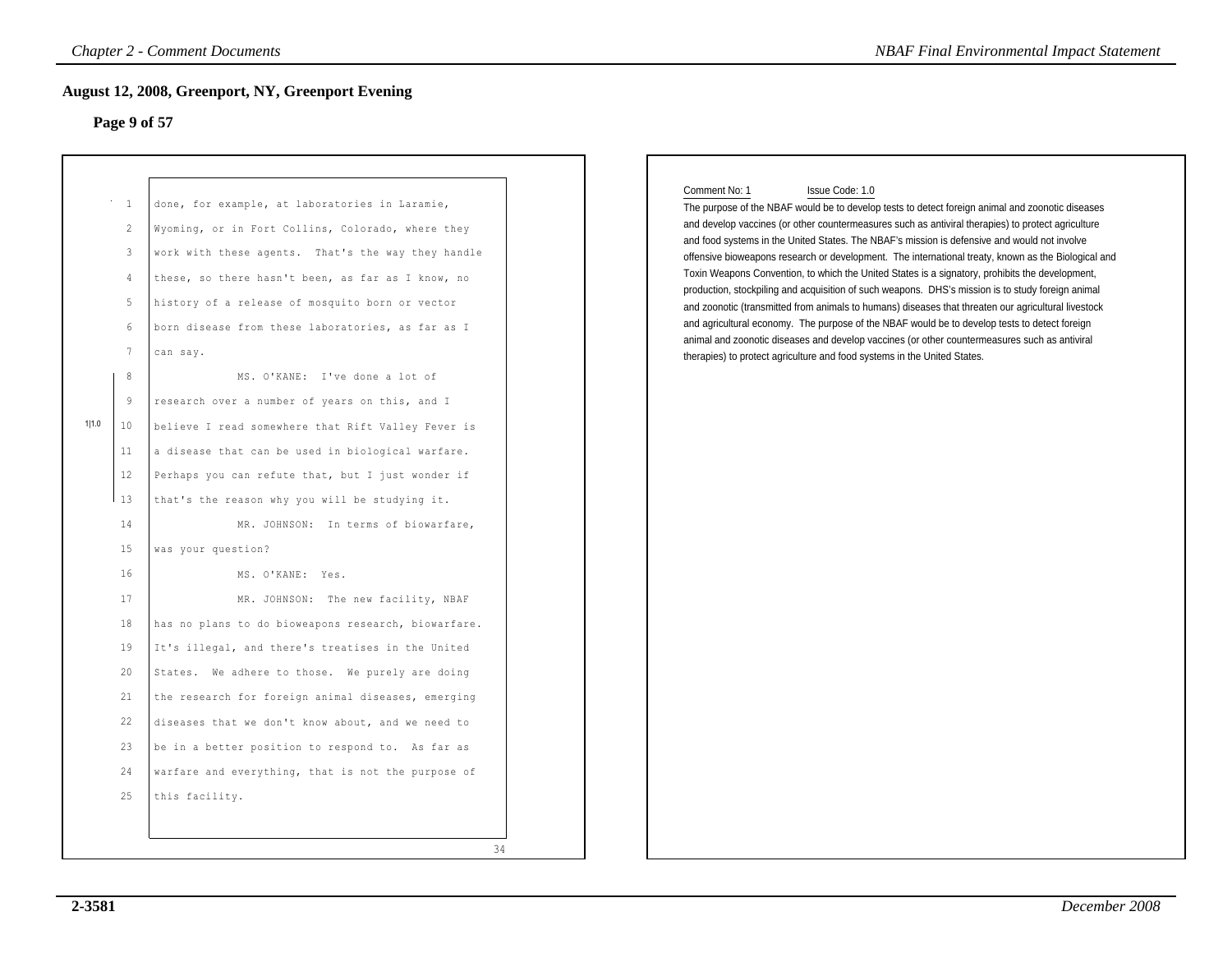## **Page 10 of 57**

| $\mathbf{1}$    | MS. O'KANE: Not that you would be                  |
|-----------------|----------------------------------------------------|
| $\overline{2}$  | developing but are you researching it because it   |
| 3               | might be weaponized and used as a weapon?          |
| 4               | DR. RODRIGUEZ: I don't have knowledge              |
| 5               | of Rift Valley Fever specifically being identified |
| 6               | as a biowarfare agent, so I don't know. I don't    |
| $7\phantom{.0}$ | know if the rest of the panel has any information. |
| 8               | MS. O'KANE:<br>Thank you.                          |
| 9               | THE MODERATOR: Next question, please.              |
| $10 \,$         | Okay. We're going to now open up the floor to the  |
| 11              | formal comment period. So a couple things I'd like |
| 12              | to reiterate. First of all, if you do not wish to  |
| 13              | make a comment tonight, that's fine. All comments  |
| 14              | received by the Department of Homeland Security,   |
| 15              | whether they receive them in writing or this       |
| 16              | evening at the meeting, or if you wish to go home  |
| 17              | and compile a letter and submit it later, rather   |
| 18              | than tonight, all those comments, Department of    |
| 19              | Homeland Security looks at everything equally. So  |
| 20              | whatever you feel comfortable with, and how you    |
| 21              | would like to submit comments, please feel free to |
| 22              | do so. As long you do make sure, if you do submit  |
| 23              | them in writing, that the comments are postmarked  |
| 24              | by August 25th.                                    |
| 25              | Also, as part of the formal comment                |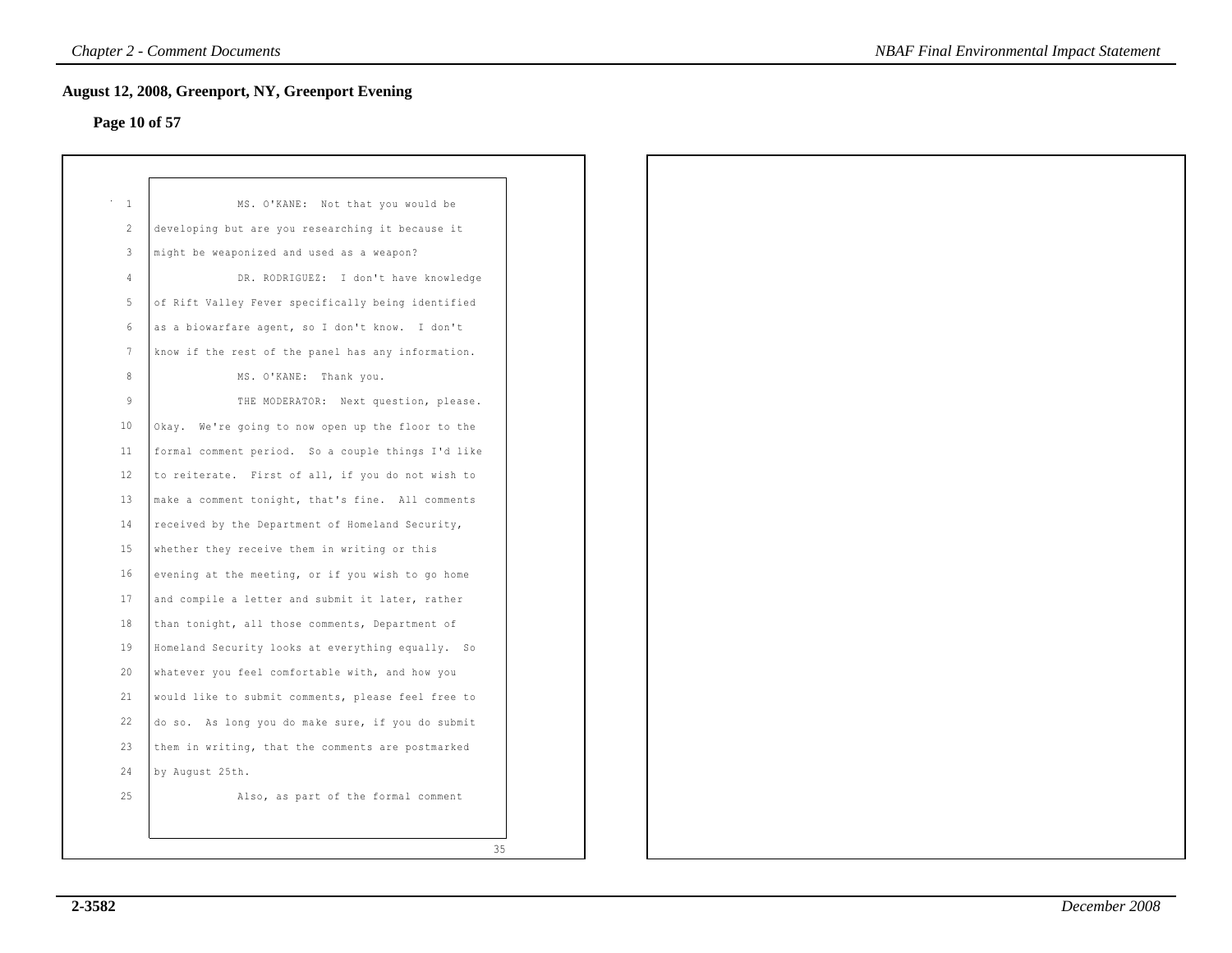## **Page 11 of 57**

| $\mathbf 1$ | process this evening, just to make sure everyone    |    |
|-------------|-----------------------------------------------------|----|
|             |                                                     |    |
| 2           | realizes how this will work. In that under the      |    |
| 3           | National Environmental Policy Act, when we open the |    |
| 4           | floor to formal comments, if you pose a question in |    |
| 5           | your comment, we will not be responding to them     |    |
| 6           | verbally tonight. And I don't want you to think     |    |
| 7           | that that's a mode of disrespect by the gentlemen   |    |
| 8           | at the front of the room. What we have to do is     |    |
| 9           | take each comment that we receive and go back and   |    |
| 10          | do a scientific analysis and breakdown and make     |    |
| 11          | sure we address it technically in the final EIS.    |    |
| 12          | So just to make sure everyone understands, if you   |    |
| 13          | pose a question tonight, we're not answering them   |    |
| 14          | or we're not being disrespectful, we're following   |    |
| 1.5         | the requirements that are put forth in front of us. |    |
| 16          | At this point in time, I'd like to go               |    |
| 17          | ahead and call the first person that signed up.     |    |
| 18          | Please do remember, out of respect for everybody    |    |
| 19          | here and at the other sites, you have three minutes |    |
| 20          | to speak, and I'll be up here at the front of the   |    |
| 21          | room just making sure you're aware of how much time |    |
| 22          | is left on the clock. Our first speaker this        |    |
| 23          | evening is Melanie Norden.                          |    |
| 24          | MS. NORDEN: My name is Melanie                      |    |
| 25          | Norden, and I reside in Greenport, New York, and    |    |
|             |                                                     |    |
|             |                                                     | 36 |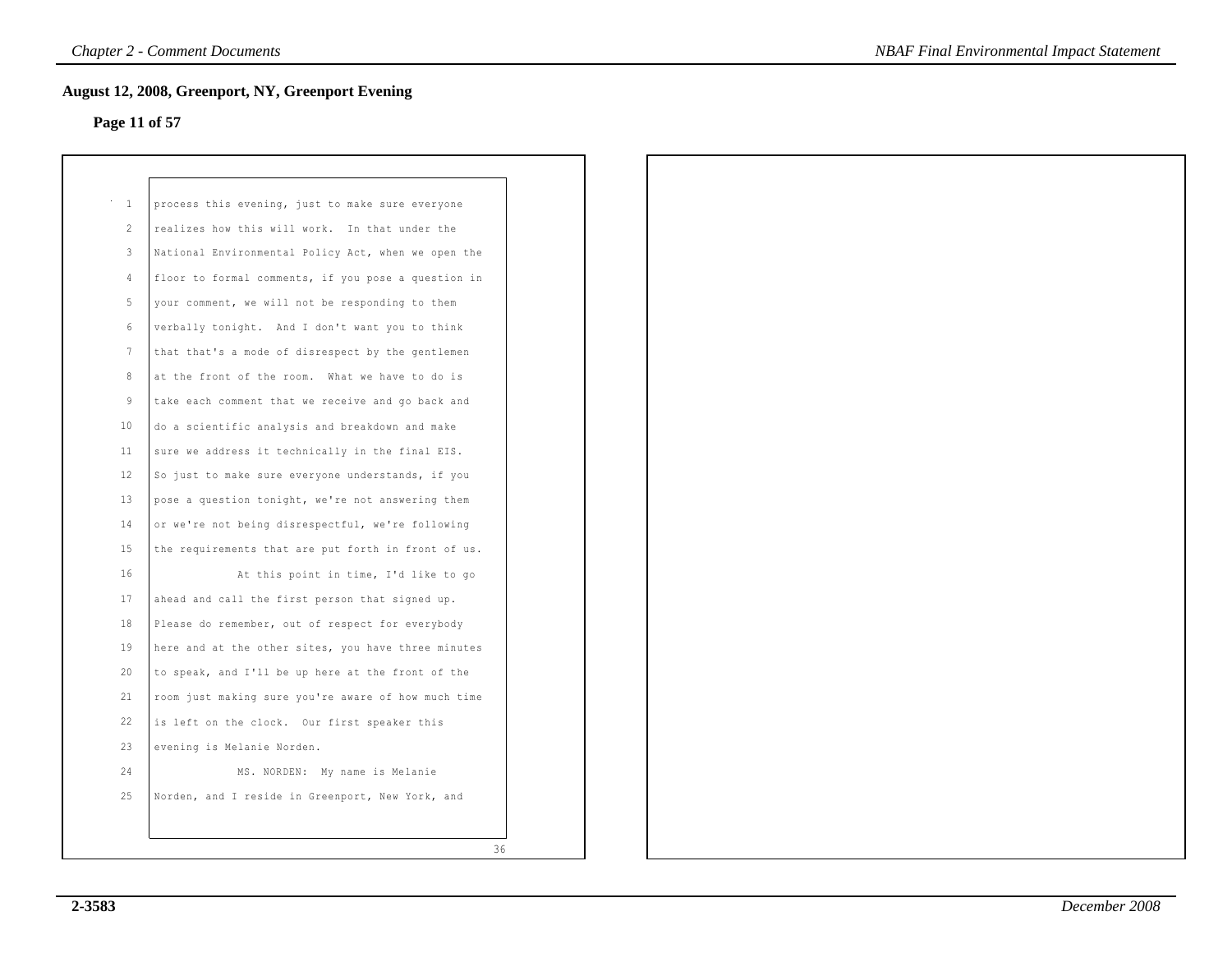### **Page 12 of 57**

|        |                                                                                                                                             | Chapter 2 - Comment Documents                                                                                                                                                                                                                                                                                                                                                                                                                                                                                                                                                                                                                                                                                                                     | <b>NBAF Final Environmental Impact Statement</b>                                                                                                                                                                                                                                                                                                                                                                                                                                                                                                                                                                                                                                                                                                                                                                                                                                                                                                                                                                                                                                                                                                                                                                                                                                                                                                                 |
|--------|---------------------------------------------------------------------------------------------------------------------------------------------|---------------------------------------------------------------------------------------------------------------------------------------------------------------------------------------------------------------------------------------------------------------------------------------------------------------------------------------------------------------------------------------------------------------------------------------------------------------------------------------------------------------------------------------------------------------------------------------------------------------------------------------------------------------------------------------------------------------------------------------------------|------------------------------------------------------------------------------------------------------------------------------------------------------------------------------------------------------------------------------------------------------------------------------------------------------------------------------------------------------------------------------------------------------------------------------------------------------------------------------------------------------------------------------------------------------------------------------------------------------------------------------------------------------------------------------------------------------------------------------------------------------------------------------------------------------------------------------------------------------------------------------------------------------------------------------------------------------------------------------------------------------------------------------------------------------------------------------------------------------------------------------------------------------------------------------------------------------------------------------------------------------------------------------------------------------------------------------------------------------------------|
|        |                                                                                                                                             | ugust 12, 2008, Greenport, NY, Greenport Evening                                                                                                                                                                                                                                                                                                                                                                                                                                                                                                                                                                                                                                                                                                  |                                                                                                                                                                                                                                                                                                                                                                                                                                                                                                                                                                                                                                                                                                                                                                                                                                                                                                                                                                                                                                                                                                                                                                                                                                                                                                                                                                  |
|        |                                                                                                                                             | Page 12 of 57                                                                                                                                                                                                                                                                                                                                                                                                                                                                                                                                                                                                                                                                                                                                     |                                                                                                                                                                                                                                                                                                                                                                                                                                                                                                                                                                                                                                                                                                                                                                                                                                                                                                                                                                                                                                                                                                                                                                                                                                                                                                                                                                  |
| 1 21.1 | $^{\circ}$ – $1$<br>2<br>$\overline{3}$<br>$\overline{4}$<br>-5<br>$6\,$<br>7<br>$^8$<br>$\overline{9}$<br>10<br>11<br>12<br>13<br>14<br>15 | thank you for the opportunity of speaking on this<br>issue tonight. I prepared a host of comments which<br>far exceed three minutes, but I will divide them<br>into subject matter.<br>Many of us on the North Fork are very<br>concerned and have persistent and serious concerns<br>regarding safety and security at Plum Island;<br>concerns that are shared by the US Government<br>Accountability Office, which has twice, in recent<br>years, both in 2003 and 2007, reported on security<br>and safety issues there. Though the DHS has<br>indicated its intent to replace Plum Island with a<br>new modernized facility, that replacement may not<br>occur until several years hence, if at all.<br>In our view, the Island is today, and | Comment No: 1<br>Issue Code: 21.1<br>DHS notes the commentor's concern for security at the Plum Island NBAF. Regardless of location,<br>the NBAF would have the levels of protection and control required by applicable DHS security<br>directives. Security would be provided by a series of fencing, security cameras, and protocols. In<br>addition, a dedicated security force would be present on-site. Additional security could be provided<br>via cooperation with local law enforcement agencies. A separate Threat and Risk Assessment<br>(designated as For Official Use Only) (TRA) was developed outside of the EIS process in accordance<br>with the requirements stipulated in federal regulations. The TRA is "For Official Use Only" and is not<br>available for public review. The purpose of the TRA was to identify potential vulnerabilities and<br>weaknesses associated with the NBAF and would be used to recommend the most prudent<br>measures to establish a reasonable level of risk for the security of operations of the NBAF and public<br>safety. Because of the importance of the NBAF mission and the associated work with potential high-<br>biocontainment pathogens, critical information related to the potential for adverse consequences as a<br>result of intentional acts has been incorporated into the NEPA process. |
|        | 16<br>17<br>18<br>19<br>20<br>21<br>22<br>23<br>24<br>25                                                                                    | will in the foreseeable future, vulnerable to<br>security breaches and pathogen theft, because<br>physical security arrangements are incomplete and<br>grossly limited. Moreover, we question whether the<br>Island's obsolete infrastructure is adequate to<br>support even a Biolevel Safety 3 Lab. Given the<br>Island's history of incidence, we also question<br>whether it will ever be able to adequately meet the<br>level of security and safety required of a Biolevel<br>Safety 4.<br>37                                                                                                                                                                                                                                               |                                                                                                                                                                                                                                                                                                                                                                                                                                                                                                                                                                                                                                                                                                                                                                                                                                                                                                                                                                                                                                                                                                                                                                                                                                                                                                                                                                  |

### Comment No: 1 Issue Code: 21.1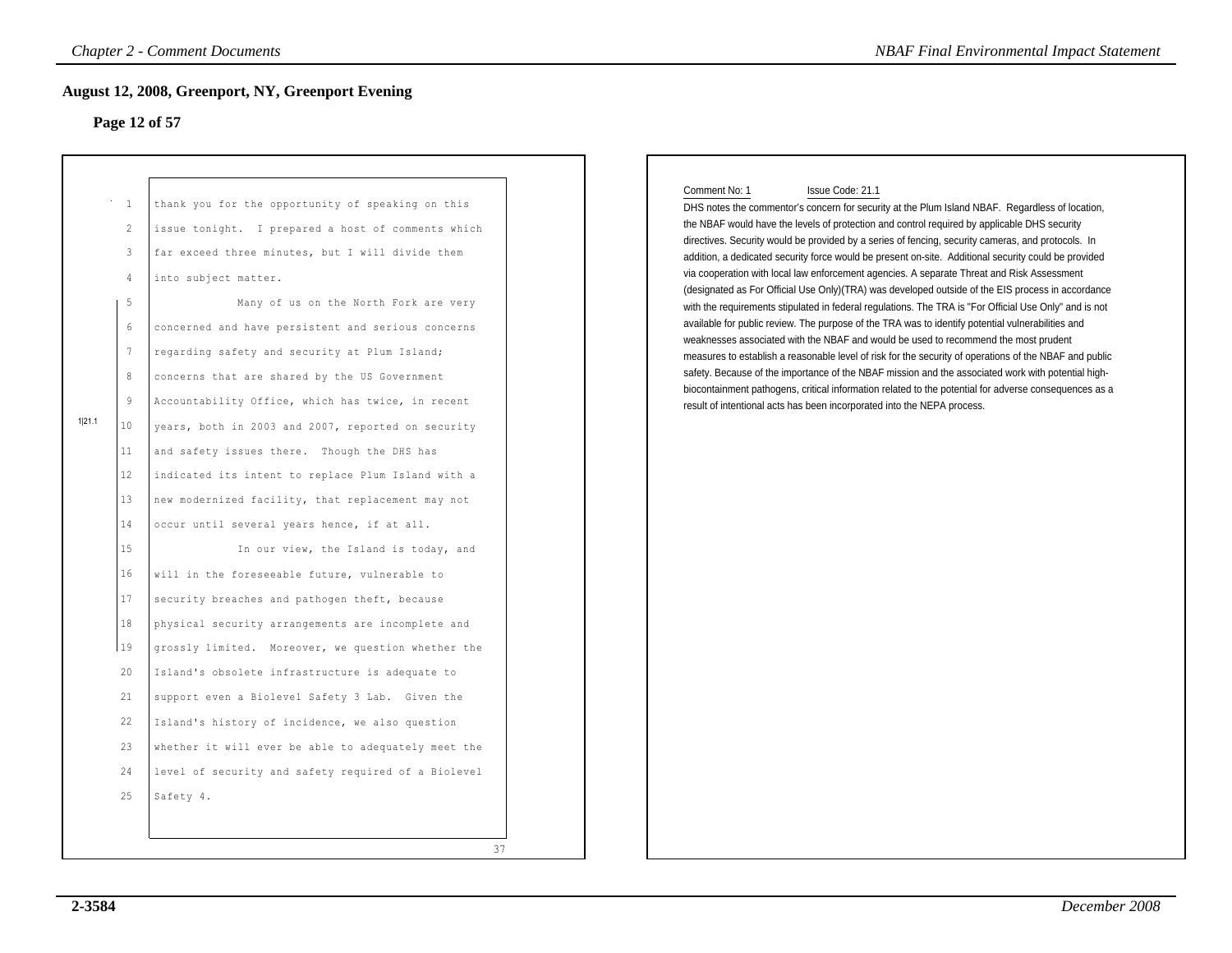## **Page 13 of 57**

|                | 1  | Let me summarize some of the our                    |
|----------------|----|-----------------------------------------------------|
|                | 2  | safety and security concerns.<br>The lack of a      |
|                | 3  | full-time federal protective service presence on    |
|                | 4  | the Island; the fact that there is not a no fly     |
|                | 5  | zone over the Island; that there is limited         |
|                | 6  | surveillence of the Island's periphery, the areas   |
|                | 7  | outside of the biocontainment and administrative    |
|                | 8  | buildings are surveilled by stationary closed       |
|                | 9  | circuit television cameras, which are utterly       |
|                | 10 | insufficient; that the island is easily accessible  |
|                | 11 | to the general public; and that there were limited, |
|                | 12 | if any, no trespassing signs to advise the public   |
|                | 13 | it is a Government facility, so boaters and         |
| 1121.1<br>cont | 14 | fishermen line its banks regularly; that Plum       |
|                | 15 | Island's fire brigade has limited hours of          |
|                | 16 | operation, and that local fire departments and      |
|                | 17 | emergency personnel have not been adequately        |
|                | 18 | trained in specific procedures regarding the        |
|                | 19 | handling of hazardous pathogens and materials, and  |
|                | 20 | are limited in their response capabilities if a     |
|                | 21 | full-scale fire were to break out on Plum Island;   |
|                | 22 | that background checks on students, foreign         |
|                | 23 | researchers, cleaning and maintenance personnel who |
|                | 24 | have access to pathogens and work with or around    |
|                | 25 | infected animals are not routinely undertaken, are  |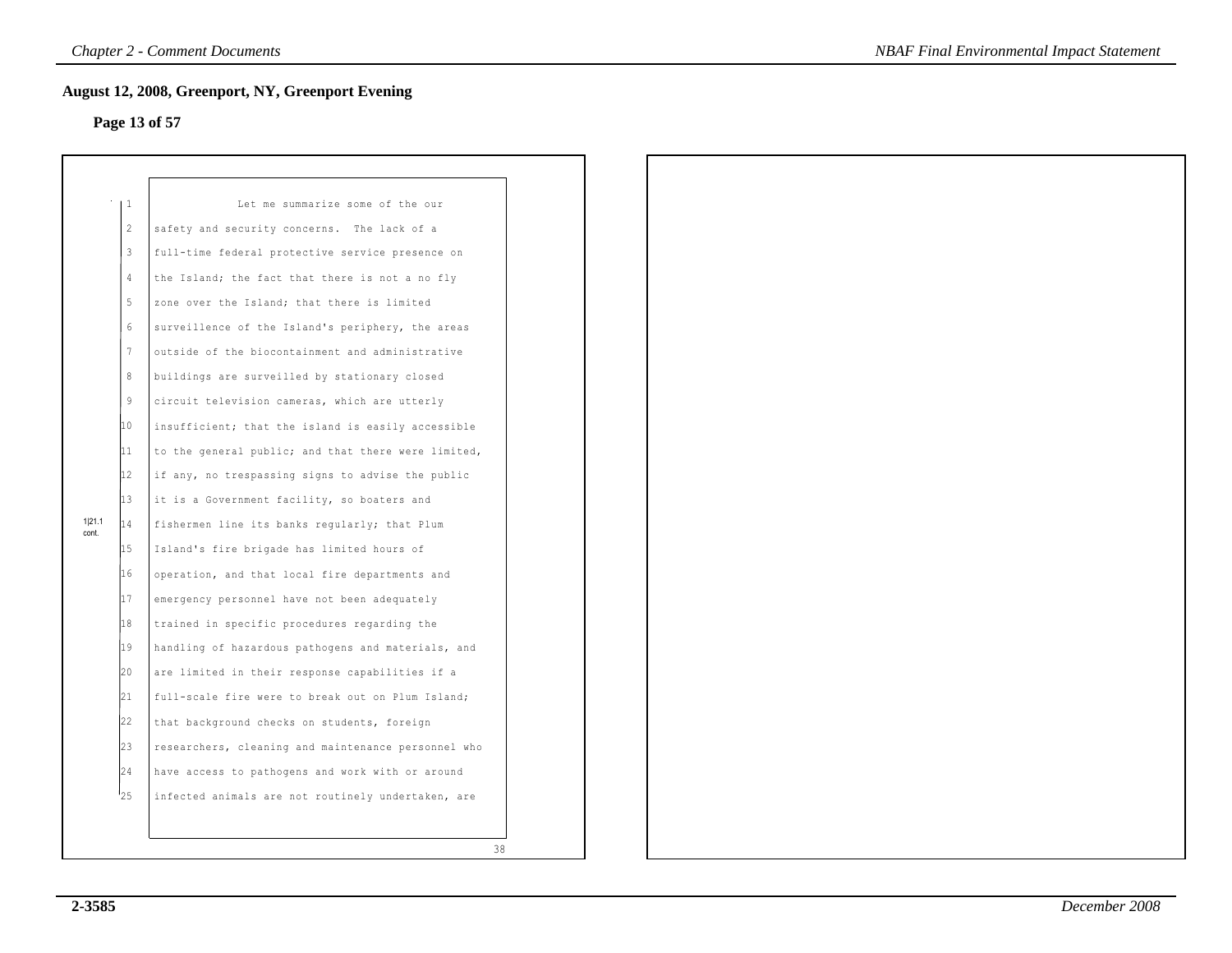## **Page 14 of 57**

|                 | $\vert 1 \vert$ | not done in all cases, and that those same          |
|-----------------|-----------------|-----------------------------------------------------|
|                 | 2               | students, foreign researchers, and maintenance      |
|                 | $\overline{3}$  | personnel are not required to follow strict         |
|                 | $\overline{4}$  | decontamination procedures and are not fully        |
| 1 21.1<br>cont. | -5              | escorted at all times when and if they do so.       |
|                 | $6\overline{6}$ | We also share the GAO concerns                      |
|                 | $7\phantom{.0}$ | regarding the lack of incidence response plan for   |
|                 | 8               | incidence exceeding Plum Island security            |
|                 | $\overline{9}$  | capabilities. Some of us are also concerned about   |
|                 | 10              | decontamination and remediation issues, but I'll    |
|                 | 11              | address those in my next comments. Thank you.       |
|                 | 12              | THE MODERATOR: Thank you. Our next                  |
|                 | 13              | speaker is Jane Finalborgo.                         |
|                 | 14              | MS. FINALBORGO: Hi. I'm here tonight                |
|                 | 15              | to read a statement from Congressmen Tim Bishop,    |
|                 | 16              | and that statement is as follows:                   |
|                 | 17              | "Thank you to the Department of                     |
|                 | 18              | Homeland Security for holding this important public |
|                 | 19              | meeting, as well as the other agencies for their    |
|                 | 20              | involvement. Thank you to the concerned members of  |
|                 | 21              | our community for coming out this evening. I        |
|                 | 22              | regret that a prior commitment prevents me from     |
|                 | 23              | attending tonight.                                  |
|                 | 24              | "I understand that by statute Plum                  |
|                 | 25              | Island must be considered as the possible location  |
|                 |                 |                                                     |
|                 |                 | 39                                                  |
|                 |                 |                                                     |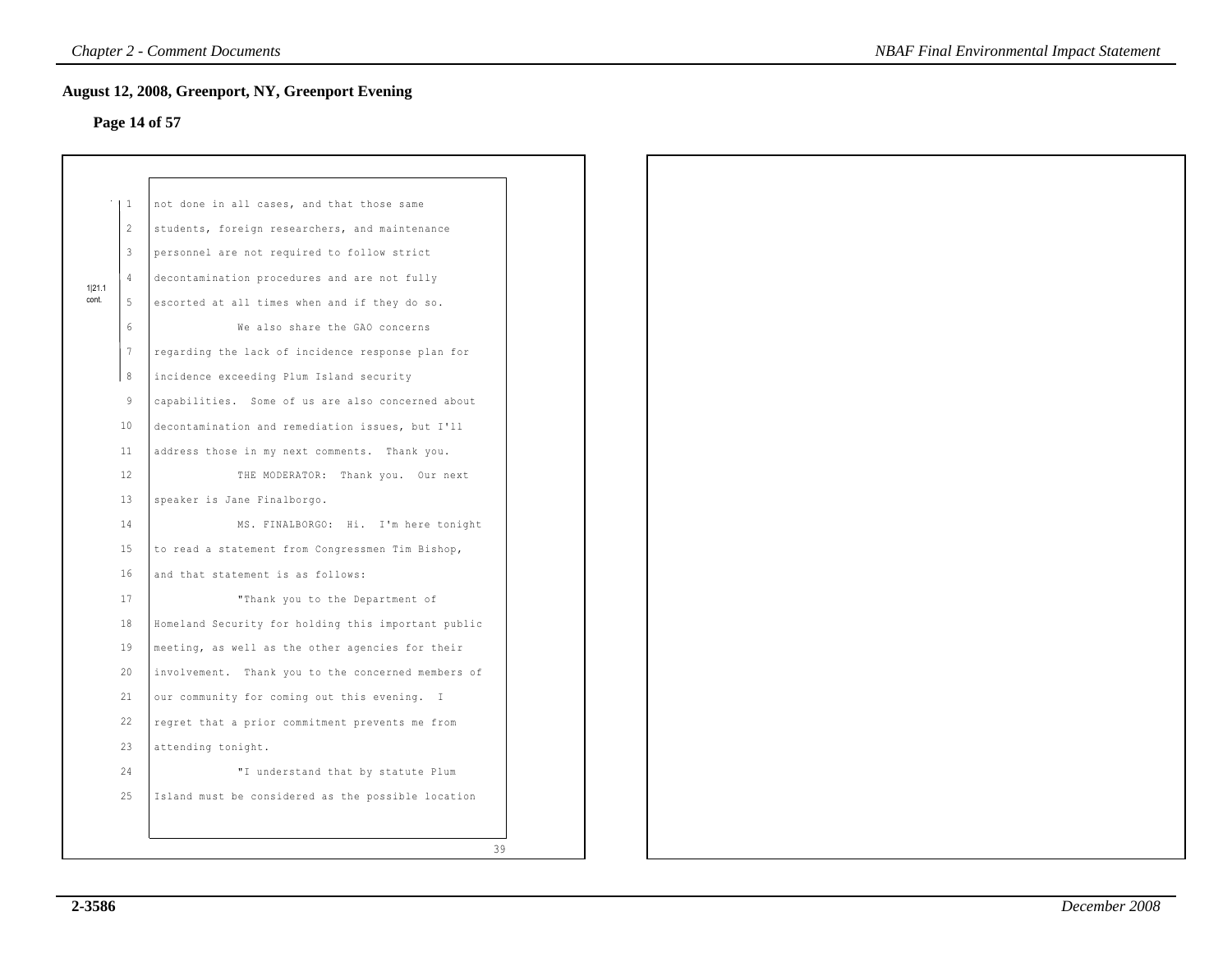## **Page 15 of 57**

|                                                                                                                                         | <b>Chapter 2 - Comment Documents</b>                                                                                                                                                                                                                                                                                                                                                                                                                                                      | <b>NBAF Final Environmental Impact Statement</b>                                                                 |
|-----------------------------------------------------------------------------------------------------------------------------------------|-------------------------------------------------------------------------------------------------------------------------------------------------------------------------------------------------------------------------------------------------------------------------------------------------------------------------------------------------------------------------------------------------------------------------------------------------------------------------------------------|------------------------------------------------------------------------------------------------------------------|
| Page 15 of 57                                                                                                                           | <b>August 12, 2008, Greenport, NY, Greenport Evening</b>                                                                                                                                                                                                                                                                                                                                                                                                                                  |                                                                                                                  |
| $^{\circ}$ – $1$<br>2<br>$\overline{\mathbf{3}}$<br>$\overline{4}$<br>1 25.1<br>- 5<br>6<br>7<br>8<br>$\overline{9}$<br>10 <sub>o</sub> | of the new National Bio and Agro-Defense Facility,<br>a Biosafety Level 4 facility to meet the needs of<br>Homeland Security Presidential Directive NAAN. I<br>want to reiterate my strong opposition, and the<br>opposition of almost every elected official on Long<br>Island, to placing a Biosafety Level 4 Facility on<br>Plum Island.<br>From the moment DHS became involved at<br>the Plum Island Animal Disease Facility, I have<br>received repeated assurances from the highest | Comment No: 1<br>Issue Code: 25.1<br>DHS notes the Congressman's opposition to the Plum Island Site Alternative. |
| 11<br>12<br>13<br>14<br>15<br>16<br>17<br>18                                                                                            | levels of the Department that it would not be a<br>suitable location for BSL-4 research. I first<br>received this assurance in a meeting with Senator<br>Clinton and Secretary Ridge in June of 2003. At<br>the time, DHS put out a statement which read as<br>follows:"<br>"'The Island setting and<br>biocontainment facilities of Plum Island permit                                                                                                                                   |                                                                                                                  |
| 19<br>20<br>21<br>22<br>23<br>24<br>25                                                                                                  | safe and secure research. Plum Island's<br>biocontainment facilities operate at a Biosafety<br>Level 3. DHS has no plans in the near or long-term<br>for a Biosafety Level 4 facility.'"<br>"Subsequent to that meeting, Secretary<br>Chertoff echoed the view that Plum Island would not<br>be a location for BSL-4 research. Simply put, it                                                                                                                                             |                                                                                                                  |
|                                                                                                                                         | 40                                                                                                                                                                                                                                                                                                                                                                                                                                                                                        |                                                                                                                  |

| Comment No: 1 | Issue Code: 25.1                                                            |
|---------------|-----------------------------------------------------------------------------|
|               | DHS notes the Congressman's opposition to the Plum Island Site Alternative. |
|               |                                                                             |
|               |                                                                             |
|               |                                                                             |
|               |                                                                             |
|               |                                                                             |
|               |                                                                             |
|               |                                                                             |
|               |                                                                             |
|               |                                                                             |
|               |                                                                             |
|               |                                                                             |
|               |                                                                             |
|               |                                                                             |
|               |                                                                             |
|               |                                                                             |
|               |                                                                             |
|               |                                                                             |
|               |                                                                             |
|               |                                                                             |
|               |                                                                             |
|               |                                                                             |
|               |                                                                             |
|               |                                                                             |
|               |                                                                             |
|               |                                                                             |
|               |                                                                             |
|               |                                                                             |
|               |                                                                             |
|               |                                                                             |
|               |                                                                             |
|               |                                                                             |
|               |                                                                             |
|               |                                                                             |
|               |                                                                             |
|               |                                                                             |
|               |                                                                             |
|               |                                                                             |
|               |                                                                             |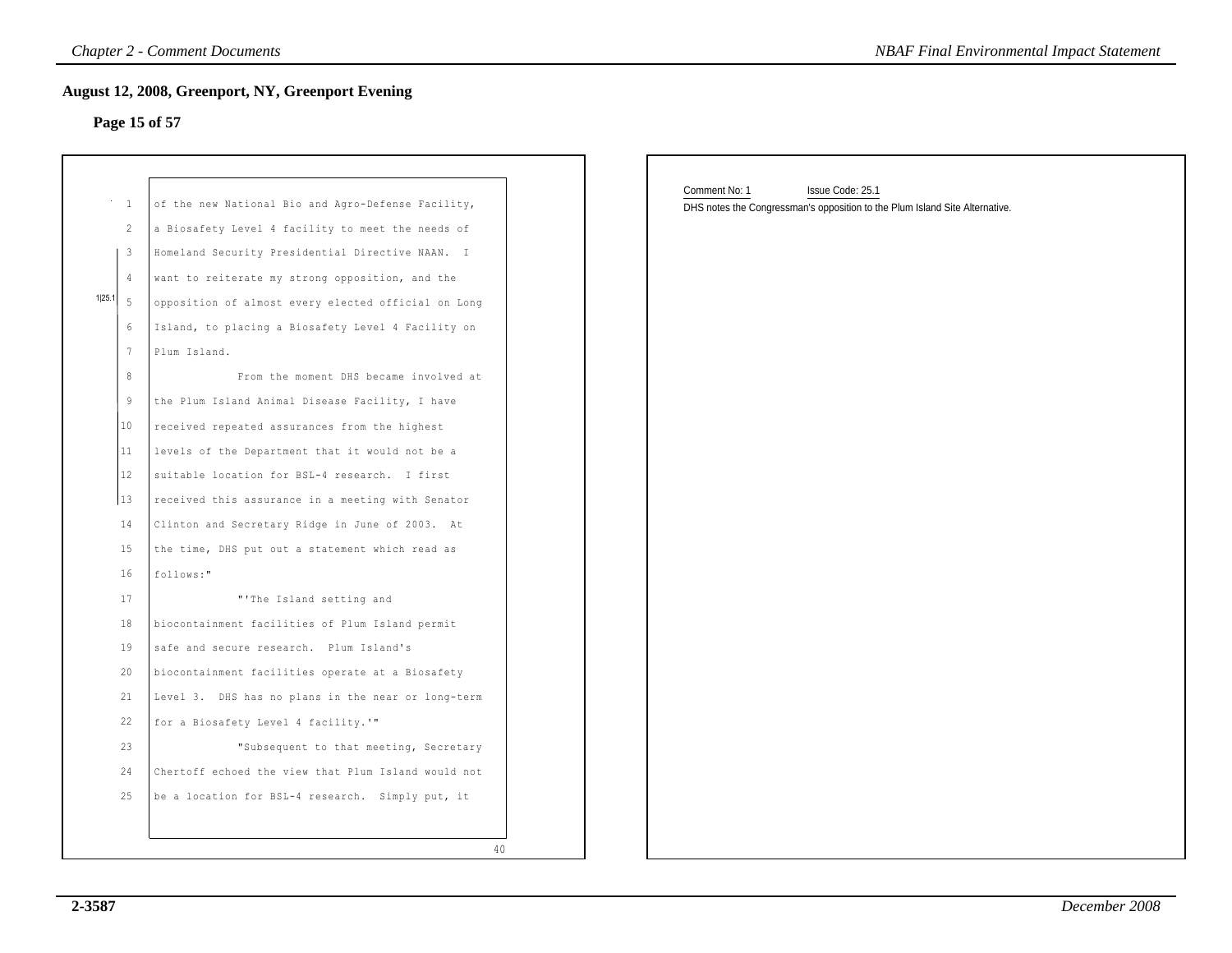### **Page 16 of 57**

|                |                                                                                            | <b>Chapter 2 - Comment Documents</b><br><b>August 12, 2008, Greenport, NY, Greenport Evening</b><br>Page 16 of 57                                                                                                                                                                                                                                                                                                                                                                                                                                                                                                                                                                                                                                                                              |    | <b>NBAF Final Environmental Impact Statement</b>                                                                                                                                                                                                                                                                                                                                                                                                                                                                                                                                                                                                                                                                                             |
|----------------|--------------------------------------------------------------------------------------------|------------------------------------------------------------------------------------------------------------------------------------------------------------------------------------------------------------------------------------------------------------------------------------------------------------------------------------------------------------------------------------------------------------------------------------------------------------------------------------------------------------------------------------------------------------------------------------------------------------------------------------------------------------------------------------------------------------------------------------------------------------------------------------------------|----|----------------------------------------------------------------------------------------------------------------------------------------------------------------------------------------------------------------------------------------------------------------------------------------------------------------------------------------------------------------------------------------------------------------------------------------------------------------------------------------------------------------------------------------------------------------------------------------------------------------------------------------------------------------------------------------------------------------------------------------------|
| 1 25.<br>cont. | -1<br>$\mathbf{2}$<br>3<br>$\overline{4}$<br>5<br>6<br>7                                   | is our opinion that Plum Island's proximity to<br>major Metropolitan areas on Long Island and<br>Connecticut make it an unsuitable location for<br>BSL-4 research, which investigates highly<br>infectious diseases that affect both animals and<br>humans.<br>"While we can all agree that Plum                                                                                                                                                                                                                                                                                                                                                                                                                                                                                               |    | Comment No: 2<br>Issue Code: 5.1<br>DHS notes the Congressman's views and continued and ongoing support for PIADC's important<br>mission, including support for continued research and ongoing investment in critical infrastructure<br>upgrades at Plum Island. However, among other factors as described in Section 2.4.1 of the NBAF<br>EIS, the current PIADC does not meet the purpose and need as described in Chapter 1 which<br>includes provision of BSL-4 capability. Should a decision be made to construct NBAF and, if so, a<br>site is selected, DHS would determine alternatives regarding the future of PIADC, encompassing its<br>decommissioning, and Plum Island and would perform a separate NEPA analysis at that time. |
| 2 5.1<br>cont. | 8<br>9<br>10<br>11<br>12<br>13<br>14<br>15<br>16<br>17<br>18<br>19<br>20<br>21<br>22<br>23 | Island is not a suitable location for a BSL-4<br>Facility, I do believe that it can still play a<br>vital role in our Nation's bio and agro-defense, as<br>it has for more than half a century as a Biosafety<br>Level 3 Facility. I do not believe that the<br>Federal Government would be wise to abandon its<br>multi-million dollar investment in Plum Island,<br>including \$60 million in infrastructure and<br>security upgrades which are planned over the next<br>few years.<br>"While I understand the need for the<br>NBAF, I do not believe it would be prudent for our<br>Nation to place all of its bio and agro-defense<br>needs in one basket. Additionally, there is still<br>an important role for an upgraded Plum Island to<br>play, with its unique geographic assets and |    |                                                                                                                                                                                                                                                                                                                                                                                                                                                                                                                                                                                                                                                                                                                                              |
|                | 24<br>25                                                                                   | existing infrastructure. Our community has given<br>so much over the past half century to securing this                                                                                                                                                                                                                                                                                                                                                                                                                                                                                                                                                                                                                                                                                        | 41 |                                                                                                                                                                                                                                                                                                                                                                                                                                                                                                                                                                                                                                                                                                                                              |

### Comment No: 2 Issue Code: 5.1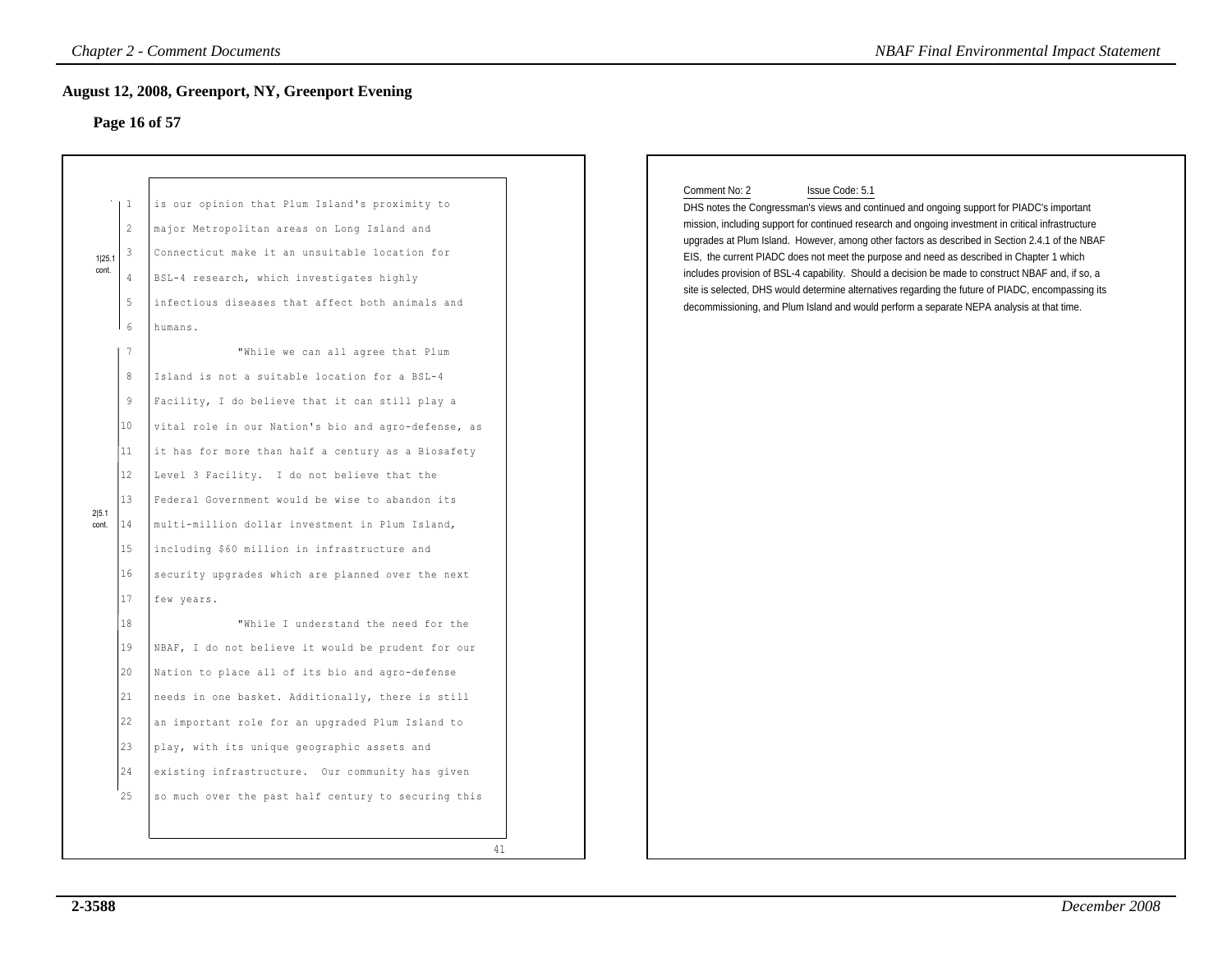## **Page 17 of 57**

|        | $\mathbf{1}$    | Nation. Asking us to house a BSL-4 is simply          |    |
|--------|-----------------|-------------------------------------------------------|----|
|        | $\overline{2}$  | asking too much. Again, thank you for coming          |    |
|        | 3               | tonight, and I hope you will listen closely to the    |    |
|        | 4               | voices of this community." Thank you.                 |    |
|        | 5               | (Applause.)                                           |    |
|        | 6               | THE MODERATOR: Ed Romaine is our next                 |    |
|        | $7\phantom{.0}$ | speaker. The next gentleman. He left.                 |    |
|        | 8               | MR. NYCE: It should be Ed Romaine,                    |    |
|        | 9               | but he left. My name is David Nyce. I'm the Mayor     |    |
|        | 10              | in the Village of Greenport. I had not intended to    |    |
|        | 11              | speak. Ed's assistant said that he had to leave,      |    |
|        | 12              | asked me if I would stand in.                         |    |
|        | 13              | Basically, two comments. One, I'm an                  |    |
|        | 14              | advocate for Plum Island as a facility. I'm not an    |    |
|        | 15              | advocate for it to be a Level 4. In the study you     |    |
|        | 16              | state that the Island being an island is an asset     |    |
|        | 17              | for containment of. I would arque that, should        |    |
|        | 18              | something happen, the Island that we are on,          |    |
| 1 25.1 | 19              | exacerbates any problem that may happen. We have      |    |
|        | 20              | one means of egress and that is to the west. So       |    |
|        | 21              | should something happen, it's accentuated here.<br>So |    |
|        | 22              | while it may be easier contained on an island,        |    |
|        | 23              | should something happen, it's also much more          |    |
|        | 24              | contained on this Island. Thank you.                  |    |
|        | 25              | THE MODERATOR: Thank you. Marie                       |    |
|        |                 |                                                       |    |
|        |                 |                                                       | 42 |

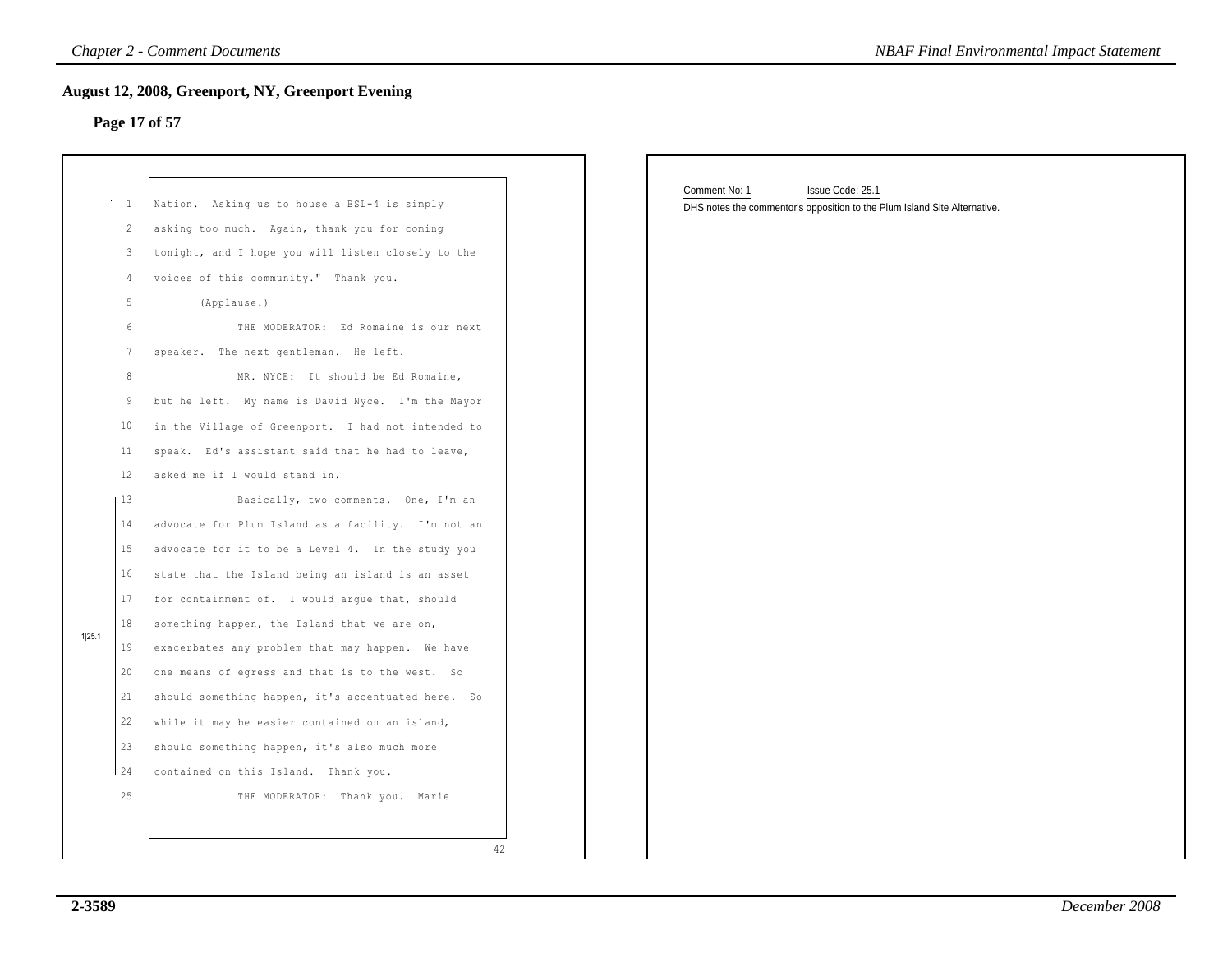### **Page 18 of 57**

|                                                                                                                                                                                                                             | <b>Chapter 2 - Comment Documents</b>                                                                                                                                                                                                                                                                                                                                                                                                                                                                                                                                                                                                                                                                                                                                                                                                                                                                                                                                                                                                                                                                                                                                                                                                                                       | <b>NBAF Final Environmental Impact Statement</b>                                                                                                                                                                                                                                                                                                                                                                                                                                                                                                                                                                                                                                                                                                                                                                                                                                                                                                                                                                                                                                                                                                                                                                                                                                                                                                                |
|-----------------------------------------------------------------------------------------------------------------------------------------------------------------------------------------------------------------------------|----------------------------------------------------------------------------------------------------------------------------------------------------------------------------------------------------------------------------------------------------------------------------------------------------------------------------------------------------------------------------------------------------------------------------------------------------------------------------------------------------------------------------------------------------------------------------------------------------------------------------------------------------------------------------------------------------------------------------------------------------------------------------------------------------------------------------------------------------------------------------------------------------------------------------------------------------------------------------------------------------------------------------------------------------------------------------------------------------------------------------------------------------------------------------------------------------------------------------------------------------------------------------|-----------------------------------------------------------------------------------------------------------------------------------------------------------------------------------------------------------------------------------------------------------------------------------------------------------------------------------------------------------------------------------------------------------------------------------------------------------------------------------------------------------------------------------------------------------------------------------------------------------------------------------------------------------------------------------------------------------------------------------------------------------------------------------------------------------------------------------------------------------------------------------------------------------------------------------------------------------------------------------------------------------------------------------------------------------------------------------------------------------------------------------------------------------------------------------------------------------------------------------------------------------------------------------------------------------------------------------------------------------------|
| Page 18 of 57                                                                                                                                                                                                               | <b>August 12, 2008, Greenport, NY, Greenport Evening</b>                                                                                                                                                                                                                                                                                                                                                                                                                                                                                                                                                                                                                                                                                                                                                                                                                                                                                                                                                                                                                                                                                                                                                                                                                   |                                                                                                                                                                                                                                                                                                                                                                                                                                                                                                                                                                                                                                                                                                                                                                                                                                                                                                                                                                                                                                                                                                                                                                                                                                                                                                                                                                 |
| $\overline{1}$<br>$\overline{c}$<br>3<br>$\overline{4}$<br>5<br>6<br>$7\phantom{.0}$<br>$\,8\,$<br>$\overline{9}$<br>10<br>11<br>12<br>13<br>14<br>15<br>16<br>17<br>1 21.1<br>18<br>19<br>20<br>21<br>22<br>23<br>24<br>25 | Domenici.<br>MS. DOMENICI: Good evening. I just<br>first would like to express my disappointment that<br>there were at least five elected officials that<br>were here earlier this evening, but because they<br>had other events and things that they had to<br>attend, they're not standing here to tell you their<br>viewpoints on whether or not this should be an<br>upgrade or not. So I think in the future, when you<br>have elected officials who are participating, you<br>should really give them the time, because the're<br>spreading their time around to various events, and<br>what they have to say is equally important, is what<br>I have to say as a taxpayer.<br>My comments, some of them were already<br>commented on, but I will quickly go over what my<br>concerns are. The aerial view of Plum Island is<br>accessible on the Internet. And since Plum Island<br>is not a travel destination, I'm concerned as to<br>why visually it's accessible for the Internet. I<br>think this is something that Homeland Security<br>should really look into. And I heard some comments<br>earlier today from an elected official that was<br>very disturbing, you'll probably read about it the<br>paper tomorrow. It has to do with a terrorist in<br>43 | Comment No: 1<br>Issue Code: 21.1<br>DHS notes the commentor's concern for security at the Plum Island NBAF. Regardless of location,<br>the NBAF would have the levels of protection and control required by applicable DHS security<br>directives. Security would be provided by a series of fencing, security cameras, and protocols. In<br>addition, a dedicated security force would be present on-site. Additional security could be provided<br>via cooperation with local law enforcement agencies. A separate Threat and Risk Assessment<br>(designated as For Official Use Only)(TRA) was developed outside of the EIS process in accordance<br>with the requirements stipulated in federal regulations. The TRA is "For Official Use Only" and is not<br>available for public review. The purpose of the TRA was to identify potential vulnerabilities and<br>weaknesses associated with the NBAF and would be used to recommend the most prudent<br>measures to establish a reasonable level of risk for the security of operations of the NBAF and public<br>safety. Because of the importance of the NBAF mission and the associated work with potential high-<br>biocontainment pathogens, critical information related to the potential for adverse consequences as a<br>result of intentional acts has been incorporated into the NEPA process. |
|                                                                                                                                                                                                                             |                                                                                                                                                                                                                                                                                                                                                                                                                                                                                                                                                                                                                                                                                                                                                                                                                                                                                                                                                                                                                                                                                                                                                                                                                                                                            |                                                                                                                                                                                                                                                                                                                                                                                                                                                                                                                                                                                                                                                                                                                                                                                                                                                                                                                                                                                                                                                                                                                                                                                                                                                                                                                                                                 |

### Comment No: 1 Issue Code: 21.1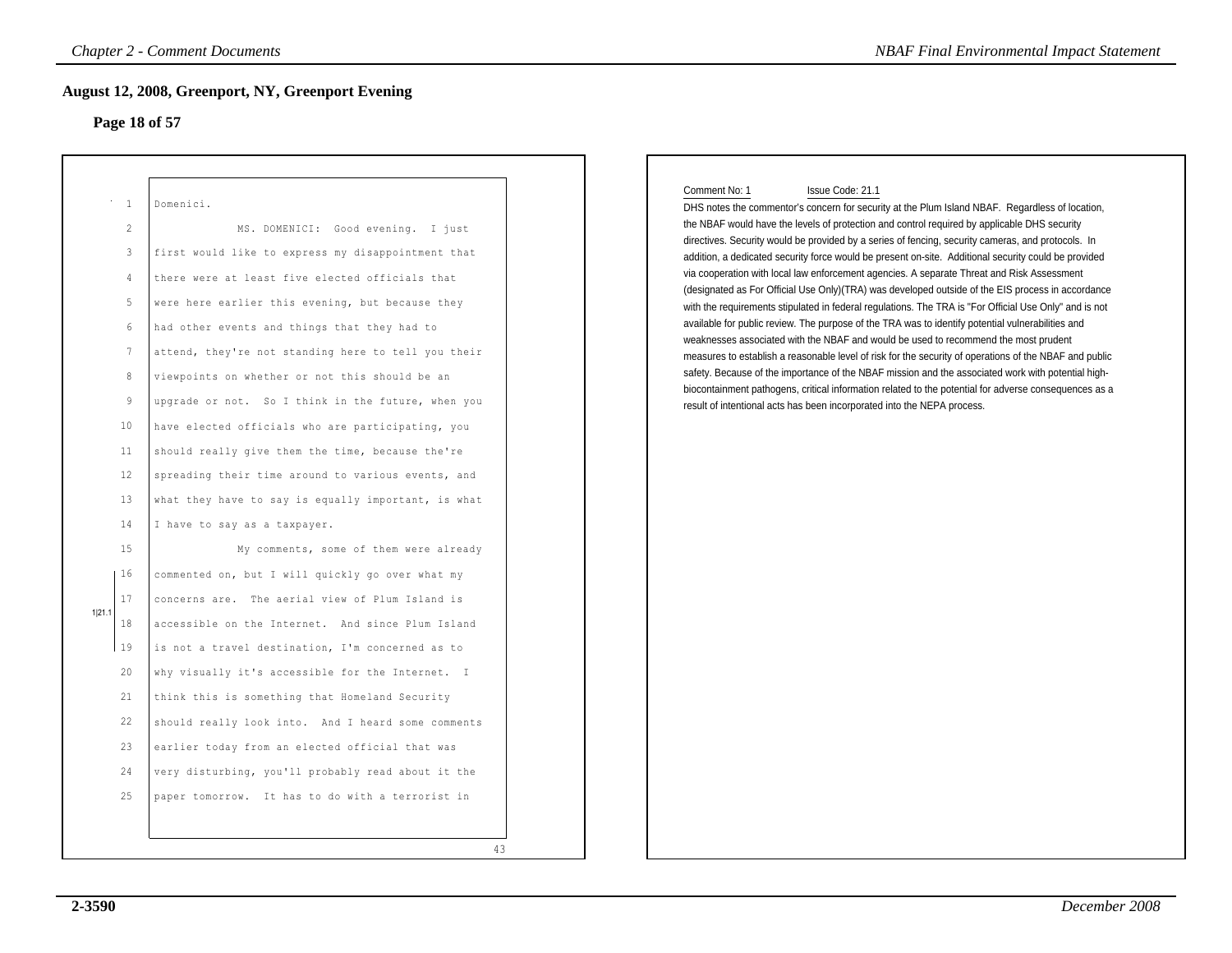## **Page 19 of 57**

|        | $\mathbf{1}$   | Plum Island, so I would ask you to look for that    |    |
|--------|----------------|-----------------------------------------------------|----|
|        | $\overline{c}$ | tomorrow in the newspaper somewhere. There is a no  |    |
| 1 21.1 | 3              | fly zone over Plum Island, and that is disturbing.  |    |
| cont.  | 4              | You know, as Joe Q citizen, when I speak to you and |    |
|        | $\overline{5}$ | I look at issues from the perimeter, and I see      |    |
|        | 6              | these things as gaps, I mean, I'm not a rocket      |    |
|        | 7              | scientist, but these are glaring gaps to people on  |    |
|        | 8              | the outside looking in.                             |    |
|        | 9              | It's my understanding, and I've been                |    |
|        | 10             | to the Island on August 1st, you should know,       |    |
|        | 11             | there's only partial perimeter video monitoring     |    |
| 1 21.1 | 12             | around the Island, and that's extremely disturbing  |    |
| cont.  | 13             | to me, because you do not have a perimeter          |    |
|        | 14             | monitoring system, where boaters can come right up  |    |
|        | 15             | to the Island, so you're not visually -- you know,  |    |
|        | 16             | making this surveillence available by video camera. |    |
|        | 17             | Now, if I go into a 7-11, I'm on video              |    |
|        | 18             | and you can see the size of the cup of coffee I     |    |
|        | 19             | bought, how many sugars I put in it, and if I put   |    |
|        | 20             | whole milk or half and half. So the fact that the   |    |
|        | 21             | Island is video void on some of the Island is       |    |
|        | 22             | really very, very disconcerting to me. When I was   |    |
|        | 23             | entering the ferry the other day, I was stopped as  |    |
|        | 24             | I was boarding the ferry, and I brought my purse as |    |
|        | 25             | a prop because I was asked to stop and have my bags |    |
|        |                |                                                     |    |
|        |                |                                                     | 44 |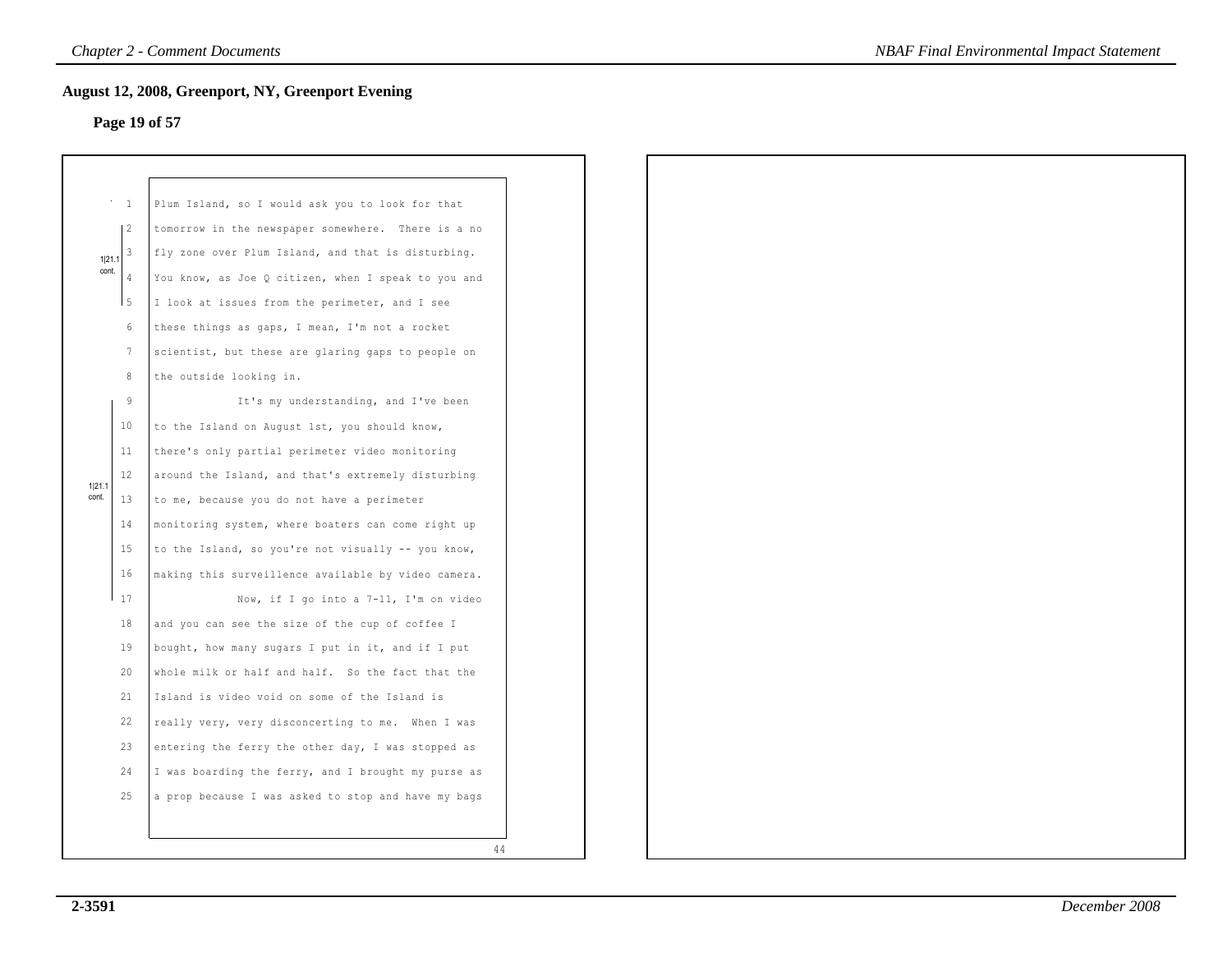## **Page 20 of 57**

|        |                                | <b>Chapter 2 - Comment Documents</b>                                                                                                                                                                                     | <b>NBAF Final Environmental Impact Statement</b>                                                                                                                                                                                                                                                                                                                                                                                                                                                                        |
|--------|--------------------------------|--------------------------------------------------------------------------------------------------------------------------------------------------------------------------------------------------------------------------|-------------------------------------------------------------------------------------------------------------------------------------------------------------------------------------------------------------------------------------------------------------------------------------------------------------------------------------------------------------------------------------------------------------------------------------------------------------------------------------------------------------------------|
|        |                                | <b>August 12, 2008, Greenport, NY, Greenport Evening</b>                                                                                                                                                                 |                                                                                                                                                                                                                                                                                                                                                                                                                                                                                                                         |
|        |                                | Page 20 of 57                                                                                                                                                                                                            |                                                                                                                                                                                                                                                                                                                                                                                                                                                                                                                         |
|        |                                |                                                                                                                                                                                                                          |                                                                                                                                                                                                                                                                                                                                                                                                                                                                                                                         |
|        | $\cdots$ 1<br>2<br>3<br>4<br>5 | searched, and I will tell the search was like this<br>(demonstrating). Okay. You can enter the boat.<br>So that, you know, I don't say the gentleman wasn't<br>doing his job. I'm saying the protocol is not<br>working. | Comment No: 2<br>Issue Code: 21.1<br>See response to Comment No. 1.<br>Comment No: 2<br>Issue Code: 12.1<br>DHS notes the commentor's water quality concerns. The NBAF EIS Section 3.3.2.1.4 describes<br>current waste treatment on Plum Island. The existing wastewater treatment plant was built in 1995<br>with a major upgrade in 2004. The treatment plant is a 60,000 gallons per day state permitted tertiary<br>treatment facility. EIS Section 3.7.2.1.2 describes Plum Islands current stormwater permit and |
|        | 6                              | The other thing is the shoreline.                                                                                                                                                                                        | Section 3.13 and 3.13.7 describes liquid and solid waste disposal methodologies; EIS Section<br>3.13.7.3. describes the insufficient capacity of the PIADC treatment plant for future NBAF needs and                                                                                                                                                                                                                                                                                                                    |
|        | 7                              | Again, I speak about that, you really need to                                                                                                                                                                            | potential options to ensure capacity. NYSDEC issues and oversees enviornmental operational                                                                                                                                                                                                                                                                                                                                                                                                                              |
|        | 8                              | have -- boaters can't be coming up to the shoreline                                                                                                                                                                      | permits which include any required testing or monitoring reports.                                                                                                                                                                                                                                                                                                                                                                                                                                                       |
| 2 21.1 | 9                              | and fishing. It doesn't seem like that's a secure                                                                                                                                                                        |                                                                                                                                                                                                                                                                                                                                                                                                                                                                                                                         |
|        | 10                             | thing to do. There is access, where if you bring                                                                                                                                                                         |                                                                                                                                                                                                                                                                                                                                                                                                                                                                                                                         |
|        | 11                             | your boat around, you can walk up on the beach.                                                                                                                                                                          |                                                                                                                                                                                                                                                                                                                                                                                                                                                                                                                         |
|        | 12                             | I'm concerned about the water waste that is dumped                                                                                                                                                                       |                                                                                                                                                                                                                                                                                                                                                                                                                                                                                                                         |
| 2 12.1 | 13                             | into the gut. Is anyone doing water testing there?                                                                                                                                                                       |                                                                                                                                                                                                                                                                                                                                                                                                                                                                                                                         |
|        | 14                             | And you guys haven't done a remediation on an oil                                                                                                                                                                        |                                                                                                                                                                                                                                                                                                                                                                                                                                                                                                                         |
|        | 15                             | leak since 1998, there was 30,000 gallons. You                                                                                                                                                                           |                                                                                                                                                                                                                                                                                                                                                                                                                                                                                                                         |
|        | 16                             | remediated nine, and if you can't secure what you                                                                                                                                                                        |                                                                                                                                                                                                                                                                                                                                                                                                                                                                                                                         |
|        | 17                             | have now, the Biolevel 4 is not even an option.                                                                                                                                                                          |                                                                                                                                                                                                                                                                                                                                                                                                                                                                                                                         |
|        | 18                             | Thank you for our time.                                                                                                                                                                                                  |                                                                                                                                                                                                                                                                                                                                                                                                                                                                                                                         |
|        | 19                             | (Applause.)                                                                                                                                                                                                              |                                                                                                                                                                                                                                                                                                                                                                                                                                                                                                                         |
|        | 20                             | THE MODERATOR: Elizabeth Holtzman.                                                                                                                                                                                       |                                                                                                                                                                                                                                                                                                                                                                                                                                                                                                                         |
|        | 21                             | MS. HOLTZMAN: I'm a former member of                                                                                                                                                                                     |                                                                                                                                                                                                                                                                                                                                                                                                                                                                                                                         |
|        | 22                             | the United States Congress, and I want to thank you                                                                                                                                                                      |                                                                                                                                                                                                                                                                                                                                                                                                                                                                                                                         |
|        | 23                             | for the opportunity to speak. I've been a resident                                                                                                                                                                       |                                                                                                                                                                                                                                                                                                                                                                                                                                                                                                                         |
|        | 24                             | of the North Fork for almost a half a century, I                                                                                                                                                                         |                                                                                                                                                                                                                                                                                                                                                                                                                                                                                                                         |
|        | 25                             | and my family. I want to say, first, that I don't                                                                                                                                                                        |                                                                                                                                                                                                                                                                                                                                                                                                                                                                                                                         |
|        |                                | 45                                                                                                                                                                                                                       |                                                                                                                                                                                                                                                                                                                                                                                                                                                                                                                         |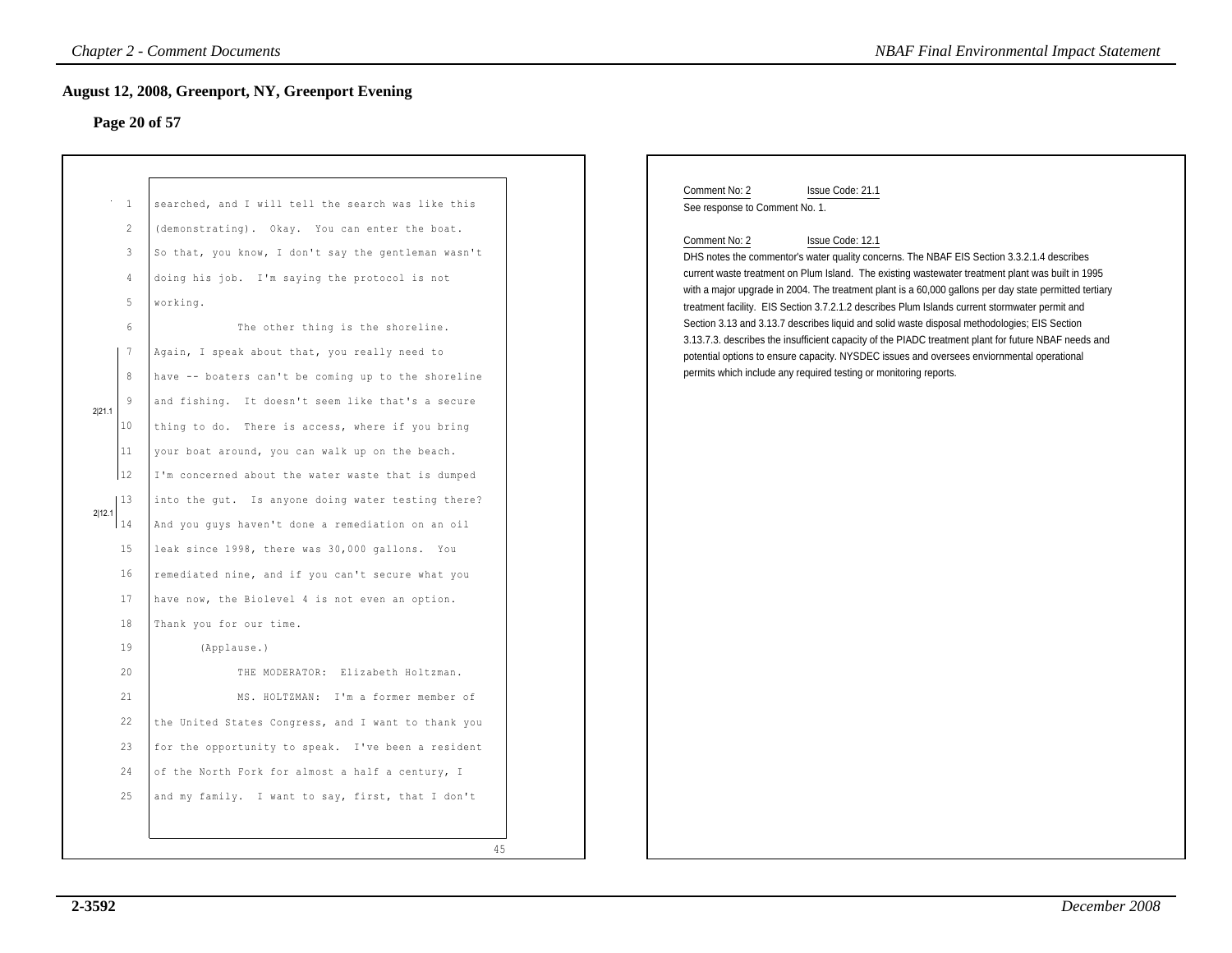### **Page 21 of 57**

|                                                                                                                                                                                                                     | <b>Chapter 2 - Comment Documents</b>                                                                                                                                                                                                                                                                                                                                                                                                                                                                                                                                                                                                                                                                                                                                                                                                                                                                                                                                                                                                                                                                                                                                                                                                                                        |    | <b>NBAF Final Environmental Impact Statement</b>                                                                                                                                                                                                                                                                                                                                                                                                                                                                                                                                                                                                                                                                                                                                                                                                                                                                                                                                                                           |
|---------------------------------------------------------------------------------------------------------------------------------------------------------------------------------------------------------------------|-----------------------------------------------------------------------------------------------------------------------------------------------------------------------------------------------------------------------------------------------------------------------------------------------------------------------------------------------------------------------------------------------------------------------------------------------------------------------------------------------------------------------------------------------------------------------------------------------------------------------------------------------------------------------------------------------------------------------------------------------------------------------------------------------------------------------------------------------------------------------------------------------------------------------------------------------------------------------------------------------------------------------------------------------------------------------------------------------------------------------------------------------------------------------------------------------------------------------------------------------------------------------------|----|----------------------------------------------------------------------------------------------------------------------------------------------------------------------------------------------------------------------------------------------------------------------------------------------------------------------------------------------------------------------------------------------------------------------------------------------------------------------------------------------------------------------------------------------------------------------------------------------------------------------------------------------------------------------------------------------------------------------------------------------------------------------------------------------------------------------------------------------------------------------------------------------------------------------------------------------------------------------------------------------------------------------------|
| Page 21 of 57                                                                                                                                                                                                       | <b>August 12, 2008, Greenport, NY, Greenport Evening</b>                                                                                                                                                                                                                                                                                                                                                                                                                                                                                                                                                                                                                                                                                                                                                                                                                                                                                                                                                                                                                                                                                                                                                                                                                    |    |                                                                                                                                                                                                                                                                                                                                                                                                                                                                                                                                                                                                                                                                                                                                                                                                                                                                                                                                                                                                                            |
| $\perp$ 1<br>1 26.0 2<br>$\overline{3}$<br>4<br>5<br>6<br>$7\phantom{.0}$<br>8<br>$\overline{9}$<br>1 26.0<br>10<br>cont.<br>11<br>12<br>13<br>14<br>15<br>16<br>17<br>18<br>19<br>20<br>21<br>22<br>23<br>24<br>25 | believe that risk has been properly assessed in<br>this Environmental Impact Statement. I want to go<br>at it in a number of ways.<br>First, let me say, the statement in<br>the Executive Summary that says, "Normal operations<br>pose no threat to the surrounding community" is<br>absurd on its face. There's no way that -- let's<br>assume for a moment that the operations are normal,<br>but that assumes that all of the material, the<br>construction, the pipes, the filters are perfect,<br>otherwise the normal operation does pose a hazard.<br>And if we're going to assume that the construction<br>and the material is perfect, well, we're living in<br>a fairyland.<br>I mean, all we have to do is look at<br>what's happened in New York City just now where<br>they discovered that the building department which<br>is supposed to inspect concrete couldn't do that,<br>and dozens and dozens of high-rise buildings will<br>have to be reinspected because the concrete wasn't<br>poured properly because there was fraud. And if<br>you think the federal government is exempt from<br>fraud, you might just want to look at some of the<br>GAO studies. Just look at Iraq. I myself, when I<br>was in Congress was involved in uncovering major | 46 | Issue Code: 26.0<br>Comment No: 1<br>DHS notes the commentor's concern regarding the risk posed by NBAF under normal operations.<br>Within the context of performing environmental impact analyses, the term normal operations simply<br>refers to those that are "incident-free" in contrast to "abnormal" operating conditions where a<br>structure, system, or component does not function as designed or intended, by whatever the cause or<br>initiating event. Such operational or inherent design failures or other unplanned events result in<br>accidents or abnormal operating conditions, the consequences of which have been evaluated in<br>Section 3.14 of the NBAF EIS. Nevertheless, impacts would occur from construction and operation of<br>NBAF under normal operations such that resources would be consumed, effluents would be routinely<br>emitted to the air and water within specified permit limits, etc. and these effects are also assessed in<br>resource-specific sections of the NBAF EIS. |
|                                                                                                                                                                                                                     |                                                                                                                                                                                                                                                                                                                                                                                                                                                                                                                                                                                                                                                                                                                                                                                                                                                                                                                                                                                                                                                                                                                                                                                                                                                                             |    |                                                                                                                                                                                                                                                                                                                                                                                                                                                                                                                                                                                                                                                                                                                                                                                                                                                                                                                                                                                                                            |

### Comment No: 1 Issue Code: 26.0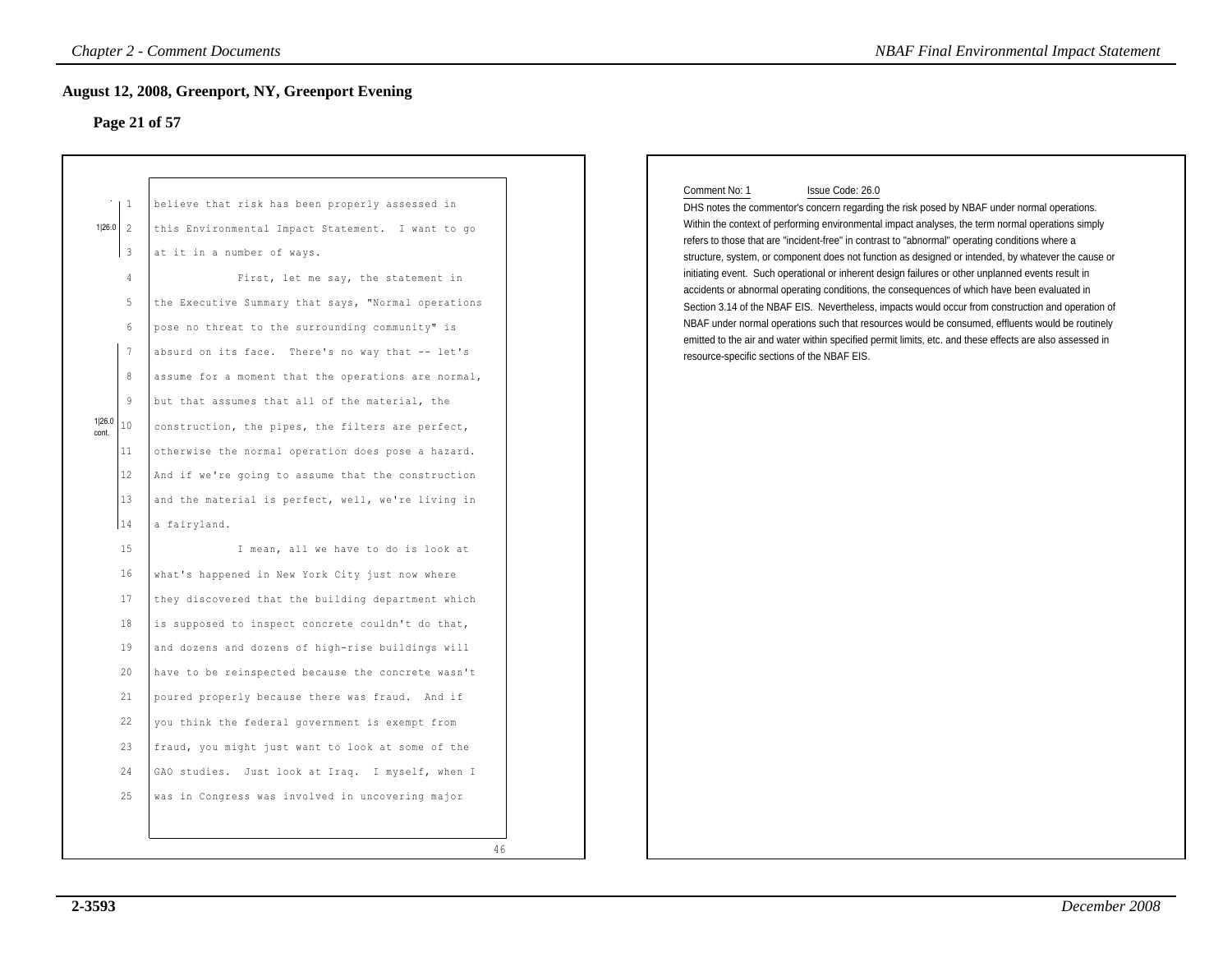### **Page 22 of 57**

| Page 22 of 57                                                                                                                                                                                                       | <b>August 12, 2008, Greenport, NY, Greenport Evening</b>                                                                                                                                                                                                                                                                                                                                                                                                                                                                                                                                                                                                                                                                                                                                                                                                                                                                                                                                                                                                                                                                                                                                                              |                                                                                                                                                                                                                                                                                                                                                                                                                                                                                                                                                                                                                                                                                                                                                                                                                                                                                                                                                                                                                                                                                                                                                                                                                                                                                                                                                                                                                                                                                                                                                                                                                                                                                                                                                                                                                                                                                                                                                                                                                                                                                                                                                                                                                                                                                                                                                                                                                                                                    |
|---------------------------------------------------------------------------------------------------------------------------------------------------------------------------------------------------------------------|-----------------------------------------------------------------------------------------------------------------------------------------------------------------------------------------------------------------------------------------------------------------------------------------------------------------------------------------------------------------------------------------------------------------------------------------------------------------------------------------------------------------------------------------------------------------------------------------------------------------------------------------------------------------------------------------------------------------------------------------------------------------------------------------------------------------------------------------------------------------------------------------------------------------------------------------------------------------------------------------------------------------------------------------------------------------------------------------------------------------------------------------------------------------------------------------------------------------------|--------------------------------------------------------------------------------------------------------------------------------------------------------------------------------------------------------------------------------------------------------------------------------------------------------------------------------------------------------------------------------------------------------------------------------------------------------------------------------------------------------------------------------------------------------------------------------------------------------------------------------------------------------------------------------------------------------------------------------------------------------------------------------------------------------------------------------------------------------------------------------------------------------------------------------------------------------------------------------------------------------------------------------------------------------------------------------------------------------------------------------------------------------------------------------------------------------------------------------------------------------------------------------------------------------------------------------------------------------------------------------------------------------------------------------------------------------------------------------------------------------------------------------------------------------------------------------------------------------------------------------------------------------------------------------------------------------------------------------------------------------------------------------------------------------------------------------------------------------------------------------------------------------------------------------------------------------------------------------------------------------------------------------------------------------------------------------------------------------------------------------------------------------------------------------------------------------------------------------------------------------------------------------------------------------------------------------------------------------------------------------------------------------------------------------------------------------------------|
| 1<br>2<br>$\overline{3}$<br>$\overline{4}$<br>5<br>$\sqrt{6}$<br>$\overline{7}$<br>8<br>$\overline{9}$<br>2 21.1 10<br>11<br>12<br>13<br>14<br>15<br>16<br>17<br>18<br>19<br>20<br>21<br>22<br>23<br>$1_{24}$<br>25 | fraud in actually the Department of Agriculture<br>Finance Programs.<br>Let me say, too, that not only is that<br>statement absurd on its face and based on<br>assumptions that nobody could agree with, but the<br>idea that the risk is low to none, again, a quote,<br>except for fire from accident, is another<br>absurdity. Accident. Of course accident can<br>happen in the construction, but we don't want to<br>talk about fraud. Or there can be accidental<br>operation of all kinds of things. People might<br>slip through the security. There might be<br>negligent operation of the facility. All we have<br>to do is look at what happened a few months ago<br>when an Air Force plane carried nuclear weapons.<br>This was a whoops. Well, what about a whoops here.<br>A whoops here means that humans beings are going to<br>be affected.<br>No discussion of risks caused by<br>intentional acts. Think of what happened now with<br>anthrax. In light of that, can anyone here, can<br>anyone here, say that the risk is minimal,<br>negligible or whatever. You have people who are<br>crazy. I was a former prosecutor. You have people<br>who are crazy. You have people who are disgruntled | Comment No: 2<br>Issue Code: 21.1<br>DHS notes the commentor's concerns regarding the risk of a potential accident or terrorist event. The<br>NBAF would be designed, constructed, and operated to ensure the maximum level of public safety<br>and to fulfill all necessary requirements to protect the environment. As described in Chapter 3 and<br>summarized in Section 2.5 of the NBAF EIS, the impacts of activities during normal operations at any<br>of the six site alternatives would likely be minor. Sections 3.8.9, 3.10.9, and 3.14 (Health and Safety),<br>and Appendices B, D, and E of the NBAF EIS, provide a detailed analysis of the consequences from<br>a accidental or deliberate pathogen release. Should the NBAF Record of Decision call for the design,<br>construction, and operations of the NBAF then site specific protocols would be developed, in<br>coordination with local emergency response agencies that would consider the diversity and density of<br>populations residing within the local area. DHS would have site-specific standard operating<br>procedures and response plans in place prior to the initiation of research activities at the proposed<br>NBAF. Section 3.14 and Appendix E of the NBAF EIS, addresses accident scenarios, including<br>external events such as a terrorist attack. A separate Threat and Risk Assessment (designated as<br>For Official Use Only)(TRA) was developed outside of the EIS process in accordance with the<br>requirements stipulated in federal regulations. The TRA is "For Official Use Only" and is not available<br>for public review. The purpose of the TRA was to identify potential vulnerabilities and weaknesses<br>associated with the NBAF and are used to recommend the most prudent measures to establish a<br>reasonable level of risk for the security of operations of the NBAF and public safety. Because of the<br>importance of the NBAF mission and the associated work with potential high-consequence biological<br>pathogens, critical information related to the potential for adverse consequences as a result of<br>intentional acts has been incorporated into the NEPA process. Security would be provided by a<br>series of fencing, security cameras, and protocols. In addition, a dedicated security force would be<br>present on-site. Additional security could be provided via cooperation with local law enforcement<br>agencies. |
|                                                                                                                                                                                                                     |                                                                                                                                                                                                                                                                                                                                                                                                                                                                                                                                                                                                                                                                                                                                                                                                                                                                                                                                                                                                                                                                                                                                                                                                                       | 47                                                                                                                                                                                                                                                                                                                                                                                                                                                                                                                                                                                                                                                                                                                                                                                                                                                                                                                                                                                                                                                                                                                                                                                                                                                                                                                                                                                                                                                                                                                                                                                                                                                                                                                                                                                                                                                                                                                                                                                                                                                                                                                                                                                                                                                                                                                                                                                                                                                                 |

### Comment No: 2 Issue Code: 21.1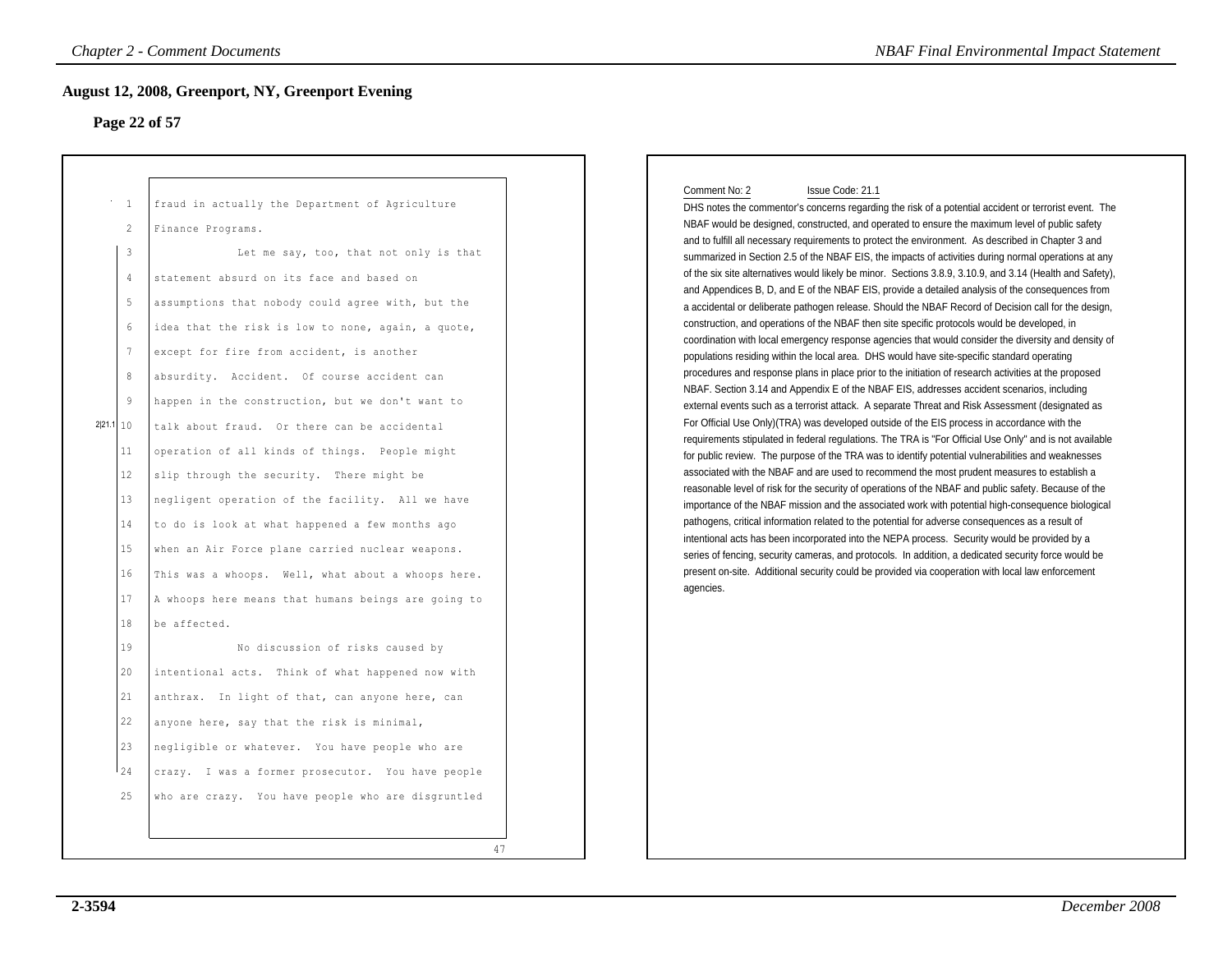## **Page 23 of 57**

| $\sim$ 1        | employees. You have people who are angry at their   |
|-----------------|-----------------------------------------------------|
| 2               | family, their lovers, their whatever. This is too   |
| $\mathbf{3}$    | great a danger to human life, and this EIS doesn't  |
| $\overline{4}$  | deal with these issues.                             |
| 5               | (Applause)                                          |
| $6\,$           | THE MODERATOR: Thank you. Mark                      |
| $7^{\circ}$     | Alessi.                                             |
| 8               | MR. ALESSI: Good evening. I'm Marc                  |
| 9               | Alessi. I represent the people of the first         |
| 10 <sub>1</sub> | district in the New York State Assembly, which goes |
| 11              | from Orient Point, Fishers Island, Plum Island,     |
| 12              | Shelter Island to Brookhaven town. I have two       |
| 13              | federal facilities in my district: Brookhaven       |
| 14              | National Lab and Plum Island. And I think I would   |
| 15              | like to contrast the two. And I think what we're    |
|                 |                                                     |
| 16              | dealing with here is a community, as you're hearing |
| 17              | from the comments tonight, that is trying to build  |
| 18              | its trust level with the facility, but the          |
| 19              | communication and the dialogue between Plum Island  |
| 20              | and this community seems to be a more recent        |
| 21              | dialogue.                                           |
| 22              | I attended one of the first community               |
| 23              | forums that Plum Island held in quite a number of   |
| 24              | years just last year. I'm new to the elected        |
| 25              | office. I'm in office three years now. So I don't   |
|                 |                                                     |
|                 | 48                                                  |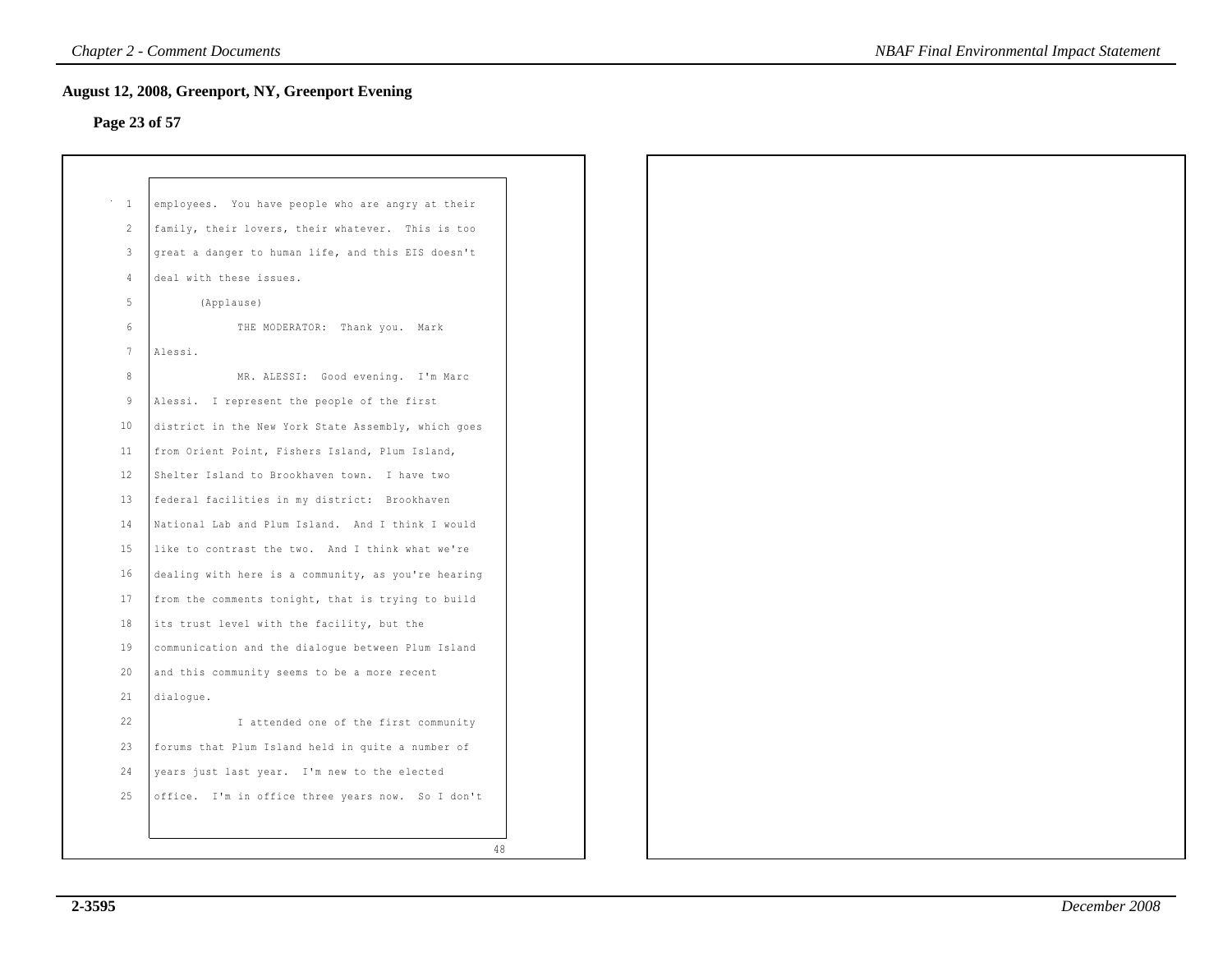## **Page 24 of 57**

| $\mathbf{1}$   | have any resentment to the fact, but other         |
|----------------|----------------------------------------------------|
| $\mathfrak{D}$ | legislators and prior elected officials who wanted |
| 3              | to reach out and know more about the facility and  |
| 4              | maybe told more about the facility and have a      |
| 5.             | better understanding, were rebuffed. And when that |
| 6              | happens and they're not able to communicate with   |
| 7              | their constituents, that's a problem. So I applaud |
| 8              | the administration for their outreach now, but you |
| 9              | have to understand some of the trepidation. The    |
| 10             | community is just building their trust level.      |
| 11             | Brookhaven National Lab had the same               |
| 12             | issues ten year ago. Not only were they not a good |
| 13             | neighbor at the time, they were an irresponsible   |
| 14             | neighbor back then, and there was some problems in |
| 15             | terms of contamination of our groundwater. But     |
| 16             | they were able to reach out to the community and   |
| 17             | have an open dialoque and an honest dialoque, and  |
| 18             | they went through a mediation process. And now I   |
| 19             | think there's a certain trust level with the       |
| 20             | community. Actually, I think they're celebrating.  |
| 21             | It's more than ten years. It's twenty-five years   |
| 22             | since they put together a citizen advisory panel   |
| 23             | that continues that dialogue and that open         |
| 24             | conversation about what's occurring at the lab. I  |
| 25             | think that would be important here.                |
|                |                                                    |
|                | 49                                                 |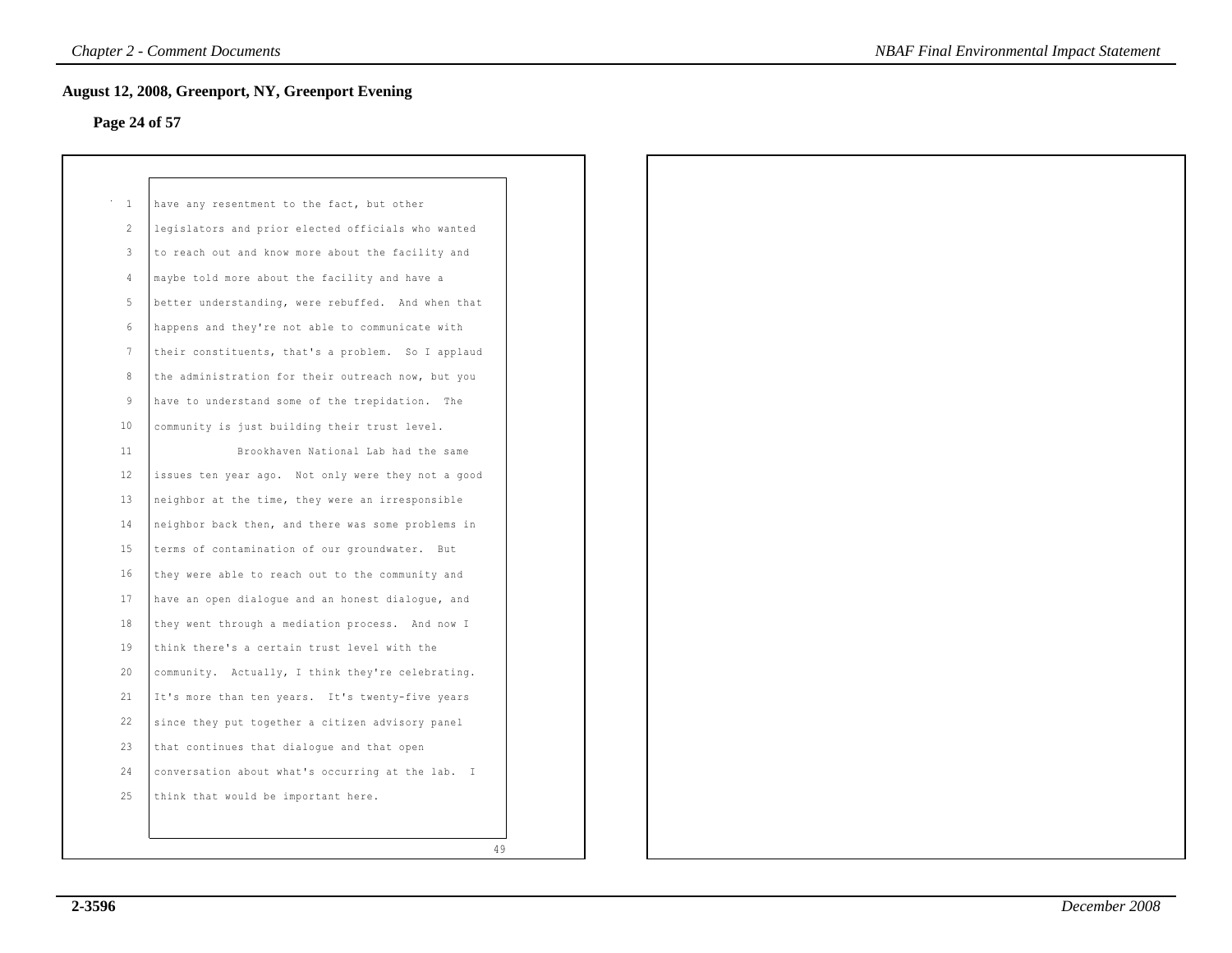## **Page 25 of 57**

|        | $\mathbf{1}$             | But with this kind of history, we                   |
|--------|--------------------------|-----------------------------------------------------|
|        | $\overline{\mathcal{L}}$ | understand the economic benefit that the facility   |
|        | 3                        | has provided to this community in Connecticut and   |
|        | 4                        | millions of dollars of salary, and we understand    |
|        | 5                        | that it has provided a great deal of beneficial     |
|        | 6                        | science, and I quess we're proud of that, as we're  |
|        | 7                        | learning about that. But as a Level Safety 3, you   |
|        | 8                        | are taking a look at disease that's passed animal   |
| 1 25.1 | 9                        | to animal. Level 4, you're looking at disease       |
|        | 10                       | that's passed animal, potentially, to humans. And   |
|        | 11                       | because we haven't had the ability as a community   |
|        | 12                       | to have that kind of dialoque, we're not sure if    |
|        | 13                       | we're completely comfortable with the current       |
|        | 14                       | protocols. So to ask us to sign on and be           |
|        | 15                       | supportive of something that's even more dangerous, |
|        | 16                       | could be very problematic for us. So I think I      |
|        | 17                       | speak on behalf of the majority of my residents     |
|        | 18                       | when I say no to Level 4, and let's continue to the |
|        | 19                       | dialoque on the current protocols.                  |
|        | 20                       | (Applause.)                                         |
|        | 21                       | THE MODERATOR: Thank you. Next name                 |
|        | 22.                      | is Jenn Hartnagel.                                  |
|        | 23                       | MS. HARTNAGEL: Good evening. My name                |
|        | 24                       | is Jenn Hartnagel. I'm here representing the group  |
|        | 25                       | for the East End. On behalf of my organization, I   |

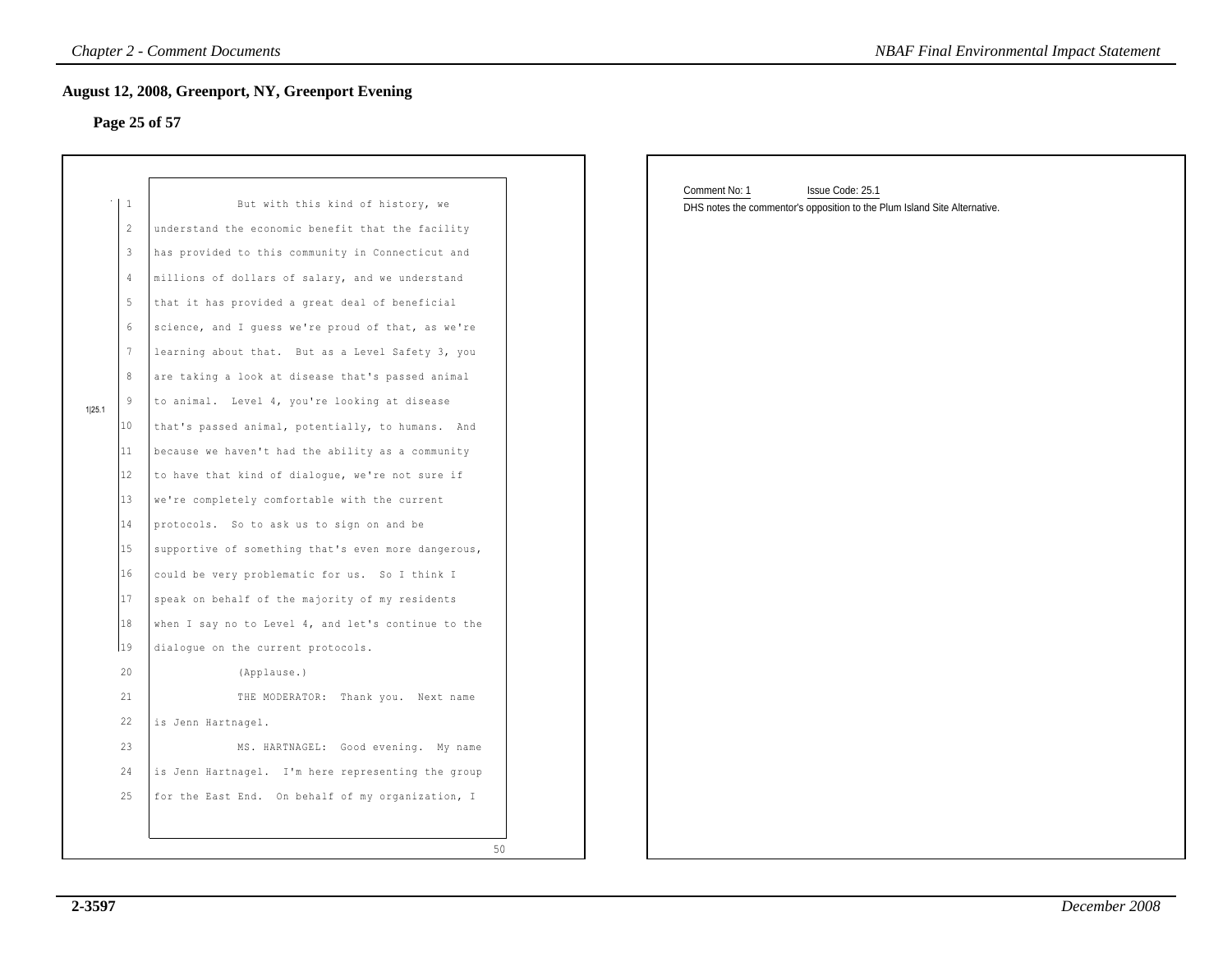## **Page 26 of 57**

|                           |                                                                                                                                                                                           | <b>Chapter 2 - Comment Documents</b>                                                                                                                                                                                                                                                                                                                                                                                                                                                                                                                                                                                                                                                                                                                                                                                                                                                                                                                                                                                                                                                                                                                                                                                                                                                                                | <b>NBAF Final Environmental Impact Statement</b>                                                                                                                                                                                                                                                                                                                                                                                                                                                                                                                                                                                                                                                                        |
|---------------------------|-------------------------------------------------------------------------------------------------------------------------------------------------------------------------------------------|---------------------------------------------------------------------------------------------------------------------------------------------------------------------------------------------------------------------------------------------------------------------------------------------------------------------------------------------------------------------------------------------------------------------------------------------------------------------------------------------------------------------------------------------------------------------------------------------------------------------------------------------------------------------------------------------------------------------------------------------------------------------------------------------------------------------------------------------------------------------------------------------------------------------------------------------------------------------------------------------------------------------------------------------------------------------------------------------------------------------------------------------------------------------------------------------------------------------------------------------------------------------------------------------------------------------|-------------------------------------------------------------------------------------------------------------------------------------------------------------------------------------------------------------------------------------------------------------------------------------------------------------------------------------------------------------------------------------------------------------------------------------------------------------------------------------------------------------------------------------------------------------------------------------------------------------------------------------------------------------------------------------------------------------------------|
|                           |                                                                                                                                                                                           | <b>August 12, 2008, Greenport, NY, Greenport Evening</b><br>Page 26 of 57                                                                                                                                                                                                                                                                                                                                                                                                                                                                                                                                                                                                                                                                                                                                                                                                                                                                                                                                                                                                                                                                                                                                                                                                                                           |                                                                                                                                                                                                                                                                                                                                                                                                                                                                                                                                                                                                                                                                                                                         |
| 1 25.1<br>cont.<br>2 12.1 | $\mathbf{1}$<br>$\overline{2}$<br>$\mathbf{3}$<br>$\overline{4}$<br>5<br>6<br>7<br>8<br>9<br>10<br>11<br>12<br>13<br>14<br>15<br>16<br>17<br>18<br>19<br>20<br>21<br>22<br>23<br>24<br>25 | wish to express our firm opposition to the<br>construction of the National Agro and Bio-defense<br>facility at Plum Island. Just for the record, the<br>group for the East End is a professionally staffed<br>conservation advocacy and education organization<br>dedicated to the protection of Eastern Long<br>Island's fragile and diverse environment.<br>To begin, the landscape that existed<br>at the time Plum Island was opened in the early<br>1950s has changed dramatically. The population of<br>Suffolk County has grown 450 percent. Although you<br>will have and will surely hear a number of<br>well-reasoned comments regarding potential health<br>and human safety risks, we would like to focus our<br>comments on the potential environmental harm that<br>could and may accrue with this potential upgrade.<br>To begin with, water consumption and<br>quality. The upgrade would require the consumption<br>of more than 36 million gallons of water per year.<br>The present water assumption is 17 million gallons<br>per year. If the availability of water was not an<br>issue, perhaps the doubling in the amount of water<br>that will be needed will not present a potential<br>problem; but, as a matter of fact, the twelve<br>freshwater supply wells that draw from Plum Island | Comment No: 1<br>Issue Code: 25.1<br>DHS notes the commentor's opposition to the Plum Island Site Alternative.<br>Comment No: 2<br>Issue Code: 12.1<br>DHS notes the commentor's aquifer capacity concerns. The NBAF EIS Section 3.3.2.1.1 describes<br>the PIADC potable water system's well fields, NYSDEC inspection and licensing, and a study<br>recommended water budget of 150,000 gallons per day. The 2006 annual water report documented<br>PIADC's average well production was 47,704 gallons per day. EIS Section 3.3.6.3.1 describes<br>PIADC's well field capacity as insufficient to meet peak daily potable water consumption of both<br>PIADC and NBAF and potential options to meet the peak demands. |
|                           |                                                                                                                                                                                           | 51                                                                                                                                                                                                                                                                                                                                                                                                                                                                                                                                                                                                                                                                                                                                                                                                                                                                                                                                                                                                                                                                                                                                                                                                                                                                                                                  |                                                                                                                                                                                                                                                                                                                                                                                                                                                                                                                                                                                                                                                                                                                         |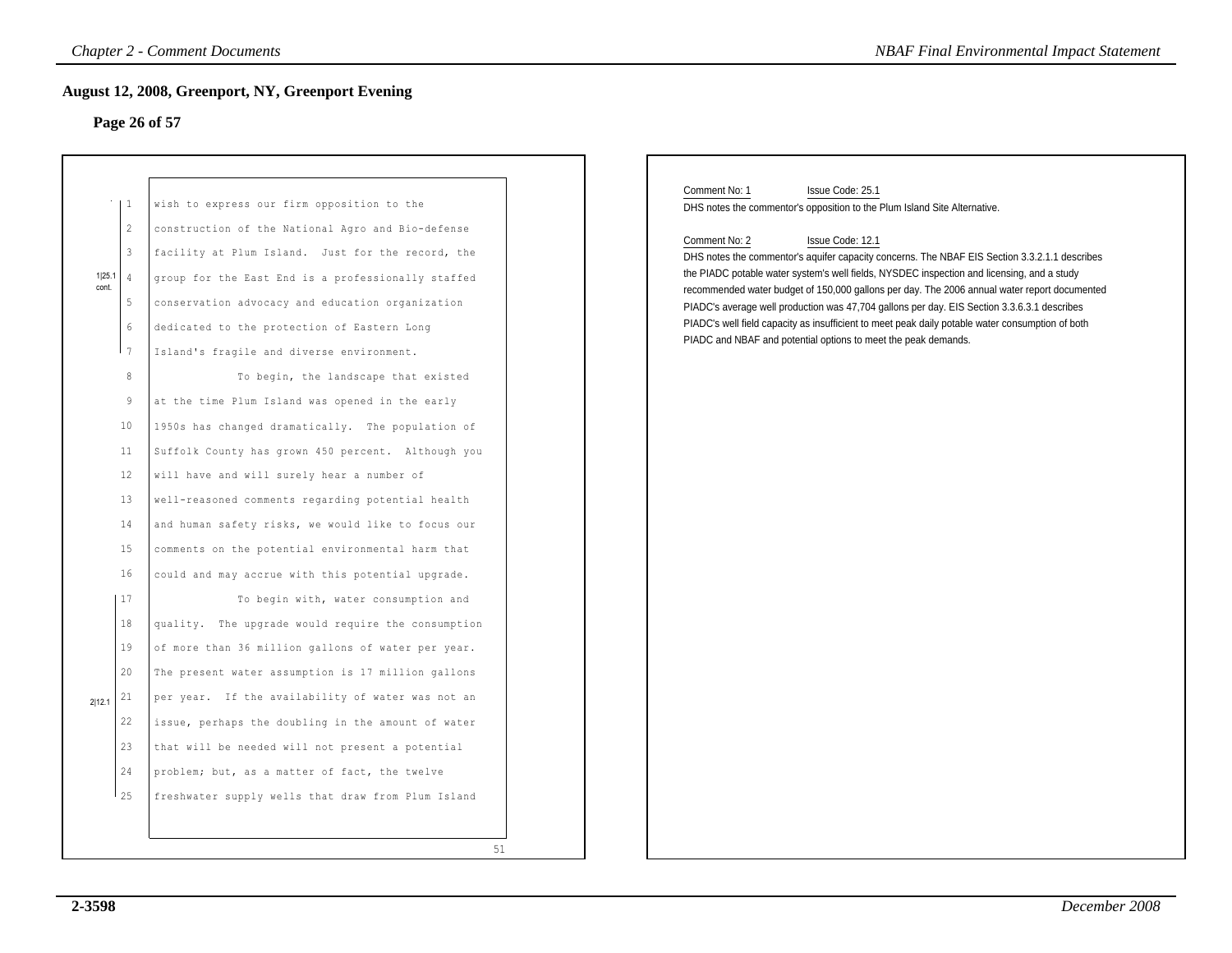## **Page 27 of 57**

|                 |                                                                                                               | <b>August 12, 2008, Greenport, NY, Greenport Evening</b><br>Page 27 of 57                                                                                                                                                                                                                                                                                                                                                                                                                                        |                                                                                                                                                                                                                                                                                                                                                                                                                                                                                                                                                                                                                                                                                                                                                                                                                                                                                                                                                                                                                                                                                                                                                       |
|-----------------|---------------------------------------------------------------------------------------------------------------|------------------------------------------------------------------------------------------------------------------------------------------------------------------------------------------------------------------------------------------------------------------------------------------------------------------------------------------------------------------------------------------------------------------------------------------------------------------------------------------------------------------|-------------------------------------------------------------------------------------------------------------------------------------------------------------------------------------------------------------------------------------------------------------------------------------------------------------------------------------------------------------------------------------------------------------------------------------------------------------------------------------------------------------------------------------------------------------------------------------------------------------------------------------------------------------------------------------------------------------------------------------------------------------------------------------------------------------------------------------------------------------------------------------------------------------------------------------------------------------------------------------------------------------------------------------------------------------------------------------------------------------------------------------------------------|
| 2 12.1<br>cont. | $\mathbf{1}$<br>2<br>$\mathbf{3}$<br>$\overline{4}$<br>5<br>6<br>$7\phantom{.0}$<br>$\,8\,$<br>$\overline{9}$ | are already limited in their capacity by the New<br>York State Department of Environmental Conservation<br>to help manage the known risk of saltwater<br>intrusion. The installation of the proposed<br>facility would trigger an EAP review to insure that<br>groundwater is not endangered. We do not believe<br>that DEIS has fully investigated the long-term<br>implications of sustained water consumption on Plum<br>Islands limited freshwater aquifers.                                                 | Comment No: 3<br>Issue Code: 9.1<br>DHS notes the commentor's concerns regarding air quality in the Plum Island region. Section<br>3.4.2.1.2 of the NBAF EIS describes Suffolk County as in non-attainment for O3 and PM2.5 based on<br>ambient air monitoring stations sited in densely populated areas to the west of Plum Island. Section<br>3.4.1 describes the methodology used in assessing potential air quality consequences. Air emission<br>concentrations were estimated using SCREEN3, a U.S. EPA dispersion modeling program.<br>Conservative assumptions were used to ensure the probable maximum effects were evaluated.<br>Once the final design is determined, a more refined air emissions model would be used during the<br>permitting process. The final design would ensure that the NBAF % does not significantly affect% the<br>region's ability to meet air quality standards<br>Comment No: 4<br>Issue Code: 18.1<br>DHS notes the commentor's concern. Section 3.13.2.2 of the NBAF EIS, DHS finds that the estimated<br>daily average volume of wastewater that could generated at the proposed Plum Island Site is 72,300 |
| 3 9.1           | 110<br>11<br>12<br>13<br>14<br>15<br>16<br>17<br>18<br>119                                                    | To move on to air quality. The DEIS<br>points out that the facility will likely produce<br>something on the order of another 140 tons of<br>combined air pollutants each year and every year<br>for the life of the facility. Our region is<br>already a nonattainment area. And we do not feel<br>that this is a prudent proposal. We do not believe<br>that the DEIS adequately reflected the scope of the<br>potential air quality impacts as they relate to the<br>specific policy objectives of our region. | gallons. Before being discharged to the Long Island Sound, this wastewater would have to meet New<br>York State Pollutant Discharge Elimination System (SPDES) permit limits. As discussed in Section<br>3.13.7.3 of the NBAF EIS, construction of the NBAF at the Plum Island Site could require constructing<br>and permitting a new wastewater treatment plant, or modifying and expanding the existing plant<br>because it cannot handle projected peak loads. Modification or expansion of the existing plant would<br>result in a regulatory review of the adequacy of these SPDES permit limits.                                                                                                                                                                                                                                                                                                                                                                                                                                                                                                                                               |
| 4 18.1          | 20<br>21<br>22<br>23<br>24<br>25                                                                              | To move on to wastewater. The DEIS<br>points out that the facility would likely produce<br>as much as 50,000 to 125,000 gallons per day of<br>treated sewage that will have to empty out into the<br>sound or a sewage treatment facility will need to<br>be constructed. To move on to energy. We are<br>52                                                                                                                                                                                                     |                                                                                                                                                                                                                                                                                                                                                                                                                                                                                                                                                                                                                                                                                                                                                                                                                                                                                                                                                                                                                                                                                                                                                       |

### Comment No: 3 Issue Code: 9.1

### Comment No: 4 Issue Code: 18.1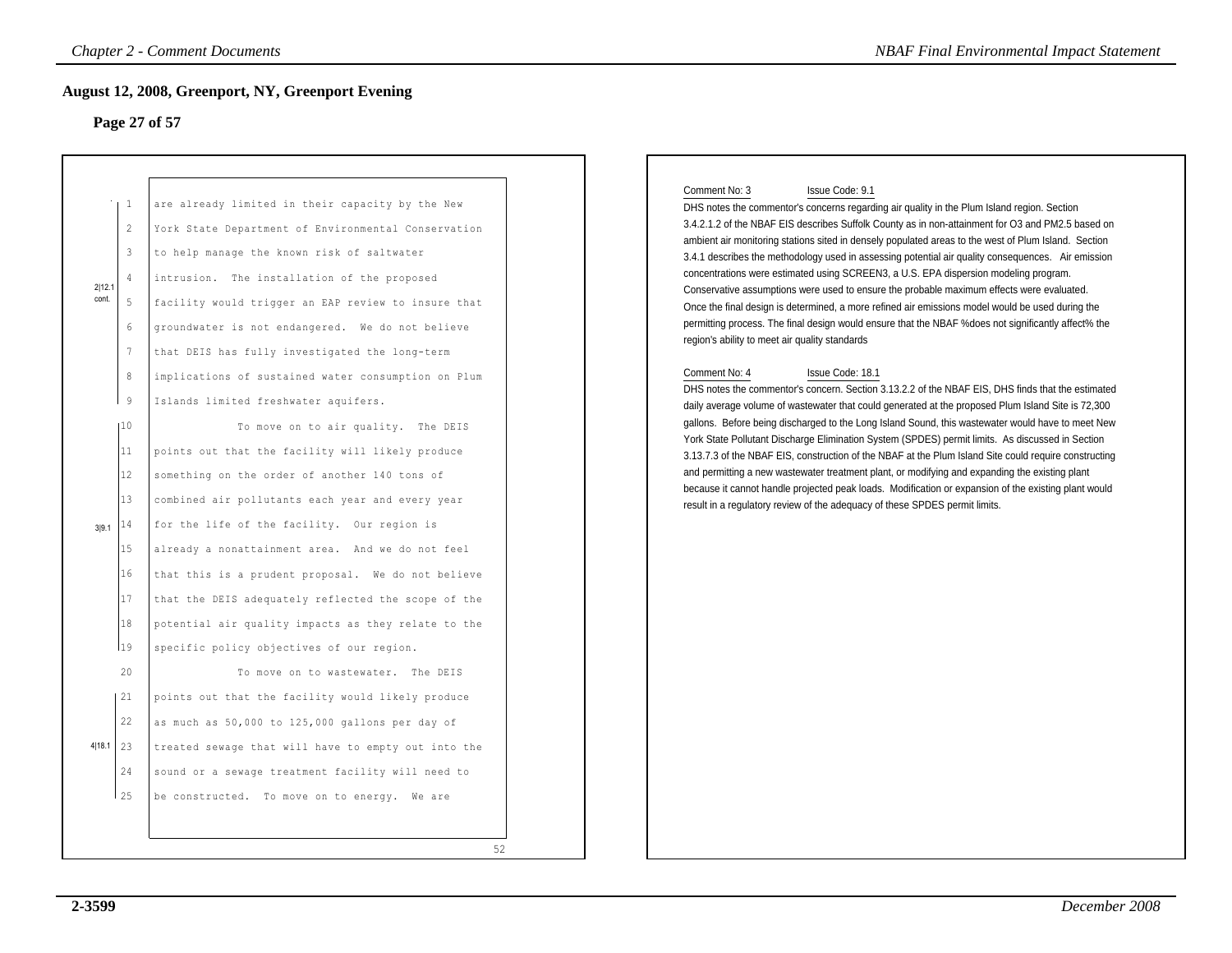## **Page 28 of 57**

| <b>Chapter 2 - Comment Documents</b><br><b>NBAF Final Environmental Impact Statement</b> |                 |                                                     |                                                                           |  |
|------------------------------------------------------------------------------------------|-----------------|-----------------------------------------------------|---------------------------------------------------------------------------|--|
|                                                                                          |                 | August 12, 2008, Greenport, NY, Greenport Evening   |                                                                           |  |
|                                                                                          |                 | Page 28 of 57                                       |                                                                           |  |
|                                                                                          |                 |                                                     |                                                                           |  |
|                                                                                          | $\cdots$ 1      | concerned that there is a defined need for a        | Comment No: 1<br>Issue Code: 25.1                                         |  |
|                                                                                          | 2               | significant increase in energy.                     | DHS notes the commentor's opposition to the Plum Island Site Alternative. |  |
|                                                                                          | 3               | To move on to my conclusion. There                  |                                                                           |  |
|                                                                                          | 4               | are three specific reasons we feel that this        |                                                                           |  |
|                                                                                          | $\vert 5$       | facility should not be upgraded: The increased      |                                                                           |  |
|                                                                                          | 6               | human settlement. We are concerned with the         |                                                                           |  |
|                                                                                          | $7\phantom{.0}$ | potential long-term environmental impacts. And      |                                                                           |  |
|                                                                                          | 8               | finally, we are concerned that this DEIS has taken  |                                                                           |  |
| 1 25.1<br>cont.                                                                          | -9              | only a very general look at the Plum Island site    |                                                                           |  |
|                                                                                          | $ 10\rangle$    | and has not fully integrated the potential impacts  |                                                                           |  |
|                                                                                          | $ 11\rangle$    | associated with the construction operation for the  |                                                                           |  |
|                                                                                          | 12              | next fifty years. Thank you.                        |                                                                           |  |
|                                                                                          | 13              | THE MODERATOR: Sandra Sinclair is our               |                                                                           |  |
|                                                                                          | 14              | next speaker.                                       |                                                                           |  |
|                                                                                          | 15              | MS. SINCLAIR: Good evening. I'm here                |                                                                           |  |
|                                                                                          | 16              | just as an individual and a taxpayer. I think that  |                                                                           |  |
|                                                                                          | 17              | many important scientific points have been made     |                                                                           |  |
|                                                                                          | 18              | against putting a Level 4 Facility at Plum Island.  |                                                                           |  |
|                                                                                          | 19              | I'm going to just say some things that I think are  |                                                                           |  |
|                                                                                          | 1 25.1 20       | common sense. We live in a time of rising seas.     |                                                                           |  |
|                                                                                          | 21              | There is absolutely no question that in the next    |                                                                           |  |
|                                                                                          | 22              | years to come the seas around us are going to rise. |                                                                           |  |
|                                                                                          | 23              | The second is that I'm not old enough to remember   |                                                                           |  |
|                                                                                          | 24              | the hurricane of 1937. I don't know if anybody      |                                                                           |  |
|                                                                                          | 25              | else here is of that age, but it tore Fire Island   |                                                                           |  |
|                                                                                          |                 |                                                     |                                                                           |  |
|                                                                                          |                 | 53                                                  |                                                                           |  |
|                                                                                          |                 |                                                     |                                                                           |  |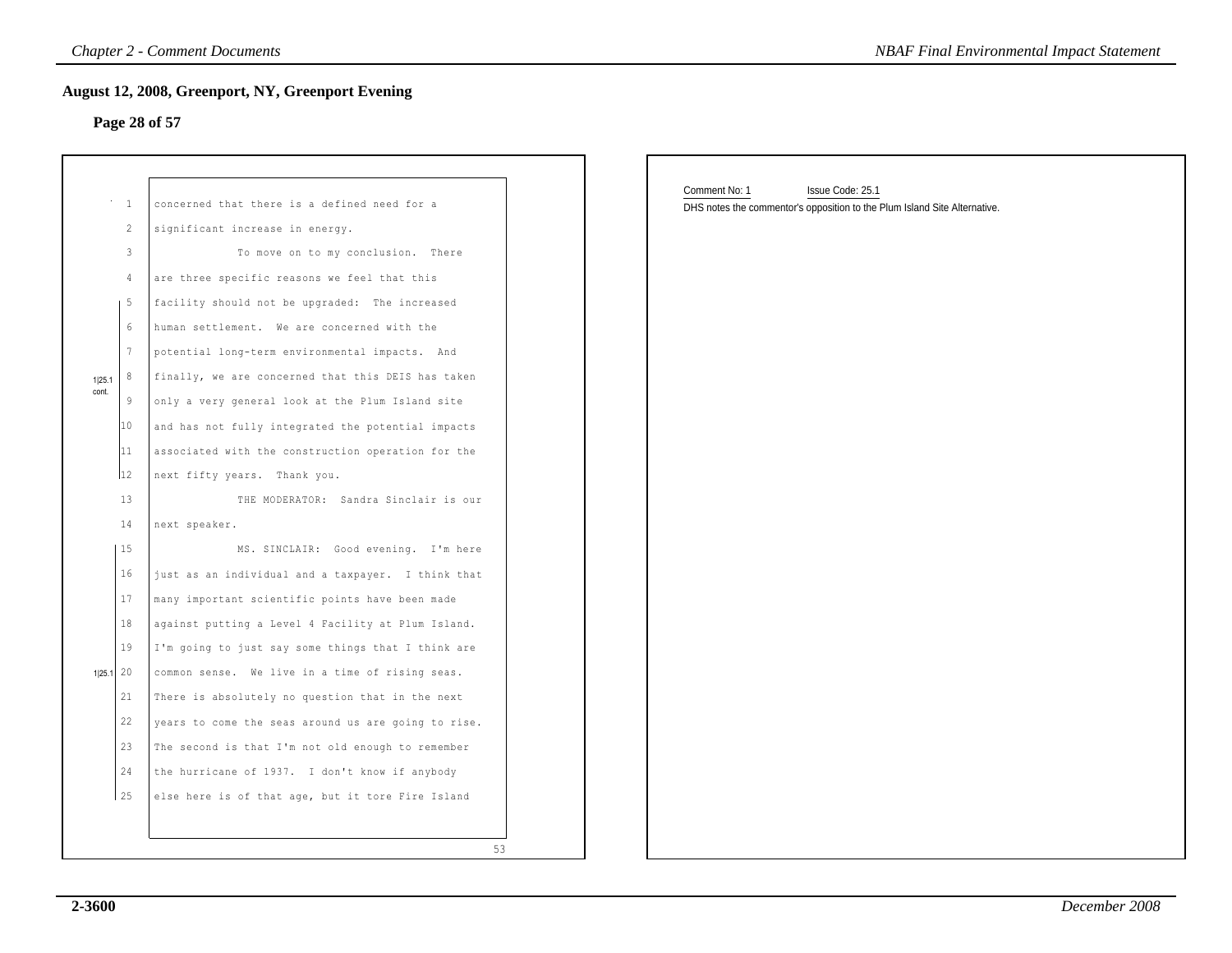## **Page 29 of 57**

| <b>Chapter 2 - Comment Documents</b><br><b>NBAF Final Environmental Impact Statement</b>                                                                                                   |                                                                                                                                                                                                                                                                                                                                                                                                                                                                                                                                                                                                                                                                                                                                                                                                                                                                                                                                                                              |    |                                                                                                                                                                                                             |  |
|--------------------------------------------------------------------------------------------------------------------------------------------------------------------------------------------|------------------------------------------------------------------------------------------------------------------------------------------------------------------------------------------------------------------------------------------------------------------------------------------------------------------------------------------------------------------------------------------------------------------------------------------------------------------------------------------------------------------------------------------------------------------------------------------------------------------------------------------------------------------------------------------------------------------------------------------------------------------------------------------------------------------------------------------------------------------------------------------------------------------------------------------------------------------------------|----|-------------------------------------------------------------------------------------------------------------------------------------------------------------------------------------------------------------|--|
| Page 29 of 57                                                                                                                                                                              | <b>August 12, 2008, Greenport, NY, Greenport Evening</b>                                                                                                                                                                                                                                                                                                                                                                                                                                                                                                                                                                                                                                                                                                                                                                                                                                                                                                                     |    |                                                                                                                                                                                                             |  |
| $\mathbf{1}$<br>$\overline{2}$<br>1 25.1<br>cont.<br>$\mathbf{3}$<br>$\overline{4}$<br>ı 5<br>$2 1.0 $ 6<br>17<br>8<br>9<br>10<br>11<br>12<br>13<br>14<br>15<br>16<br>17<br>18<br>19<br>20 | completely in half. Now, we haven't had a really<br>major hurricane here in a very, very long while,<br>but we are due. I think this is a foolish<br>proposal. I think that your work is important; the<br>work that you're doing is important. I think it<br>needs to be done, but it certainly does not need to<br>be done here.<br>THE MODERATOR: Bob Ghosio.<br>MR. GHOSIO: My name is Bob Ghosio,<br>Junior. I am a Southold town trustee. The reason<br>I'm coming up is basically because as a Southold<br>town trustee, our job as elected officials in our<br>town is to insure that our wetlands are protected,<br>that our beaches are protected, and that we<br>administrate most anything that happens on publicly<br>owned and town-owned waterways.<br>We have 162 or 165 miles of shoreline<br>here in our town, and I would have to say that as a<br>former researcher myself, I do appreciate the work<br>that we do here at Plum Island. I understand the |    | Comment No: 2<br>Issue Code: 1.0<br>DHS notes the commentor's statement about the importance of the research that would be conducted<br>at the NBAF and her opposition to the Plum Island Site Alternative. |  |
| 21<br>22<br>23                                                                                                                                                                             | importance of doing that kind of research. But<br>also, I'm hearing from my constituency that there<br>are grave concerns about the potential for                                                                                                                                                                                                                                                                                                                                                                                                                                                                                                                                                                                                                                                                                                                                                                                                                            |    |                                                                                                                                                                                                             |  |
| 24<br>25                                                                                                                                                                                   | releases; and more specifically, in my particular<br>case, because we have tides coming through the gut                                                                                                                                                                                                                                                                                                                                                                                                                                                                                                                                                                                                                                                                                                                                                                                                                                                                      | 54 |                                                                                                                                                                                                             |  |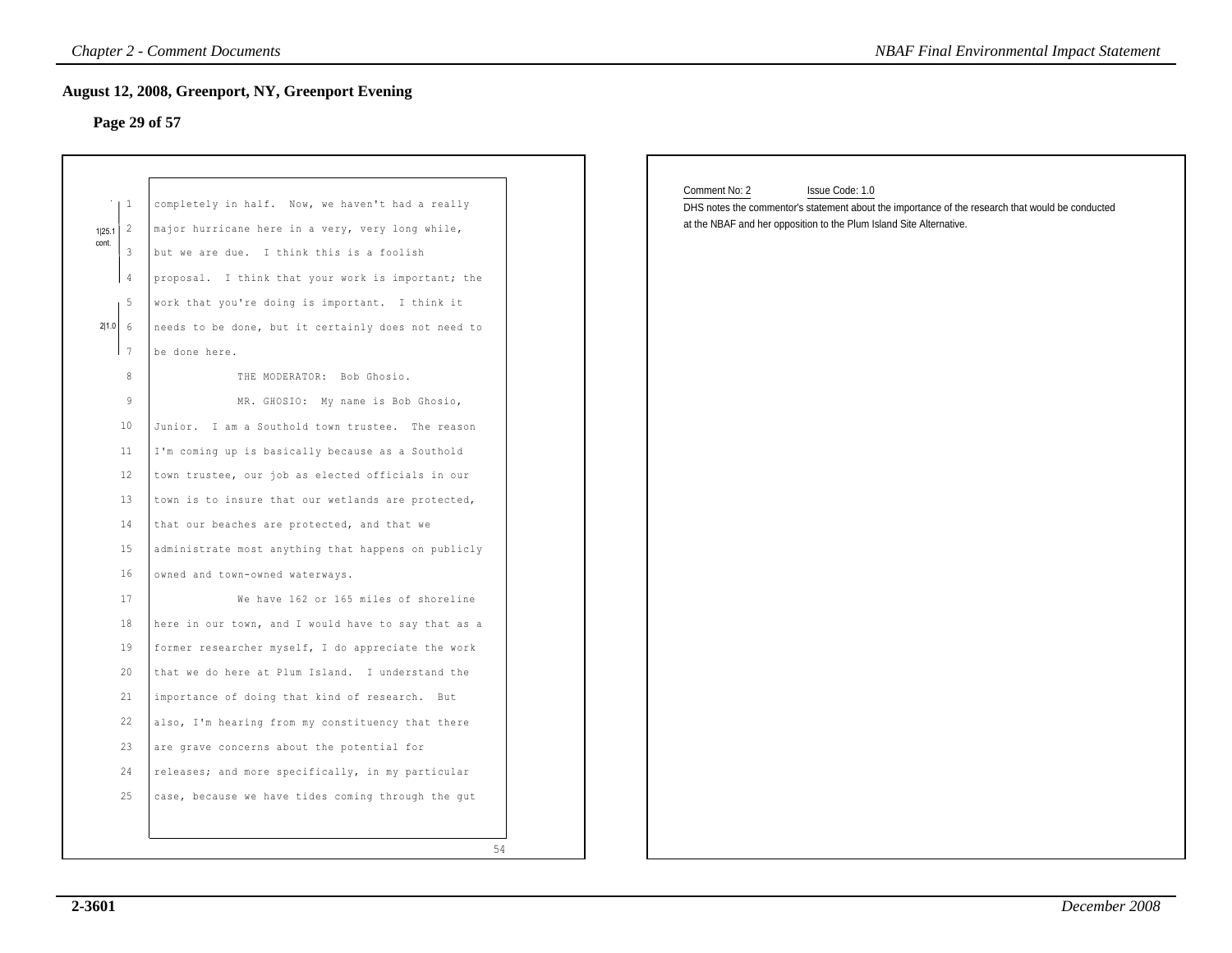### **Page 30 of 57**

| <b>Chapter 2 - Comment Documents</b><br><b>NBAF Final Environmental Impact Statement</b><br><b>August 12, 2008, Greenport, NY, Greenport Evening</b>                               |                                                                                                                                                                                                                                                                                                                                                                                                                                                                                                                                                                                                                                                                                                                                                                                                                                                                                                                                                                                                                                                                                                                                                                                                                                  |  |  |  |
|------------------------------------------------------------------------------------------------------------------------------------------------------------------------------------|----------------------------------------------------------------------------------------------------------------------------------------------------------------------------------------------------------------------------------------------------------------------------------------------------------------------------------------------------------------------------------------------------------------------------------------------------------------------------------------------------------------------------------------------------------------------------------------------------------------------------------------------------------------------------------------------------------------------------------------------------------------------------------------------------------------------------------------------------------------------------------------------------------------------------------------------------------------------------------------------------------------------------------------------------------------------------------------------------------------------------------------------------------------------------------------------------------------------------------|--|--|--|
| Page 30 of 57                                                                                                                                                                      |                                                                                                                                                                                                                                                                                                                                                                                                                                                                                                                                                                                                                                                                                                                                                                                                                                                                                                                                                                                                                                                                                                                                                                                                                                  |  |  |  |
| -1<br>2<br>3<br>4<br>$5\,$<br>$6\phantom{.}6$<br>7<br>8<br>$\overline{9}$<br>10<br>$113.1$ 11<br>12<br>13<br>14<br>15<br>16<br>17<br>18<br>19<br>120<br>21<br>22<br>23<br>24<br>25 | that come into our town, we are concerned about the<br>affluent releases from Plum Island.<br>The only thing I would strongly,<br>strongly advocate, is in the process of this study,<br>that we insure that we have studied how we're going<br>to clean the affluent from the sewage or from any<br>other wastewater releases that there are. We want<br>to insure that the safety of our fisheries are<br>maintained here in our town. The fisheries here<br>are one of the most important industries that we<br>have. It bolsters our economy. It's very<br>important.<br>So I'm asking that you take the time<br>and make the effort to insure that we have a plan<br>for mitigation in case of release into the<br>waterways, and to do anything that we can to keep<br>any affluent to come from this, the facility now or<br>even if it goes up to a Biolevel 4, that it be<br>cleaned, and we maintain the health of our<br>fisheries here in Southold. Thank you.<br>THE MODERATOR: Thank you. Julia<br>Erlic. I'll make sure I'm pronouncing it right.<br>It's Julia, last name is spelled E-R-L-I-C. Is<br>Julia still here? In the event that she stepped<br>out or would like to come back, I'll just keep an<br>55 |  |  |  |

### Comment No: 1 Issue Code: 13.1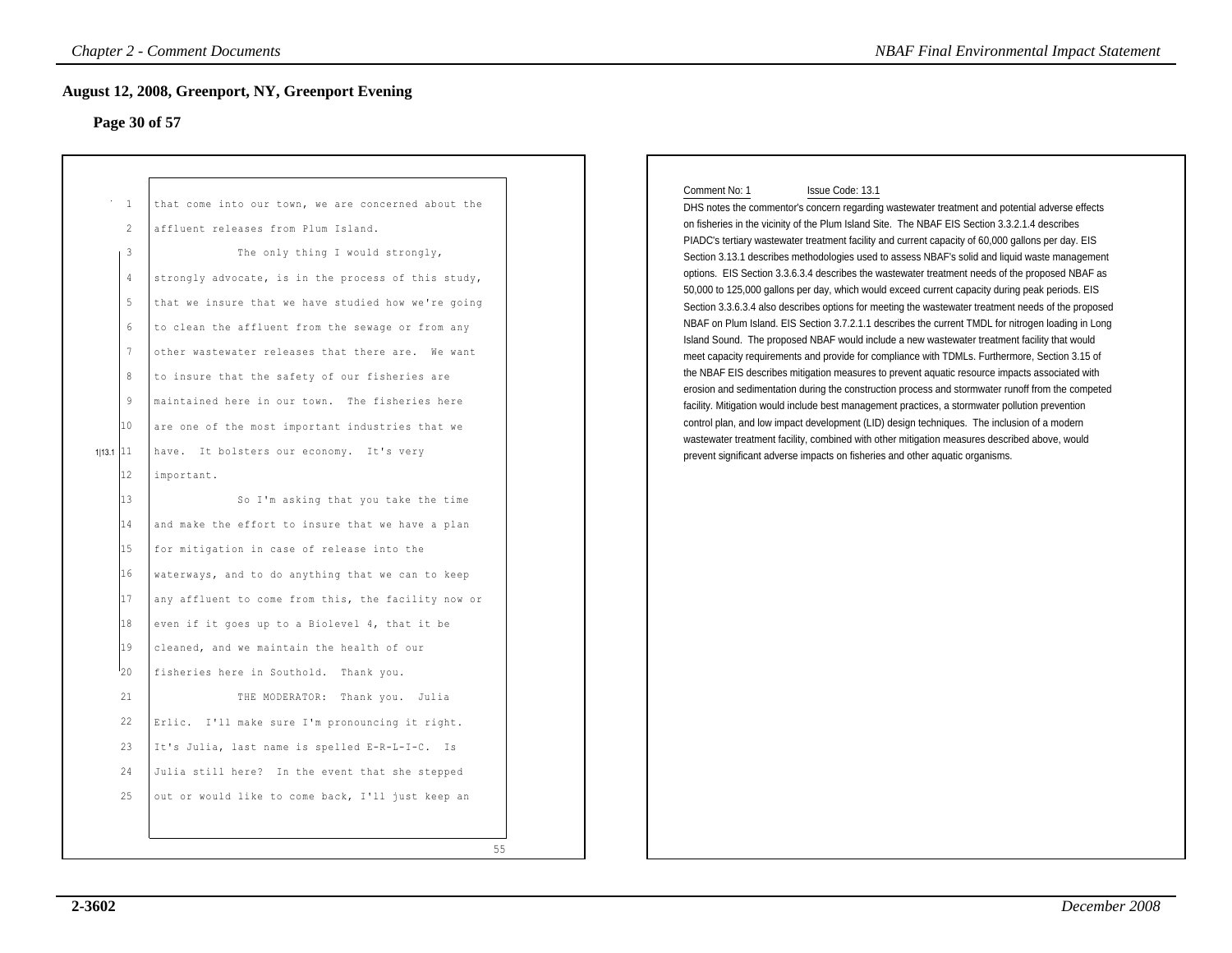### **Page 31 of 57**

| Chapter 2 - Comment Documents<br><b>NBAF Final Environmental Impact Statement</b><br><b>August 12, 2008, Greenport, NY, Greenport Evening</b><br>Page 31 of 57 |    |  |  |
|----------------------------------------------------------------------------------------------------------------------------------------------------------------|----|--|--|
|                                                                                                                                                                |    |  |  |
|                                                                                                                                                                | 56 |  |  |

### Comment No: 1 Issue Code: 26.0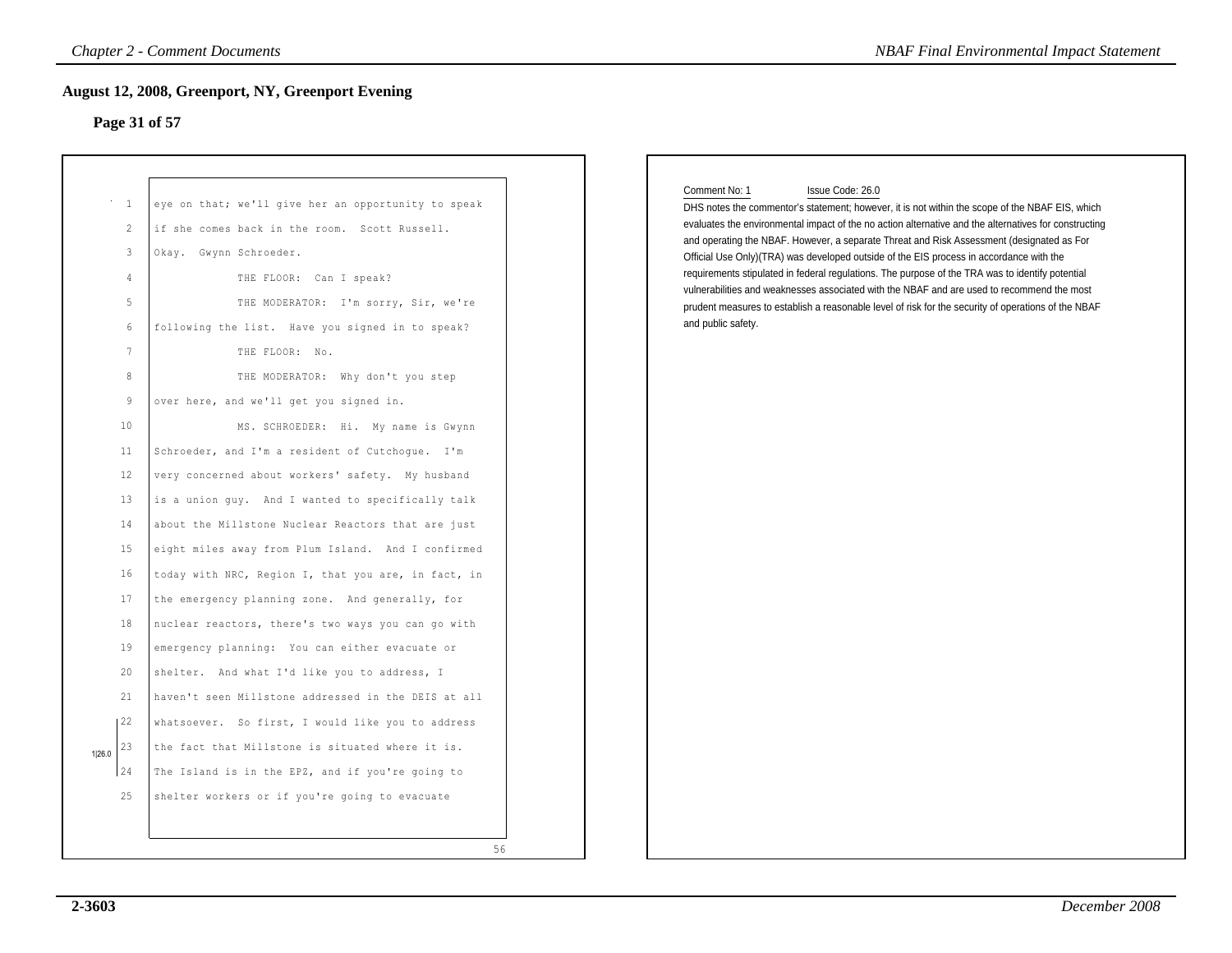## **Page 32 of 57**

|                                                                                                                                                                                                                       | <b>Chapter 2 - Comment Documents</b><br><b>NBAF Final Environmental Impact Statement</b><br><b>August 12, 2008, Greenport, NY, Greenport Evening</b><br>Page 32 of 57                                                                                                                                                                                                                                                                                                                                                                                                                                                                                                                                                                                                                                                                                                                                                                                                                                                                                                                                                                                                                                                                     |                                                                                                                                                                                                                                                                                                                                                                                                                                                                                                                                                                                                                                                                                                                                    |  |
|-----------------------------------------------------------------------------------------------------------------------------------------------------------------------------------------------------------------------|-------------------------------------------------------------------------------------------------------------------------------------------------------------------------------------------------------------------------------------------------------------------------------------------------------------------------------------------------------------------------------------------------------------------------------------------------------------------------------------------------------------------------------------------------------------------------------------------------------------------------------------------------------------------------------------------------------------------------------------------------------------------------------------------------------------------------------------------------------------------------------------------------------------------------------------------------------------------------------------------------------------------------------------------------------------------------------------------------------------------------------------------------------------------------------------------------------------------------------------------|------------------------------------------------------------------------------------------------------------------------------------------------------------------------------------------------------------------------------------------------------------------------------------------------------------------------------------------------------------------------------------------------------------------------------------------------------------------------------------------------------------------------------------------------------------------------------------------------------------------------------------------------------------------------------------------------------------------------------------|--|
| $^{\circ}$ – $1$<br>$\overline{2}$<br>$\overline{3}$<br>$2 21.1 $ 4<br>- 5<br>6<br>7<br>$3 19.1 $ 8<br>- 9<br>10<br> 11<br>12<br>13<br>14<br>4 25.1<br>15<br>16<br>17<br>18<br>19<br>20<br>21<br>22<br>23<br>24<br>25 | them.<br>The other issue is do you have<br>potassium iodide on the Island, so if there is a<br>radiological release from Millstone, if there is an<br>accident, that they have access to that, and there<br>are policies and procedures in place to make sure<br>it's distributed to the workers. If the policy, if<br>your plan is to evacuate, how are you going to<br>secure the Island and more specifically the<br>pathogens? And I think the fact that there's a<br>nuclear power plant just eight miles off the coast<br>of Plum Island, might be a big red flag and say,<br>Well, folks, this isn't the best place to do this.<br>And I, like a lot of other people, I'm not crazy<br>that they're doing Biolevel Safety 3 work there,<br>but we can live with it, as long as you address the<br>GAO issues that have been brought up by others.<br>And I would just like to say, some<br>people had mentioned the anthrax release, and there<br>was an article in the New York Times, I guess a<br>couple of days ago, and sort of in support of the<br>no action at this time, I'm quoting Keith Rhoades,<br>who was an investigator with the GAO. And this was<br>from his testimony at a congressional hearing in<br>October. | Comment No: 2<br>Issue Code: 21.1<br>DHS notes the information provided by the commentor.<br>Comment No: 3<br>Issue Code: 19.1<br>DHS notes the commentor's concern. A site-specific emergency response plan would be developed<br>and coordinated with the local emergency management plan regarding evacuations and other<br>emergency response measures for all potential emergency events including accidents at the NBAF.<br>The type of, duration, and geographical extent of quarantine would be determined by the appropriate<br>authorities depending on the pathogen released and contamination level.<br>Comment No: 4<br>Issue Code: 25.1<br>DHS notes the commentor's opposition to the Plum Island Site Alternative. |  |
|                                                                                                                                                                                                                       | 57                                                                                                                                                                                                                                                                                                                                                                                                                                                                                                                                                                                                                                                                                                                                                                                                                                                                                                                                                                                                                                                                                                                                                                                                                                        |                                                                                                                                                                                                                                                                                                                                                                                                                                                                                                                                                                                                                                                                                                                                    |  |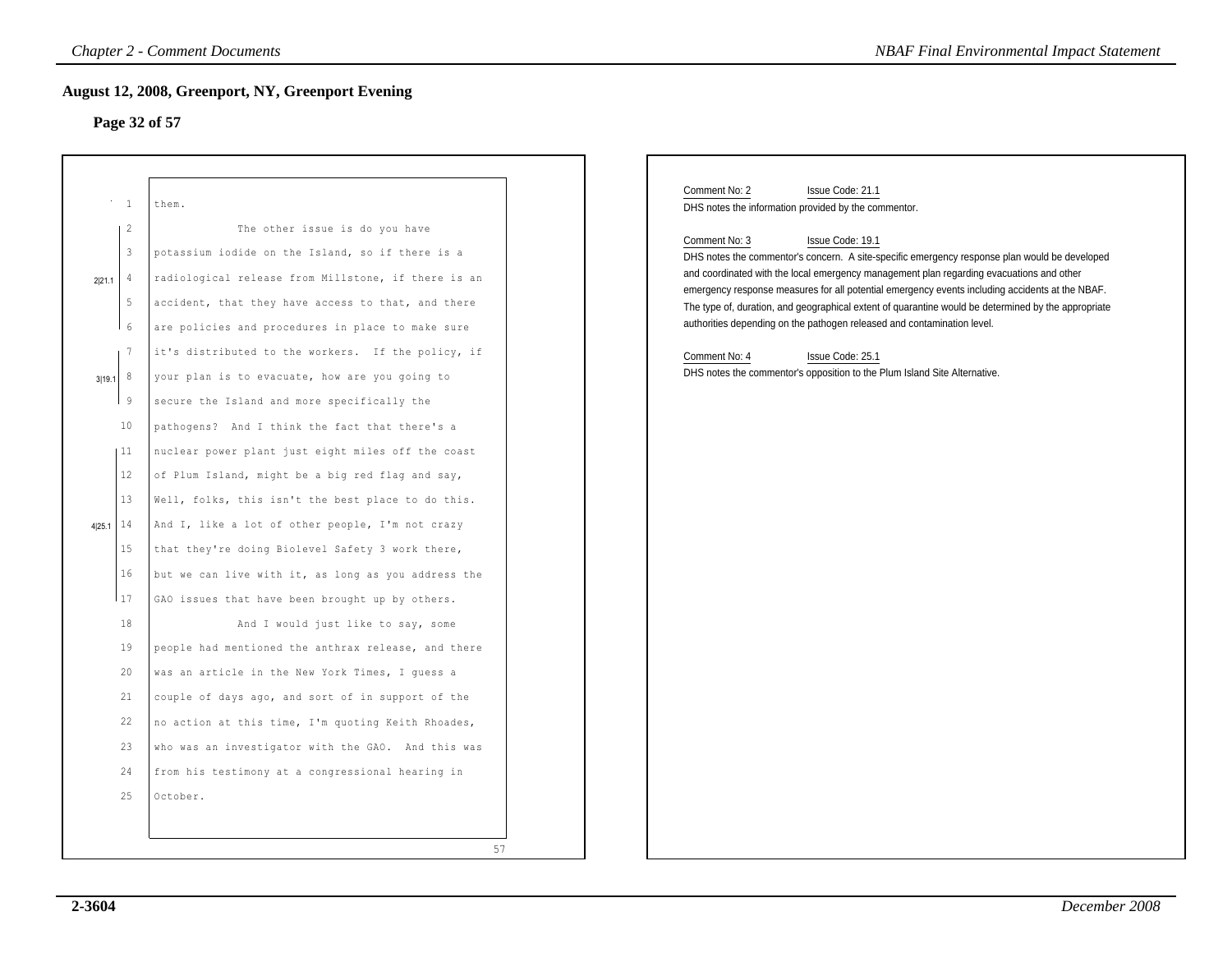## **Page 33 of 57**

| August 12, 2008, Greenport, NY, Greenport Evening<br>Page 33 of 57 |                 |                                                     |
|--------------------------------------------------------------------|-----------------|-----------------------------------------------------|
|                                                                    |                 |                                                     |
| $\sim$                                                             | 1               | "Nationwide, an estimated 14,000                    |
|                                                                    | 2               | people work at about 400 laboratories and have      |
|                                                                    | 3               | permission to work with so-called select agents     |
|                                                                    | $\overline{4}$  | which could be used in a bioterror attack." And he  |
|                                                                    | 5               | goes on to say, "With so many people involved there |
|                                                                    | $6\overline{6}$ | is insufficient federal oversight of biodefense     |
| 2 21.1<br>cont.                                                    | $7\phantom{.0}$ | facilities to make sure the laboratories follow     |
|                                                                    | 8               | security rules and report accidents that might      |
|                                                                    | $\overline{9}$  | threaten lab workers or lead to a release that      |
|                                                                    | 10              | might endanger the public."                         |
|                                                                    | l11             | So I think there was also an article                |
|                                                                    | 12              | yesterday in the Washington Post, and it talks      |
|                                                                    | 13              | about how the Mississippi site was put on the short |
|                                                                    | 14              | list, even though it ranked fourteen out of         |
|                                                                    | 15              | seventeen of the considered sites. So we're going   |
|                                                                    | 16              | to have a new administration one way or the other,  |
|                                                                    | 17              | and I think you should put off making a decision    |
|                                                                    | 18              | until that time. Thanks so much.                    |
|                                                                    | 19              | THE MODERATOR: Thank you. Edward                    |
|                                                                    | 20              | Webb is our next speaker.                           |
|                                                                    | 21              | MR. WEBB: My name is Edward Webb.                   |
|                                                                    | 22              | I'm the president of the Oyster Pond School Board   |
|                                                                    | 23              | of Education. We are the School District that is    |
|                                                                    | 24              | closest to Plum Island. Fishers Island might argue  |
|                                                                    | 25              | that with me, but I still think we're a little bit  |
|                                                                    |                 |                                                     |
|                                                                    |                 | 58                                                  |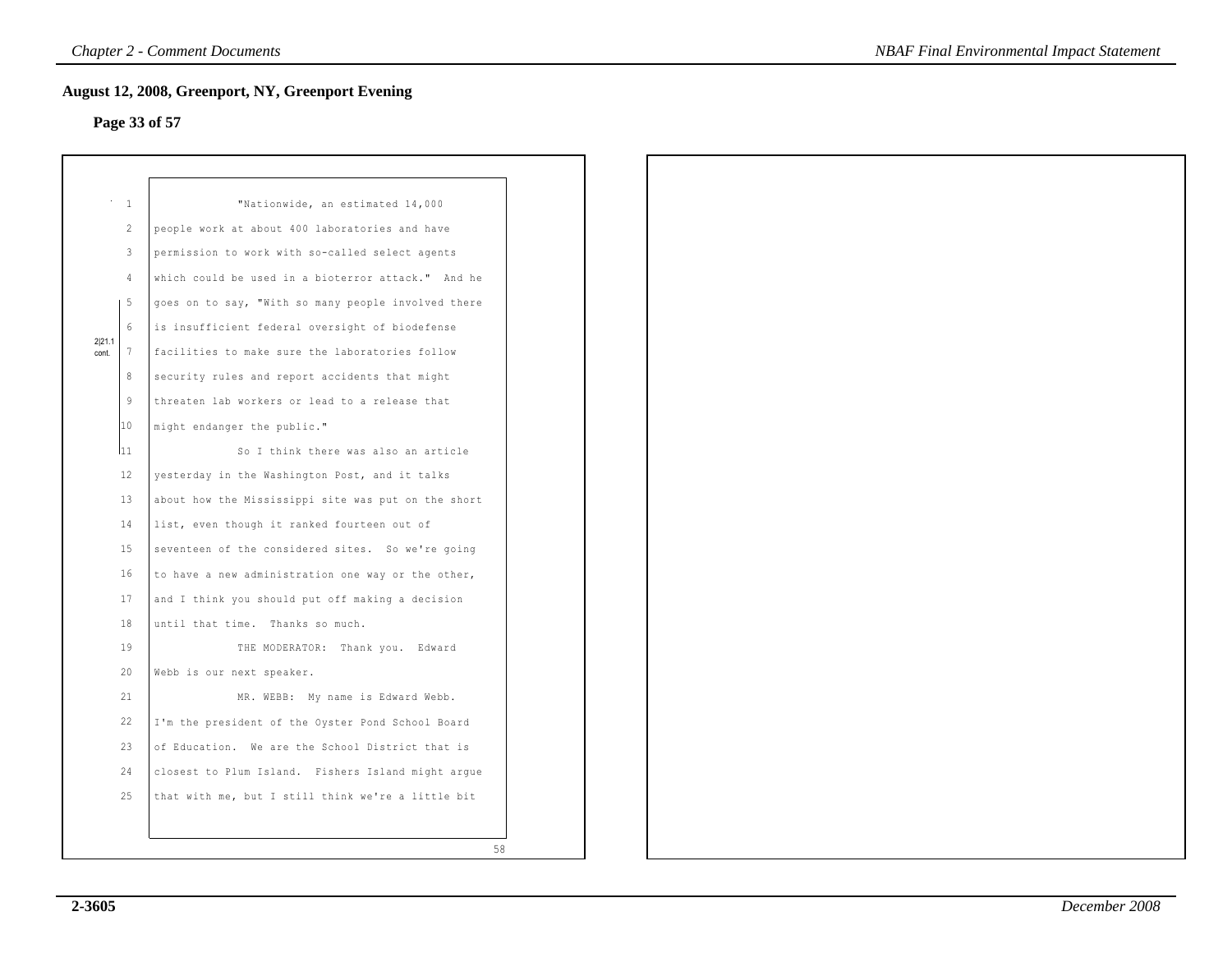### **Page 34 of 57**

| Page 34 of 57                                                                                                                                                                                          | <b>August 12, 2008, Greenport, NY, Greenport Evening</b>                                                                                                                                                                                                                                                                                                                                                                                                                                                                                                                                                                                                                                                                                                                                                                                                                                                                                                                                                                                                                                                                                                                                                                                                                      |                                                                                                                                                                                                                                                                                                                                                                                                                                                                                                                     |
|--------------------------------------------------------------------------------------------------------------------------------------------------------------------------------------------------------|-------------------------------------------------------------------------------------------------------------------------------------------------------------------------------------------------------------------------------------------------------------------------------------------------------------------------------------------------------------------------------------------------------------------------------------------------------------------------------------------------------------------------------------------------------------------------------------------------------------------------------------------------------------------------------------------------------------------------------------------------------------------------------------------------------------------------------------------------------------------------------------------------------------------------------------------------------------------------------------------------------------------------------------------------------------------------------------------------------------------------------------------------------------------------------------------------------------------------------------------------------------------------------|---------------------------------------------------------------------------------------------------------------------------------------------------------------------------------------------------------------------------------------------------------------------------------------------------------------------------------------------------------------------------------------------------------------------------------------------------------------------------------------------------------------------|
| $\,^{\circ}$ – $\,1$<br>$\overline{c}$<br>3<br>4<br>5<br>6<br>$7\phantom{.0}$<br>8<br>9<br>10<br>11<br>1 19.7<br>$12 \,$<br>13<br>14<br>15<br>16<br>17<br>18<br>19<br>20<br>21<br>22<br>23<br>24<br>25 | closer. Some of us in this room may remember the<br>Ivory Soap commercial years ago. It went something<br>like this. Ivory Soap is 99 and 44 one hundredths<br>percent pure. I've always wondered about the .66<br>percent that is perhaps unpure.<br>From a safety and health standpoint, I<br>guess my concern is that if there is any risk at<br>all, and nobody has said that we are a hundred<br>percent risk free, why would we want to expose 110<br>kids in our school district, K through 6, to any<br>risk that we have control over? Some risks in life<br>we don't have control over. Other risks we do<br>have. This is a risk that apparently we have some<br>control over. So that's my question. Why would we<br>want to put kids at risk?<br>Another thought is that I'm told that<br>pathogens are transported by land to the facility,<br>so that means that they go right by our school. I<br>don't know if it's daily, or weekly, or monthly,<br>but they are transported right past our school.<br>And finally, I just want to comment<br>that I did visit Plum Island recently. Dr. Barrett<br>and his colleagues gave us a very Nyce tour of the<br>Island, treated us to a Nyce luncheon and showed us<br>the facilities. I must say that I was very | Comment No: 1<br>Issue Code: 19.1<br>DHS notes the commentor's concern. A site-specific emergency response plan would be developed<br>and coordinated with the local emergency management plan regarding evacuations and other<br>emergency response measures for all potential emergency events including accidents at the NBAF.<br>The type of, duration, and geographical extent of quarantine would be determined by the appropriate<br>authorities depending on the pathogen released and contamination level. |

### Comment No: 1 Issue Code: 19.1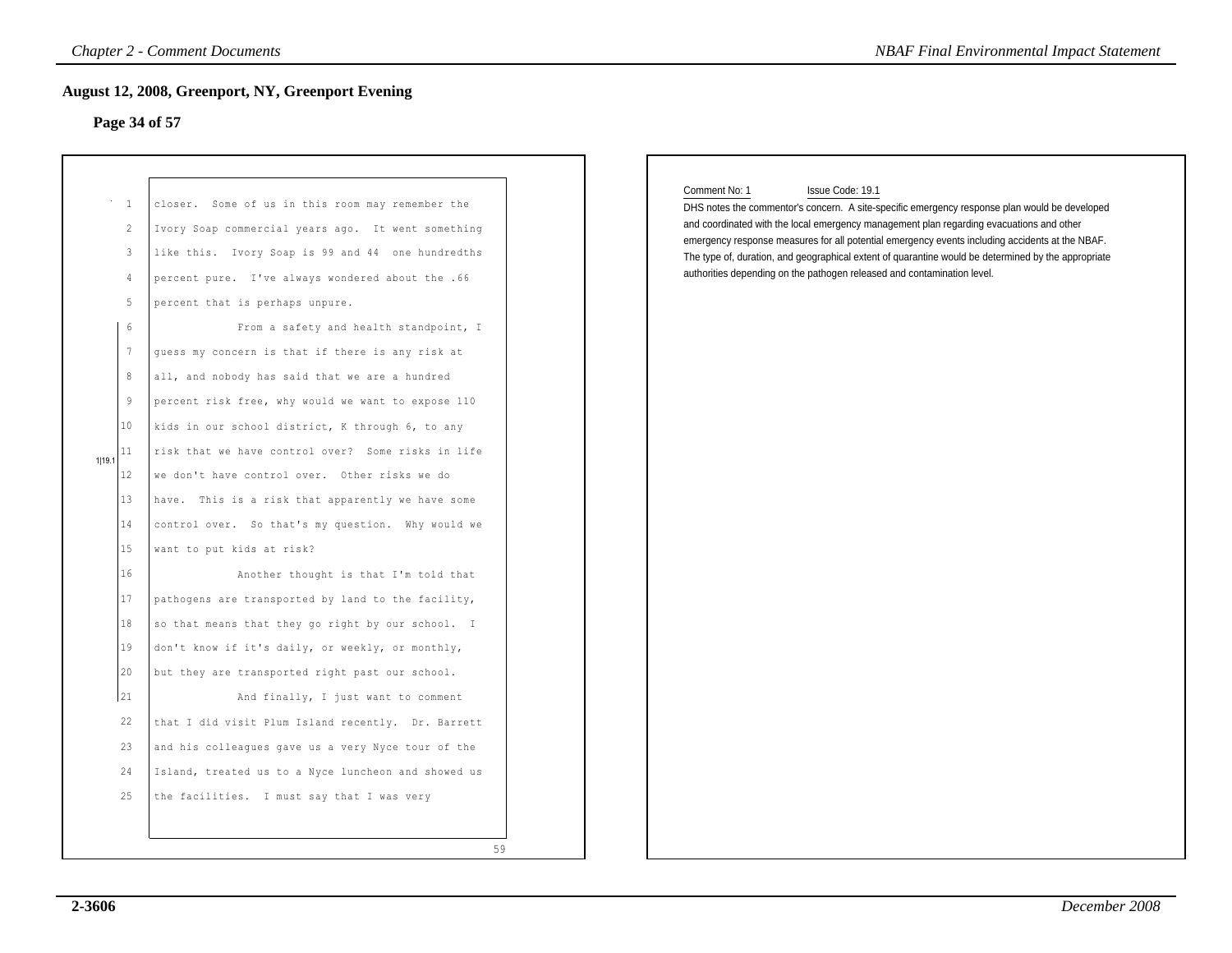## **Page 35 of 57**

| <b>Chapter 2 - Comment Documents</b><br><b>NBAF Final Environmental Impact Statement</b>                                                                                                            |                                                                                                                                                                                                                                                                                                                                                                                                                                                                                                                                                                                                                                                                                                                                                                                                                                                                                                                                                                                                                                                                                                                                                                                                                                                            |                                                                                                                                                                                                                                                                                       |  |  |
|-----------------------------------------------------------------------------------------------------------------------------------------------------------------------------------------------------|------------------------------------------------------------------------------------------------------------------------------------------------------------------------------------------------------------------------------------------------------------------------------------------------------------------------------------------------------------------------------------------------------------------------------------------------------------------------------------------------------------------------------------------------------------------------------------------------------------------------------------------------------------------------------------------------------------------------------------------------------------------------------------------------------------------------------------------------------------------------------------------------------------------------------------------------------------------------------------------------------------------------------------------------------------------------------------------------------------------------------------------------------------------------------------------------------------------------------------------------------------|---------------------------------------------------------------------------------------------------------------------------------------------------------------------------------------------------------------------------------------------------------------------------------------|--|--|
|                                                                                                                                                                                                     | <b>August 12, 2008, Greenport, NY, Greenport Evening</b><br>Page 35 of 57                                                                                                                                                                                                                                                                                                                                                                                                                                                                                                                                                                                                                                                                                                                                                                                                                                                                                                                                                                                                                                                                                                                                                                                  |                                                                                                                                                                                                                                                                                       |  |  |
| $\mathbf{1}$<br>$\overline{c}$<br>3<br>$\overline{4}$<br>5<br>6<br>$7\phantom{.0}$<br>8<br>9<br>10<br>11<br>12<br>13<br>14<br>15<br>16<br>17<br> 18<br>19<br>2 1.0 20<br>21<br>22<br>23<br>24<br>25 | impressed with the quality of the operations and<br>the security that was explained to us. Certainly a<br>lot of the pluster back in the 1950s when I was a<br>kid. We used to sneak on to the east side of Plum<br>Island in our barber boats and test the security to<br>find out how long it would take them to discover us<br>and kick us off the Island. So that's my comment.<br>Thank you very much.<br>THE MODERATOR: Thank you, Sir. Debra<br>O'Kane Is our next speaker.<br>MS. O'KANE: Good evening. My name is<br>Debbie O'Kane. I live in Orient Point. I think I<br>can speak from experience on the issue of a<br>proposed upgrade to a Biosafety Level 4 Facility at<br>Plum Island. As the former executive director of<br>the North Fork Environmental Council, I have served<br>on three different Plum Island committees on the<br>federal, county, and local levels. There is no<br>disputing the fact that the type of work being done<br>presently on Plum Island, such as the development<br>of cutting edge diagnostic tools and the creation<br>of vaccines for diseases such as Foot and Mouth is<br>essential to national security.<br>But one of the four criteria for<br>choosing a site for a Biosafety Level 4 Facility is | Comment No: 2<br>Issue Code: 1.0<br>DHS notes the commentor's support for the research conducted by DHS. DHS's mission is to study<br>foreign animal and zoonotic (transmitted from animals to humans) diseases that threaten our<br>agricultural livestock and agricultural economy. |  |  |
|                                                                                                                                                                                                     | 60                                                                                                                                                                                                                                                                                                                                                                                                                                                                                                                                                                                                                                                                                                                                                                                                                                                                                                                                                                                                                                                                                                                                                                                                                                                         |                                                                                                                                                                                                                                                                                       |  |  |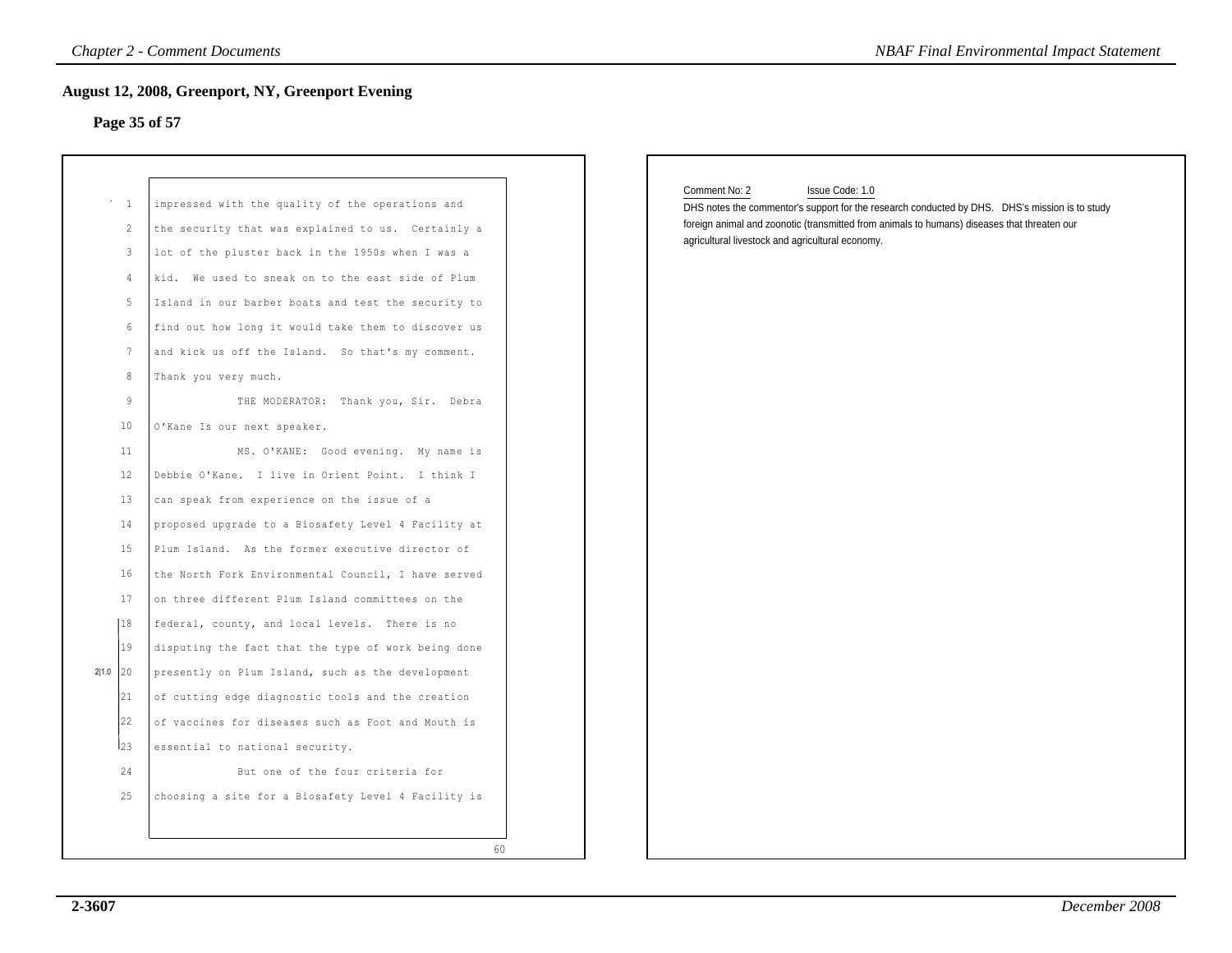### **Page 36 of 57**

|           | 1               | community acceptance. Our elected officials from      |    |
|-----------|-----------------|-------------------------------------------------------|----|
|           | $\overline{c}$  | all of our federal representatives to state           |    |
|           | 3               | assembly man Mark Alessi, who just spoke a little     |    |
|           | 4               | while ago, to Southold town supervisor, Scott         |    |
| 5<br>6    |                 | Russell, all of them have stated their opposition     |    |
|           |                 | and with good reason.                                 |    |
|           | $7\phantom{.0}$ | The issue of an upgrade to a Biosafety                |    |
|           | 8               | Level 4 Facility at Plum Island has been on the       |    |
|           | 9               | table a number of times over the years. Actually,     |    |
|           | 10              | since 1999, when we first learned of a proposed       |    |
|           | 11              | upgrade from an article that appeared in the New      |    |
|           | 12              | York Times. Since then the community at large has     |    |
| 3 25.1 13 |                 | been in strong opposition to an increased intensity   |    |
|           | 14              | of use at the Plum Island facility. Fear and          |    |
|           | 15              | mistrust has been a part of the East End for many     |    |
| 4 27.0    | 16              | years, and a history of accidents, unsafe             |    |
|           | 17              | practices, and lack of conforming to federal and      |    |
|           | 18              | state mandated regulations didn't do much to allay    |    |
|           | 19              | the community's fears.                                |    |
|           | 20              | Over the years the U.S.D.A. at Plum                   |    |
|           | 21              | Island was charged with violating both the Federal    |    |
|           | 22              | Clean Water Act and the Federal Hazardous Waste       |    |
|           | 23              | The facility was charged with exceeding water<br>Law. |    |
|           | 24              | discharge permit limits, operating without an         |    |
|           | 25              | effective discharge permit for a year, storing        |    |
|           |                 |                                                       |    |
|           |                 |                                                       | 61 |
|           |                 |                                                       |    |

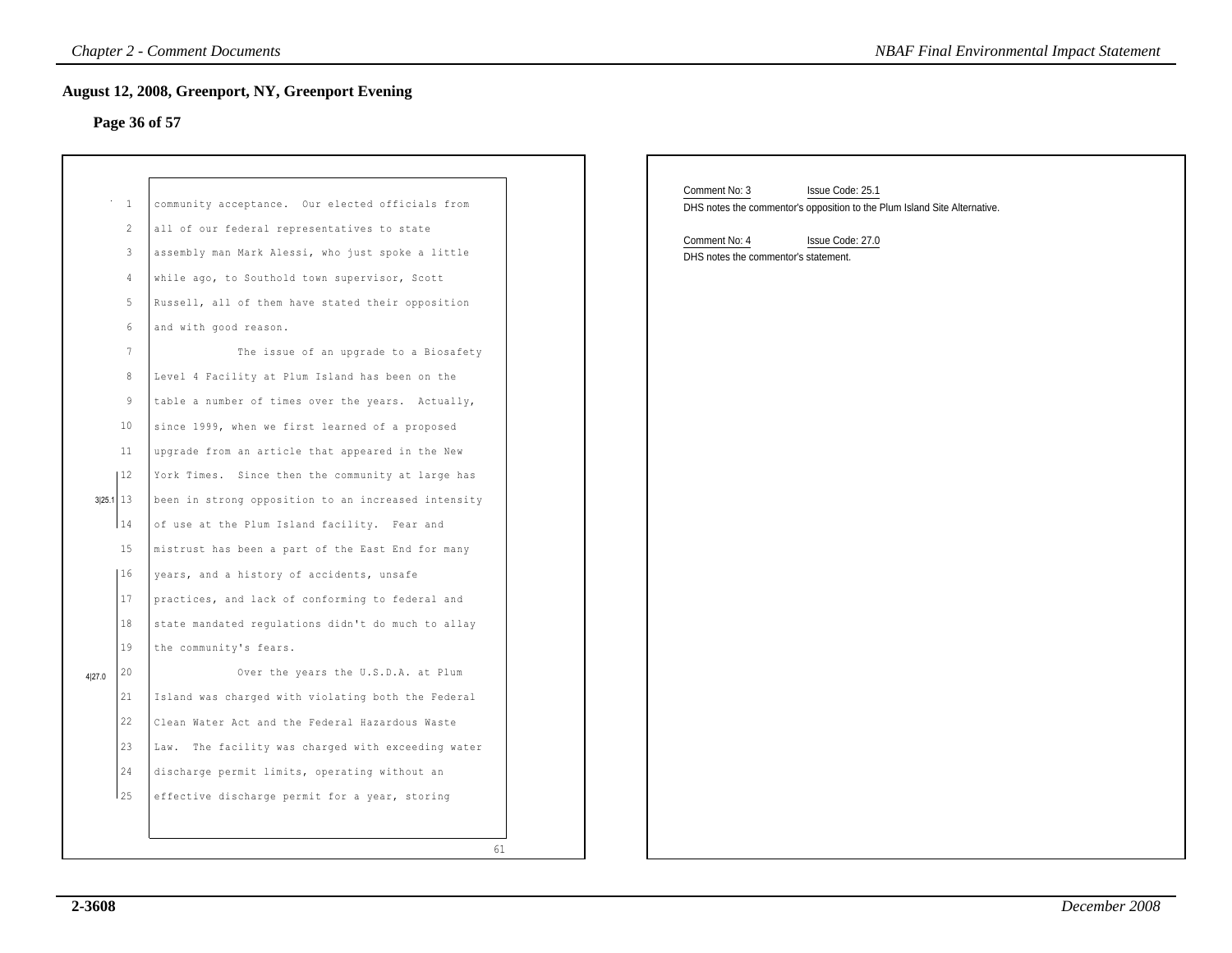## **Page 37 of 57**

|                           |                                                                                                                                                                                                                                           | <b>Chapter 2 - Comment Documents</b>                                                                                                                                                                                                                                                                                                                                                                                                                                                                                                                                                                                                                                                                                                                                                                                                                                                                                                                                                                                                                                                                                                                                                                                                                                                             |    | <b>NBAF Final Environmental Impact Statement</b>                                                                                                                                                                                                                                                                                                                                                                                                                                                                                                                                                                                                  |
|---------------------------|-------------------------------------------------------------------------------------------------------------------------------------------------------------------------------------------------------------------------------------------|--------------------------------------------------------------------------------------------------------------------------------------------------------------------------------------------------------------------------------------------------------------------------------------------------------------------------------------------------------------------------------------------------------------------------------------------------------------------------------------------------------------------------------------------------------------------------------------------------------------------------------------------------------------------------------------------------------------------------------------------------------------------------------------------------------------------------------------------------------------------------------------------------------------------------------------------------------------------------------------------------------------------------------------------------------------------------------------------------------------------------------------------------------------------------------------------------------------------------------------------------------------------------------------------------|----|---------------------------------------------------------------------------------------------------------------------------------------------------------------------------------------------------------------------------------------------------------------------------------------------------------------------------------------------------------------------------------------------------------------------------------------------------------------------------------------------------------------------------------------------------------------------------------------------------------------------------------------------------|
|                           |                                                                                                                                                                                                                                           | <b>August 12, 2008, Greenport, NY, Greenport Evening</b><br>Page 37 of 57                                                                                                                                                                                                                                                                                                                                                                                                                                                                                                                                                                                                                                                                                                                                                                                                                                                                                                                                                                                                                                                                                                                                                                                                                        |    |                                                                                                                                                                                                                                                                                                                                                                                                                                                                                                                                                                                                                                                   |
| 4 27.0<br>cont.<br>5 19.1 | $\vert 1 \vert$<br>$\mathbf{2}$<br>3<br>$\overline{4}$<br>$\overline{5}$<br>$\epsilon$<br>$7\phantom{.0}$<br>$\overline{9}$<br>10<br>11<br>12<br>13<br>14<br>15<br>16<br>Կ7<br>18<br>1 <sup>19</sup><br>20<br>21<br>22<br>23<br>24<br>125 | approximately 5000 pounds of hazardous chemicals<br>without obtaining a proper storage permit, along<br>with serious OSHA violations. In 1998, the New<br>York State Attorney General's office filed a suit<br>against Plum Island for violating the terms of its<br>wastewater permit over a period of three years.<br>In 2000 the U.S.D.A. was operating<br>three incinerators without the required state<br>permits, and New York State DEC cited Plum Island<br>for incinerating regulated medical waste in units<br>that were not permitted for this type of waste<br>management. The DEC documented oil spills that<br>contaminated both soil and groundwater. I believe<br>the clean up this particular oil spill is still<br>ongoing. Plum Island's track record on the<br>environmental issues isn't great, and today's basic<br>safety and security questions remain.<br>We have been told that an evacuation<br>plan isn't necessary for the North and South Forks,<br>but the community at large believe that one is<br>needed. The issue of an evacuation plan has been<br>raised at numerous meetings over the years. Does<br>the CDC in Atlanta have an integrated emergency<br>management plan for evacuating the surrounding<br>area? Also, I'd just like to mention the no fly |    | Comment No: 5<br>Issue Code: 19.1<br>DHS notes the commentor's concern. A site-specific emergency response plan would be developed<br>and coordinated with the local emergency management plan regarding evacuations and other<br>emergency response measures for all potential emergency events including accidents at the NBAF.<br>The type of, duration, and geographical extent of quarantine would be determined by the appropriate<br>authorities depending on the pathogen released and contamination level. No fly zones would be<br>considered along with other security measures for the proposed NBAF regardless of the site selected. |
|                           |                                                                                                                                                                                                                                           |                                                                                                                                                                                                                                                                                                                                                                                                                                                                                                                                                                                                                                                                                                                                                                                                                                                                                                                                                                                                                                                                                                                                                                                                                                                                                                  | 62 |                                                                                                                                                                                                                                                                                                                                                                                                                                                                                                                                                                                                                                                   |

#### Comment No: 5 Issue Code: 19.1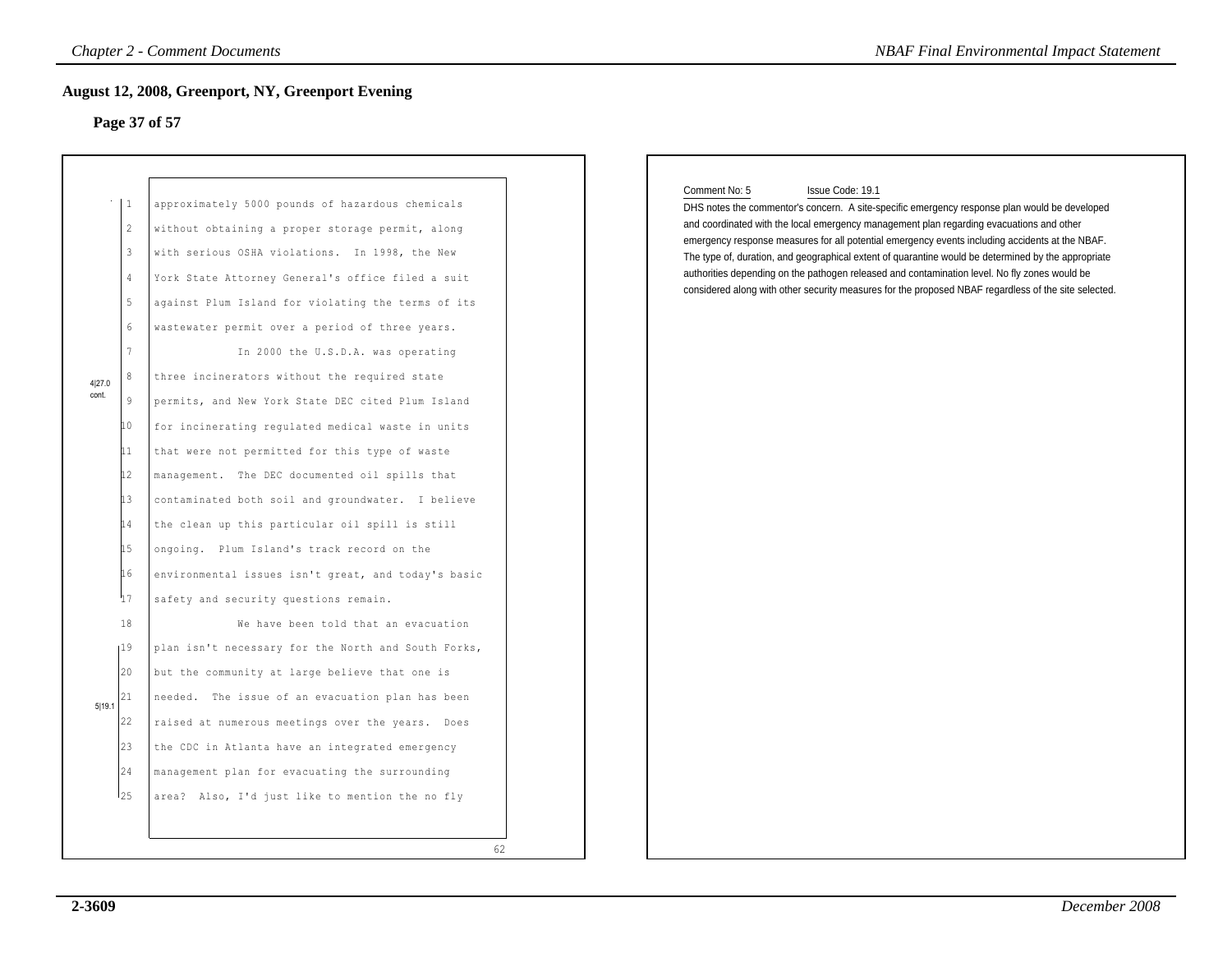## **Page 38 of 57**

| Page 38 of 57                                                                                       | August 12, 2008, Greenport, NY, Greenport Evening                                                                                                                                                                                                                                                                                                                                                                                                                                              |                                                                                                                                                                                                                                                                                                                                                                                                                                                                                                                                                                                                                                                                                                                                                                                                                                                                                                                                                                                                                                                                                                                                                                                          |
|-----------------------------------------------------------------------------------------------------|------------------------------------------------------------------------------------------------------------------------------------------------------------------------------------------------------------------------------------------------------------------------------------------------------------------------------------------------------------------------------------------------------------------------------------------------------------------------------------------------|------------------------------------------------------------------------------------------------------------------------------------------------------------------------------------------------------------------------------------------------------------------------------------------------------------------------------------------------------------------------------------------------------------------------------------------------------------------------------------------------------------------------------------------------------------------------------------------------------------------------------------------------------------------------------------------------------------------------------------------------------------------------------------------------------------------------------------------------------------------------------------------------------------------------------------------------------------------------------------------------------------------------------------------------------------------------------------------------------------------------------------------------------------------------------------------|
| <sup>1</sup><br>2<br>$\mathbf{3}$<br>$\overline{4}$<br>5<br>6<br>6 5.0<br>8<br>$\overline{9}$<br>10 | zone. The community has asked for that a number of<br>times too and that still hasn't been addressed.<br>Given the amount of community concern<br>and opposition to Biosafety Level 4 Facility, I<br>would like to propose that Homeland Security take<br>another look and support and maintain the Level 3<br>Facility on Plum Island, with its primary purpose<br>of studying Foot and Mouth Disease, and siting the<br>Biolevel Level 4 Facility in a more suitable<br>location. Thank you. | Comment No: 1<br>Issue Code: 21.1<br>DHS notes commentor's concern that NBAF employment practices include proper pre-employment<br>screening and ongoing employee training. As set out in Section 3.14.3.4 of the NBAF EIS,<br>employees and contractors will be screened prior to employment or engagement and monitored while<br>working, among other security measures. In addition, oversight of NBAF operations, as described in<br>Section 2.2.2.6, will be conducted in part by the Institutional Biosafety Committee (IBC), which<br>includes community representative participation, and the APHIS Animal Research Policy and<br>Institutional Animal Care and Use Committee. With regard to employee training, Section 2.2.2.1<br>discusses the requirement that all laboratory staff would receive pre-operational training, as well as<br>ongoing training, in the handling of hazardous infectious agents, understanding biocontainment<br>functions of standard and special practices for each biosafety level, and understanding<br>biocontainment equipment and laboratory characteristics.<br>Comment No: 6<br>Issue Code: 5.0<br>DHS notes the commentor's suggestion. |
| 11<br>$12 \overline{ }$<br>13<br>14<br>15                                                           | (Applause)<br>THE MODERATOR: Mark Haubner.<br>MR. HAUBNER: Mark Haubner. Thank you<br>for your time, consideration. I'm from Akwa right<br>in the path of any kind of evacuation. The issue                                                                                                                                                                                                                                                                                                    |                                                                                                                                                                                                                                                                                                                                                                                                                                                                                                                                                                                                                                                                                                                                                                                                                                                                                                                                                                                                                                                                                                                                                                                          |
| 16<br>1 21.1 <br>17<br>$1\,8$<br>19<br>20<br>21<br>22                                               | tonight I would like to address is the background<br>checks on all personnel entering the biocontainment<br>areas. In 2003, the GAO conducted an investigation<br>on the operations of BEATIC and found numerous<br>safety concerns. This resulted in twenty-four<br>recommendations by the GAO. And almost five years<br>later, according to the follow-up report dated in                                                                                                                    |                                                                                                                                                                                                                                                                                                                                                                                                                                                                                                                                                                                                                                                                                                                                                                                                                                                                                                                                                                                                                                                                                                                                                                                          |
| 23<br>24<br>25                                                                                      | December of last year, six of those recommendations<br>have still not been implemented.<br>First and most alarming, it is still<br>63                                                                                                                                                                                                                                                                                                                                                          |                                                                                                                                                                                                                                                                                                                                                                                                                                                                                                                                                                                                                                                                                                                                                                                                                                                                                                                                                                                                                                                                                                                                                                                          |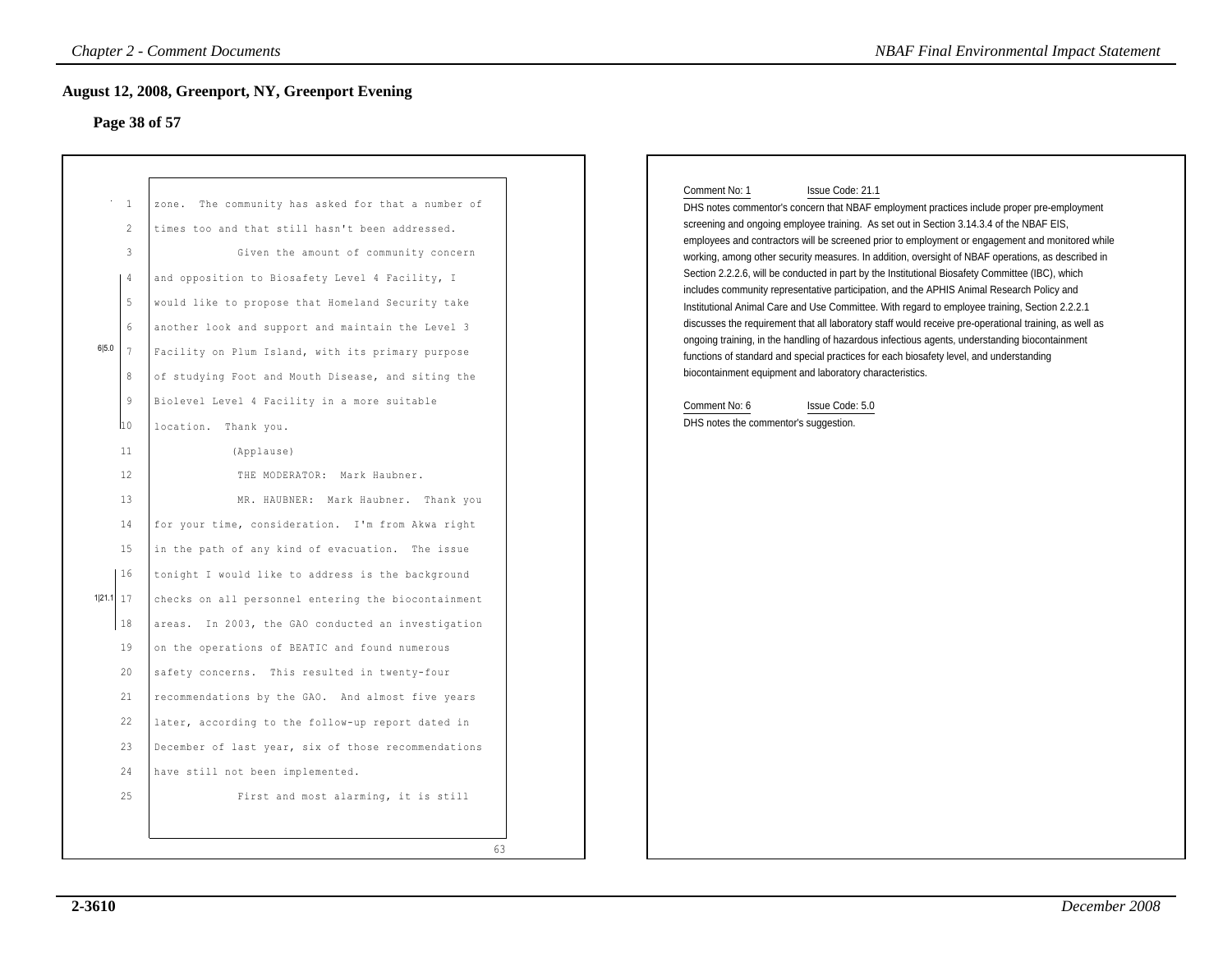# **Page 39 of 57**

|                 | 1                       | unclear whether background checks are being         |  |
|-----------------|-------------------------|-----------------------------------------------------|--|
| 1 21.1<br>cont. | 2                       | conducted on contractors and visitors entering the  |  |
|                 | $\overline{\mathbf{3}}$ | biocontainment areas. It's particularly alarming    |  |
|                 | 4                       | because of the recent news of Dr. Bruce Evans, a    |  |
|                 | 5                       | biodefense researcher himself was responsible for   |  |
|                 | 6                       | the anthrax attacks in 2001. According to the GAO   |  |
|                 | $7\phantom{.0}$         | report, the U.S.D.A. had no procedure, referring    |  |
|                 | $\,8\,$                 | back to 2003, for insuring that contractors and     |  |
|                 | $\overline{9}$          | visitors entering the biocontainment areas did not  |  |
|                 | 10                      | have criminal backgrounds.                          |  |
|                 | 11                      | GAO recommended background checks for               |  |
| 1 21.1<br>cont. | 12                      | all individuals using a system such as the one used |  |
|                 | 13                      | by the National Crime Information Center. The       |  |
|                 | 14                      | report states that the DHS was developing a         |  |
|                 | 15                      | memorandum of agreement with the FPS, which is the  |  |
|                 | 16                      | Federal Protective Service, but had not been        |  |
|                 | 17                      | finalized due to budget concerns. Has the           |  |
|                 | 18                      | memorandum of agreement been executed and are       |  |
| 1 21.1<br>cont. | 19                      | background checks being conducted?                  |  |
|                 | 20                      | The report goes on to state that the                |  |
|                 | 21                      | DHS has not fully implemented our recommendation    |  |
|                 | 22                      | that the Department insure that individuals         |  |
|                 | 23                      | involved in laboratory activities in the            |  |
|                 | 24                      | biocontainment area, including students and         |  |
|                 | 25                      | regardless of citizenship, be approved in           |  |
|                 |                         |                                                     |  |
|                 |                         | 64                                                  |  |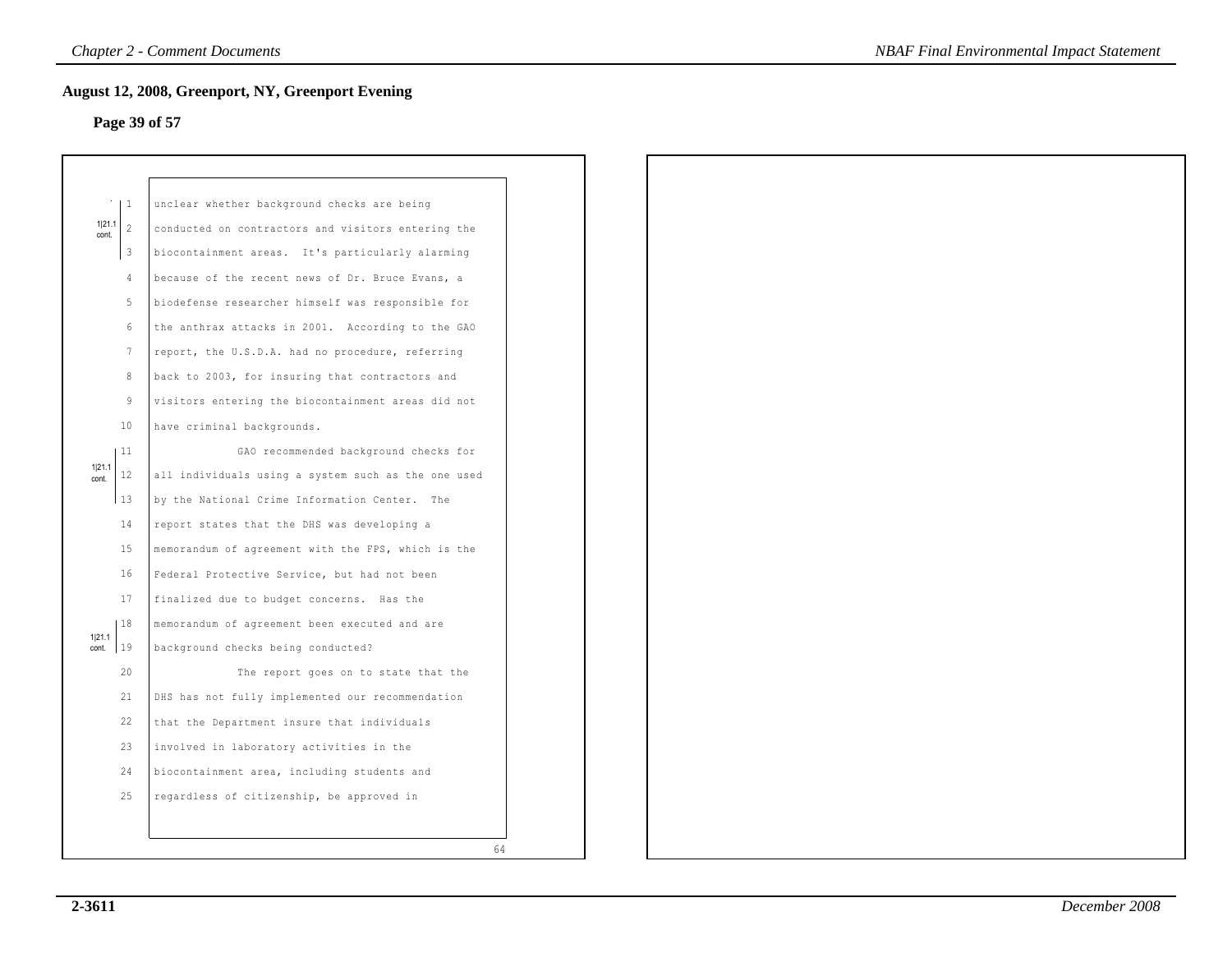# **Page 40 of 57**

|                 | $\mathbf{1}$   | accordance with the law. Furthermore, background    |
|-----------------|----------------|-----------------------------------------------------|
|                 | $\mathfrak{D}$ | checks are not being conducted on students, and     |
|                 | 3              | this is a deliberate decision made by the U.S.D.A.  |
|                 | $\overline{4}$ | I'm going to skip over a couple of things that they |
|                 | 5              | do require students to do.                          |
|                 | 6              | But any remaining risk, quote, is                   |
|                 | 7              | acceptable according to the U.S.D.A., compared to   |
|                 | 8              | the benefits of educating these individuals. The    |
|                 | 9              | GAO report concludes that we continue to find it    |
|                 | 10             | troubling that students are not subject to any type |
|                 | 11             | of background check before handling animals         |
|                 | 12             | infected with diseases that have been determined to |
|                 | 13             | pose a severe threat to animal health and the       |
|                 | 14             | economy. I agree strongly with the GAO conclusion,  |
|                 | 15             | that anyone interested in doing harm and who had    |
|                 | 16             | access to the biocontainment areas could walk away  |
| 1 21.1<br>cont. | 17             | with valuable information, including lab layout     |
|                 | 18             | procedures, et cetera. I do not feel that all of    |
|                 | 19             | these issues have been thoroughly addressed at this |
|                 | 20             | time.                                               |
|                 | 21             | I'm prompted to ask what, number one,               |
|                 | 22             | sorry, who is creating the acceptable risks status  |
|                 | 23             | of any given security plan, which is finally        |
|                 | 24             | implemented? And number two, what, if any,          |
|                 | 2.5            | directives or legal consequences are in place to    |
|                 |                |                                                     |
|                 |                | 65                                                  |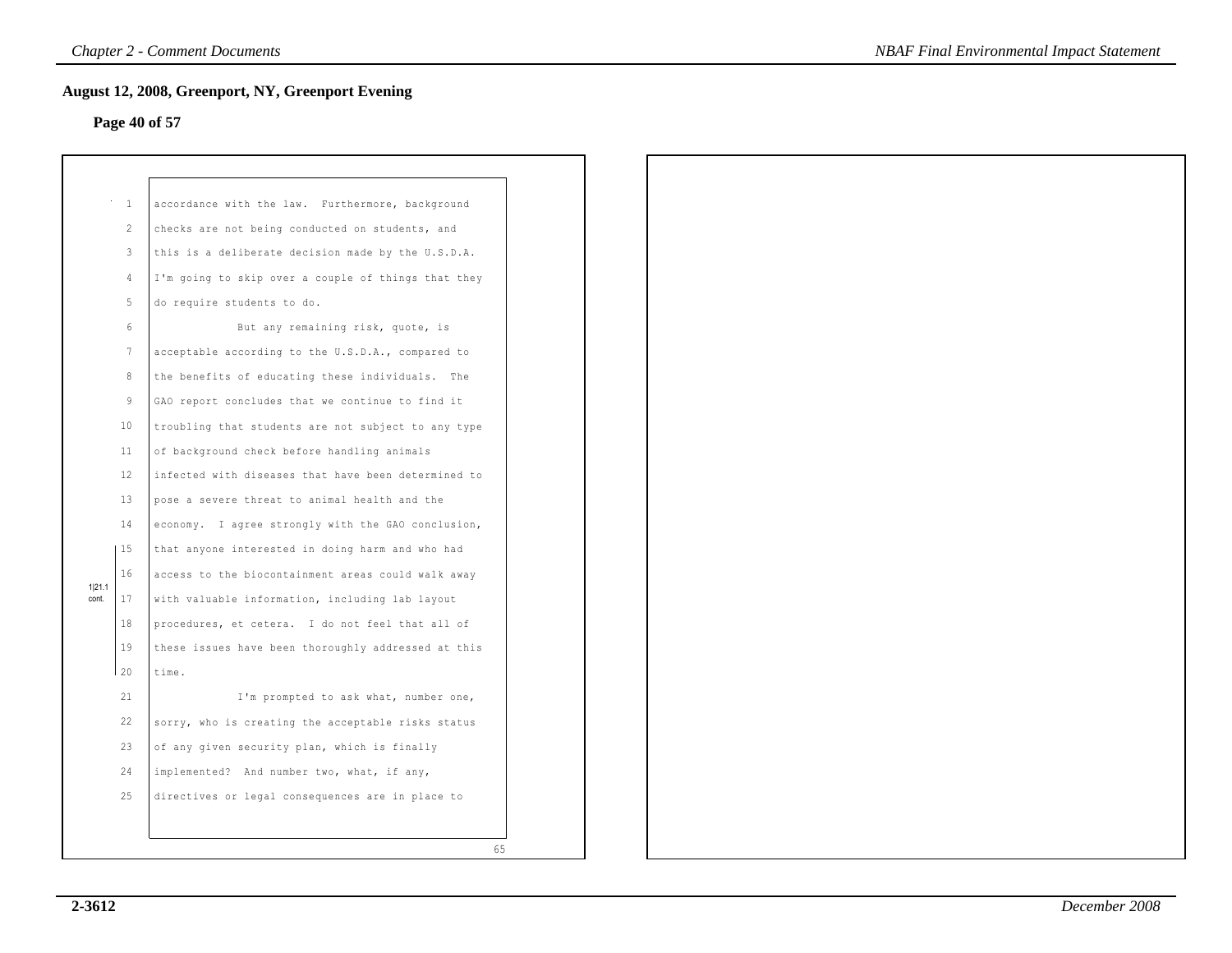### **Page 41 of 57**

| Page 41 of 57                                                                                                                                                                              | <b>August 12, 2008, Greenport, NY, Greenport Evening</b>                                                                                                                                                                                                                                                                                                                                                                                                                                                                                                                                                                                                                                                                                                                                                                                                                                                                                                                                                                                                                                                                                              |
|--------------------------------------------------------------------------------------------------------------------------------------------------------------------------------------------|-------------------------------------------------------------------------------------------------------------------------------------------------------------------------------------------------------------------------------------------------------------------------------------------------------------------------------------------------------------------------------------------------------------------------------------------------------------------------------------------------------------------------------------------------------------------------------------------------------------------------------------------------------------------------------------------------------------------------------------------------------------------------------------------------------------------------------------------------------------------------------------------------------------------------------------------------------------------------------------------------------------------------------------------------------------------------------------------------------------------------------------------------------|
| 1 <br>1 21.1 2<br>cont.<br>Iз<br>4<br>5<br>6<br>$7\phantom{.0}$<br>$\,8\,$<br>9<br>10<br>11<br>12<br>13<br>14<br>15<br>1 21.1<br>16<br>17<br>18<br>119<br>20<br>21<br>22<br>23<br>24<br>25 | guarantee compliance with the GAO security<br>recommendations, whether or not the facility goes<br>to BSL-4? Thank you.<br>THE MODERATOR: Thank you. Joan<br>Fleck. Take your time.<br>MS. FLECK: Excuse me. I'm a slow<br>walker. I am old enough to have lived through the<br>hurricane of '37, '38, whatever. I saw a<br>thirty-eight foot cruiser in the crotch of a tree<br>on Merrick Road. I saw Great South Bay pushed out<br>dry at Patchoque 2 1/2 miles away. I know the<br>force of a Category 3. I am fearful that we are in<br>for another Category 3 in the near future.<br>My question is, what is the maximum<br>number of cattle that you house on the Island? And<br>in the event of one of these flooding, furious<br>hurricanes, and they have to be done away with, how<br>long does it take to totally incinerate every<br>animal that is housed there?<br>THE MODERATOR: Thank you, Ma'am.<br>Mr. Callis, you're next.<br>MR. CALLIS: My name is Jerry Callis.<br>I live on the North Fork, and I moved here as the<br>first U.S. Department of Agriculture employee to<br>work at Plum Island in 1953. I worked for U.S.D.A. |

#### Comment No: 1 Issue Code: 21.1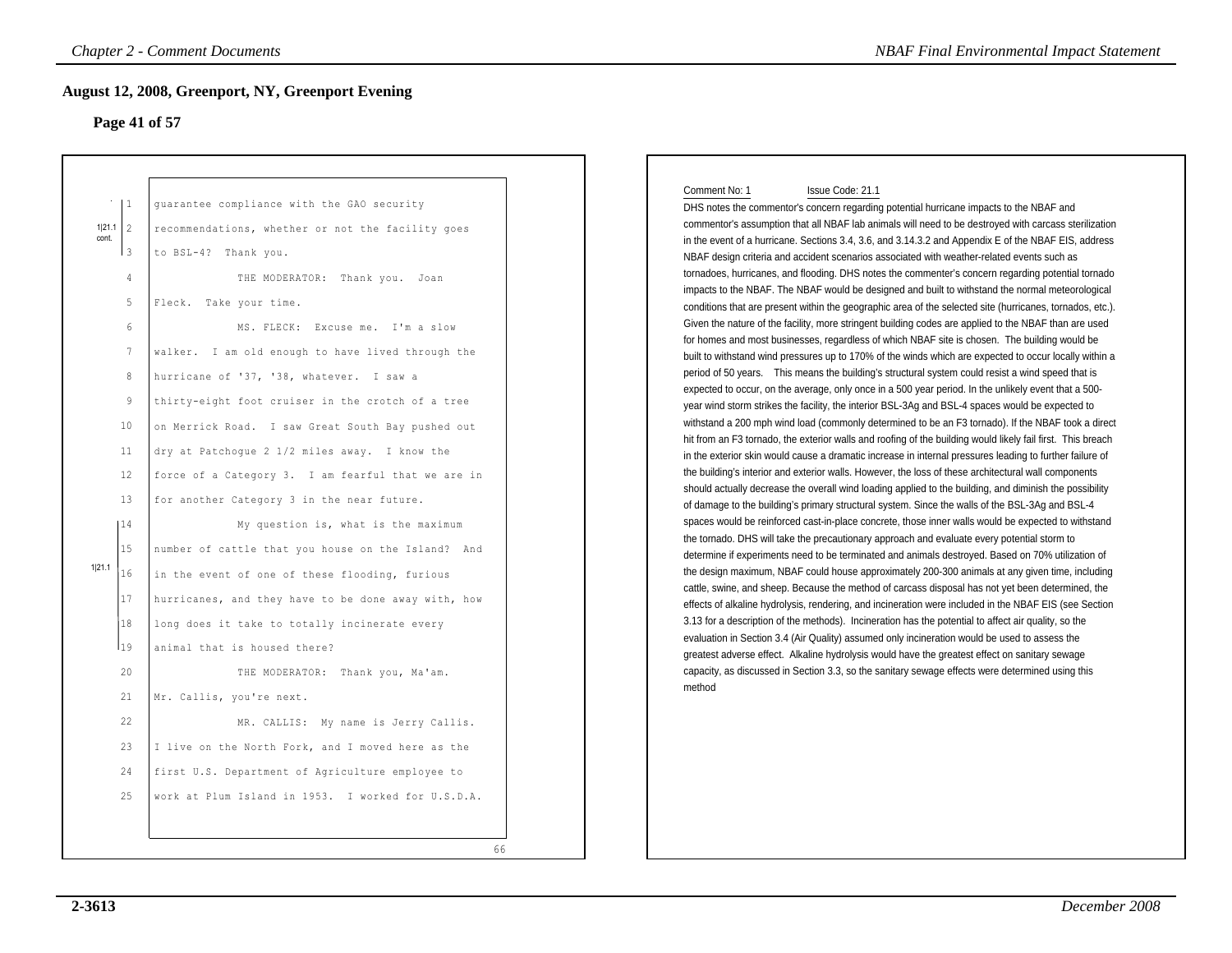# **Page 42 of 57**

| <b>Chapter 2 - Comment Documents</b><br><b>NBAF Final Environmental Impact Statement</b>                                   |                                                                                                                                                                                                                                                                                                                                                                                                                                                                                                                                                                                                                                                                                                                                              |                                                                                                                                                                                                                                                                                                                                                                                                          |  |  |  |  |  |
|----------------------------------------------------------------------------------------------------------------------------|----------------------------------------------------------------------------------------------------------------------------------------------------------------------------------------------------------------------------------------------------------------------------------------------------------------------------------------------------------------------------------------------------------------------------------------------------------------------------------------------------------------------------------------------------------------------------------------------------------------------------------------------------------------------------------------------------------------------------------------------|----------------------------------------------------------------------------------------------------------------------------------------------------------------------------------------------------------------------------------------------------------------------------------------------------------------------------------------------------------------------------------------------------------|--|--|--|--|--|
|                                                                                                                            | <b>August 12, 2008, Greenport, NY, Greenport Evening</b>                                                                                                                                                                                                                                                                                                                                                                                                                                                                                                                                                                                                                                                                                     |                                                                                                                                                                                                                                                                                                                                                                                                          |  |  |  |  |  |
| Page 42 of 57                                                                                                              |                                                                                                                                                                                                                                                                                                                                                                                                                                                                                                                                                                                                                                                                                                                                              |                                                                                                                                                                                                                                                                                                                                                                                                          |  |  |  |  |  |
|                                                                                                                            |                                                                                                                                                                                                                                                                                                                                                                                                                                                                                                                                                                                                                                                                                                                                              |                                                                                                                                                                                                                                                                                                                                                                                                          |  |  |  |  |  |
| $\cdots$ 1<br>$\overline{c}$<br>3<br>4<br>5<br>6<br>$7\phantom{.0}$<br>8<br>9<br>10<br>11<br>12<br>1 1.0<br>13<br>14<br>15 | for almost forty years, most of that was on Plum<br>Island. Prior to coming to Plum Island, I worked<br>in Holland at their Foot and Mouth Disease<br>Laboratory in Amsterdam, and I got to know the<br>virus well. It is one of the most elusive viruses<br>known to man. At this moment, it exists in every<br>country in South America, except Uruguay and Chili.<br>They keep talking about eradicating IT but nothing<br>happens.<br>The U.S. knows Foot and Mouth Disease<br>very well, because we had it seven times in our<br>country. The last time was 1927. The disease<br>occurred in Mexico in 1946. They weren't doing<br>very much about it, so the U.S.D.A. was asked to<br>join them in eradicating it. It took seven years | Comment No: 1<br>Issue Code: 1.0<br>DHS notes the commentor's statement.<br>Comment No: 2<br>Issue Code: 5.0<br>DHS notes the commentor's opposition to the five mainland site alternatives. The conclusions<br>expressed in Section 3.14 show that even though the Plum Island Site Alternative has a lower<br>potential impact in case of a release, the probability of a release is low at all sites. |  |  |  |  |  |
| 16<br>17<br>18<br>19<br>20<br>21<br>22<br> 23<br>2 5.0 24<br>125                                                           | and 52 million U.S. dollars, 1950 dollars, and a<br>like amount of Mexican pesos. The last time it has<br>occurred in this continent was in Canada, in 1953.<br>A very serious outbreak, which cost them not to be<br>able to export any livestock products for twelve<br>months. The same thing would happen in any country<br>where this disease occurs.<br>I think Plum Island has served as a<br>good site for this facility, and I simply cannot<br>conceive of such a facility being moved to either<br>67                                                                                                                                                                                                                             |                                                                                                                                                                                                                                                                                                                                                                                                          |  |  |  |  |  |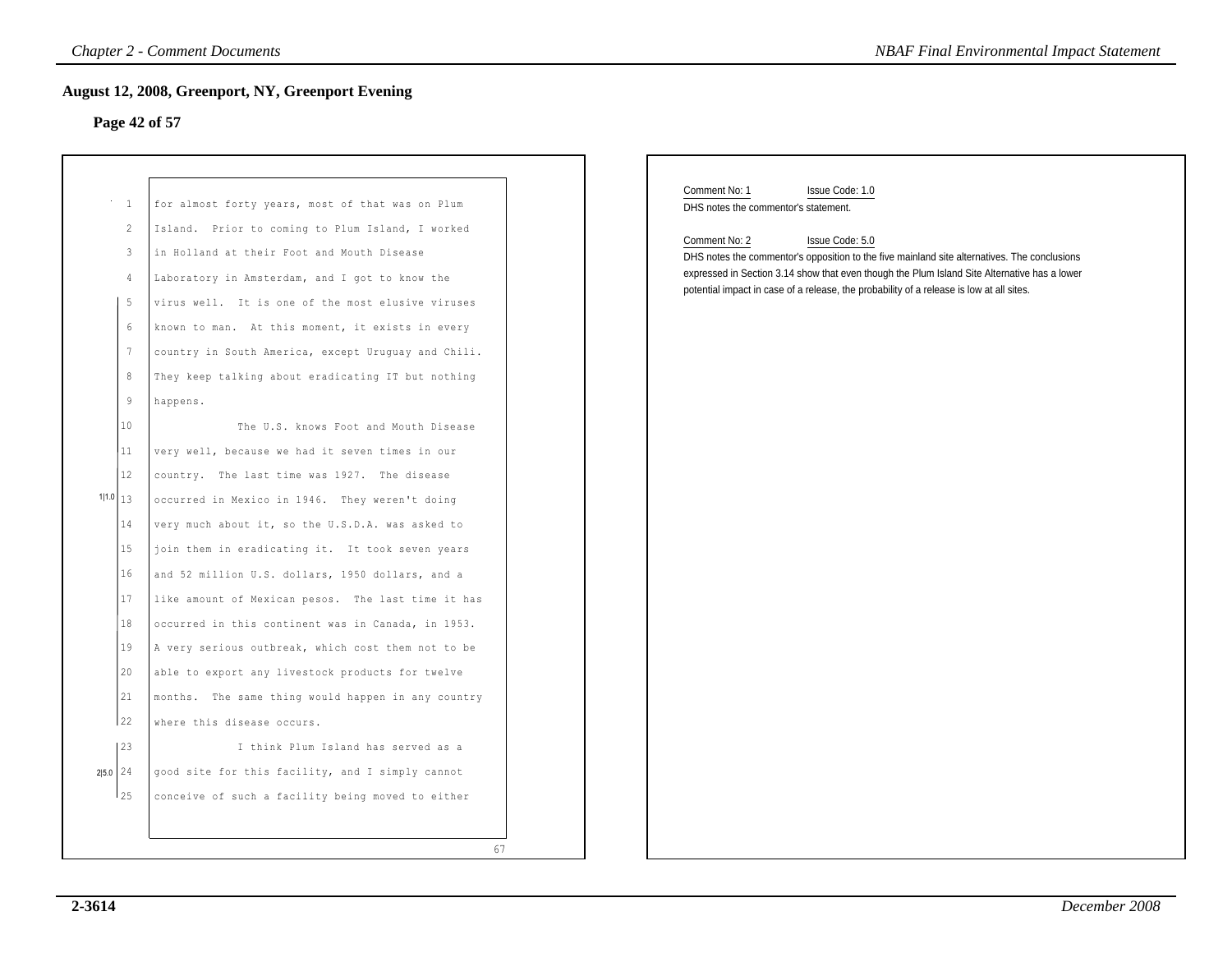## **Page 43 of 57**

|                 | $\mathbf{1}$   | North Carolina, Georgia, Mississippi, Kansas, or    |
|-----------------|----------------|-----------------------------------------------------|
| 2 5.0           | $\overline{2}$ | Texas to work on such elusive, infectious, and      |
| cont.           | 3              | deadly viruses, and Foot and Mouth Disease virus.   |
|                 | 4              | Thank you.                                          |
|                 | 5              | (Applause)                                          |
|                 | 6              | THE MODERATOR:<br>John Searing.                     |
|                 | 7              | MR. SEARING: My name is John Searing,               |
|                 | 8              | Deputy Commissioner of Suffolk County Fire Rescue   |
|                 | 9              | and Emergency Services here on behalf of County     |
|                 | 10             | Executive Steve Levy and Commissioner Williams.     |
|                 | 11             | Thank you for the opportunity to speak regarding    |
| 1 19.1          | 12             | emergency preparedness. Suffolk County fire rescue  |
|                 | 13             | and emergency services is charged, as part of our   |
|                 | 14             | mission, with the emergency preparedness and to     |
|                 | 15             | insure the health and safety of the public during   |
|                 | 16             | any emergency. As such, we've developed a           |
| 1 19.1<br>cont. | 17             | comprehensive emergency management plan based on an |
|                 | 18             | all-hazards approach. The all-hazards approach is   |
|                 | 19             | chosen to insure that the spectrum of potential     |
|                 | 20             | emergencies is selected and analyzed. As a matter   |
|                 | 21             | of this policy, Suffolk County FRES works and plans |
|                 | 22             | together with each of the ten towns and the         |
|                 | 23             | multitude of villages and other agencies to insure  |
|                 | 2.4            | a successful end result, to the extent possible in  |
|                 | 25             | any emergency.                                      |

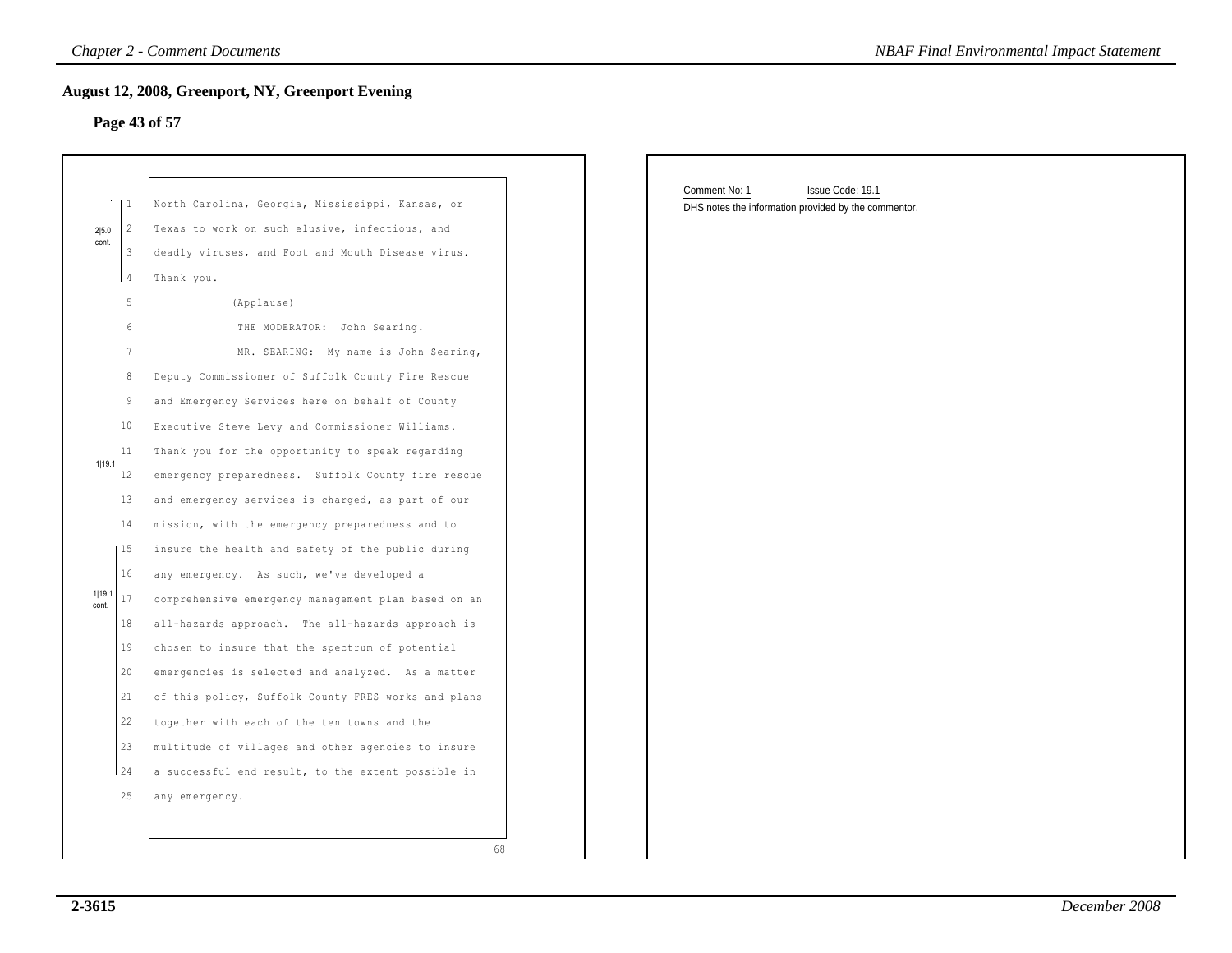# **Page 44 of 57**

|                 | $\mathbf{1}$ | Among the considerations and tools                  |
|-----------------|--------------|-----------------------------------------------------|
|                 | 2            | that are utilized in the evacuation of people, such |
|                 | 3            | as in a hurricane, which is the County's determined |
|                 | 4            | worse case scenario, Suffolk's emergency evacuation |
|                 | 5.           | plan relies on coordination with the towns and      |
|                 | 6            | local agencies, as well as the cooperation of the   |
|                 | -7           | people. This plan includes self-evacuation by       |
| 1 19.1<br>cont. | 8            | citizens and includes other elements such as bus    |
|                 | l 9          | transportation, both public and private, and the    |
|                 | 10           | use of the Long Island Railroad. Again, these are   |
|                 | 11           | some of the tools, and Suffolk County FRES supports |
|                 | 12           | and coordinates with Southold town to effect any    |
|                 | 13           | evacuation.                                         |
|                 | 14           | Evacuation from and on Long Island is               |
|                 | 15           | difficult. This is especially true on the North     |
|                 | 16           | Fork due to limited access, only two east-west      |
| 1/19.1<br>cont  | 17           | roads and ferry. We will continue to work with the  |
|                 | 18           | town and other agencies for all-hazards planning    |
|                 | 19           | regardless of the outcome of this process. County   |
|                 | 20           | Executive Levy and Commissioner Williams remain     |
|                 | 21           | committed and stand ready to continue planning with |
|                 | 22           | Southold and the community to insure health and     |
|                 | l23          | safety of the citizens of the community.            |
|                 | 24           | THE MODERATOR: At this point I'd like               |
|                 | 25           | to check and see if Julia Erlic has showed up. And  |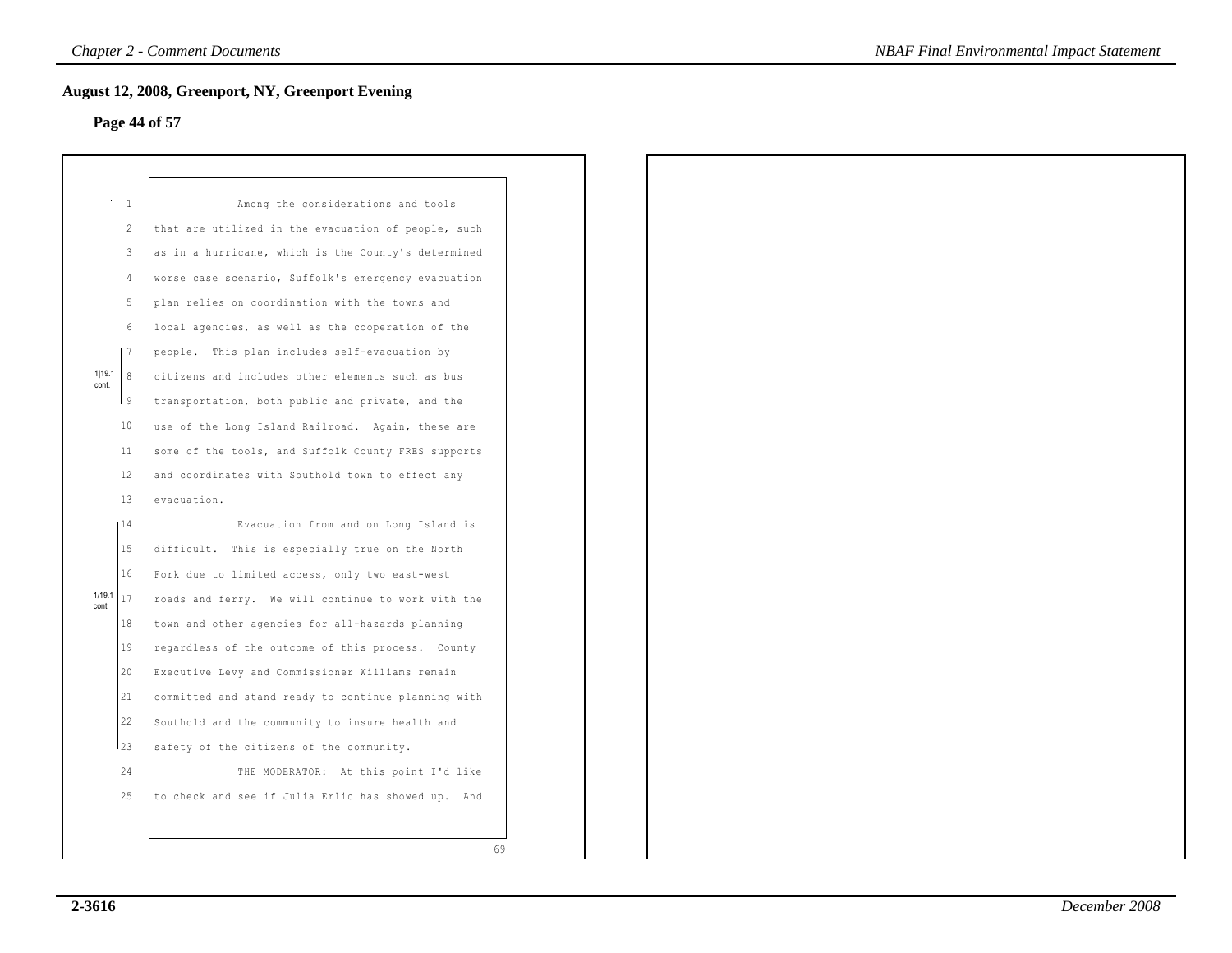## **Page 45 of 57**

| Comment No: 1<br>Issue Code: 9.1<br><sup>1</sup><br>the other person we need to check with is Scott<br>$\overline{c}$<br>Russell, if he's here.<br>3<br>THE FLOOR: Mr. Russell is at the city<br>town hall meeting.<br>4<br>5<br>THE MODERATOR: All right. Where we<br>6<br>are in the process is we have a accommodated<br>$7\phantom{.0}$<br>everybody who has signed up to speak thus far.<br>access provisions administered by the appropriate regulatory agencies<br>What we would like to do is open up the floor, in<br>8<br>9<br>the event that there's anyone here who did not get<br>10<br>a chance to speak, who would like to at this point<br>in time. I'm sorry, Sir, did you want to speak?<br>11<br>12<br>Absolutely. Come to the microphone.<br>13<br>MR. WILLIS: Good evening, Frank<br>Willis. I live in Mattituck. I have several<br>14<br>15<br>questions on the operation of the facility as it is<br>16<br>now, which presumable will affect, if indeed it<br>17<br>goes to Level 4. The incinerator, I understand,<br>18<br>operates at 1800 Fahrenheit, presumably, unless<br>19<br>I've been told differently, discharges directly<br>20<br>into the air through two stacks that were visible<br>21<br>on the photographs during the exhibition shown at<br>1 9.<br>22<br>Southold Township. I was wondering is there any<br>23<br>venturer scrubbers or back houses in between to | Page 45 of 57 | August 12, 2008, Greenport, NY, Greenport Evening |                                                                                                                                                                                                                                                                                                                                                                                                                                                                                                                                                                                                                                                                                                                                                                                                                                                                                                                                                                                                                                |
|--------------------------------------------------------------------------------------------------------------------------------------------------------------------------------------------------------------------------------------------------------------------------------------------------------------------------------------------------------------------------------------------------------------------------------------------------------------------------------------------------------------------------------------------------------------------------------------------------------------------------------------------------------------------------------------------------------------------------------------------------------------------------------------------------------------------------------------------------------------------------------------------------------------------------------------------------------------------------------------------------------------------------------------------------------------------------------------------------------------------------------------------------------------------------------------------------------------------------------------------------------------------------------------------------------------------------------------------------------------------------------------------------------------|---------------|---------------------------------------------------|--------------------------------------------------------------------------------------------------------------------------------------------------------------------------------------------------------------------------------------------------------------------------------------------------------------------------------------------------------------------------------------------------------------------------------------------------------------------------------------------------------------------------------------------------------------------------------------------------------------------------------------------------------------------------------------------------------------------------------------------------------------------------------------------------------------------------------------------------------------------------------------------------------------------------------------------------------------------------------------------------------------------------------|
|                                                                                                                                                                                                                                                                                                                                                                                                                                                                                                                                                                                                                                                                                                                                                                                                                                                                                                                                                                                                                                                                                                                                                                                                                                                                                                                                                                                                              |               |                                                   | DHS also notes the commentor's question regarding public access to air quality and wastewater<br>monitoring data. Consideration of provisions for public access to environmental monitoring data is<br>not within the scope of the NBAF EIS. As stated throughout the NBAF EIS, waste treatment and<br>other processes of concern have not been finalized and, as such, conservative assumptions were<br>used to ensure the probable maximum effects were evaluated for each affected resource area.<br>Further discussion of wastewater and air pollution control and associated monitoring technologies<br>would be highly speculative and will not be known until the NBAF design is finalized. Ultimately,<br>monitoring requirements would be at least partially dependent on the environmental permitting and<br>associated reporting requirements imposed by federal, state, and local agencies. Of course, all<br>environmental monitoring data would be subject to public review in accordance with the public record |
|                                                                                                                                                                                                                                                                                                                                                                                                                                                                                                                                                                                                                                                                                                                                                                                                                                                                                                                                                                                                                                                                                                                                                                                                                                                                                                                                                                                                              |               |                                                   |                                                                                                                                                                                                                                                                                                                                                                                                                                                                                                                                                                                                                                                                                                                                                                                                                                                                                                                                                                                                                                |
|                                                                                                                                                                                                                                                                                                                                                                                                                                                                                                                                                                                                                                                                                                                                                                                                                                                                                                                                                                                                                                                                                                                                                                                                                                                                                                                                                                                                              |               |                                                   |                                                                                                                                                                                                                                                                                                                                                                                                                                                                                                                                                                                                                                                                                                                                                                                                                                                                                                                                                                                                                                |
|                                                                                                                                                                                                                                                                                                                                                                                                                                                                                                                                                                                                                                                                                                                                                                                                                                                                                                                                                                                                                                                                                                                                                                                                                                                                                                                                                                                                              |               |                                                   |                                                                                                                                                                                                                                                                                                                                                                                                                                                                                                                                                                                                                                                                                                                                                                                                                                                                                                                                                                                                                                |
|                                                                                                                                                                                                                                                                                                                                                                                                                                                                                                                                                                                                                                                                                                                                                                                                                                                                                                                                                                                                                                                                                                                                                                                                                                                                                                                                                                                                              |               |                                                   |                                                                                                                                                                                                                                                                                                                                                                                                                                                                                                                                                                                                                                                                                                                                                                                                                                                                                                                                                                                                                                |
| 25<br>In fact, the next question is, What                                                                                                                                                                                                                                                                                                                                                                                                                                                                                                                                                                                                                                                                                                                                                                                                                                                                                                                                                                                                                                                                                                                                                                                                                                                                                                                                                                    | 24            | prevent the emission of solids?                   |                                                                                                                                                                                                                                                                                                                                                                                                                                                                                                                                                                                                                                                                                                                                                                                                                                                                                                                                                                                                                                |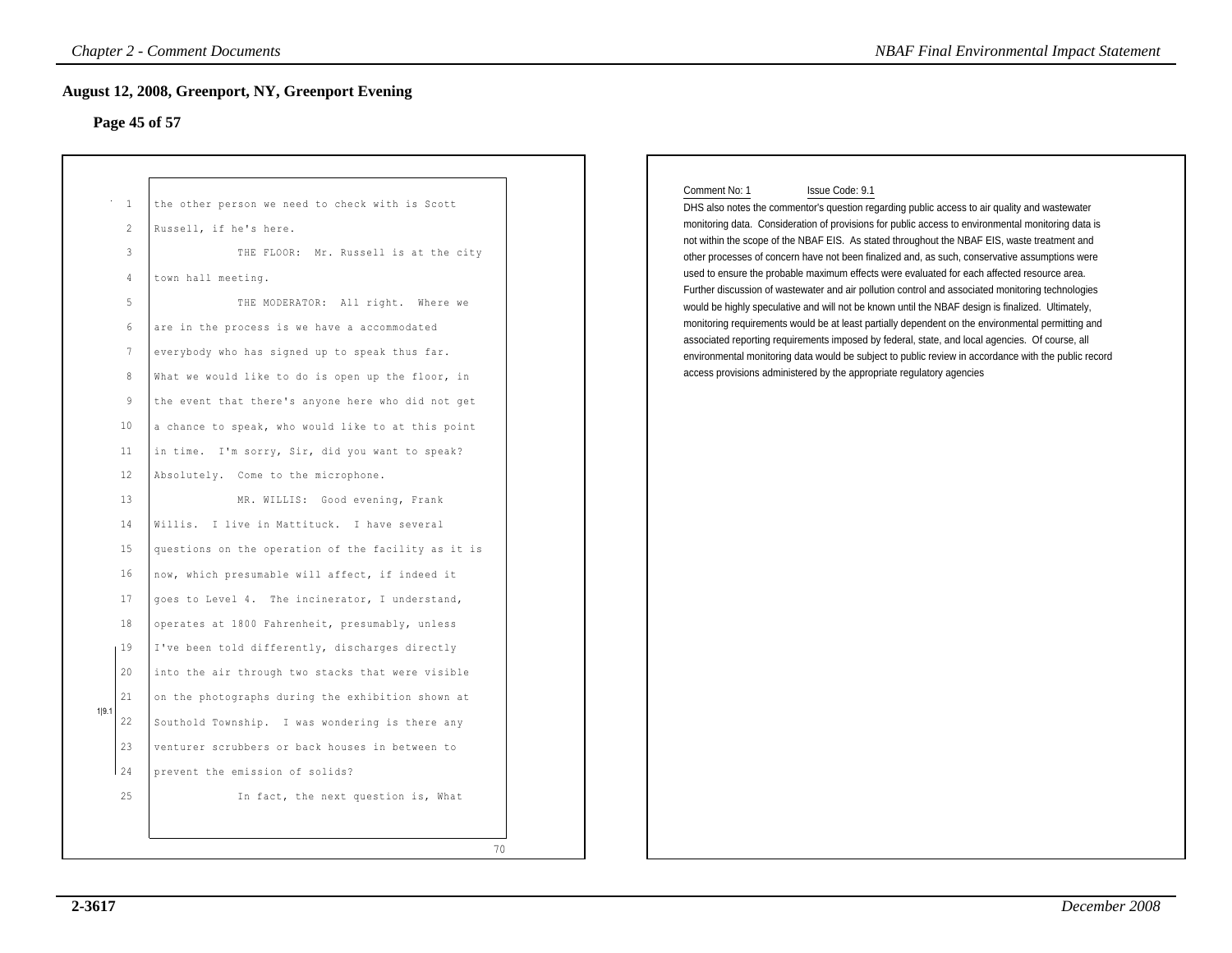#### **Page 46 of 57**

| Page 46 of 57                                                                          | <b>August 12, 2008, Greenport, NY, Greenport Evening</b>                                                                                                                                                                                                                                                                                                                                                                                                          |                                                                                                                                                                                                                                                                                                                                                                                                                                                                                                                                                                                                                                                                                                                                                                                                                                                                                                                                                                                                                                                                                                                                                                                                     |
|----------------------------------------------------------------------------------------|-------------------------------------------------------------------------------------------------------------------------------------------------------------------------------------------------------------------------------------------------------------------------------------------------------------------------------------------------------------------------------------------------------------------------------------------------------------------|-----------------------------------------------------------------------------------------------------------------------------------------------------------------------------------------------------------------------------------------------------------------------------------------------------------------------------------------------------------------------------------------------------------------------------------------------------------------------------------------------------------------------------------------------------------------------------------------------------------------------------------------------------------------------------------------------------------------------------------------------------------------------------------------------------------------------------------------------------------------------------------------------------------------------------------------------------------------------------------------------------------------------------------------------------------------------------------------------------------------------------------------------------------------------------------------------------|
| 1<br>$\overline{c}$<br>3<br>$\overline{4}$<br>2 18.1<br>5<br>6<br>$7\phantom{.0}$<br>8 | happens to the solids, the ashes of the animals<br>that are cremated? Where do they go? How often is<br>the affluent from the chimneys tested to make sure<br>that there are no solids going out? Or what are<br>the other gases? While we're on discharge, what<br>happens to the fluids that come from the animals?<br>Is that mixed in with the human waste? And where<br>does the discharge from the sewage treatment plant                                   | Comment No: 2<br>Issue Code: 18.1<br>The commentor's questions regarding the disposition of liquids and solids resulting from NBAF<br>operations are addressed in Section 3.13.2.2 of the NBAF. As shown on Table 3.13.2.2-2, liquid<br>effluents from carcass disposal would become part of the sanitary sewer discharge. As shown on<br>Table 3.13.2.2-4, the technologies being considered for carcass disposal that create a liquid waste<br>stream (alkaline hydrolysis and rendering) create a sterile (in the case of alkaline hydrolysis) or non-<br>infectious (in the case of rendering) liquid residual. As shown on Table 3.13.2.2-3, the solid residuals<br>resulting from carcass disposal would be characterized (using sampling and analysis) and sent to a<br>solid or hazardous waste management facility, as appropriate, depending on analytical test results. If<br>incineration is used as a carcass disposal method, emissions would be monitored in accordance with<br>applicable regulatory requirements and permits. NBAF wastewater discharges would be pretreated<br>as appropriate and monitored in accordance with federal, state, and local regulations and permits. |
| 9<br>$10 \,$<br> 11<br>12<br> 13<br>14<br>15<br>3 21.<br>16                            | go? Does it go into the ground, or does it get<br>discharged into the ocean? And also, how often is<br>it tested, if ever?<br>Next question comes on security. I<br>understand there are some video cameras on the<br>shore. To the extent of what the percentage is was<br>not revealed during the public hearing or<br>presentation last week. But I was wondering, are                                                                                         | Comment No: 3<br>Issue Code: 21.1<br>DHS notes the commentor's concern for security. Security would be provided by a series of fencing,<br>security cameras, and protocols. In addition, a dedicated security force would be present on-site.<br>Additional security could be provided via cooperation with local law enforcement agencies. A<br>separate Threat and Risk Assessment (TRA) (designated as For Official Use Only) was developed<br>outside of the EIS process in accordance with the requirements stipulated in federal regulations. The<br>purpose of the TRA was to identify potential vulnerabilities and weaknesses associated with the<br>NBAF and are used to recommend the most prudent measures to establish a reasonable level of risk<br>for the security of operations of the NBAF and public safety. The TRA and security actions that would<br>be implemented, based on TRA recommendations, are designated as For Official Use Only and not<br>available to the public for security reasons.                                                                                                                                                                           |
| 17<br> 18<br>19<br>20<br>21<br>4 2.1 22<br>23<br>24<br>125                             | there any motion detectors in place to check<br>arrival of unwanted people on the facility?<br>And the last question is, on the side,<br>the facility has been in business for over fifty<br>years. Have the results ever been published in<br>public magazines or technical journals; and if not,<br>why not? Because we're interested in what goes on<br>there, but by and large there is no communication<br>to the citizens who live here, so, presumably, if | Comment No: 4<br>Issue Code: 2.0<br>DHS notes the commentor's concerns. Currently, the PIADC facility publishes research in publicly<br>available research journals; NBAF would publish its research in publicly available research journals<br>as well.                                                                                                                                                                                                                                                                                                                                                                                                                                                                                                                                                                                                                                                                                                                                                                                                                                                                                                                                            |

#### Comment No: 2 Issue Code: 18.1

#### Comment No: 3 Issue Code: 21.1

#### Comment No: 4 Issue Code: 2.0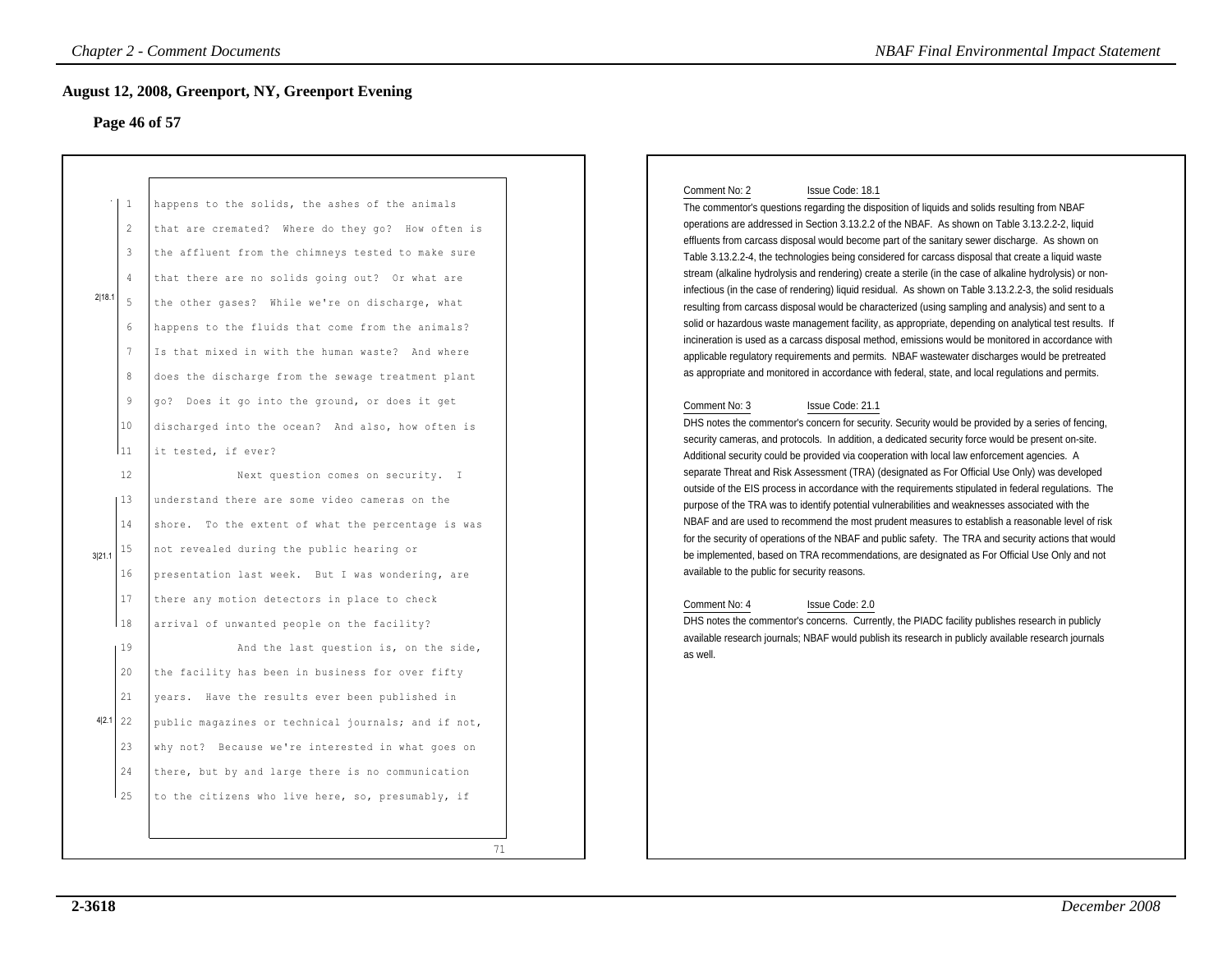# **Page 47 of 57**

| $\dot{\phantom{1}}$ – $1$ | that exist under the present situation, it will get |
|---------------------------|-----------------------------------------------------|
| 2                         | worse on number four. Thank you.                    |
| $\mathbf{3}$              | THE MODERATOR: Thank you, Sir. Is                   |
| $\overline{4}$            | there anyone else here who would like to speak who  |
| 5                         | has not had a chance to do so, so far? We're going  |
| $6\overline{6}$           | to take a fifteen-minute break, and in the event    |
| 7                         | that folks who are getting off work or have other   |
| 8                         | commitments show up late, we want to make sure we   |
| 9                         | accommodate them. So we'll reconvene in fifteen     |
| 10                        | minutes. Thank you.                                 |
| 11                        | (Recess taken at 8:52 p.m. to 9:00 p.m.)            |
| 12                        | THE MODERATOR: All right, Folks, it's               |
| 13                        | nine o'clock. We're going to check in with          |
| 14                        | everybody to see if at this pont in time in the     |
| 15                        | evening there's anyone else that has shown up that  |
| 16                        | would like to speak. We didn't have anyone sign up  |
| 17                        | at the front of the room, so if there is somebody   |
| 18                        | here who would like to speak, please come forward   |
| 19                        | to the microphone.                                  |
| 20                        | (No response.)                                      |
| 21                        | THE MODERATOR: Okay. What I'd like                  |
| 22                        | to do is turn the meeting over to Jamie.            |
| 23                        | MR. JOHNSON: We are going to close                  |
| 24                        | the meeting, and remind you that we do want your    |
| 25                        | comments, my team. Do you have a comment?           |
|                           |                                                     |
|                           | 72                                                  |
|                           |                                                     |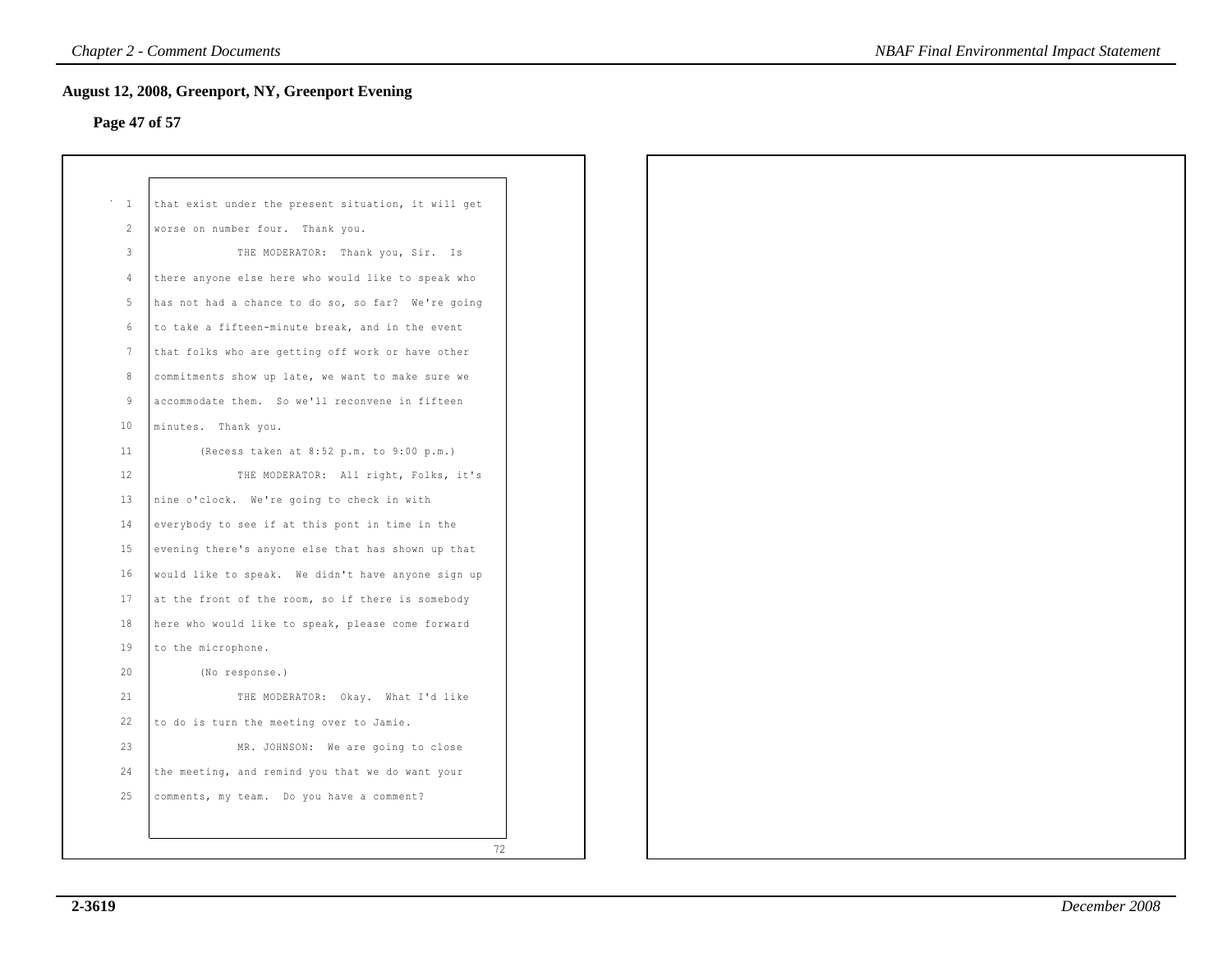# **Page 48 of 57**

|       |                 | <b>Chapter 2 - Comment Documents</b>                     | <b>NBAF Final Environmental Impact Statement</b>                                                                                                                                              |
|-------|-----------------|----------------------------------------------------------|-----------------------------------------------------------------------------------------------------------------------------------------------------------------------------------------------|
|       |                 | <b>August 12, 2008, Greenport, NY, Greenport Evening</b> |                                                                                                                                                                                               |
|       |                 | Page 48 of 57                                            |                                                                                                                                                                                               |
|       |                 |                                                          |                                                                                                                                                                                               |
|       | $\mathbf{1}$    | MS. NORDEN: Excuse me, I have                            | Comment No: 1<br>Issue Code: 3.0<br>DHS notes the commentor's statement.                                                                                                                      |
|       | $\overline{c}$  | additional comments.                                     |                                                                                                                                                                                               |
|       | 3               | MR. JOHNSON: Do you have a comment?                      | Comment No: 2<br>Issue Code: 4.1<br>DHS held a competitive process to select potential sites for the proposed NBAF as described in                                                            |
|       | 4               | MS. NORDEN: Yes.                                         | Section 2.3.1 of the NBAF EIS. A team of federal employees representing multi-department                                                                                                      |
|       | 5               | MR. JOHNSON: I'm sorry. Go ahead.                        | component offices and multi-governmental agencies (i.e., DHS, U.S. Department of Agriculture, and                                                                                             |
|       | 6               | MS. NORDEN: There may also be other                      | Department of Health and Human Services) reviewed the submissions based primarily on<br>environmental suitability and proximity to research capabilities, proximity to workforce,             |
|       | $7\phantom{.0}$ | speakers that have additional comments.                  | acquisition/construction/operations, and community acceptance. Ultimately, DHS identified five site                                                                                           |
|       | $\,8\,$         |                                                          | alternatives that surpassed others in meeting the evaluation criteria and DHS preferences, and<br>determined that they, in addition to the Plum Island Site, would be evaluated in the EIS as |
|       |                 | In 2006, Congress appropriated money                     | alternatives for the proposed NBAF. The Plum Island Site was included because DHS determined                                                                                                  |
|       | 9               | for site selection and other activities of the           | that since it already owned Plum Island and satisfied the selection criteria, it represented a<br>reasonable alternative that must be evaluated in the NBAF EIS.                              |
|       | 10              | NBAF, as we've discussed. DHS developed the site         |                                                                                                                                                                                               |
|       | 11              | selection because Congress did not designate a           |                                                                                                                                                                                               |
| 1 3.0 | 12              | specific site upon which to construct the NBAF.          |                                                                                                                                                                                               |
|       | 13              | DHS implemented a vigorous process for first,            |                                                                                                                                                                                               |
|       | 14              | second, and third round evaluation, with committees      |                                                                                                                                                                                               |
|       | 15              | comprised of federal employees who evaluated the         |                                                                                                                                                                                               |
|       | 16              | strengths, weaknesses, and deficiencies, possible        |                                                                                                                                                                                               |
|       | 17              | sites against the original four criteria,                |                                                                                                                                                                                               |
|       | 18              | insufficient community support being one of them.        |                                                                                                                                                                                               |
| 2 4.1 | 19              | Federal teams then conducted site                        |                                                                                                                                                                                               |
|       | 20              | visits. Although no part of the competitive site         |                                                                                                                                                                                               |
|       | 21              | selection process, Plum Island, quote, meets the         |                                                                                                                                                                                               |
|       | 22              | NEPA definition of reasonable alternatives,              |                                                                                                                                                                                               |
|       | 23              | unquote, from the EIS. My question is whom? Plum         |                                                                                                                                                                                               |
|       | 24              | Island was never part of the site selection process      |                                                                                                                                                                                               |
|       | 25              | but was tacked on later, meaning that the site           |                                                                                                                                                                                               |
|       |                 |                                                          |                                                                                                                                                                                               |
|       |                 | 73                                                       |                                                                                                                                                                                               |
|       |                 |                                                          |                                                                                                                                                                                               |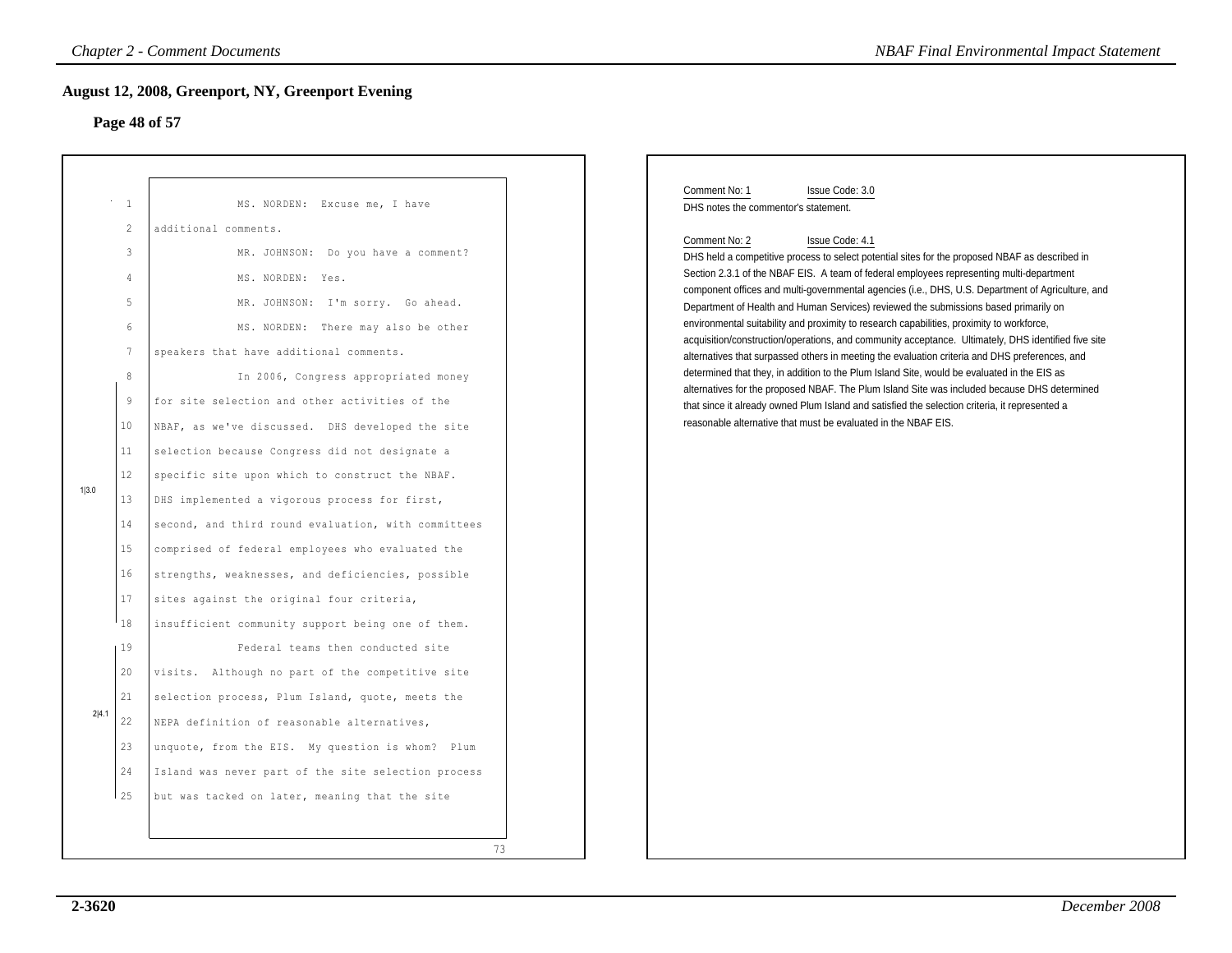# **Page 49 of 57**

|             | $\vert 1 \vert$ | selection committee never discussed Plum Island as  |
|-------------|-----------------|-----------------------------------------------------|
| 2Cont. 4.1  | $\overline{2}$  | a potential BSL-4 site. Did congressional pressure  |
|             | -3              | or other political pressures play a role in Plum    |
|             | $\overline{4}$  | Island being added to the list? If not, why was     |
|             | 5               | it?                                                 |
|             | $6\phantom{.}$  | The National Environmental Policy Act               |
|             | $7\phantom{.0}$ | has many requirements and does indicate that        |
|             | 8               | reasonable alternatives need to be investigated,    |
|             | 9               | but there are somewhere around 277 other BSL-3 Labs |
|             | 10              | and twelve or more BSL-4 Labs that might have been  |
|             | 11              | considered as potential add-on sites. Why was Plum  |
|             | 12              | Island the only one added to the list?              |
|             | 13              | As residents of the North Fork, we                  |
|             | 14              | strongly request that the original site election    |
|             | 15              | committee be reconvened and a thorough analysis     |
| 2cont. 4.1  | 16              | done by that committee, not just by the DHS, of the |
|             | 17              | suitability of Plum Island for an upgrade to        |
|             |                 |                                                     |
|             | 18              | Biosafety Level 4. We would like such a committee   |
|             | 19              | to undertake the same due diligence it exercised in |
|             | 20              | examining the final proposed five sites, otherwise  |
|             | 21              | we as residents of New York State have not been     |
|             | 22              | treated fairly and equally by the federal           |
|             | $1_{23}$        | government with respect to the process. In short,   |
| 1Cont. 13.0 | 24 ا            | we request that Plum Island be vetted in exactly    |
|             | 125             | the same way, by the same people that the others    |
|             |                 |                                                     |
|             |                 | 74                                                  |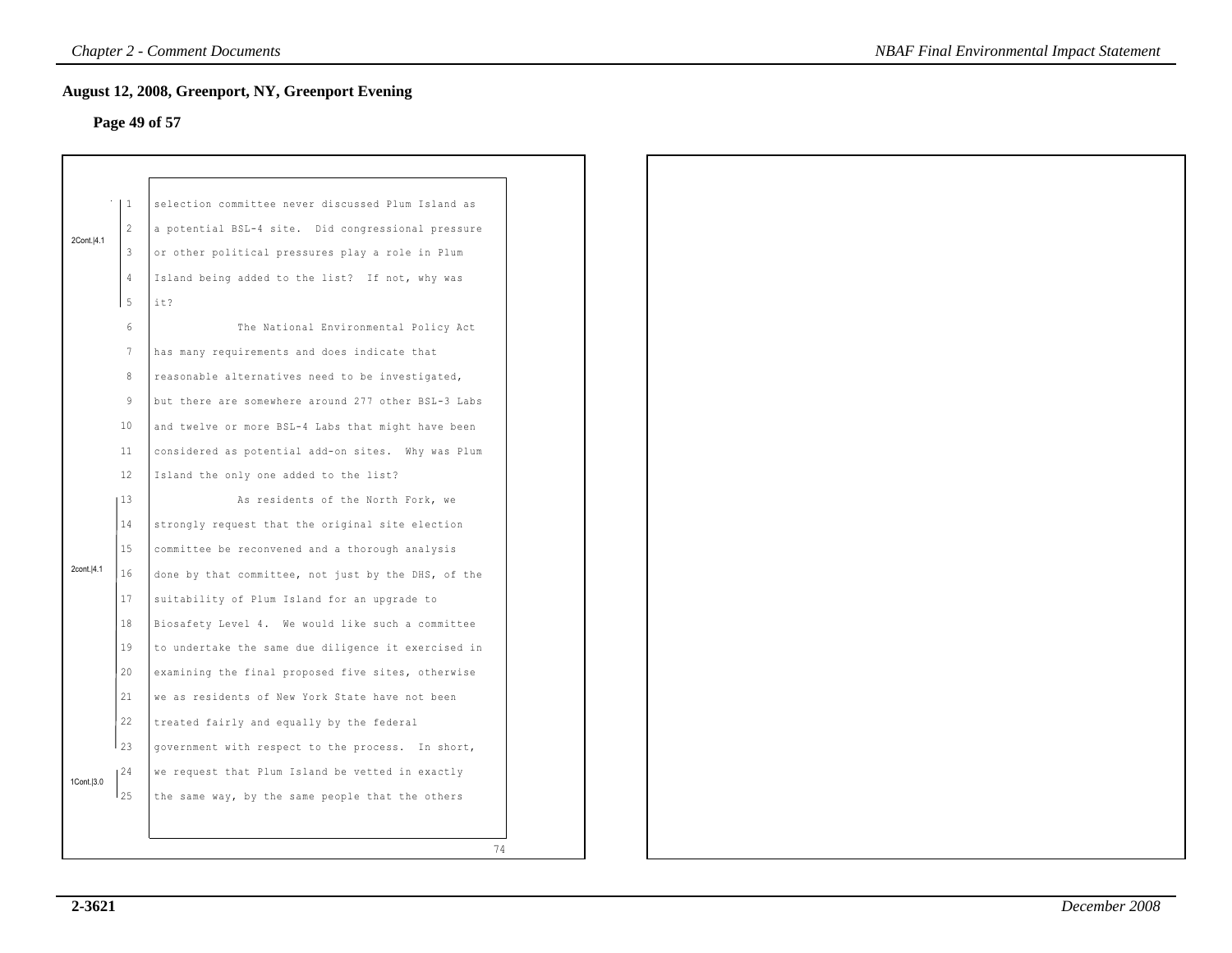# **Page 50 of 57**

|                                | August 12, 2008, Greenport, NY, Greenport Evening<br>Page 50 of 57                                                                                                                                             |                                                                                                                                                                                                                                                                                                                                                                                                                           |
|--------------------------------|----------------------------------------------------------------------------------------------------------------------------------------------------------------------------------------------------------------|---------------------------------------------------------------------------------------------------------------------------------------------------------------------------------------------------------------------------------------------------------------------------------------------------------------------------------------------------------------------------------------------------------------------------|
| $\overline{1}$<br>2<br>3       | sites were. That's one point. I have other<br>comments to make.<br>THE MODERATOR: You have fifty-six                                                                                                           | Comment No: 3<br>Issue Code: 19.1<br>DHS notes the commentors concern. The NBAF would be designed, constructed and operated to<br>ensure the maximum level of public safety and to fulfill all necessary requirements to protect the<br>environment.                                                                                                                                                                      |
| 4<br>5<br>6<br>7               | seconds.<br>MS. NORDEN: Why don't I sit down, and<br>then let somebody else come, and then I'll come<br>back again.                                                                                            | Comment No: 4<br>Issue Code: 18.1<br>Product recovery from an underground pipe leak from a No.2 fuel oil UST in 1995 is continuing. As<br>discussed in Section 3.12.6.1 of the NBAF EIS, 9,228 gallons of fuel oil were recovered as of June<br>2008. The Environmental Site Assessment performed for the Plum Island Site concluded that this<br>spill did not pose a threat to the environmental integrity of the site. |
| 8<br>9<br>10<br>11             | THE MODERATOR: Is there anyone else<br>who would like to speak? All right. Go ahead and<br>finish.<br>MS. NORDEN: Some of us on the North                                                                      |                                                                                                                                                                                                                                                                                                                                                                                                                           |
| 12<br>13<br>3 19.1<br>14<br>15 | Fork are also concerned about decontamination and<br>remediation regarding past incidences at Plum<br>Island, and are afraid that going forward the same<br>lack of attention to critical issues may occur.    |                                                                                                                                                                                                                                                                                                                                                                                                                           |
| 16<br>17<br>18                 | According to the Island's operation manager, though<br>Lab 257 was closed nearly eight years ago. To<br>date, it has only received surface contamination.                                                      |                                                                                                                                                                                                                                                                                                                                                                                                                           |
| 19<br>4 18.1<br>20<br>21<br>22 | Why, that only 9000 of the of 30,000 gallons of oil<br>spilled several years ago have been remediated;<br>that there are drainage pipes knocked double wall<br>on the Island that are fifty-four years old and |                                                                                                                                                                                                                                                                                                                                                                                                                           |
| 23<br>24<br>25                 | that monitoring and preventative maintenance of the<br>pipe work is inadequate.<br>The 2007 incident at Pirbright in                                                                                           |                                                                                                                                                                                                                                                                                                                                                                                                                           |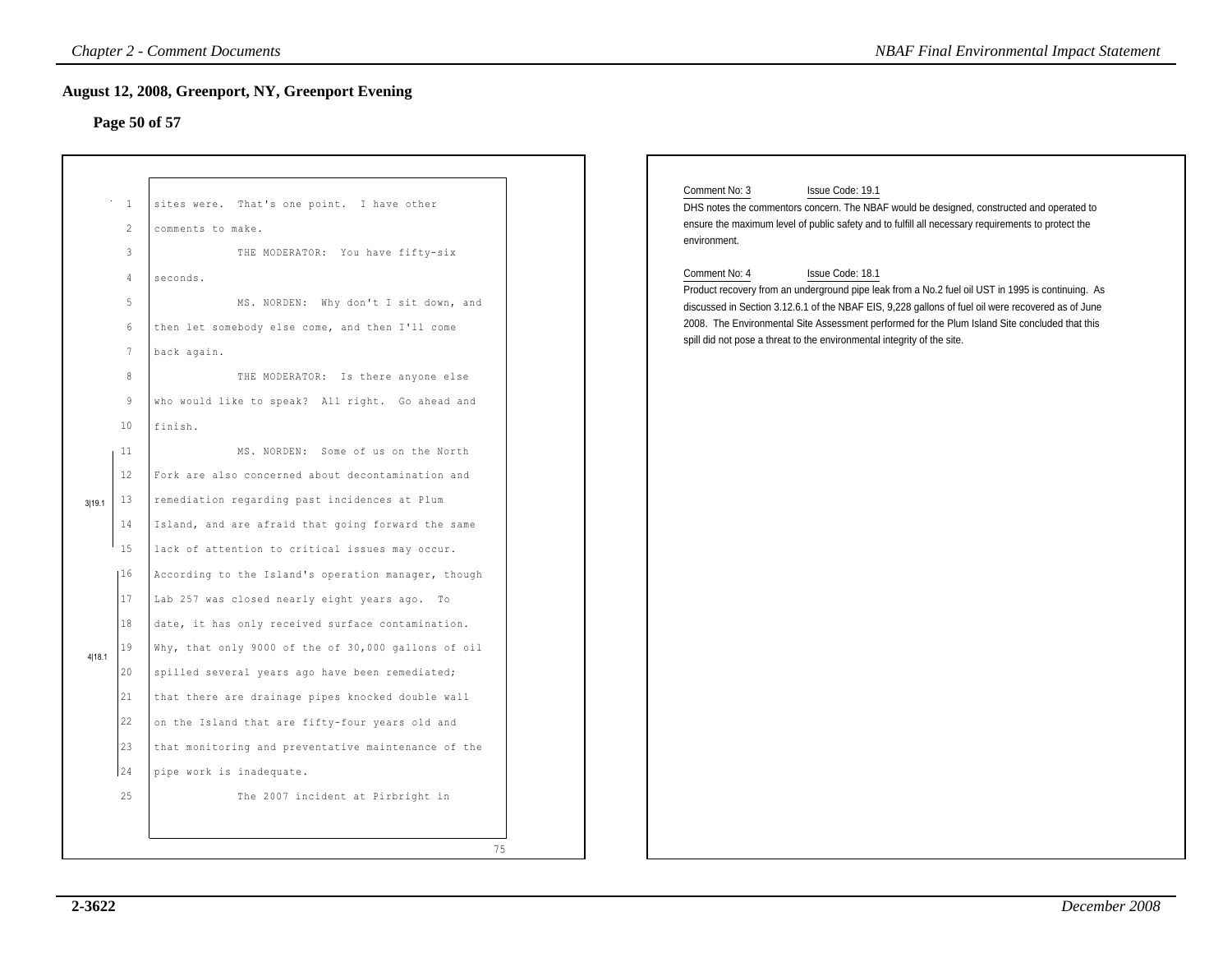### **Page 51 of 57**

| -1<br>2<br>3<br>$\overline{4}$<br>5<br>6<br>$7\phantom{.0}$<br>8<br>9<br>10<br>  11<br>12<br>5 17.1<br>13<br>14<br>15<br>16<br>17<br>18<br>4Cont. 18.1<br>19 |                                                                                                                                                                                                                                                                                                                                                                                                                                                                                                                                                                                                                                                                                                                                                                                                                                                                                                                                                                                                                                                                                                                                                                                                         |
|--------------------------------------------------------------------------------------------------------------------------------------------------------------|---------------------------------------------------------------------------------------------------------------------------------------------------------------------------------------------------------------------------------------------------------------------------------------------------------------------------------------------------------------------------------------------------------------------------------------------------------------------------------------------------------------------------------------------------------------------------------------------------------------------------------------------------------------------------------------------------------------------------------------------------------------------------------------------------------------------------------------------------------------------------------------------------------------------------------------------------------------------------------------------------------------------------------------------------------------------------------------------------------------------------------------------------------------------------------------------------------|
| 20<br>21<br>22<br>123                                                                                                                                        | England, for example, demonstrated that beyond<br>initial design and construction, ongoing<br>maintenance plays a critical role in insuring that<br>high containment labs operate safely and securely.<br>Since cracked and leaky pipes at Pirbright were<br>indicative of poor maintenance practice. It is<br>believed that this in turn resulted in FMD virus<br>contamination when soil water or other material<br>were contaminated by affluent from the treatment<br>tank and then deposited on the adjacent road.<br>Could an incident like that which happened at<br>Pirbright happen on Plum Island, with any virus or<br>pathogen, including FMD? Are measures currently<br>taken to disinfect visiting vehicles?<br>Some of us are also concerned about<br>the historic landfills dating back to the 1950,<br>which exist on Plum Island, where, according to the<br>EIS, medical, industrial, laboratory, and hazardous<br>wastes, pesticides, among who knows what else, are<br>buried. These landfills are decades old. When, if<br>ever, will these new landfills be remediated or<br>will new construction simply be built on top of<br>them? Since some construction is taking place at |
| $\begin{array}{c} 24 \end{array}$                                                                                                                            | Plum Island at present, and significant                                                                                                                                                                                                                                                                                                                                                                                                                                                                                                                                                                                                                                                                                                                                                                                                                                                                                                                                                                                                                                                                                                                                                                 |

#### Comment No: 5 Issue Code: 17.1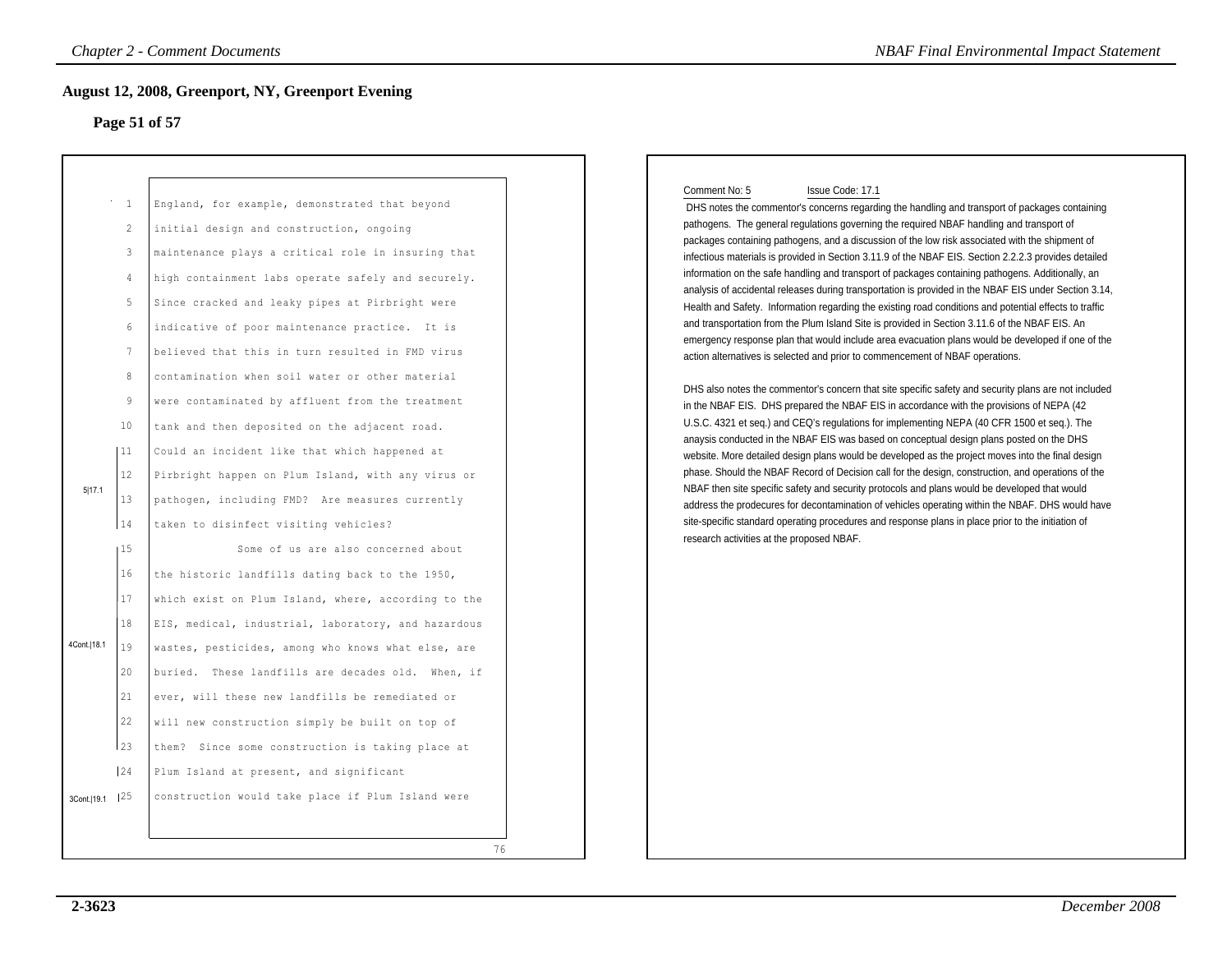### **Page 52 of 57**

|                         |                                                                                                                                              | <b>Chapter 2 - Comment Documents</b>                                                                                                                                                                                                                                                                                                                                                                                                                                                                                                                                                                                                                                                                                                                                                              | <b>NBAF Final Environmental Impact Statement</b>                                                                                                                                                                                                                                                                                                                                                                                                                                                                                                                                                                                                                                                                                                                                                                                                                                                                                                                                                                                                                                                                                                                                                                                                                                                                                                                                                                                                                                                                                                                                               |
|-------------------------|----------------------------------------------------------------------------------------------------------------------------------------------|---------------------------------------------------------------------------------------------------------------------------------------------------------------------------------------------------------------------------------------------------------------------------------------------------------------------------------------------------------------------------------------------------------------------------------------------------------------------------------------------------------------------------------------------------------------------------------------------------------------------------------------------------------------------------------------------------------------------------------------------------------------------------------------------------|------------------------------------------------------------------------------------------------------------------------------------------------------------------------------------------------------------------------------------------------------------------------------------------------------------------------------------------------------------------------------------------------------------------------------------------------------------------------------------------------------------------------------------------------------------------------------------------------------------------------------------------------------------------------------------------------------------------------------------------------------------------------------------------------------------------------------------------------------------------------------------------------------------------------------------------------------------------------------------------------------------------------------------------------------------------------------------------------------------------------------------------------------------------------------------------------------------------------------------------------------------------------------------------------------------------------------------------------------------------------------------------------------------------------------------------------------------------------------------------------------------------------------------------------------------------------------------------------|
|                         |                                                                                                                                              | <b>August 12, 2008, Greenport, NY, Greenport Evening</b><br>Page 52 of 57                                                                                                                                                                                                                                                                                                                                                                                                                                                                                                                                                                                                                                                                                                                         |                                                                                                                                                                                                                                                                                                                                                                                                                                                                                                                                                                                                                                                                                                                                                                                                                                                                                                                                                                                                                                                                                                                                                                                                                                                                                                                                                                                                                                                                                                                                                                                                |
| 7 9.1<br>4Cont.   18.1  | $^{\circ}$ – $1$<br>$\overline{c}$<br>3<br>1 <sup>4</sup><br>5<br>6<br>$7\phantom{.0}$<br>8<br>- 9<br>10<br>11<br>12<br>13<br>14<br>15<br>16 | to be chosen as the NBAF site, has DHS done a<br>formalized assessment of construction worker risks?<br>We also query how the emissions and byproducts<br>generated from carcass sterilization and<br>incineration are managed today, and would be in the<br>future with respect to the waste stream. Moreover,<br>what agency monitors whether the treated sanitary<br>waste discharged today on Plum Island, to say<br>nothing of future from an NBAF, meets all discharge<br>requirements, since most, if not all of the<br>discharge is currently from a single outflow into<br>Plum Gut.<br>Were Plum Island chosen as the final<br>site, operation of the NBAF would result in the<br>generation of wastewater, waste solids, medical<br>hazardous and industrial solid waste. All of which | Issue Code: 18.1<br>Comment No: 4<br>DHS notes the commentor's concern about animal carcass disposal. Section 3.13 of the NBAF EIS<br>explains that a number of different technologies including incineration, alkaline hydrolysis, and<br>rendering are being considered for disposal of euthanized animal carcasses. The sanitary waste from<br>the NBAF at the Plum Island Site must meet limits that would be set in its State Pollutant Discharge<br>Elimination System (SPDES) permit. The New York State Department of Environmental Conservation<br>is responsible for moitoring compliance with all SPDES permits.<br>Comment No: 7<br>Issue Code: 9.1<br>DHS notes the commentor's concern about animal carcass disposal. Section 3.13 of the NBAF EIS<br>explains that a number of different technologies including incineration, alkaline hydrolysis, and<br>rendering are being considered for disposal of euthanized animal carcasses. The sanitary waste from<br>the NBAF at the Plum Island Site must meet limits that would be set in its State Pollutant Discharge<br>Elimination System (SPDES) permit. The New York State Department of Environmental Conservation<br>is responsible for moitoring compliance with all SPDES permits.<br>Comment No: 8<br>Issue Code: 19.1<br>DHS notes the commentors concern. The NBAF would be designed, constructed and operated to<br>ensure the maximum level of public safety and to fulfill all necessary requirements to protect the<br>environment.<br>Comment No: 8<br>Issue Code: 19.0<br>DHS notes the commentor's statement. |
| 5Cont.   17.1<br>8 19.0 | 17<br>l 18<br>19<br>20<br>21<br>22<br>23<br>-24<br>125                                                                                       | would be dumped into Long Island Sound. One of the<br>criteria explored by the site election committee<br>and documented in the EIS, which again, Plum Island<br>was not a site, which the committee evaluated, was<br>the ability of affected communities to evacuate in<br>case of an emergency. In a recent article in the<br>local newspaper, the Suffolk Times, Mr. Vecchio of<br>the DHS indicated that the likelihood of having to<br>evacuate is practically nonexistent. Though the<br>77                                                                                                                                                                                                                                                                                                |                                                                                                                                                                                                                                                                                                                                                                                                                                                                                                                                                                                                                                                                                                                                                                                                                                                                                                                                                                                                                                                                                                                                                                                                                                                                                                                                                                                                                                                                                                                                                                                                |

#### Comment No: 4 Issue Code: 18.1

#### Comment No: 7 Issue Code: 9.1

#### Comment No: 8 Issue Code: 19.1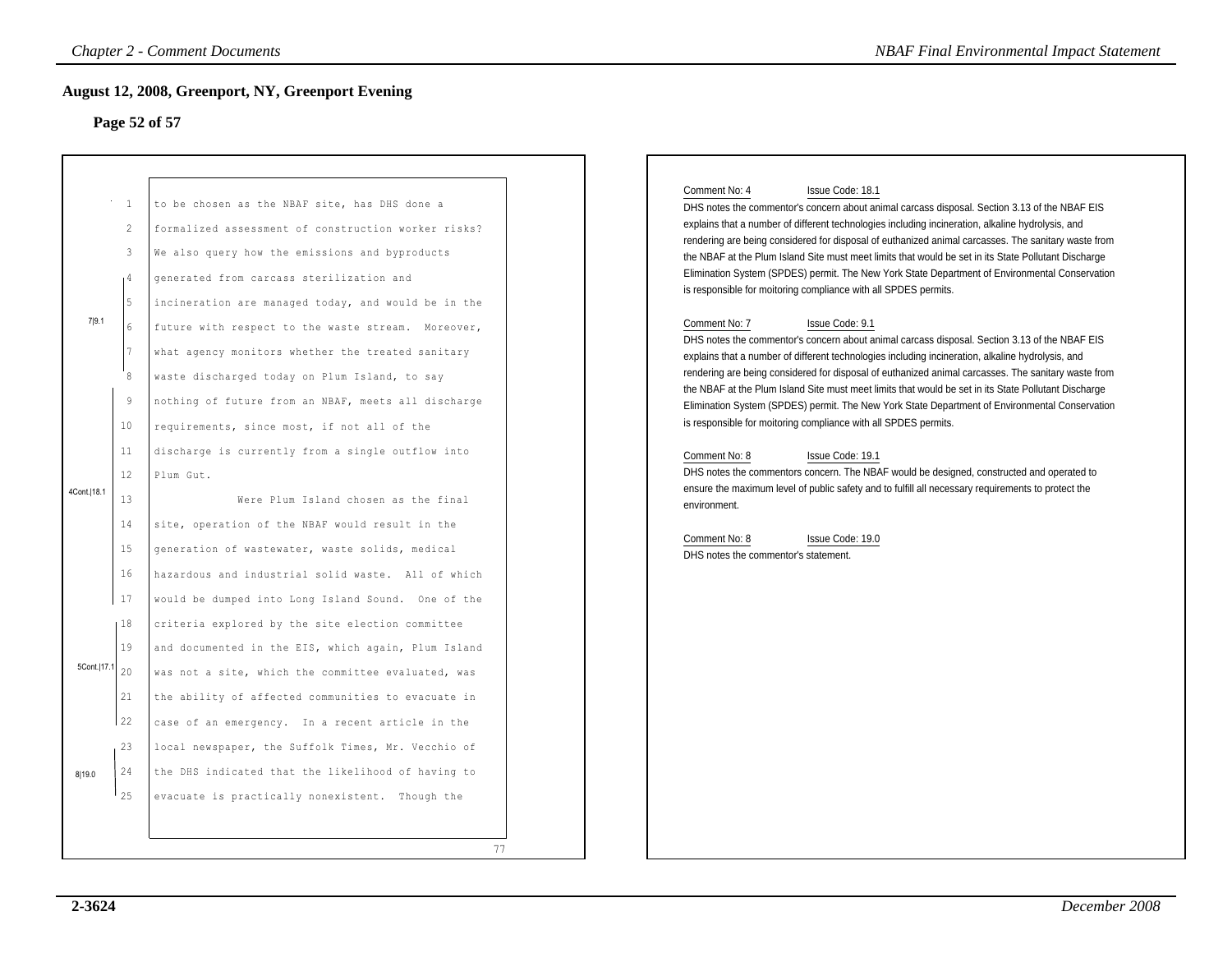#### **Page 53 of 57**

| Page 53 of 57                                                                                                                                                                      | ugust 12, 2008, Greenport, NY, Greenport Evening                                                                                                                                                                                                                                                                                                                                                                                                                                                                                                                                                                                                                                                                                                                                                                                                                                                                                                                                                                                                                                                                                                                                                                 |                                                                                                                                                                                                                                                                                                                                                                                                                                                                                                                                                                                                                                                                                                                                                                                                                                                                                                                                                                                                                                                                                                                                                                                                                                                                                                                                                                                                                                                                                                                                                                                                                                                                                                                                                                                        |
|------------------------------------------------------------------------------------------------------------------------------------------------------------------------------------|------------------------------------------------------------------------------------------------------------------------------------------------------------------------------------------------------------------------------------------------------------------------------------------------------------------------------------------------------------------------------------------------------------------------------------------------------------------------------------------------------------------------------------------------------------------------------------------------------------------------------------------------------------------------------------------------------------------------------------------------------------------------------------------------------------------------------------------------------------------------------------------------------------------------------------------------------------------------------------------------------------------------------------------------------------------------------------------------------------------------------------------------------------------------------------------------------------------|----------------------------------------------------------------------------------------------------------------------------------------------------------------------------------------------------------------------------------------------------------------------------------------------------------------------------------------------------------------------------------------------------------------------------------------------------------------------------------------------------------------------------------------------------------------------------------------------------------------------------------------------------------------------------------------------------------------------------------------------------------------------------------------------------------------------------------------------------------------------------------------------------------------------------------------------------------------------------------------------------------------------------------------------------------------------------------------------------------------------------------------------------------------------------------------------------------------------------------------------------------------------------------------------------------------------------------------------------------------------------------------------------------------------------------------------------------------------------------------------------------------------------------------------------------------------------------------------------------------------------------------------------------------------------------------------------------------------------------------------------------------------------------------|
| l 1<br>2<br>3<br>9 15.1<br>4<br>5<br>$\sqrt{6}$<br>  7<br>8<br>$\circ$<br>10<br>11<br>12<br>13<br>14<br>15<br>16<br>17<br>18<br>19<br>20<br>21<br>22<br>23<br>124<br>10 21.1<br>25 | DHS states the risk of accidental release of a<br>pathogen is extremely low, the economic effect on<br>this area, which relies on the agricultural and<br>tourism industry, to say nothing of the densely<br>populated northeast Boston-New York corridor, would<br>be devastated -- I'm going to continue because no<br>one else wants to speak.<br>THE MODERATOR: Excuse me.<br>MS. NORDEN: I think that's<br>appropriate because it was not publicized that<br>there was a three-minute limitation on remarks.<br>THE MODERATOR: Let me just check,<br>because there were two people that we want to make<br>sure if they're here, they can have a chance to<br>speak. And that was Scott Russell and the other<br>person was Julie Erlic. Okay. Is there anyone who<br>would like to speak, who did not have an<br>opportunity this evening, who would like that<br>opportunity now. Okay. Just as a reminder, we are<br>moving forward, but please remember we ask<br>everybody at each site to work with our guidelines<br>to be fair to everybody. So go ahead and go ahead<br>and finish, if you're almost done.<br>MS. NORDEN: Okay. Siting the NBAF on<br>Plum Island would mean the study of specimen | Comment No: 9<br>Issue Code: 15.1<br>DHS notes the commentor's concern for the effects to human health and safety. As described in<br>Section 2.3.1 of the NBAF EIS, DHS's site selection criteria included, but were not limited to, such<br>factors as proximity to research capabilities and workforce. As such, some but not all of the sites<br>selected for analysis as reasonable alternatives in the NBAF EIS are located in suburban or semi-<br>urban areas. Nevertheless, it has been shown that modern biosafety laboratories can be safely<br>operated in populated areas. An example is the Centers for Disease Control and Prevention in<br>downtown Atlanta, Georgia, where such facilities employ modern biocontainment technologies and<br>safety protocols, such as would be employed in the design, construction, and operation of NBAF. The<br>risk of an accidental release of a pathogen is extremely low, but DHS acknowledges that the possible<br>effects would be significant for all sites. The potential effects to livestock-related industries is<br>discussed in Section 3.10.9 and Appendix D of the NBAF EIS. The primary economic effect of an<br>accidental release would be the banning of U.S. livestock products regardless of the location of the<br>accidental release, which could reach as high as \$4.2 billion until the U.S. was declared foreign<br>animal disease free. Other economic impacts were considered negligible in comparison to the foreign<br>trade ban impacts.<br>DHS would have site-specific standard operating procedures and emergency response plans in place<br>prior to the initiation of research activities at the proposed NBAF.<br>Comment No: 10<br>Issue Code: 21.1<br>DHS notes the commentor's statement. |

#### Comment No: 9 Issue Code: 15.1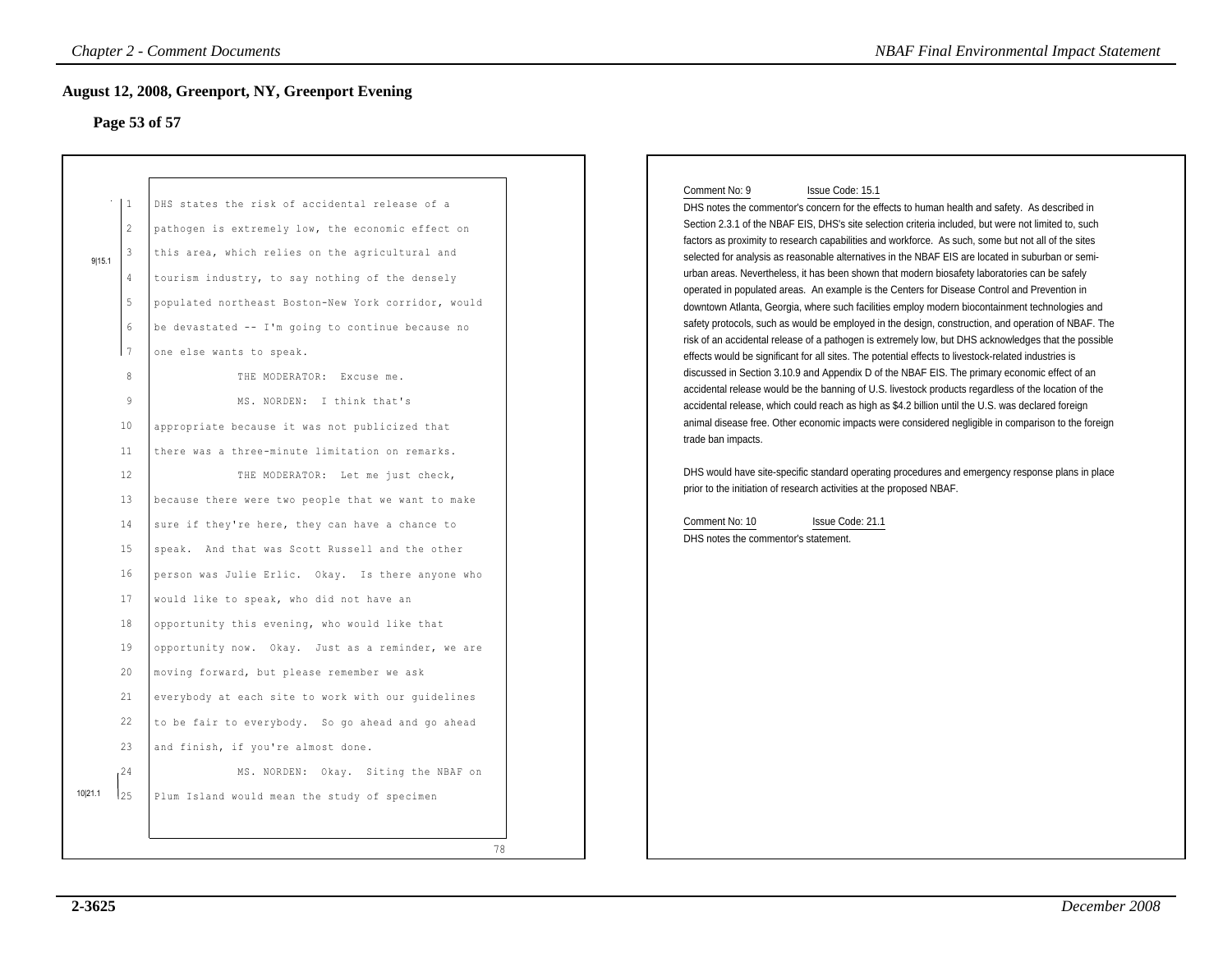# **Page 54 of 57**

|              | $\mathbf{1}$ | storage of zoonotic agents and viruses that can     |
|--------------|--------------|-----------------------------------------------------|
|              | 2            | affect humans, as well as animals, and for which    |
|              | 3            | there are no known treatments or vaccines. It is    |
|              | 4            | also planned that the NBAF would have an insectary  |
|              | 5            | and a release of a pathogen at a loss of            |
|              | 6            | biocontainment of a vector is an credible scenario, |
|              | 7            | Mr. Rodriguez, despite the fact that you in many    |
|              | 8            | ways pooh-poohed that question earlier on. Many     |
|              | 9            | experts are very concerned about the insectary, and |
| 10Cont. 21.1 | 10           | also, about the necessary and aerial applications   |
|              | 11           | of insecticides in any community that might be      |
|              | 12           | repeatedly required. For some reason you did not    |
|              | 13           | mention the insectary in your remarks. So why did   |
|              | 14           | Mr. Vecchio of the DHS not apply the same           |
|              | 15           | evaluation criteria that the site election          |
|              | 16           | committee did with respect to areas of evacuation   |
| 2Cont.   4.1 | 17           | possibilities? And why did he have the arrogance    |
|              | 18           | and high handedness to suggest that any evacuation  |
|              | 19           | plan for an area is whatever evacuation plans are   |
|              | 20           | already in place? We don't modify, said             |
|              | 21           | Mr. Vecchio, in areas of evacuation plan, we don't  |
|              | 22           | know the details. In other words, we make the mess  |
|              | 23           | but you clean it up, and better yet, you pay for    |
|              | 24           | it.                                                 |
|              | 25           | We have on the North Fork, by the way,              |
|              |              |                                                     |
|              |              | 79                                                  |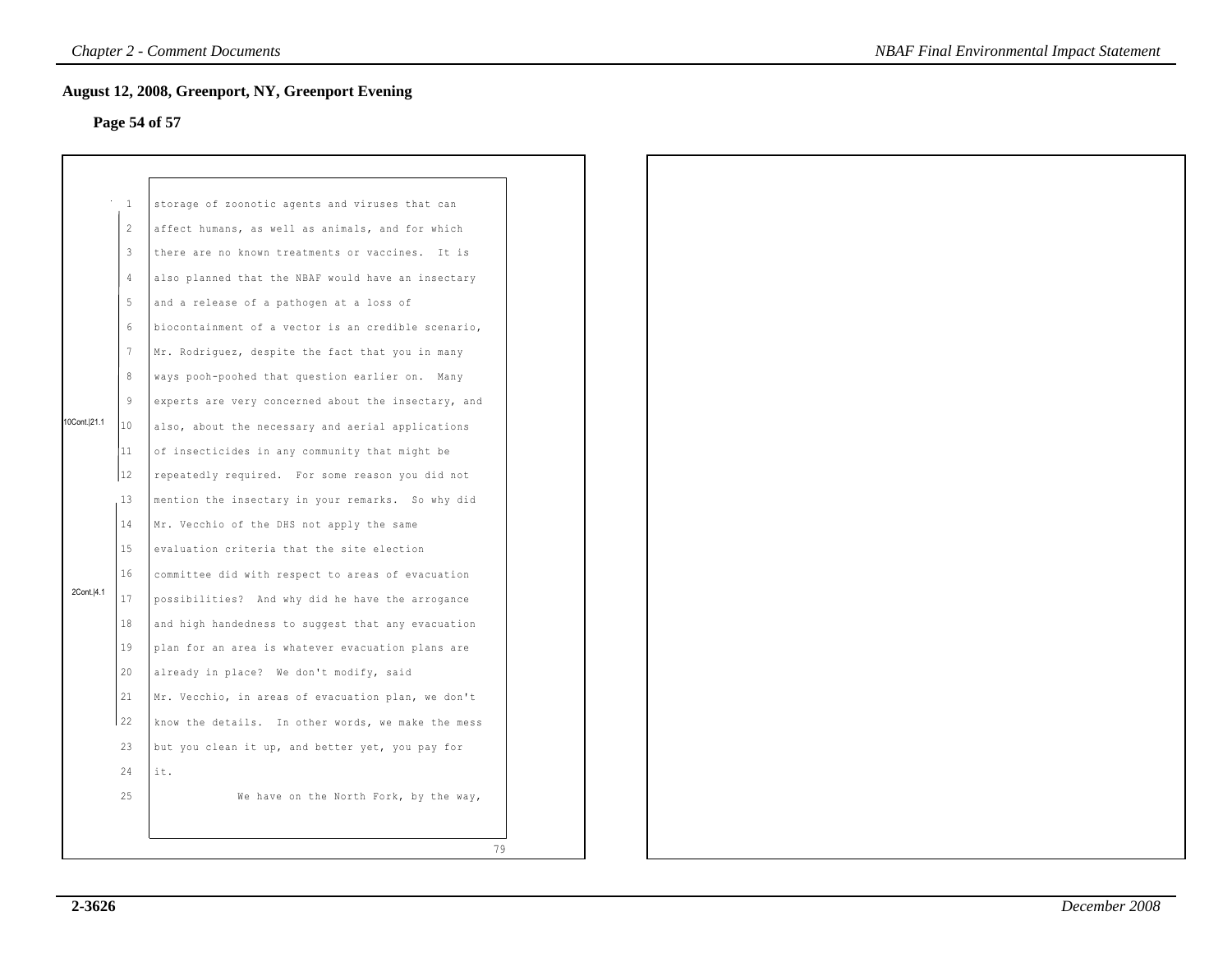## **Page 55 of 57**

|             |                                              | <b>Chapter 2 - Comment Documents</b>                                                                                                                                                                                                                                                                                                                                                                           | <b>NBAF Final Environmental Impact Statement</b>                                                                                                                                                                                                                                                                                                                                                |
|-------------|----------------------------------------------|----------------------------------------------------------------------------------------------------------------------------------------------------------------------------------------------------------------------------------------------------------------------------------------------------------------------------------------------------------------------------------------------------------------|-------------------------------------------------------------------------------------------------------------------------------------------------------------------------------------------------------------------------------------------------------------------------------------------------------------------------------------------------------------------------------------------------|
|             |                                              | <b>August 12, 2008, Greenport, NY, Greenport Evening</b>                                                                                                                                                                                                                                                                                                                                                       |                                                                                                                                                                                                                                                                                                                                                                                                 |
|             |                                              | Page 55 of 57                                                                                                                                                                                                                                                                                                                                                                                                  |                                                                                                                                                                                                                                                                                                                                                                                                 |
|             |                                              |                                                                                                                                                                                                                                                                                                                                                                                                                | Comment No: 5<br>Issue Code: 17.1<br>DHS acknowledges commentor's identification of new information regarding the parking restrictions at<br>the Orient Point Ferry Terminal during the construction phase of the NBAF operation at the Plum<br>Island Site Alternative. DHS will document, review and incorporate all appropriate new and/or revised<br>information for the NBAF final design. |
|             |                                              |                                                                                                                                                                                                                                                                                                                                                                                                                |                                                                                                                                                                                                                                                                                                                                                                                                 |
|             | $\sim$ 1<br>2<br>$\mathbf{3}$<br>4<br>5<br>6 | no integrated emergency management plan<br>particularly with respect to pathogen or virus<br>release, despite what you might have heard earlier<br>this evening. And even our account executive,<br>Steve Levy, has on more than one occasion, despite<br>the fact he may not have said that tonight, in the                                                                                                   |                                                                                                                                                                                                                                                                                                                                                                                                 |
| 9 15.1      | 7<br>8<br>9                                  | press, indicated the impossibility of evacuating<br>our area. So many of us would like to know, since<br>evacuation was considered by the original site                                                                                                                                                                                                                                                        |                                                                                                                                                                                                                                                                                                                                                                                                 |
|             | 10<br>11<br>12                               | selection committee as one of the criteria, why<br>Mr. Vecchio has indicated that it has nothing to do<br>with DHS and evacuation is on our own backs                                                                                                                                                                                                                                                          |                                                                                                                                                                                                                                                                                                                                                                                                 |
|             | 13<br>14<br>15<br>16<br>17                   | locally.<br>We also question whether, in fact, the<br>insurance industry, and this is a very germane<br>question as a result of Katrina, would cover our<br>property if there were damage to our wells, to our                                                                                                                                                                                                 |                                                                                                                                                                                                                                                                                                                                                                                                 |
| 5Cont. 17.1 | 18<br>19<br>20<br>21<br>22<br>23<br>24<br>25 | houses, to our homes, to our pets, to our welfare,<br>to our gardens, to our land. And then there are<br>the everyday questions. The Department of Homeland<br>Security indicates that construction workers can<br>park at the Orient Park Ferry terminal.<br>The orient Point Ferry terminal spills<br>over all summer long with cars parked all the way<br>along Route 48, right in front of the Plum Island |                                                                                                                                                                                                                                                                                                                                                                                                 |
|             |                                              |                                                                                                                                                                                                                                                                                                                                                                                                                | 80                                                                                                                                                                                                                                                                                                                                                                                              |

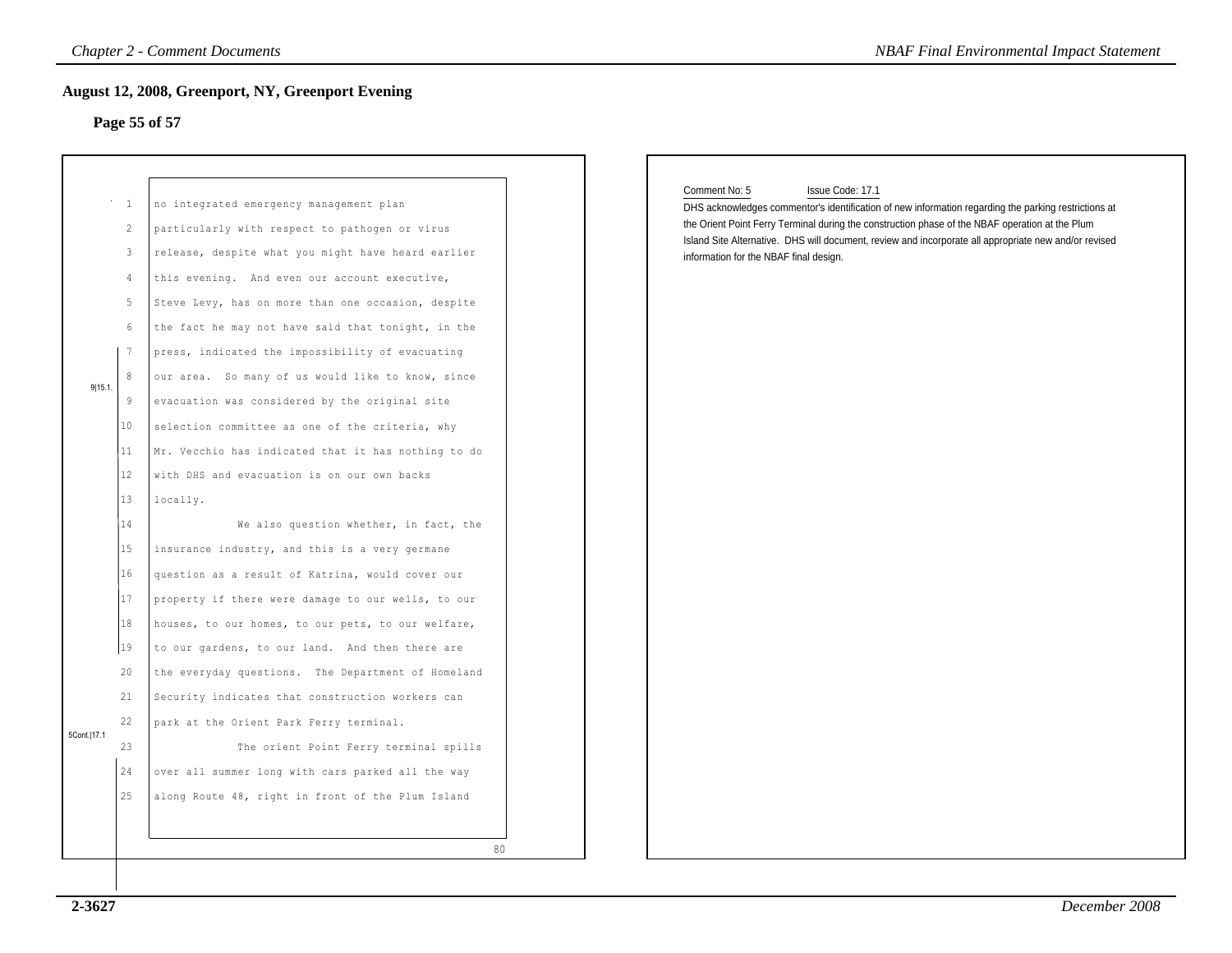# **Page 56 of 57**

| August 12, 2008, Greenport, NY, Greenport Evening<br>Page 56 of 57<br>Comment No: 11<br>Issue Code: 1.0<br>facility. There is absolutely no way that the<br>1 <sup>1</sup><br>DHS notes the commentor's statement.<br>ferry terminal can in any way subsume any<br>5Cont.   17.1   2<br>$\vert$ 3<br>additional parking. So that is just poor<br>management and really lack of awareness of what<br>$\sqrt{4}$<br>I 5<br>some of the problems are around here.<br>$6\,$<br>In any case, many us believe that Plum<br>Island is an obsolete facility that needs DHS<br>7<br>8<br>attention immediately and continuously to make sure<br>9<br>that it's even meeting today's biolevel safety<br>10<br>standards. We would be horrified to find that an<br>upgrade were to occur without the oversight that we<br>11<br>$12 \overline{ }$<br>think our government owes us as local residents.<br>13<br>So we doubt whether at present our local community<br>14<br>would benefit from the construction of the NBAF.<br>15<br>Residents of Connecticut, New Jersey,<br>16<br>and elsewhere might get construction jobs, but we<br>11 1.0<br>17<br>question whether it should be built anytime at<br>18<br>present. We'd like to call on our elected<br>19<br>officials to ask for a moratorium on the building<br>20<br>of the NBAF anywhere in the United States, until<br>21<br>more information is known and examined. Thank you.<br>22<br>(Applause)<br>23<br>THE MODERATOR: Thank you.<br>24<br>MR. JOHNSON: Thank you. I want to<br>25<br>point out that my team will be here till ten |  | <b>Chapter 2 - Comment Documents</b> | <b>NBAF Final Environmental Impact Statement</b> |  |
|------------------------------------------------------------------------------------------------------------------------------------------------------------------------------------------------------------------------------------------------------------------------------------------------------------------------------------------------------------------------------------------------------------------------------------------------------------------------------------------------------------------------------------------------------------------------------------------------------------------------------------------------------------------------------------------------------------------------------------------------------------------------------------------------------------------------------------------------------------------------------------------------------------------------------------------------------------------------------------------------------------------------------------------------------------------------------------------------------------------------------------------------------------------------------------------------------------------------------------------------------------------------------------------------------------------------------------------------------------------------------------------------------------------------------------------------------------------------------------------------------------------------------------------------------------------------------------------|--|--------------------------------------|--------------------------------------------------|--|
|                                                                                                                                                                                                                                                                                                                                                                                                                                                                                                                                                                                                                                                                                                                                                                                                                                                                                                                                                                                                                                                                                                                                                                                                                                                                                                                                                                                                                                                                                                                                                                                          |  |                                      |                                                  |  |
|                                                                                                                                                                                                                                                                                                                                                                                                                                                                                                                                                                                                                                                                                                                                                                                                                                                                                                                                                                                                                                                                                                                                                                                                                                                                                                                                                                                                                                                                                                                                                                                          |  |                                      |                                                  |  |
|                                                                                                                                                                                                                                                                                                                                                                                                                                                                                                                                                                                                                                                                                                                                                                                                                                                                                                                                                                                                                                                                                                                                                                                                                                                                                                                                                                                                                                                                                                                                                                                          |  |                                      |                                                  |  |
|                                                                                                                                                                                                                                                                                                                                                                                                                                                                                                                                                                                                                                                                                                                                                                                                                                                                                                                                                                                                                                                                                                                                                                                                                                                                                                                                                                                                                                                                                                                                                                                          |  |                                      |                                                  |  |
|                                                                                                                                                                                                                                                                                                                                                                                                                                                                                                                                                                                                                                                                                                                                                                                                                                                                                                                                                                                                                                                                                                                                                                                                                                                                                                                                                                                                                                                                                                                                                                                          |  |                                      |                                                  |  |
|                                                                                                                                                                                                                                                                                                                                                                                                                                                                                                                                                                                                                                                                                                                                                                                                                                                                                                                                                                                                                                                                                                                                                                                                                                                                                                                                                                                                                                                                                                                                                                                          |  |                                      |                                                  |  |
|                                                                                                                                                                                                                                                                                                                                                                                                                                                                                                                                                                                                                                                                                                                                                                                                                                                                                                                                                                                                                                                                                                                                                                                                                                                                                                                                                                                                                                                                                                                                                                                          |  |                                      |                                                  |  |
|                                                                                                                                                                                                                                                                                                                                                                                                                                                                                                                                                                                                                                                                                                                                                                                                                                                                                                                                                                                                                                                                                                                                                                                                                                                                                                                                                                                                                                                                                                                                                                                          |  |                                      |                                                  |  |
|                                                                                                                                                                                                                                                                                                                                                                                                                                                                                                                                                                                                                                                                                                                                                                                                                                                                                                                                                                                                                                                                                                                                                                                                                                                                                                                                                                                                                                                                                                                                                                                          |  |                                      |                                                  |  |
|                                                                                                                                                                                                                                                                                                                                                                                                                                                                                                                                                                                                                                                                                                                                                                                                                                                                                                                                                                                                                                                                                                                                                                                                                                                                                                                                                                                                                                                                                                                                                                                          |  |                                      |                                                  |  |
|                                                                                                                                                                                                                                                                                                                                                                                                                                                                                                                                                                                                                                                                                                                                                                                                                                                                                                                                                                                                                                                                                                                                                                                                                                                                                                                                                                                                                                                                                                                                                                                          |  |                                      |                                                  |  |
|                                                                                                                                                                                                                                                                                                                                                                                                                                                                                                                                                                                                                                                                                                                                                                                                                                                                                                                                                                                                                                                                                                                                                                                                                                                                                                                                                                                                                                                                                                                                                                                          |  |                                      |                                                  |  |
|                                                                                                                                                                                                                                                                                                                                                                                                                                                                                                                                                                                                                                                                                                                                                                                                                                                                                                                                                                                                                                                                                                                                                                                                                                                                                                                                                                                                                                                                                                                                                                                          |  |                                      |                                                  |  |
|                                                                                                                                                                                                                                                                                                                                                                                                                                                                                                                                                                                                                                                                                                                                                                                                                                                                                                                                                                                                                                                                                                                                                                                                                                                                                                                                                                                                                                                                                                                                                                                          |  |                                      |                                                  |  |
|                                                                                                                                                                                                                                                                                                                                                                                                                                                                                                                                                                                                                                                                                                                                                                                                                                                                                                                                                                                                                                                                                                                                                                                                                                                                                                                                                                                                                                                                                                                                                                                          |  |                                      |                                                  |  |
|                                                                                                                                                                                                                                                                                                                                                                                                                                                                                                                                                                                                                                                                                                                                                                                                                                                                                                                                                                                                                                                                                                                                                                                                                                                                                                                                                                                                                                                                                                                                                                                          |  |                                      |                                                  |  |
|                                                                                                                                                                                                                                                                                                                                                                                                                                                                                                                                                                                                                                                                                                                                                                                                                                                                                                                                                                                                                                                                                                                                                                                                                                                                                                                                                                                                                                                                                                                                                                                          |  |                                      |                                                  |  |
|                                                                                                                                                                                                                                                                                                                                                                                                                                                                                                                                                                                                                                                                                                                                                                                                                                                                                                                                                                                                                                                                                                                                                                                                                                                                                                                                                                                                                                                                                                                                                                                          |  |                                      |                                                  |  |
|                                                                                                                                                                                                                                                                                                                                                                                                                                                                                                                                                                                                                                                                                                                                                                                                                                                                                                                                                                                                                                                                                                                                                                                                                                                                                                                                                                                                                                                                                                                                                                                          |  |                                      |                                                  |  |
|                                                                                                                                                                                                                                                                                                                                                                                                                                                                                                                                                                                                                                                                                                                                                                                                                                                                                                                                                                                                                                                                                                                                                                                                                                                                                                                                                                                                                                                                                                                                                                                          |  |                                      |                                                  |  |
|                                                                                                                                                                                                                                                                                                                                                                                                                                                                                                                                                                                                                                                                                                                                                                                                                                                                                                                                                                                                                                                                                                                                                                                                                                                                                                                                                                                                                                                                                                                                                                                          |  |                                      |                                                  |  |
|                                                                                                                                                                                                                                                                                                                                                                                                                                                                                                                                                                                                                                                                                                                                                                                                                                                                                                                                                                                                                                                                                                                                                                                                                                                                                                                                                                                                                                                                                                                                                                                          |  |                                      |                                                  |  |
|                                                                                                                                                                                                                                                                                                                                                                                                                                                                                                                                                                                                                                                                                                                                                                                                                                                                                                                                                                                                                                                                                                                                                                                                                                                                                                                                                                                                                                                                                                                                                                                          |  |                                      |                                                  |  |
|                                                                                                                                                                                                                                                                                                                                                                                                                                                                                                                                                                                                                                                                                                                                                                                                                                                                                                                                                                                                                                                                                                                                                                                                                                                                                                                                                                                                                                                                                                                                                                                          |  |                                      |                                                  |  |
|                                                                                                                                                                                                                                                                                                                                                                                                                                                                                                                                                                                                                                                                                                                                                                                                                                                                                                                                                                                                                                                                                                                                                                                                                                                                                                                                                                                                                                                                                                                                                                                          |  |                                      |                                                  |  |
|                                                                                                                                                                                                                                                                                                                                                                                                                                                                                                                                                                                                                                                                                                                                                                                                                                                                                                                                                                                                                                                                                                                                                                                                                                                                                                                                                                                                                                                                                                                                                                                          |  |                                      |                                                  |  |
|                                                                                                                                                                                                                                                                                                                                                                                                                                                                                                                                                                                                                                                                                                                                                                                                                                                                                                                                                                                                                                                                                                                                                                                                                                                                                                                                                                                                                                                                                                                                                                                          |  |                                      |                                                  |  |
|                                                                                                                                                                                                                                                                                                                                                                                                                                                                                                                                                                                                                                                                                                                                                                                                                                                                                                                                                                                                                                                                                                                                                                                                                                                                                                                                                                                                                                                                                                                                                                                          |  |                                      |                                                  |  |
|                                                                                                                                                                                                                                                                                                                                                                                                                                                                                                                                                                                                                                                                                                                                                                                                                                                                                                                                                                                                                                                                                                                                                                                                                                                                                                                                                                                                                                                                                                                                                                                          |  |                                      |                                                  |  |
|                                                                                                                                                                                                                                                                                                                                                                                                                                                                                                                                                                                                                                                                                                                                                                                                                                                                                                                                                                                                                                                                                                                                                                                                                                                                                                                                                                                                                                                                                                                                                                                          |  |                                      |                                                  |  |
| 81                                                                                                                                                                                                                                                                                                                                                                                                                                                                                                                                                                                                                                                                                                                                                                                                                                                                                                                                                                                                                                                                                                                                                                                                                                                                                                                                                                                                                                                                                                                                                                                       |  |                                      |                                                  |  |

| Comment No: 11                       | Issue Code: 1.0 |  |  |
|--------------------------------------|-----------------|--|--|
| DHS notes the commentor's statement. |                 |  |  |
|                                      |                 |  |  |
|                                      |                 |  |  |
|                                      |                 |  |  |
|                                      |                 |  |  |
|                                      |                 |  |  |
|                                      |                 |  |  |
|                                      |                 |  |  |
|                                      |                 |  |  |
|                                      |                 |  |  |
|                                      |                 |  |  |
|                                      |                 |  |  |
|                                      |                 |  |  |
|                                      |                 |  |  |
|                                      |                 |  |  |
|                                      |                 |  |  |
|                                      |                 |  |  |
|                                      |                 |  |  |
|                                      |                 |  |  |
|                                      |                 |  |  |
|                                      |                 |  |  |
|                                      |                 |  |  |
|                                      |                 |  |  |
|                                      |                 |  |  |
|                                      |                 |  |  |
|                                      |                 |  |  |
|                                      |                 |  |  |
|                                      |                 |  |  |
|                                      |                 |  |  |
|                                      |                 |  |  |
|                                      |                 |  |  |
|                                      |                 |  |  |
|                                      |                 |  |  |
|                                      |                 |  |  |
|                                      |                 |  |  |
|                                      |                 |  |  |
|                                      |                 |  |  |
|                                      |                 |  |  |
|                                      |                 |  |  |
|                                      |                 |  |  |
|                                      |                 |  |  |
|                                      |                 |  |  |
|                                      |                 |  |  |
|                                      |                 |  |  |
|                                      |                 |  |  |
|                                      |                 |  |  |
|                                      |                 |  |  |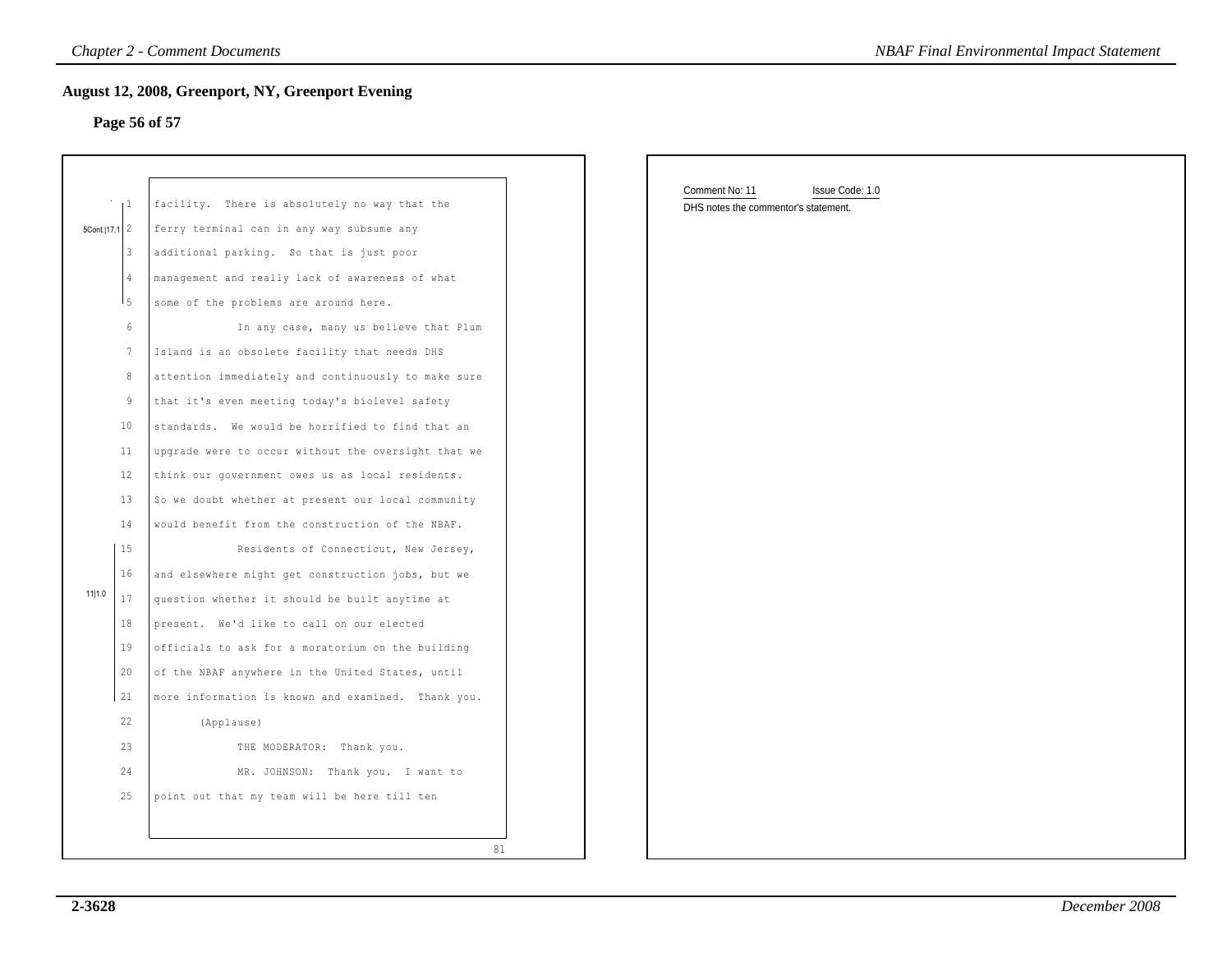# **Page 57 of 57**

| $\mathbf{1}$    | o'clock, some team members, in case people do come  |  |
|-----------------|-----------------------------------------------------|--|
| $\mathbf{2}$    | in, and they want to leave comments, and we will be |  |
| 3               | here until ten. So thank everyone, again, for       |  |
| $\overline{4}$  | coming. Thank you for your comments. Again, if      |  |
| 5               | you think of a comment later, you can submit it by  |  |
| $6\,$           | August 25th, so it can to be addressed and          |  |
| $7\phantom{.0}$ | responded to in the final EIS. Again, here are      |  |
| 8               | various mechanisms that you can submit comments,    |  |
| 9               | try to make it a easy as possible for folks. I      |  |
| 10              | want to thank everybody for their participation.    |  |
| 11              | Thank you for coming, for your continued interest   |  |
| 12              | in the NBAF program, and with that I will           |  |
| 13              | officially adjourn the meeting. Thank you.          |  |
| 14              | (Applause).                                         |  |
| 15              | (Hearing concluded at 9:12 p.m.)                    |  |
| 16              |                                                     |  |
| 17              |                                                     |  |
| 18              |                                                     |  |
| 19              |                                                     |  |
| 20              |                                                     |  |
| 21              |                                                     |  |
| 22              |                                                     |  |
| 23              |                                                     |  |
| 24              |                                                     |  |
| 25              |                                                     |  |
|                 |                                                     |  |
|                 |                                                     |  |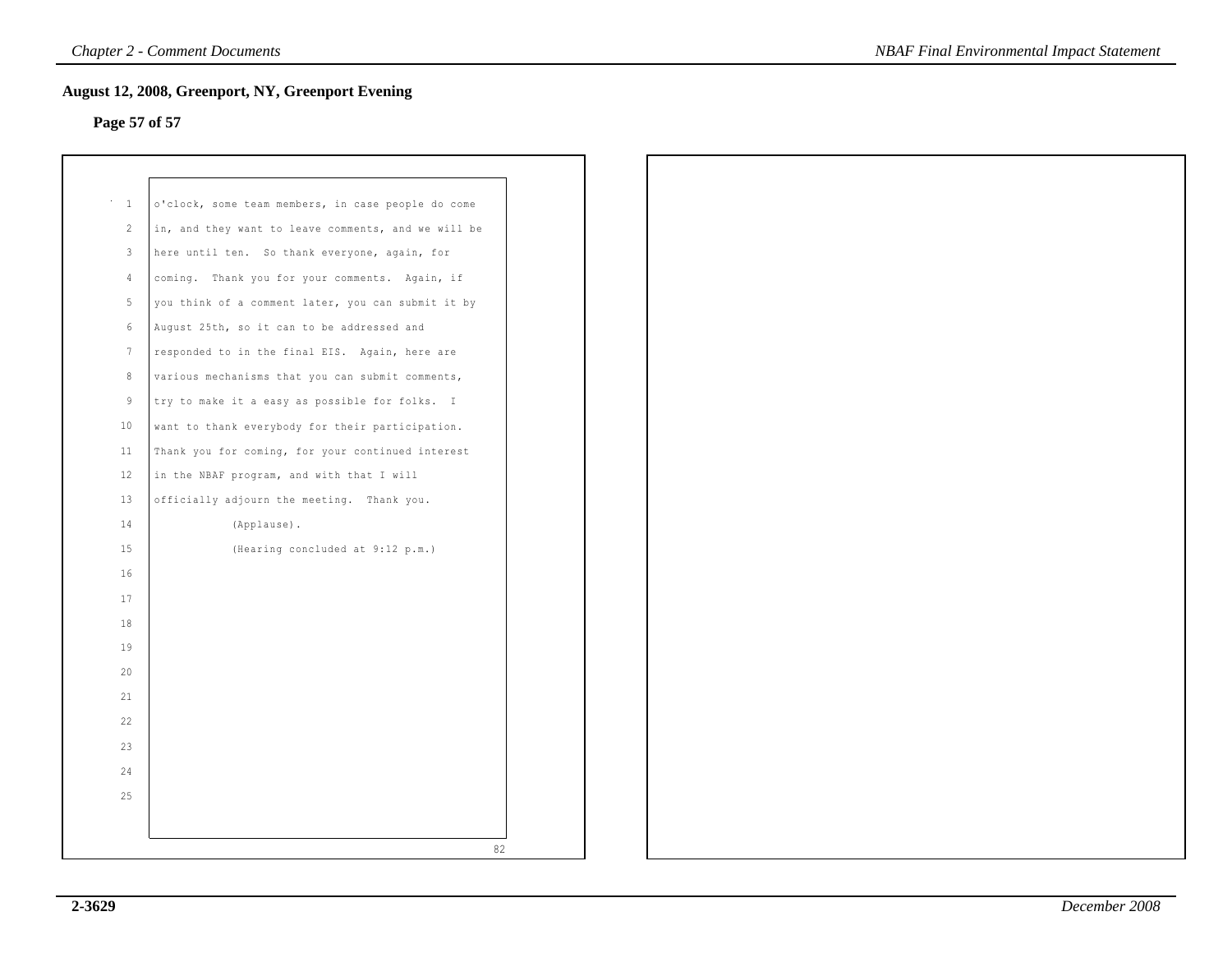## **Page 1 of 123**

| Page 1                                                                                  |  |  |
|-----------------------------------------------------------------------------------------|--|--|
| U.S. DEPARTMENT OF HOMELAND SECURITY                                                    |  |  |
|                                                                                         |  |  |
|                                                                                         |  |  |
|                                                                                         |  |  |
|                                                                                         |  |  |
| NATIONAL BIO AND AGRO-DEFENSE FACILITY<br>DRAFT ENVIRONMENTAL IMPACT STATEMENT          |  |  |
| (NBAF DRAFT EIS)                                                                        |  |  |
|                                                                                         |  |  |
|                                                                                         |  |  |
| PUBLIC MEETING                                                                          |  |  |
|                                                                                         |  |  |
| DATE: AUGUST 14, 2008                                                                   |  |  |
| 1:30 p.m.                                                                               |  |  |
|                                                                                         |  |  |
| 1197 SOUTH LUMPKIN STREET<br>ATHENS, GEORGIA 30602-3603                                 |  |  |
| ** Please see the last three pages of this                                              |  |  |
| file for the speaker list.**                                                            |  |  |
| Catherine Coghill, Moderator                                                            |  |  |
|                                                                                         |  |  |
| PANEL MEMBERS:<br>Mr. James Johnson, U.S. Department of Homeland Security               |  |  |
| Dr. Steve Kappes, U.S. Department of Agriculture<br>Mr. Chuck Pergler, Tetra Tech, Inc. |  |  |
|                                                                                         |  |  |
| **************************************                                                  |  |  |
| LANKFORD & ASSOCIATES, INC.<br>Certified Court Reporters                                |  |  |
| 1055 Prince Avenue<br>Athens, Georgia 30606                                             |  |  |
| * 706.549.0770 / 800.221.8533 (USA) *                                                   |  |  |
| **************************************                                                  |  |  |
|                                                                                         |  |  |
|                                                                                         |  |  |

*NBAF Final Environmental Impact Statement*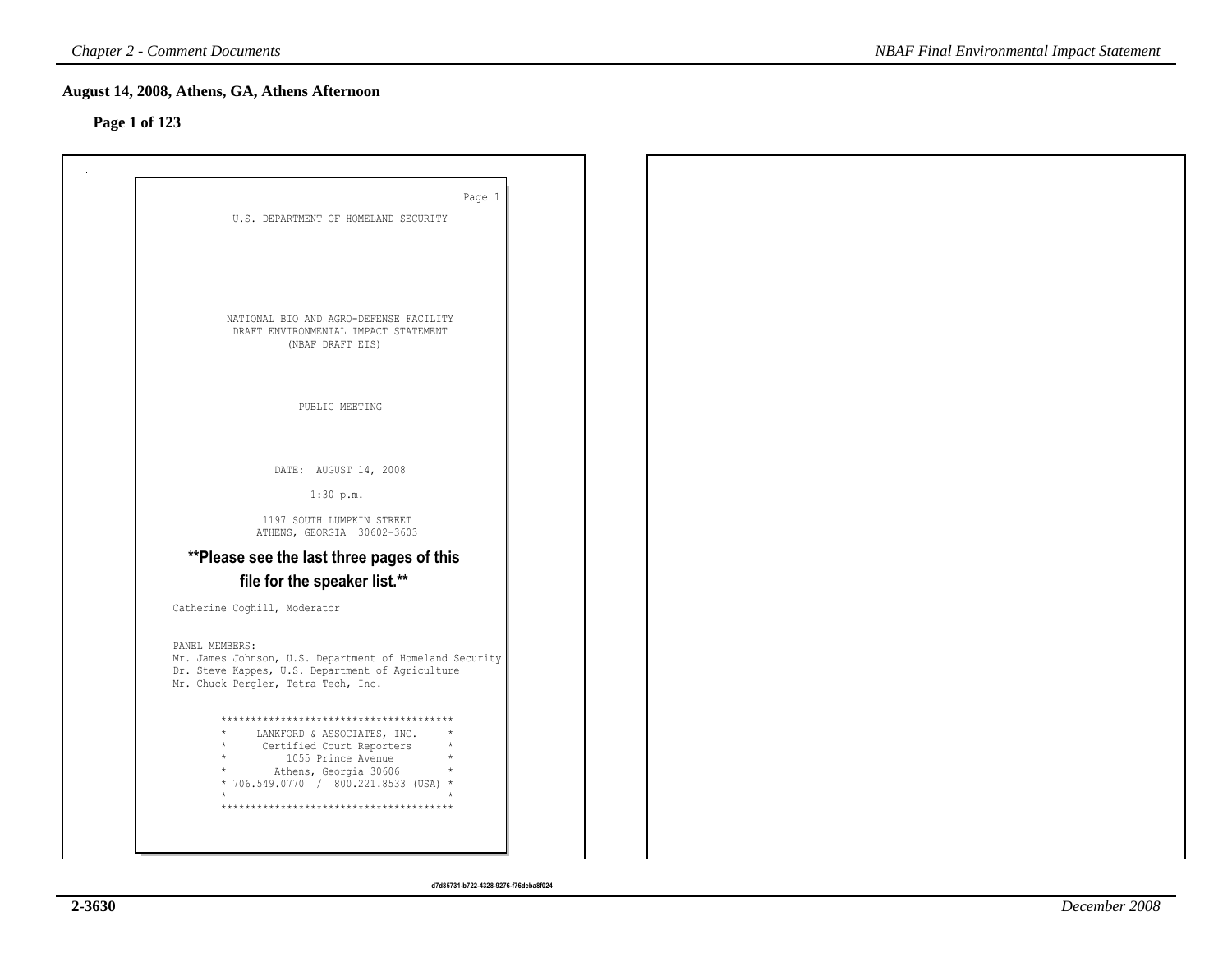# **Page 2 of 123**

|                                                                                                                                                                     | August 14, 2008, Athens, GA, Athens Afternoon                                                                                                                                                                                                                                                                                                                                                                                                                                                                                                                                                                                                                                                                                                                                                                                                                                                                                                                                                                                                                    |                                                                                                                                                                                                                                                                                                                                                                                                                                                                                                                                                                                                                                                                                                                                                                                                                                                                                                                                                                                                                                                      |
|---------------------------------------------------------------------------------------------------------------------------------------------------------------------|------------------------------------------------------------------------------------------------------------------------------------------------------------------------------------------------------------------------------------------------------------------------------------------------------------------------------------------------------------------------------------------------------------------------------------------------------------------------------------------------------------------------------------------------------------------------------------------------------------------------------------------------------------------------------------------------------------------------------------------------------------------------------------------------------------------------------------------------------------------------------------------------------------------------------------------------------------------------------------------------------------------------------------------------------------------|------------------------------------------------------------------------------------------------------------------------------------------------------------------------------------------------------------------------------------------------------------------------------------------------------------------------------------------------------------------------------------------------------------------------------------------------------------------------------------------------------------------------------------------------------------------------------------------------------------------------------------------------------------------------------------------------------------------------------------------------------------------------------------------------------------------------------------------------------------------------------------------------------------------------------------------------------------------------------------------------------------------------------------------------------|
| 1<br>$\overline{c}$<br>$\overline{3}$<br>4<br>5<br>6<br>7<br>8<br>9<br>10<br>11<br>12<br>13<br>14<br>15<br>16<br>17<br>18<br>19<br>20<br>21<br>22<br>23<br>24<br>25 | Page 37<br>make sure that question is focused on the<br>presentation so the other folks can make<br>questions, and then we'll open up the floor<br>to formal public comments.<br>MATT DEGENNARO: Thank you.<br>MS. COGHILL: Go ahead.<br>MATT DEGENNARO: Yeah. I have an actual<br>question about the DEIS.<br>In the executive summary table for health<br>and safety for potential adverse effects, all<br>the sites are listed as health and safety<br>negligible, South Milledge Avenue site,<br>negligible. Then on pages later in the body<br>of the executive summary under health and<br>safety it says for all sites except Plum<br>Island the overall risk rank was moderate due<br>to the potential easy spread of disease<br>through livestock or wildlife<br>(unintelligible) was low or none due to low<br>likelihood of disease getting off an island.<br>Which is correct, the negligible or the<br>moderate?<br>MR. PERGLER: Under normal operations<br>there is no adverse effect on human health<br>and safety through livestock or wildlife. | Comment No: 1<br>Issue Code: 26.0<br>DHS notes the commentors identification of an incorrect characterization of the overall Health and<br>Safety risk as "negligible" for the South Miledge Avenue Site as listed in the Executive Summary;<br>Table ES-3 of the NBAF EIS. The corrected characterization of the overall Health and Safety risk for<br>the five identified sites as "moderate" will be included in the NBAF Final EIS.<br>Comment No: 1<br>Issue Code: 19.2<br>DHS notes the commentors statement. The "negligible" effect for Health and Safety is for normal<br>operations (incident-free conditions and those abnormal conditions that frequency estimation<br>techniques indicate occur with a frequency greater than 0.1 events per year) and is correct. The<br>moderate risk factor was applied to sites in the risk assessment included in section 3.14 of the NBAF-<br>EIS. The application of the risk rank is applied to the potential for an accident to occur and the<br>magnitude of the consequences of an accident. |
|                                                                                                                                                                     |                                                                                                                                                                                                                                                                                                                                                                                                                                                                                                                                                                                                                                                                                                                                                                                                                                                                                                                                                                                                                                                                  | Page 2 of 123                                                                                                                                                                                                                                                                                                                                                                                                                                                                                                                                                                                                                                                                                                                                                                                                                                                                                                                                                                                                                                        |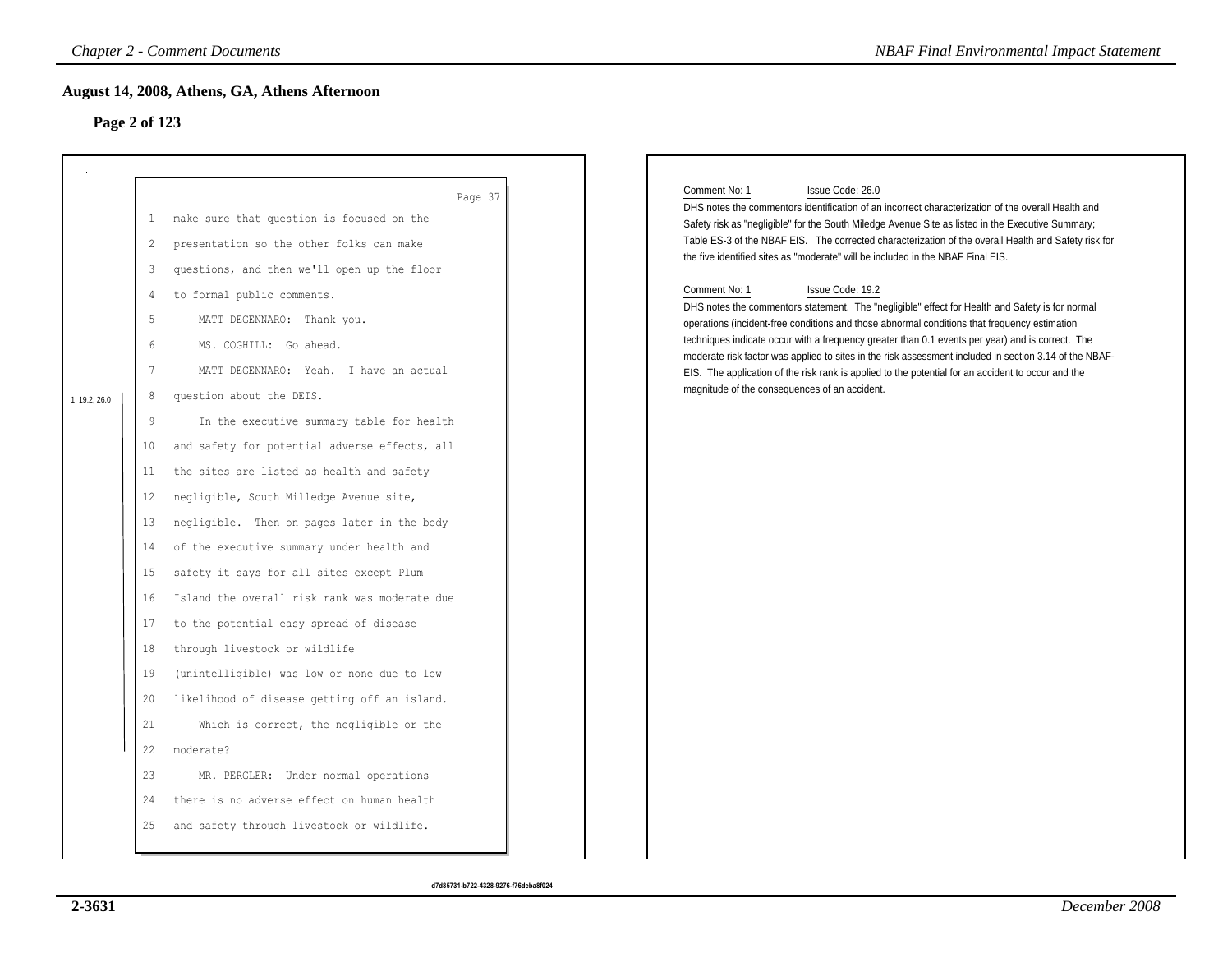# **Page 3 of 123**

|               | <b>Chapter 2 - Comment Documents</b>                                                                                                                                                                                                                                                                                                                                                                                                                                                                                                                                                                                                                                                                                                                                                                                                                                                                                              | <b>NBAF Final Environmental Impact Statement</b>                                                                                                                                                                                                                                                                                                                                                                                                                                                                                                                                                                                                                                                                                                                                                                                                                        |
|---------------|-----------------------------------------------------------------------------------------------------------------------------------------------------------------------------------------------------------------------------------------------------------------------------------------------------------------------------------------------------------------------------------------------------------------------------------------------------------------------------------------------------------------------------------------------------------------------------------------------------------------------------------------------------------------------------------------------------------------------------------------------------------------------------------------------------------------------------------------------------------------------------------------------------------------------------------|-------------------------------------------------------------------------------------------------------------------------------------------------------------------------------------------------------------------------------------------------------------------------------------------------------------------------------------------------------------------------------------------------------------------------------------------------------------------------------------------------------------------------------------------------------------------------------------------------------------------------------------------------------------------------------------------------------------------------------------------------------------------------------------------------------------------------------------------------------------------------|
| Page 3 of 123 | August 14, 2008, Athens, GA, Athens Afternoon                                                                                                                                                                                                                                                                                                                                                                                                                                                                                                                                                                                                                                                                                                                                                                                                                                                                                     |                                                                                                                                                                                                                                                                                                                                                                                                                                                                                                                                                                                                                                                                                                                                                                                                                                                                         |
|               | Page 38<br>This facility is a high-consequence,<br>$\mathbf{1}$<br>low-probability operational scenario. The<br>2<br>table that you referred to, we've had several<br>3<br>comments on it. And we're going to go back<br>4<br>and review the presentation, because it's<br>5<br>created some confusion.<br>6<br>$7\phantom{.0}$<br>MATT DEGENNARO: Right.<br>8<br>Well, my problem is, you know, you said<br>you had 50 scientists, engineers and support<br>9<br>staff. And it's correct that in the final<br>10<br>11<br>EIS the game is over then. Then the decision<br>is made 30 days afterwards.<br>12<br>13<br>So a lot of people just read this<br>executive summary, they see minor, moderate,<br>14<br>15<br>negligible and they're like oh, that's really<br>cool. But they are -- and you do agree that<br>16<br>they are inconsistent from negligible being<br>17<br>health and safety and then on Page ES 910<br>18 | Comment No: 2<br>Issue Code: 5.2<br>DHS held a competitive process to select potential sites for the proposed NBAF as described in<br>Section 2.3.1 of the NBAF EIS. A team of federal employees representing multi-department<br>component offices and multi-governmental agencies (i.e., DHS, U.S. Department of Agriculture, and<br>Department of Health and Human Services) reviewed the submissions based primarily on<br>environmental suitability and proximity to research capabilities, proximity to workforce,<br>acquisition/construction/operations, and community acceptance. Ultimately, DHS identified five site<br>alternatives that surpassed others in meeting the evaluation criteria and DHS preferences, and<br>determined that they, in addition to the Plum Island Site, would be evaluated in the EIS as<br>alternatives for the proposed NBAF. |
| 2 5.2         | 19<br>moderate?<br>20<br>I'm just trying to figure out, as a<br>community person, you know, is it moderate,<br>21<br>is it negligible. You just said the best<br>22<br>23<br>place -- the safest place is on Plum Island,<br>but we've all learned it's not really about<br>24<br>25<br>safety.                                                                                                                                                                                                                                                                                                                                                                                                                                                                                                                                                                                                                                   |                                                                                                                                                                                                                                                                                                                                                                                                                                                                                                                                                                                                                                                                                                                                                                                                                                                                         |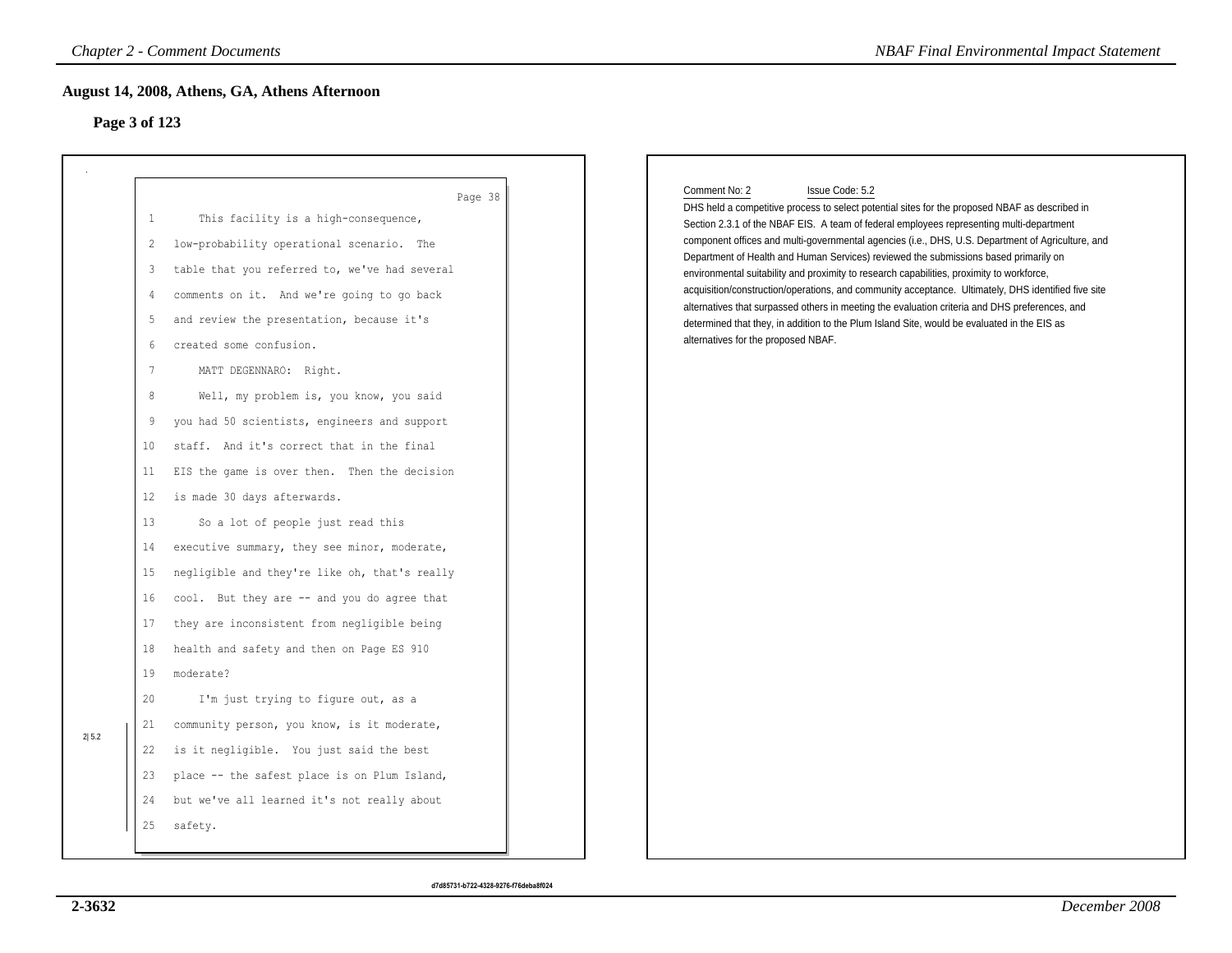# **Page 4 of 123**

|                  |                   | August 14, 2008, Athens, GA, Athens Afternoon |
|------------------|-------------------|-----------------------------------------------|
| Page 4 of 123    |                   |                                               |
|                  |                   |                                               |
|                  |                   | Page 39                                       |
|                  | $\mathbf{1}$      | MR. PERGLER: Yeah. And your point is          |
|                  | 2                 | well taken.                                   |
|                  | 3                 | Again, we're going to go back and look at     |
|                  | 4                 | the table. I do understand that many people   |
|                  | 5                 | read the executive summary and don't          |
|                  | 6                 | necessarily delve into the other --           |
|                  | $7\phantom{.0}$   | MATT DEGENNARO: Right.                        |
| cont.   1   19.2 | 8                 | Why was it moderate on the health and         |
|                  | 9                 | safety. Why did you pick negligible is if it  |
|                  | 10 <sub>1</sub>   | says moderate two pages later?                |
|                  | 11                | MR. PERGLER: Yeah. I do understand the        |
|                  | $12 \overline{ }$ | conflict.                                     |
|                  | 13                | Again, it's negligible, because we don't      |
|                  | 14                | expect a pathogen to be released from the     |
|                  | 15                | facility. The facility will be designed       |
|                  | 16                | again, rigorous -- to rigorous standards.     |
|                  | 17                | The operational conditions which it --        |
|                  | 18                | business will be conducted, again, is highly  |
|                  | 19                | disciplined. So --                            |
| cont.   1  19.2  | 20                | MATT DEGENNARO: So it is negligible?          |
|                  | 21                | It's not -- the risk rate is not moderate?    |
|                  | 22                | MR. PERGLER: I don't care for subjective      |
|                  | 23                | terms. And that's why I'm agreeing that the   |
|                  | 24                | table -- we need to review and perhaps give   |
|                  | 25                | you the data as opposed to subjective         |
|                  |                   |                                               |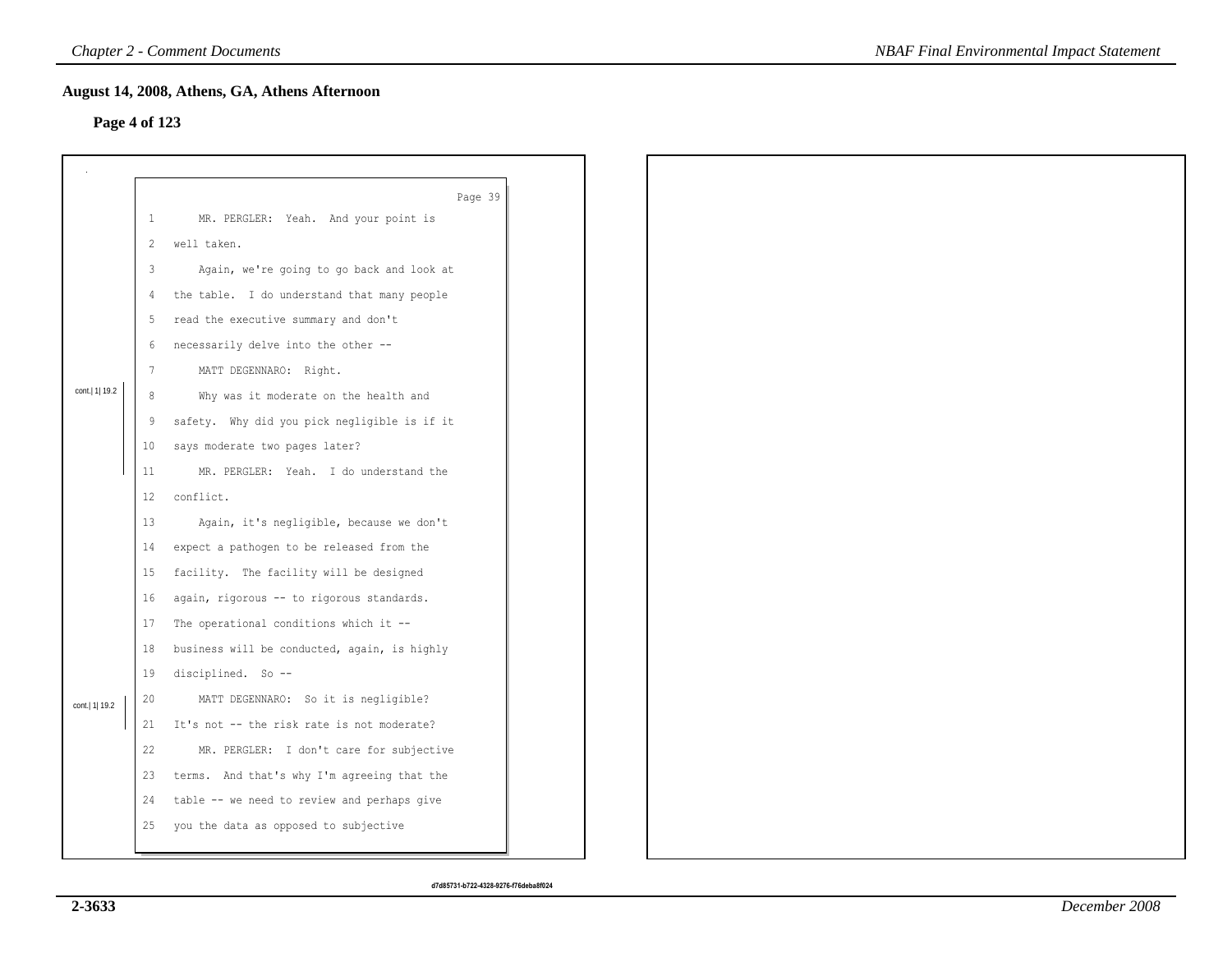# **Page 5 of 123**

|                         | August 14, 2008, Athens, GA, Athens Afternoon                                                                                                                                                                                                                                                                                                                                                                                                                                                                                                                                                                                                                                                                                                                                                                                                                                                                                                                                                                                  | <b>NBAF Final Environmental Impact Statement</b>                                                                                                                                                                                                                                                                                                                                                                                                                                                                                                                                                                                                                                                                                                                                                                                                                                                                                                                                                                                                                                                                                                                                                                                                                                                                                                                                                        |
|-------------------------|--------------------------------------------------------------------------------------------------------------------------------------------------------------------------------------------------------------------------------------------------------------------------------------------------------------------------------------------------------------------------------------------------------------------------------------------------------------------------------------------------------------------------------------------------------------------------------------------------------------------------------------------------------------------------------------------------------------------------------------------------------------------------------------------------------------------------------------------------------------------------------------------------------------------------------------------------------------------------------------------------------------------------------|---------------------------------------------------------------------------------------------------------------------------------------------------------------------------------------------------------------------------------------------------------------------------------------------------------------------------------------------------------------------------------------------------------------------------------------------------------------------------------------------------------------------------------------------------------------------------------------------------------------------------------------------------------------------------------------------------------------------------------------------------------------------------------------------------------------------------------------------------------------------------------------------------------------------------------------------------------------------------------------------------------------------------------------------------------------------------------------------------------------------------------------------------------------------------------------------------------------------------------------------------------------------------------------------------------------------------------------------------------------------------------------------------------|
|                         | Page 5 of 123                                                                                                                                                                                                                                                                                                                                                                                                                                                                                                                                                                                                                                                                                                                                                                                                                                                                                                                                                                                                                  |                                                                                                                                                                                                                                                                                                                                                                                                                                                                                                                                                                                                                                                                                                                                                                                                                                                                                                                                                                                                                                                                                                                                                                                                                                                                                                                                                                                                         |
| 3 4.2<br>cont.  1  26.0 | Page 40<br>opinion.<br>1<br>$\overline{c}$<br>MATT DEGENNARO: Okay. I just have one<br>3<br>more thing.<br>When you, I guess, agree and maybe fix<br>4<br>the executive table in the final EIS, will<br>5<br>the decision period be extended so the<br>6<br>community can review the -- a different<br>7<br>executive table or we just -- that's the<br>8<br>decision is made in the final EIS?<br>9<br>10<br>MR. JOHNSON: When we issue the final EIS<br>11<br>we will put it out for public to review, and<br>we have to wait a minimum of 30 days to<br>12<br>13<br>render or decision. So if people want to<br>give us comments in that 30-day period they<br>14<br>15<br>can. But we are not required to respond to<br>16<br>those comments.<br>17<br>So you will have a chance to see the<br>18<br>final EIS when it comes out.<br>19<br>MATT DEGENNARO: Okay.<br>20<br>MR. JOHNSON: Yes. And so if you want to<br>give us questions and comments, but we are --<br>21<br>22<br>at this point have no plan to respond to | Comment No: 1<br>Issue Code: 26.0<br>DHS notes the commentor's statement. The "negligible" effect for Health and Safety is for normal<br>operations (incident-free conditions and those abnormal conditions that frequency estimation<br>techniques indicate occur with a frequency greater than 0.1 events per year) and is correct. The<br>moderate risk factor was applied to sites in the risk assessment included in Section 3.14 of the NBAF<br>EIS. The application of the risk rank is applied to the potential for an accident to occur and the<br>magnitude of the consequences of an accident. Council on Environmental Quality regulation 40 CFR<br>1506.10(c) requires that a minimum of 45 days be allowed for public comment on the NBAF Draft<br>EIS. A period of 60 days was provided for public review and comment on the NBAF Draft EIS, which<br>spanned from June 27 through August 25, 2008.<br>Comment No: 3<br>Issue Code: 4.2<br>DHS notes the commentor's request for an additional public comment period following the publication<br>of the Final EIS. Upon publication of the Final EIS, DHS must wait a minimum of 30 days to render a<br>decision. The public is able to provide comments on the Final EIS during that 30 day period following<br>publication, however, DHS has no requirement or plans to respond to any public comment received<br>during that period. |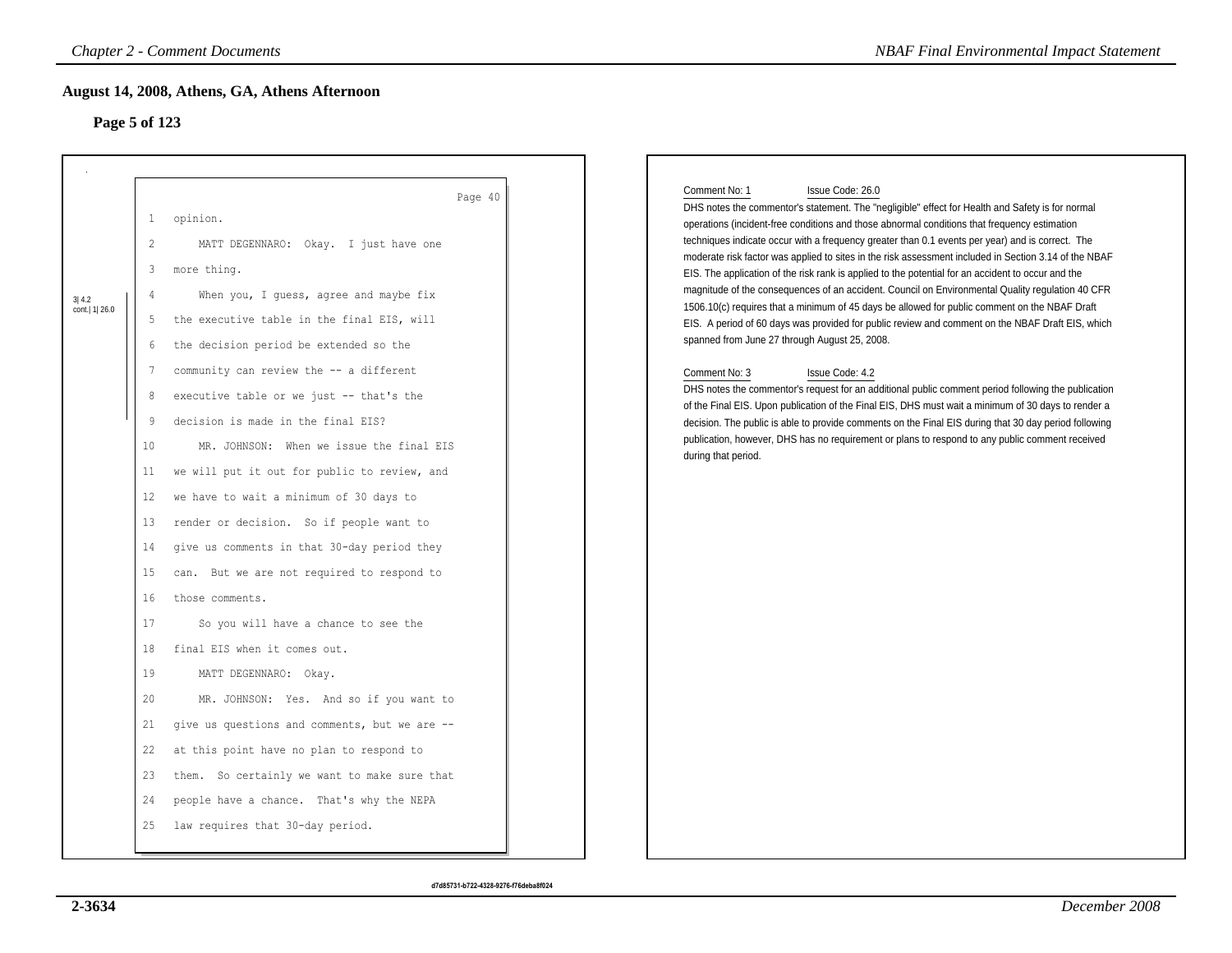## **Page 6 of 123**

|                  |                 | August 14, 2008, Athens, GA, Athens Afternoon |  |  |
|------------------|-----------------|-----------------------------------------------|--|--|
| Page 6 of 123    |                 |                                               |  |  |
|                  |                 |                                               |  |  |
|                  |                 |                                               |  |  |
|                  |                 | Page 41                                       |  |  |
|                  | $\mathbf{1}$    | MATT DEGENNARO: Thank you.                    |  |  |
|                  | $\mathbf{2}$    | MR. PERGLER: I'd like to emphasize one        |  |  |
|                  | $\mathbf{3}$    | other thing, too.                             |  |  |
|                  | 4               | The data within the body of the EIS is        |  |  |
|                  | 5               | accurate. It presents the data so that DHS    |  |  |
|                  | 6               | and USDA and the public, when they read       |  |  |
|                  | $7\overline{ }$ | that --                                       |  |  |
|                  | 8               | MATT DEGENNARO: Oh, okay.                     |  |  |
|                  | 9               | MR. PERGLER: -- will get a very precise       |  |  |
|                  |                 | 10 picture.                                   |  |  |
| cont.   1   26.0 | 11              | MATT DEGENNARO: So the body is correct,       |  |  |
|                  | $12 \,$         | the executive summary table is incorrect?     |  |  |
|                  | 13              | MR. PERGLER: The table has problems with      |  |  |
|                  | 14              | presentation.                                 |  |  |
|                  | 15              | Again, it is easy -- it is difficult to       |  |  |
|                  | 16              | digest a document that thick (indicating), to |  |  |
|                  | 17              | put it in an executive summary that way.      |  |  |
|                  | 18              | MATT DEGENNARO: Right. That's why I was       |  |  |
|                  | 19              | asking, you know, if you put moderate one     |  |  |
|                  | 20              | place and then negligible another place --    |  |  |
|                  | 21              | MR. PERGLER: Yeah.                            |  |  |
|                  | 22              | MATT DEGENNARO: -- I would figure you         |  |  |
|                  | 23              | would put moderate there.                     |  |  |
|                  | 24              | MR. PERGLER: Yeah. I hope you do              |  |  |
|                  | 25              | understand.                                   |  |  |
|                  |                 |                                               |  |  |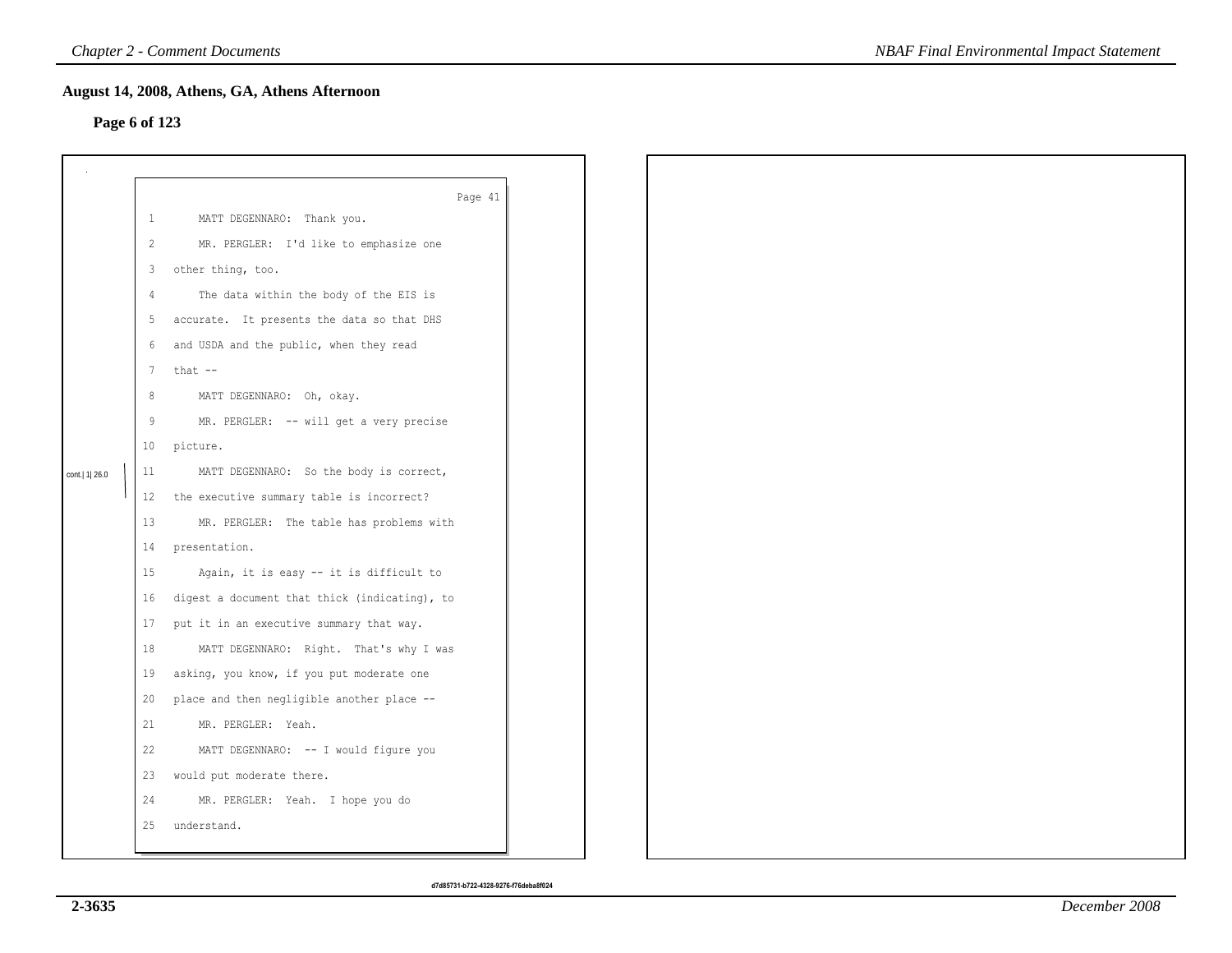# **Page 7 of 123**

|                  |                                                                                                                                                                            | <b>Chapter 2 - Comment Documents</b>                                                                                                                                                                                                                                                                                                                                                                                                                                                                                                                                                                                                                                                                                                                                                                                                    | <b>NBAF Final Environmental Impact Statement</b>                                                                                                                                                                                                                                                                                                                                                                                                                                                                                                                                                                                                                                                                                                                                                                                                                                                                                                                                                                                                                                   |
|------------------|----------------------------------------------------------------------------------------------------------------------------------------------------------------------------|-----------------------------------------------------------------------------------------------------------------------------------------------------------------------------------------------------------------------------------------------------------------------------------------------------------------------------------------------------------------------------------------------------------------------------------------------------------------------------------------------------------------------------------------------------------------------------------------------------------------------------------------------------------------------------------------------------------------------------------------------------------------------------------------------------------------------------------------|------------------------------------------------------------------------------------------------------------------------------------------------------------------------------------------------------------------------------------------------------------------------------------------------------------------------------------------------------------------------------------------------------------------------------------------------------------------------------------------------------------------------------------------------------------------------------------------------------------------------------------------------------------------------------------------------------------------------------------------------------------------------------------------------------------------------------------------------------------------------------------------------------------------------------------------------------------------------------------------------------------------------------------------------------------------------------------|
| Page 7 of 123    |                                                                                                                                                                            | August 14, 2008, Athens, GA, Athens Afternoon                                                                                                                                                                                                                                                                                                                                                                                                                                                                                                                                                                                                                                                                                                                                                                                           |                                                                                                                                                                                                                                                                                                                                                                                                                                                                                                                                                                                                                                                                                                                                                                                                                                                                                                                                                                                                                                                                                    |
| cont.   1   26.0 | $\mathbf{1}$<br>$\overline{c}$<br>3<br>$\overline{4}$<br>5<br>6<br>$7\phantom{.0}$<br>8<br>9<br>10<br>11<br>12<br>13<br>14<br>15<br>16<br>17<br>18<br>19<br>20<br>21<br>22 | Page 42<br>MS. COGHILL: Thank you.<br>Next question.<br>KATHY PRESCOTT: My name is Kathy<br>Prescott. I'm going to follow up with what<br>Matt said.<br>Hello.<br>See, the problem we're having is that the<br>DEIS is a thousand-something pages. Of<br>course, most people are going to read the<br>executive summary. Just like our newspaper<br>the day after it was released has an<br>above-the-fold headline that says Risk From<br>Bio Lab Nil Feds Claim.<br>I don't believe that's an accurate<br>description of what's in the text of the<br>DEIS. And that's the problem that we're<br>talking about with the executive summary.<br>Not only health and safety are inconsistent<br>with what's in the text, you even had a<br>poster up there with infrastructure as<br>moderate.<br>Water in the table says the effects in | Comment No: 4<br>Issue Code: 9.2<br>DHS notes the commentor's concerns regarding air pollution. The potential effects of NBAF<br>construction and operations on air quality are discussed in Section 3.4 of the NBAF EIS. Section<br>3.4.1 describes the methodology used in assessing potential air quality consequences at each site.<br>Site specific effects at the South Milledge Avenue Site are discussed in Section 3.4.3. Section<br>3.4.3.1.2 summarizes the 2006 Ambient Air Surveillance Report produced by the Ambient Monitoring<br>Program of Georgia's Department of Natural Resources, Environmental Protection Division. Air<br>emissions were estimated using SCREEN3, a U.S. Environmental Protection Agency dispersion<br>modeling program. Should a decision be made to build the NBAF and following site selection and<br>final design, a more refined air emissions model would be used during the permitting process. The<br>final design would ensure that the NBAF does not significantly affect the region's ability to meet air<br>quality standards. |
| 4 9.2            | 23<br>24<br>25                                                                                                                                                             | Athens are minor; waste treatment, minor.<br>Visual in the table, you have moderate. In<br>the text you have high. Air quality, you                                                                                                                                                                                                                                                                                                                                                                                                                                                                                                                                                                                                                                                                                                     |                                                                                                                                                                                                                                                                                                                                                                                                                                                                                                                                                                                                                                                                                                                                                                                                                                                                                                                                                                                                                                                                                    |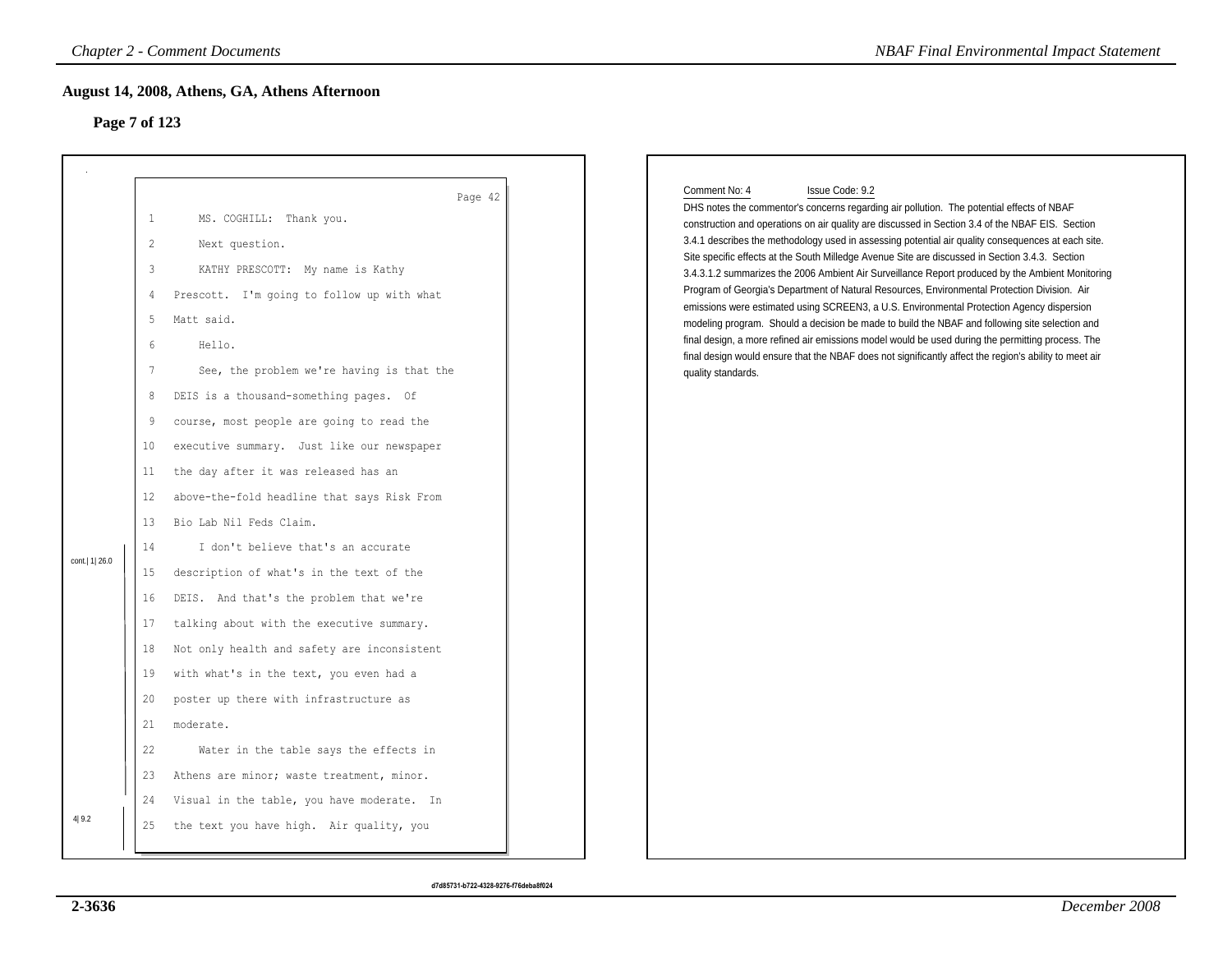# **Page 8 of 123**

| Page 8 of 123                                                                                                                                                                                                                                                                                                                                                                                                                                                                                                                                                                                                                                                                                                                                                                                                                                                                                                                                                                                               |                                                                                                                                                                                                                                                                                                                                              |
|-------------------------------------------------------------------------------------------------------------------------------------------------------------------------------------------------------------------------------------------------------------------------------------------------------------------------------------------------------------------------------------------------------------------------------------------------------------------------------------------------------------------------------------------------------------------------------------------------------------------------------------------------------------------------------------------------------------------------------------------------------------------------------------------------------------------------------------------------------------------------------------------------------------------------------------------------------------------------------------------------------------|----------------------------------------------------------------------------------------------------------------------------------------------------------------------------------------------------------------------------------------------------------------------------------------------------------------------------------------------|
| Page 43<br>have minor in the text. You don't even<br>cont.   4   9.2<br>-1<br>address the specific concerns of Athens' air<br>2<br>quality problems.<br>3<br>I guess really my question is -- and you<br>4                                                                                                                                                                                                                                                                                                                                                                                                                                                                                                                                                                                                                                                                                                                                                                                                  | Comment No: 5<br>Issue Code: 23.0<br>Normal operations are normal (incident-free) conditions and those abnormal conditions that frequency<br>estimation techniques indicate occur with a frequency greater than 0.1 events per year. Accident refer<br>to an unplanned event or sequence of events that results in undesirable consequences. |
| said up there that this is under normal<br>5<br>operations. And if you look closely at the<br>6<br>subtitle of the executive summary table, it<br>7<br>says potential adverse effects for normal<br>8<br>9<br>operations.<br>10 <sub>o</sub><br>Well, my question is: What are normal<br>5 23.2<br>operations? Does that imply that abnormal<br>11<br>operations are when there's a breach of<br>$12 \,$<br>pathogen or infected vector; or could<br>13<br>abnormal operations be a high influx of<br>14<br>tissue samples with one of those emerging<br>15<br>diseases that we know nothing about like it's<br>16<br>killing a lot of people in, say, Africa, for<br>17<br>example, in a lot of animals and you don't<br>18<br>know what it is? Are those abnormal<br>19<br>20<br>circumstances?<br>21<br>You use the word normal operations<br>through the entire DEIS. And I'd like for<br>22<br>everybody to have a definition of what normal<br>23<br>operations means. Maybe that would explain<br>24 |                                                                                                                                                                                                                                                                                                                                              |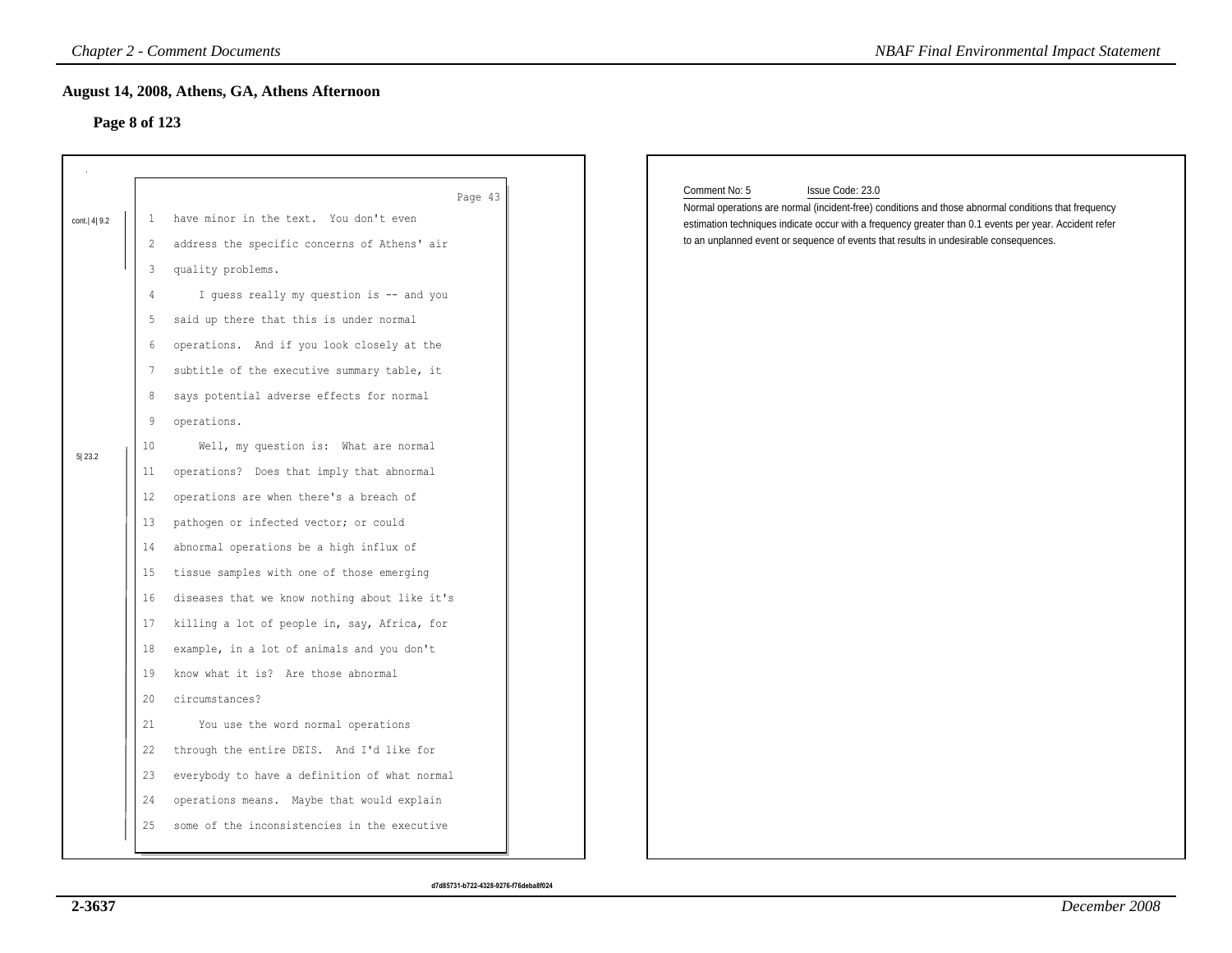# **Page 9 of 123**

|              | Page 44                                       |
|--------------|-----------------------------------------------|
| $\mathbf{1}$ | summary.                                      |
| 2            | MR. PERGLER: Yeah. Normal operations          |
| 3            | basically means the facility remains intact,  |
| 4            | operates the way it should, as do the workers |
| 5            | in their following all procedures. If that    |
| 6            | occurs there is no risk, minimal risk.        |
| 7            | KATHY PRESCOTT: Yeah. So if nothing           |
| 8            | happens, nothing happens. So why is that a    |
| 9            | valid --                                      |
| 10           | MR. PERGLER: It gives you a --                |
| 11           | KATHY PRESCOTT: -- questioning of a           |
| 12           | table that most people, I would say even most |
| 13           | of our decision makers, have read? You know,  |
| 14           | what kind of evaluation is that, well, if     |
| 15           | nothing happens nothing happens?              |
| 16           | MR. PERGLER: No. It can be looked at as       |
| 17           | the base line condition, if you will, so that |
| 18           | you can ajudge -- so that when something does |
| 19           | go wrong you can judge what -- what happens.  |
| 20           | We do -- in this document we give you a       |
| 21           | good comparison between normal operations and |
| 22           | then as we would define a off-normal event,   |
| 23           | what is the consequence of that.              |
| 24           | Accidents will happen in this facility.       |
| 25           | But by history, by facility of design and by  |
|              |                                               |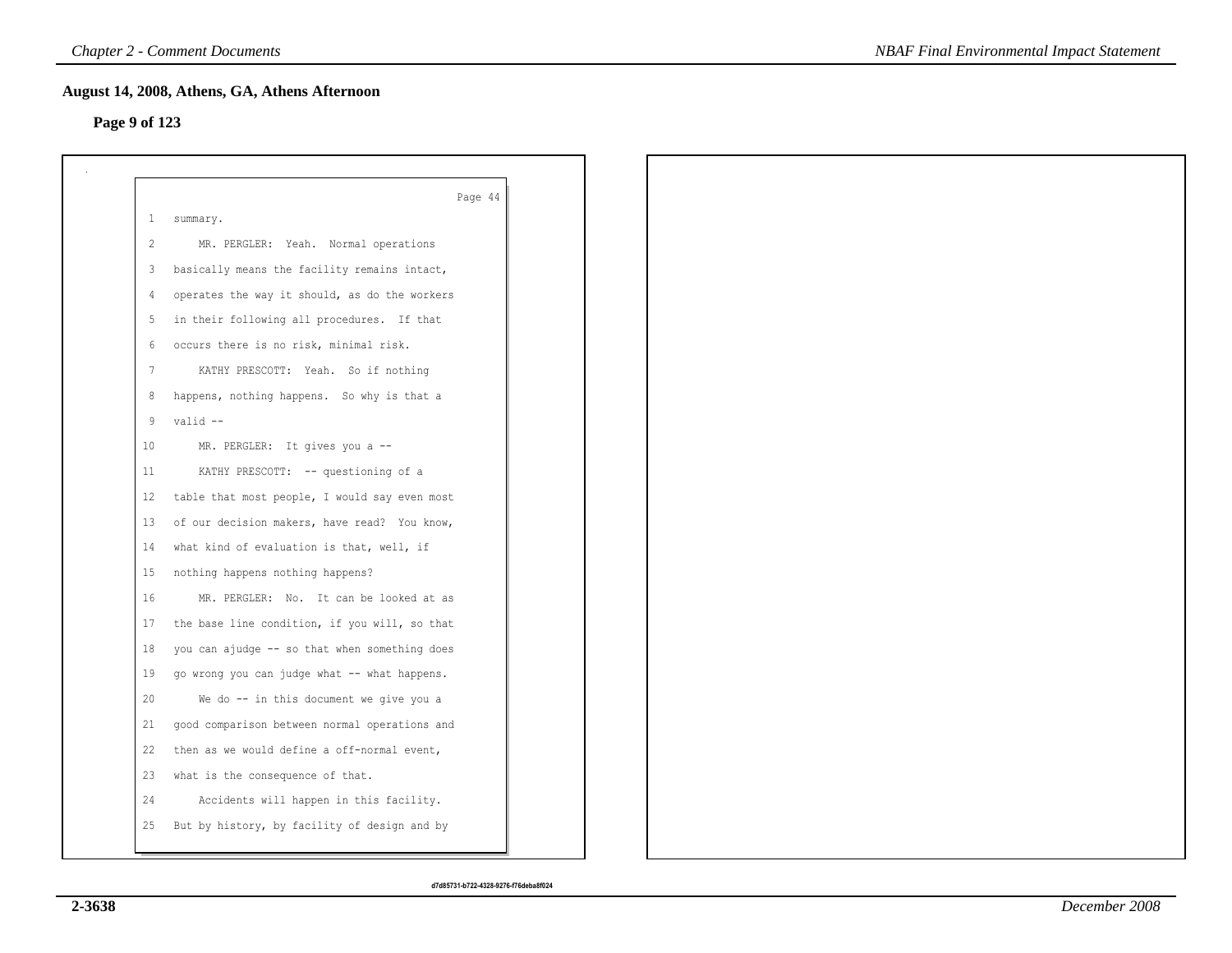## **Page 10 of 123**

|                |                                                                                                                        | <b>Chapter 2 - Comment Documents</b>                                                                                                                                                                                                                                                                                                                                                                                                                                                                                                                                                                                                                                                                                                                                                                                      | <b>NBAF Final Environmental Impact Statement</b>                       |
|----------------|------------------------------------------------------------------------------------------------------------------------|---------------------------------------------------------------------------------------------------------------------------------------------------------------------------------------------------------------------------------------------------------------------------------------------------------------------------------------------------------------------------------------------------------------------------------------------------------------------------------------------------------------------------------------------------------------------------------------------------------------------------------------------------------------------------------------------------------------------------------------------------------------------------------------------------------------------------|------------------------------------------------------------------------|
| Page 10 of 123 |                                                                                                                        | August 14, 2008, Athens, GA, Athens Afternoon                                                                                                                                                                                                                                                                                                                                                                                                                                                                                                                                                                                                                                                                                                                                                                             |                                                                        |
|                | $2^{\circ}$<br>3 <sup>7</sup><br>$\frac{4}{3}$                                                                         | Page 45<br>1 procedure that -- that accident will not<br>release -- release a pathogen outside the<br>facility. But then we take it a step further<br>using conservative analysis of playing the                                                                                                                                                                                                                                                                                                                                                                                                                                                                                                                                                                                                                          | Comment No: 1<br>Issue Code: 4.2<br>DHS notes the commentor's concern. |
| 1 4.2          | 5<br>6<br>7<br>8<br>9<br>10 <sup>°</sup><br>11<br>12<br>13<br>14<br>15<br>16<br>18<br>19<br>20<br>21<br>22<br>23<br>24 | what-if game.<br>Again, I stated we've looked at a small<br>aircraft crash into the facility, what's the<br>consequence of that.<br>So we're trying to give you the full<br>range here so that not only does DHS read<br>that and determine is the risk worth the<br>benefit. We also give that to you, the<br>audience, so that you can provide those same<br>comments back to DHS for their<br>consideration.<br>KATHY PRESCOTT: But you didn't give it<br>17 to us in the executive summary, is my point.<br>And that is what most people have gone by.<br>That's why they wrote this story in the paper<br>and headlined it like they did.<br>People look at the headline in the paper<br>and say no problem, I no longer need to pay<br>attention. And I'm just saying that this is<br>horribly misleading. And I -- |                                                                        |
|                | 25                                                                                                                     | (Applause.)                                                                                                                                                                                                                                                                                                                                                                                                                                                                                                                                                                                                                                                                                                                                                                                                               |                                                                        |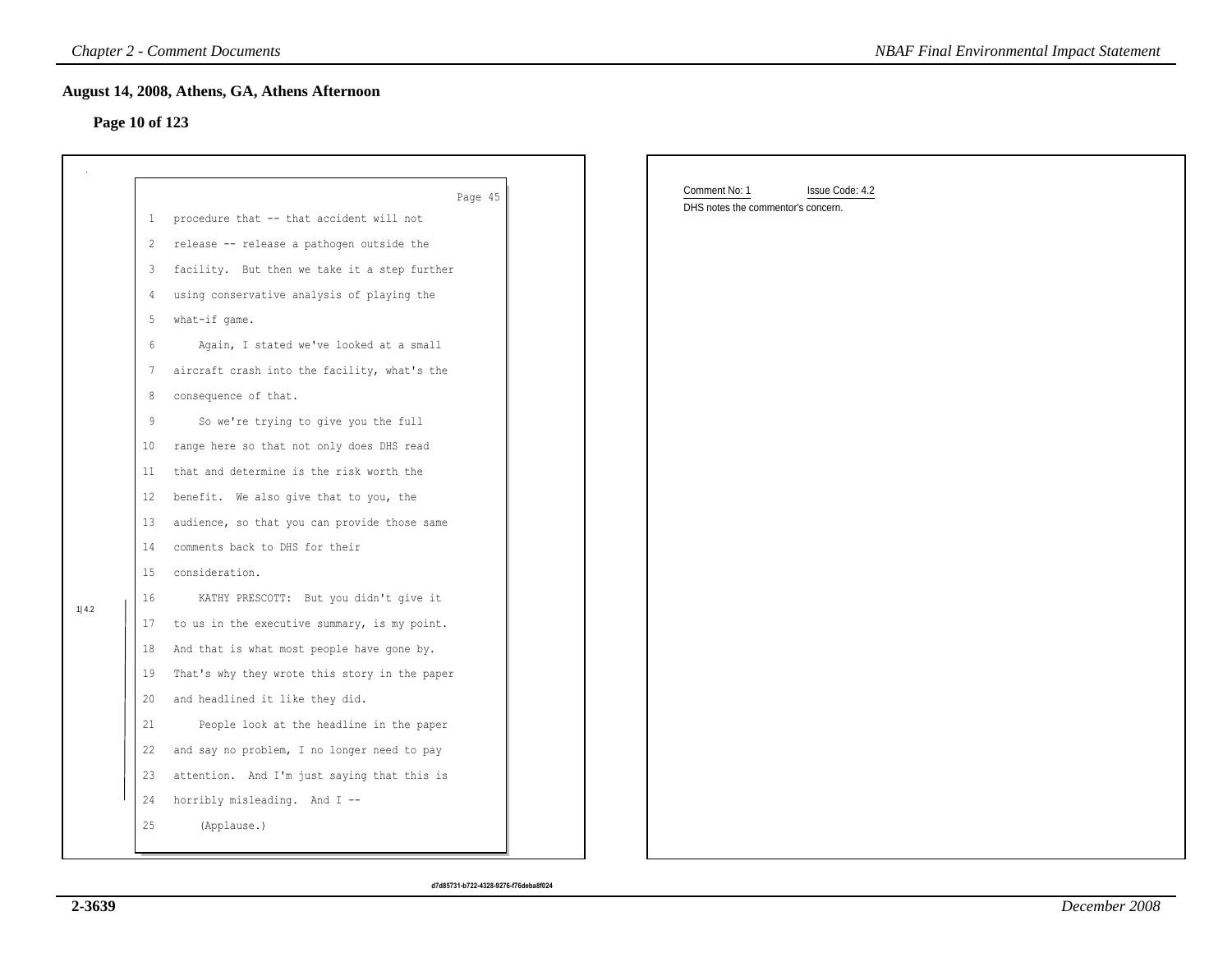## **Page 11 of 123**

|        | <b>Chapter 2 - Comment Documents</b>                                                                                                                                                                                                                                                                                                                                                                                                                                                                                                         | <b>NBAF Final Environmental Impact Statement</b>                                                                                                                                                                                                                                                                                                                                                                                                                                                                                                                                                                                                                                                                                                                                                                                                                                                                                                                                                                                                                                                                                                                                                                                                                                                                                                                                                                                                                                                                                                                                                                                                                                                                                                                                                                                                                                                                                               |
|--------|----------------------------------------------------------------------------------------------------------------------------------------------------------------------------------------------------------------------------------------------------------------------------------------------------------------------------------------------------------------------------------------------------------------------------------------------------------------------------------------------------------------------------------------------|------------------------------------------------------------------------------------------------------------------------------------------------------------------------------------------------------------------------------------------------------------------------------------------------------------------------------------------------------------------------------------------------------------------------------------------------------------------------------------------------------------------------------------------------------------------------------------------------------------------------------------------------------------------------------------------------------------------------------------------------------------------------------------------------------------------------------------------------------------------------------------------------------------------------------------------------------------------------------------------------------------------------------------------------------------------------------------------------------------------------------------------------------------------------------------------------------------------------------------------------------------------------------------------------------------------------------------------------------------------------------------------------------------------------------------------------------------------------------------------------------------------------------------------------------------------------------------------------------------------------------------------------------------------------------------------------------------------------------------------------------------------------------------------------------------------------------------------------------------------------------------------------------------------------------------------------|
|        | August 14, 2008, Athens, GA, Athens Afternoon<br>Page 11 of 123                                                                                                                                                                                                                                                                                                                                                                                                                                                                              |                                                                                                                                                                                                                                                                                                                                                                                                                                                                                                                                                                                                                                                                                                                                                                                                                                                                                                                                                                                                                                                                                                                                                                                                                                                                                                                                                                                                                                                                                                                                                                                                                                                                                                                                                                                                                                                                                                                                                |
|        | Page 46<br>$1\,$<br>MS. COGHILL: Beth Vesserby (phonetic<br>2<br>spelling).<br>$\overline{3}$<br>Go ahead.<br>$\overline{4}$<br>UNIDENTIFIED SPEAKER: He was here before                                                                                                                                                                                                                                                                                                                                                                     | Comment No: 1<br>Issue Code: 19.2<br>DHS notes the commentor's views. DHS's alternative site selection process is described in Section<br>2.3.1 of the NBAF EIS. Decisions on whether to construct and operate the NBAF and, if so, where<br>will be based on the analyses presented in the NBAF EIS and other factors such as cost, engineering<br>and technical feasibility, strategic considerations, policy considerations, and public input. DHS notes<br>the commentor's concern about the risk to health and safety from the NBAF operation. DHS believes<br>that experience shows that facilities utilizing modern biocontainment technologies and safety                                                                                                                                                                                                                                                                                                                                                                                                                                                                                                                                                                                                                                                                                                                                                                                                                                                                                                                                                                                                                                                                                                                                                                                                                                                                              |
| 1 19.2 | 5<br>me.<br>6<br>MS. COGHILL: Okay, sir.<br>$\overline{7}$<br>UNIDENTIFIED SPEAKER: Well, first I want<br>to say I've seen Jamie Johnson so often in<br>8<br>the past few months I feel like we're<br>9<br>friends. He's been much more responsive than<br>10<br>our own mayor and city council has been with<br>11<br>regard to questions and concerns.<br>12<br>13<br>(Applause.)<br>14<br>UNIDENTIFIED SPEAKER: But Mr. Johnson,<br>you were quoted in -- I believe it was the<br>15<br>New York newspaper on July 31st saying that<br>16 | protocols, such as would be employed in the design, construction, and operation of NBAF, would<br>enable NBAF to be safely operated on the U.S.mainland. The NBAF would provide state-of-the-art<br>biocontainment features and operating procedures to minimize the potential for laboratory-acquired<br>infections and accidental releases. The risk of an accidental release of a pathogen is extremely low.<br>DHS notes the commentor's questions regarding the site selection process. DHS held a competitive<br>process to select potential sites for the proposed NBAF as described in Chapter 2, Section 2.3.1 of<br>the NBAF EIS. A team of Federal employees representing multi-department component offices and<br>multi-governmental agencies (DHS, U.S. Department of Agriculture [USDA], and Department of<br>Health and Human Services [HHS]) reviewed the submissions based primarily on environmental<br>suitability and proximity to research capabilities, proximity to workforce,<br>acquisition/construction/operations, and community acceptance. Ultimately, DHS identified five site<br>alternatives that surpassed others in meeting the evaluation criteria and DHS preferences, and<br>determined that they, in addition to the Plum Island Site, would be evaluated in the EIS as<br>alternatives for the proposed NBAF. DHS prepared the NBAF EIS in accordance with the provisions<br>of NEPA (42 U.S.C. 4321 et seq.) and CEQ's regulations for implementing NEPA (40 CFR 1500 et<br>seq.). The primary objective of the EIS is to evaluate the environmental impacts of a range of<br>reasonable alternatives for locating, constructing and operating the NBAF and the No Action<br>Alternative. As summarized in Section 3.1 of the NBAF EIS, DHS analyzed each environmental<br>resource area in a consistent manner across all the alternatives to allow for a fair comparison among<br>the alternatives. |
| 2 2.0  | in the site selection process for NBAF safety<br>17<br>was the first and foremost consideration.<br>18<br>19<br>I agree with that. The problem is we've<br>been following this let's-make-a-deal circus<br>20<br>21<br>that has been going on for a couple of years<br>with the various consortia around the<br>22<br>country, particularly our consortia here in<br>23<br>Athens; and safety has never been mentioned.<br>24<br>25<br>When the -- when the question of safety                                                               | Comment No: 2<br>Issue Code: 2.0<br>DHS notes the commentor's questions regarding the criteria for final site selection. Several factors will<br>affect the decision on whether or not the NBAF is built, and, if so, where. The EIS itself will not be the<br>sole deciding factor. The decision will be made based on the following factors: 1) analyses from the<br>EIS and support documents; 2) the four evaluation criteria discussed in Chapter 2, Section 2.3.1; 3)<br>applicable Federal, state, and local laws and regulatory requirements; 4) consultation requirements<br>among the Federal, state, and local agencies, as well as federally recognized American Indian<br>Nations; 5) policy considerations; and 6) public comment. A separate Threat and Risk Assessment<br>(designated as For Official Use Only) was conducted to determine the level and type of threat for<br>each site, and Section 3.14 and Appendix E of the NBAF EIS evaluated the potential consequences<br>from terrorist actions and other accident scenarios.                                                                                                                                                                                                                                                                                                                                                                                                                                                                                                                                                                                                                                                                                                                                                                                                                                                                                         |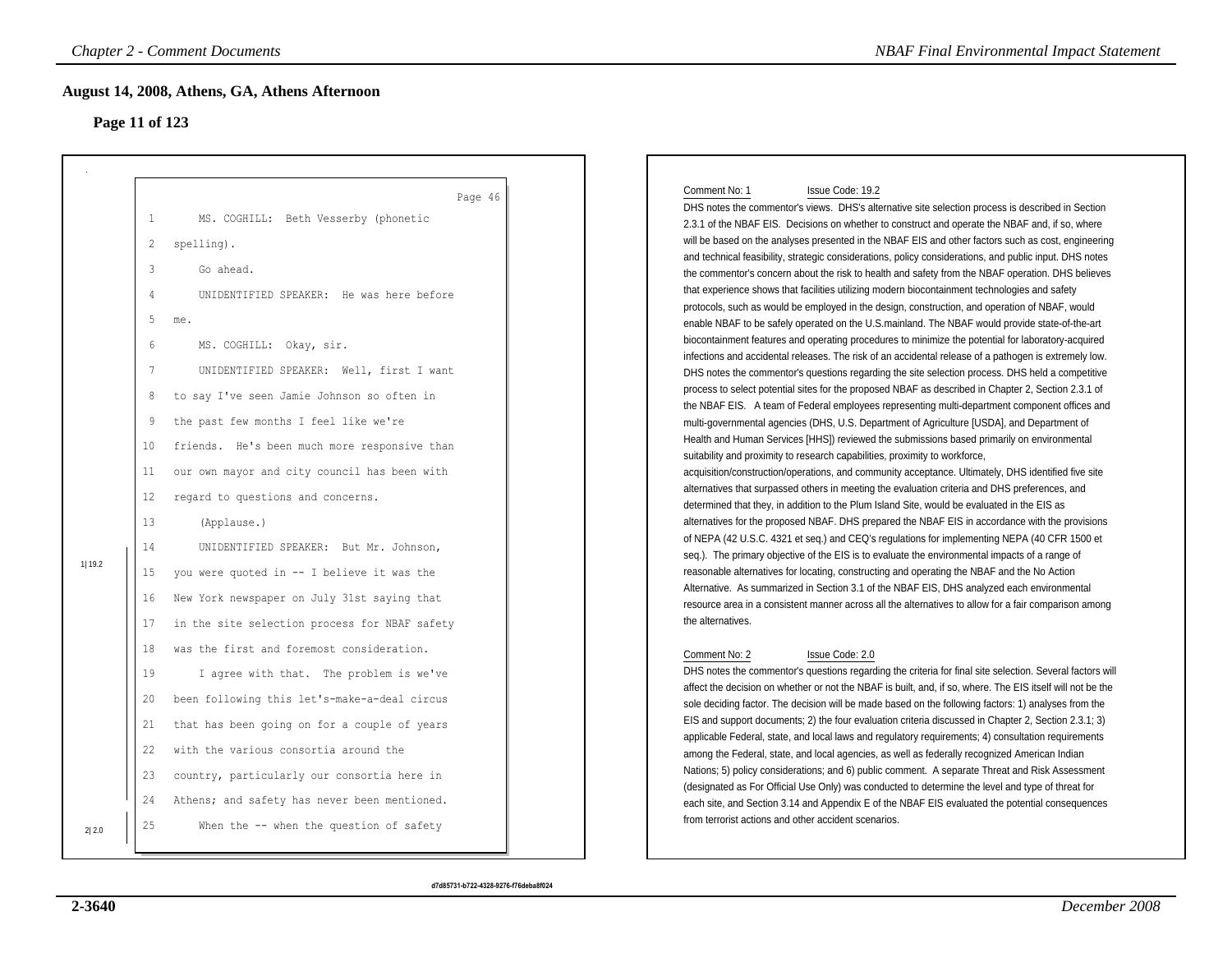## **Page 12 of 123**

|                 |                 | August 14, 2008, Athens, GA, Athens Afternoon |
|-----------------|-----------------|-----------------------------------------------|
| Page 12 of 123  |                 |                                               |
|                 |                 |                                               |
|                 |                 | Page 47                                       |
| cont. 2 2.0     |                 | 1 has come up, it's always been oh, trust us, |
|                 | 2               | trust technology. Now, the respected          |
|                 | 3               | government accountability office has said     |
|                 | $\frac{4}{3}$   | technology cannot cure all problems,          |
|                 | 5               | particularly human-caused problems.           |
| cont.   1  19.2 | $\epsilon$      | So my question is: Now that you've            |
|                 | 7               | narrowed it down to five locations, none of   |
|                 | 8               | which were qualified on the basis of safety,  |
|                 | 9               | how can safety become a validly applied       |
|                 | 10              | criteria when there's no way to know that     |
|                 | 11              | these are the five safest locations in the    |
|                 | 12 <sup>°</sup> | United States?                                |
|                 | 13              | MR. JOHNSON: Thank you. A really good         |
|                 | 14              | question.                                     |
|                 | 15              | When the -- we got questioned before the      |
|                 | 16              | EIS how would we make an informed decision    |
|                 | 17              | with respect to risk assessment. Well, it's   |
|                 | 18              | come out; the draft EIS has come out. The     |
|                 | 19              | people can see the results, as Chuck          |
|                 | 20              | presented.                                    |
|                 | 21              | So what we're seeing here now is --           |
|                 | 22              | really it's low risk, high consequence is the |
|                 | 23              | variable that we're focused on. And you're    |
|                 | 24              | right, there are discriminators in the five   |
|                 | 25              | mainland sites.                               |
|                 |                 |                                               |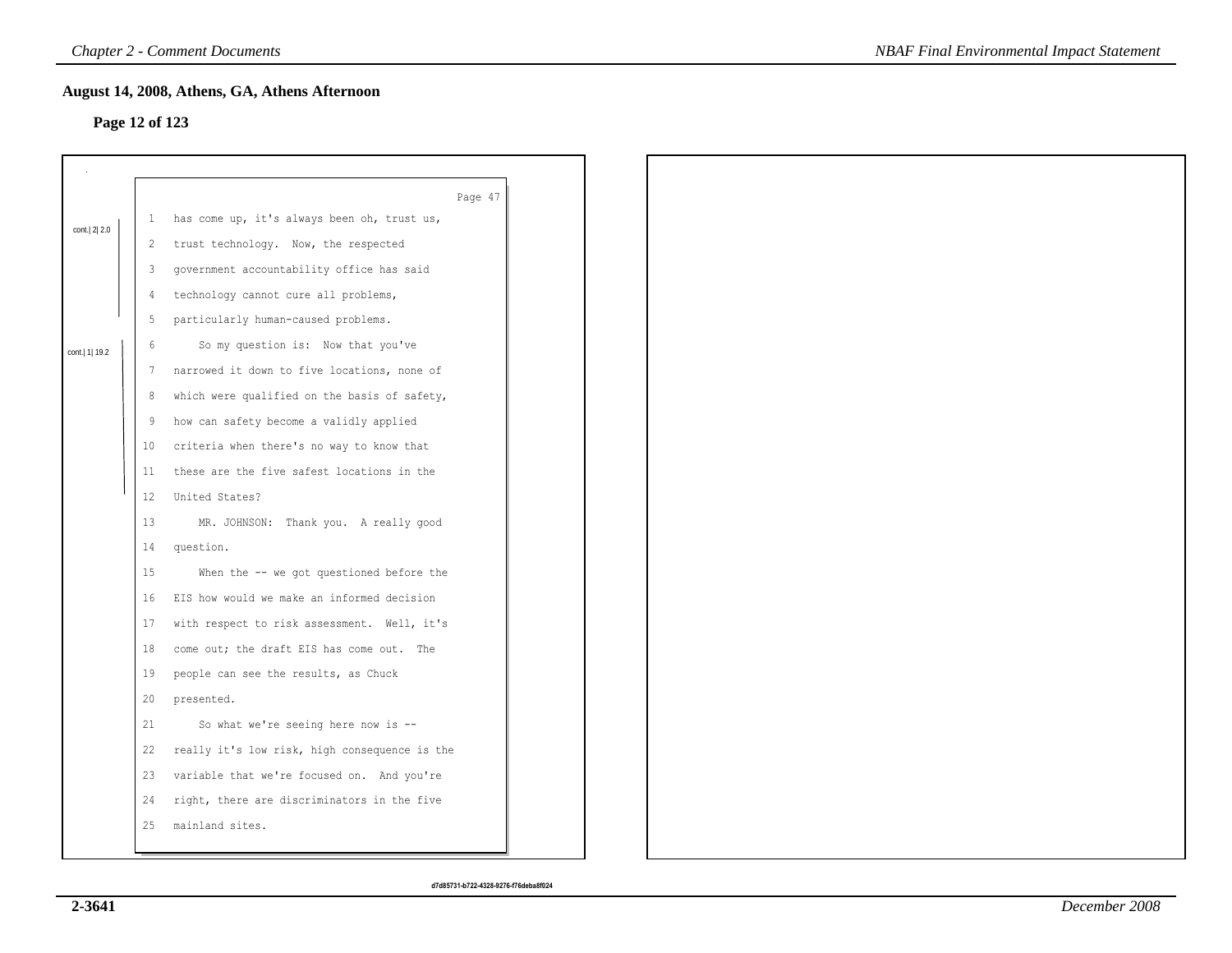# **Page 13 of 123**

|    | Page 48                                       |  |
|----|-----------------------------------------------|--|
| 1  | If you look at economic impacts for Foot      |  |
| 2  | and Mouth Disease, you see a 2.8 to 4.2       |  |
| 3  | billion range. The 2.8 is Plum Island; 4.2    |  |
| 4  | is Kansas.                                    |  |
|    | So Plum Island, obviously, has the lower      |  |
| 6  | consequence, because they do -- there is a    |  |
| 7  | buffer of water there at that site. We take   |  |
| 8  | credit for it as an extra layer of            |  |
| 9  | protection.                                   |  |
| 10 | But you're looking at 2.8, 4.2 billion.       |  |
| 11 | But that's still a significant impact, the    |  |
| 12 | range in and of itself.                       |  |
| 13 | So that factor, to answer your question,      |  |
| 14 | it is one of the -- has to be one of the      |  |
| 15 | leading considerations in making the          |  |
| 16 | decision. So we would take that information   |  |
| 17 | and, you know, present that to the decision   |  |
| 18 | maker, along with these other factors I've    |  |
| 19 | presented. So it clearly has to be, you       |  |
| 20 | know, considered and will be considered as we |  |
| 21 | go forward.                                   |  |
| 22 | UNIDENTIFIED SPEAKER: Just a quick            |  |
| 23 | follow-up.                                    |  |
| 24 | What other factors would preempt safety?      |  |
| 25 | MR. JOHNSON: What?                            |  |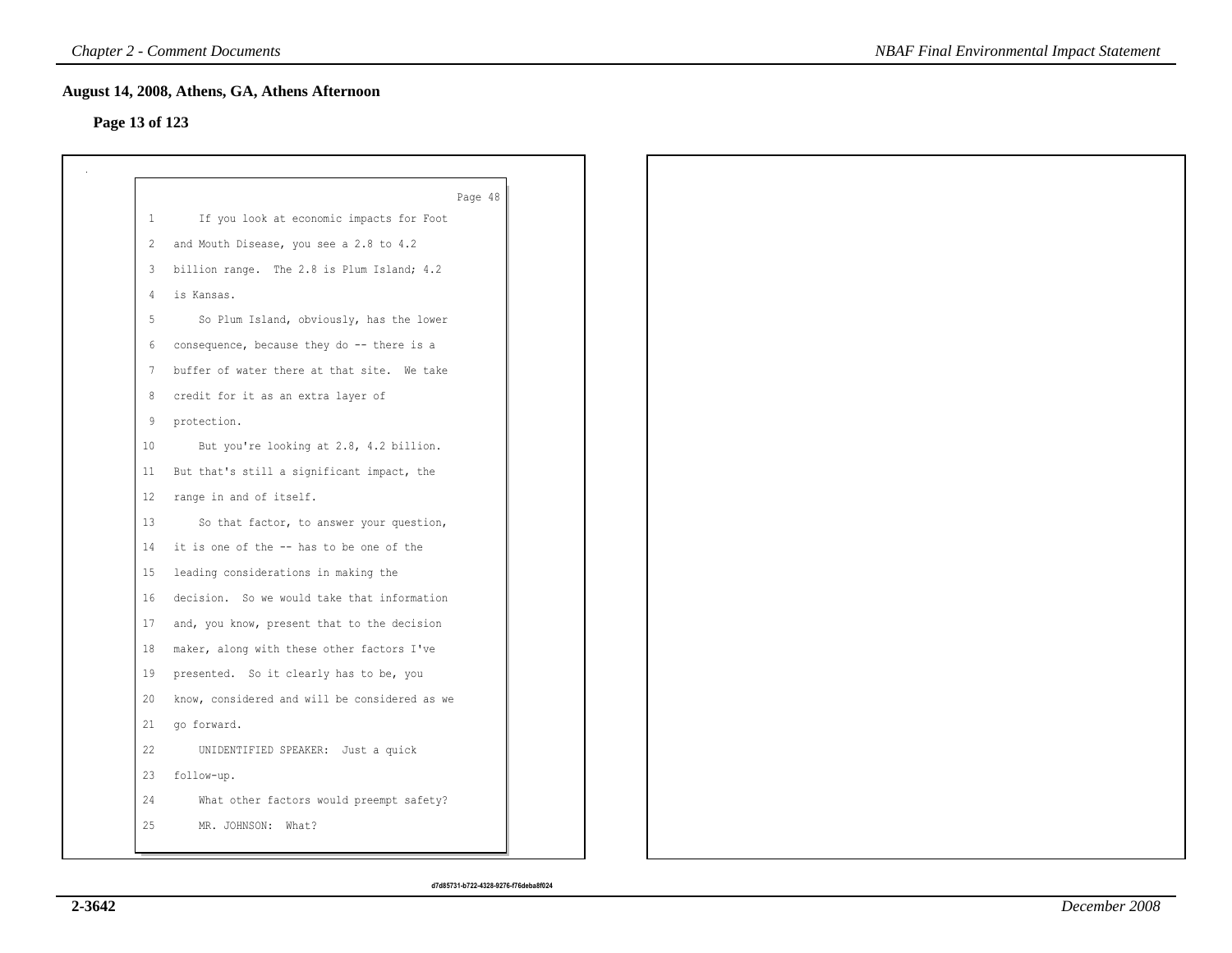## **Page 14 of 123**

|                | Page 49                                      |
|----------------|----------------------------------------------|
| -1             | UNIDENTIFIED SPEAKER: What other factors     |
| 2              | would preempt safety?                        |
| 3              | MR. JOHNSON: Oh, what other factors          |
| $\overline{4}$ | we would consider.                           |
| 5              | We would carry the four additional           |
| 6              | criteria forward, the proximity to research, |
| 7              | the work force and the apprehensive          |
| 8              | construction and community acceptance. Those |
| 9              | will carry forward.                          |
| 10             | In addition to the EIS and risk              |
| 11             | assessment that I just talked about you      |
| 12             | addressed, we also look at factors such as   |
| 13             | the cost to construct and operate. So the    |
| 14             | decision maker, when they make the decision, |
| 15             | has to be aware of all of the factors, too.  |
| 16             | We're not making a blind decision. Site      |
| 17             | characterization and security and -- and     |
| 18             | community acceptance.                        |
| 19             | UNIDENTIFIED SPEAKER: Thanks.                |
| 20             | MS. COGHILL: Thank you.                      |
| 21             | This will be our last question for this      |
| 22             | period. Then we'll open up the floor for     |
| 23             | formal comments.                             |
| 24             | UNIDENTIFIED SPEAKER: Hello. My              |
| 25             | question is concerning the -- the -- my      |
|                |                                              |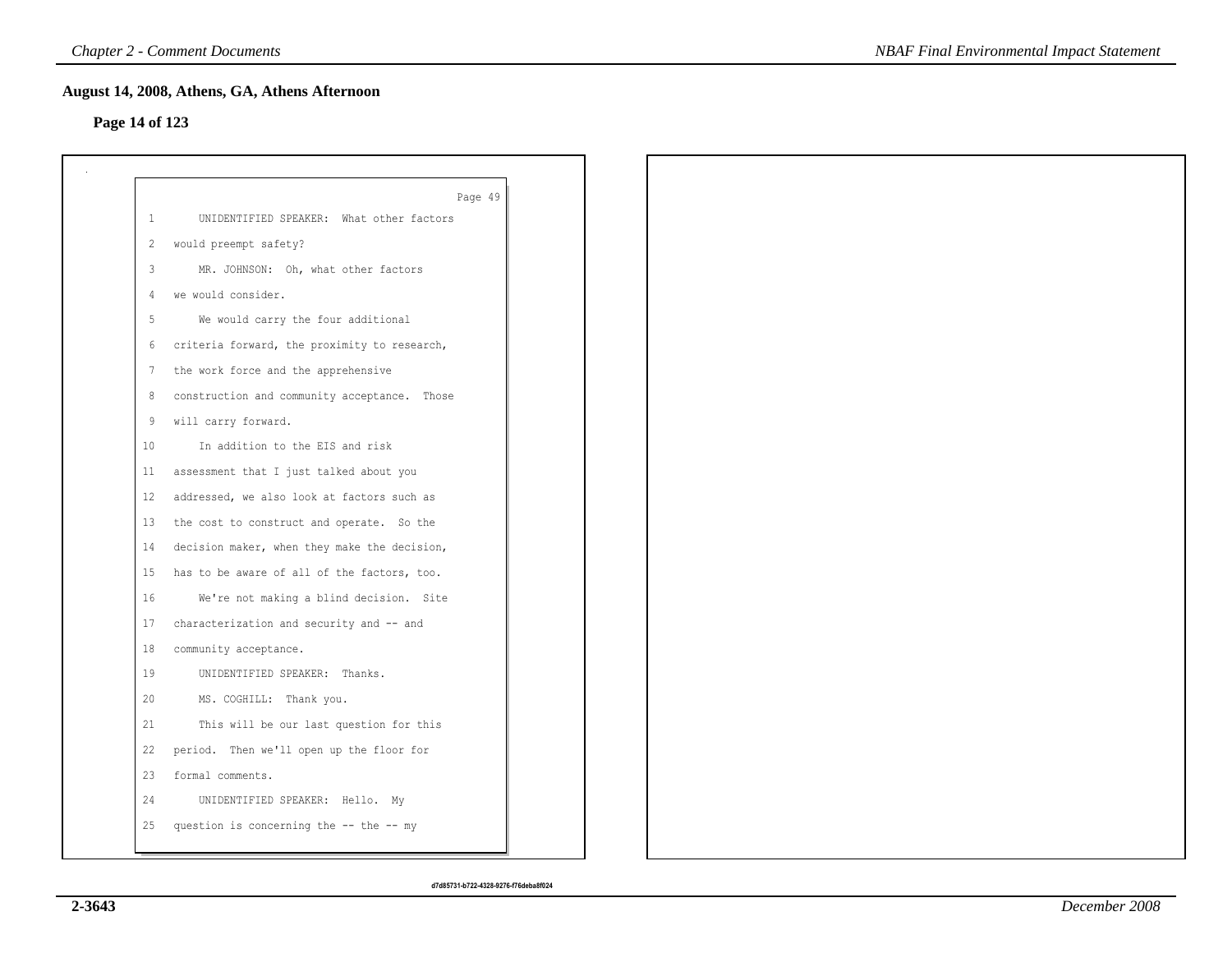# **Page 15 of 123**

| Page 15 of 123 |                                               |                                                                                                                                                                                                                                                                                                                                                                                                          |
|----------------|-----------------------------------------------|----------------------------------------------------------------------------------------------------------------------------------------------------------------------------------------------------------------------------------------------------------------------------------------------------------------------------------------------------------------------------------------------------------|
| $\mathbf{1}$   | Page 50<br>mind's gone blank.                 | Comment No: 1<br>Issue Code: 3.0<br>DHS notes the commentor's question. Chapter 1 of the NBAF EIS describes the purpose and need                                                                                                                                                                                                                                                                         |
| 2              | My question is about the Foot and Mouth       | for DHS's proposed action to site, construct, and operate the NBAF. The Food, Conservation and<br>Energy Act of 2008 (Farm Bill), which was approved by both houses of Congress in May 2008,<br>includes a provision directing the Secretary of Agriculture to issue a permit to the Secretary of<br>Homeland Security for FMD live virus research at the Plum Island replacement facility (i.e., NBAF). |
| $\overline{3}$ | Disease study, which is, obviously, the       |                                                                                                                                                                                                                                                                                                                                                                                                          |
| 4              | centerpiece of what you'll be doing here.     |                                                                                                                                                                                                                                                                                                                                                                                                          |
| 5              | And according to a 1947 law passed by         |                                                                                                                                                                                                                                                                                                                                                                                                          |
| 6              | Congress, the study of Foot and Mouth Disease |                                                                                                                                                                                                                                                                                                                                                                                                          |
| 7              | on the mainland is illegal, which is why it   |                                                                                                                                                                                                                                                                                                                                                                                                          |
| 8              | has been conducted at Plum Island. And so in  |                                                                                                                                                                                                                                                                                                                                                                                                          |
| 9              | order for Foot and Mouth to be studied        |                                                                                                                                                                                                                                                                                                                                                                                                          |
| $10\,$         | anywhere at these sites, these mainland       |                                                                                                                                                                                                                                                                                                                                                                                                          |
| 11             | sites, Congress will have to overturn the     |                                                                                                                                                                                                                                                                                                                                                                                                          |
| 12             | law.                                          |                                                                                                                                                                                                                                                                                                                                                                                                          |
| 13             | A GAO report that was issued recently         |                                                                                                                                                                                                                                                                                                                                                                                                          |
| 14             | said they saw no justification for bringing   |                                                                                                                                                                                                                                                                                                                                                                                                          |
| 15             | the study of Foot and Mouth to the mainland.  |                                                                                                                                                                                                                                                                                                                                                                                                          |
| 16             | I know that it's being held up in Congress at |                                                                                                                                                                                                                                                                                                                                                                                                          |
| 17             | the moment. I have heard no decision. And I   |                                                                                                                                                                                                                                                                                                                                                                                                          |
| 18             | wondered if you could tell me what the status |                                                                                                                                                                                                                                                                                                                                                                                                          |
| 19             | of that request is.                           |                                                                                                                                                                                                                                                                                                                                                                                                          |
| 20             | MR. JOHNSON: Sure.                            |                                                                                                                                                                                                                                                                                                                                                                                                          |
| 21             | The Congress actually passed the Farm         |                                                                                                                                                                                                                                                                                                                                                                                                          |
| 22             | Bill -- I believe it's in the mid May time    |                                                                                                                                                                                                                                                                                                                                                                                                          |
| 23             | frame -- where they put in the Farm Bill as   |                                                                                                                                                                                                                                                                                                                                                                                                          |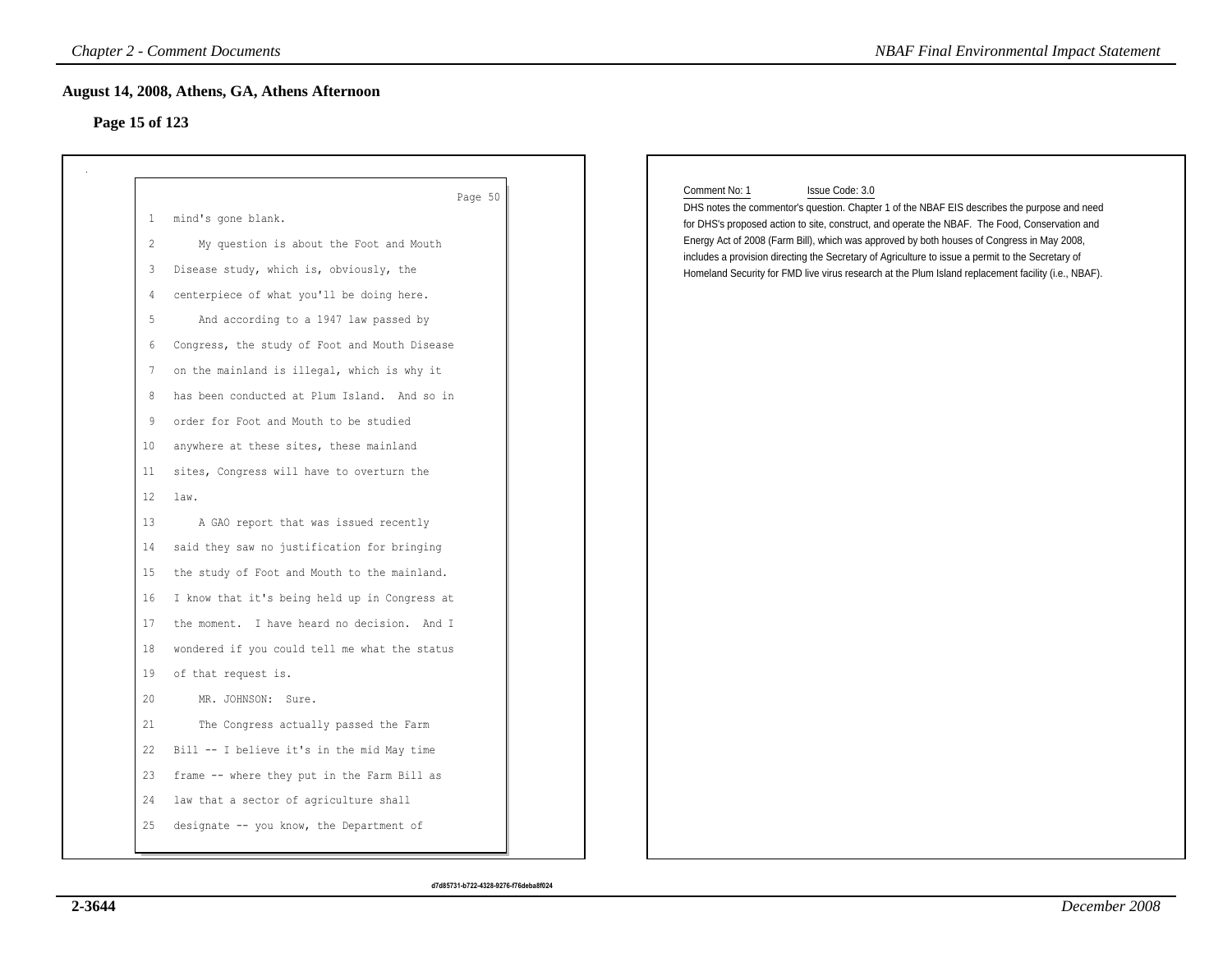## **Page 16 of 123**

|                 | Page 51                                       |
|-----------------|-----------------------------------------------|
| $\mathbf{1}$    | Homeland Security Foot and Mouth could        |
| 2               | announce that work be done at any successor   |
| 3               | facility to Plum Island independent of site.  |
| 4               | So that law that you mentioned has been       |
| -5              | repealed, and this law is now in place and    |
| 6               | going forward. So it was addressed in the     |
| $7\phantom{.0}$ | Congress.                                     |
| 8               | UNIDENTIFIED SPEAKER: So, in other            |
| 9               | words, there are no further obstacles to      |
| 10              | studying Foot and Mouth on the mainland?      |
| 11              | MR. JOHNSON: From a legislative               |
| 12              | standpoint, that issue has been taken care    |
| 13              | of, correct.                                  |
| 14              | UNIDENTIFIED SPEAKER: Thank you.              |
| 15              | MS. COGHILL: Thank you.                       |
| 16              | All right, folks, we're going to open up      |
| 17              | the meeting to the formal public comment      |
| 18              | period.                                       |
| 19              | Just like to remind everybody we have a       |
| 20              | very full list here. We want to make sure     |
| 21              | everybody gets a chance to speak. And I just  |
| 22              | want to run down the parameters real quick so |
| 23              | we're all working together and making sure    |
| 24              | everyone is being heard.                      |
| 25              | Each speaker will have three minutes. In      |
|                 |                                               |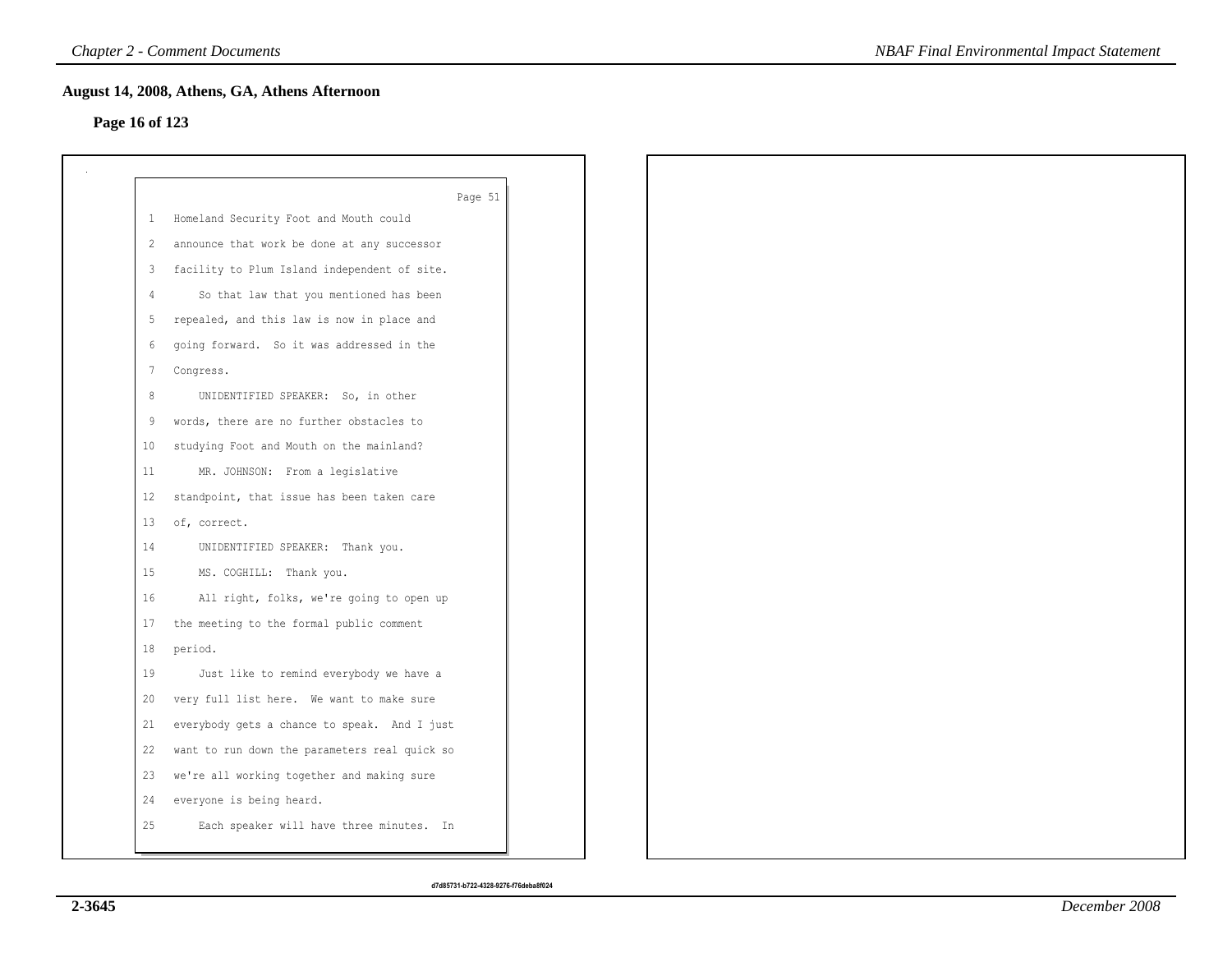## **Page 17 of 123**

|              | Page 52                                       |
|--------------|-----------------------------------------------|
| $\mathbf{1}$ | the event that you have gone over your time,  |
| 2            | please do quietly sit down, go back to your   |
| 3            | seat and submit the rest of your comments     |
| 4            | that you did not get to address to us in      |
| 5            | writing. They will all be treated the same    |
| -6           | and treated equally.                          |
| 7            | Also, I want to clarify that under the        |
| 8            | National Environmental Policy Act for this    |
| 9            | portion of the meeting if you do pose a       |
| 10           | question to the panel, the panel, at this     |
| 11           | point in time, will not be responding         |
| 12           | verbally because what we have to do, under    |
| 13           | the National Environmental Policy Act, is     |
| 14           | take each one of your questions and go back   |
| 15           | and address them with the scientific process  |
| 16           | to make sure we get the right response.       |
| 17           | So please don't think that we're being        |
| 18           | disrespectful if you pose a question in your  |
| 19           | comments. We legally have to make sure all    |
| 20           | of them are addressed in what's called the    |
| 21           | Comment Response Document.                    |
| 22           | Also, in the event of time -- we're           |
| 23           | making sure we don't miss anyone -- I'll call |
| 24           | a few folks' names off the list. So if you    |
| 25           | are at the back of the room, if you'd quietly |
|              |                                               |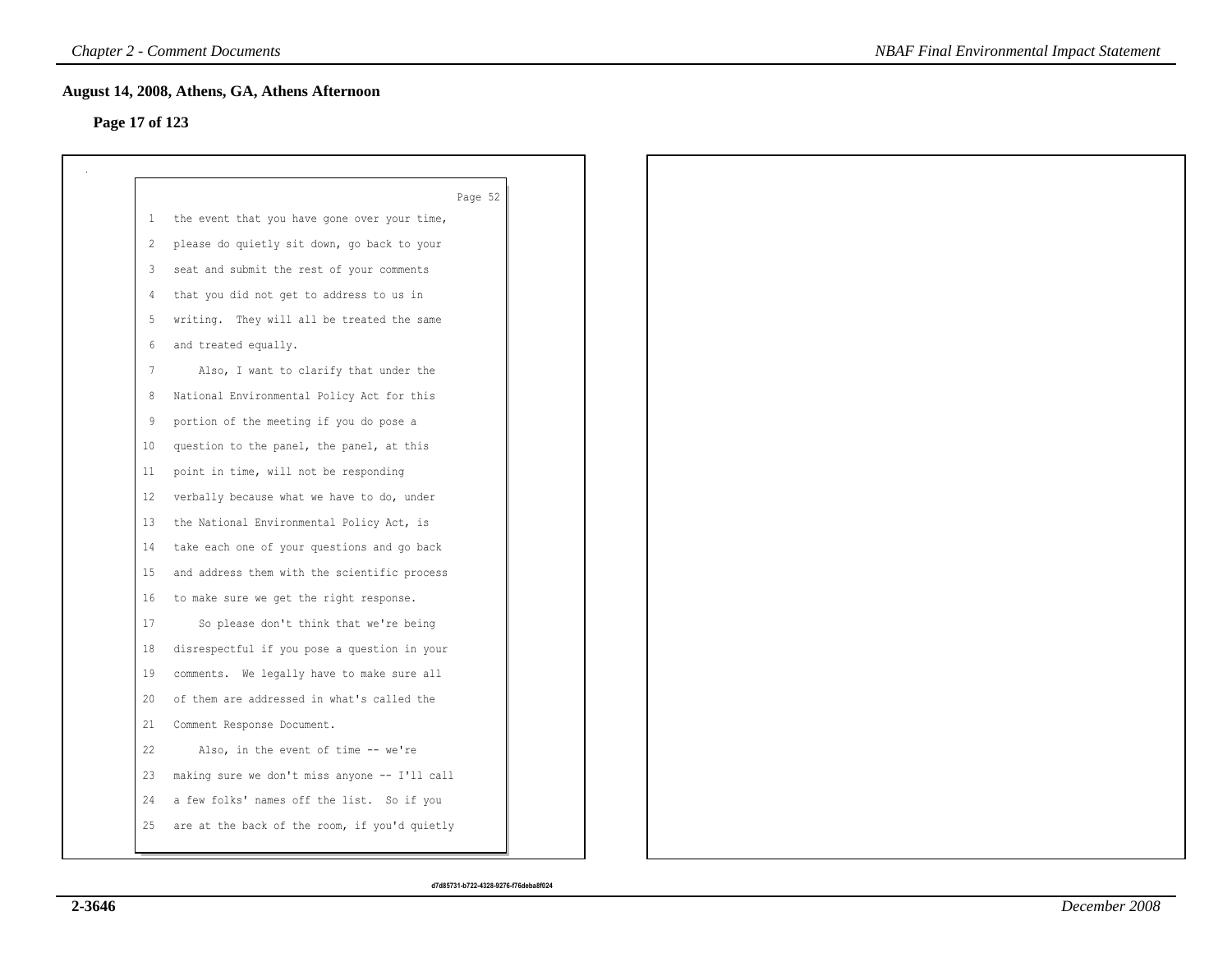## **Page 18 of 123**

|    | Page 53                                      |
|----|----------------------------------------------|
| 1  | move forward so when the person in front of  |
| 2  | you is finished then you can step up to the  |
| 3  | microphone, that would be great. We'd        |
| 4  | appreciate it.                               |
| 5  | All right. Our first speaker this            |
| 6  | afternoon is Andy Herod.                     |
| -7 | ANDY HEROD: Good afternoon. I thank you      |
| 8  | for coming to Athens.                        |
| 9  | My name is Andy Herod. I am an elected       |
| 10 | member of the Athens-Clarke County           |
| 11 | government; and I would just like, first of  |
| 12 | all, to welcome you here to Athens. I think  |
| 13 | we have a wonderful city here, and I hope    |
| 14 | you're enjoying your two or three days here. |
| 15 | When I first heard about this project I      |
| 16 | was perhaps fairly suspicious. This is,      |
| 17 | after all -- has been associated with the    |
| 18 | Bush Administration. And I'm certainly no    |
| 19 | fan of the Bush Administration.              |
| 20 | But I took it upon myself to read more       |
| 21 | about this project, to talk to some of the   |
| 22 | scientists that have been involved at Plum   |
| 23 | Island. I have been interested -- or it has  |
| 24 | been interesting to me to see that the       |
| 25 | scientists say that the security of Plum     |
|    |                                              |

*NBAF Final Environmental Impact Statement*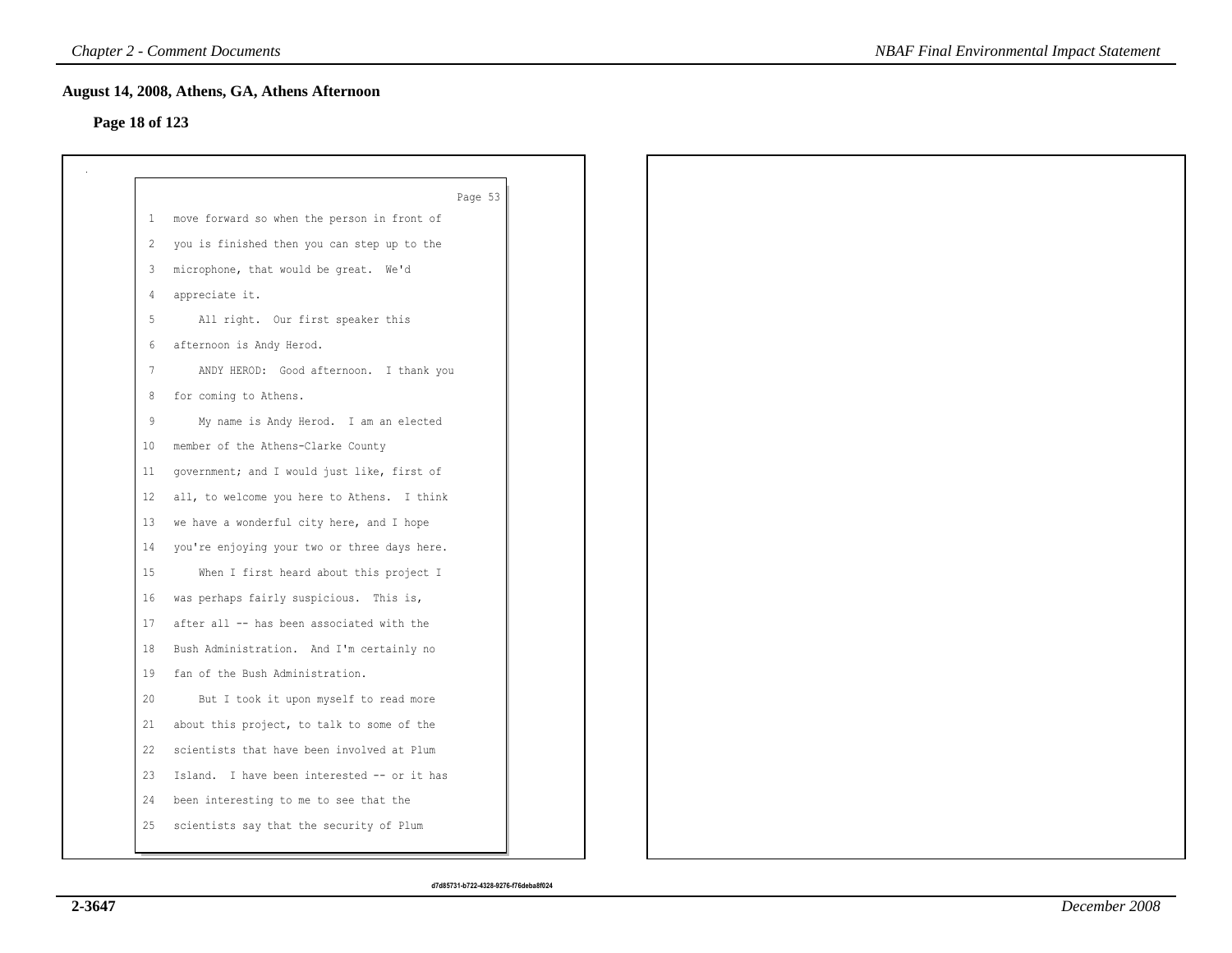## **Page 19 of 123**

|        |                | <b>Chapter 2 - Comment Documents</b>                   | <b>NBAF Final Environmental Impact Statement</b>                                  |
|--------|----------------|--------------------------------------------------------|-----------------------------------------------------------------------------------|
|        |                | August 14, 2008, Athens, GA, Athens Afternoon          |                                                                                   |
|        | Page 19 of 123 |                                                        |                                                                                   |
|        |                |                                                        |                                                                                   |
|        |                |                                                        | Comment No: 1<br>Issue Code: 24.2                                                 |
|        | $\mathbf{1}$   | Page 54<br>Island has actually improved since DHS took | DHS notes the commentor's support for the South Milledge Avenue Site Alternative. |
|        | $\overline{c}$ | over the facility.                                     |                                                                                   |
|        | 3              | And I've also taught the -- a BSL-3 ag                 |                                                                                   |
|        | $\overline{4}$ | lab here in Athens and seen the procedures             |                                                                                   |
|        | 5              | and how they handle research firsthand. And            |                                                                                   |
|        | 6              | I would just like to say that certainly on             |                                                                                   |
| 1 24.2 | 7              | behalf of myself that I am quite comfortable           |                                                                                   |
|        | 8              | with NBAF coming here to Athens, and I hope            |                                                                                   |
|        | 9              | you will choose us.                                    |                                                                                   |
|        | 10             | Thank you.                                             |                                                                                   |
|        | 11             | MS. COGHILL: Thank you.                                |                                                                                   |
|        | 12             | (Applause.).                                           |                                                                                   |
|        | 13             | MS. COGHILL: The next speaker is Richard               |                                                                                   |
|        | 14             | Theurer, followed by J. Scott Angle and then           |                                                                                   |
|        | 15             | Pat Wilson.                                            |                                                                                   |
|        | 16             | Mr. Theurer, you're next.                              |                                                                                   |
|        | 17             | (No response.)                                         |                                                                                   |
|        | 18             | MS. COGHILL: In the event that I'm not                 |                                                                                   |
|        | 19             | pronouncing the name -- oh, sorry.                     |                                                                                   |
|        | 20             | J. SCOTT ANGLE: No. That's not me.                     |                                                                                   |
|        | 21             | MS. COGHILL: Okay. The last name is                    |                                                                                   |
|        | 22             | spelled T-h-e-u-r-e-r.                                 |                                                                                   |
|        | 23             | Okay. We'll go back and make sure that                 |                                                                                   |
|        | 24             | we accommodate Richard when he shows up.               |                                                                                   |
|        | 25             | The next person is J. Scott Angle,                     |                                                                                   |
|        |                |                                                        |                                                                                   |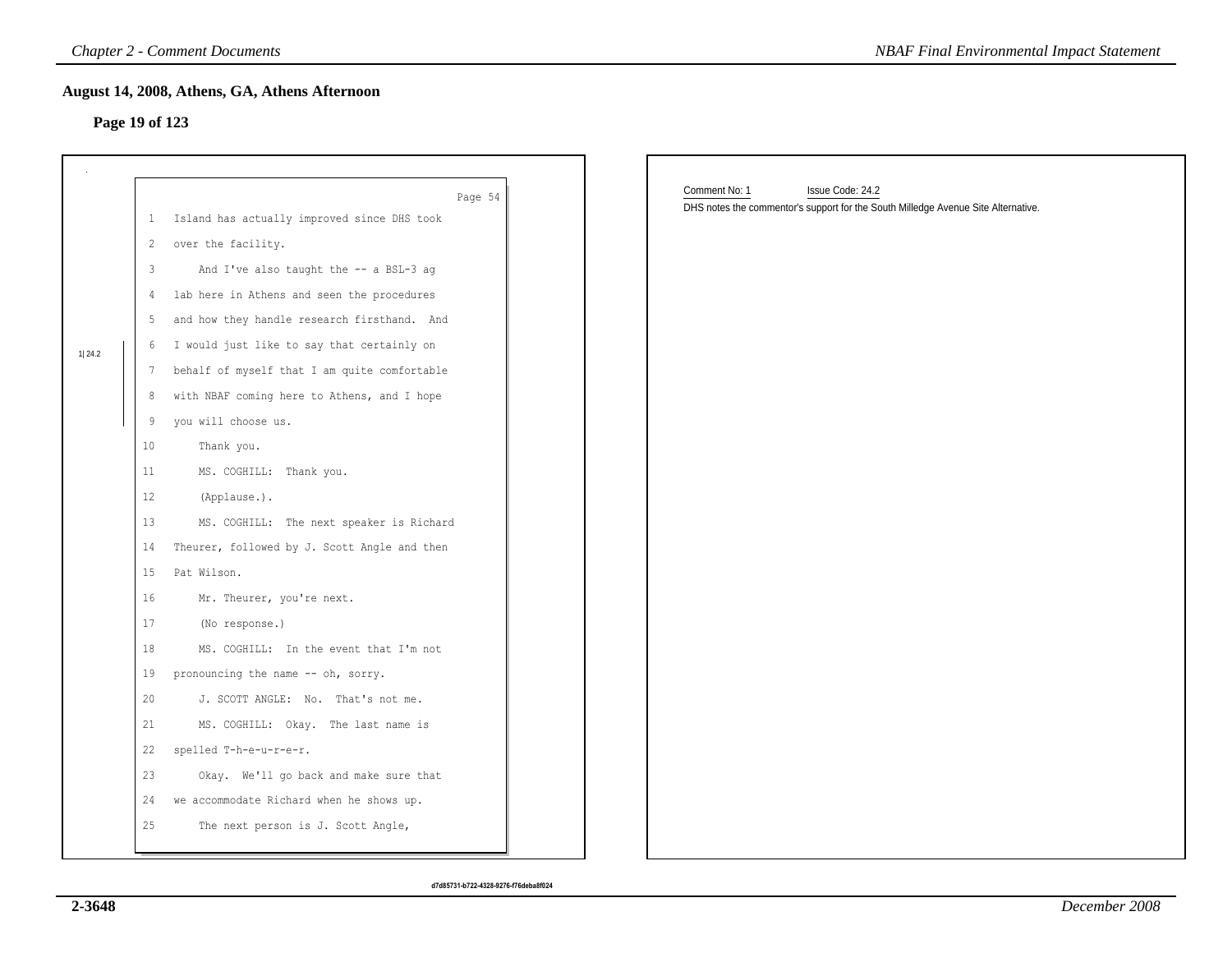## **Page 20 of 123**

|                |         | <b>Chapter 2 - Comment Documents</b>          | <b>NBAF Final Environmental Impact Statement</b>                                                                       |
|----------------|---------|-----------------------------------------------|------------------------------------------------------------------------------------------------------------------------|
| Page 20 of 123 |         | August 14, 2008, Athens, GA, Athens Afternoon |                                                                                                                        |
|                |         | Page 55                                       | Comment No: 1<br>Issue Code: 24.2<br>DHS notes the commentor's support for the South Milledge Avenue Site Alternative. |
|                |         | $1$ A-n-q-l-e.                                |                                                                                                                        |
|                | 2       | J. SCOTT ANGLE: Good afternoon, and           |                                                                                                                        |
|                | 3       | welcome to Athens.                            |                                                                                                                        |
|                | 4       | My name is Scott Angle, and I'm the dean      |                                                                                                                        |
|                | 5       | of the College of Agricultural and            |                                                                                                                        |
|                | 6       | Environmental Sciences here at the University |                                                                                                                        |
|                | 7       | of Georgia. I'm not here to represent my      |                                                                                                                        |
|                | 8       | colleagues nor the university, but rather I   |                                                                                                                        |
|                | 9       | speak only for myself.                        |                                                                                                                        |
|                | 10      | My academic career's partially focused on     |                                                                                                                        |
|                | 11      | risk assessment. So I have a relatively       |                                                                                                                        |
|                | $12 \,$ | unique perspective on these issues.           |                                                                                                                        |
|                | 13      | All activity of our daily lives involve       |                                                                                                                        |
|                | 14      | risk. All activities also have potential      |                                                                                                                        |
|                | 15      | reward, as you well know. Risk assessment     |                                                                                                                        |
|                | 16      | weighs the risk of an activity against reward |                                                                                                                        |
|                | 17      | we hope to gain.                              |                                                                                                                        |
| 1 24.2         | 18      | In my opinion, the potential benefits of      |                                                                                                                        |
|                | 19      | NBAF to agriculture far outweigh any          |                                                                                                                        |
|                | 20      | potential risk. Having worked with hazardous  |                                                                                                                        |
|                | 21      | materials and organisms for decades, I'm      |                                                                                                                        |
|                | 22      | confident that modern containment             |                                                                                                                        |
|                | 23      | technologies provide the level of safety      |                                                                                                                        |
|                | 24      | needed for the work to be conducted at this   |                                                                                                                        |
|                | 25      | facility.                                     |                                                                                                                        |
|                |         |                                               |                                                                                                                        |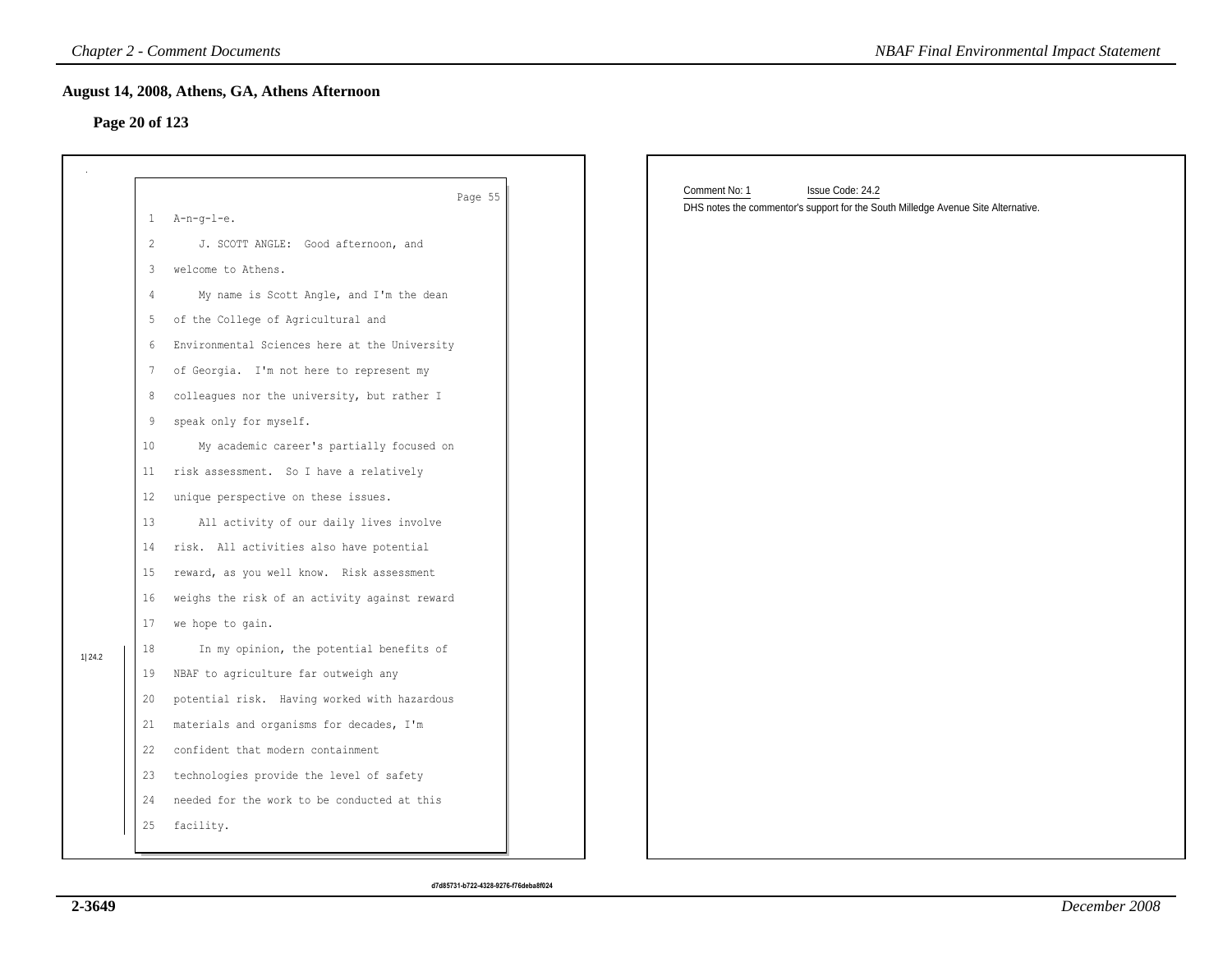## **Page 21 of 123**

|                  |                   | Page 56                                      |
|------------------|-------------------|----------------------------------------------|
| cont.   1   24.2 | -1                | I also have an advisory council made up      |
|                  | 2                 | of many of the most prominent supporters of  |
|                  | 3                 | agriculture in food industry in Georgia.     |
|                  |                   | Earlier this year they drafted a letter and  |
|                  | 5                 | voted to have this letter sent directly to   |
|                  | 6                 | David Lee in support of the facility coming  |
|                  | 7                 | to Athens. I'd like to read this letter to   |
|                  | 8                 | you.                                         |
|                  | 9                 | On behalf of the University of Georgia       |
|                  | 10                | College of Agriculture and Environmental     |
|                  | 11                | Sciences Advisory Council, I wish to convey  |
|                  | $12 \overline{ }$ | the council members' support for locating    |
|                  | 13                | NBAF at the University of Georgia in Athens, |
|                  | 14                | Georgia. Thirty members of the advisory      |
|                  | 15                | council well represent many communities,     |
|                  | 16                | occupations and interest groups in Georgia.  |
|                  | 17                | They work closely with the college and the   |
|                  | 18                | university staff in reviewing ongoing        |
|                  | 19                | programs and identifying and planning        |
|                  | 20                | high-priority future programs.               |
|                  | 21                | The chief mission of volunteer members is    |
|                  | 22                | to ensure that the college programs are      |
|                  | 23                | responsive to the needs of Georgia residents |
|                  | 24                | and that the college performs its role most  |
|                  | 25                | effectively in dispersing knowledge in new   |
|                  |                   |                                              |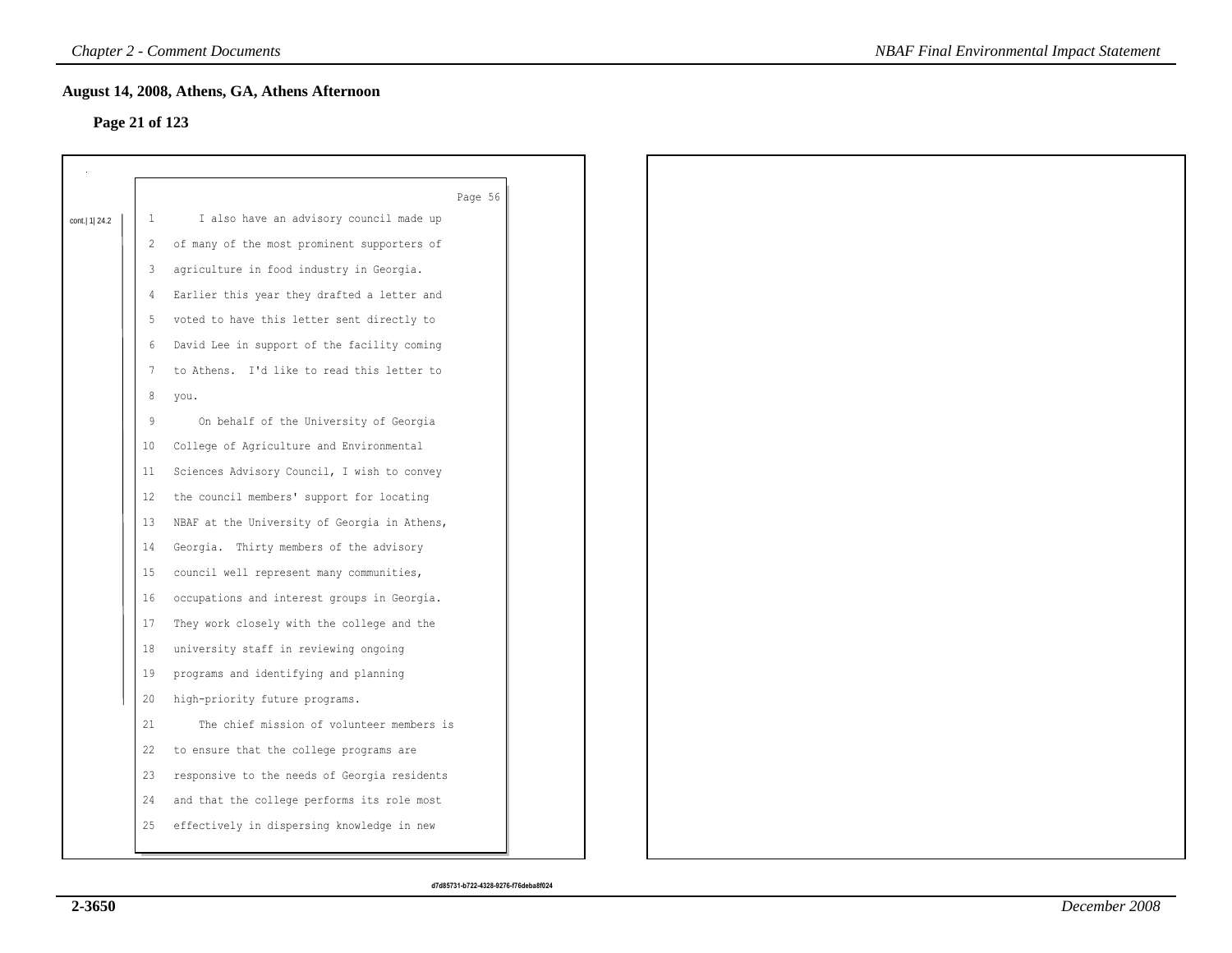## **Page 22 of 123**

|       | Page 57                                        |
|-------|------------------------------------------------|
|       | 1 technologies about agriculture, food and the |
| 2     | environment. Our members have great respect    |
| 3     | for the college of -- for the University of    |
| 4     | Georgia and encourage its continued pursuit    |
| 5     | of NBAF, the facility that will certainly      |
| 6     | enhance Georgia's leadership role in areas     |
| 7     | crucial to the U.S. food chain and human       |
| 8     | welfare.                                       |
| $\,9$ | The diversity of Georgia citizens listed       |
| 10    | in the text directory applaud the efforts of   |
| 11    | the university to bring this facility to our   |
| 12    | state, and they are most willing to help in    |
| 13    | any way possible.                              |
| 14    | Sincerely, Louie Blake, executive              |
| 15    | secretary.                                     |
| 16    | Thank you.                                     |
| 17    | MS. COGHILL: Thank you.                        |
| 18    | Our next speaker's Pat Wilson. Janildo         |
| 19    | Reis and Dorinda Dullmeyer, if you'd please    |
| 20    | make your way to the front of the room,        |
| 21    | please.                                        |
| 22    | PAT WILSON: Good afternoon, everybody.         |
| 23    | I'm Pat Wilson. I'm the director of            |
| 24    | government affairs for Governor Sonny Purdue.  |
| 25    | I wanted to welcome you guys here to           |
|       |                                                |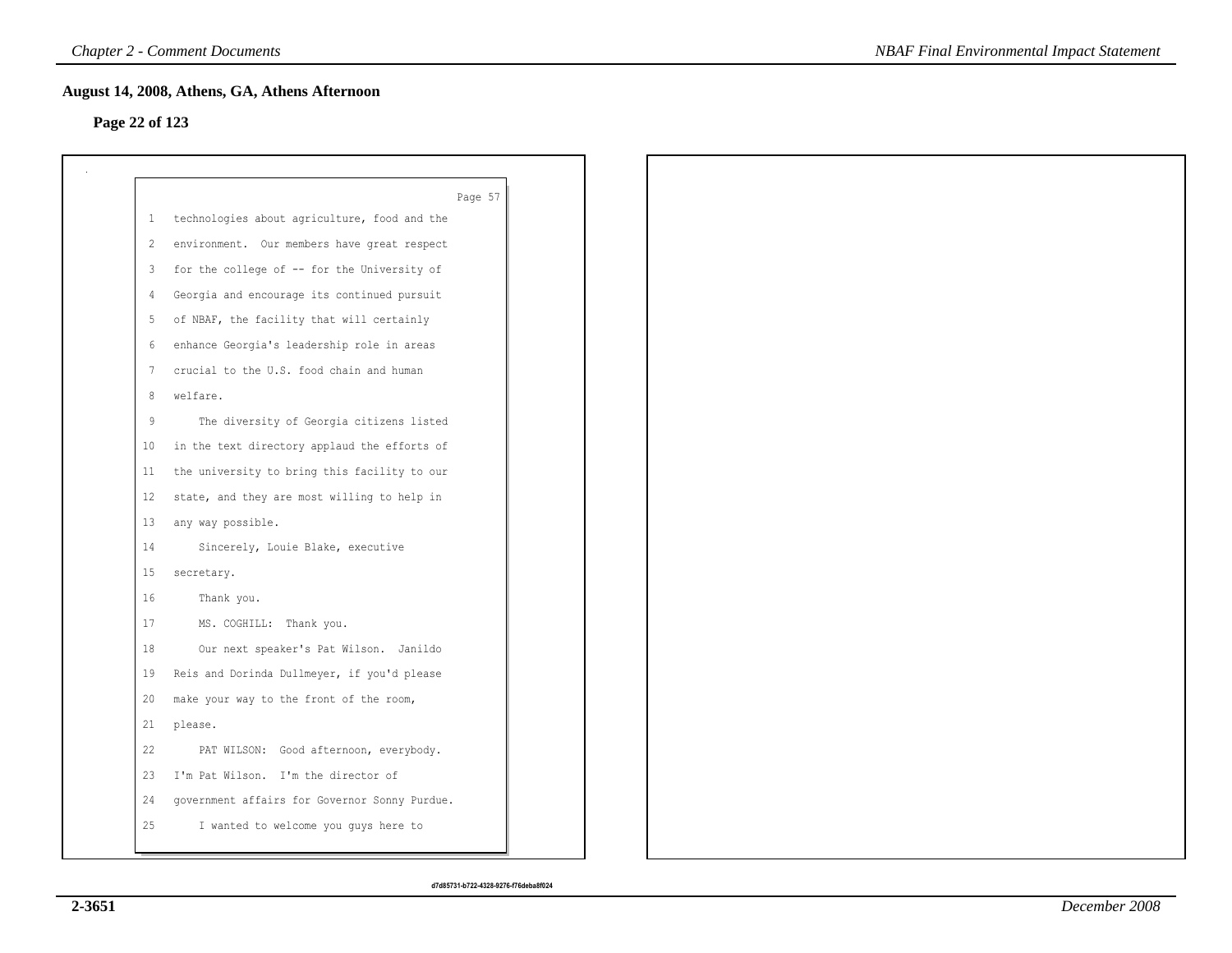## **Page 23 of 123**

|                |       | <b>Chapter 2 - Comment Documents</b>          | <b>NBAF Final Environmental Impact Statement</b>                                  |
|----------------|-------|-----------------------------------------------|-----------------------------------------------------------------------------------|
|                |       | August 14, 2008, Athens, GA, Athens Afternoon |                                                                                   |
| Page 23 of 123 |       |                                               |                                                                                   |
|                |       |                                               |                                                                                   |
|                |       | Page 58                                       | Comment No: 1<br>Issue Code: 24.2                                                 |
|                | $1 -$ | Athens. As a UGA grad and a resident of       | DHS notes the commentor's support for the South Milledge Avenue Site Alternative. |
|                | 2     | nearby Athens, I really appreciate you guys   |                                                                                   |
|                | 3     | coming in.                                    |                                                                                   |
|                | 4     | I also wanted to thank you for this           |                                                                                   |
|                | 5     | process. I think the selection process --     |                                                                                   |
|                | 6     | both sides of the aisle I think would say it  |                                                                                   |
|                | 7     | has been very open and transparent, and we    |                                                                                   |
|                | 8     | appreciate you coming and listening to the    |                                                                                   |
|                | 9     | concerns of the community.                    |                                                                                   |
| 1 24.2         | 10    | The reason the Governor asked me to come      |                                                                                   |
|                | 11    | today is to give his full support of the --   |                                                                                   |
|                | 12    | of this process of the selection and of,      |                                                                                   |
|                | 13    | hopefully, bringing NBAF to Athens. We have   |                                                                                   |
|                | 14    | been lucky that we've seen, over the last     |                                                                                   |
|                | 15    | three years, a great coordination between     |                                                                                   |
|                | 16    | federal, state and local officials in         |                                                                                   |
|                | 17    | Georgia. And this includes the Georgia        |                                                                                   |
|                | 18    | Congressional delegation, the Governor's      |                                                                                   |
|                | 19    | office, the private sector, the Georgia       |                                                                                   |
|                | 20    | Department of Economic Development, all of    |                                                                                   |
|                | 21    | our research institutions, which include      |                                                                                   |
|                | 22    | Georgia, of course. But we also have Georgia  |                                                                                   |
|                | 23    | Tech and Emory, Clark Atlanta University and  |                                                                                   |
|                | 24    | the Georgia Research Alliance.                |                                                                                   |
|                | 25    | And the reason that we think that we have     |                                                                                   |
|                |       |                                               |                                                                                   |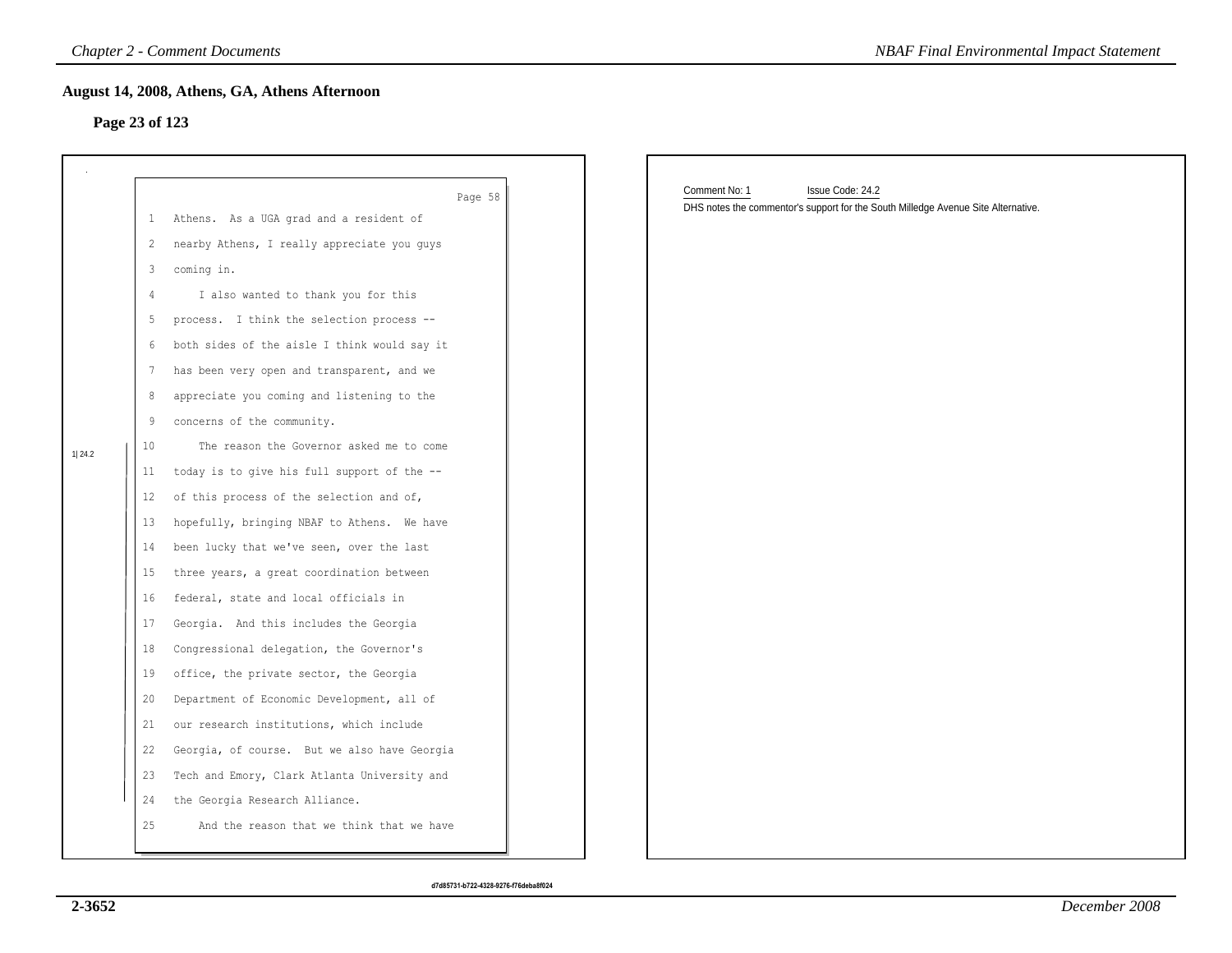## **Page 24 of 123**

|       |                | <b>Chapter 2 - Comment Documents</b>          | <b>NBAF Final Environmental Impact Statement</b>     |  |
|-------|----------------|-----------------------------------------------|------------------------------------------------------|--|
|       |                | August 14, 2008, Athens, GA, Athens Afternoon |                                                      |  |
|       | Page 24 of 123 |                                               |                                                      |  |
|       |                |                                               |                                                      |  |
|       |                |                                               |                                                      |  |
|       |                | Page 59                                       | Comment No: 2<br>Issue Code: 8.2                     |  |
|       | $\perp$        | such a good synergy here is that we recognize | DHS notes the information provided by the commentor. |  |
|       | 2              | that this is a unique opportunity for not     |                                                      |  |
|       | 3              | only the state but for the federal            |                                                      |  |
|       | 4              | government.                                   |                                                      |  |
| 2 8.2 | 5              | In Athens, in this site in Georgia, you       |                                                      |  |
|       | 6              | have these facilities that are already here,  |                                                      |  |
|       | 7              | the USDA labs. You have proximity to CDC,     |                                                      |  |
|       | 8              | which has operated for years without          |                                                      |  |
|       | 9              | incident. You have Hartsfield International   |                                                      |  |
|       | 10             | Airport very close, which gives us            |                                                      |  |
|       | 11             | connections to pretty much anywhere around    |                                                      |  |
|       | $12 \,$        | the world. You have all of our research       |                                                      |  |
|       | 13             | institutions willing to work together, which  |                                                      |  |
|       | 14             | is a fantastic work force draw for Athens.    |                                                      |  |
|       | 15             | It gives us the ability to support and        |                                                      |  |
|       | 16             | staff a facility. And I think that what this  |                                                      |  |
|       | 17             | has done is given us the opportunity to       |                                                      |  |
|       | 18             | really help the federal government in         |                                                      |  |
|       | 19             | something that is of national security        |                                                      |  |
|       | 20             | interest.                                     |                                                      |  |
|       | 21             | To that extent the Governor wanted me to      |                                                      |  |
|       | 22             | let you know that we are willing to address   |                                                      |  |
|       | 23             | and look forward to addressing any -- any     |                                                      |  |
|       | 24             | interest -- or any issues that are in the EIS |                                                      |  |
|       | 25             | report. You have our full willingness to      |                                                      |  |
|       |                |                                               |                                                      |  |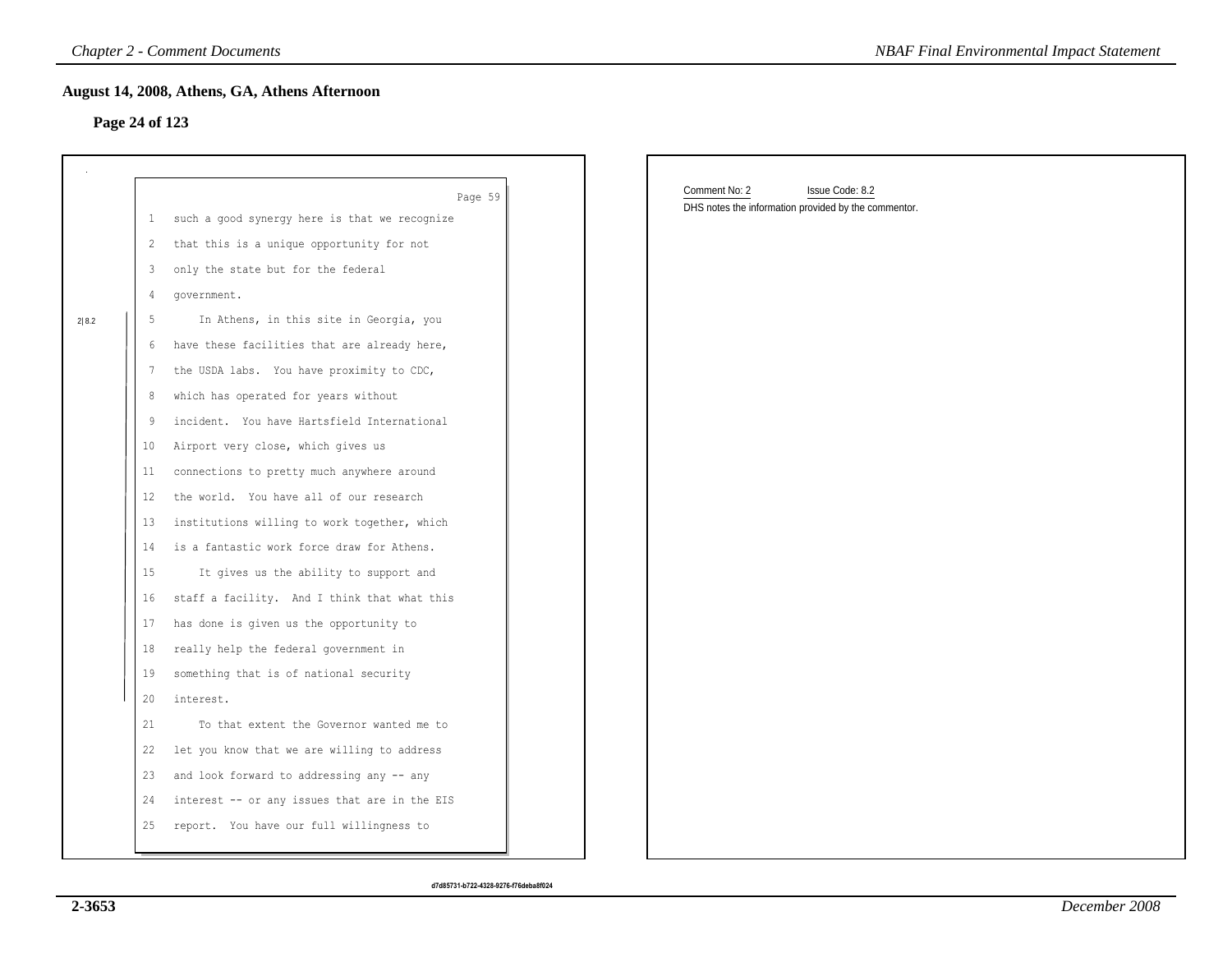## **Page 25 of 123**

|    | Page 60                                       |
|----|-----------------------------------------------|
| -1 | address those in the future.                  |
| 2  | So thank you very much for coming. We         |
| 3  | appreciate it. And I look forward to working  |
| 4  | with you in the selection process.            |
| 5  | MS. COGHILL: Thank you, Mr. Wilson. Our       |
| 6  | next speaker is Janildo Reis.                 |
| 7  | (Applause.)                                   |
| 8  | JANILDO REIS: Good afternoon, everyone.       |
| 9  | My name is Janildo Reis. I'm a graduate       |
| 10 | student and doing my Ph.D. in veterinary      |
| 11 | pathology here at the University of Georgia.  |
| 12 | And I came to U.S. in 2006 thanks for         |
| 13 | excellent program between Brazil and USA      |
| 14 | through a full grad scholarship. And I'm      |
| 15 | doing my Ph.D. research with VSV, which is    |
| 16 | Vesicular Stomatitis Virus. And this disease  |
| 17 | cause -- affect livestock animals involved in |
| 18 | the clinical studies of Foot and Mouth        |
| 19 | Disease.                                      |
| 20 | And I'm doing my research at the Plum         |
| 21 | Island, and I'm going back and forth like two |
| 22 | times a year there. And I think I'm here, I   |
| 23 | can give you my thoughts here and share my    |
| 24 | thoughts with you guys here.                  |
| 25 | So I think if NBAF were here at Athens,       |
|    |                                               |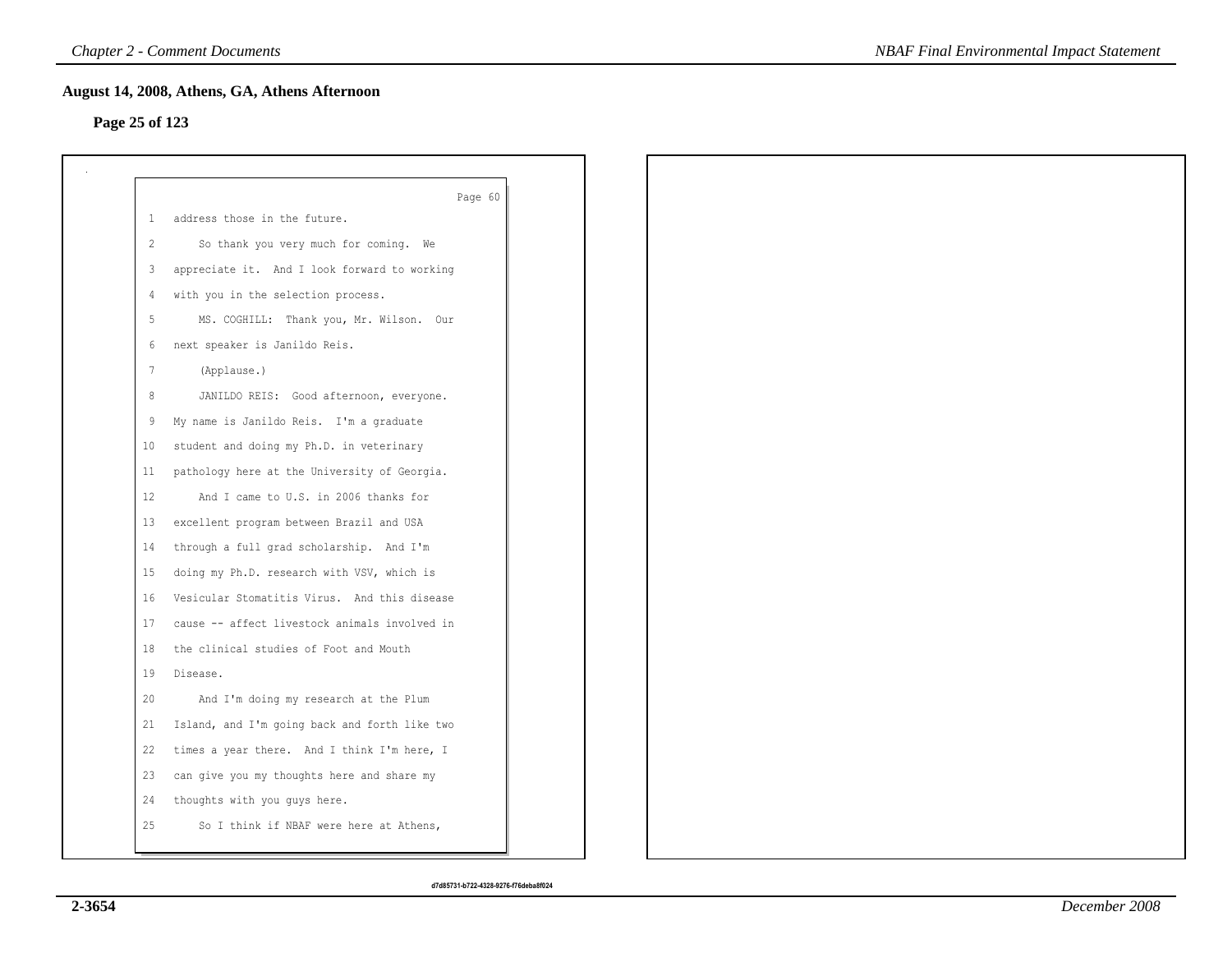## **Page 26 of 123**

|        |                | <b>Chapter 2 - Comment Documents</b>          | <b>NBAF Final Environmental Impact Statement</b>                                                                                                                                                            |
|--------|----------------|-----------------------------------------------|-------------------------------------------------------------------------------------------------------------------------------------------------------------------------------------------------------------|
|        |                | August 14, 2008, Athens, GA, Athens Afternoon |                                                                                                                                                                                                             |
|        | Page 26 of 123 |                                               |                                                                                                                                                                                                             |
|        |                |                                               |                                                                                                                                                                                                             |
|        |                |                                               |                                                                                                                                                                                                             |
|        |                | Page 61                                       | Comment No: 1<br>Issue Code: 5.2<br>DHS notes the commentor's support for the South Milledge Avenue Site Alternative.                                                                                       |
|        | $\mathbf{1}$   | which is a college town, the University of    |                                                                                                                                                                                                             |
| 1 5.2  | 2              | Georgia would benefit greatly with this       | Comment No: 2<br>Issue Code: 15.2<br>DHS notes the commentor's support for the South Milledge Avenue Site Alternative. The number of                                                                        |
|        | 3              | opportunity to -- because it would create     | short-term and permanent jobs are discussed in Section 3.10. It is expected that approximately 2,700                                                                                                        |
|        | 4              | academic and research opportunities to        | direct temporary jobs would result from construction of the NBAF, with many of the jobs being filled<br>locally. Approximately 483 permanent jobs, including the initial 326 direct jobs, would result from |
|        | 5              | collaborate -- of collaboration between these | operation of the NBAF.                                                                                                                                                                                      |
|        | 6              | two institution. And in Plum Island only one  | Comment No: 3<br>Issue Code: 24.2                                                                                                                                                                           |
|        | 7              | or maybe between few graduate students there. | DHS notes the commentor's support for the South Milledge Avenue Site Alternative.                                                                                                                           |
| 2 15.2 | 8              | So I think if the NBAF were in Athens UGA     |                                                                                                                                                                                                             |
|        | 9              | would benefit of that and also graduate       |                                                                                                                                                                                                             |
|        | 10             | students like me would be working there. So   |                                                                                                                                                                                                             |
|        | 11             | instead of just one or two graduate students  |                                                                                                                                                                                                             |
|        | 12             | being at NBAF, if NBAF were here in Athens    |                                                                                                                                                                                                             |
|        | 13             | maybe hundreds of graduate students could be  |                                                                                                                                                                                                             |
|        | 14             | working there.                                |                                                                                                                                                                                                             |
| 3 24.2 | 15             | So if NBAF were here so we could have         |                                                                                                                                                                                                             |
|        | 16             | more academic and research opportunities. So  |                                                                                                                                                                                                             |
|        | 17             | it would be great for Athens and for UGA.     |                                                                                                                                                                                                             |
|        | 18             | MS. COGHILL: Thank you.                       |                                                                                                                                                                                                             |
|        | 19             | (Applause.)                                   |                                                                                                                                                                                                             |
|        | 20             | MS. COGHILL: Our next speaker will be         |                                                                                                                                                                                                             |
|        | 21             | Dorinda Dallmeyer. And Maria Kuhn, Sue        |                                                                                                                                                                                                             |
|        | 22             | Wilde, Kathy Prescott and Egbert Mundt, if    |                                                                                                                                                                                                             |
|        | 23             | you could slowly make your way to the front   |                                                                                                                                                                                                             |
|        | 24             | of the room.                                  |                                                                                                                                                                                                             |
|        | 25             | Go ahead.                                     |                                                                                                                                                                                                             |
|        |                |                                               |                                                                                                                                                                                                             |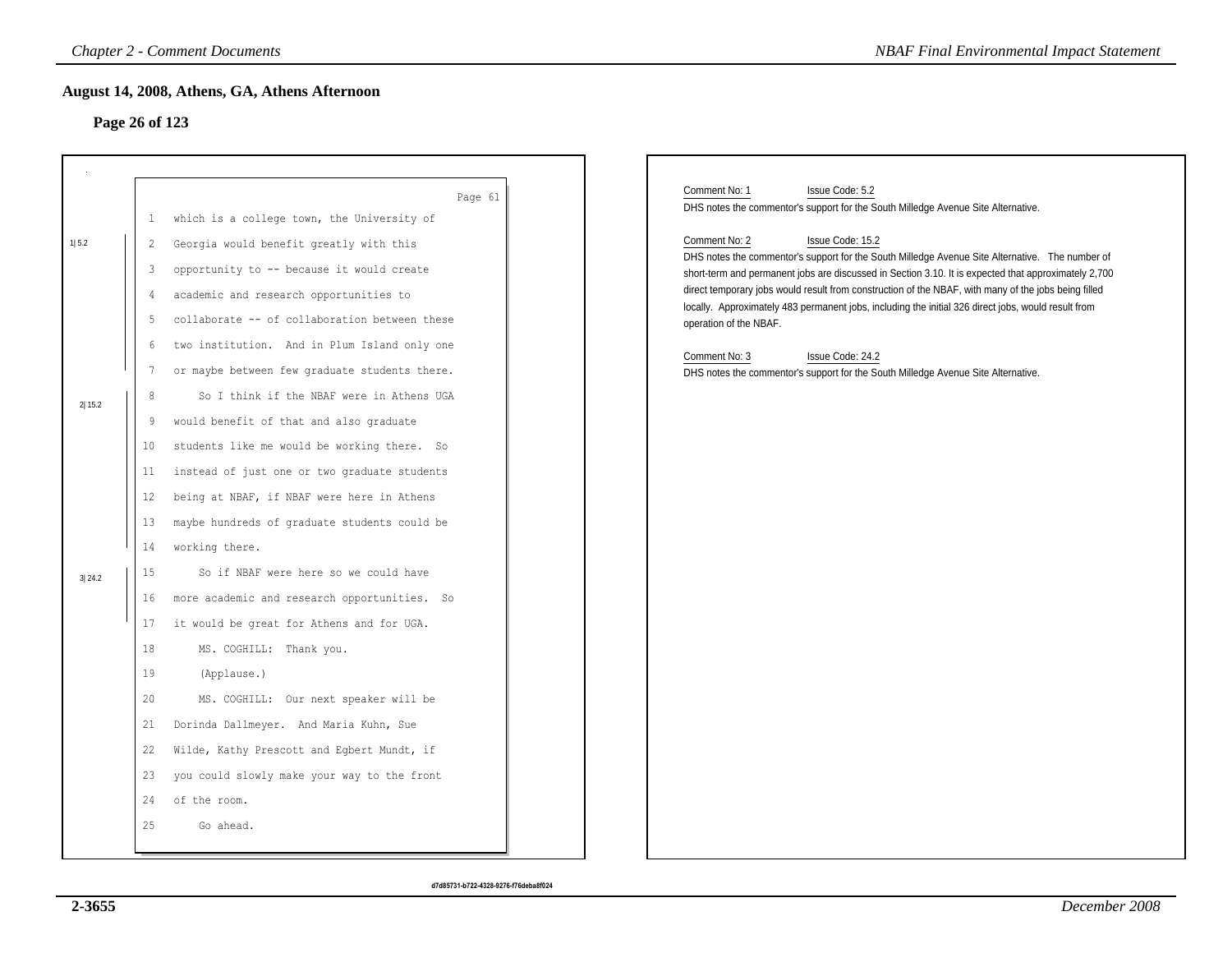# **Page 27 of 123**

|                       | Page 27 of 123                                                                                                                                        | August 14, 2008, Athens, GA, Athens Afternoon                                                                                                                                                                                                                                                                                                                                                                                                                                                                                                                                                                                                                                                                                                                                                                                                                                                                                                                                                                                                                                                                                                                               |
|-----------------------|-------------------------------------------------------------------------------------------------------------------------------------------------------|-----------------------------------------------------------------------------------------------------------------------------------------------------------------------------------------------------------------------------------------------------------------------------------------------------------------------------------------------------------------------------------------------------------------------------------------------------------------------------------------------------------------------------------------------------------------------------------------------------------------------------------------------------------------------------------------------------------------------------------------------------------------------------------------------------------------------------------------------------------------------------------------------------------------------------------------------------------------------------------------------------------------------------------------------------------------------------------------------------------------------------------------------------------------------------|
| $1$   13.2,<br>2 15.2 | $\mathbf{1}$<br>2<br>3<br>4<br>-5<br>6<br>7<br>8<br>9<br>10<br>11<br>12<br>13<br>14<br>15<br>16<br>17<br>18<br>19<br>20<br>21<br>22<br>23<br>24<br>25 | Page 62<br>DORINDA DALLMEYER: I own a farm which<br>supports livestock as well as a wide array of<br>wildlife. And I want to bring to your<br>attention a failure of the draft<br>Environmental Impact Statement to address<br>impacts on wildlife, specifically whitetail<br>deer, anything other than the most cursory<br>fashion. While my focus this afternoon is on<br>the south Milledge site, the same is true for<br>the other mainland candidate sites.<br>In Section 3103113 the draft EIS relies<br>on 2001 U.S. Census data indicating that<br>expenditures related to recreational hunting<br>activities in the state of Georgia total 504<br>million dollars. However, there's more<br>recent data available from the U.S. Fish and<br>Wildlife Service which shows that nearly 350<br>Georgia residents hunt deer and Georgia ranks<br>number one in the country for out-of-state<br>hunters who come here, 136,000 annually.<br>Hunting currently provides 15,000 jobs<br>for Georgians, nearly 15,000, which is 45<br>times the number of jobs that the proposed<br>NBAF accounts for 430 million dollars in<br>annual wages. Hunting also provides yearly |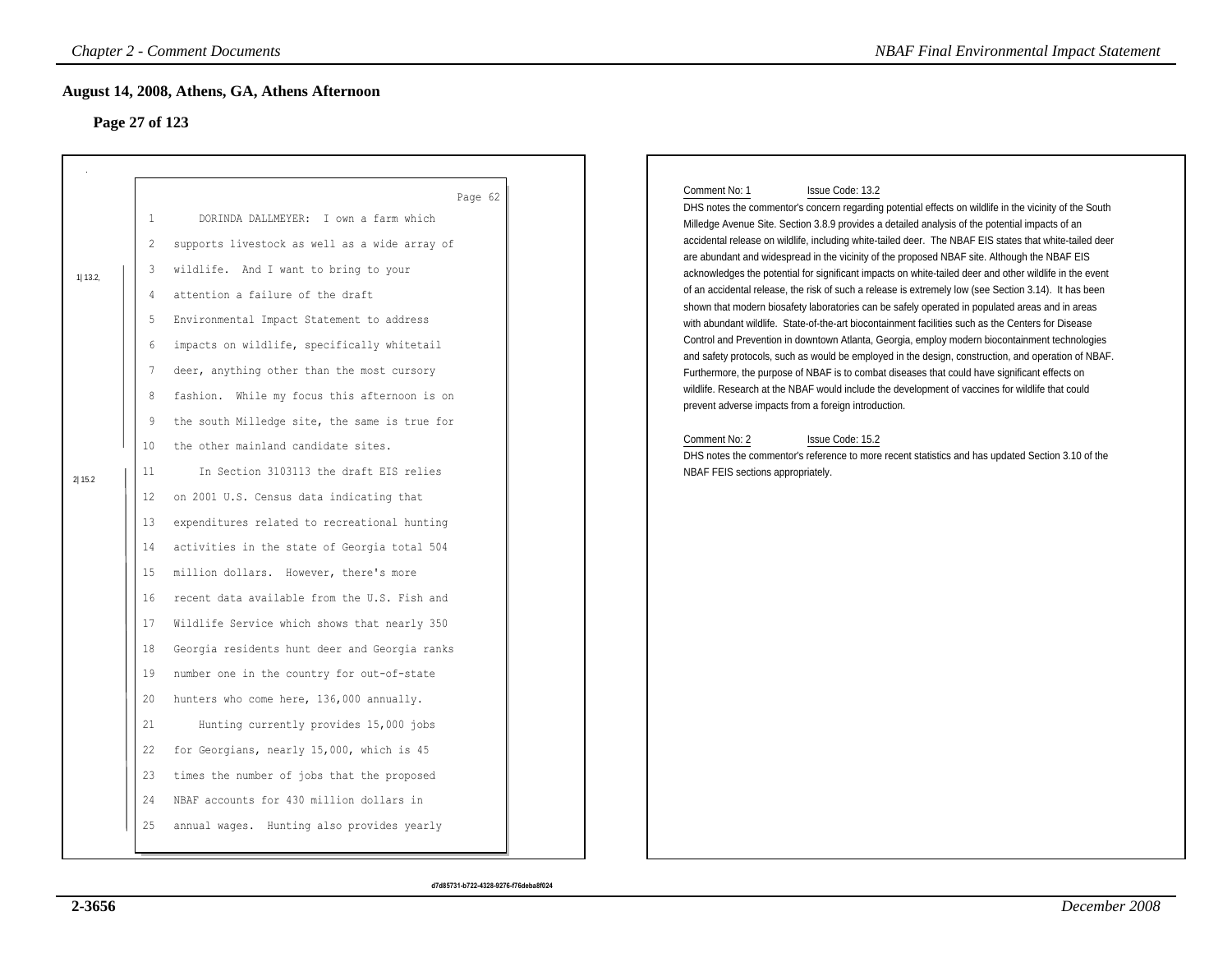# **Page 28 of 123**

|              |                | <b>Chapter 2 - Comment Documents</b>          | <b>NBAF Final Environmental Impact Statement</b>                                                                                                                                                           |
|--------------|----------------|-----------------------------------------------|------------------------------------------------------------------------------------------------------------------------------------------------------------------------------------------------------------|
|              |                | August 14, 2008, Athens, GA, Athens Afternoon |                                                                                                                                                                                                            |
|              | Page 28 of 123 |                                               |                                                                                                                                                                                                            |
|              |                |                                               |                                                                                                                                                                                                            |
|              |                |                                               |                                                                                                                                                                                                            |
|              |                | Page 63                                       | Comment No: 3<br>Issue Code: 13.2<br>DHS notes the commentor's concern regarding potential effects on wildlife in the vicinity of the South                                                                |
| cont. 2 15.2 | 1              | revenues of a hundred million dollars in      | Milledge Avenue Site. Section 3.8.9 provides a detailed analysis of the potential impacts of an                                                                                                            |
|              | 2              | federal taxes and 93 million in state and     | accidental release on wildlife, including white-tailed deer. The EIS states that white-tailed deer are<br>abundant and widespread in the vicinity of the South Milledge Avenue Site. Although the NBAF EIS |
|              | 3              | local taxes with the broader ripple effect on | acknowledges the potential for significant impacts on white-tailed deer and other wildlife in the event                                                                                                    |
|              | 4              | Georgia's economy estimated to be 1.4 billion | of an accidental release, the risk of such a release is extremely low (see Section 3.14). It has been                                                                                                      |
|              | 5              | dollars. These figures dwarf the 32 million   | shown that modern biosafety laboratories can be safely operated in populated areas and in areas<br>with abundant wildlife. State-of-the-art biocontainment facilities such as the Centers for Disease      |
|              | 6              | dollar annual total for income and taxes the  | Control and Prevention in downtown Atlanta, Georgia, employ modern biocontainment technologies<br>and safety protocols, such as would be employed in the design, construction, and operation of NBAF.      |
|              | -7             | draft EIS projects for the Athens site.       | Furthermore, the purpose of NBAF is to combat diseases that could have significant effects on                                                                                                              |
|              | $\,8\,$        | Data for Kansas, Texas, North Carolina        | wildlife. Research at the NBAF would include the development of vaccines for wildlife that could<br>prevent adverse impacts from a foreign introduction.                                                   |
|              | 9              | and Mississippi also reflect that the value   |                                                                                                                                                                                                            |
|              | 10             | of the hunting economy of each state far      |                                                                                                                                                                                                            |
|              | 11             | outstrips the putative economic benefits that |                                                                                                                                                                                                            |
|              | 12             | will come from the proposed facility. These   |                                                                                                                                                                                                            |
|              | 13             | economic data are relevant in evaluating the  |                                                                                                                                                                                                            |
|              | 14             | potential impact of an accidental or          |                                                                                                                                                                                                            |
|              | 15             | deliberate release of pathogens from the      |                                                                                                                                                                                                            |
|              | 16             | proposed South Milledge Avenue site.          |                                                                                                                                                                                                            |
| 3 13.2       | 17             | The draft EIS correctly notes that the        |                                                                                                                                                                                                            |
|              | 18             | proposed site is located adjacent to          |                                                                                                                                                                                                            |
|              | 19             | bottomland hardwood forests along the Middle  |                                                                                                                                                                                                            |
|              | 20             | Oconee River which serve not only as their    |                                                                                                                                                                                                            |
|              | 21             | habitat but also as a corridor for dispersal. |                                                                                                                                                                                                            |
|              | 22             | According to UGA professor Carl Miller, a     |                                                                                                                                                                                                            |
|              | 23             | noted authority on whitetail deer, large home |                                                                                                                                                                                                            |
|              | 24             | ranges are reported for deer and bottomland   |                                                                                                                                                                                                            |
|              | 25             | hardwood habitats such as those found along   |                                                                                                                                                                                                            |
|              |                |                                               |                                                                                                                                                                                                            |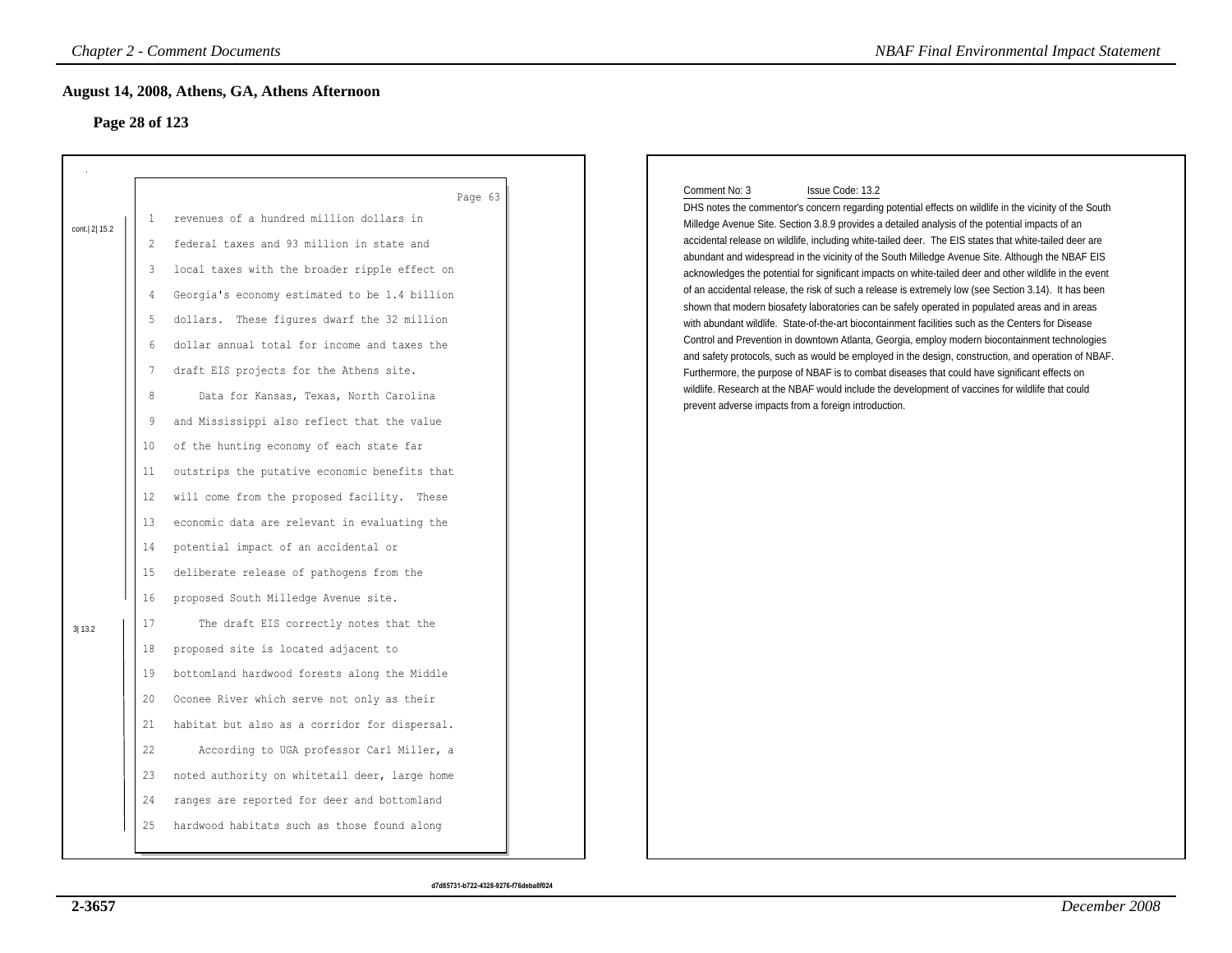# **Page 29 of 123**

| <b>Chapter 2 - Comment Documents</b> |                                                                                                                                                                                                                                                                                                                                                                                                                                                                                                                                                                                                                                                                                                                                                                                                                                                                                                                                                                                                                                                                                                                                                                                                                                                                             | <b>NBAF Final Environmental Impact Statement</b>                                                                                                                                                                                                                                                                                                                                                                                                                                                                                                                                                                                                                                                                                                                                                                                                                                                                                                                                                                                                                                                                                                                                                                                                                                                                                                                                                                                                                                                                                                                                                                                                                                                                                                                                                                                                                                            |
|--------------------------------------|-----------------------------------------------------------------------------------------------------------------------------------------------------------------------------------------------------------------------------------------------------------------------------------------------------------------------------------------------------------------------------------------------------------------------------------------------------------------------------------------------------------------------------------------------------------------------------------------------------------------------------------------------------------------------------------------------------------------------------------------------------------------------------------------------------------------------------------------------------------------------------------------------------------------------------------------------------------------------------------------------------------------------------------------------------------------------------------------------------------------------------------------------------------------------------------------------------------------------------------------------------------------------------|---------------------------------------------------------------------------------------------------------------------------------------------------------------------------------------------------------------------------------------------------------------------------------------------------------------------------------------------------------------------------------------------------------------------------------------------------------------------------------------------------------------------------------------------------------------------------------------------------------------------------------------------------------------------------------------------------------------------------------------------------------------------------------------------------------------------------------------------------------------------------------------------------------------------------------------------------------------------------------------------------------------------------------------------------------------------------------------------------------------------------------------------------------------------------------------------------------------------------------------------------------------------------------------------------------------------------------------------------------------------------------------------------------------------------------------------------------------------------------------------------------------------------------------------------------------------------------------------------------------------------------------------------------------------------------------------------------------------------------------------------------------------------------------------------------------------------------------------------------------------------------------------|
|                                      | August 14, 2008, Athens, GA, Athens Afternoon<br>Page 29 of 123                                                                                                                                                                                                                                                                                                                                                                                                                                                                                                                                                                                                                                                                                                                                                                                                                                                                                                                                                                                                                                                                                                                                                                                                             |                                                                                                                                                                                                                                                                                                                                                                                                                                                                                                                                                                                                                                                                                                                                                                                                                                                                                                                                                                                                                                                                                                                                                                                                                                                                                                                                                                                                                                                                                                                                                                                                                                                                                                                                                                                                                                                                                             |
| cont.   1  13.2,<br>3 19.2<br>4 5.2  | Page 64<br>the middle Oconee. Thus we have the<br>-1<br>potential for a great deal of movement of<br>$\overline{2}$<br>whitetail deer all along the Middle Oconee<br>3<br>Corridor and into other forage areas such as<br>4<br>livestock pastures. Indeed, Dr. Miller notes<br>-5<br>that yearly males disperse as much as two to<br>6<br>six miles from their maternal home range.<br>7<br>8<br>Although the draft EIS maps the density<br>of livestock found in the vicinity of each<br>-9<br>10<br>candidate site, it fails to include any data<br>on population density and dispersal<br>11<br>12<br>characteristics for deer, which are<br>susceptible to Foot and Mouth Disease and<br>13<br>Rift Valley Fever as domestic livestock.<br>14<br>15<br>Of course, the facility will have a<br>perimeter fence designed to keep deer out.<br>16<br>But no fence can keep viruses in, especially<br>17<br>FMD virus, which is easily spread by aerosol<br>18<br>transmission. Nor can a fence contain insect<br>19<br>vectors such as mosquitoes infected with<br>20<br>other pathogens transmissible to deer such as<br>21<br>22<br>Rift Valley Fever.<br>23<br>If this facility is built, it has no<br>24<br>business being placed on the mainland.<br>25<br>Thank you. | Comment No: 3<br>Issue Code: 19.2<br>DHS notes the commentor's concerns regarding an accidental release of a vector, such as a<br>mosquito, from the NBAF. The NBAF would be designed, constructed, and operated to ensure the<br>maximum level of public safety and to fulfill all necessary requirements to protect the environment.<br>Section 3.14 and Appendix E of the NBAF EIS, investigates the chances of a variety of accidents that<br>could occur with the proposed NBAF and consequences of potential accidents, Accidents could<br>occur in the form of procedural violations (operational accidents), natural phenomena accidents,<br>external events, and intentional acts each of which has the potential to release a vector. Although<br>some accidents are more likely to occur than others (e.g., safety protocol not being followed), the<br>chances of an accidental release of a vector are low. An analysis of potential consequences of a<br>pathogen (e.g. Rift Valley fever virus) becoming established in native mosquito populations was<br>evaluated in Section 3.8.9 and Section 3.10.9 as well as in Section 3.14 (health and Safety) of the<br>NBAF EIS. DHS would have site-specific Standard Operating Procedures (SOP) and response plans<br>in place prior to the initiation of research activities at the proposed NBAF. The RVF response plan<br>would also include a mosquito control action plan. In addition, oversight of NBAF operations, as<br>described in Section 2.2.2.6 of the NBAF EIS, will be conducted in part by the Institutional Biosafety<br>Committee (IBC), which includes community representative participation, and the APHIS Animal<br>Research Policy and Institutional Animal Care and Use Committee.<br>Comment No: 4<br>Issue Code: 5.2<br>DHS notes the commentor's opposition to the five mainland site alternatives. |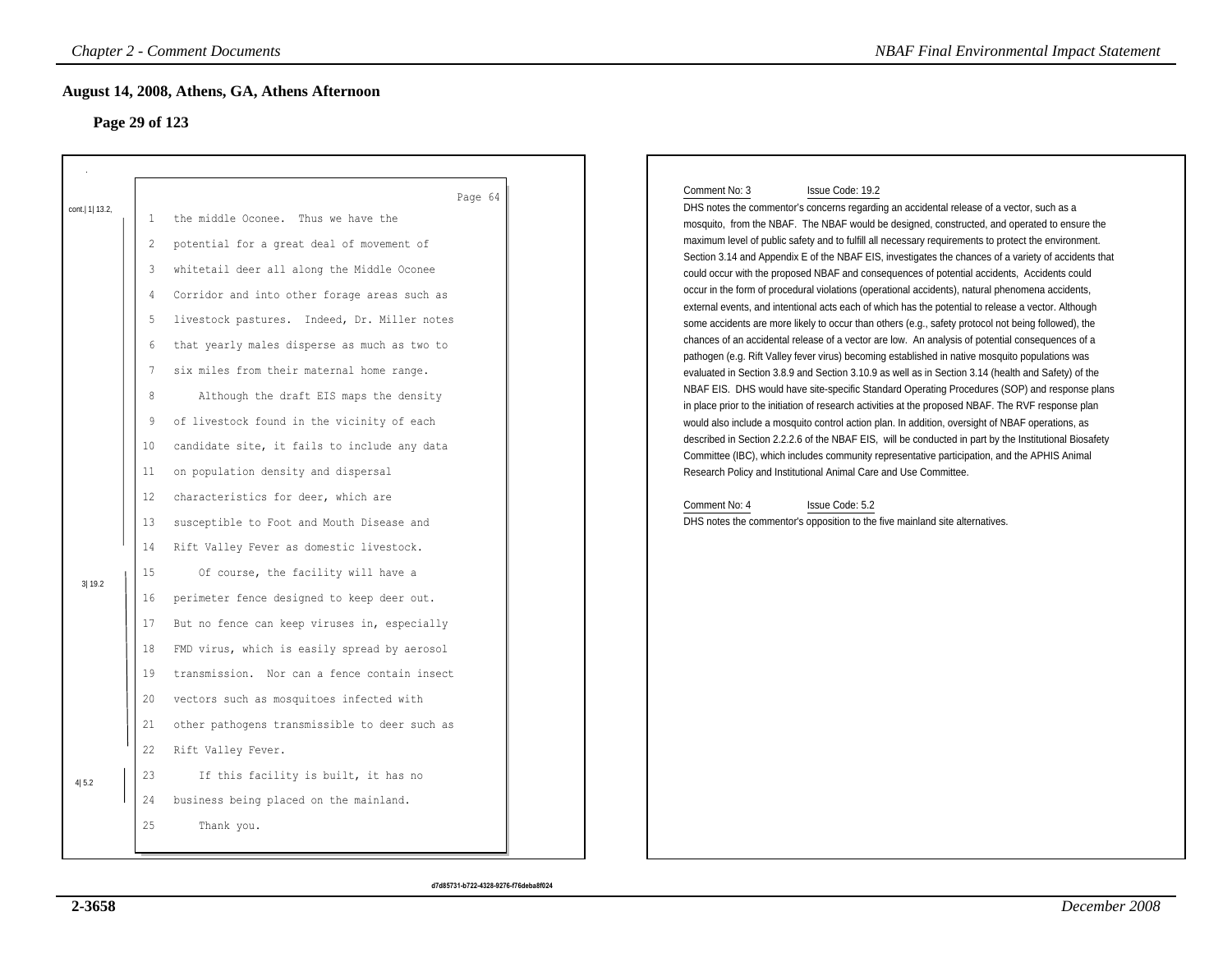## **Page 30 of 123**

|                |                     | <b>Chapter 2 - Comment Documents</b>               |                                                                                                                                                                                                          | <b>NBAF Final Environmental Impact Statement</b> |
|----------------|---------------------|----------------------------------------------------|----------------------------------------------------------------------------------------------------------------------------------------------------------------------------------------------------------|--------------------------------------------------|
|                |                     | August 14, 2008, Athens, GA, Athens Afternoon      |                                                                                                                                                                                                          |                                                  |
| Page 30 of 123 |                     |                                                    |                                                                                                                                                                                                          |                                                  |
|                |                     |                                                    |                                                                                                                                                                                                          |                                                  |
|                | $\mathbf{1}$        | Page 65<br>(Applause.)                             | Comment No: 1<br>Issue Code: 5.0<br>DHS notes the commentor's support for the research to be conducted at the NBAF.                                                                                      |                                                  |
|                | 2                   | MS. COGHILL: Maria Kuhn is our next                | Comment No: 2<br>Issue Code: 24.2<br>DHS notes the commentor's support for the South Milledge Avenue Site Alternative.                                                                                   |                                                  |
|                | 3<br>$\overline{4}$ | speaker.<br>MARIA KUHN: Good afternoon. My name is | Comment No: 3<br>Issue Code: 1.0<br>DHS notes the commentor's support for the proposed research that would be conducted within the                                                                       |                                                  |
|                | 5                   | Maria Kuhn. I am a citizen of Oconee County.       | NBAF. DHS's mission is to study foreign animal and zoonotic (transmitted from animals to humans)                                                                                                         |                                                  |
|                | 6                   | I'm the director of biosafety here at the          | diseases that threaten our agricultural livestock and agricultural economy. The purpose of the NBAF<br>would be to develop tests to detect foreign animal and zoonotic diseases and develop vaccines (or |                                                  |
|                | 7                   | University of Georgia.                             | other countermeasures such as antiviral therapies) to protect agriculture and food systems in the                                                                                                        |                                                  |
|                | $\,8\,$             | And as President Bush has often brought            | United States.                                                                                                                                                                                           |                                                  |
|                | 9                   | up in these meetings, I would like to go           |                                                                                                                                                                                                          |                                                  |
| 1 5.0          | 10                  | ahead and declare that I am a liberal. And I       |                                                                                                                                                                                                          |                                                  |
|                | 11                  | do also support NBAF. I support NBAF               |                                                                                                                                                                                                          |                                                  |
| 2 24.2         | 12                  | wherever it is built, and I personally hope        |                                                                                                                                                                                                          |                                                  |
|                | 13                  | to see it in Athens.                               |                                                                                                                                                                                                          |                                                  |
| 3 1.0          | 14                  | I support NBAF because I do support the            |                                                                                                                                                                                                          |                                                  |
|                | 15                  | quality of life that we all have here in the       |                                                                                                                                                                                                          |                                                  |
|                | 16                  | United States. NBAF and our safe food supply       |                                                                                                                                                                                                          |                                                  |
|                | 17                  | are directly connected. And NBAF will also         |                                                                                                                                                                                                          |                                                  |
|                | 18                  | provide technologies and knowledge that will       |                                                                                                                                                                                                          |                                                  |
|                | 19                  | improve the quality of life for those less         |                                                                                                                                                                                                          |                                                  |
|                | 20                  | fortunate than us on a global level.               |                                                                                                                                                                                                          |                                                  |
|                | 21                  | In my work I am able to support safe and           |                                                                                                                                                                                                          |                                                  |
|                | 22                  | secure research that involves humans, animal       |                                                                                                                                                                                                          |                                                  |
|                | 23                  | and plant pathogens. I am blessed to be in a       |                                                                                                                                                                                                          |                                                  |
|                | 24                  | unique position where every day I work with        |                                                                                                                                                                                                          |                                                  |
|                | 25                  | brilliant and inquisitive individuals who          |                                                                                                                                                                                                          |                                                  |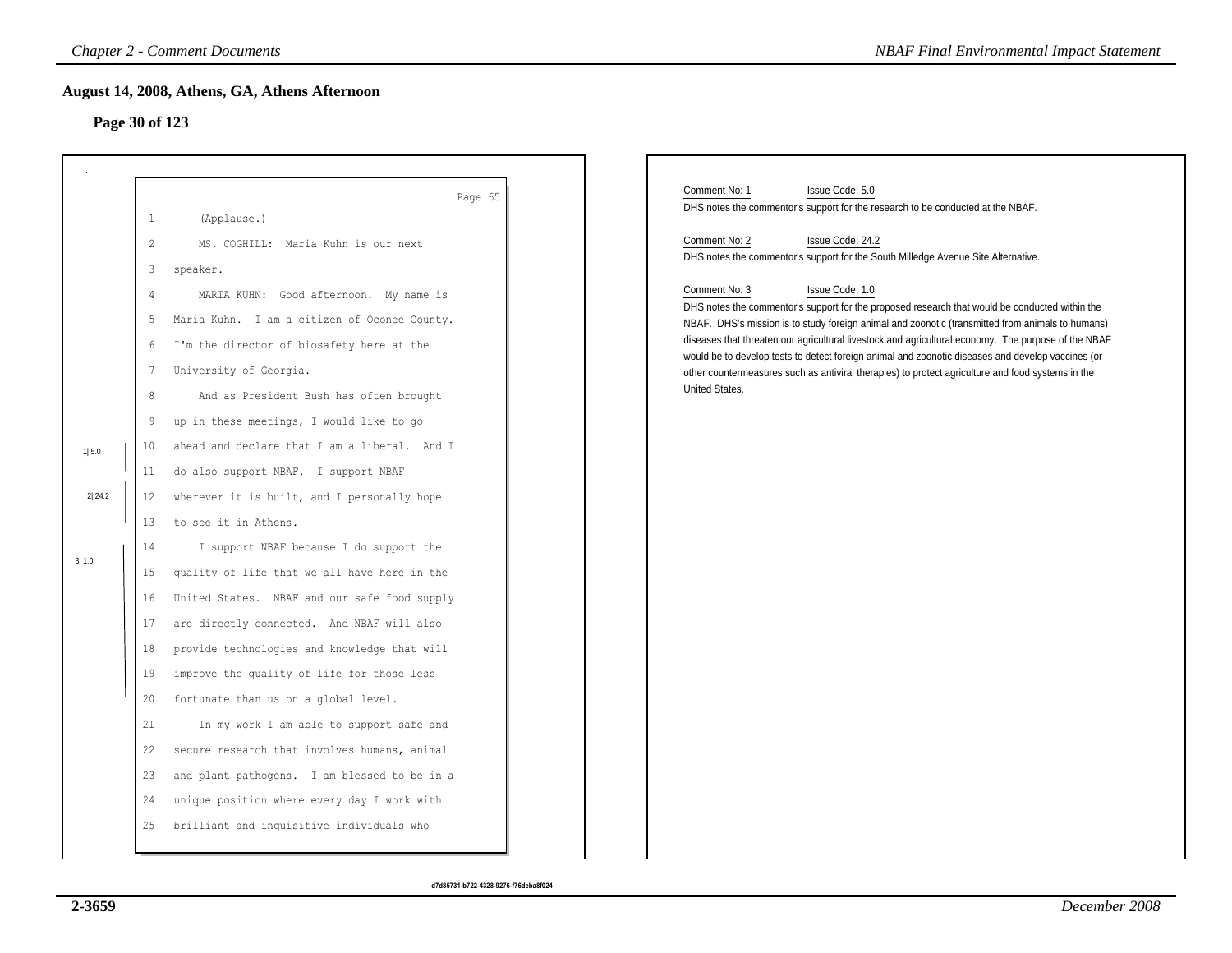## **Page 31 of 123**

|              | Page 66                                       |
|--------------|-----------------------------------------------|
| $\mathbf{1}$ | nobly dedicate their professions to           |
| 2            | supporting and providing research that        |
| 3            | involves the topics that I've mentioned.      |
| 4            | These intelligent individuals that I call the |
| -5           | biosafety team are not just the scientists    |
| 6            | but they are also the technicians, the        |
| 7            | maintenance personnel, the police,            |
| 8            | veterinarians, animal care, custodians and    |
| 9            | engineers.                                    |
| 10           | Regardless of scientific disciplines, the     |
| 11           | general focus of science should be well       |
| 12           | understood that it is not unique. Whether     |
| 13           | you're a behavioral, biomedical or            |
| 14           | agricultural scientist, your focus is simply  |
| 15           | for the advancement, improvement and          |
| 16           | understanding of what is true and so.         |
| 17           | Therefore, I would like this community to     |
| 18           | understand and know that the researchers and  |
| 19           | veterinarians at NBAF have the same focus.    |
| 20           | Theirs is one of advancement in foreign       |
| 21           | animal diseases that are continuing and       |
| 22           | knocking on our doors every day.              |
| 23           | Rift Valley Fever has left Africa and         |
| 24           | migrated to the Middle East. And I would      |
| 25           | like for you all to know there's concerns     |
|              |                                               |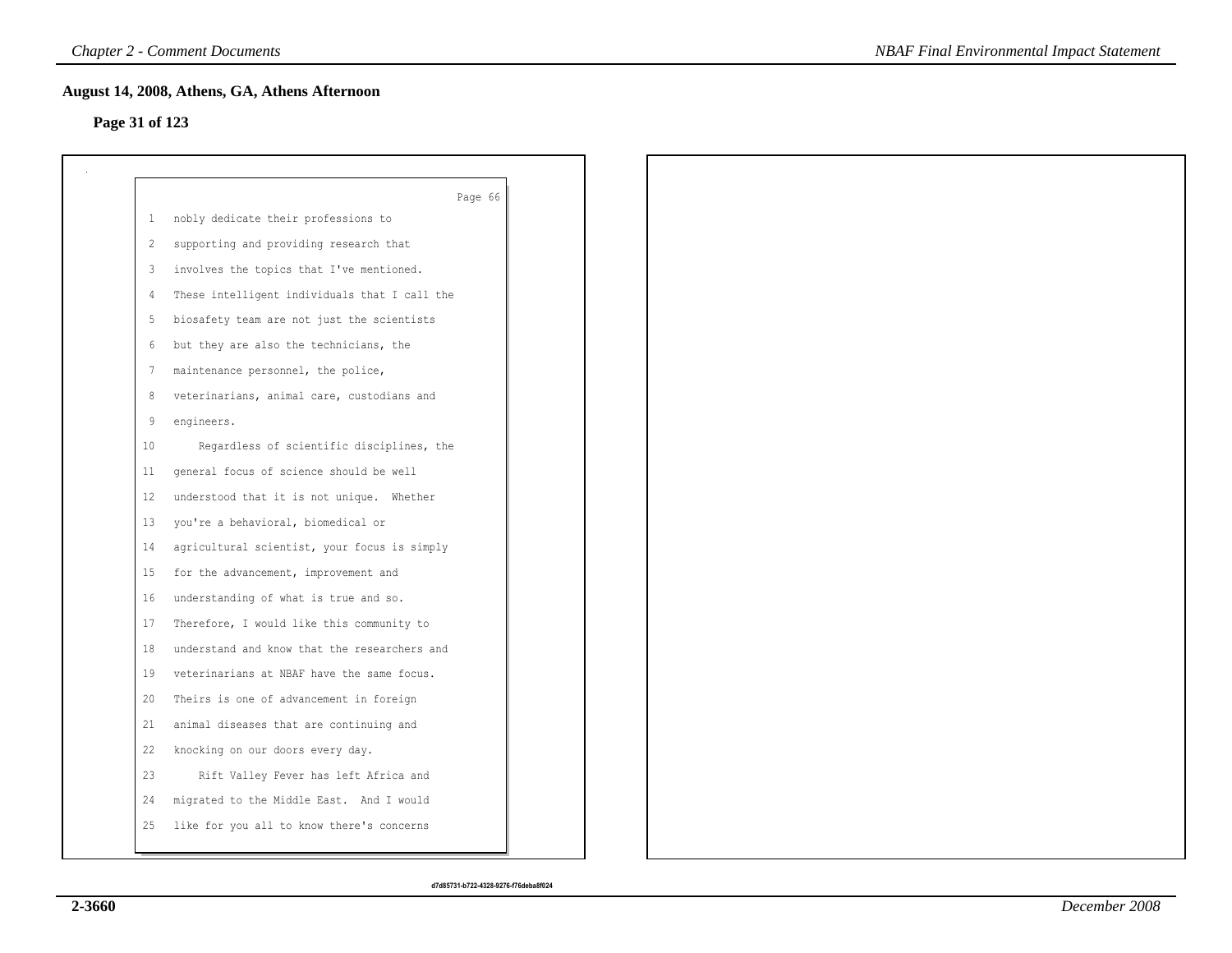## **Page 32 of 123**

|              | Page 67                                       |
|--------------|-----------------------------------------------|
| $\mathbf{1}$ | would be the next stop would be Europe or     |
| 2            | possibly here in the western hemisphere, and  |
| 3            | we have to be prepared.                       |
| -4           | Einstein said a perfect means -- a            |
| 5            | perfection of means and a confusion at the    |
| 6            | aims seems to be our main problem. And the    |
| 7            | negative expressions that I see currently out |
| 8            | there for NBAF, the terms bioterror lab, I    |
| 9            | believe are currently of confusion and they   |
| 10           | are a definitive confusion of aims for the    |
| 11           | research to be done at NBAF.                  |
| 12           | Are there risks? Yes. Are people              |
| 13           | perfect? No. But in my work I know that we    |
| 14           | strive for the highest level of controls that |
| 15           | reduce those risks and address the concerns   |
| 16           | for human error.                              |
| 17           | So for people that may be on the fence,       |
| 18           | please do not let the terms being used scare  |
| 19           | you or concern you, because the aims of NBAF  |
| 20           | are the same as those of all scientific       |
| 21           | research: to understand, to advance and to    |
| 22           | improve.                                      |
| 23           | Thank you.                                    |
| 24           | MS. COGHILL: Thank you.                       |
| 25           | (Applause.)                                   |
|              |                                               |

*NBAF Final Environmental Impact Statement*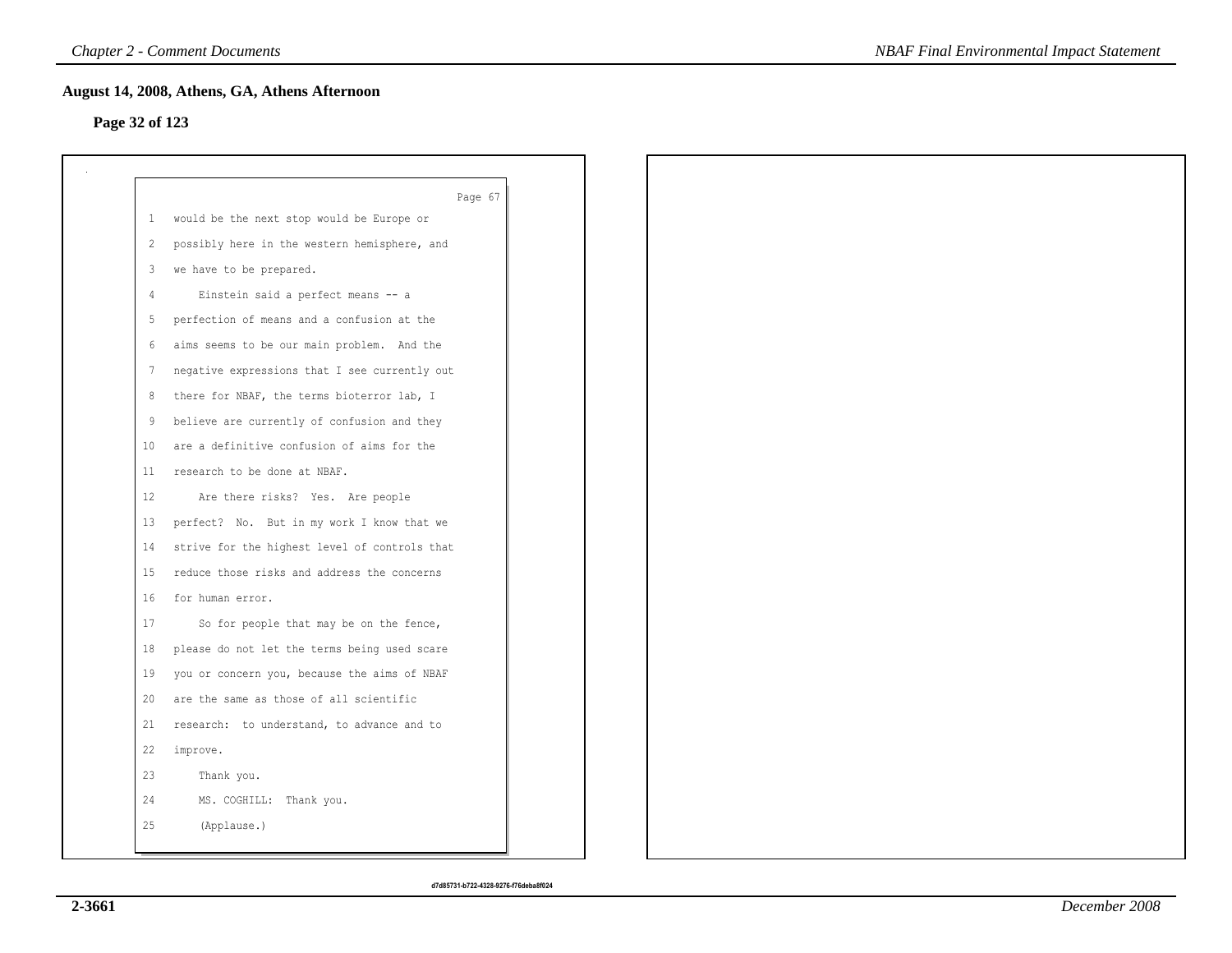# **Page 33 of 123**

|        |                                | <b>Chapter 2 - Comment Documents</b>                                                                                                                                                 | <b>NBAF Final Environmental Impact Statement</b>                                                                                                                                                                                                                                                                                                                                                                                                                                                                                                                                                                          |
|--------|--------------------------------|--------------------------------------------------------------------------------------------------------------------------------------------------------------------------------------|---------------------------------------------------------------------------------------------------------------------------------------------------------------------------------------------------------------------------------------------------------------------------------------------------------------------------------------------------------------------------------------------------------------------------------------------------------------------------------------------------------------------------------------------------------------------------------------------------------------------------|
|        | Page 33 of 123                 | August 14, 2008, Athens, GA, Athens Afternoon                                                                                                                                        |                                                                                                                                                                                                                                                                                                                                                                                                                                                                                                                                                                                                                           |
|        | $\mathbf{1}$<br>$\overline{2}$ | Page 68<br>MS. COGHILL: Sue Wilde.<br>SUE WILDE: I would like to express my                                                                                                          | Comment No: 1<br>Issue Code: 25.2<br>DHS notes the commentor's opposition to the South Milledge Avenue Site Alternative.<br>Comment No: 2<br>Issue Code: 13.2                                                                                                                                                                                                                                                                                                                                                                                                                                                             |
| 1 25.2 | $\mathfrak{Z}$<br>4<br>5<br>6  | opposition to the construction in Athens of<br>the NBAF on the proposed site at South<br>Milledge and Whitehall Road.<br>As your Draft Environmental Impact                          | DHS notes the commentor's concern regarding the proximity of the South Milledge Avenue Site to the<br>State Botanical Garden and the Important Bird Area (IBA) and potential effects on grassland birds. As<br>indicated in Sections 3.8.3.2 and 3.8.3.3 of the NBAF EIS, construction and normal operations of the<br>NBAF would have no direct impact on the State Botanical Garden. DHS acknowledges the<br>importance of native grasslands and early successional habitats to wildlife; however, as indicated in<br>Section 3.8.3.2.5, the NBAF would affect primarily pasture areas that consist of actively grazed, |
| 2 13.2 | $\overline{7}$<br>8<br>9<br>10 | Statement acknowledges, the site lies between<br>the Whitehall Forest and the botanical garden<br>squarely in the middle of an Audubon<br>Society-designated important bird area, or | cultivated, forage grasses. These areas have limited wildlife habitat value due to their disturbed<br>condition, lack of native vegetation, and lack of wildlife food and cover. Due to their actively grazed<br>condition and lack of cover, the forage grass areas contain little or no suitable nesting habitat for<br>grassland bird species.                                                                                                                                                                                                                                                                         |
|        | 11<br>12<br>13<br>14           | IBA.<br>The EIS claims that construction of the<br>facility on that site would have no direct<br>effect on the State botanical garden                                                |                                                                                                                                                                                                                                                                                                                                                                                                                                                                                                                                                                                                                           |
|        | 15<br>16<br>17                 | Whitehall Forest IBA because, quote, the<br>forest of repairing corridor which connects<br>Whitehall with the botanical garden would be                                              |                                                                                                                                                                                                                                                                                                                                                                                                                                                                                                                                                                                                                           |
|        | 18<br>19<br>20<br>21           | preserved, end quote. However, this<br>assessment fails to take into account the<br>degradation of grassland bird habitat.<br>Grassland birds rely on open fields for                |                                                                                                                                                                                                                                                                                                                                                                                                                                                                                                                                                                                                                           |
|        | 22<br>23<br>24<br>25           | nesting and other habitat functions. In<br>Georgia these birds include indigo bunting<br>common yellow-throat, eastern meadowlark,<br>grasshopper sparrow, song sparrow, eastern     |                                                                                                                                                                                                                                                                                                                                                                                                                                                                                                                                                                                                                           |
|        |                                |                                                                                                                                                                                      |                                                                                                                                                                                                                                                                                                                                                                                                                                                                                                                                                                                                                           |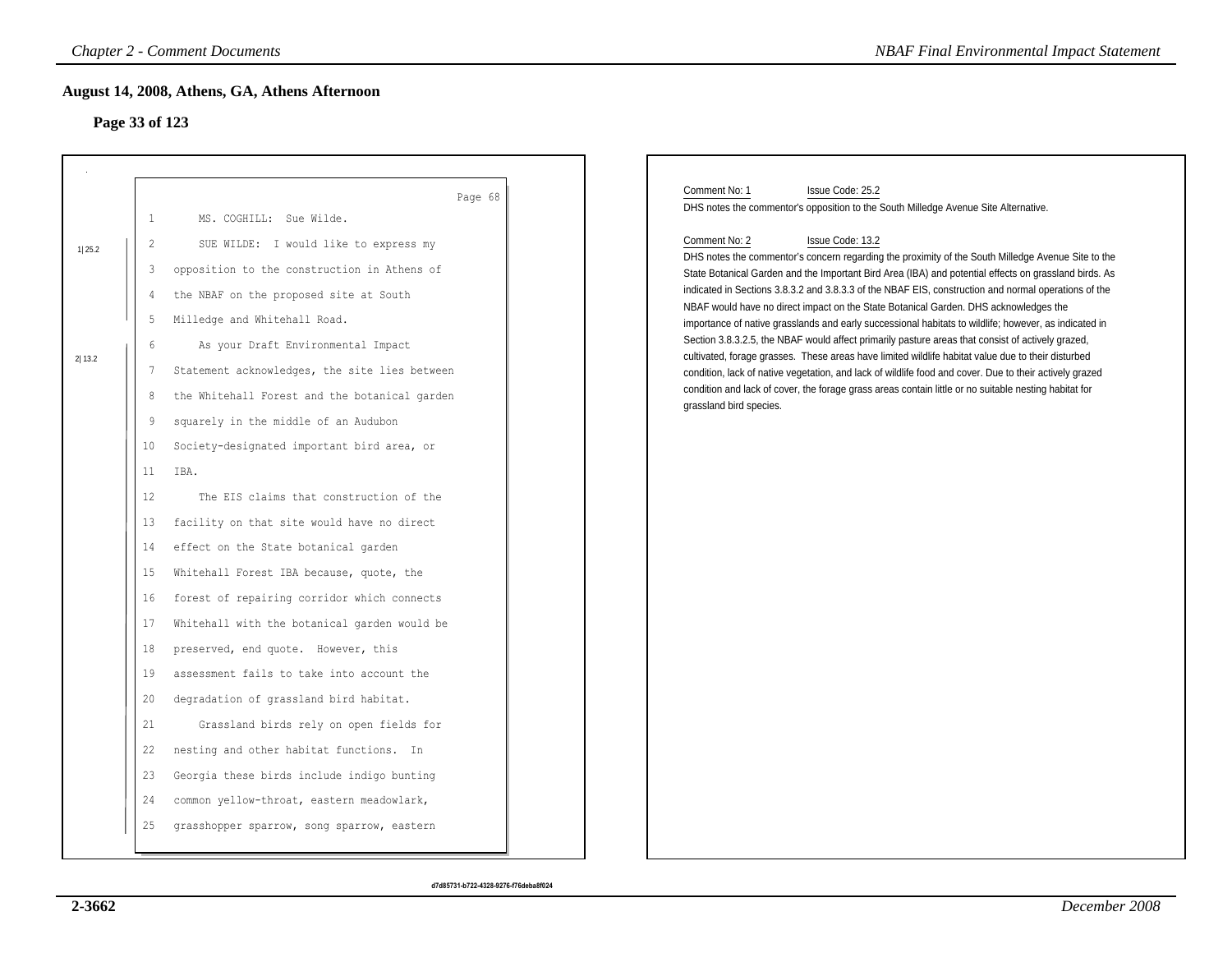# **Page 34 of 123**

|                |                   | <b>Chapter 2 - Comment Documents</b>                                            | <b>NBAF Final Environmental Impact Statement</b>                                                                                                                                                                |
|----------------|-------------------|---------------------------------------------------------------------------------|-----------------------------------------------------------------------------------------------------------------------------------------------------------------------------------------------------------------|
| Page 34 of 123 |                   | August 14, 2008, Athens, GA, Athens Afternoon                                   |                                                                                                                                                                                                                 |
|                |                   | Page 69                                                                         | Comment No: 3<br>Issue Code: 7.2<br>DHS notes the commentors concern regarding nightime lighting impacts on birds. As described in                                                                              |
| cont. 2 13.2   | $\mathbf{1}$      | bluebird and northern bobwhite, to name a                                       | Chapter 3, Section 3.8.3.3.4 of the FEIS nightime lighting has the potential to impact wildlife through<br>astronomical and ecological light pollution. The NBAF would employ the minimum intensity of lighting |
|                | 2                 | few. Studies show that grassland bird                                           | that is necessary to provide adequate security.                                                                                                                                                                 |
|                | 3                 | species in the eastern U.S. are declining                                       |                                                                                                                                                                                                                 |
|                | 4                 | faster than any other group of North American                                   |                                                                                                                                                                                                                 |
|                | 5                 | breeding birds due to habitat destruction.                                      |                                                                                                                                                                                                                 |
|                | 6                 | According to the EIS, quote, construction                                       |                                                                                                                                                                                                                 |
|                | $7\phantom{.0}$   | activities for NBAF would disturb                                               |                                                                                                                                                                                                                 |
|                | 8                 | approximately 30 acres plus additional                                          |                                                                                                                                                                                                                 |
|                | 9                 | acreage for temporary construction areas, end                                   |                                                                                                                                                                                                                 |
|                | 10                | quote. The EIS also states that there will                                      |                                                                                                                                                                                                                 |
|                | 11                | be, quote, site grading, stripping of grass,                                    |                                                                                                                                                                                                                 |
|                | $12 \overline{ }$ | removal of trees and other vegetation, end                                      |                                                                                                                                                                                                                 |
|                | 13                | quote, and that the construction period will                                    |                                                                                                                                                                                                                 |
|                | 14                | last four years.                                                                |                                                                                                                                                                                                                 |
|                | 15                | This kind of long-term construction and<br>degradation of the pasture land that |                                                                                                                                                                                                                 |
|                | 16                |                                                                                 |                                                                                                                                                                                                                 |
|                | 17                | currently exists between Whitehall Forest and                                   |                                                                                                                                                                                                                 |
|                | 18<br>19          | the state botanical garden is not appropriate                                   |                                                                                                                                                                                                                 |
|                |                   | in an important bird area.                                                      |                                                                                                                                                                                                                 |
| 3 7.2          | 20                | In addition, the EIS states that, quote,                                        |                                                                                                                                                                                                                 |
|                | 21                | the main facility, all support buildings and                                    |                                                                                                                                                                                                                 |
|                | 22                | the parking lot will be well lit and that                                       |                                                                                                                                                                                                                 |
|                | 23                | lighting is also proposed at regular                                            |                                                                                                                                                                                                                 |
|                | 24                | intervals along the security fence, end                                         |                                                                                                                                                                                                                 |
|                | 25                | quote.                                                                          |                                                                                                                                                                                                                 |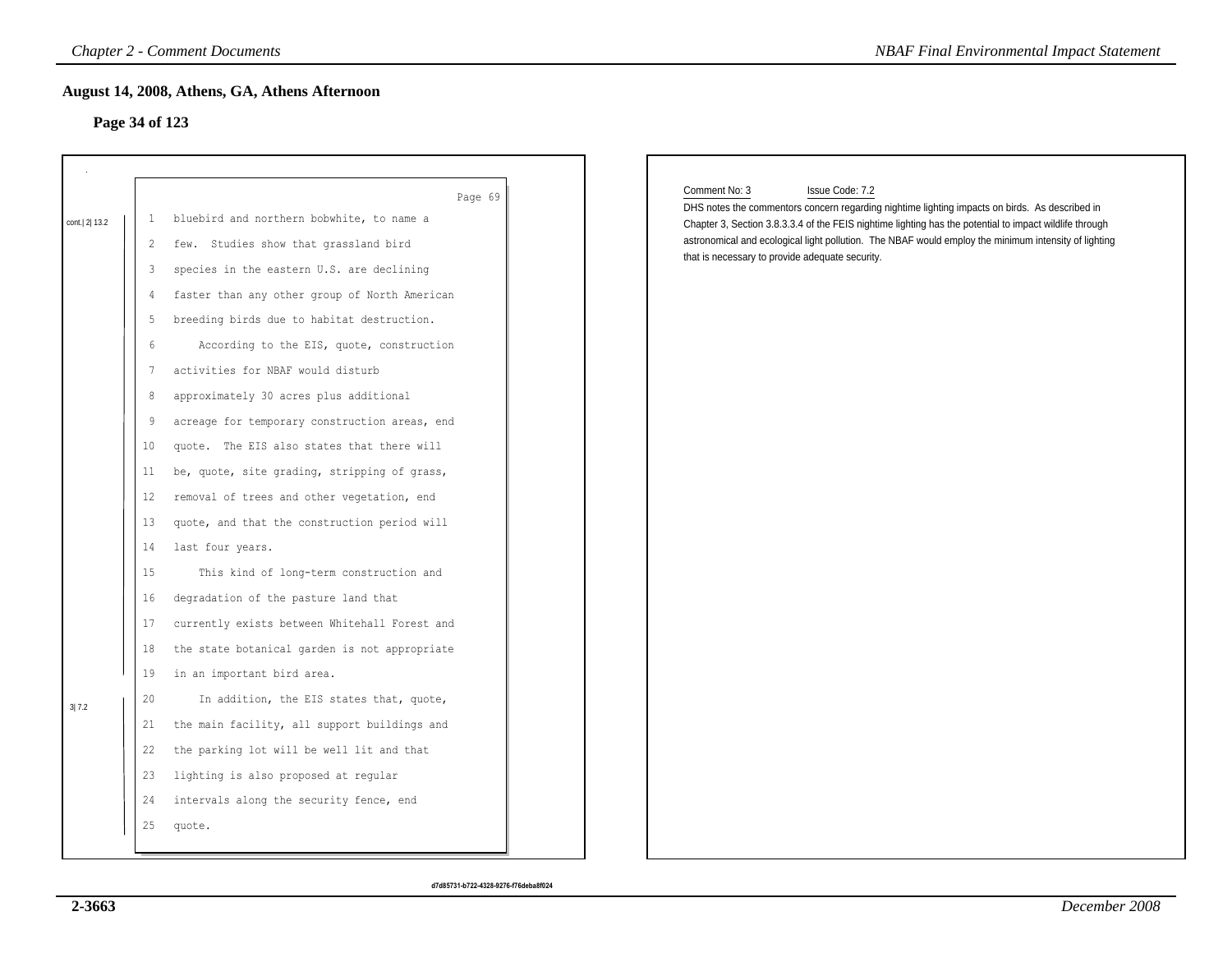## **Page 35 of 123**

| Page 35 of 123   |              | August 14, 2008, Athens, GA, Athens Afternoon |
|------------------|--------------|-----------------------------------------------|
|                  |              |                                               |
|                  |              | Page 70                                       |
| cont. 3 7.2      | $\mathbf{1}$ | At the last scoping meeting I spoke about     |
|                  | 2            | migrating birds' tendency to make their       |
|                  | 3            | migratory flights at night frequently         |
|                  | 4            | navigating by the stars. It has long been     |
|                  | 5            | known that lighted buildings cause trouble    |
|                  | 6            | for night-flying birds. They become confused  |
|                  | 7            | by the light, which they are reluctant to fly |
|                  | 8            | out of, and will fly in circles until they    |
|                  | 9            | drop from exhaustion or collide with the      |
|                  | 10           | building. The EIS did not address the         |
|                  | 11           | nightlight hazard to birds.                   |
| cont.   1   25.2 | 12           | To me it is obvious that construction of      |
|                  | 13           | the NBAF on the open land acreage in the      |
|                  | 14           | middle of a designated important bird area    |
|                  | 15           | would be highly detrimental to the bird life  |
|                  | 16           | there, and I urge you to reject the Athens    |
|                  | 17           | site for the construction of the NBAF.        |
|                  | 18           | Thank you.                                    |
|                  | 19           | (Applause.)                                   |
|                  | 20           | MS. COGHILL: Kathy Prescott is our next       |
|                  | 21           | speaker.                                      |
|                  | 22           | If I have could have Egbert Mundt, Mike       |
|                  | 23           | Giles, Mike Lacy and Mike Wanner please come  |
|                  | 24           | to the front of the room.                     |
|                  | 25           | Go ahead.                                     |
|                  |              |                                               |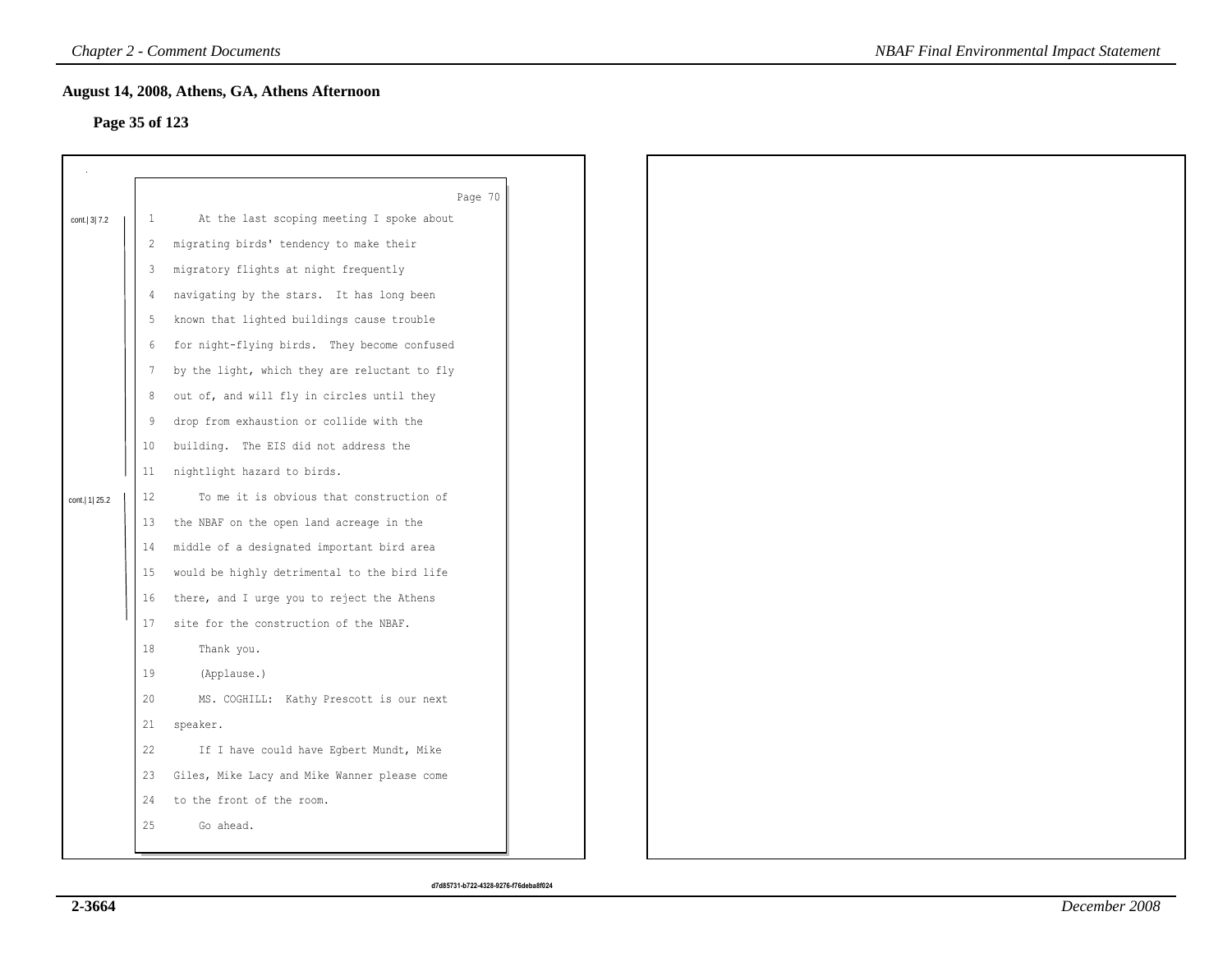# **Page 36 of 123**

|                  | <b>Chapter 2 - Comment Documents</b><br>August 14, 2008, Athens, GA, Athens Afternoon                                                                                                                                                                                                                                                                                                                                                                                                                                                                                                                                                                                                                                                                                                                                                                                                                                                                                                                                                                                                                                                                                      |         | <b>NBAF Final Environmental Impact Statement</b>                                                                                                                                                                                                                                                                                                                                                                                                                                                                                                                                                                                                                                                                                                                                                                                                                                                                                                                                                                                                                                                                                                                                                                                                                                                                                                                                                                                                                                                                                                                                                                                                                                                                                                                                                                                                                                                                                                                                  |
|------------------|----------------------------------------------------------------------------------------------------------------------------------------------------------------------------------------------------------------------------------------------------------------------------------------------------------------------------------------------------------------------------------------------------------------------------------------------------------------------------------------------------------------------------------------------------------------------------------------------------------------------------------------------------------------------------------------------------------------------------------------------------------------------------------------------------------------------------------------------------------------------------------------------------------------------------------------------------------------------------------------------------------------------------------------------------------------------------------------------------------------------------------------------------------------------------|---------|-----------------------------------------------------------------------------------------------------------------------------------------------------------------------------------------------------------------------------------------------------------------------------------------------------------------------------------------------------------------------------------------------------------------------------------------------------------------------------------------------------------------------------------------------------------------------------------------------------------------------------------------------------------------------------------------------------------------------------------------------------------------------------------------------------------------------------------------------------------------------------------------------------------------------------------------------------------------------------------------------------------------------------------------------------------------------------------------------------------------------------------------------------------------------------------------------------------------------------------------------------------------------------------------------------------------------------------------------------------------------------------------------------------------------------------------------------------------------------------------------------------------------------------------------------------------------------------------------------------------------------------------------------------------------------------------------------------------------------------------------------------------------------------------------------------------------------------------------------------------------------------------------------------------------------------------------------------------------------------|
| 1 12.2<br>2 19.2 | Page 36 of 123<br>$\mathbf{1}$<br>KATHY PRESCOTT: Since you value<br>$\overline{2}$<br>redundancy so much, I will repeat my comments<br>from the Washington, D.C., meeting.<br>3<br>I'd like to tell you about a really big<br>4<br>seller in Athens right now: rain barrels.<br>5<br>We are in a one-hundred-year drought and<br>6<br>people are collecting rainwater off their<br>7<br>roofs to water their plants.<br>8<br>9<br>Unfortunately, in my case that doesn't<br>help our pond that continues to drop 6 inches<br>10<br>a day. Our neighbor's well has run dry. Yet<br>11<br>the DEIS executive summary table, no problem,<br>12<br>effects on water in Athens will be minor.<br>13<br>14<br>Another popular item in town is the<br>mosquito pellet. They are for the rain<br>15<br>barrels to kill the mosquito larvae. We have<br>16<br>so many mosquitoes in Athens that the fire<br>17<br>stations give these pellets away for free.<br>18<br>19<br>We have PSAs describing how best to avoid<br>breeding mosquitoes around our homes; yet now<br>20<br>we discover in the DEIS that NBAF will have<br>21<br>an insectary to breed mosquitoes by the<br>22 | Page 71 | Comment No: 1<br>Issue Code: 12.2<br>DHS notes the commentor's drought concerns and DHS acknowledges current regional drought<br>conditions. As described in Section 3.7.3.3.1 of the NBAF EIS, the South Milledge Avenue Site<br>alternative would use approximately 118,000 gallons per day of potable water, an amount that is<br>approximately 0.76% of Athens' current annual average of 15.5 million gallons per day usage. The<br>NBAF annual potable water usage is expected to be approximately equivalent to the amount<br>consumed by 228 residential homes. The South Milledge Avenue Site alternative would have access<br>to 3 surface water resources: the North Oconee River, the Middle Oconee River, and the Jackson<br>County Bear Creek Reservoir. The access to 3 surface water resources will help ensure the<br>availability of water in the event that any one of those sources becomes inadequate.<br>Comment No: 2<br>Issue Code: 19.2<br>DHS notes the commentor's concerns regarding safe facility operations. The NBAF would be<br>designed, constructed, and operated to ensure the maximum level of public safety and to fulfill all<br>necessary requirements to protect the environment. An analysis of potential consequences of a<br>pathogen (e.g., Rift Valley fever virus[RVF]) becoming established in native mosquito populations,<br>particularly in warm, humid climates, was evaluated in Sections 3.8.9, 3.10.9, and 3.14 of the NBAF<br>EIS. DHS would have site-specific standard operating procedures (SOP) and response plans in place<br>prior to the initiation of research activities at the NBAF. RVF and foot and mouth disease SOPs and<br>response plans would likely include strategies that are similar. However, the RVF response plan<br>would also include a mosquito control action plan. The potential consequences of pesticide use<br>would be evaluated during the preparation of a site-specific response plan. |
|                  | thousands to serve as vectors for diseases,<br>23<br>some of which are fatal to humans. But the<br>24<br>DEIS says no problem.<br>25                                                                                                                                                                                                                                                                                                                                                                                                                                                                                                                                                                                                                                                                                                                                                                                                                                                                                                                                                                                                                                       |         |                                                                                                                                                                                                                                                                                                                                                                                                                                                                                                                                                                                                                                                                                                                                                                                                                                                                                                                                                                                                                                                                                                                                                                                                                                                                                                                                                                                                                                                                                                                                                                                                                                                                                                                                                                                                                                                                                                                                                                                   |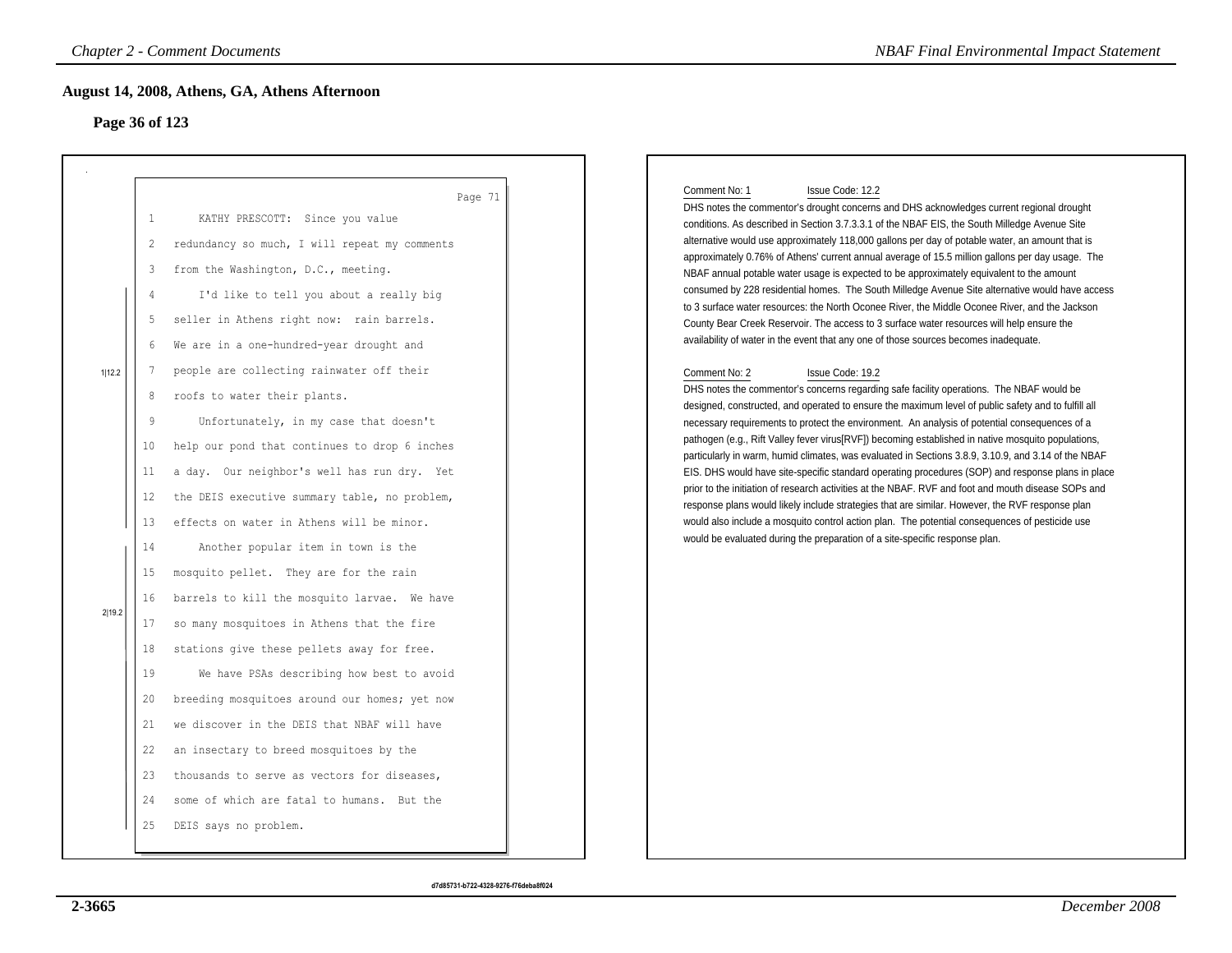# **Page 37 of 123**

|                |                                                       | <b>Chapter 2 - Comment Documents</b>                                                                                                                                                                                                                                                                                                                                              | <b>NBAF Final Environmental Impact Statement</b>                                                                                                                                                                                                                                                                                                                                                                                                                                                                                                                                                                                                                                                                                                                                                                                                                                                                                                                                                                   |
|----------------|-------------------------------------------------------|-----------------------------------------------------------------------------------------------------------------------------------------------------------------------------------------------------------------------------------------------------------------------------------------------------------------------------------------------------------------------------------|--------------------------------------------------------------------------------------------------------------------------------------------------------------------------------------------------------------------------------------------------------------------------------------------------------------------------------------------------------------------------------------------------------------------------------------------------------------------------------------------------------------------------------------------------------------------------------------------------------------------------------------------------------------------------------------------------------------------------------------------------------------------------------------------------------------------------------------------------------------------------------------------------------------------------------------------------------------------------------------------------------------------|
| Page 37 of 123 |                                                       | August 14, 2008, Athens, GA, Athens Afternoon                                                                                                                                                                                                                                                                                                                                     |                                                                                                                                                                                                                                                                                                                                                                                                                                                                                                                                                                                                                                                                                                                                                                                                                                                                                                                                                                                                                    |
| 2 19.2 cont.   | 1<br>2<br>3<br>4<br>5<br>6<br>7                       | Page 72<br>Well, it is more of a problem in areas<br>that have mosquitos since a breach could<br>cause a disease, particularly Rift Valley<br>Fever, to become established in the<br>environment. But we're told the health and<br>safety effects of NBAF on Athens are<br>negligible or moderate, depending where you                                                            | Comment No: 3<br>Issue Code: 9.2<br>DHS notes the commentor's observations regarding the assessment of Athens area air quality and<br>potential impacts from NBAF operations. Section 3.4.1 of the NBAF EIS describes the methodology<br>used in assessing potential air quality consequences. Section 3.4.3.3.2 describes an emission<br>inventory relative to the South Milledge Avenue Site based on the current state of NBAF design, and<br>Section 3.4.3.1.2 summarizes the 2006 Ambient Air Surveillance Report produced by the Ambient<br>Monitoring Program of Georgia's Department of Natural Resources, Environmental Protection<br>Division. Should a decision be made to build NBAF and following site selection and final design, a<br>complete emission inventory would be developed and refined modeling performed as necessary in<br>accordance with state-specific air quality permitting requirements and specifically to show compliance<br>with the NAAQS and the Georgia SIP, if applicable. |
| 3 9.2          | 8<br>9<br>10<br>11<br>$12 \,$<br>13<br>14<br>15<br>16 | look.<br>We also learn in the DEIS that<br>incineration is a possible means of carcass<br>disposal. It would be, quote, a major title<br>five air emission source, unquote, yet no<br>mention of specific Athens air quality<br>problems, only references to, quote, State<br>compliance continues to be a challenge,<br>unquote. But in the DEIS air quality effects             | Comment No: 4<br>Issue Code: 26.0<br>DHS notes the commentor's statement. Dr. Barrett is the Director of the Plum Island Animal Disease<br>Center (PIADC) is correct in stating that only one of the diseases at PIADC, foot and mouth disease<br>(FMD) can be transmitted through aerosol means. At the NBAF, FMD virus along with three other<br>pathogens, Hendra virus, Nipah virus, and Rift Valley fever virus can be transmitted through aerosol<br>means.                                                                                                                                                                                                                                                                                                                                                                                                                                                                                                                                                  |
| 4 26.0         | 17<br>18<br>19<br>20<br>21<br>22<br>23<br>24<br>25    | in Athens are minor.<br>At the DHS town hall meeting in February<br>Plum Island's Dr. Barry Beck (phonetic<br>spelling) happily volunteered that only FMD<br>was transported through aerosol. He forgot<br>to mention the three zoonotic diseases listed<br>in the DEIS that can be spread through<br>aerosol and can be deadly to humans.<br>He also reminded us that, quote, we |                                                                                                                                                                                                                                                                                                                                                                                                                                                                                                                                                                                                                                                                                                                                                                                                                                                                                                                                                                                                                    |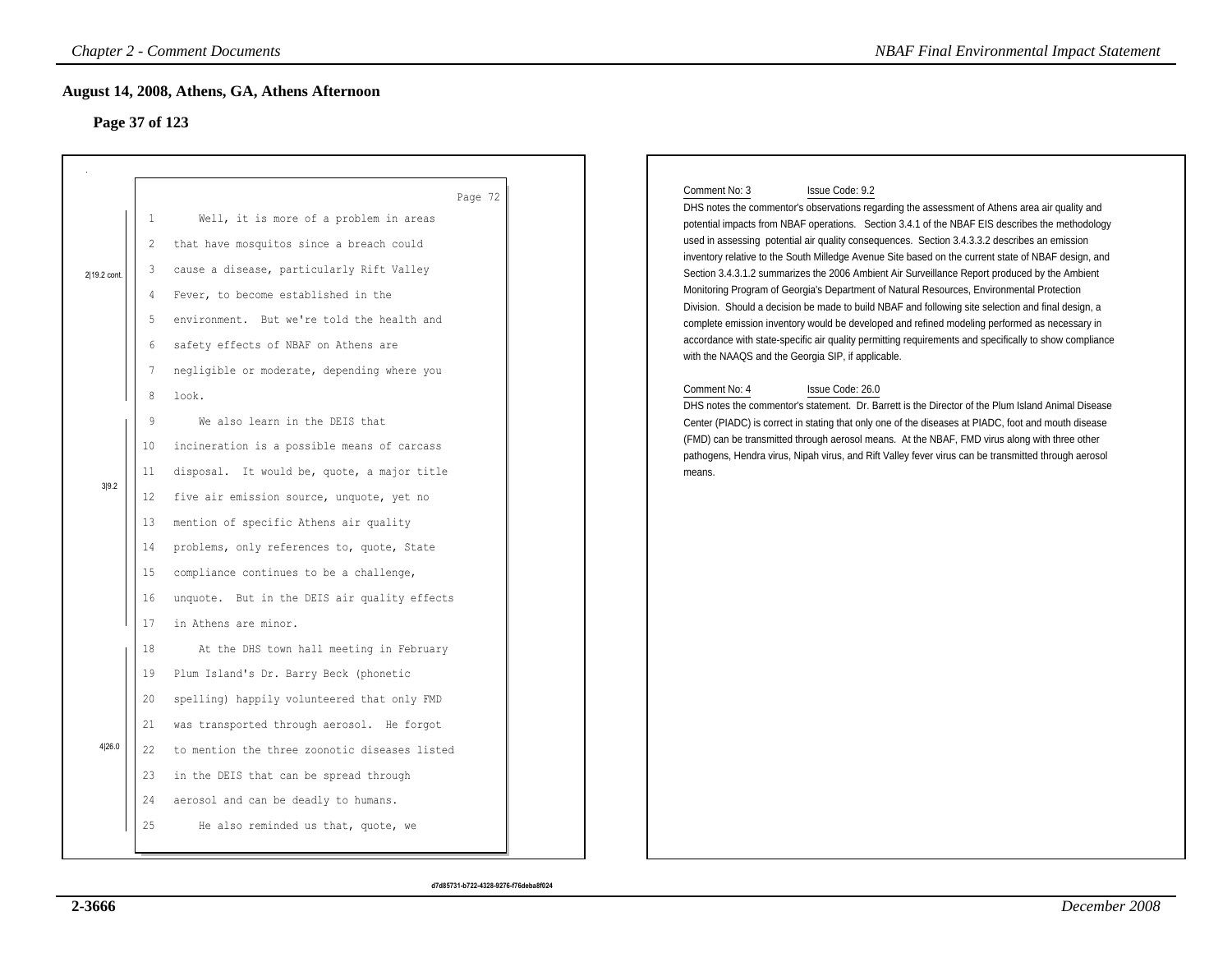## **Page 38 of 123**

|        |                 | <b>Chapter 2 - Comment Documents</b>          | <b>NBAF Final Environmental Impact Statement</b>                                                                         |
|--------|-----------------|-----------------------------------------------|--------------------------------------------------------------------------------------------------------------------------|
|        |                 | August 14, 2008, Athens, GA, Athens Afternoon |                                                                                                                          |
|        | Page 38 of 123  |                                               |                                                                                                                          |
|        |                 |                                               |                                                                                                                          |
|        |                 |                                               |                                                                                                                          |
|        |                 | Page 73                                       | Comment No: 5<br>Issue Code: 25.2<br>DHS notes the commentor's opposition to the South Milledge Avenue Site Alternative. |
|        | $\mathbf{1}$    | weren't running big animals, we weren't       |                                                                                                                          |
|        | $\overline{2}$  | fattening them up for livestock, implying to  |                                                                                                                          |
| 4 26.0 | 3               | me that the animals at NBAF will be small.    |                                                                                                                          |
| cont.  | 4               | Sorry. DEIS lists -- the DEIS lists           |                                                                                                                          |
|        | -5              | 1430-pound cattle, 1400-pound bison, also     |                                                                                                                          |
|        | 6               | elk, horses and deer.                         |                                                                                                                          |
|        | 7               | What else is out of whack with the DEIS?      |                                                                                                                          |
|        | 8               | A lot. But I only have three minutes. The     |                                                                                                                          |
|        | 9               | citizens of Athens have been mislead all      |                                                                                                                          |
| 5 25.2 | 10 <sub>1</sub> | along. The use of your very -- to use your    |                                                                                                                          |
|        | 11              | very over used term we will leverage all the  |                                                                                                                          |
|        | 12              | ill will created caused by DHS's, quote,      |                                                                                                                          |
|        | 13              | highly competitive acquisition strategy,      |                                                                                                                          |
|        | 14              | unquote, that has already disrupted our       |                                                                                                                          |
|        | 15              | community and we will use all legal means to  |                                                                                                                          |
|        | 16              | keep NBAF away from Athens.                   |                                                                                                                          |
|        | 17              | (Applause.)                                   |                                                                                                                          |
|        | 18              | MS. COGHILL: All right. Egbert Mundt is       |                                                                                                                          |
|        | 19              | our next speaker.                             |                                                                                                                          |
|        | 20              | EGBERT MUNDT: My name is Egbert Mundt.        |                                                                                                                          |
|        | 21              | I am originally from Germany.                 |                                                                                                                          |
|        | 22              | I came over in 2006 here to take a shift      |                                                                                                                          |
|        | 23              | for (unintelligible) a scholarship for        |                                                                                                                          |
|        | 24              | (unintelligible) medicine. And before I came  |                                                                                                                          |
|        | 25              | over was working 17 years in NBAF Germany.    |                                                                                                                          |
|        |                 |                                               |                                                                                                                          |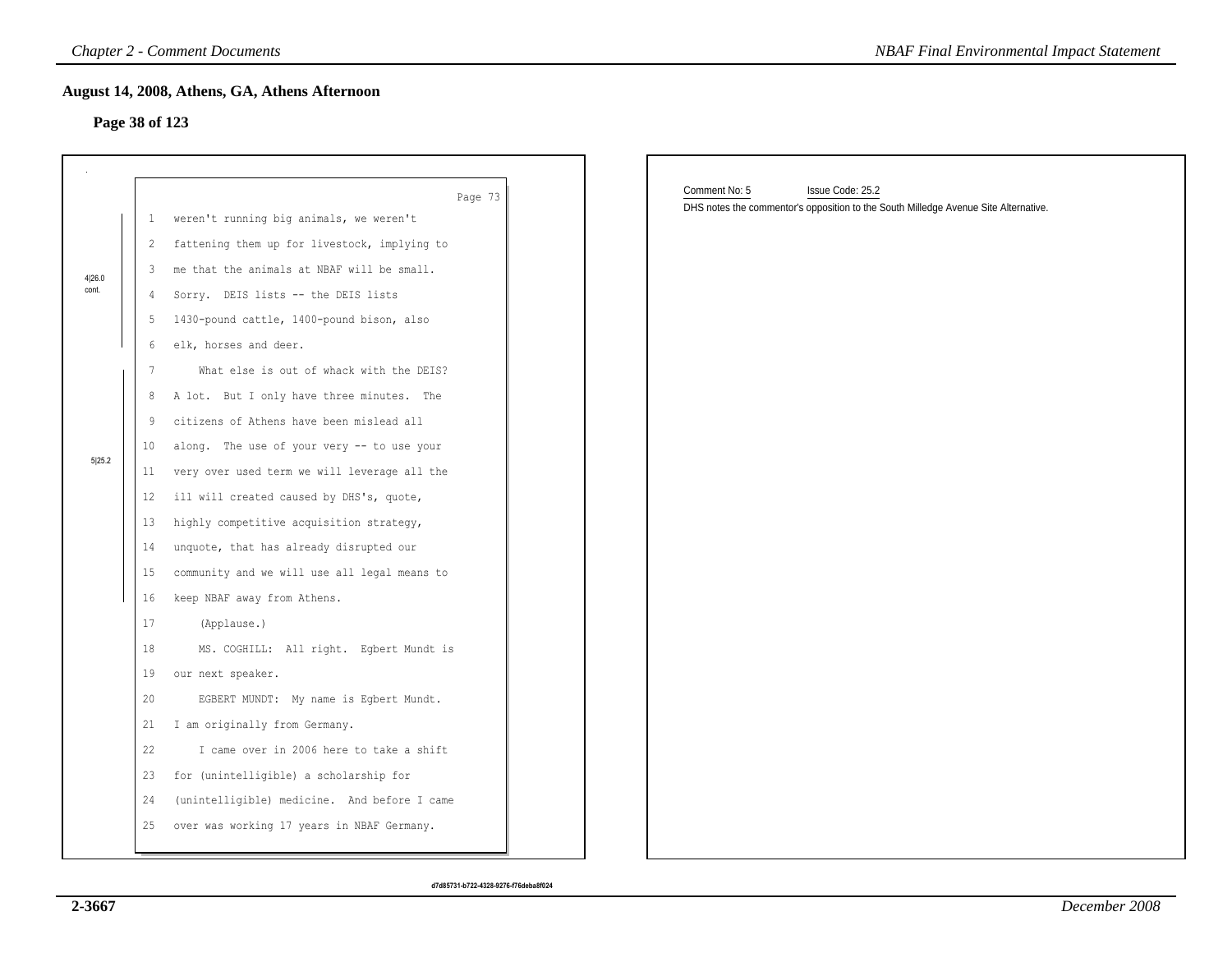## **Page 39 of 123**

| Page 39 of 123 |    | August 14, 2008, Athens, GA, Athens Afternoon              |                                                                                                                                          |
|----------------|----|------------------------------------------------------------|------------------------------------------------------------------------------------------------------------------------------------------|
|                |    |                                                            |                                                                                                                                          |
|                |    | Page 74<br>1 And I have a little bit experience with that. | Comment No: 1<br>Issue Code: 5.1<br>DHS notes the commentor's statement regarding past reasoning for putting a facility like the NBAF on |
|                | 2  | And besides the last 12 years I worked in                  | an island.                                                                                                                               |
|                | 3  | Germany I was a biosafety officer in NBAF                  |                                                                                                                                          |
|                | 4  | Germany. And I can tell you you can do it in               |                                                                                                                                          |
|                | 5  | a safe way.                                                |                                                                                                                                          |
|                | 6  | And one point I'd like to raise it's                       |                                                                                                                                          |
| 1 5.1          | 7  | mentioned several times here that this island              |                                                                                                                                          |
|                | 8  | that is -- putting NBAF institution on                     |                                                                                                                                          |
|                | 9  | island. I mean, the original concept is --                 |                                                                                                                                          |
|                | 10 | island concept is based on the known existing              |                                                                                                                                          |
|                | 11 | technology in 1910 because the first                       |                                                                                                                                          |
|                | 12 | biological institute was built in Germany on               |                                                                                                                                          |
|                | 13 | an island in the Riems because the technology              |                                                                                                                                          |
|                | 14 | was not available to that time. And I think                |                                                                                                                                          |
|                | 15 | we are some steps ahead.                                   |                                                                                                                                          |
|                | 16 | That means you should not rely on last                     |                                                                                                                                          |
|                | 17 | century technology because we have now better              |                                                                                                                                          |
|                | 18 | technology to keep the germs inside and do                 |                                                                                                                                          |
|                | 19 | not pollute the air. I mean, that's                        |                                                                                                                                          |
|                | 20 | ridiculous what I hear, your air pollution,                |                                                                                                                                          |
|                | 21 | et cetera.                                                 |                                                                                                                                          |
|                | 22 | And what I also like to point out is that                  |                                                                                                                                          |
|                | 23 | the Riems since 1973 is not an island anymore              |                                                                                                                                          |
|                | 24 | because they made -- built a dam to the                    |                                                                                                                                          |
|                | 25 | mainland. And it didn't change anything                    |                                                                                                                                          |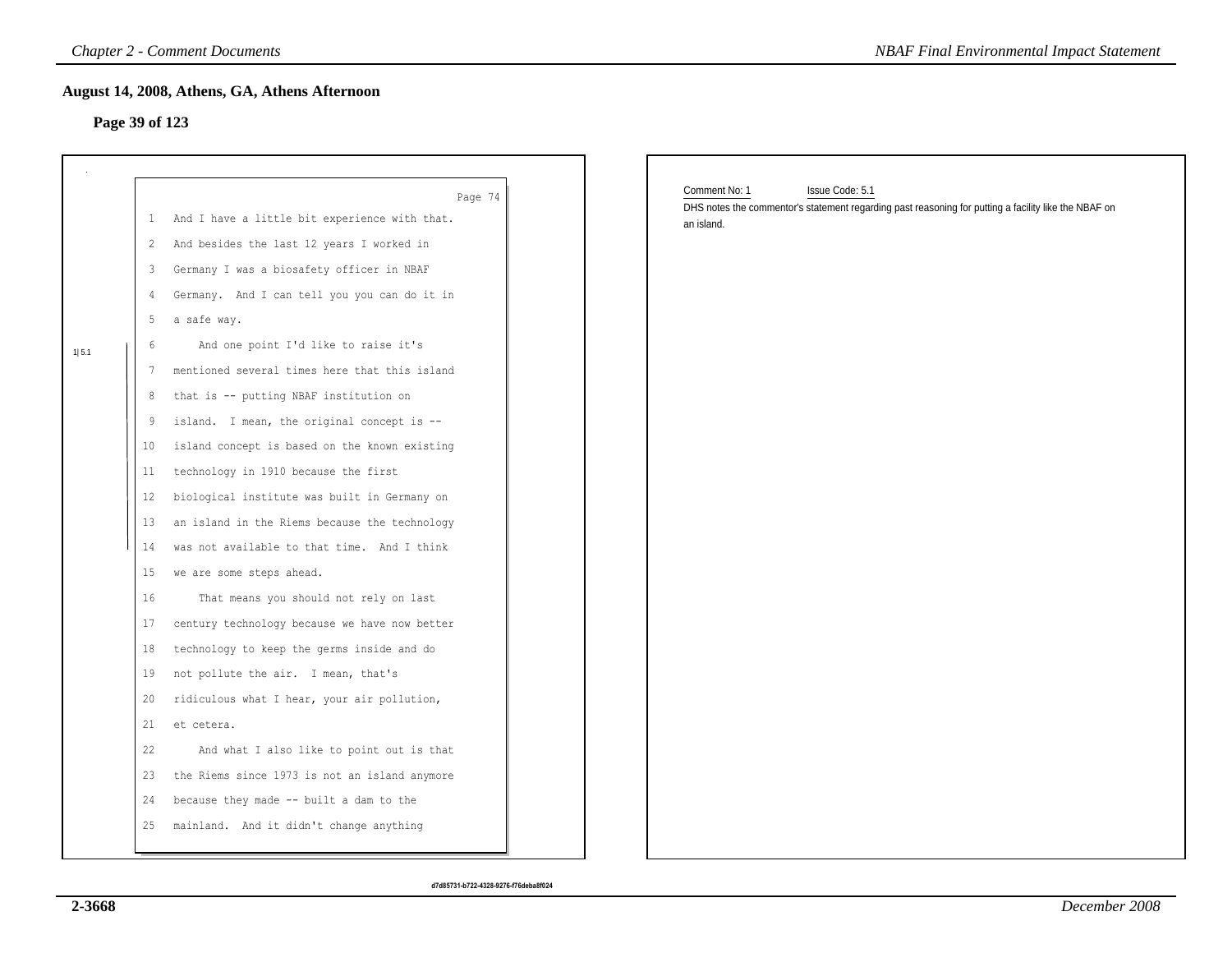## **Page 40 of 123**

|                |    | <b>Chapter 2 - Comment Documents</b>          | <b>NBAF Final Environmental Impact Statement</b>                                  |
|----------------|----|-----------------------------------------------|-----------------------------------------------------------------------------------|
|                |    | August 14, 2008, Athens, GA, Athens Afternoon |                                                                                   |
| Page 40 of 123 |    |                                               |                                                                                   |
|                |    |                                               |                                                                                   |
|                |    |                                               |                                                                                   |
|                |    | Page 75                                       | Comment No: 2<br>Issue Code: 8.0<br>DHS notes the commentor's statement.          |
|                | -1 | because they were -- even by building this    | Comment No: 3<br>Issue Code: 24.2                                                 |
|                | 2  | dam there was no incidents in Germany.        | DHS notes the commentor's support for the South Milledge Avenue Site Alternative. |
|                | 3  | And in addition I was, from 2005 to 2006,     |                                                                                   |
|                | 4  | to the same building in new NBAF Germany. I   |                                                                                   |
|                | 5  | was on the planning team and there learned a  |                                                                                   |
|                | 6  | new definition of the term rebalancing of     |                                                                                   |
|                | 7  | safety. Because when you build such a         |                                                                                   |
|                | 8  | building you have to be safe, you have to     |                                                                                   |
|                | 9  | be -- this building has to be operated like   |                                                                                   |
|                | 10 | an island.                                    |                                                                                   |
| 2 8.0          | 11 | That means you have -- even if all power      |                                                                                   |
|                | 12 | sources are cut off, this building has to be  |                                                                                   |
|                | 13 | operated. And I learned it is possible. And   |                                                                                   |
|                | 14 | as I learned in this discussion before this   |                                                                                   |
|                | 15 | meeting is over possible for NBAF is in the   |                                                                                   |
| 3 24.2         | 16 | planning phase for NBAF. And I like to say I  |                                                                                   |
|                | 17 | support NBAF for two main -- mainly two       |                                                                                   |
|                | 18 | reasons.                                      |                                                                                   |
|                | 19 | First, I like to cooperate with those         |                                                                                   |
|                | 20 | guys from NBAF because I'm very interested in |                                                                                   |
|                | 21 | biological or viral diseases in animals       |                                                                                   |
|                | 22 | (unintelligible), including hybrid animal     |                                                                                   |
|                | 23 | influenza virus. And, second, I like to have  |                                                                                   |
|                | 24 | the knowledge and the diagnostic tools to     |                                                                                   |
|                | 25 | diagnose Foot and Mouth, African Swine Fever, |                                                                                   |
|                |    |                                               |                                                                                   |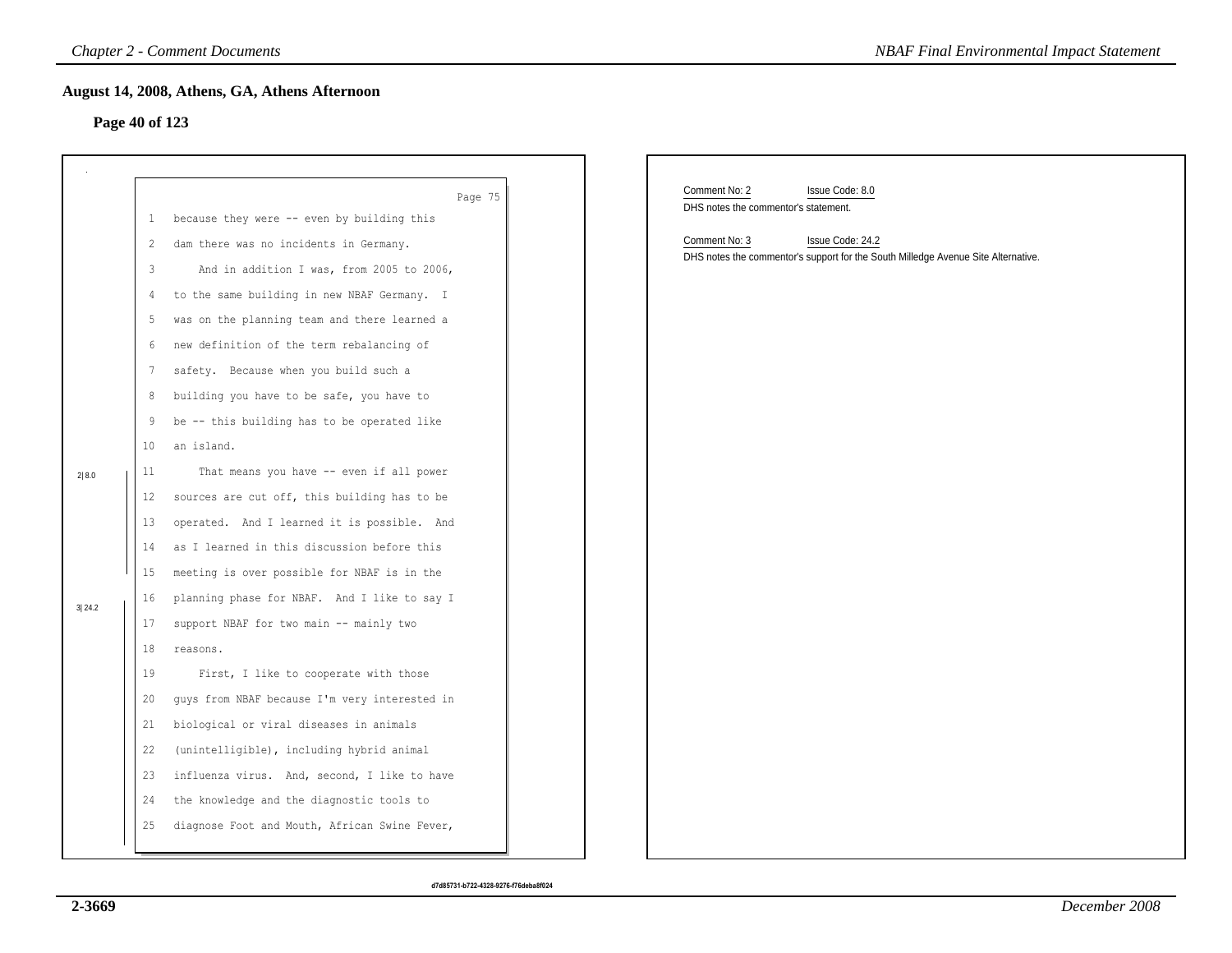## **Page 41 of 123**

|                |                   | <b>Chapter 2 - Comment Documents</b>          | <b>NBAF Final Environmental Impact Statement</b>                                                                       |
|----------------|-------------------|-----------------------------------------------|------------------------------------------------------------------------------------------------------------------------|
|                |                   | August 14, 2008, Athens, GA, Athens Afternoon |                                                                                                                        |
| Page 41 of 123 |                   |                                               |                                                                                                                        |
|                |                   |                                               |                                                                                                                        |
|                |                   |                                               |                                                                                                                        |
|                |                   | Page 76                                       | Comment No: 1<br>Issue Code: 24.2<br>DHS notes the commentor's support for the South Milledge Avenue Site Alternative. |
| cont. 3 24.2   | $\mathbf{1}$      | Classical Swine Fever, et cetera. And this    |                                                                                                                        |
|                | 2                 | is only possible, only possible, when you     |                                                                                                                        |
|                | 3                 | know the disease, when you develop your own,  |                                                                                                                        |
|                | 4                 | your own, diagnostic techniques and when you  |                                                                                                                        |
|                | 5                 | have trained people.                          |                                                                                                                        |
|                | 6                 | Please let the NBAF in Athens. Thank you.     |                                                                                                                        |
|                | $7\phantom{.0}$   | MS. COGHILL: Thank you, sir.                  |                                                                                                                        |
|                | $\,8\,$           | (Applause.)                                   |                                                                                                                        |
|                | 9                 | MS. COGHILL: Mike Giles.                      |                                                                                                                        |
|                | 10                | MIKE GILES: Good afternoon. My name is        |                                                                                                                        |
|                | 11                | Mike Giles. I'm with the Georgia Poultry      |                                                                                                                        |
|                | $12 \overline{ }$ | Federation, a trade association that          |                                                                                                                        |
|                | 13                | represents poultry growers, companies and     |                                                                                                                        |
|                | 14                | allied industries in Georgia, the nation's    |                                                                                                                        |
|                | 15                | leading poultry-producing state.              |                                                                                                                        |
|                | 16                | The Georgia Poultry Federation supports       |                                                                                                                        |
| 1 24.2         | 17                | locating an NBAF facility in Athens. We       |                                                                                                                        |
|                | 18                | believe that the many resources present in    |                                                                                                                        |
|                | 19                | Athens and Georgia as a whole, University of  |                                                                                                                        |
|                | 20                | Georgia, ongoing USDA and ARS research        |                                                                                                                        |
|                | 21                | programs, the Centers for Disease Control, a  |                                                                                                                        |
|                | 22                | supportive agricultural community and others  |                                                                                                                        |
|                | 23                | would create a thriving environment for the   |                                                                                                                        |
|                | 24                | NBAF facility and its program.                |                                                                                                                        |
|                | 25                | The Georgia Poultry Federation is             |                                                                                                                        |
|                |                   |                                               |                                                                                                                        |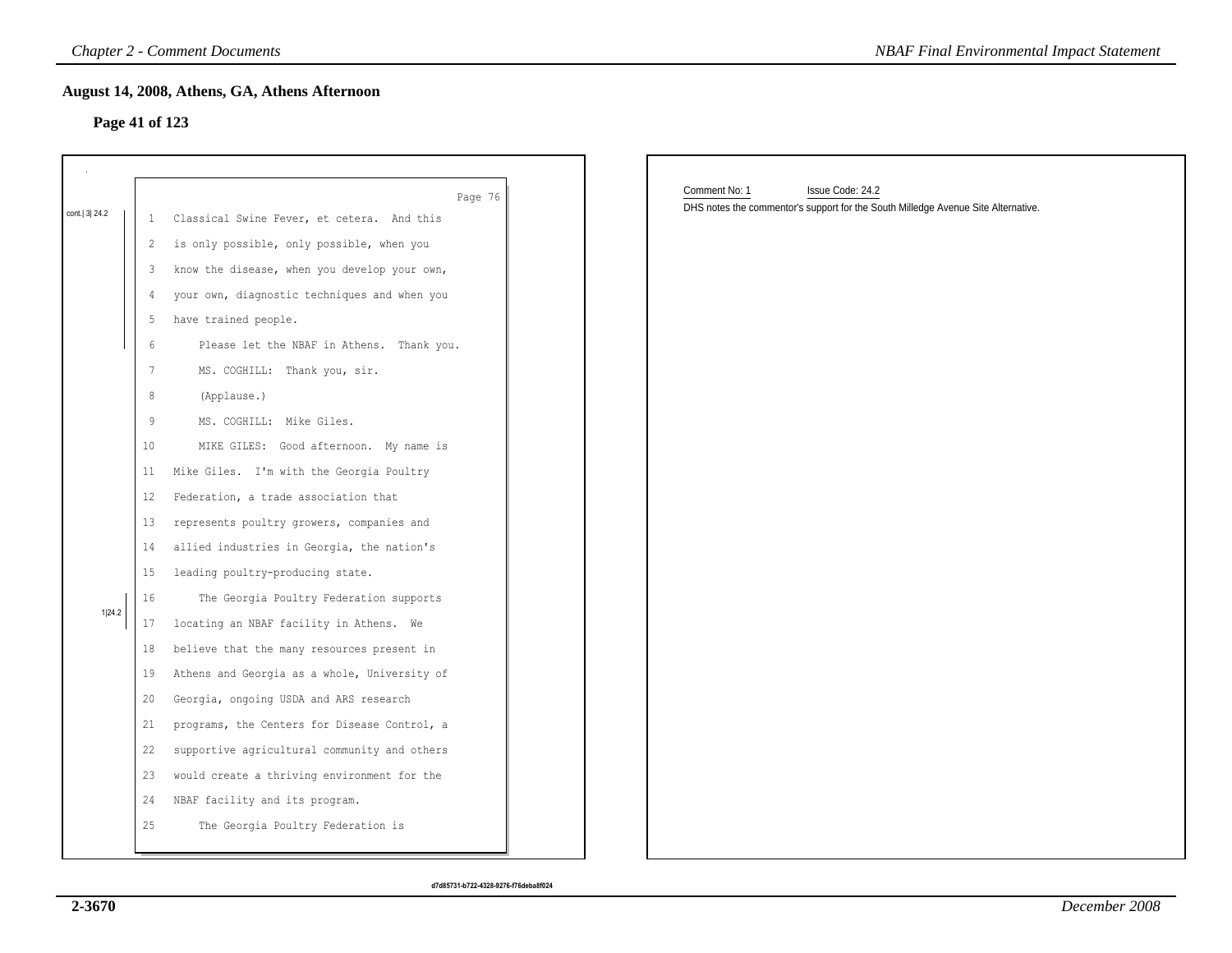## **Page 42 of 123**

|     | Page 77                                       |
|-----|-----------------------------------------------|
| -1. | involved in the formation of a group of       |
| 2   | agricultural associations which also supports |
| 3   | Athens as the best site for NBAF. This        |
| 4   | organization, named Georgia Ag Associations   |
| 5   | for NBAF, includes the Georgia Agro-Business  |
| 6   | Council, the Georgia Association of County    |
| 7   | Agents, the Georgia Cattlemen's Association,  |
| 8   | the Georgia Farm Bureau Federation, Georgia   |
| 9   | Food Industry Association, the Georgia Fruit  |
| 10  | and Vegetable Growers Association, Georgia    |
| 11  | Milk Producers, Georgia Pulp Producers        |
| 12  | Association, Georgia Poultry Federation,      |
| 13  | Georgia Retail Association, Georgia           |
| 14  | Veterinary Medical Association and the UGA    |
| 15  | College of Agriculture and Environmental      |
| 16  | Sciences Alumni Association.                  |
| 17  | These organizations represent the broad       |
| 18  | scope of Georgia agriculture, the state's     |
| 19  | leading industry, which contributes nearly 60 |
| 20  | billion dollars to the state's economy. Food  |
| 21  | processing alone, which depends on the farm   |
| 22  | level production, is the largest segment of   |
| 23  | manufacturing in the state accounting for 34  |
| 24  | billion dollars in economic impact,           |
| 25  | approximately 200,000 jobs and earnings of    |
|     |                                               |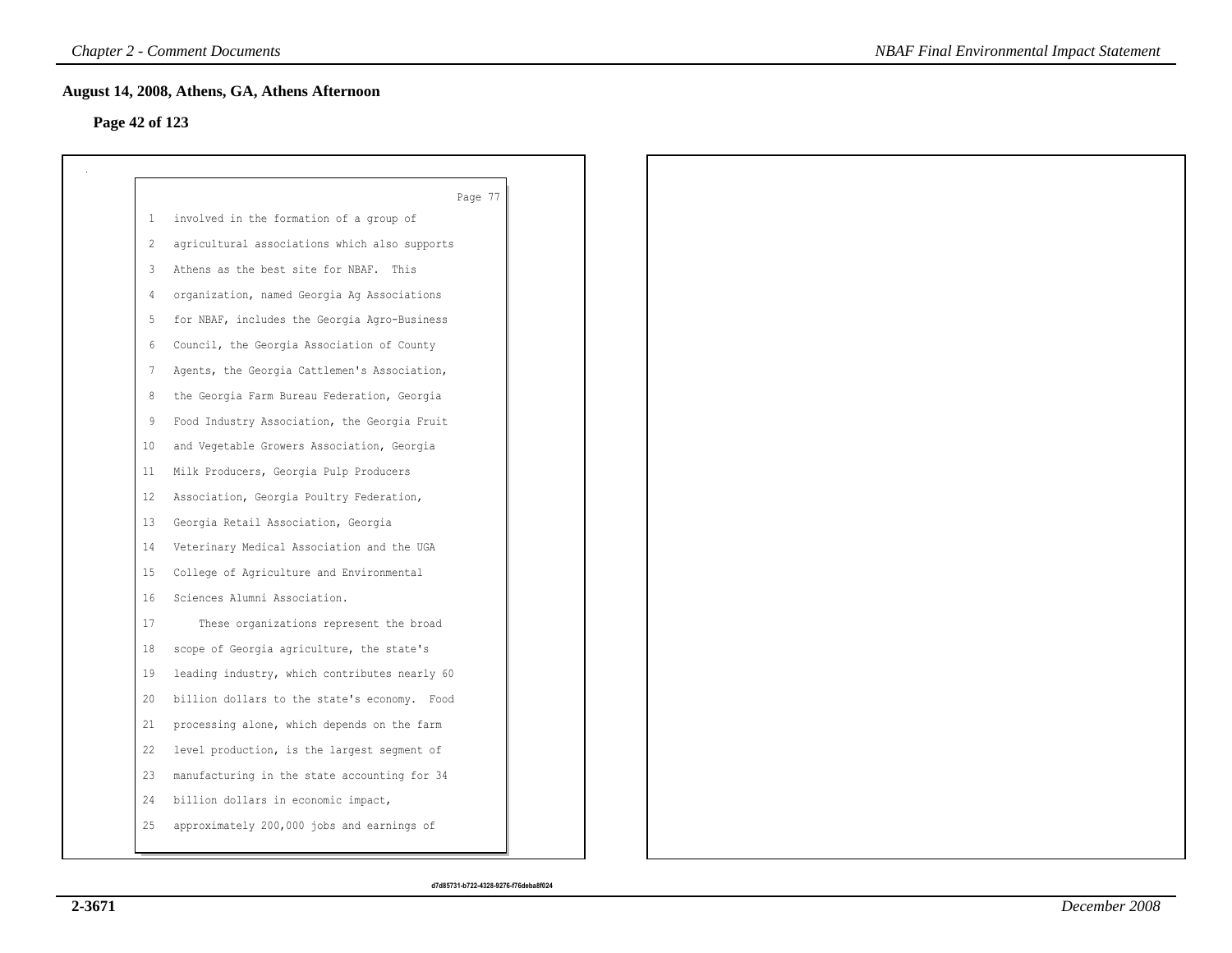## **Page 43 of 123**

|                  |              | <b>Chapter 2 - Comment Documents</b>          | <b>NBAF Final Environmental Impact Statement</b>                         |
|------------------|--------------|-----------------------------------------------|--------------------------------------------------------------------------|
| Page 43 of 123   |              | August 14, 2008, Athens, GA, Athens Afternoon |                                                                          |
|                  |              | Page 78                                       | Comment No: 2<br>Issue Code: 1.0<br>DHS notes the commentor's statement. |
|                  | $\mathbf{1}$ | 7.6 billion for those in the Georgia food     |                                                                          |
|                  | 2            | industry.                                     |                                                                          |
|                  | 3            | Georgia agriculture is committed to           |                                                                          |
|                  | 4            | producing a safe and secure food supply. Our  |                                                                          |
|                  | 5            | producers have been on the leading edge of    |                                                                          |
|                  | 6            | innovative programs to protect our food       |                                                                          |
|                  | 7            | supply infrastructure and to raise the        |                                                                          |
|                  | 8            | awareness of how important it is to be        |                                                                          |
|                  | 9            | constantly vigil about this vital task.       |                                                                          |
| 2 1.0            | 10           | Georgia Poultry Industry has invested         |                                                                          |
|                  | 11           | tremendous resources and preparation for its  |                                                                          |
|                  | $12 \,$      | response to animal diseases such as avian     |                                                                          |
|                  | 13           | influenza, which fortunately we have never    |                                                                          |
|                  | 14           | had to employ. There is a tremendous          |                                                                          |
|                  | 15           | opportunity for NBAF to leverage this         |                                                                          |
|                  | 16           | outstanding track record of commitment to     |                                                                          |
|                  | 17           | securing of safe food supply in our state     |                                                                          |
|                  | 18           | through partnerships with Georgia             |                                                                          |
|                  | 19           | agricultural associations and producers.      |                                                                          |
| cont.   1   24.2 | 20           | We believe that the Draft Environmental       |                                                                          |
|                  | 21           | Impact Statement demonstrates that the NBAF   |                                                                          |
|                  | 22           | facility could be built and operated safely   |                                                                          |
|                  | 23           | in Athens. The real risk to American          |                                                                          |
|                  | 24           | agriculture and the consumers of agricultural |                                                                          |
|                  | 25           | products would be for the federal government  |                                                                          |
|                  |              |                                               |                                                                          |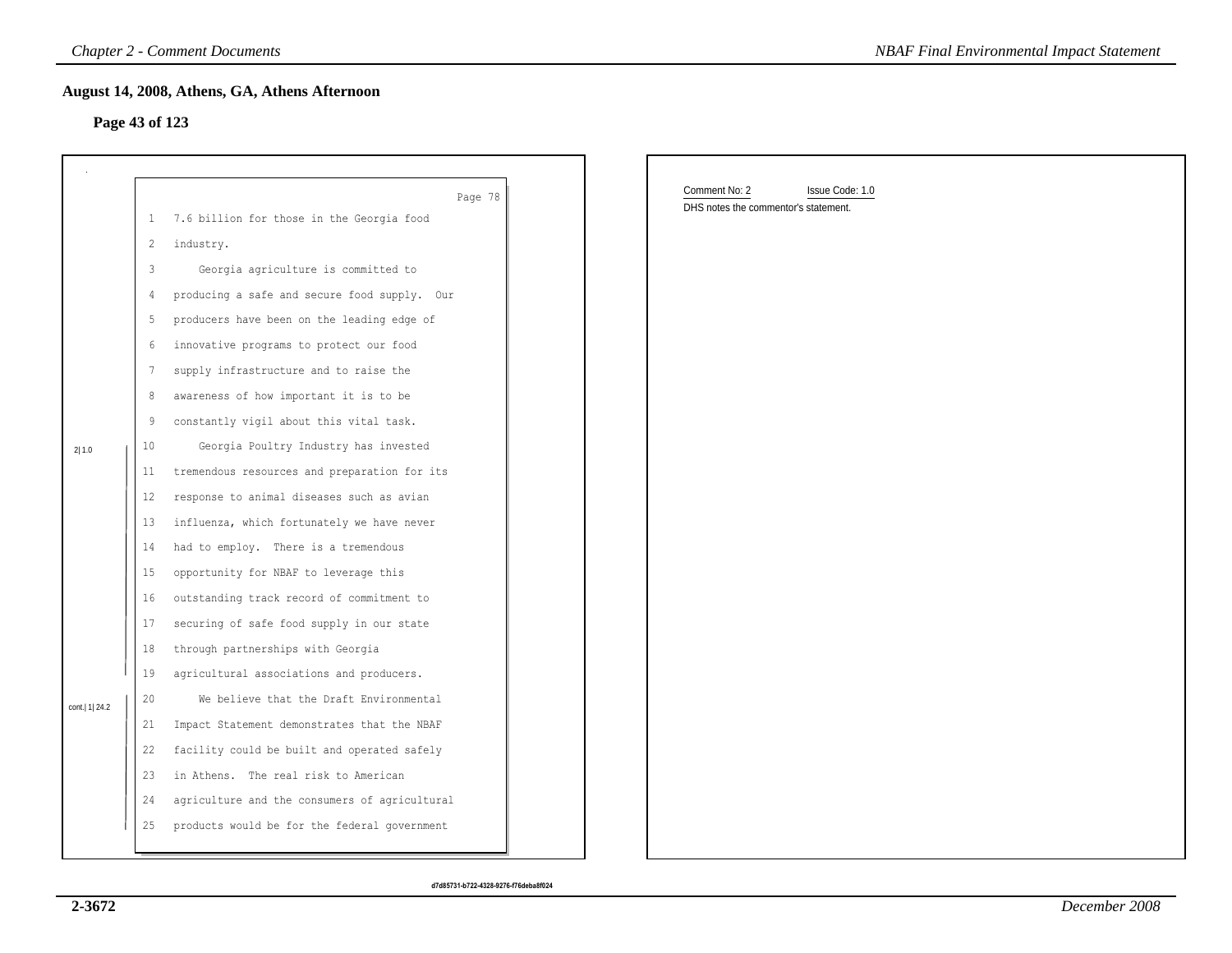## **Page 44 of 123**

|                |                   | <b>Chapter 2 - Comment Documents</b>          |                                                                       | <b>NBAF Final Environmental Impact Statement</b>                                                     |
|----------------|-------------------|-----------------------------------------------|-----------------------------------------------------------------------|------------------------------------------------------------------------------------------------------|
|                |                   | August 14, 2008, Athens, GA, Athens Afternoon |                                                                       |                                                                                                      |
| Page 44 of 123 |                   |                                               |                                                                       |                                                                                                      |
|                |                   |                                               |                                                                       |                                                                                                      |
|                |                   |                                               |                                                                       |                                                                                                      |
|                |                   | Page 79                                       | Comment No: 1<br>Issue Code: 15.2                                     | DHS notes the commentor's support for the South Milledge Avenue Site Alternative. The economic       |
|                | 1                 | to not proceed with this vitally important    |                                                                       | effects of the NBAF at the South Milledge Avenue Site are included in Section 3.10.3 of the NBAF     |
|                | 2                 | NBAF project.                                 | the NBAF would generate approximately \$28 million in wages annually. | EIS. Labor income during construction is projected at approximately \$150 million while operation of |
|                | 3                 | We believe that Athens is the best            |                                                                       |                                                                                                      |
|                | $\overline{4}$    | location in the nation for NBAF. And the      |                                                                       |                                                                                                      |
|                | 5                 | Georgia Poultry Federation and others in      |                                                                       |                                                                                                      |
|                | 6                 | Georgia agriculture will do all that we can   |                                                                       |                                                                                                      |
|                | 7                 | to ensure that the NBAF facility and programs |                                                                       |                                                                                                      |
|                | 8                 | in Georgia will be highly successful.         |                                                                       |                                                                                                      |
|                | 9                 | Thank you.                                    |                                                                       |                                                                                                      |
|                | 10 <sub>o</sub>   | MS. COGHILL: Thank you.                       |                                                                       |                                                                                                      |
|                | 11                | (Applause.)                                   |                                                                       |                                                                                                      |
|                | $12 \overline{ }$ | MS. COGHILL: Mike Lacy is our next            |                                                                       |                                                                                                      |
|                | 13                | speaker.                                      |                                                                       |                                                                                                      |
|                | 14                | If Mike Wanner, Kevin Hitchcock and Flora     |                                                                       |                                                                                                      |
|                | 15 <sub>1</sub>   | Tydings would come to the front of the room.  |                                                                       |                                                                                                      |
|                | 16                | Go ahead, sir.                                |                                                                       |                                                                                                      |
|                | 17                | MIKE LACY: Thank you. I'm Mike Lacy, a        |                                                                       |                                                                                                      |
|                | 18                | resident of Clarke County. I've lived in      |                                                                       |                                                                                                      |
|                | 19                | Athens 23 years, longer than I've lived       |                                                                       |                                                                                                      |
|                | 20                | anywhere else. Athens is my home.             |                                                                       |                                                                                                      |
|                | 21                | As a resident of Athens-Clarke County, I      |                                                                       |                                                                                                      |
| 1 15.2         | 22                | am excited about the positive economic        |                                                                       |                                                                                                      |
|                | 23                | benefit that NBAF would bring to our          |                                                                       |                                                                                                      |
|                | 24                | community, economic development our community |                                                                       |                                                                                                      |
|                | 25                | needs. I appreciate our community leaders,    |                                                                       |                                                                                                      |
|                |                   |                                               |                                                                       |                                                                                                      |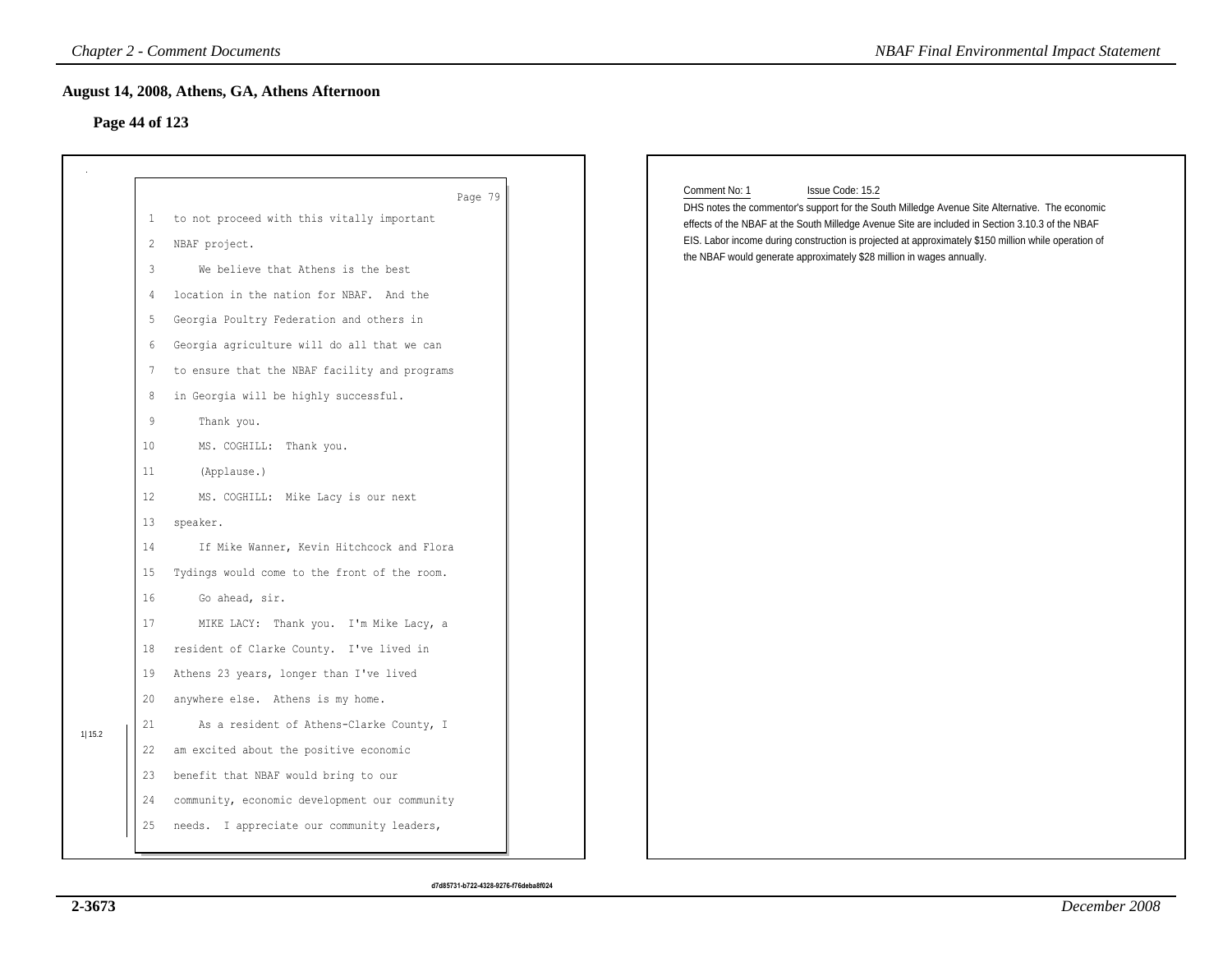## **Page 45 of 123**

|                 |                | <b>Chapter 2 - Comment Documents</b>          | <b>NBAF Final Environmental Impact Statement</b>                                  |
|-----------------|----------------|-----------------------------------------------|-----------------------------------------------------------------------------------|
|                 |                | August 14, 2008, Athens, GA, Athens Afternoon |                                                                                   |
|                 | Page 45 of 123 |                                               |                                                                                   |
|                 |                |                                               |                                                                                   |
|                 |                |                                               | Comment No: 2                                                                     |
| cont.   1  15.2 |                | Page 80                                       | Issue Code: 8.2<br>DHS notes the commentor's statement.                           |
|                 | 1              | their work in attempting to bring this entity | Comment No: 3<br>Issue Code: 24.2                                                 |
|                 | 2              | to our area.                                  | DHS notes the commentor's support for the South Milledge Avenue Site Alternative. |
|                 | $\mathbf{3}$   | I'm also a faculty member here at the         |                                                                                   |
|                 | 4              | University of Georgia with the Department of  |                                                                                   |
|                 | $\overline{5}$ | Poultry Science. As a scientist I'm           |                                                                                   |
|                 | 6              | convinced that this facility is safe.         |                                                                                   |
| 2 8.2           | 7              | The important work that this lab will do      |                                                                                   |
|                 | 8              | will contribute to the ongoing efforts at UGA |                                                                                   |
|                 | 9              | to protect livestock and people. The synergy  |                                                                                   |
|                 | 10             | that NBAF and UGA, CDC, other universities    |                                                                                   |
|                 | 11             | and organizations would have can't be         |                                                                                   |
|                 | 12             | overestimated. I think that the discoveries   |                                                                                   |
|                 | 13             | that would come from that synergy would be    |                                                                                   |
|                 | 14             | hard to duplicate anywhere else.              |                                                                                   |
| 3 24.2          | 15             | NBAF will contribute to the economic          |                                                                                   |
|                 | 16             | development in the Athens area. I think NBAF  |                                                                                   |
|                 | 17             | will make a contribution to humans and        |                                                                                   |
|                 | 18             | animals worldwide to the health and welfare   |                                                                                   |
|                 | 19             | of both. And it would be a great honor, in    |                                                                                   |
|                 | 20             | my opinion, if Athens had a part in that      |                                                                                   |
|                 | 21             | noble cause.                                  |                                                                                   |
|                 | 22             | Thank you.                                    |                                                                                   |
|                 | 23             | MS. COGHILL: Thank you.                       |                                                                                   |
|                 | 24             | (Applause.)                                   |                                                                                   |
|                 | 25             | MS. COGHILL: Mike Wanner.                     |                                                                                   |
|                 |                |                                               |                                                                                   |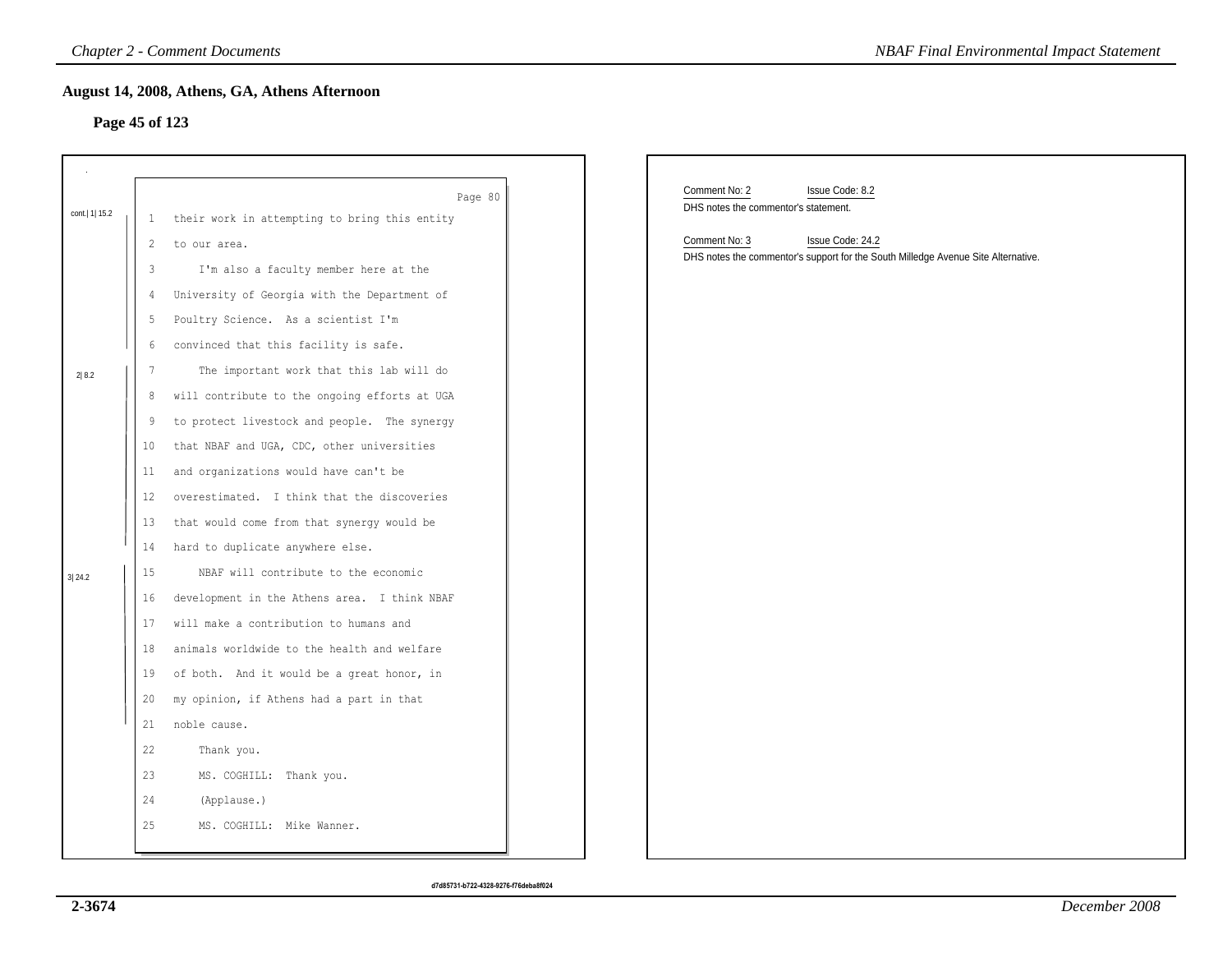## **Page 46 of 123**

|         |                   | <b>Chapter 2 - Comment Documents</b>          | <b>NBAF Final Environmental Impact Statement</b>                                                                       |
|---------|-------------------|-----------------------------------------------|------------------------------------------------------------------------------------------------------------------------|
|         | Page 46 of 123    | August 14, 2008, Athens, GA, Athens Afternoon |                                                                                                                        |
|         |                   | Page 81                                       | Comment No: 1<br>Issue Code: 4.2                                                                                       |
|         | $\mathbf{1}$      | MIKE WANNER: Good afternoon. I'm Mike         | DHS nites the commentor's statement.                                                                                   |
|         | 2                 | Wanner. I'm CEO of two biotech companies      | Comment No: 2<br>Issue Code: 24.2<br>DHS notes the commentor's support for the South Milledge Avenue Site Alternative. |
|         | 3                 | here in Athens, Georgia, Abeome and Oncose.   |                                                                                                                        |
| $1 4.2$ | $\frac{4}{3}$     | And I'd like to make sure for the             |                                                                                                                        |
|         | 5                 | committees and the evaluation of NBAF being   |                                                                                                                        |
|         | 6                 | located here in Athens and also for the       |                                                                                                                        |
|         | 7                 | Athens community that, first of all, there    |                                                                                                                        |
|         | 8                 | has been a tremendous amount of review of the |                                                                                                                        |
|         | 9                 | document that was prepared. In working with   |                                                                                                                        |
|         | 10                | a number of scientists here in the community  |                                                                                                                        |
|         | 11                | we were very pleased with the fairness of the |                                                                                                                        |
|         | $12 \overline{ }$ | EIS and appreciate the fact that you went to  |                                                                                                                        |
|         | 13                | the extent that you did and the transparency  |                                                                                                                        |
|         | 14                | of the information that was provided.         |                                                                                                                        |
|         | 15                | I also want to make sure that you're          |                                                                                                                        |
|         | 16                | aware and the community is aware that our     |                                                                                                                        |
|         | 17                | local leaders have been concerned and active  |                                                                                                                        |
|         | 18                | in understanding that document and have come  |                                                                                                                        |
|         | 19                | to us and have received and asked for support |                                                                                                                        |
|         | 20                | and understanding of the document and         |                                                                                                                        |
| 2 24.2  | 21                | concerns they have. So they are interested    |                                                                                                                        |
|         | 22                | and very concerned and continue to support    |                                                                                                                        |
|         | 23                | the location of NBAF here in Athens-Clarke    |                                                                                                                        |
|         | 24                | County. So thank you for doing that.          |                                                                                                                        |
|         | 25                | We also want to make sure you're aware of     |                                                                                                                        |
|         |                   |                                               |                                                                                                                        |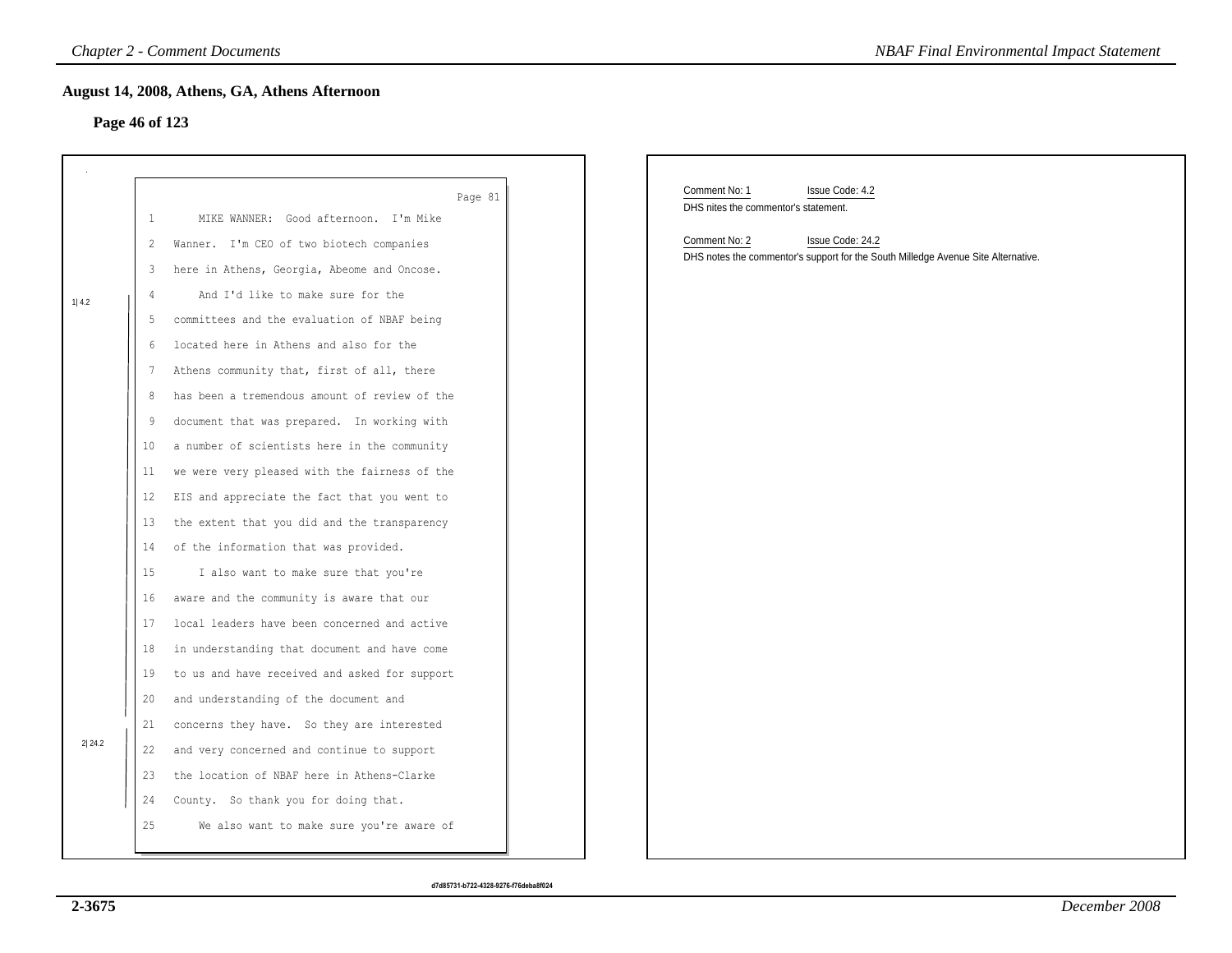## **Page 47 of 123**

|                |                 | <b>Chapter 2 - Comment Documents</b>          | <b>NBAF Final Environmental Impact Statement</b> |
|----------------|-----------------|-----------------------------------------------|--------------------------------------------------|
| Page 47 of 123 |                 | August 14, 2008, Athens, GA, Athens Afternoon |                                                  |
|                |                 |                                               |                                                  |
|                |                 | Page 82                                       | Comment No: 3<br>Issue Code: 8.2                 |
| cont. 2 24.2   | $\mathbf{1}$    | our steadfast support of the concept of NBAF  | DHS notes the commentor's statement.             |
|                | 2               | and for the need to be proactive in studying  |                                                  |
|                | 3               | diseases that are not common here in the U.S. |                                                  |
|                | 4               | and to make sure that we're pro-active in     |                                                  |
|                | 5               | having vaccines and diagnostics developed to  |                                                  |
|                | 6               | be on the cutting edge of that so that we can |                                                  |
|                | 7               | prevent large mishaps in the future. So we    |                                                  |
|                | 8               | welcome the opportunity for NBAF to be here   |                                                  |
|                | 9               | in Athens and to collaborate with you in the  |                                                  |
|                | 10 <sub>o</sub> | work that you can do here for the U.S. in the |                                                  |
|                | 11              | future.                                       |                                                  |
| 3 8.2          | 12              | As you well know, the University of           |                                                  |
|                | 13              | Georgia has a very substantial scientific and |                                                  |
|                | 14              | biotech group, as well as training going on   |                                                  |
|                | 15              | here in Athens with Athens Technology. You    |                                                  |
|                | 16              | may not be aware there's also a very          |                                                  |
|                | 17              | substantial biotech community, private        |                                                  |
|                | 18              | companies here located in Athens. There are   |                                                  |
|                | 19              | 16 of them that are incubated at the          |                                                  |
|                | 20              | University of Georgia, a number of those that |                                                  |
|                | 21              | are independent outside and in the community  |                                                  |
|                | 22              | that are active in studying vaccine           |                                                  |
|                | 23              | development and other areas of biotechnology. |                                                  |
|                | 24              | It's also home to the world's largest         |                                                  |
|                | 25              | animal health company, Merial, for which I    |                                                  |
|                |                 |                                               |                                                  |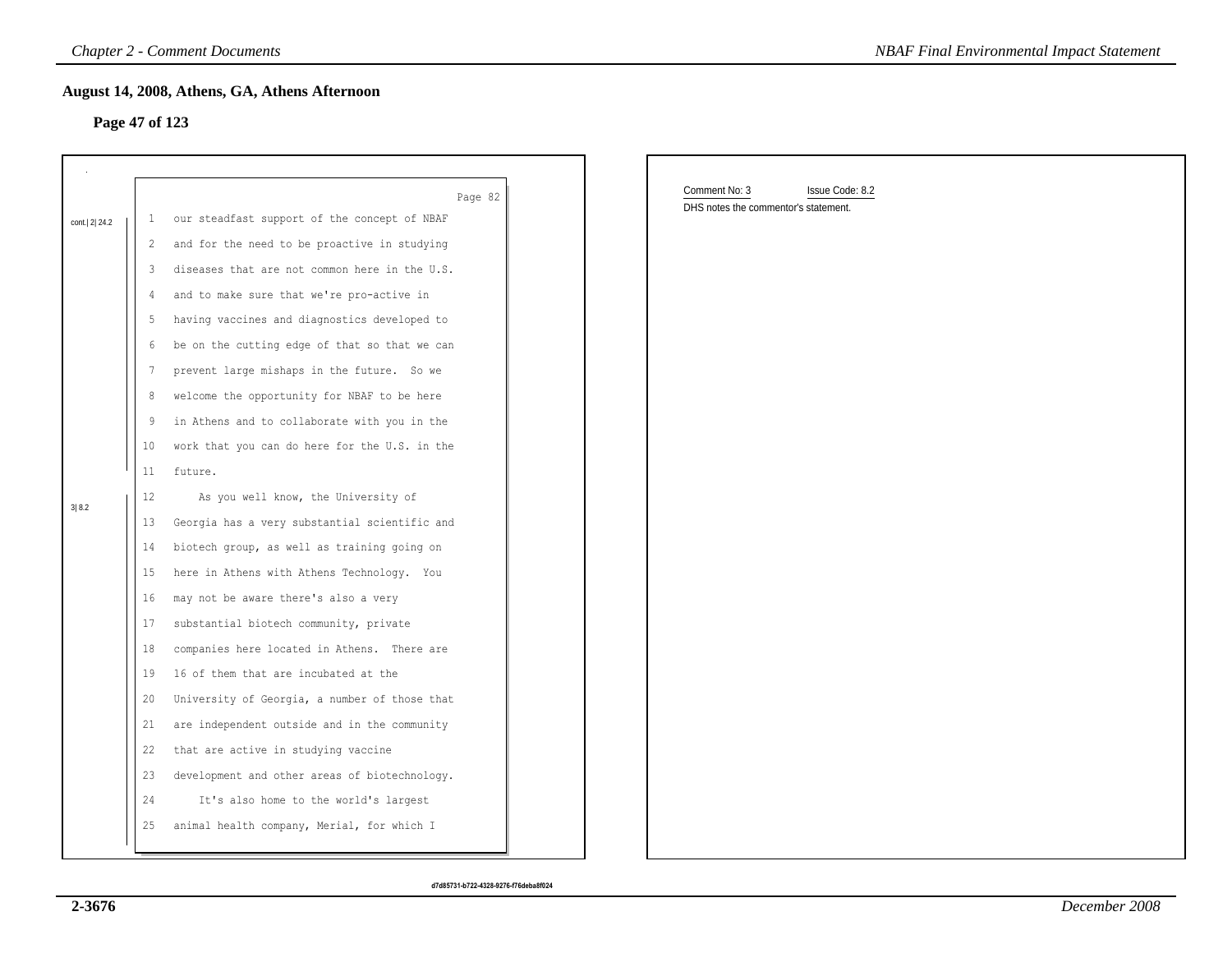## **Page 48 of 123**

|                |                      | <b>Chapter 2 - Comment Documents</b>                                                                                                                                                | <b>NBAF Final Environmental Impact Statement</b>                                                                                                                                                                     |
|----------------|----------------------|-------------------------------------------------------------------------------------------------------------------------------------------------------------------------------------|----------------------------------------------------------------------------------------------------------------------------------------------------------------------------------------------------------------------|
|                |                      | August 14, 2008, Athens, GA, Athens Afternoon<br>Page 48 of 123                                                                                                                     |                                                                                                                                                                                                                      |
| cont. 3 8.2    | 1<br>2               | Page 83<br>worked for 12 years and which can actively<br>collaborate with the NBAF facility, as well.                                                                               | Comment No: 4<br>Issue Code: 15.2<br>DHS notes the commentor's statement. Adverse effects to quality of life resources would not be<br>expected with any of the site alternatives and are discussed in Section 3.10. |
|                | 3<br>4<br>5<br>6     | We have the talent here in Athens to work<br>with you and collaborate. We have the talent<br>to help supply the staff that can help you to<br>be successful in your mission.        |                                                                                                                                                                                                                      |
| 4 15.2         | 7<br>8<br>9<br>10    | In addition, we have very high quality of<br>life here in Athens. And if the people<br>aren't already located here in Athens, it's<br>not too hard to get people to move to Athens, |                                                                                                                                                                                                                      |
| cont.   3  8.2 | 11<br>12<br>13<br>14 | Georgia. It's a great place to be.<br>Finally, you may not know that there also<br>is direct -- has been direct collaboration<br>with Plum Island and with this activity in         |                                                                                                                                                                                                                      |
|                | 15<br>16<br>17<br>18 | the past in my experience with<br>(unintelligible) based here in Athens. We<br>supply the bulk rabies vaccine for the Plum<br>Island facility. We were trained to be at             |                                                                                                                                                                                                                      |
|                | 19<br>20<br>21<br>22 | the ready in case of an outbreak of rabies in<br>the United States, and we were very proud of<br>our ability and impact that we could have in<br>that situation.                    |                                                                                                                                                                                                                      |
|                | 23<br>24<br>25       | We also were the developers and launchers<br>of a wildlife rabies vaccine that has been<br>deployed in the states and has eradicated                                                |                                                                                                                                                                                                                      |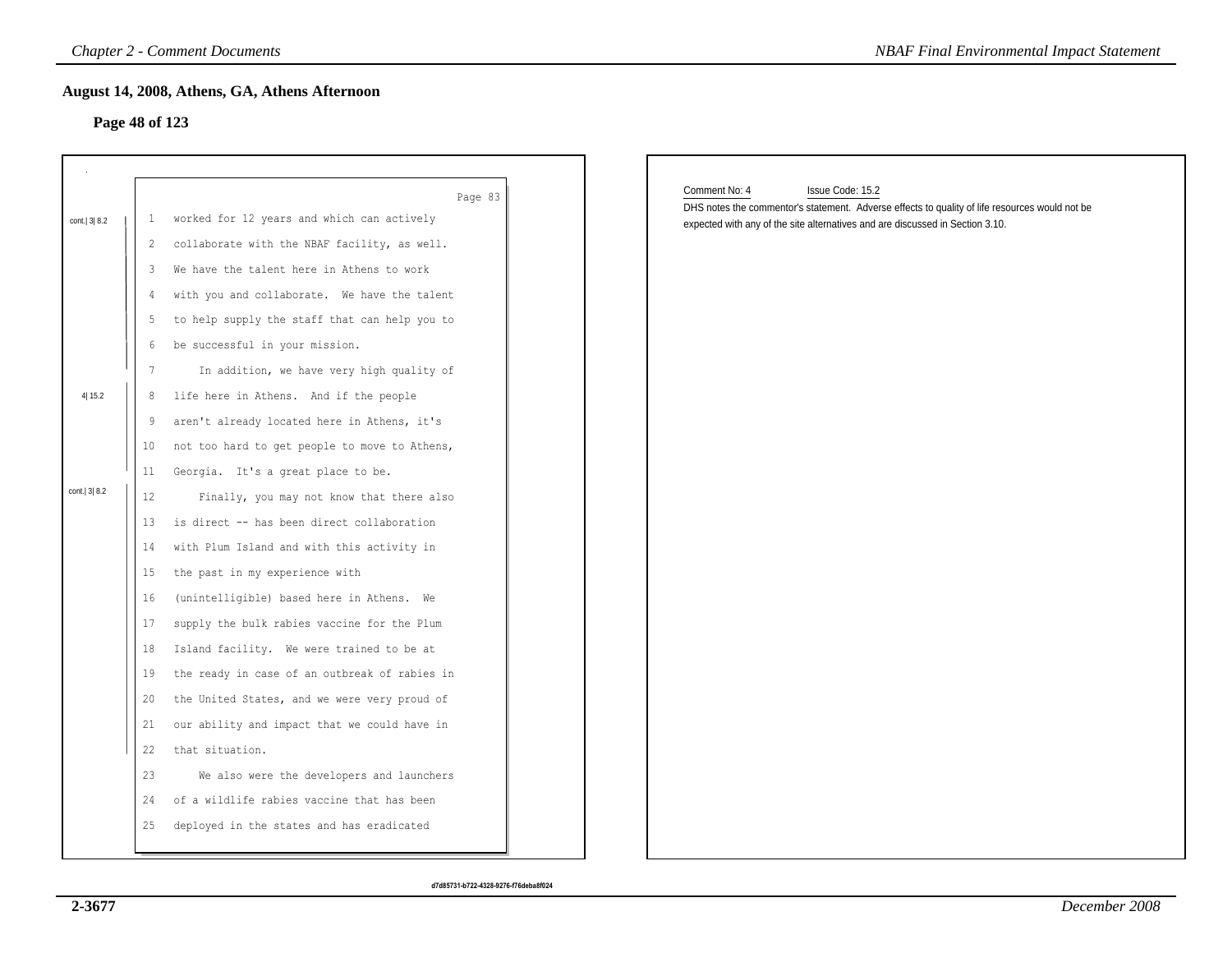## **Page 49 of 123**

|                |                 | <b>Chapter 2 - Comment Documents</b>          | <b>NBAF Final Environmental Impact Statement</b>                                  |
|----------------|-----------------|-----------------------------------------------|-----------------------------------------------------------------------------------|
| Page 49 of 123 |                 | August 14, 2008, Athens, GA, Athens Afternoon |                                                                                   |
|                |                 |                                               |                                                                                   |
|                |                 |                                               |                                                                                   |
|                |                 | Page 84                                       | Comment No: 1<br>Issue Code: 24.2                                                 |
|                | $\mathbf{1}$    | rabies in those regions where it was used.    | DHS notes the commentor's support for the South Milledge Avenue Site Alternative. |
|                | 2               | And we have the ability and the activity that |                                                                                   |
| cont. 2 24.2   | 3               | we can support your presence here, and we     |                                                                                   |
|                | 4               | hope that you'll select Athens as your site.  |                                                                                   |
|                | 5               | So thank you for coming.                      |                                                                                   |
|                | 6               | MS. COGHILL: Thank you.                       |                                                                                   |
|                | $\overline{7}$  | (Applause.)                                   |                                                                                   |
|                | 8               | MS. COGHILL: Flora Tydings is our next        |                                                                                   |
|                | 9               | speaker.                                      |                                                                                   |
|                | 10 <sub>o</sub> | If Richard Hargrove, Carol Goerig, Grady      |                                                                                   |
|                | 11              | Thrasher and Zhen Fu could come to the front  |                                                                                   |
|                | 12              | of the room, please.                          |                                                                                   |
|                | 13              | FLORA TYDINGS: Good afternoon. I'm            |                                                                                   |
|                | 14              | Flora Tydings, and I'm president of Athens    |                                                                                   |
|                | 15              | Technical College and currently serving as    |                                                                                   |
|                | 16              | the chair of the Athens-Clarke County         |                                                                                   |
|                | 17              | Economic Development Foundation. So I'm       |                                                                                   |
|                | 18              | actually speaking to you today wearing two    |                                                                                   |
|                | 19              | hats.                                         |                                                                                   |
| 1 24.2         | 20              | I'd like to address the positive aspects      |                                                                                   |
|                | 21              | of bringing NBAF to Athens, Georgia. As your  |                                                                                   |
|                | 22              | research has already shown, Athens is an      |                                                                                   |
|                | 23              | outstanding small city with the               |                                                                                   |
|                | 24              | university-based population and a highly      |                                                                                   |
|                | 25              | educated and skilled work force. Your         |                                                                                   |
|                |                 |                                               |                                                                                   |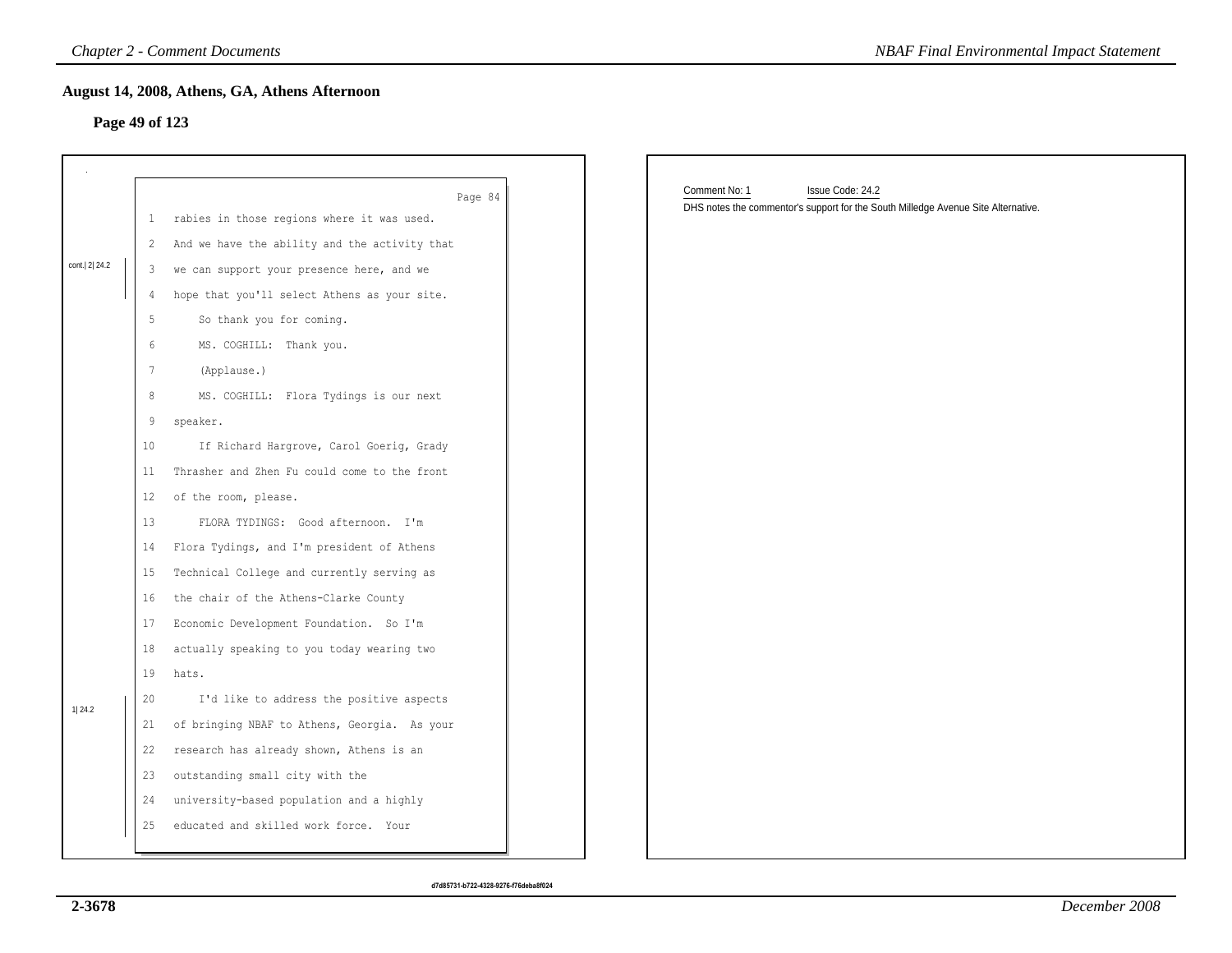## **Page 50 of 123**

|                  |                   | <b>Chapter 2 - Comment Documents</b>             | <b>NBAF Final Environmental Impact Statement</b>                                                |
|------------------|-------------------|--------------------------------------------------|-------------------------------------------------------------------------------------------------|
|                  |                   | August 14, 2008, Athens, GA, Athens Afternoon    |                                                                                                 |
| Page 50 of 123   |                   |                                                  |                                                                                                 |
|                  |                   |                                                  |                                                                                                 |
|                  |                   |                                                  | Comment No: 2<br>Issue Code: 5.2                                                                |
| cont.   1   24.2 | -1                | Page 85<br>location in Athens would be extremely | DHS notes the commentor's statement and support for the South Milledge Avenue Site Alternative. |
|                  | 2                 | successful as it joins our vast array of         | Comment No: 3<br>Issue Code: 1.0                                                                |
|                  | 3                 | university research facilities and existing      | DHS notes the commentor's support for the proposed research that would be conducted within the  |
|                  | 4                 | international life science companies.            | NBAF.                                                                                           |
|                  | 5                 | Athens Technical College has been                |                                                                                                 |
|                  | 6                 | providing skilled research lab professionals     |                                                                                                 |
|                  | 7                 | in this community for over 50 years, and we      |                                                                                                 |
|                  | 8                 | are eager to support any other training needs    |                                                                                                 |
|                  | 9                 | that this facility would have. And while I       |                                                                                                 |
|                  | 10                | am not a scientist, I have to ask the very       |                                                                                                 |
|                  | 11 <sub>1</sub>   | pertinent questions of those existing life       |                                                                                                 |
|                  | $12 \overline{ }$ | science professionals within our community       |                                                                                                 |
|                  | 13                | and outside our community.                       |                                                                                                 |
|                  | 14                | They've been very candid with me. And I          |                                                                                                 |
| 2 5.2            | 15                | believe that the risk here in locating this      |                                                                                                 |
|                  | 16                | facility would be very negligible regarding      |                                                                                                 |
|                  | 17                | the positive impact of the other issues and      |                                                                                                 |
|                  | 18                | acceptable. The environmental impacts would      |                                                                                                 |
|                  | 19                | be minimal.                                      |                                                                                                 |
| 3 1.0            | 20                | The benefits of NBAF to agricultural,            |                                                                                                 |
|                  | 21                | wildlife, public health and safety are           |                                                                                                 |
|                  | 22                | globally significant. The development of the     |                                                                                                 |
|                  | 23                | new vaccines, diagnostic procedures and the      |                                                                                                 |
|                  | 24                | rapid response to foreign animal disease will    |                                                                                                 |
|                  | 25                | protect animal health in our hemisphere. And     |                                                                                                 |
|                  |                   |                                                  |                                                                                                 |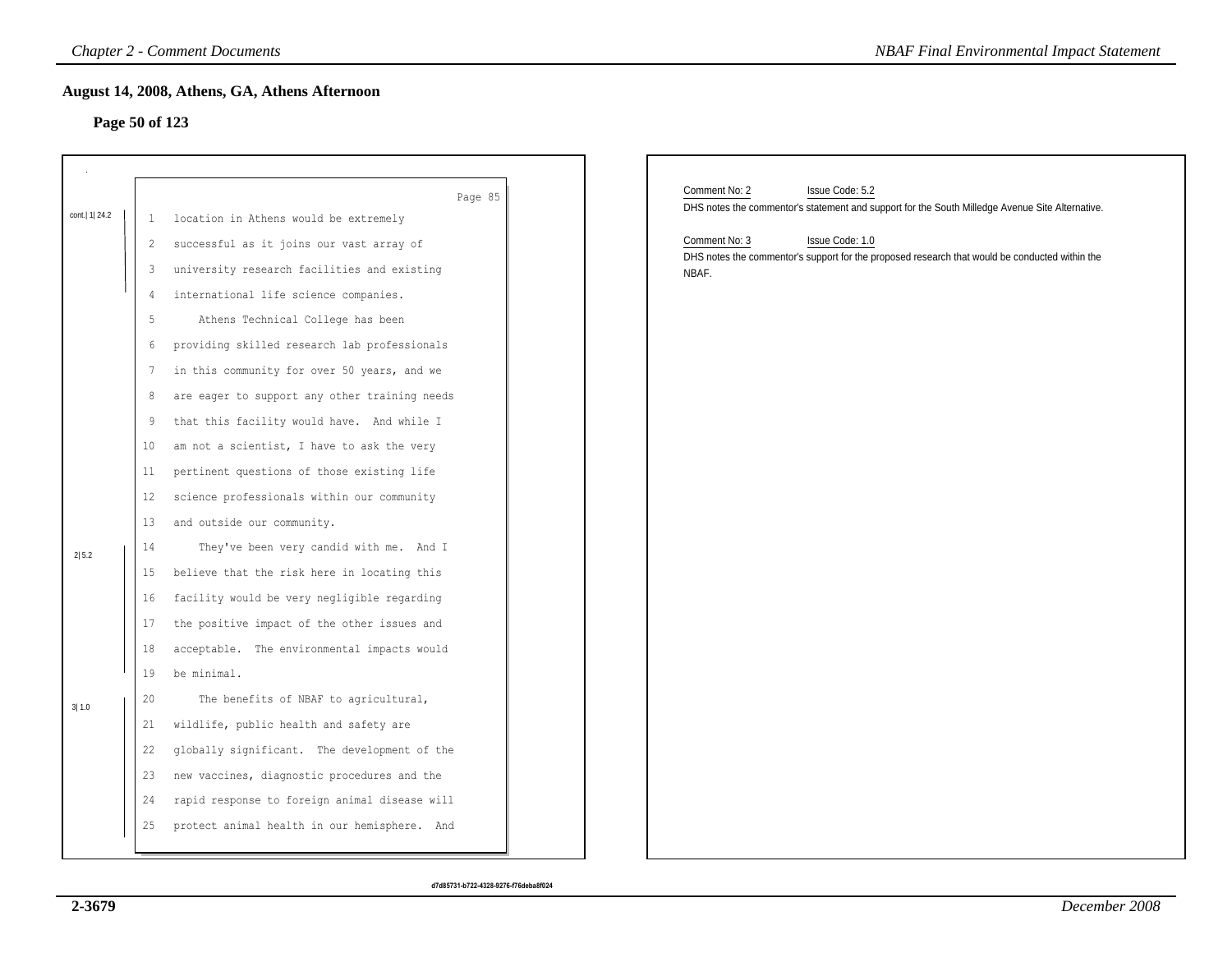## **Page 51 of 123**

| Page 51 of 123   |                   | August 14, 2008, Athens, GA, Athens Afternoon         |
|------------------|-------------------|-------------------------------------------------------|
|                  |                   |                                                       |
|                  |                   |                                                       |
| cont. 3 1.0      | $\mathbf{1}$      | Page 86<br>whether or not that research is done here, |
|                  | 2                 | that research must be done.                           |
|                  | 3                 | In conclusion, I strongly believe NBAF as             |
| cont.   1   24.2 | 4                 | an integral part of our research community            |
|                  | 5                 | will be very successful in the Athens-Clarke          |
|                  | 6                 | County area and will complement our existing          |
|                  | 7                 | scientific community. NBAF will not stress            |
|                  | 8                 | our infrastructure, nor will it block the             |
|                  | 9                 | attraction of other successful companies.             |
|                  | 10                | The potential benefits are enormous. The              |
|                  | 11                | construction cost, the permanent jobs, the            |
|                  | $12 \overline{ }$ | annual and state sales tax combine to make            |
|                  | 13                | this facility a significant economic driver           |
|                  |                   |                                                       |
|                  | 14                | for our area. Yet the greatest value to this          |
|                  | 15                | community is the addition of a major facility         |
|                  | 16                | to our existing health science cluster of             |
|                  | 17                | companies which will assist us in attracting          |
|                  | 18                | other biotechnology industry to Athens.               |
|                  | 19                | Your continued positive consideration is              |
|                  | 20                | greatly appreciated. Thank you.                       |
|                  | 21                | MS. COGHILL: Thank you.                               |
|                  | 22                | (Applause.)                                           |
|                  | 23                | MS. COGHILL: Kevin Hitchcock.                         |
|                  | 24                | KEVIN HITCHCOCK: I've worked with the                 |
|                  | 25                | University of Georgia in their biosafety              |
|                  |                   |                                                       |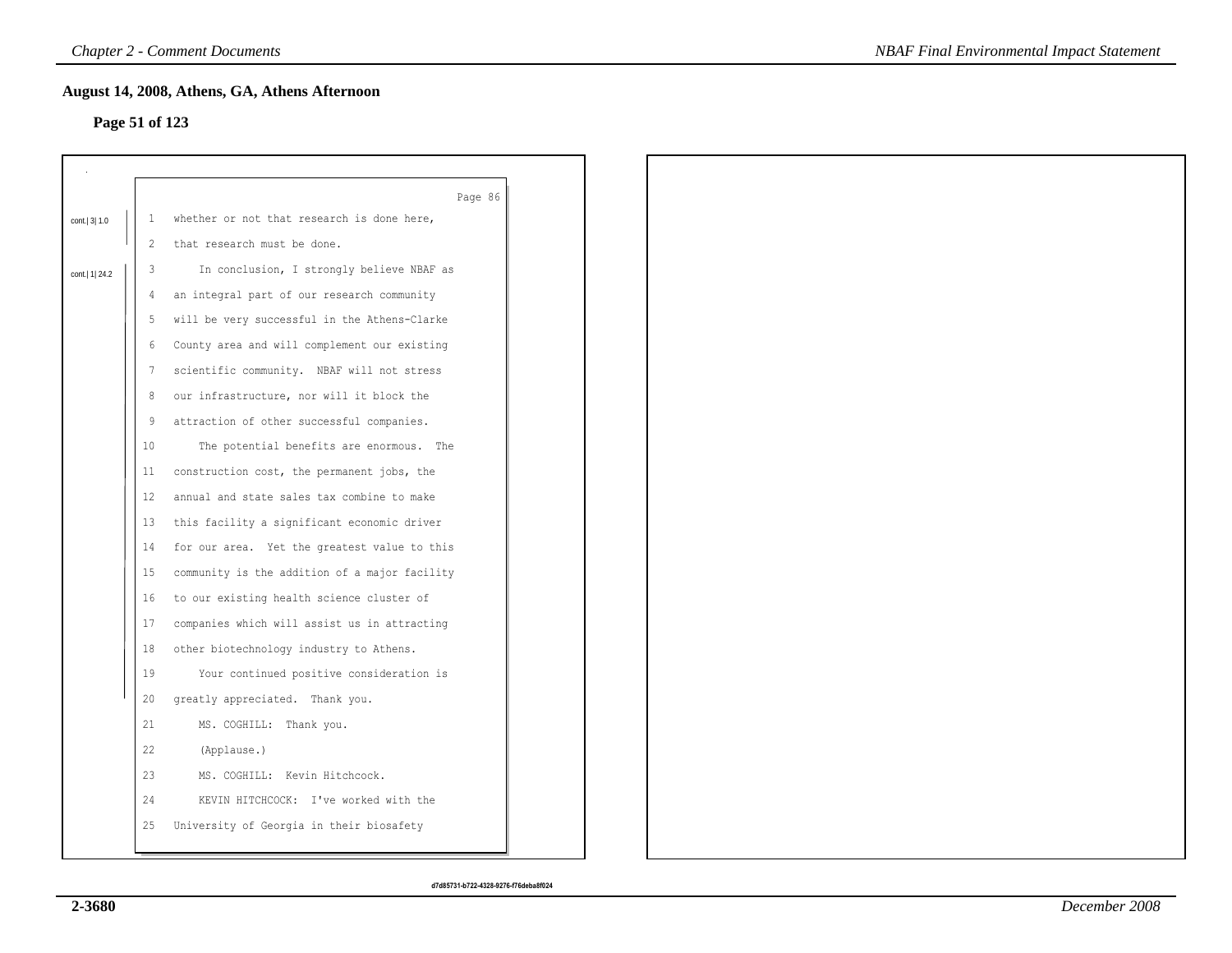## **Page 52 of 123**

|        |                   | <b>Chapter 2 - Comment Documents</b>                    | <b>NBAF Final Environmental Impact Statement</b>                                                                                                                                                 |
|--------|-------------------|---------------------------------------------------------|--------------------------------------------------------------------------------------------------------------------------------------------------------------------------------------------------|
|        |                   | August 14, 2008, Athens, GA, Athens Afternoon           |                                                                                                                                                                                                  |
|        | Page 52 of 123    |                                                         |                                                                                                                                                                                                  |
|        |                   |                                                         |                                                                                                                                                                                                  |
|        |                   |                                                         | Comment No: 1<br>Issue Code: 24.2                                                                                                                                                                |
|        | $\mathbf{1}$      | Page 87<br>department on their engineering controls for | DHS notes the commentor's support for the South Milledge Avenue Site Alternative.                                                                                                                |
|        | 2                 | a safe environment inside their labs. And I             | Comment No: 2<br>Issue Code: 23.0                                                                                                                                                                |
|        | 3                 | believe that their stringent guidelines have            | DHS notes commentor's statement. DHS believes that experience shows that facilities utilizing                                                                                                    |
|        | 4                 | helped us become a better company because of            | modern biocontainment technologies and safety protocols, such as would be employed in the design,<br>construction, and operation of NBAF, would enable NBAF to be safely operated with a minimal |
|        | 5                 | what they do to keep everyone safe in their             | degree of risk, regardless of the site chosen. The NBAF would provide state-of-the-art biocontainment                                                                                            |
|        | 6                 | laboratory.                                             | features and operating procedures to minimize the potential for laboratory-acquired infections and<br>accidental releases. The risk of an accidental release of a pathogen is extremely low.     |
|        | 7                 | I do also believe that this facility                    |                                                                                                                                                                                                  |
| 1 24.2 | 8                 | should be located in Athens because of its              |                                                                                                                                                                                                  |
|        | 9                 | close proximity with the CDC. If we look at             |                                                                                                                                                                                                  |
|        | 10 <sub>o</sub>   | their safety record, I think it would only              |                                                                                                                                                                                                  |
|        | 11                | help this facility make sure that it                    |                                                                                                                                                                                                  |
|        | $12 \overline{ }$ | maintains a safe environment.                           |                                                                                                                                                                                                  |
|        | 13                | I also believe if we look at the risk                   |                                                                                                                                                                                                  |
|        | 14                | factors that it would suggest that if we                |                                                                                                                                                                                                  |
|        | 15                | wanted no occurrence of safety accidents it             |                                                                                                                                                                                                  |
|        | 16                | would suggest that we shouldn't allow a                 |                                                                                                                                                                                                  |
|        | 17                | majority of the research that already happens           |                                                                                                                                                                                                  |
|        | 18                | at the University of Georgia.                           |                                                                                                                                                                                                  |
|        | 19                | There is risk in every industry in the                  |                                                                                                                                                                                                  |
|        | 20                | environment that we work in. And I believe              |                                                                                                                                                                                                  |
| 2 23.0 | 21                | this facility would be operated in a safe               |                                                                                                                                                                                                  |
|        | 22                | manner. Thank you.                                      |                                                                                                                                                                                                  |
|        | 23                | MS. COGHILL: Thank you.                                 |                                                                                                                                                                                                  |
|        | 24                | (Applause.)                                             |                                                                                                                                                                                                  |
|        | 25                | MS. COGHILL: Richard Hargrove.                          |                                                                                                                                                                                                  |
|        |                   |                                                         |                                                                                                                                                                                                  |
|        |                   |                                                         |                                                                                                                                                                                                  |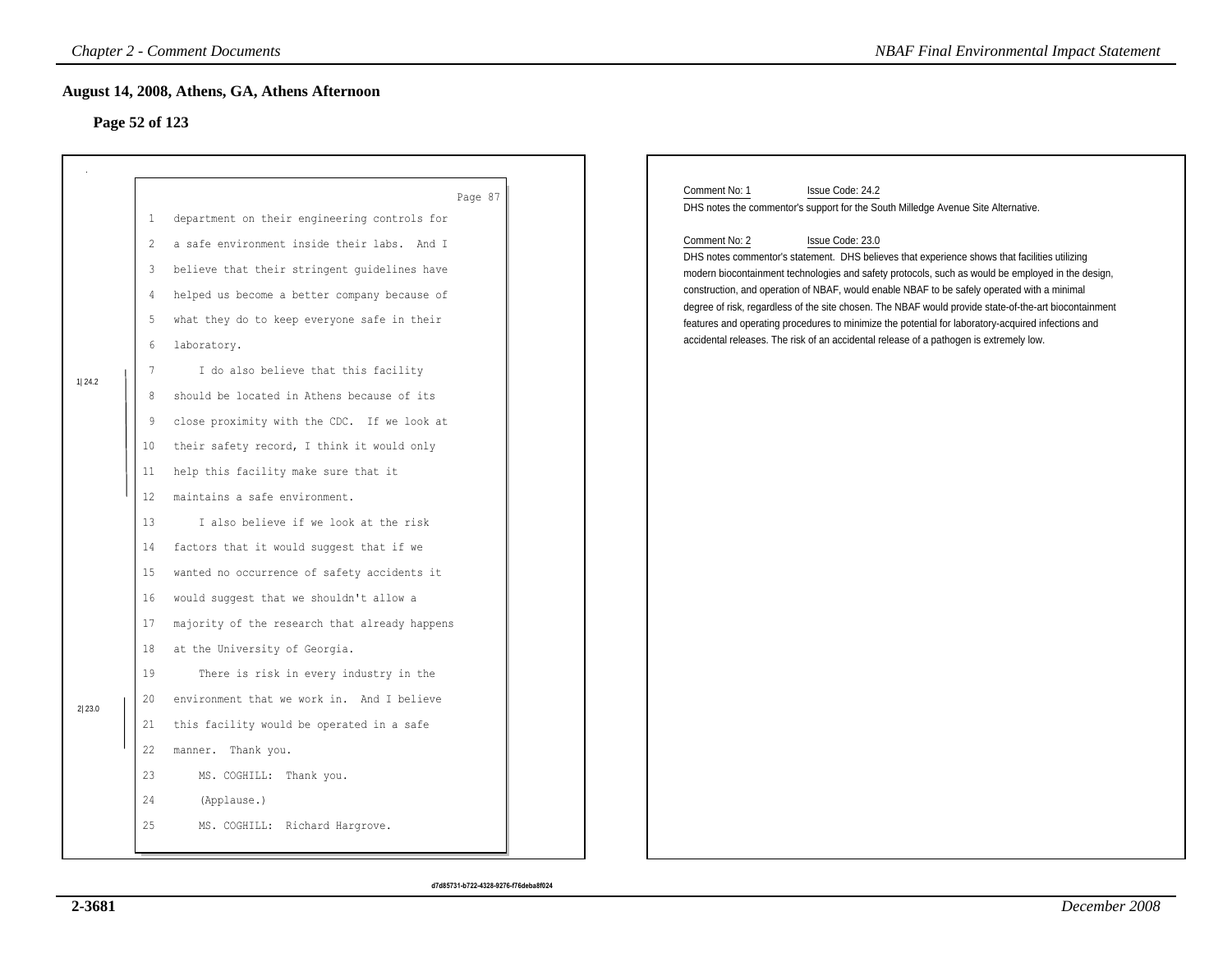## **Page 53 of 123**

|                |                | <b>Chapter 2 - Comment Documents</b>          | <b>NBAF Final Environmental Impact Statement</b>                                                                                                                                                            |
|----------------|----------------|-----------------------------------------------|-------------------------------------------------------------------------------------------------------------------------------------------------------------------------------------------------------------|
| Page 53 of 123 |                | August 14, 2008, Athens, GA, Athens Afternoon |                                                                                                                                                                                                             |
|                |                | Page 88                                       | Comment No: 1<br>Issue Code: 2.0                                                                                                                                                                            |
|                | $\mathbf{1}$   | RICHARD HARGROVE: Good afternoon. My          | DHS notes the commentor's lack of confidence in the DHS and concerns regarding safe facility<br>operations. The NBAF would be designed, constructed, and operated to ensure the maximum level               |
|                | 2              | name is Richard Hargrove. I live in           | of public safety and to fulfill all necessary requirements to protect the environment. DHS believes that                                                                                                    |
|                |                |                                               | experience shows that facilities utilizing modern biocontainment technologies and safety protocols,                                                                                                         |
|                | $\overline{3}$ | Watkinsville, and I am retired.               | such as would be employed in the design, construction, and operation of NBAF, would enable NBAF                                                                                                             |
|                | $\overline{4}$ | A year ago my wife and I left the coastal     | to be safely operated with a minimal degree of risk, regardless of the site chosen. The risks and<br>associated potential effects to human health and safety were evaluated in Section 3.14 and Appendix    |
|                | 5              | part of Texas for the wonders of Athens,      | E of the NBAF EIS. The risks were determined to be low for all site alternatives. Should the NBAF                                                                                                           |
|                | 6              | considered to be one of the -- one of the     | Record of Decision call for the design, construction, and operations of the NBAF, then site-specific                                                                                                        |
|                | 7              |                                               | protocols and emergency response plans would be developed, in coordination with local emergency                                                                                                             |
|                |                | very top places for retirement. We were       | response agencies that would consider the diversity and density of human, livestock, and wildlife<br>populations residing within the area.                                                                  |
|                | 8              | particularly interested in escaping           |                                                                                                                                                                                                             |
|                | 9              | hurricanes. Just lucky, I quess.              | Comment No: 2<br>Issue Code: 19.2                                                                                                                                                                           |
|                | 10             | One of the main obstacles between us --       | DHS notes the commentor's concerns regarding the impact of a pathogen release on the local                                                                                                                  |
| 1 2.0          | 11             | that is, DHS and the homeowners, my special   | population, livestock industry, businesses and infrastructure. The NBAF would be designed,<br>constructed, and operated to ensure the maximum level of public safety and to fulfill all necessary           |
|                |                |                                               | requirements to protect the environment. Section 3.14 and Appendix E of the NBAF EIS, investigates                                                                                                          |
| 2 19.2         | 12             | interest -- is that we have a lack of trust.  | the chances of a variety of accidents that could occur with the proposed NBAF and consequences of                                                                                                           |
|                | 13             | Safety seems to get short shrift among the    | potential accidents, The chances of an accidental release are low. Although some accidents are                                                                                                              |
|                | 14             | criteria.                                     | more likely to occur than others (e.g., safety protocol not being followed), the chances of an<br>accidental release based on human error are low in large part due to the design and implementation        |
|                | 15             | Observations of government operations         | of biocontainment safeguards in conjunction with rigorous personnel training. For example, as                                                                                                               |
| 3   2.0        |                |                                               | described in Section 2.2.2.1 of the NBAF EIS, all laboratory staff would receive thorough pre-                                                                                                              |
|                | 16             | such as FEMA, CDC, Fort Detrick and DHS have  | operational training, as well as ongoing training, in the handling of hazardous infectious agents,                                                                                                          |
|                | 17             | not favored our trust. Your possible desire   | understanding biocontainment functions of standard and special practices for each biosafety level,<br>and understanding biocontainment equipment and laboratory characteristics. Appendix B to the EIS      |
|                | 18             | to locate here despite your own acknowledged  | describes biocontainment lapses and laboratory acquired infections. Laboratory-acquired infections                                                                                                          |
|                | 19             | possible harm to animals and humans doesn't   | have not been shown to be a threat to the community at large. As set out in Section 3.14.3.4 of the                                                                                                         |
|                | 20             | raise our level of trust.                     | NBAF EIS, employees and contractors will be screened prior to employment or engagement and<br>monitored while working, among other security measures. In addition, oversight of NBAF operations,            |
|                | 21             | While meetings here attended by the DHS       | as described in Section 2.2.2.6 of the NBAF EIS, will be conducted in part by the Institutional                                                                                                             |
|                | 22             | are commendable, you have depended too long   | Biosafety Committee (IBC), which includes community representative participation, and the APHIS<br>Animal Research Policy and Institutional Animal Care and Use Committee. Should the NBAF Record           |
|                | 23             | on uninformed mayors and commissioners as to  | of Decision call for the design, construction, and operations of the NBAF, site specific protocols would                                                                                                    |
|                | 24             | this community's support of your proposal.    | then be developed in coordination with local emergency response agencies and would consider the<br>diversity and density of populations, including institutionalized populations, residing within the local |
|                | 25             | They don't know what citizens think here      | area. The need for an evacuation under an accident conditions is considered to be a very low<br>probability event. DHS would have site-specific standard operating procedures and emergency                 |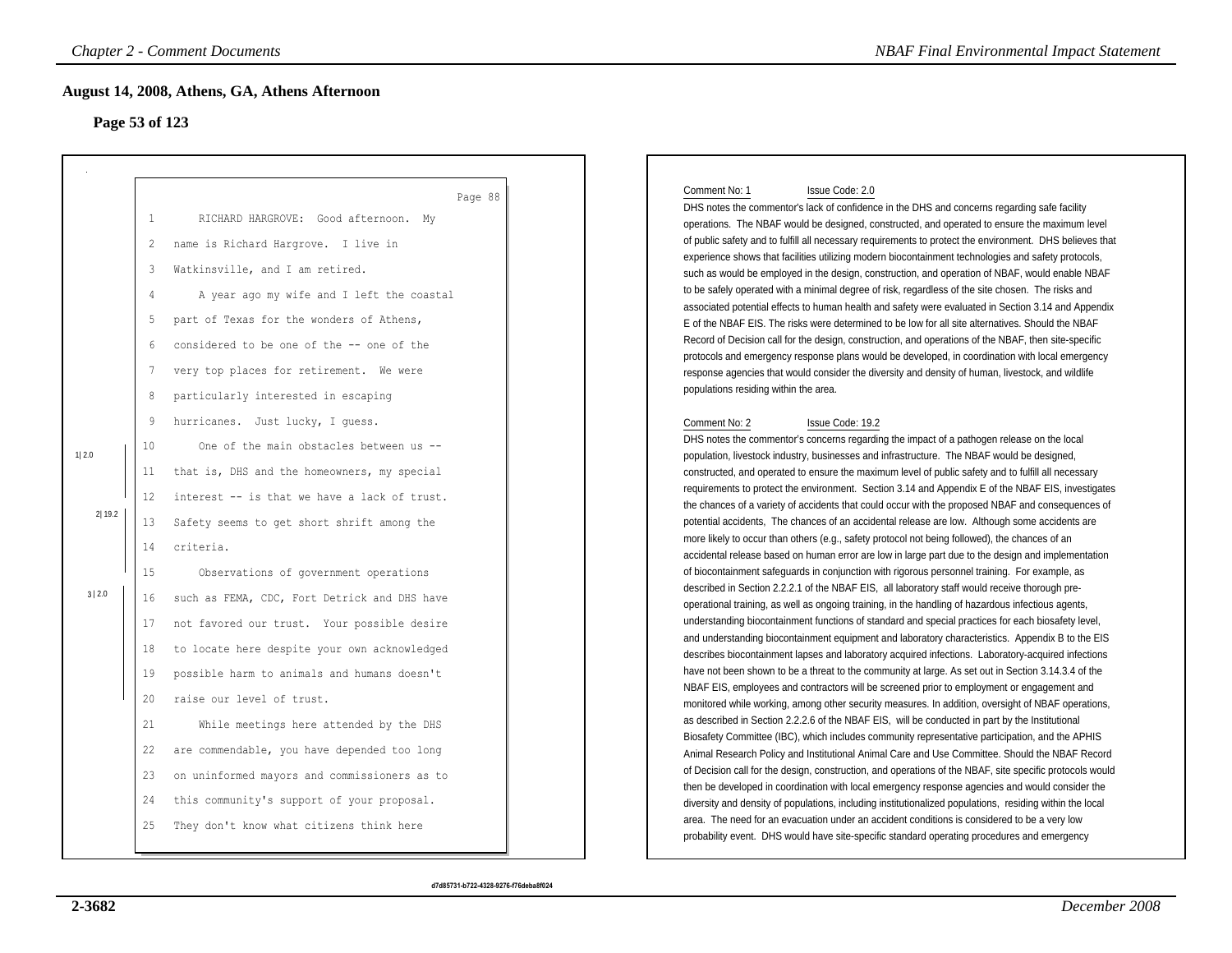response plans in place prior to the initiation of research activities at the proposed NBAF. Comment No: 3 Issue Code: 2.0 DHS notes the commentor's concern. Chapter 1, Section 1.1 of the NBAF EIS identifies DHS's mission as the study of foreign animal and zoonotic (transmitted from animals to humans) diseases that threaten our agricultural livestock and agricultural economy. The goal or benefit of NBAF is toprevent these animal diseases from spreading in the United States through research into the transmission of these animal diseases and the development of diagnostic tests, vaccines, and antiviral therapies. DHS believes that experience shows that facilities utilizing modern biocontainmenttechnologies and safety protocols, such as would be employed in the design, construction, andoperation of NBAF, would enable NBAF to be safely operated with a minimal degree of risk,regardless of the site chosen.*NBAF Final Environmental Impact Statement*<br> **Chapter 2** - Comments **ABAF Final Environmental Impact Statement**<br> **Channel Was 3**<br>
DHS rows the commentary allows from Chapter 1, Section 1.1 of the NBAF EIS identifies DHS's<br>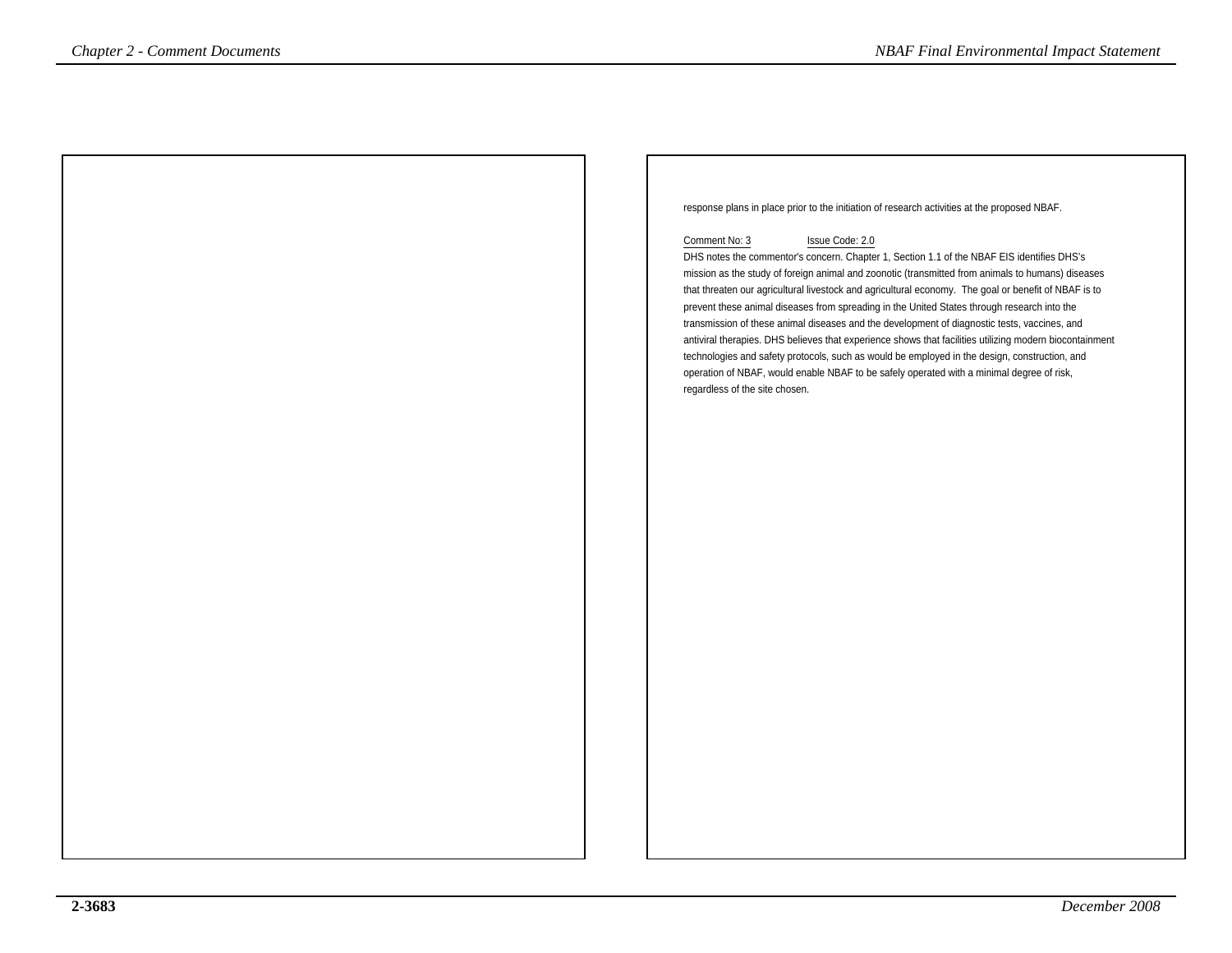## **Page 54 of 123**

|                |                                                                                                           | <b>Chapter 2 - Comment Documents</b>                                                                                                                                                                                                                                                                                                                                                                                                                                                                                                                                                                                                                                                       | <b>NBAF Final Environmental Impact Statement</b>                                                                                                                                                                                                                                                                                                                                                                                                                                                                                                                                                                                                                                                                                                                                                                                                                                                                                                                                                                                                                                                                                                                                                                                                                                                                                                                                                                                                                                                                                                                                                                                                                                                                                                                                               |
|----------------|-----------------------------------------------------------------------------------------------------------|--------------------------------------------------------------------------------------------------------------------------------------------------------------------------------------------------------------------------------------------------------------------------------------------------------------------------------------------------------------------------------------------------------------------------------------------------------------------------------------------------------------------------------------------------------------------------------------------------------------------------------------------------------------------------------------------|------------------------------------------------------------------------------------------------------------------------------------------------------------------------------------------------------------------------------------------------------------------------------------------------------------------------------------------------------------------------------------------------------------------------------------------------------------------------------------------------------------------------------------------------------------------------------------------------------------------------------------------------------------------------------------------------------------------------------------------------------------------------------------------------------------------------------------------------------------------------------------------------------------------------------------------------------------------------------------------------------------------------------------------------------------------------------------------------------------------------------------------------------------------------------------------------------------------------------------------------------------------------------------------------------------------------------------------------------------------------------------------------------------------------------------------------------------------------------------------------------------------------------------------------------------------------------------------------------------------------------------------------------------------------------------------------------------------------------------------------------------------------------------------------|
| Page 54 of 123 |                                                                                                           | August 14, 2008, Athens, GA, Athens Afternoon                                                                                                                                                                                                                                                                                                                                                                                                                                                                                                                                                                                                                                              |                                                                                                                                                                                                                                                                                                                                                                                                                                                                                                                                                                                                                                                                                                                                                                                                                                                                                                                                                                                                                                                                                                                                                                                                                                                                                                                                                                                                                                                                                                                                                                                                                                                                                                                                                                                                |
| cont.  2  19.2 | $\mathbf{1}$<br>$\mathbf{2}$<br>3<br>4<br>5<br>6<br>7<br>8<br>9<br>10<br>11<br>12<br>13<br>14<br>15<br>16 | Page 89<br>because they haven't sought our opinions and<br>they have refused the plea for referendum.<br>Do you trust promised support from officials<br>for your infrastructure needs when Athens<br>commissioners are not sure they can pay the<br>light bill?<br>As a retired academic I'm saddened to see<br>our great University of Georgia place<br>institutional interest above those of the<br>safety of the community. Potential<br>pestilence and unprecedented cost should not<br>be risks imposed upon those who have<br>supported the university with their hearts<br>and tax money.<br>Exaggerations and false information have<br>come at every turn. Why would you trust a | Comment No: 4<br>Issue Code: 8.2<br>DHS notes the commentor's concern about the traffic congestion in the area of the South Milledge<br>Avenue Site Alternative and the future impact of the NBAF operation on the area's transportation<br>infrastructure. A discussion of the planned improvements to the area's primary transportation<br>corridors of South Milledge Avenue and Whitehall Road to alleviate current and future traffc<br>congestion resulting from the NBAF operation at the South Milledge Avenue Site Alternative is<br>located in Section 3.11.3.3.1 of the NBAF EIS. All planned improvements are per the<br>recommendations of the Department of Transporation and the Public Works Department.<br>DHS notes the commentor's concerns regarding air pollution due to incineration. The potential effects<br>of NBAF construction and operations on air quality are discussed in Section 3.4 of the NBAF EIS.<br>Section 3.4.1 describes the methodology used in assessing potential air quality consequences at<br>each site. Site specific effects at the South Milledge Avenue Site are discussed in Section 3.4.3.<br>Section 3.4.3.1.2 summarizes the 2006 Ambient Air Surveillance Report produced by the Ambient<br>Monitoring Program of Georgia's Department of Natural Resources, Environmental Protection<br>Division. Air emissions were estimated using SCREEN3, a U.S. Environmental Protection Agency<br>dispersion modeling program. Should a decision be made to build the NBAF and following site<br>selection and final design, a more refined air emissions model would be used during the permitting<br>process. The final design would ensure that the NBAF does not significantly affect the region's ability<br>to meet air quality standards. |
| 4 8.2          | 17<br>18<br>19<br>20<br>21<br>22<br>23<br>24<br>25                                                        | university that wants to give you 67 good<br>acres and the finest land in Athens, over 20<br>million dollars in its money and then<br>announce cutbacks in jobs and slim, if any,<br>pay raises? Why haven't you dealt with<br>nearby Oconee County about roads and<br>incinerator risks, which, by the way, is 83<br>million dollars in debt without your help.<br>We think that your boss has it right.                                                                                                                                                                                                                                                                                  |                                                                                                                                                                                                                                                                                                                                                                                                                                                                                                                                                                                                                                                                                                                                                                                                                                                                                                                                                                                                                                                                                                                                                                                                                                                                                                                                                                                                                                                                                                                                                                                                                                                                                                                                                                                                |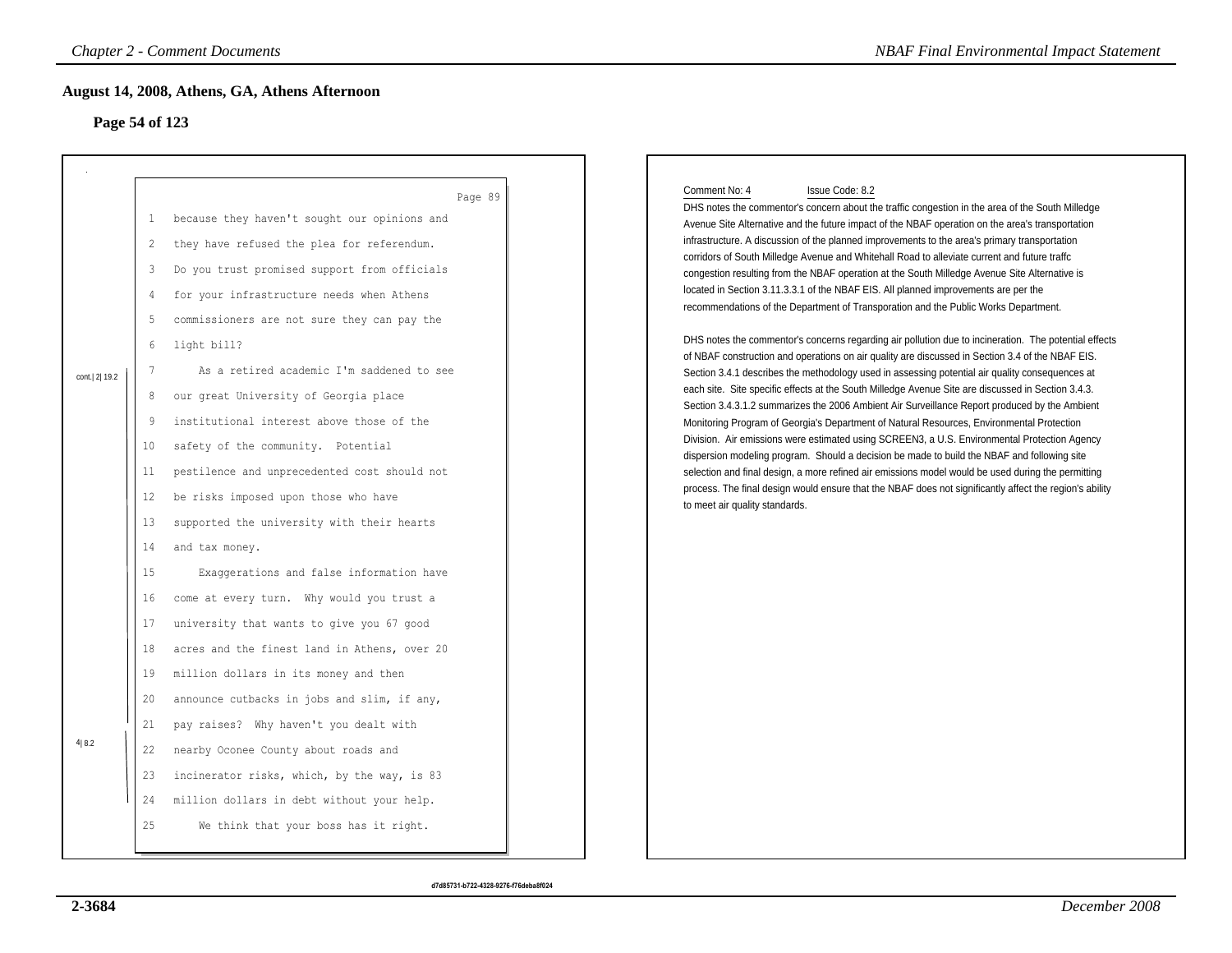### **Page 55 of 123**

|         |                   | <b>Chapter 2 - Comment Documents</b>          | <b>NBAF Final Environmental Impact Statement</b>                                                                      |
|---------|-------------------|-----------------------------------------------|-----------------------------------------------------------------------------------------------------------------------|
|         | Page 55 of 123    | August 14, 2008, Athens, GA, Athens Afternoon |                                                                                                                       |
|         |                   |                                               |                                                                                                                       |
|         |                   | Page 90                                       | Comment No: 5<br>Issue Code: 5.5<br>DHS notes the commentor's support for the Flora Industrial Park Site Alternative. |
| $5 5.5$ | $\mathbf{1}$      | We'll be glad to see you in Mississippi.      |                                                                                                                       |
|         | 2                 | (Applause.)                                   |                                                                                                                       |
|         | 3                 | MS. COGHILL: Thank you, sir.                  |                                                                                                                       |
|         | 4                 | Carol Goerig.                                 |                                                                                                                       |
|         | 5                 | CAROL GOERIG: I'm Carol Goerig. And I         |                                                                                                                       |
|         | 6                 | have a lot of concerns about BSL              |                                                                                                                       |
|         | 7                 | proliferation. It seems to be continuing      |                                                                                                                       |
|         | 8                 | apace almost without us knowing where the     |                                                                                                                       |
|         | 9                 | next one will be.                             |                                                                                                                       |
|         | 10 <sub>o</sub>   | My current concern -- and I've been           |                                                                                                                       |
|         | 11 <sub>1</sub>   | reading about a sister facility called NBACC, |                                                                                                                       |
|         | $12 \overline{ }$ | which is N-B-A-C-C. This is the National      |                                                                                                                       |
|         | 13                | Bio-Defense Analysis and Countermeasures      |                                                                                                                       |
|         | 14                | Center. This is a DHS lab currently being     |                                                                                                                       |
|         | 15                | built at Fort Detrick, Maryland.              |                                                                                                                       |
|         | 16                | In spite of substantial local protests,       |                                                                                                                       |
|         | 17                | ground for this 160,000-square-foot facility  |                                                                                                                       |
|         | 18                | was broken nearly two years ago. But there's  |                                                                                                                       |
|         | 19                | little information to be found on progress    |                                                                                                                       |
|         | 20                | since then even on the NBACC website.         |                                                                                                                       |
|         | 21                | A document describing a December 2004         |                                                                                                                       |
|         | 22                | site visit states that, quote, our goal is to |                                                                                                                       |
|         | 23                | have a completed, fully functional project by |                                                                                                                       |
|         | 24                | June 2008. That's now.                        |                                                                                                                       |
|         | 25                | The NBACC mission found on its website,       |                                                                                                                       |
|         |                   |                                               |                                                                                                                       |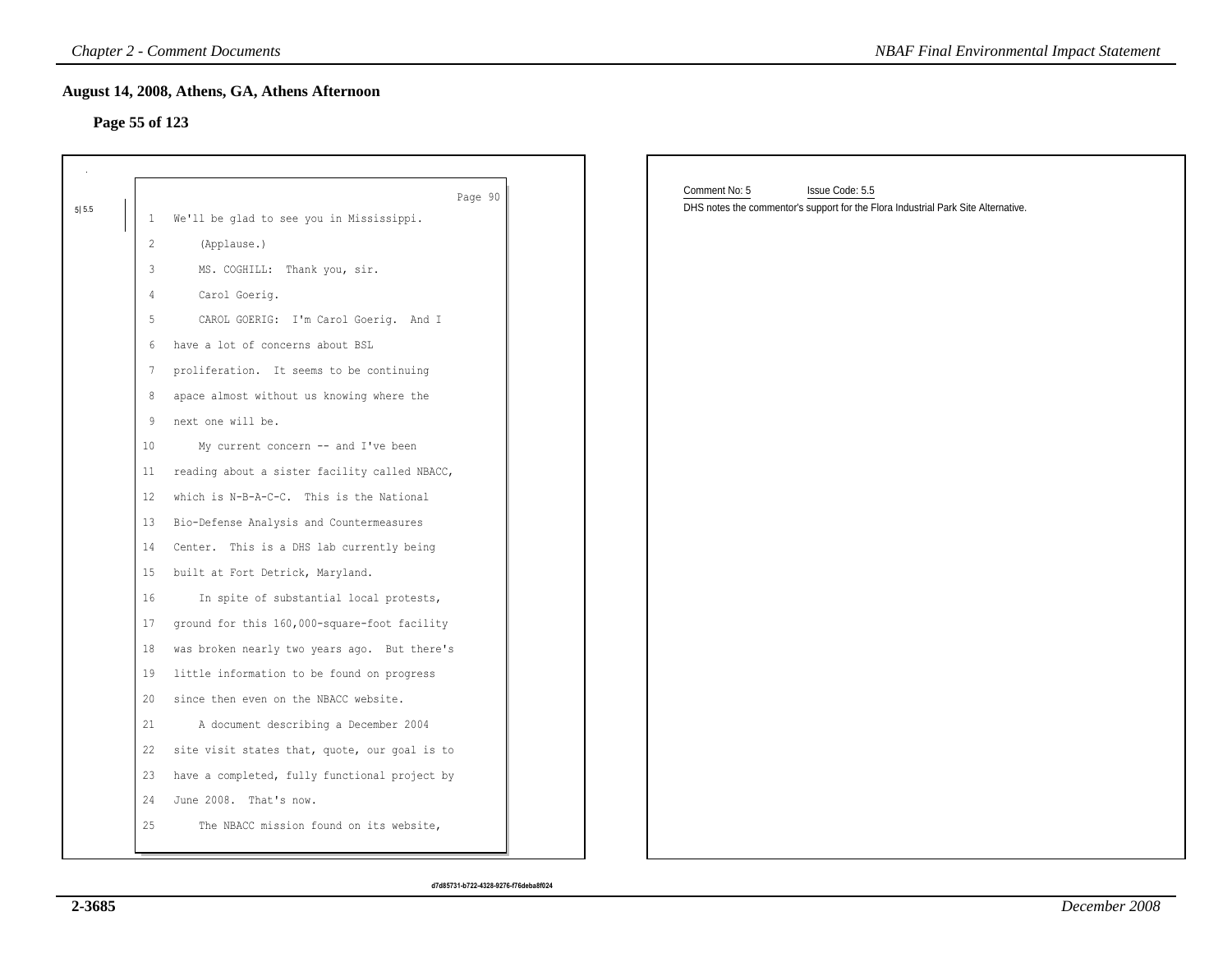## **Page 56 of 123**

|              | Page 91                                       |
|--------------|-----------------------------------------------|
| $\mathbf{1}$ | quote, is to protect human health and         |
| 2            | agriculture against biological terrorism by   |
| 3            | improving understanding of potential          |
| 4            | bioterrorism threats, end quote. The          |
| 5            | facility will have BSL-2, -3 and -4 lab space |
| 6            | and will be the nation's premiere research    |
| 7            | facility, in their words, for biological      |
| 8            | threat, characterization and bio-forensic     |
| 9            | research.                                     |
| 10           | My questions are -- and I know that I         |
| 11           | don't -- I won't get answers today, but I'm   |
| 12           | going to continue looking, including on the   |
| 13           | NBACC website and anywhere else I can. I      |
| 14           | will continue to try to find answers to these |
| 15           | concerns, which I think are relevant to us in |
| 16           | Athens as we contemplate the future and the   |
| 17           | building of NBAF.                             |
| 18           | Is the NBACC project completed and fully      |
| 19           | functional as their mission said as of this   |
| 20           | date? If not, how far behind schedule is it?  |
| 21           | Has the full 128 million dollars              |
| 22           | requested by DHS and actually appropriated by |
| 23           | Congress been received as of this date? If    |
| 24           | not, how much has been received?              |
| 25           | Has the project stayed within its             |
|              |                                               |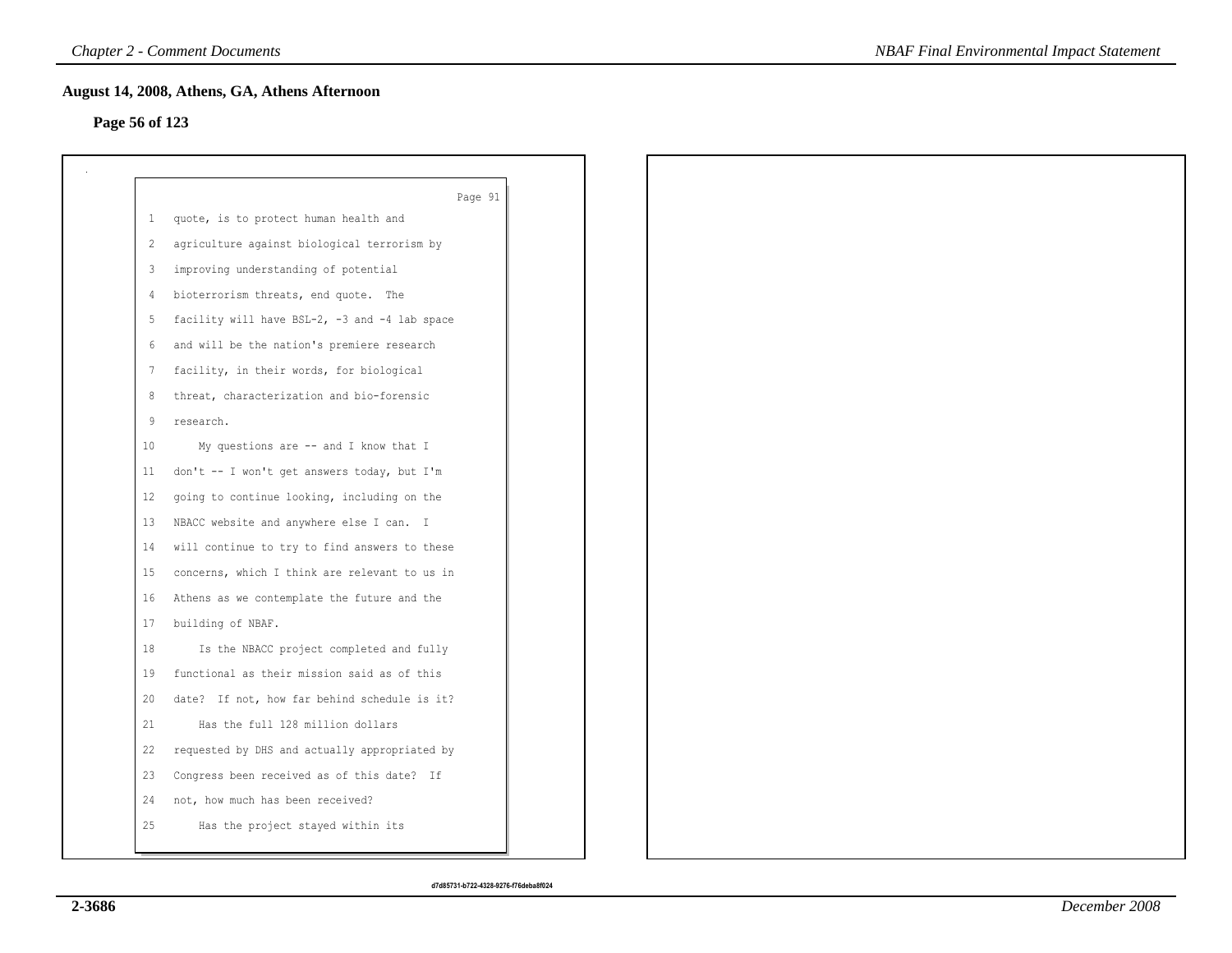## **Page 57 of 123**

|                         |                                               | <b>Chapter 2 - Comment Documents</b><br>August 14, 2008, Athens, GA, Athens Afternoon                                                                                                                                                                                             | <b>NBAF Final Environmental Impact Statement</b>                                                                                                                                                                                                                                                                                                                                                                                                                                                                                                                                                                                                                                                                                                                                                                                                                                       |
|-------------------------|-----------------------------------------------|-----------------------------------------------------------------------------------------------------------------------------------------------------------------------------------------------------------------------------------------------------------------------------------|----------------------------------------------------------------------------------------------------------------------------------------------------------------------------------------------------------------------------------------------------------------------------------------------------------------------------------------------------------------------------------------------------------------------------------------------------------------------------------------------------------------------------------------------------------------------------------------------------------------------------------------------------------------------------------------------------------------------------------------------------------------------------------------------------------------------------------------------------------------------------------------|
| Page 57 of 123<br>1 1.0 | $\mathbf{1}$<br>2<br>3<br>$\overline{4}$<br>5 | Page 92<br>projected cost of 128 million dollars? If<br>not, what is the current projected cost?<br>Does not the mission of NBACC duplicate<br>to a large extent the mission of the CDC and<br>of the proposed NBAF making either NBACC or                                        | Comment No: 1<br>Issue Code: 1.0<br>DHS notes the commentor's question regarding the National Bio-Defense Analysis and<br>Countermeasures Center (NBACC) at Fort Detrick, MD. The purpose and need for the proposed<br>action is discussed in Chapter 1 of the NBAF EIS. DHS's Proposed Action to site, construct, and<br>operate the NBAF would allow researchers to study foreign animal and zoonotic diseases<br>(transmitted from animals to humans) in the U.S. The NBAF would enable DHS and the U.S.<br>Department of Agriculture (USDA) to fulfill their respective missions of detecting, preventing,<br>protecting against, and responding to an accidental or intentional release of a foreign animal disease<br>within the United States. The mission of NBACC is to provide an integrated and responsive                                                                  |
|                         | 6<br>7<br>8<br>9<br>10                        | NBAF unnecessary?<br>Thank you.<br>MS. COGHILL: Thank you.<br>(Applause.)<br>MS. COGHILL: Grady Thrasher.                                                                                                                                                                         | biosecurity enterprise for homeland security, law enforcement, medical, and veterinary communities.<br>Specifically, NBACC's goals are to (a) understand classical, engineered, and emerging biological<br>terrorism threats; (b) develop deployable technologies and systems in partnership with operational<br>end-users that protect the people, agriculture, and economy of the United States against biological<br>terrorism; and (c) provide the scientific basis and operational capability to prevent technology<br>surprise, rapidly detect events, respond effectively, and attribute use.<br>To put it simply, NBAF would conduct research to develop vaccines and diagnostic tools to identify                                                                                                                                                                             |
| 1 25.2                  | 11<br>$12 \,$<br>13<br>14                     | GRADY THRASHER: My name is Grady<br>Thrasher. I'm a very strong opponent of<br>NBAF.<br>I've listened to the people from the                                                                                                                                                      | and prevent the spread of foreign animal diseases, and the NBACC would develop technologies and<br>operations to implement protective measures.<br>Comment No: 1<br>Issue Code: 25.2<br>DHS notes the commentor's opposition to the South Milledge Avenue Site Alternative.                                                                                                                                                                                                                                                                                                                                                                                                                                                                                                                                                                                                            |
| 2 13.2                  | 15<br>16<br>17<br>18<br>19<br>20              | university and from financially-interested<br>parties make their statements. And, you<br>know, I'm not against NBAF or the research<br>that's being done. What they haven't been<br>able to argue convincingly is why NBAF should<br>be placed on 67 unique and distinctive acres | Comment No: 2<br>Issue Code: 13.2<br>DHS notes the commentor's concern regarding the proximity of the South Milledge Avenue Site to the<br>State Botanical Garden. As indicated in Sections 3.8.3.2 and 3.8.3.3 of the NBAF EIS, construction<br>and normal operations of the NBAF would have no direct impact on the State Botanical Garden. The<br>NBAF would affect primarily pasture areas that have low wildlife habitat value due to their disturbed<br>condition, lack of native vegetation, and lack of wildlife food and cover. The forested portion of the<br>NBAF site along the Oconee River is a high-value riparian wildlife corridor that connects the State<br>Botanical Garden with Whitehall Forest. However, impacts to the forested riparian area would be<br>minor (0.2 acre), and these impacts would occur within the existing pasture fence-line in areas that |
|                         | 21<br>22<br>23<br>24<br>25                    | adjacent to our botanical garden.<br>The whole thing is about nature out<br>there. And this property was thrown up<br>because it was convenient to throw it up.<br>And I think the University of Georgia has                                                                      | have been disturbed by grazing. Construction would occur primarily on disturbed pasture areas, and<br>the high value forested riparian corridor would be retained. Therefore, the NBAF have minimal effects<br>on wildlife and ecology of the State Botanical Garden.                                                                                                                                                                                                                                                                                                                                                                                                                                                                                                                                                                                                                  |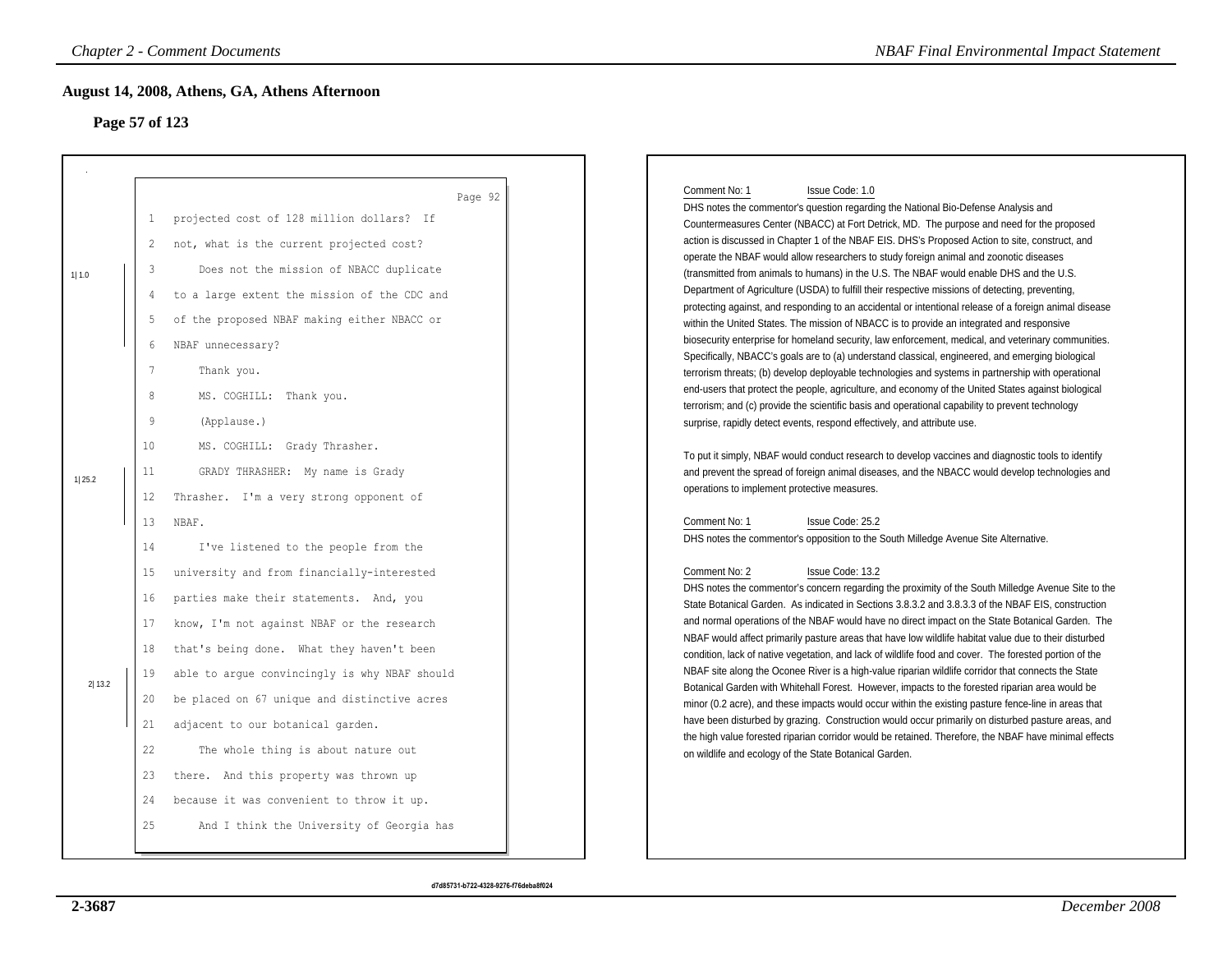### **Page 58 of 123**

|                |                 | <b>Chapter 2 - Comment Documents</b>          | <b>NBAF Final Environmental Impact Statement</b> |
|----------------|-----------------|-----------------------------------------------|--------------------------------------------------|
| Page 58 of 123 |                 | August 14, 2008, Athens, GA, Athens Afternoon |                                                  |
|                |                 |                                               |                                                  |
|                |                 | Page 93                                       | Comment No: 3<br>Issue Code: 1.0                 |
|                | $\mathbf{1}$    | violated its trust to the community. We're a  | DHS notes the commentors statement.              |
|                | 2               | company town, but what's good for the         |                                                  |
|                | 3               | university is not always good for the         |                                                  |
|                | 4               | community. So I'm going to give my comments   |                                                  |
|                | 5               | based on what we could be bringing to that    |                                                  |
|                | 6               | site next to our botanical garden.            |                                                  |
| 3 1.0          | 7               | As has been asked before by disinterested     |                                                  |
|                | 8               | news reporters from cities around our country |                                                  |
|                | 9               | whose governing bodies are not engaged in the |                                                  |
|                | 10 <sub>2</sub> | current frenzied efforts by five states to    |                                                  |
|                | 11              | induce the Department of Homeland security to |                                                  |
|                | $12 \,$         | place the would-be world's largest and        |                                                  |
|                | 13              | potentially deadliest bioterror pathogen      |                                                  |
|                | 14              | research facility in the middle of one of     |                                                  |
|                | 15 <sub>1</sub> | their communities, why would they is the      |                                                  |
|                | 16              | question.                                     |                                                  |
| cont. 2 13.2   | 17              | Why would any responsible state or city       |                                                  |
|                | 18              | official welcome such an environmentally      |                                                  |
|                | 19              | degrading, invasive and catastrophically      |                                                  |
|                | 20              | risky facility as NBAF into any community?    |                                                  |
|                | 21              | More on point, why would our mayor and some,  |                                                  |
|                | 22              | if not all, of our Athens-Clarke County       |                                                  |
|                | 23              | commissioners roll out the welcome mat for    |                                                  |
|                | 24              | ensured environmental destruction adjacent to |                                                  |
|                | 25              | a state botanical garden? And this was done   |                                                  |
|                |                 |                                               |                                                  |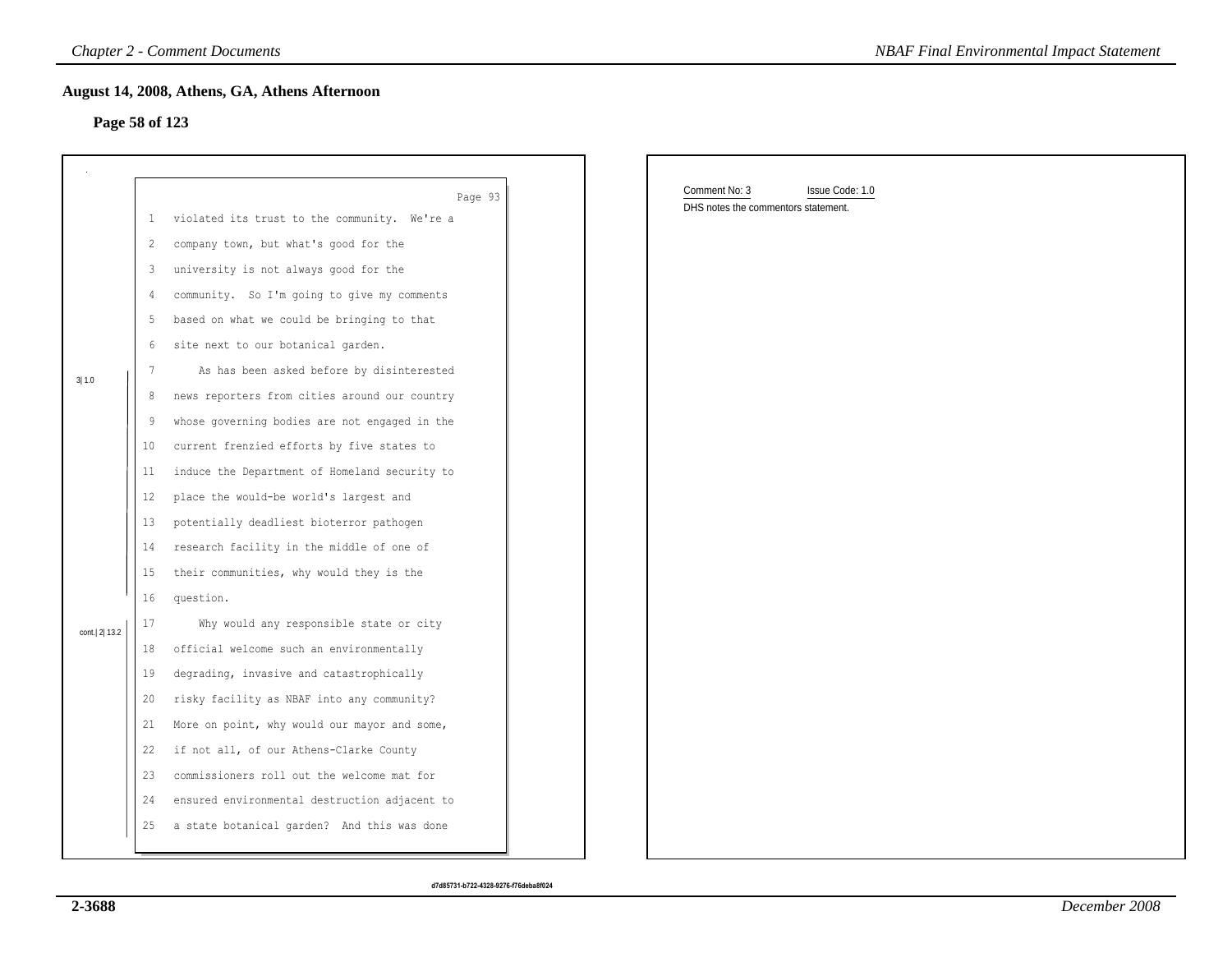# **Page 59 of 123**

|                                 |    | <b>Chapter 2 - Comment Documents</b>                | <b>NBAF Final Environmental Impact Statement</b>                                                                                                                                                            |
|---------------------------------|----|-----------------------------------------------------|-------------------------------------------------------------------------------------------------------------------------------------------------------------------------------------------------------------|
| Page 59 of 123                  |    | August 14, 2008, Athens, GA, Athens Afternoon       |                                                                                                                                                                                                             |
|                                 |    |                                                     | Comment No: 4<br>Issue Code: 19.2                                                                                                                                                                           |
| cont. 2 13.2                    | -1 | Page 94<br>before any credible information was even | DHS notes the commentor's concern regarding the NBAF. The purpose and need for the proposed<br>action is discussed in Chapter 1 of the NBAF EIS. DHS can not guarantee that the NBAF would                  |
|                                 | 2  | available about NBAF.                               | never experience an accident. However, as discussed in Section 2.2.1.1, modern biosafety design                                                                                                             |
| 4 19.2                          | 3  | More astounding, why would our mayor and            | substantially diminishes the chances of a release as the primary design goal is to provide an<br>adequate level of redundant safety and biocontainment that would be integrated into every                  |
|                                 | 4  | many commissioners remain proudly steadfast         | component of the building. A discussion of human health and safety is included in Section 3.14.                                                                                                             |
|                                 | -5 | in their folly even after being exposed to          | Comment No: 5<br>Issue Code: 13.2                                                                                                                                                                           |
|                                 | 6  | real and astonishing information regarding          | See response to Comment No. 2.                                                                                                                                                                              |
|                                 | 7  | the risk to our community's public health,          | Comment No: 5<br>Issue Code: 16.2                                                                                                                                                                           |
|                                 | 8  | safety and economy information first provided       | DHS notes the commentor's statement regarding site selection. DHS held a competitive process to<br>select potential sites for the proposed NBAF as described in Section 2.3.1 of the NBAF EIS. A team       |
|                                 | 9  | from the respected Government Accountability        | of Federal employees representing multi-department component offices and multi-governmental                                                                                                                 |
|                                 | 10 | Office in May and now in DHS's own draft            | agencies (DHS, U.S. Department of Agriculture [USDA], and Department of Health and Human                                                                                                                    |
|                                 | 11 | Environmental Impact Statement?                     | Services [HHS]) reviewed the submissions based primarily on environmental suitability and proximity<br>to research capabilities, proximity to workforce, acquisition/construction/operations, and community |
|                                 | 12 | Why would any responsible University of             | acceptance. Ultimately, DHS identified five site alternatives that surpassed others in meeting the                                                                                                          |
| 5 6.2, 13.2,<br>5.2, 15.2, 16.2 | 13 | Georgia administrator offer 67 unique and           | evaluation criteria and DHS preferences, and determined that they, in addition to the Plum Island<br>Site, would be evaluated in the EIS as alternatives for the proposed NBAF.                             |
|                                 | 14 | distinctive acres of irreplaceable land next        |                                                                                                                                                                                                             |
|                                 | 15 | to our botanical garden and give other              | A change in land use would occur; however, current zoning regulations allow for this type of<br>development. The South Milledge Avenue Site is currently zoned as "Governmental", and                       |
|                                 | 16 | incentives to DHS to entice it to propose its       | construction and operation of the NBAF is consistent with this designation. However, the Clarke                                                                                                             |
|                                 | 17 | proposed NBAF there with full knowledge of          | County Comprehensive Plan designates the South Milledge Avenue Site as "rural", so an amendment<br>to the comprehensive plan may be required. This information has been added to the NBAF EIS in            |
|                                 | 18 | the certainty of the environmental                  | Section 3.2.3. DHS and USDA ensure that the NBAF operation at the South Milledge Avenue Site will                                                                                                           |
|                                 | 19 | degradation and ecological disaster that            | comply with all applicable local, state, and Federal regulations and policies. The visual effects of the<br>NBAF at the South Milledge Avenue Site are also described in Section 3.2.3 of the NBAF EIS. DHS |
|                                 | 20 | irreversibly will befall and forever sully          | recognizes that the NBAF would be a distinctive visible feature and would alter the viewshed of the                                                                                                         |
|                                 | 21 | the unique and distinctive character of that        | area.                                                                                                                                                                                                       |
|                                 | 22 | swath of landscape on South Milledge Avenue         | Comment No: 5<br>Issue Code: 5.2                                                                                                                                                                            |
|                                 | 23 | that has been a public visual and                   | DHS notes the commentor's statement. The South Milledge Avenue Site was proposed by the local<br>consortium in response to the request for expressions of interest and was considered along with the        |
|                                 | 24 | recreational asset of our community for             | rest of the responses. DHS's alternative site selection process is described in Section 2.3.1 of the                                                                                                        |
|                                 |    |                                                     | NBAF EIS.                                                                                                                                                                                                   |
|                                 | 25 | qenerations?                                        | Comment No: 5<br>Issue Code: 6.2                                                                                                                                                                            |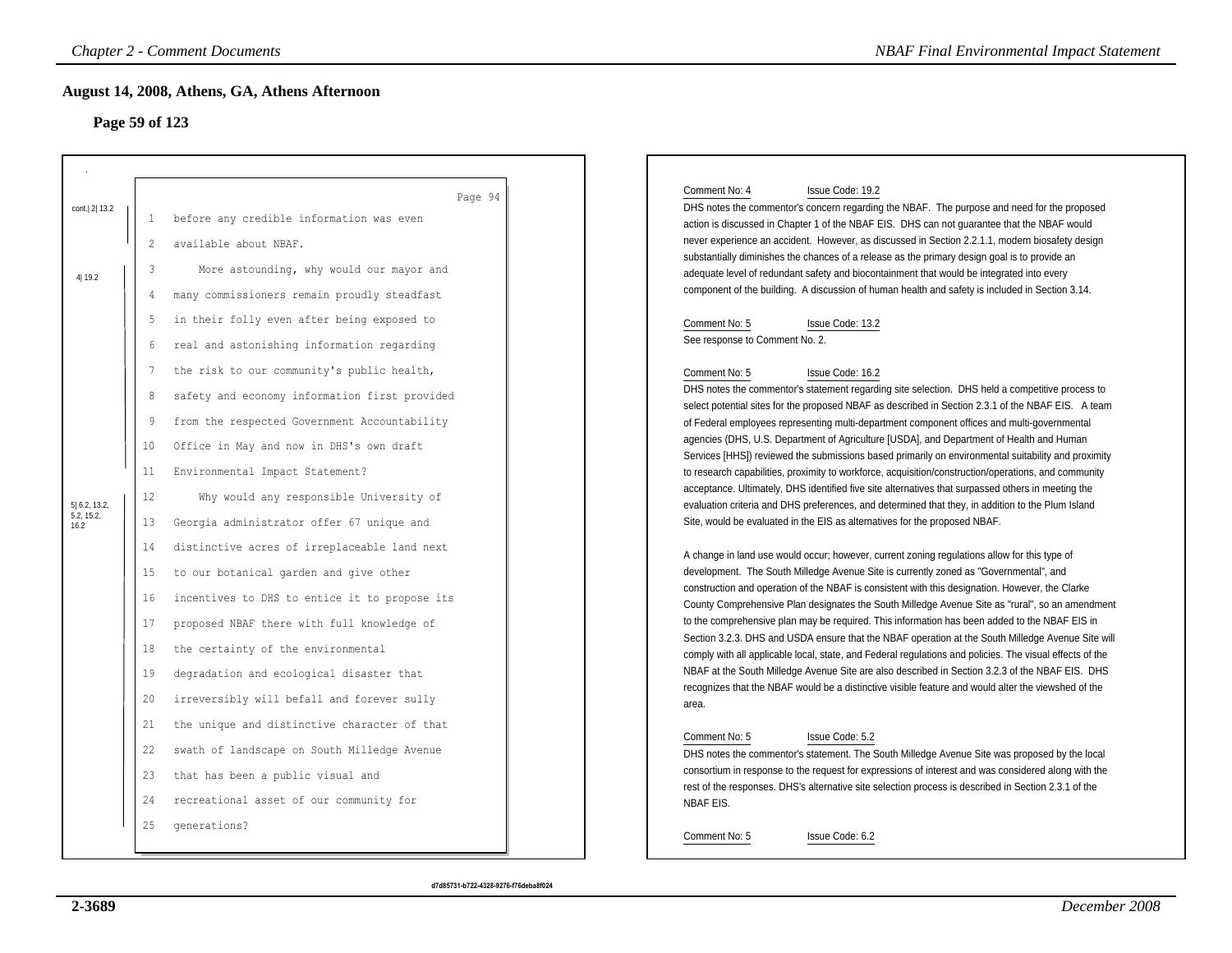DHS notes the commentor's statement. As described in Section 3.2.3, a change in land use and lossof open space would occur; however, current zoning regulations allow for this type of development.The South Milledge Avenue Site is currently zoned as "Governmental", and construction andoperation of the NBAF is consistent with this designation. However, the Clarke County Comprehensive Plan designates the South Milledge Avenue Site as "rural", so an amendment to the comprehensive plan may be required. This information has been added to the NBAF EIS in Section 3.2.3. DHS and USDA ensure that the NBAF operation at the South Milledge Avenue Site will comply with all applicable local, state, and Federal regulations and policies. The visual effects of the NBAF atthe South Milledge Avenue Site are also described in Section 3.2.3 of the NBAF EIS. DHS recognizes that the NBAF would be a distinctive visible feature and would alter the viewshed of thearea. *Chapter 2 - Comments Documents*<br>
Definition *Chapter 2 - Comments*  $\alpha$  *NBAF Final Environmental American Chapter 2 - Chapter 2 - Chapter 2 - Chapter 2 - Chapter 2 - Chapter 2 - Chapter 2 - Chapter 2 - Chapter 2 - Ch* 

#### Comment No: 5 Issue Code: 15.2

 DHS notes the commentor's statement regarding site selection. DHS held a competitive process to select potential sites for the proposed NBAF as described in Section 2.3.1 of the NBAF EIS. A teamof Federal employees representing multi-department component offices and multi-governmentalagencies (DHS, U.S. Department of Agriculture [USDA], and Department of Health and Human Services [HHS]) reviewed the submissions based primarily on environmental suitability and proximityto research capabilities, proximity to workforce, acquisition/construction/operations, and communityacceptance. Ultimately, DHS identified five site alternatives that surpassed others in meeting the evaluation criteria and DHS preferences, and determined that they, in addition to the Plum IslandSite, would be evaluated in the EIS as alternatives for the proposed NBAF.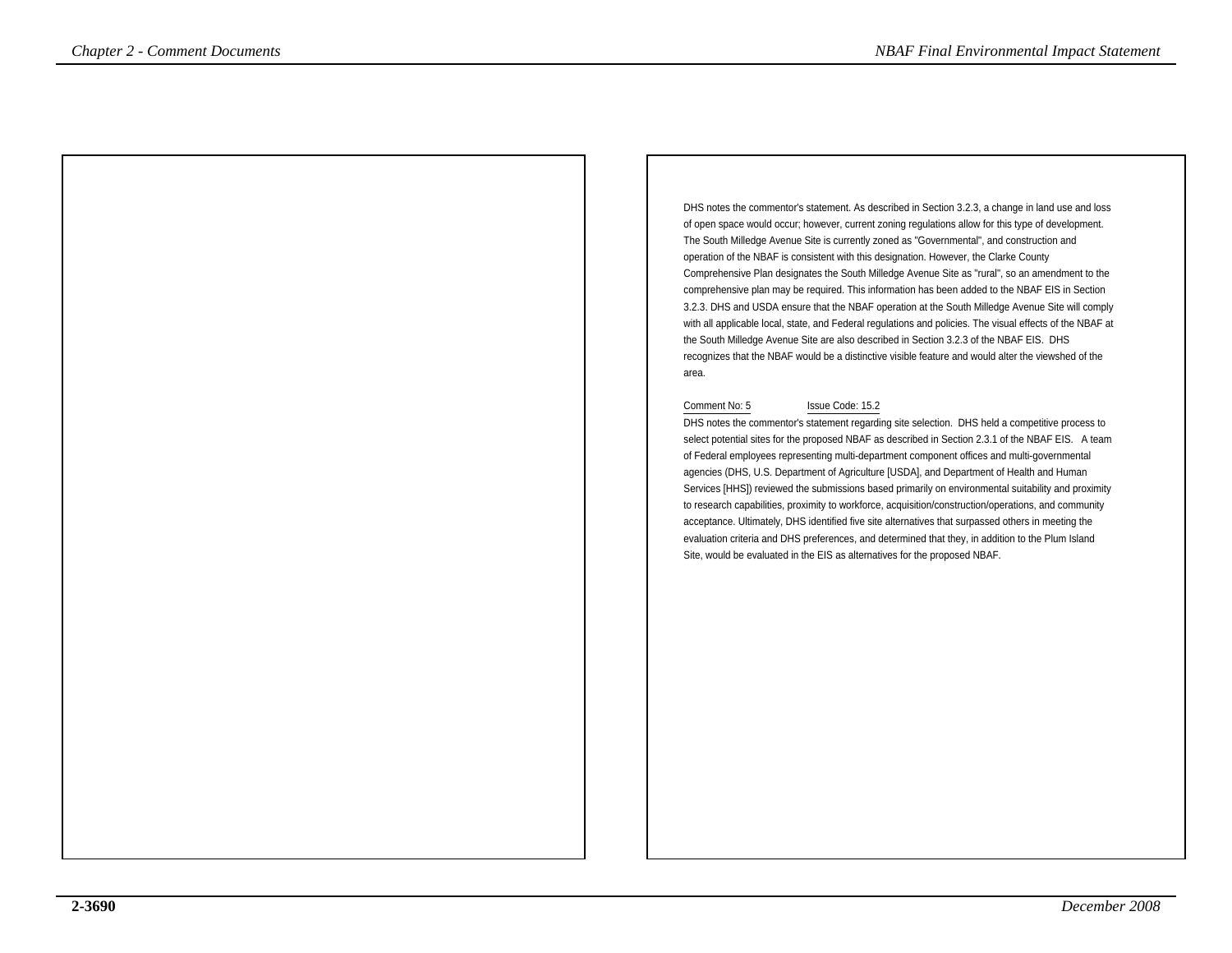## **Page 60 of 123**

|                |    | Page 95                                       |
|----------------|----|-----------------------------------------------|
| cont.   5  5.2 | -1 | Why would any responsible government          |
|                | 2  | agency, one dedicated to protecting           |
|                | 3  | communities, promote this sort of thing on    |
|                | 4  | this particular site?                         |
|                | 5  | My question to them is: Do you have no        |
|                | 6  | shame.                                        |
|                | 7  | MS. COGHILL: Thank you.                       |
|                | 8  | (Applause.)                                   |
|                | 9  | MS. COGHILL: Zhen Fu.                         |
|                | 10 | Richard Cooke, Rebecca Cooke, Steve           |
|                | 11 | Valeika and Steve Stice, if you could come    |
|                | 12 | forward to the front of the room.             |
|                | 13 | Go ahead.                                     |
|                | 14 | ZHEN FU: My name is Zhen Fu. I'm a            |
|                | 15 | resident of Oconee County. I also work at     |
|                | 16 | the University of Georgia.                    |
|                | 17 | My interest in research is rabies, one of     |
|                | 18 | the really horrific disease for humans. I     |
|                | 19 | have been working for more than 20 years and  |
|                | 20 | have been very safely carried out all         |
|                | 21 | experiment.                                   |
|                | 22 | My another interest is really for exotic      |
|                | 23 | disease research. During the past 21 or so    |
|                | 24 | years I have visited almost all the high      |
|                | 25 | containment facilities around the world, Plum |
|                |    |                                               |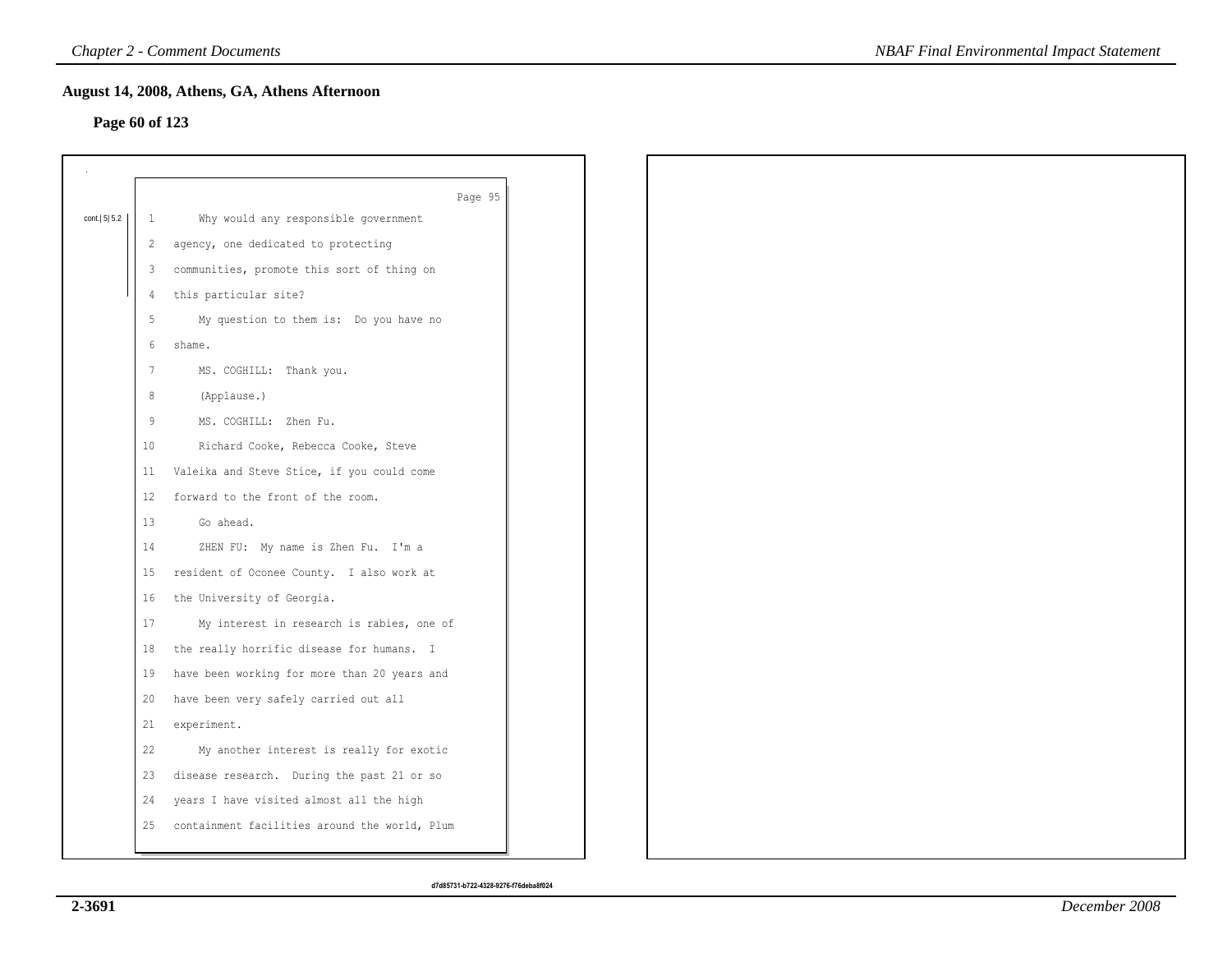### **Page 61 of 123**

|                |                 | <b>Chapter 2 - Comment Documents</b>          | <b>NBAF Final Environmental Impact Statement</b>                                                                       |  |
|----------------|-----------------|-----------------------------------------------|------------------------------------------------------------------------------------------------------------------------|--|
| Page 61 of 123 |                 | August 14, 2008, Athens, GA, Athens Afternoon |                                                                                                                        |  |
|                |                 | Page 96                                       | Comment No: 1<br>Issue Code: 24.2<br>DHS notes the commentor's support for the South Milledge Avenue Site Alternative. |  |
|                | $\mathbf{1}$    | Island, (unintelligible), Winnipeg and, of    |                                                                                                                        |  |
|                | 2               | course, Fort Detrick CDC.                     |                                                                                                                        |  |
|                | 3               | I have witnessed how they conduct             |                                                                                                                        |  |
|                | 4               | research in those facilities. Is it to my     |                                                                                                                        |  |
|                | 5               | knowledge that science can be done safely in  |                                                                                                                        |  |
|                | 6               | this environment.                             |                                                                                                                        |  |
|                | $7\phantom{.0}$ | And the possibly is not incidental,           |                                                                                                                        |  |
|                | 8               | accounting I am the chair of the biosafety    |                                                                                                                        |  |
|                | 9               | committee in this university. We do review    |                                                                                                                        |  |
|                | 10              | protocols, recent protocols, very             |                                                                                                                        |  |
|                | 11              | meticulously. We do attend to very details    |                                                                                                                        |  |
|                | 12              | how the containment, how the safety for the   |                                                                                                                        |  |
|                | 13              | person who performs the studies and else the  |                                                                                                                        |  |
|                | 14              | safety for the people around.                 |                                                                                                                        |  |
| 1 24.2         | 15              | So, therefore, I fully support the            |                                                                                                                        |  |
|                | 16              | location of NBAF to Athens. I think that the  |                                                                                                                        |  |
|                | 17              | impact to environment will be minimal.        |                                                                                                                        |  |
|                | 18              | If other procedures with -- you know,         |                                                                                                                        |  |
|                | 19              | with the modern technology and with the       |                                                                                                                        |  |
|                | 20              | protocols in place, it should be very safe.   |                                                                                                                        |  |
|                | 21              | And so, therefore, the impact of the          |                                                                                                                        |  |
|                | 22              | environment is minimum. But, however, the     |                                                                                                                        |  |
|                | 23              | impact to the science, to the life for the    |                                                                                                                        |  |
|                | 24              | health of humans and animals will be          |                                                                                                                        |  |
|                | 25              | tremendous.                                   |                                                                                                                        |  |
|                |                 |                                               |                                                                                                                        |  |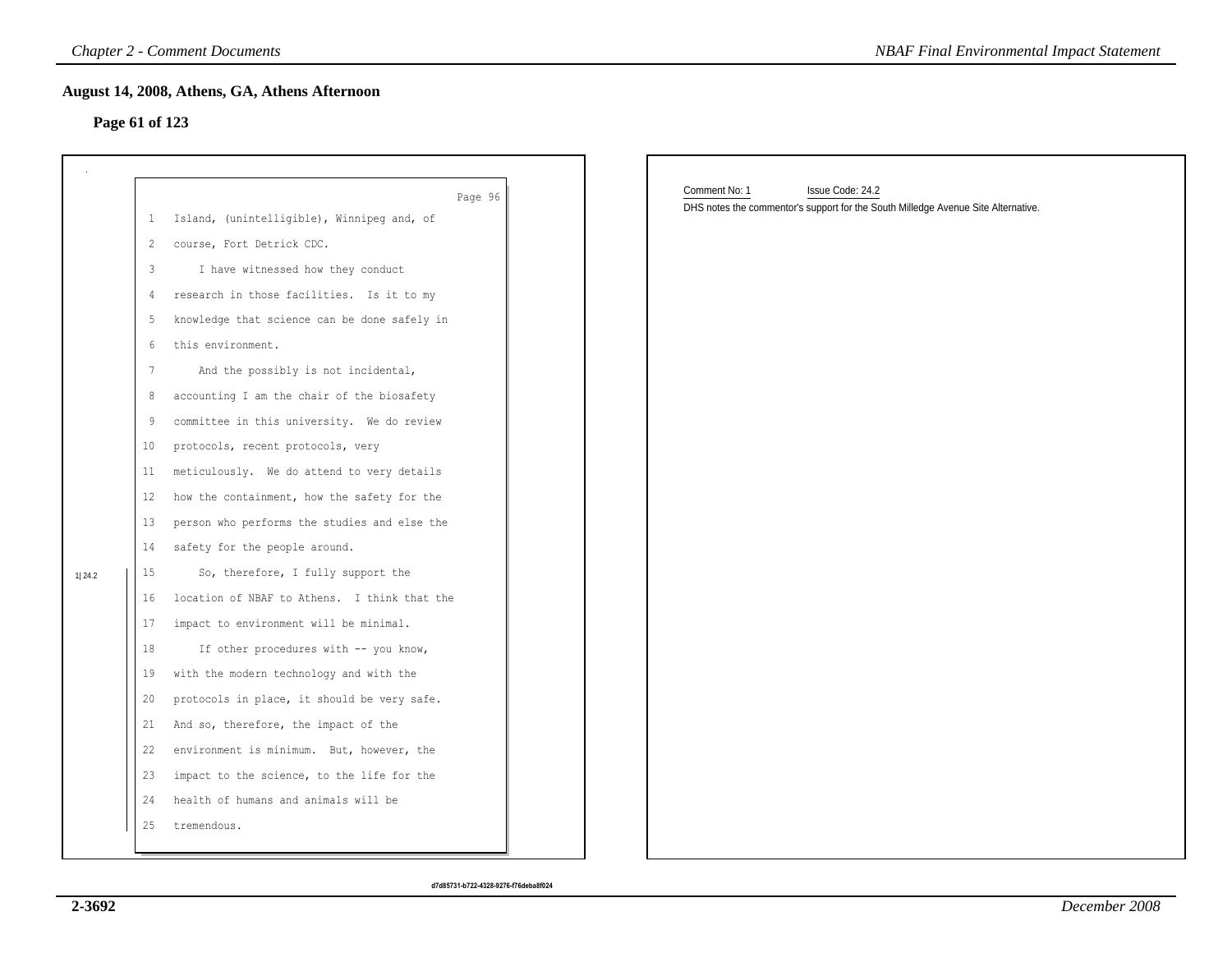# **Page 62 of 123**

|                  | <b>Chapter 2 - Comment Documents</b>                                                                                                                                                                                                                                                                                                                                       | <b>NBAF Final Environmental Impact Statement</b>                                                                                                                                                                                                                                                                                                                                                                                                                                                                                                                                                                                                                                                                                                                                                                                                                                                                                                                                                                                                                                                                                                                  |
|------------------|----------------------------------------------------------------------------------------------------------------------------------------------------------------------------------------------------------------------------------------------------------------------------------------------------------------------------------------------------------------------------|-------------------------------------------------------------------------------------------------------------------------------------------------------------------------------------------------------------------------------------------------------------------------------------------------------------------------------------------------------------------------------------------------------------------------------------------------------------------------------------------------------------------------------------------------------------------------------------------------------------------------------------------------------------------------------------------------------------------------------------------------------------------------------------------------------------------------------------------------------------------------------------------------------------------------------------------------------------------------------------------------------------------------------------------------------------------------------------------------------------------------------------------------------------------|
|                  | August 14, 2008, Athens, GA, Athens Afternoon<br>Page 62 of 123                                                                                                                                                                                                                                                                                                            |                                                                                                                                                                                                                                                                                                                                                                                                                                                                                                                                                                                                                                                                                                                                                                                                                                                                                                                                                                                                                                                                                                                                                                   |
| cont.   1   24.2 | Page 97<br>$\mathbf{1}$<br>So, therefore, again I am fully support<br>the location of NBAF to Athens. Thank you.<br>2                                                                                                                                                                                                                                                      | Comment No: 1<br>Issue Code: 15.2<br>DHS notes the commentor's concern. Adverse effects to quality of life resources would not be<br>expected with any of the site alternatives and are discussed in Section 3.10.<br>The effects of the proposed NBAF on housing is discussed in Section 3.10. It is possible that with the                                                                                                                                                                                                                                                                                                                                                                                                                                                                                                                                                                                                                                                                                                                                                                                                                                      |
|                  | 3<br>MS. COGHILL: Thank you.<br>4<br>(Applause.)<br>5<br>MS. COGHILL: Richard Cooke.                                                                                                                                                                                                                                                                                       | relocation of highly skilled workers to the immediate area, property values would increase in demand,<br>and there is no empirical evidence that a facility such as the NBAF would reduce property values in<br>the study area. Therefore, the overall effect of the NBAF on housing market conditions would be<br>negligible.                                                                                                                                                                                                                                                                                                                                                                                                                                                                                                                                                                                                                                                                                                                                                                                                                                    |
| 1 15.2<br>2 21.2 | 6<br>RICHARD COOKE: My name is Dr. Richard<br>Cooke. I'm a resident of Watkinsville.<br>$7\phantom{.0}$<br>I moved here because of the quality of<br>8<br>life. I also am a recipient of some very bad<br>9<br>things that were allowed to happen or were<br>10<br>caused to happen at Plum Island. But that is<br>11<br>neither here nor there. I'm concerned about<br>12 | Comment No: 2<br>Issue Code: 21.2<br>DHS notes the commentor's concern regarding the potential consequences from a NBAF accident or<br>pathogen release as the result of human error. As described in Section 2.2.2.1 of the NBAF EIS, all<br>laboratory staff would receive thorough pre-operational training, as well as ongoing training, in the<br>handling of hazardous infectious agents, understanding biocontainment functions of standard and<br>special practices for each biosafety level, and understanding biocontainment equipment and<br>laboratory characteristics. Training and inherent biocontainment safeguards reduce the likelihood of<br>a release. Section 3.14 and Appendix E of the NBAF EIS, investigates the chances of a variety of<br>accidents that could occur with the proposed NBAF and consequences of potential accidents,<br>including external events such as a terrorist attack. Accidents could occur in the form of procedural                                                                                                                                                                                           |
| 3 5.2            | 13<br>the human error potential.<br>14<br>A wise man once told me that if you<br>15<br>wanted to find out reasons for things, follow<br>the green. Almost 50 percent of the people<br>16<br>17<br>that have spoken here have talked about money<br>and prestige. Neither of those are good<br>18<br>19<br>enough examples or good enough reasons to                        | violations (operational accidents), natural phenomena accidents, external events, and intentional<br>acts. Although some accidents are more likely to occur than others (e.g., safety protocol not being<br>followed), the chances of an accidental release are low. The specific objective of the hazard<br>identification, accident analysis, and risk assessment is to identify the likelihood and consequences<br>from accidents or intentional subversive acts. In addition to identifying the potential for or likelihood of<br>the scenarios leading to adverse consequences, this analysis provides support for the identification of<br>specific engineering and administrative controls to either prevent a pathogen release or mitigate the<br>consequences of such a release. The risk of an accidental release of a pathogen is extremely low.<br>As set out in Section 3.14.3.4 of the NBAF EIS, employees and contractors will be screened prior to<br>employment or engagement and monitored while working, among other security measures. In<br>addition, oversight of NBAF operations, as described in Section 2.2.2.6 of the NBAF EIS, will be |
| cont.  15.2      | 20<br>locate a facility that will impact our entire<br>21<br>community detrimentally.<br>22<br>You say how do I know it will be<br>detrimental. Well, I know some people that<br>23<br>live just less than half a mile away that<br>24<br>already their property values are starting to<br>25                                                                              | conducted in part by the Institutional Biosafety Committee (IBC), which includes community<br>representative participation, and the APHIS Animal Research Policy and Institutional Animal Care<br>and Use Committee.<br>Comment No: 3<br>Issue Code: 5.2<br>DHS notes the commentor's opposition to the South Milledge Avenue Site Alternative.                                                                                                                                                                                                                                                                                                                                                                                                                                                                                                                                                                                                                                                                                                                                                                                                                   |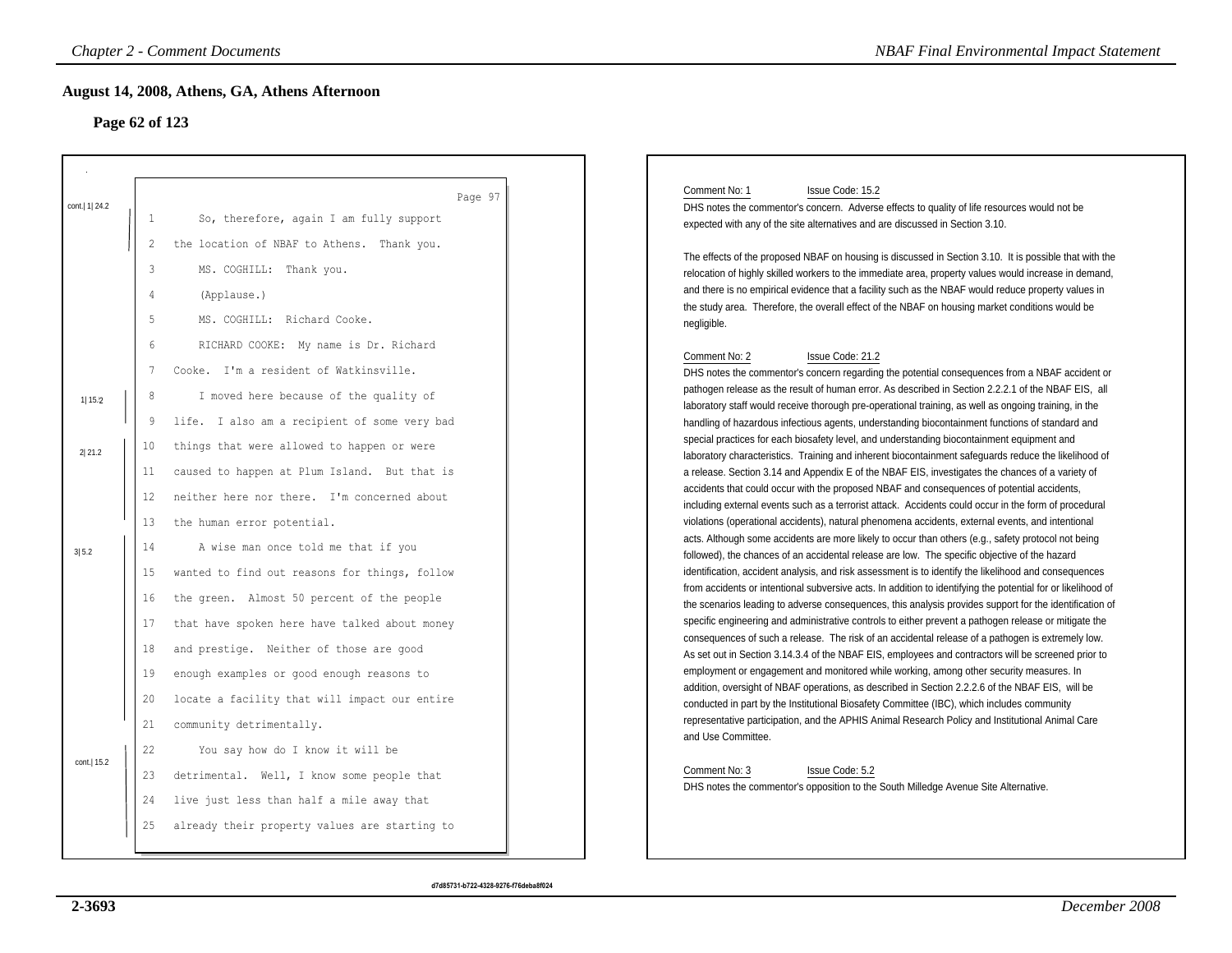### **Page 63 of 123**

|                 |                | <b>Chapter 2 - Comment Documents</b>          |                                      | <b>NBAF Final Environmental Impact Statement</b>                                                                                                                                                    |
|-----------------|----------------|-----------------------------------------------|--------------------------------------|-----------------------------------------------------------------------------------------------------------------------------------------------------------------------------------------------------|
| Page 63 of 123  |                | August 14, 2008, Athens, GA, Athens Afternoon |                                      |                                                                                                                                                                                                     |
|                 |                |                                               |                                      |                                                                                                                                                                                                     |
|                 |                | Page 98                                       |                                      | Comment No: 4<br>Issue Code: 2.0<br>DHS notes the commentor's lack of trust in the federal government. It has been shown that modern                                                                |
| cont.   1  15.2 | 1              | be impacted. I know that if this comes to     |                                      | biosafety laboratories can be safely operated in populated areas. State-of-the-art biocontainment                                                                                                   |
|                 | 2              | this area I probably will move because I do   |                                      | facilities such as the Centers for Disease Control and Prevention in downtown Atlanta, Georgia,<br>employ modern biocontainment technologies and safety protocols, such as would be employed in the |
|                 | 3              | not want to be near something that has the    |                                      | design, construction, and operation of NBAF.                                                                                                                                                        |
|                 | $\overline{4}$ | potential risk.                               |                                      | Comment No: 5<br>Issue Code: 1.0                                                                                                                                                                    |
|                 | 5              | So what I'm saying is very simply this:       | DHS notes the commentor's statement. |                                                                                                                                                                                                     |
|                 | 6              | I want to thank Dr. Lopner (phonetic          |                                      | Comment No: 6<br>Issue Code: 25.2                                                                                                                                                                   |
|                 | 7              | spelling) for spending some time with me.     |                                      | DHS notes the commentor's opposition to the South Milledge Avenue Site Alternative.                                                                                                                 |
|                 | 8              | She's a very congenial and very persuasive    |                                      |                                                                                                                                                                                                     |
|                 | 9              | young lady.                                   |                                      |                                                                                                                                                                                                     |
|                 | 10             | Although I must admit all of these people     |                                      |                                                                                                                                                                                                     |
|                 | 11             | to whom I have talked or with whom I have     |                                      |                                                                                                                                                                                                     |
|                 | 12             | talked have been on the bias sides of the     |                                      |                                                                                                                                                                                                     |
| 4 2.0           | 13             | government. And, frankly, I don't trust the   |                                      |                                                                                                                                                                                                     |
|                 | 14             | government.                                   |                                      |                                                                                                                                                                                                     |
|                 | 15             | I don't trust the government in what they     |                                      |                                                                                                                                                                                                     |
|                 | 16             | allowed to happen at Plum Island. I don't     |                                      |                                                                                                                                                                                                     |
|                 | 17             | trust the statements of all of you people,    |                                      |                                                                                                                                                                                                     |
|                 | 18             | although you're biased and have to make those |                                      |                                                                                                                                                                                                     |
|                 | 19             | statements. You can't help it. You're         |                                      |                                                                                                                                                                                                     |
|                 | 20             | getting paid to make those statements. I'm    |                                      |                                                                                                                                                                                                     |
|                 | 21             | not getting paid to make this statement.      |                                      |                                                                                                                                                                                                     |
| 5 1.0           | 22             | But I will tell you this: I support the       |                                      |                                                                                                                                                                                                     |
|                 | 23             | good goals of all that you're purporting to   |                                      |                                                                                                                                                                                                     |
| 6 25.2          | 24             | do. I don't support them here.                |                                      |                                                                                                                                                                                                     |
|                 | 25             | Once again, I will tell you this:             |                                      |                                                                                                                                                                                                     |
|                 |                |                                               |                                      |                                                                                                                                                                                                     |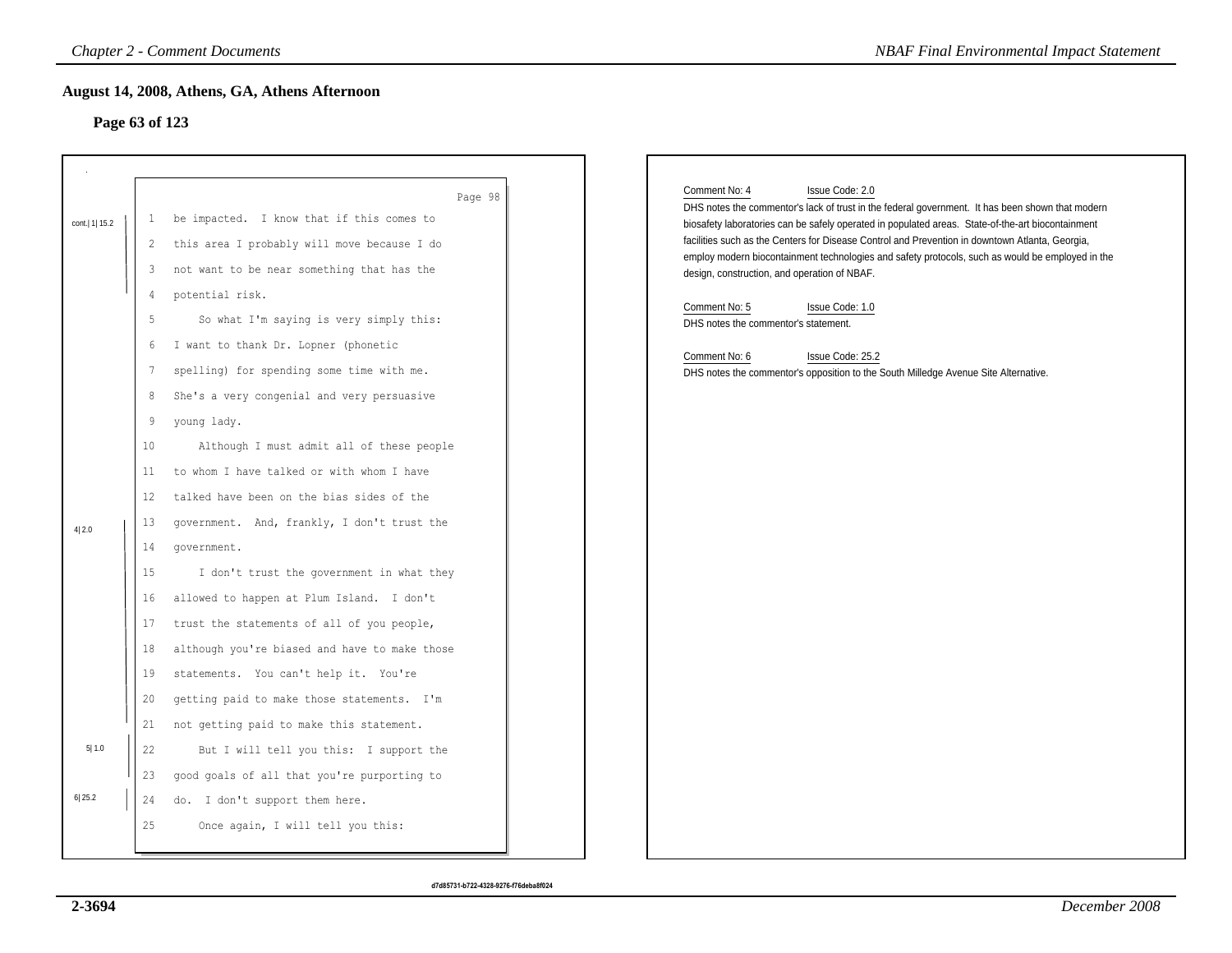## **Page 64 of 123**

| Page 64 of 123 | August 14, 2008, Athens, GA, Athens Afternoon |
|----------------|-----------------------------------------------|
| 1              | Page 99                                       |
| 7 19.2         | Accidents will happen. And we know that.      |
| 2              | But I am not willing to take the life of      |
| 3              | myself, my children and my grandchildren on   |
| 4              | the role of dice whether they're not loaded   |
| 5              | or loaded in the bias for the government and  |
| 6              | the people who are concerned with prestige.   |
| 7              | I work for a university that has a big        |
| 8              | bio lab. Who cares. I'm going to make more    |
| 9              | money because they're bringing more money to  |
| 10             | this area. A long time ago my father, who     |
| 11             | was a well-known and respected banker, told   |
| 12             | me son, greed is never a good reason.         |
| 13             | (Applause.)                                   |
| 14             | MS. COGHILL: Rebecca Cooke.                   |
| 15             | REBECCA COOKE: I'm the other half. I'm        |
| 16             | Dr. Rebecca Cooke. And I'm not going to give  |
| 17             | you dissertation, nor am I going to be        |
| 18             | objective. I'm going to be subjective,        |
| 19             | because that's where most of us live. Even    |
| 20             | college professors become subjective when it  |
| 21             | comes to their homes and their health and     |
| 22             | their finances.                               |
| 23             | We moved here because our doctor said you     |
| 24             | need to get out of this area, you need to go  |
| 25             | to higher elevation, clean air and be sure    |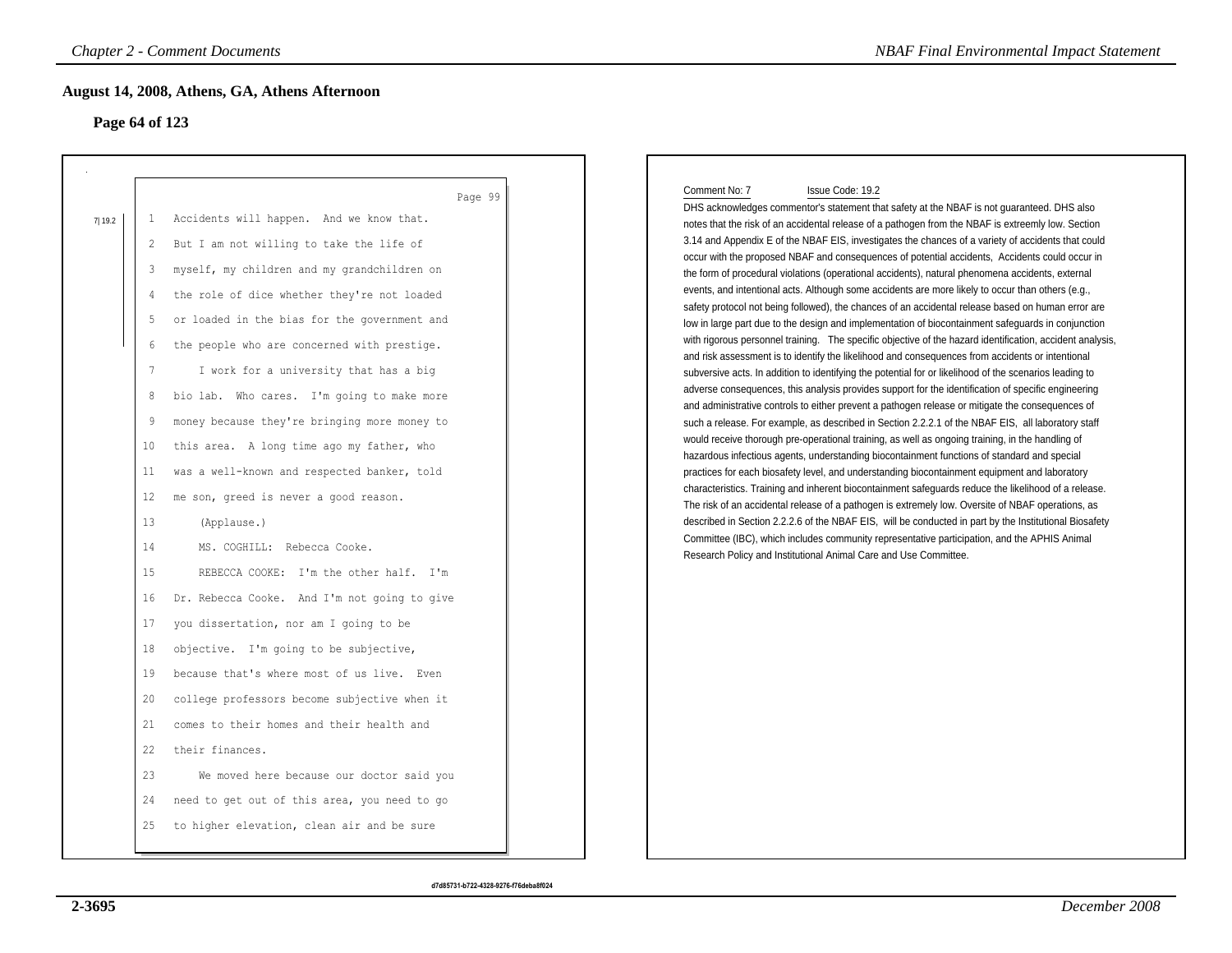## **Page 65 of 123**

| Page 65 of 123 | August 14, 2008, Athens, GA, Athens Afternoon |
|----------------|-----------------------------------------------|
| $\mathbf{1}$   | Page 100                                      |
| 2              | you're near family who can help you.          |
| 3              | I've been declared terminal twice. From       |
| 4              | a disease that we claimed was a result of     |
| 5              | Plum Island human error. And it -- that's     |
| 6              | debatable.                                    |
| 7              | But just pretend I have Rift Valley           |
| 8              | Fever. That goes for humans. And this is      |
| 9              | what it does to your life: Because it's a     |
| 10             | disease that has no known cure, your Medicare |
| 11             | will not pay for it. And the insurance        |
| 12             | companies go along with Medicare. So you pay  |
| 13             | for it out-of-pocket.                         |
| 14             | 2006 we paid over \$21,000 out-of-pocket      |
| 15             | for experimental treatment, because there's   |
| 16             | no known cure. Oh, I did try the known cure.  |
| 17             | After four months I was told I was terminal.  |
| 18             | They made me worse instead of better.         |
| 19             | So I had to find alternatives. And so         |
| 20             | did my husband. Now our whole family has      |
| 21             | Lyme, because it's contagious. And who knows  |
| 22             | about Rift Valley Fever. Maybe that's         |
| 23             | contagious too in a family.                   |
| 1 19.2         | You're talking about economic boom for        |
| 24             | the community. When a good portion of the     |
| 25             | community gets these diseases because of      |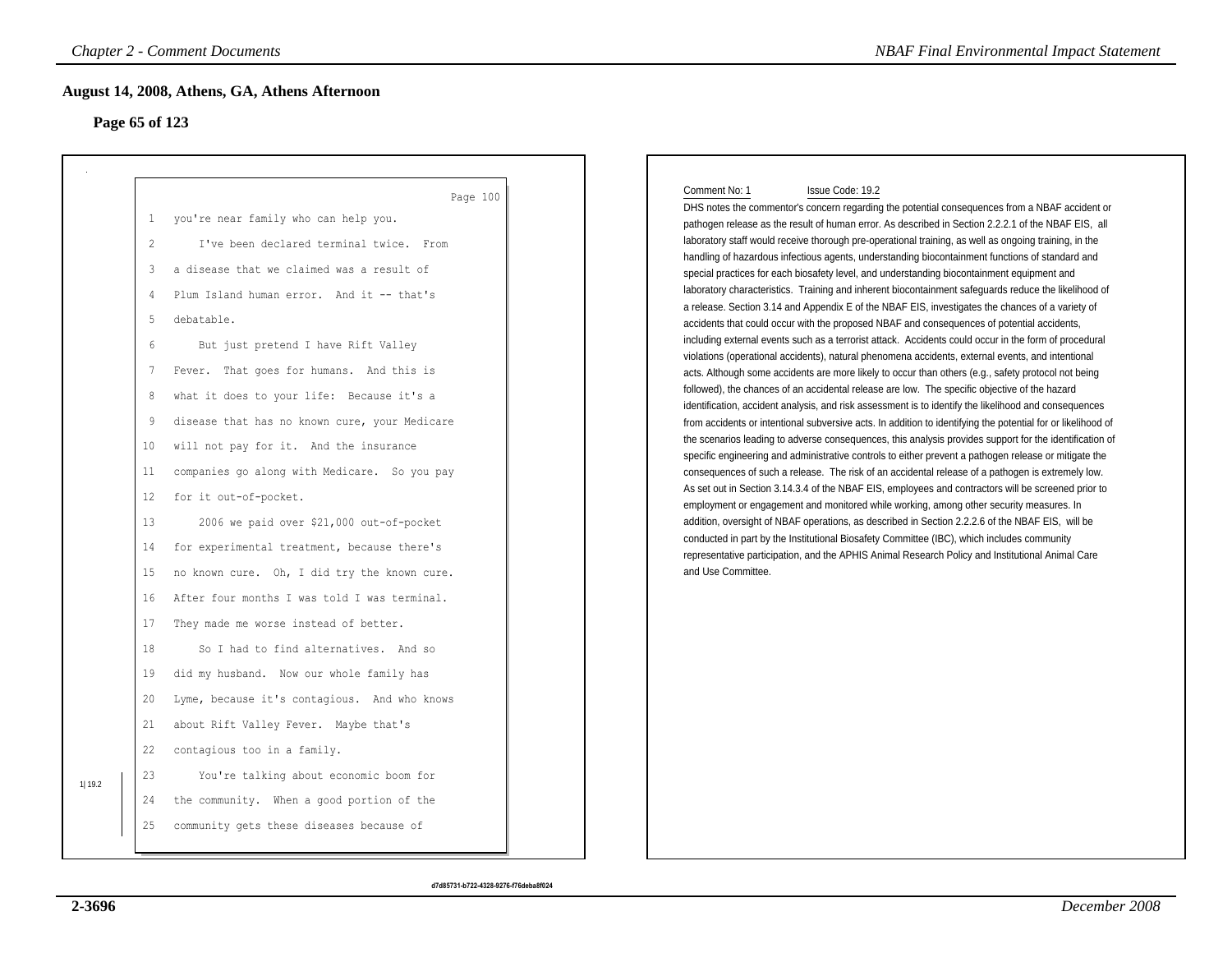# **Page 66 of 123**

| Page 66 of 123 |                                                          | August 14, 2008, Athens, GA, Athens Afternoon                                                                                                                                                                                                                                                                                                                                                                                                              |                                                                                                                                                                                                                                                                                                                                                                                                                                                                                                                                                                                                                                                                                                                                                                                                                                                                                                                                                                                                                                                                                               |
|----------------|----------------------------------------------------------|------------------------------------------------------------------------------------------------------------------------------------------------------------------------------------------------------------------------------------------------------------------------------------------------------------------------------------------------------------------------------------------------------------------------------------------------------------|-----------------------------------------------------------------------------------------------------------------------------------------------------------------------------------------------------------------------------------------------------------------------------------------------------------------------------------------------------------------------------------------------------------------------------------------------------------------------------------------------------------------------------------------------------------------------------------------------------------------------------------------------------------------------------------------------------------------------------------------------------------------------------------------------------------------------------------------------------------------------------------------------------------------------------------------------------------------------------------------------------------------------------------------------------------------------------------------------|
| cont.  1  19.2 | 1<br>2<br>3<br>4                                         | Page 101<br>human error, then you're not going to have an<br>economic boom. They're going to be out money<br>for all these experimental treatments. And I<br>urge you if you have any subjective views in                                                                                                                                                                                                                                                  | Comment No: 2<br>Issue Code: 21.2<br>DHS notes the commentor's concerns regarding an accidental release of a vector from the NBAF.<br>The NBAF would be designed, constructed, and operated to ensure the maximum level of public<br>safety and to fulfill all necessary requirements to protect the environment. Section 3.14 and Appendix<br>E of the NBAF EIS, investigates the chances of a variety of accidents that could occur with the<br>proposed NBAF and consequences of potential accidents, Accidents could occur in the form of<br>procedural violations (operational accidents), natural phenomena accidents, external events, and                                                                                                                                                                                                                                                                                                                                                                                                                                             |
| 2 21.2         | 5<br>6<br>7<br>8<br>9<br>10<br>11                        | life, there's more to this laboratory than<br>economy.<br>And then experimentation. There are<br>people, human people, involved in here. And<br>when you can find me a lab technician or a<br>laboratory that hasn't had one human error,<br>I'd like to know what it is.                                                                                                                                                                                  | intentional acts each of which has the potential to release a vector. Although some accidents are<br>more likely to occur than others (e.g., safety protocol not being followed), the chances of an<br>accidental release of a vector are low. An analysis of potential consequences of a pathogen (e.g. Rift<br>Valley fever virus) becoming established in native mosquito populations was evaluated in Section<br>3.8.9 and Section 3.10.9 as well as in Section 3.14 (health and Safety) of the NBAF EIS. DHS would<br>have site-specific Standard Operating Procedures (SOP) and response plans in place prior to the<br>initiation of research activities at the proposed NBAF. The RVF response plan would also include a<br>mosquito control action plan. In addition, oversight of NBAF operations, as described in Section<br>2.2.2.6 of the NBAF EIS, will be conducted in part by the Institutional Biosafety Committee (IBC),<br>which includes community representative participation, and the APHIS Animal Research Policy and<br>Institutional Animal Care and Use Committee. |
|                | 12<br>13<br>14<br>15<br>16<br>17<br>18<br>19<br>20<br>21 | Because I've spoken to lab technicians,<br>I've spoken to scientists. And they've told<br>me no matter how hard they work there is<br>human error. And I've read about a few of<br>them, but now I'm hearing about them. And<br>you are going to have human error here.<br>And what if one mosquito gets out? I<br>don't want to be around to be bitten again.<br>I won't make it another round. In fact,<br>I think bringing the lab here is like writing |                                                                                                                                                                                                                                                                                                                                                                                                                                                                                                                                                                                                                                                                                                                                                                                                                                                                                                                                                                                                                                                                                               |
|                | 22<br>23<br>24<br>25                                     | my funeral notice.<br>Thank you.<br>(Applause.)<br>MS. COGHILL: Steve Valeika.                                                                                                                                                                                                                                                                                                                                                                             |                                                                                                                                                                                                                                                                                                                                                                                                                                                                                                                                                                                                                                                                                                                                                                                                                                                                                                                                                                                                                                                                                               |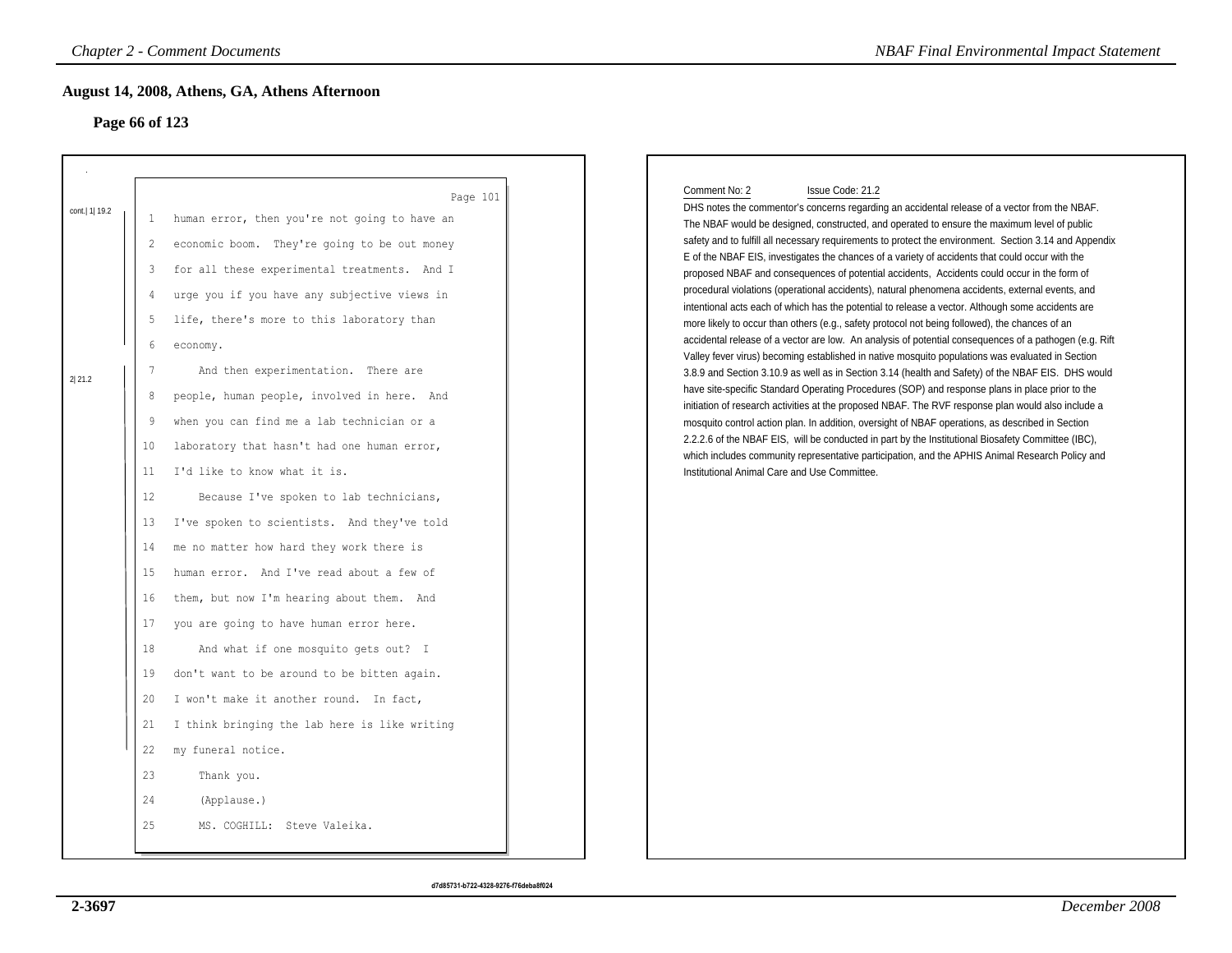## **Page 67 of 123**

|                |                                                                                                                                    | <b>Chapter 2 - Comment Documents</b>                                                                                                                                                                                                                                                                                                                                                                                                                                                                                                                                                                                                                                                                   | <b>NBAF Final Environmental Impact Statement</b>                                                                       |
|----------------|------------------------------------------------------------------------------------------------------------------------------------|--------------------------------------------------------------------------------------------------------------------------------------------------------------------------------------------------------------------------------------------------------------------------------------------------------------------------------------------------------------------------------------------------------------------------------------------------------------------------------------------------------------------------------------------------------------------------------------------------------------------------------------------------------------------------------------------------------|------------------------------------------------------------------------------------------------------------------------|
| Page 67 of 123 |                                                                                                                                    | August 14, 2008, Athens, GA, Athens Afternoon                                                                                                                                                                                                                                                                                                                                                                                                                                                                                                                                                                                                                                                          |                                                                                                                        |
|                | $\mathbf{1}$                                                                                                                       | Page 102<br>(No response.)                                                                                                                                                                                                                                                                                                                                                                                                                                                                                                                                                                                                                                                                             | Comment No: 1<br>Issue Code: 24.2<br>DHS notes the commentor's support for the South Milledge Avenue Site Alternative. |
| 1 24.2         | $\overline{c}$<br>3<br>$\overline{4}$<br>5<br>6<br>$7\phantom{.0}$<br>8<br>9<br>10<br>11<br>12<br>13<br>14<br>15<br>16<br>17<br>18 | MS. COGHILL: Okay. We'll go back.<br>Steve Stice is our next speaker.<br>If Chris King, Walt Cook and Brian<br>Brodrick could come to the front of the room,<br>please.<br>STEVE STICE: I'm Steve Stice. I'm a<br>university professor here in the animal and<br>science department.<br>I'm a full supporter of NBAF. I also was<br>recorded -- recruited here from Massachusetts<br>ten years ago because I think that the<br>University of Georgia and I know today is<br>forward thinking and they're here to make a<br>difference. And they've been able to recruit<br>top-notch individuals from around the world<br>that can add to this facility in the way of<br>collaborations in the future. | Comment No: 2<br>Issue Code: 8.2<br>DHS notes the commentor's statement.                                               |
| 2 8.2          | 19<br>20<br>21<br>22<br>23<br>24<br>25                                                                                             | So in my belief as -- I believe also<br>there's economic development as far as every<br>dollar that's spent here there's numerous<br>dollars that go back to the community. But<br>foremost I think we have the faculty and the<br>resources here that will improve and make a<br>one plus one equal three to the government.                                                                                                                                                                                                                                                                                                                                                                          |                                                                                                                        |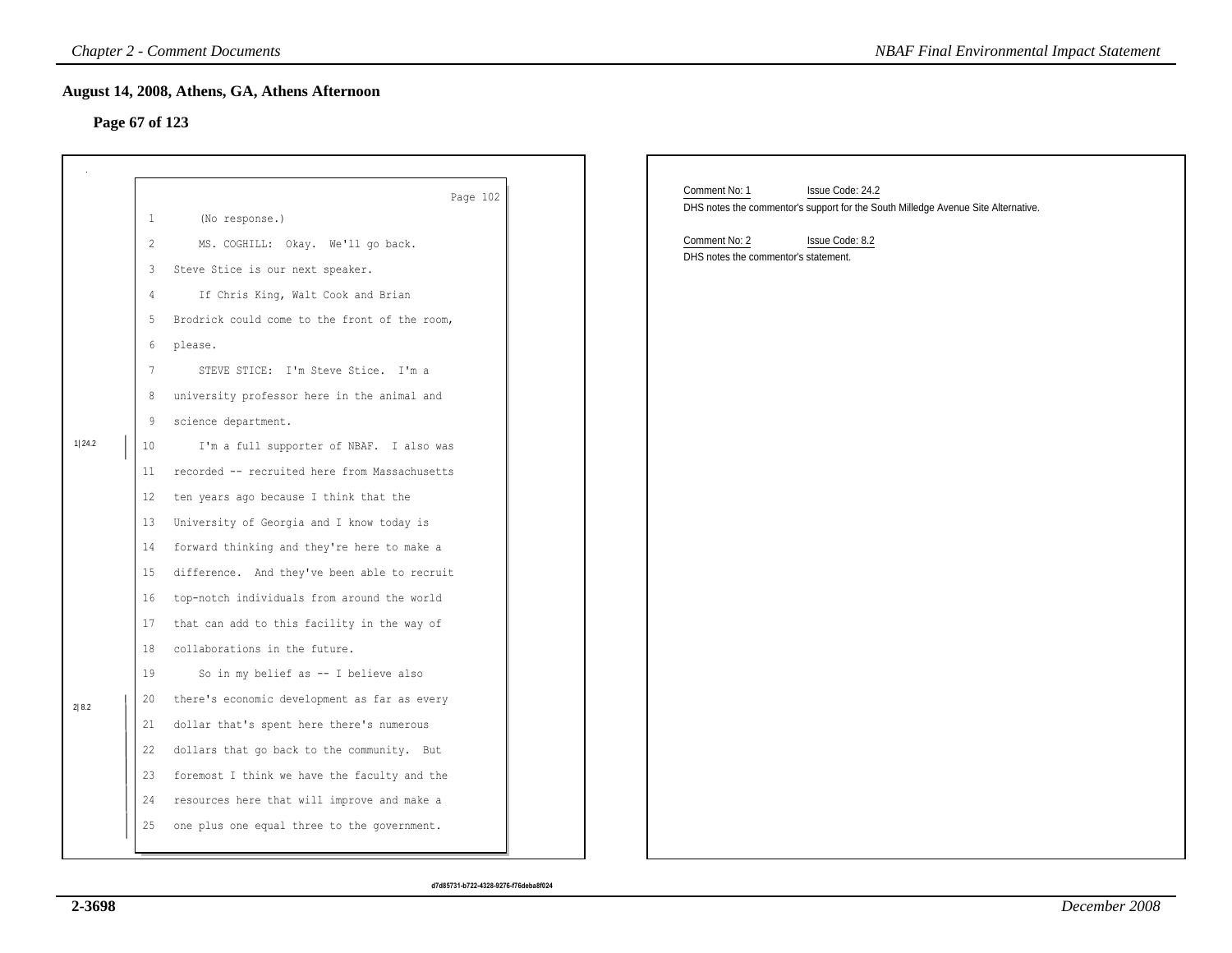## **Page 68 of 123**

| $\mathbf{1}$   | Page 103<br>Thank you.                        |
|----------------|-----------------------------------------------|
| 2              | MS. COGHILL: Thank you.                       |
|                |                                               |
| $\overline{3}$ | Chris King.                                   |
| $\overline{4}$ | (Applause.)                                   |
| 5              | CHRIS KING: My name is Chris King. I'm        |
| 6              | a veterinarian and a board certified          |
| 7              | specialist in laboratory animal medicine.     |
| 8              | I work for the vice-president for             |
| 9              | research, and I've been involved with our     |
| 10             | NBAF bid since its inception. In my work      |
| 11             | I've visited in benchmark containment         |
| 12             | facilities in the U.S., Canada and Europe.    |
| 13             | I've been involved in the design/construction |
| 14             | of containment research facilities.           |
| 15             | I am currently involved in biosafety          |
| 16             | training, occupational health and emergency   |
| 17             | response preparation for high-level           |
| 18             | containment. And I work hand-in-hand with     |
| 19             | the scientists and staff doing this important |
| 20             | research.                                     |
| 21             | There are nearly 1500 diseases recognized     |
| 22             | in humans, and about 60 percent are due to    |
| 23             | pathogens that can move across species lines. |
| 24             | In the last 30 years 75 percent of new        |
| 25             | emerging human infectious diseases have been  |
|                |                                               |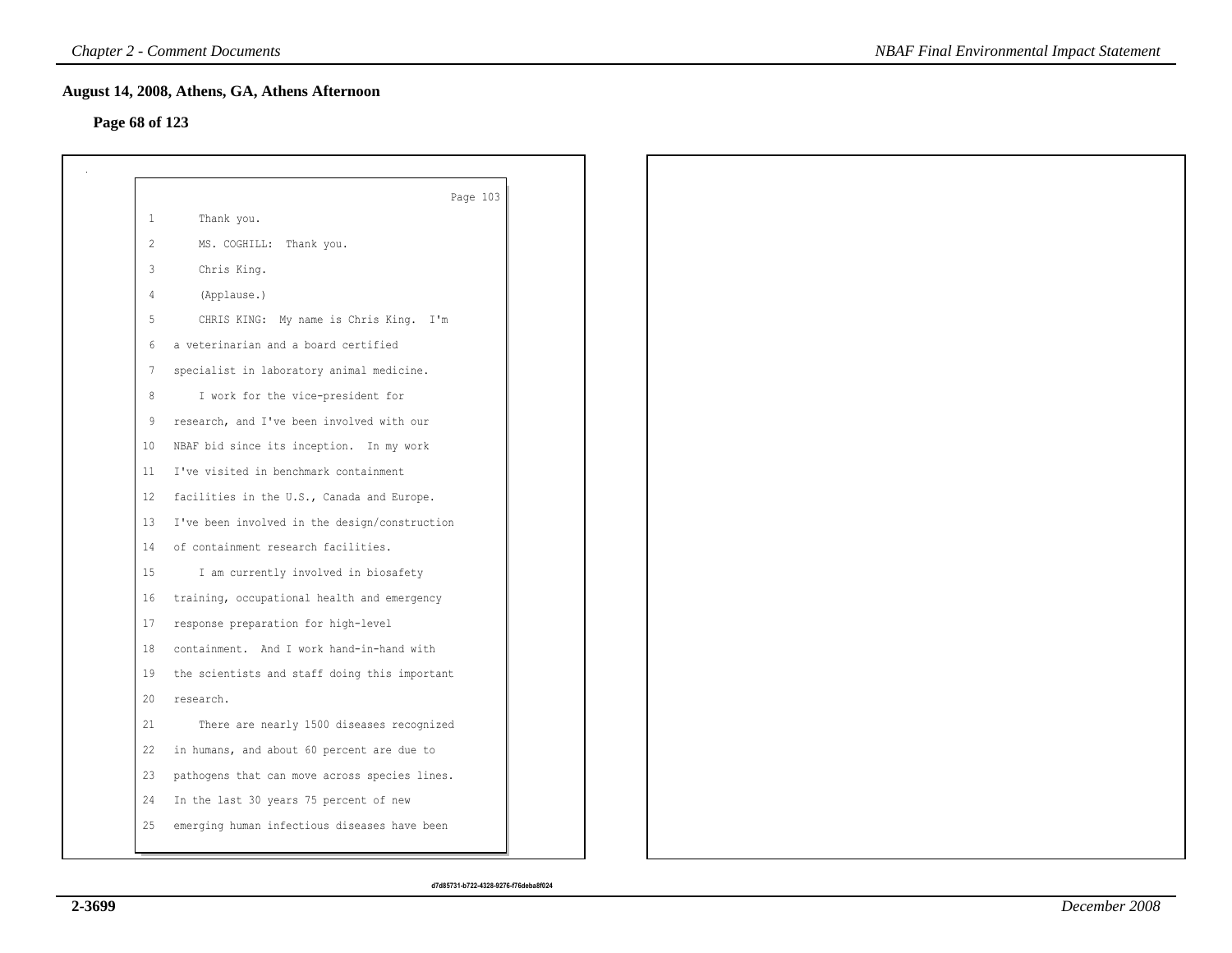## **Page 69 of 123**

|       | Page 69 of 123                                                                                                                         |                                                                                                                                                                                                                                                                                                                                                                                                                                                                                                                                                                                                                                                                                                                                                                                                                                                                                                                                                                                         |                                                                                                                                                                                                                                                                                                                                                                                                                                                                                                        |
|-------|----------------------------------------------------------------------------------------------------------------------------------------|-----------------------------------------------------------------------------------------------------------------------------------------------------------------------------------------------------------------------------------------------------------------------------------------------------------------------------------------------------------------------------------------------------------------------------------------------------------------------------------------------------------------------------------------------------------------------------------------------------------------------------------------------------------------------------------------------------------------------------------------------------------------------------------------------------------------------------------------------------------------------------------------------------------------------------------------------------------------------------------------|--------------------------------------------------------------------------------------------------------------------------------------------------------------------------------------------------------------------------------------------------------------------------------------------------------------------------------------------------------------------------------------------------------------------------------------------------------------------------------------------------------|
| 1 1.0 | 1<br>2<br>3<br>4<br>5<br>6<br>7<br>8<br>9<br>10<br>11<br>$12 \overline{ }$<br>13<br>14<br>15<br>16<br>17<br>18<br>19<br>20<br>21<br>22 | Page 104<br>zoonotic. This list includes Lyme Disease,<br>West Nile Virus, Nipah Virus, Hendra Virus,<br>SARS and avian influenza, to name a few.<br>None of these diseases has emerged<br>because of acts of bioterrism. This is not<br>about bioterrorism. This is about a changing<br>world of global travel, global trade and<br>environmental change. This is about public<br>health, biomedical research and the global<br>food system.<br>NBAF is about understanding how to deal<br>with some of the worst things mother nature<br>can throw at us. NBAF is about collaborative<br>efforts of multiple disciplines working<br>nationally, locally and globally to obtain<br>optimal health for people and animals in our<br>environment.<br>Our community has well-founded concerns<br>about having this type of research and these<br>diseases in our back yards. Most, however,<br>understand the reality that our back yards<br>now stretch to every corner of the globe. In | Comment No: 1<br>Issue Code: 1.0<br>DHS notes the commentor's statement. DHS's mission is to study foreign animal and zoonotic<br>(transmitted from animals to humans) diseases that threaten our agricultural livestock and agricultural<br>economy. The purpose of the NBAF would be to develop tests to detect foreign animal and zoonotic<br>diseases and develop vaccines (or other countermeasures such as antiviral therapies) to protect<br>agriculture and food systems in the United States. |
|       | 23                                                                                                                                     | fact, many of these diseases are knocking on                                                                                                                                                                                                                                                                                                                                                                                                                                                                                                                                                                                                                                                                                                                                                                                                                                                                                                                                            |                                                                                                                                                                                                                                                                                                                                                                                                                                                                                                        |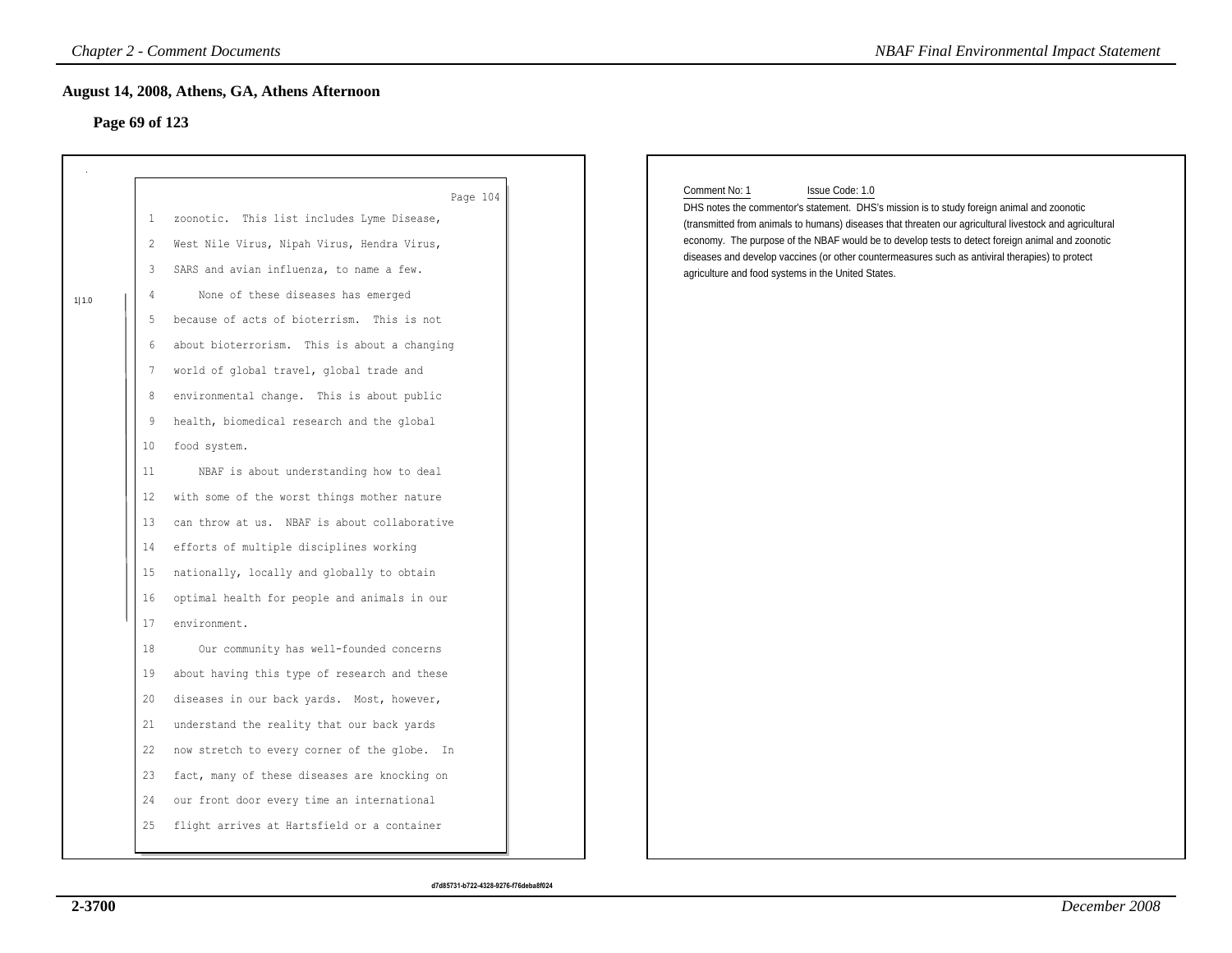## **Page 70 of 123**

| Comment No: 2<br>Issue Code: 5.2<br>DHS notes the commentor's statement. As described in Section 2.3.1, DHS's site selection process<br>incorporated site selection criteria that included, but were not limited to, such factors as proximity to<br>research capabilities and workforce. As such, some but not all of the sites selected for analysis as<br>reasonable alternatives in the NBAF EIS are located in subburban or sem-urban areas. It has been<br>shown that modern biosafety laboratories can be safely operated in populated areas. An example is<br>the Centers for Disease Control and Prevention in downtown Atlanta, Georgia, where such facilities<br>employ modern biocontainment technologies and safety protocols, such as would be employed in the<br>design, construction, and operation of NBAF.<br>Comment No: 3<br>Issue Code: 8.2<br>DHS notes the commentor's statement.<br>Comment No: 4<br>Issue Code: 15.2<br>DHS notes the commentor's statement. |
|---------------------------------------------------------------------------------------------------------------------------------------------------------------------------------------------------------------------------------------------------------------------------------------------------------------------------------------------------------------------------------------------------------------------------------------------------------------------------------------------------------------------------------------------------------------------------------------------------------------------------------------------------------------------------------------------------------------------------------------------------------------------------------------------------------------------------------------------------------------------------------------------------------------------------------------------------------------------------------------|
|                                                                                                                                                                                                                                                                                                                                                                                                                                                                                                                                                                                                                                                                                                                                                                                                                                                                                                                                                                                       |
|                                                                                                                                                                                                                                                                                                                                                                                                                                                                                                                                                                                                                                                                                                                                                                                                                                                                                                                                                                                       |
|                                                                                                                                                                                                                                                                                                                                                                                                                                                                                                                                                                                                                                                                                                                                                                                                                                                                                                                                                                                       |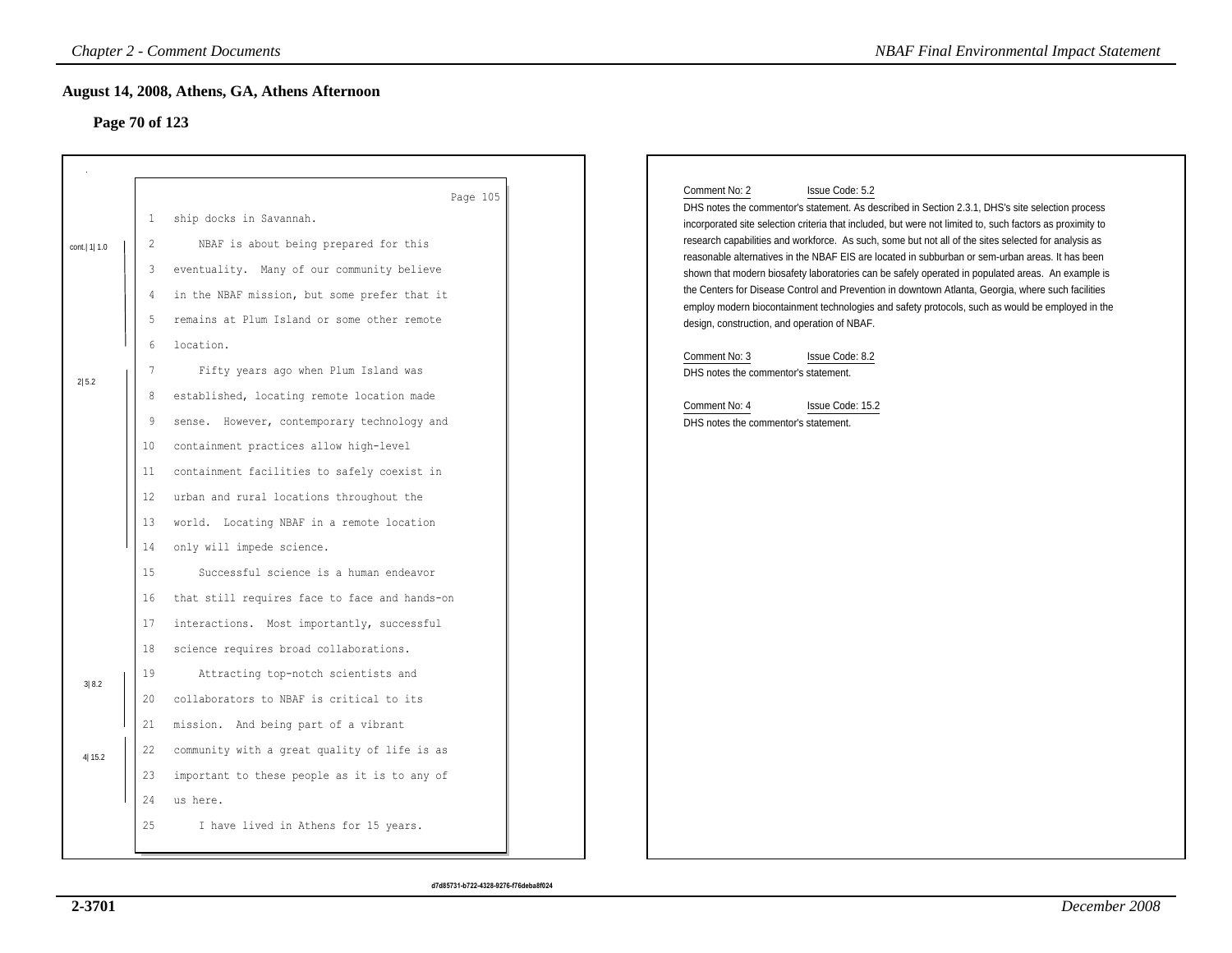## **Page 71 of 123**

|                |                                                                  | <b>Chapter 2 - Comment Documents</b>                                                                                                                                                                                                                                                                                                                                                                                                                                   | <b>NBAF Final Environmental Impact Statement</b>                                                                                                                                                                                                                                                                                                                                                                                                                                                                                                                                                                     |
|----------------|------------------------------------------------------------------|------------------------------------------------------------------------------------------------------------------------------------------------------------------------------------------------------------------------------------------------------------------------------------------------------------------------------------------------------------------------------------------------------------------------------------------------------------------------|----------------------------------------------------------------------------------------------------------------------------------------------------------------------------------------------------------------------------------------------------------------------------------------------------------------------------------------------------------------------------------------------------------------------------------------------------------------------------------------------------------------------------------------------------------------------------------------------------------------------|
| Page 71 of 123 |                                                                  | August 14, 2008, Athens, GA, Athens Afternoon                                                                                                                                                                                                                                                                                                                                                                                                                          |                                                                                                                                                                                                                                                                                                                                                                                                                                                                                                                                                                                                                      |
| cont. 4 15.2   | $\mathbf{1}$<br>2<br>3<br>4<br>5<br>6<br>7<br>8<br>9<br>10<br>11 | Page 106<br>This is my home. My house is located within<br>the six-kilometer (unintelligible) plume<br>drawn around the NBAF site.<br>Like everyone in this room, I love this<br>city and the quality of life it affords, the<br>culture, the arts and music scenes, the<br>restaurants and bars, our downtown and the<br>university. Like many in this room, I've<br>been alarmed at the big box development and<br>sprawl that's characterized our recent<br>growth. | Comment No: 1<br>Issue Code: 12.2<br>DHS notes the commentor's water usage concerns and DHS acknowledges regional drought<br>conditions. As described in Section 3.7.3.3.1 of the NBAF EIS, the South Milledge Avenue Site<br>alternative would use approximately 118,000 gallons per day of potable water approximately 0.76% of<br>Athens 15.5 million gallons per day usage. The NBAF annual potable water usage is comparable to<br>228 residential homes' annual potable water usage.<br>Comment No: 5<br>Issue Code: 24.2<br>DHS notes the commentor's support for the South Milledge Avenue Site Alternative. |
| 5 24.2         | 12<br>13<br>14<br>15<br>16<br>17<br>18<br>19<br>20<br>21<br>22   | We must have a strong economy, but we<br>have got to grow smartly. There is nothing<br>smarter than taking advantage of our<br>intellectual capital.<br>NBAF is right for Athens. Athens is<br>right for NBAF.<br>(Applause.)<br>MS. COGHILL: Thank you.<br>Walt Cook.<br>WALT COOK: My name is Walt Cook.<br>I'm not opposed to this lab. But I am                                                                                                                    |                                                                                                                                                                                                                                                                                                                                                                                                                                                                                                                                                                                                                      |
| $1$   12.2     | 23<br>24<br>25                                                   | opposed to the use of water, the tremendous<br>use of water, that they propose to use.<br>I asked about that. I asked why certain                                                                                                                                                                                                                                                                                                                                      |                                                                                                                                                                                                                                                                                                                                                                                                                                                                                                                                                                                                                      |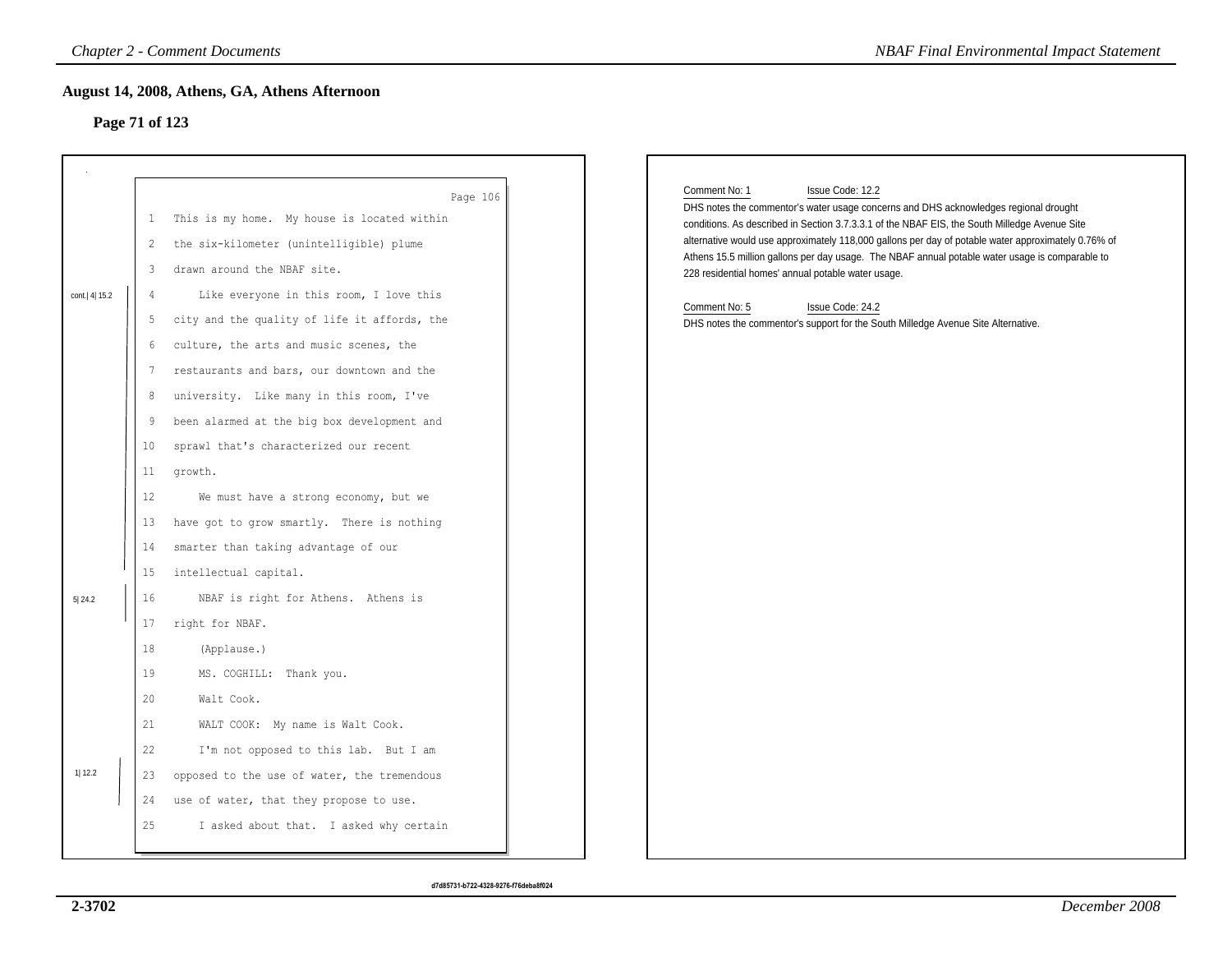## **Page 72 of 123**

|                 |                 | <b>Chapter 2 - Comment Documents</b>          | <b>NBAF Final Environmental Impact Statement</b>                                                                                                                                                        |
|-----------------|-----------------|-----------------------------------------------|---------------------------------------------------------------------------------------------------------------------------------------------------------------------------------------------------------|
| Page 72 of 123  |                 | August 14, 2008, Athens, GA, Athens Afternoon |                                                                                                                                                                                                         |
|                 |                 | Page 107                                      | Comment No: 2<br>Issue Code: 23.0<br>DHS notes and shares the commentor's concerns for sustainable facility design. The NBAF would be                                                                   |
| 2 23.0          | $\mathbf{1}$    | sites of the five or six sites they've got    | designed and constructed to emphasize state-of-the-art strategies for sustainable site development,                                                                                                     |
|                 | 2               | had use more water than others. They said     | water savings, energy efficiency, material selection and indoor environmental quality. In addition,<br>Secion 3.15 of the NBAF EIS discusses proposed mitigation measures for the design, construction, |
|                 | 3               | because it's hotter there and they have to    | and operation of the NBAF including measures consistent with the low-impact design (LID) approach.                                                                                                      |
|                 | 4               | cool the lab. That makes sense.               |                                                                                                                                                                                                         |
|                 | 5               | But then why can't they recycle the           |                                                                                                                                                                                                         |
|                 | 6               | water? I asked why can't they just condense   |                                                                                                                                                                                                         |
|                 | 7               | the water and recycle it, put it back in      |                                                                                                                                                                                                         |
|                 | 8               | again. Well, it will cost too much. Or --     |                                                                                                                                                                                                         |
|                 | 9               | or the -- either cost too much or the -- the  |                                                                                                                                                                                                         |
|                 | 10 <sup>°</sup> | technology wasn't there to do that.           |                                                                                                                                                                                                         |
| cont.   1  12.2 | 11              | Well, for technology all they've got to       |                                                                                                                                                                                                         |
|                 | 12              | do is ask somebody in North Georgia who has   |                                                                                                                                                                                                         |
|                 | 13              | ever run a still and they can tell you how to |                                                                                                                                                                                                         |
|                 | 14              | condense the water.                           |                                                                                                                                                                                                         |
|                 | 15              | And far as costing too much, I think that     |                                                                                                                                                                                                         |
|                 | 16              | should be -- we're in our third drought in    |                                                                                                                                                                                                         |
|                 | 17              | the last twenty years here in this town, and  |                                                                                                                                                                                                         |
|                 | 18              | we had another one before that. A             |                                                                                                                                                                                                         |
|                 | 19              | hundred-year drought -- we've had three       |                                                                                                                                                                                                         |
|                 | 20              | hundred-year droughts in twenty years.        |                                                                                                                                                                                                         |
|                 | 21              | It's serious. I think that the people         |                                                                                                                                                                                                         |
|                 | 22              | that are designing this lab should try        |                                                                                                                                                                                                         |
|                 | 23              | everything they can do to get that water      |                                                                                                                                                                                                         |
|                 | 24              | usage down and recycle that water.            |                                                                                                                                                                                                         |
|                 | 25              | Thank you.                                    |                                                                                                                                                                                                         |
|                 |                 |                                               |                                                                                                                                                                                                         |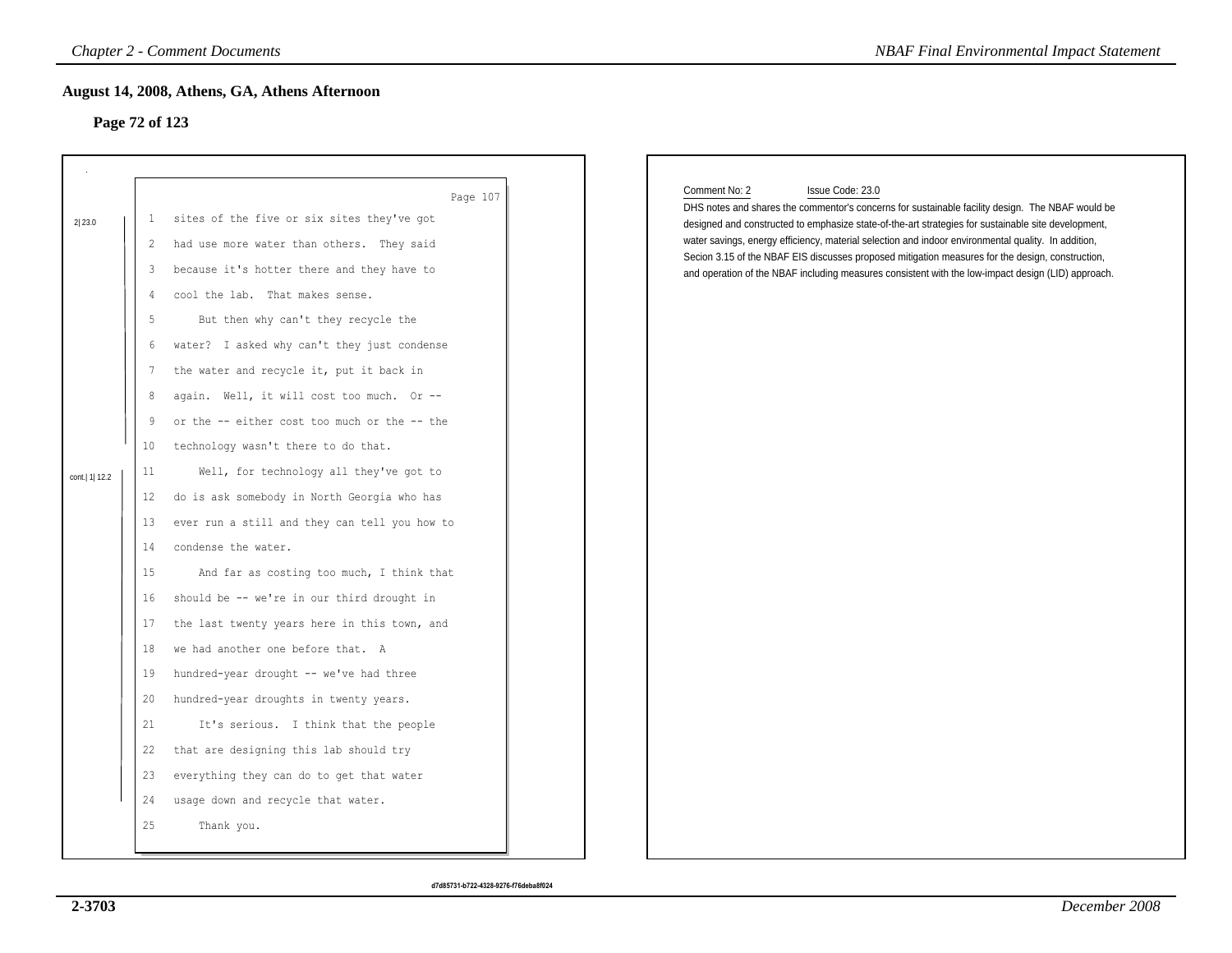### **Page 73 of 123**

|                |                                                                                                                                                                                        | <b>Chapter 2 - Comment Documents</b>                                                                                                                                                                                                                                                                                                                                                                                                                                                                                                                                                                                                                                                                                                                                                                                                                                                                                                                               | <b>NBAF Final Environmental Impact Statement</b>                                                                                                                                                                                                                                |
|----------------|----------------------------------------------------------------------------------------------------------------------------------------------------------------------------------------|--------------------------------------------------------------------------------------------------------------------------------------------------------------------------------------------------------------------------------------------------------------------------------------------------------------------------------------------------------------------------------------------------------------------------------------------------------------------------------------------------------------------------------------------------------------------------------------------------------------------------------------------------------------------------------------------------------------------------------------------------------------------------------------------------------------------------------------------------------------------------------------------------------------------------------------------------------------------|---------------------------------------------------------------------------------------------------------------------------------------------------------------------------------------------------------------------------------------------------------------------------------|
| Page 73 of 123 |                                                                                                                                                                                        | August 14, 2008, Athens, GA, Athens Afternoon                                                                                                                                                                                                                                                                                                                                                                                                                                                                                                                                                                                                                                                                                                                                                                                                                                                                                                                      |                                                                                                                                                                                                                                                                                 |
| 11 15.2        | $\mathbf{1}$<br>2<br>$\mathfrak{Z}$<br>$\frac{4}{3}$<br>5<br>6<br>7<br>8<br>9<br>10<br>11<br>$12 \overline{ }$<br>13<br>14<br>15<br>16<br>17<br>18<br>19<br>20<br>21<br>22<br>23<br>24 | Page 108<br>MS. COGHILL: Thank you, sir.<br>Brian Brodrick.<br>(Applause.)<br>BRIAN BRODRICK: My name is Brian<br>Brodrick. I'm a city councilman in<br>Watkinsville, Georgia. I also work, manage a<br>small business in town with seven employees.<br>In the spirit of full disclosure, my<br>company has worked a little bit for some<br>state agencies and the university. We've not<br>worked on NBAF. I don't expect our company<br>to benefit financially directly from this at<br>all.<br>Many people here are afraid of NBAF. I'm<br>not afraid of NBAF. I'm more afraid of our<br>community putting its own self interest in<br>front of those who need jobs and those who<br>can't come here and speak either tonight or<br>today, those who are working two jobs to make<br>\$40,000 a year instead of having one job at<br>NBAF or somewhere else with --<br>MATT DEGENNARO: Sixty-nine jobs will<br>be -- I'm sorry.<br>MS. COGHILL: Excuse me, sir. | Comment No: 1<br>Issue Code: 15.2<br>DHS notes the commentor's support for the South Milledge Avenue Site Alternative. DHS notes the<br>commentor's statement regarding employment. The number of the potential short-term and<br>permanent jobs are discussed in Section 3.10. |
|                | 25                                                                                                                                                                                     | BRIAN BRODRICK: That says it all. The                                                                                                                                                                                                                                                                                                                                                                                                                                                                                                                                                                                                                                                                                                                                                                                                                                                                                                                              |                                                                                                                                                                                                                                                                                 |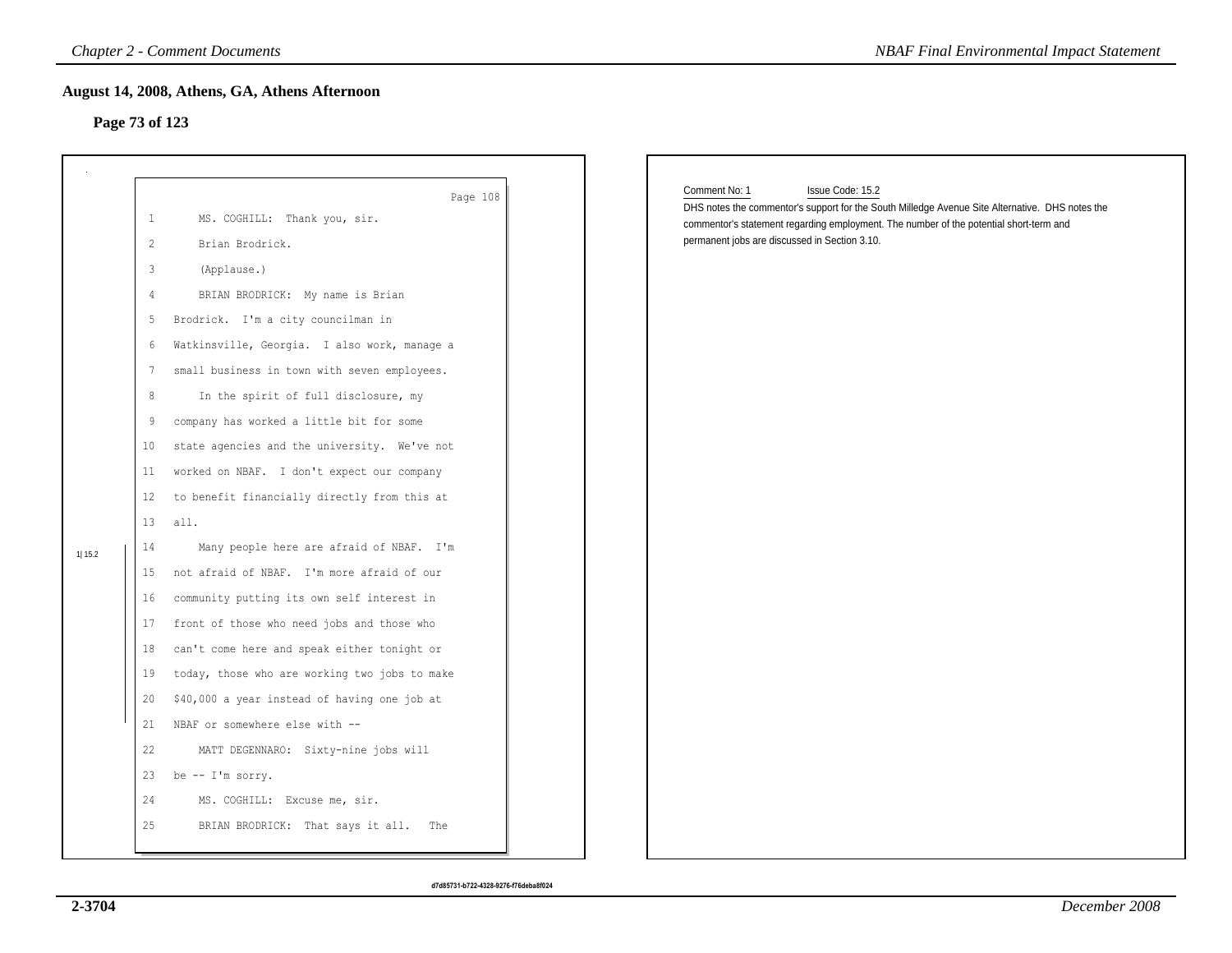## **Page 74 of 123**

|                 |                   | <b>Chapter 2 - Comment Documents</b>          | <b>NBAF Final Environmental Impact Statement</b>                                                                                                                                                                |
|-----------------|-------------------|-----------------------------------------------|-----------------------------------------------------------------------------------------------------------------------------------------------------------------------------------------------------------------|
|                 |                   | August 14, 2008, Athens, GA, Athens Afternoon |                                                                                                                                                                                                                 |
| Page 74 of 123  |                   |                                               |                                                                                                                                                                                                                 |
|                 |                   |                                               |                                                                                                                                                                                                                 |
|                 |                   | Page 109                                      | Comment No: 2<br>Issue Code: 13.2<br>DHS notes the commentor's concern regarding the proximity of the South Milledge Avenue Site to the                                                                         |
|                 | 1                 | $--$ but $--$                                 | State Botanical Garden. As indicated in Sections 3.8.3.2 and 3.8.3.3 of the NBAF EIS, construction                                                                                                              |
|                 | 2                 | MATT DEGENNARO: Sixty-nine local jobs.        | and normal operations of the NBAF would have no direct impact on the State Botanical Garden. The                                                                                                                |
|                 | $\overline{3}$    | BRIAN BRODRICK: Yeah. Sixty-five local        | NBAF would affect primarily pasture areas that have low wildlife habitat value due to their disturbed<br>condition, lack of native vegetation, and lack of wildlife food and cover. The forested portion of the |
| cont.   1  15.2 | 4                 | jobs. Let's say sixty jobs.                   | NBAF site along the Oconee River is a high value riparian wildlife corridor that connects the State                                                                                                             |
|                 |                   |                                               | Botanical Garden with Whitehall Forest. However, impacts to the forested riparian area would be                                                                                                                 |
|                 | 5                 | Sixty jobs can change somebody's life.        | minor (0.2 acre), and these impacts would occur within the existing pasture fence-line in areas that                                                                                                            |
|                 | 6                 | Sixty jobs at \$43,000 a year can change a    | have been disturbed by grazing. The high value forested riparian corridor would be preserved; and                                                                                                               |
|                 | $7\phantom{.0}$   | family. Sixty jobs at \$60,000 is a lot more  | therefore, the proposed NBAF would not have significant direct impacts on wildlife.                                                                                                                             |
|                 | 8                 | than we're getting any other way --           | Section 3.5.5.3 addresses operational noise impacts associated with the proposed NBAF. Minor                                                                                                                    |
|                 |                   |                                               | noise impacts would result from an increase in traffic and operation of the facility's filtration, heating,                                                                                                     |
|                 | 9                 | MATT DEGENNARO: That 60,000 --                | and cooling systems. Section 3.5.5.3 describes noise-attenuating design features that would minimize                                                                                                            |
|                 | 10                | MS. COGHILL: Excuse me. The gentleman         | noise emissions. In the event of a power outage, operation of back-up generators could have a short-<br>term impact on wildlife by discouraging utilization of immediately adjacent habitats. Routine           |
|                 | 11                | is trying to speak. Respect has to be shown.  | operations at the NBAF would not be likely to have significant noise impacts on wildlife. Security                                                                                                              |
|                 |                   |                                               | requirements at the proposed NBAF would require continuous outdoor nighttime lighting. Nighttime                                                                                                                |
|                 | $12 \overline{ }$ | He showed respect to you.                     | lighting has the potential to impact wildlife through astronomical and ecological light pollution.                                                                                                              |
|                 | 13                | MATT DEGENNARO: I apologize.                  | Unshielded lighting can shine upward and interfere with bird migration, disorienting birds and causing                                                                                                          |
|                 | 14                | MS. COGHILL: Thank you.                       | them to collide with structures. Birds are attracted to lights and may collide with lighted structures.                                                                                                         |
|                 |                   |                                               | Most concerns involve lighting associated with high-rise buildings and tele-communication towers;                                                                                                               |
| cont.  1  15.2  | 15                | BRIAN BRODRICK: Anyway, the jobs that         | however, even residential lighting can affect some birds. The USFWS advocates the use of shielded                                                                                                               |
|                 | 16                | people make so little of I think mean so much | lighting to minimize adverse impacts on migratory birds. Shielded fixtures direct light downwards and                                                                                                           |
|                 |                   |                                               | can be used to keep light within the boundaries of the site. The NBAF would employ the minimum<br>intensity of lighting that is necessary to provide adequate security. Mitigation measures, such as            |
|                 | 17                | to this community. That's the kind of green   | those described above, will be considered in the final design of the NBAF. Lighting would have the                                                                                                              |
|                 | 18                | that counts. That's the kind of green that    | potential for adverse impacts (i.e., repulsion and interference with foraging behavior) on resident                                                                                                             |
|                 | 19                | we should respect.                            | wildlife immediately adjacent to the NBAF. However, the use of shielded lighting would minimize the                                                                                                             |
| 2 13.2          | 20                | We should also respect the green of the       | potential for impacts in adjacent habitats. Compared to high-rise buildings and tele-communication<br>towers, the height of the facility would be low (maximum of 90 feet). Given the relatively low profile of |
|                 | 21                | botanical gardens and other places. I've      | the building and the use of mitigation measures, significant lighting impacts on migratory birds would                                                                                                          |
|                 | 22                | spent a lot of time there. I'm passionate     | not be likely to occur.                                                                                                                                                                                         |
|                 | 23                | about the botanical gardens. I live right     | The potential impacts of an accidental release on wildlife are addressed in Section 3.8.9. Although                                                                                                             |
|                 | 24                | down the road. Most of the time I'd rather    | the NBAF EIS acknowledges the potential for significant wildlife impacts in the event of an accidental<br>release, the risk of such a release is extremely low (see Section 3.14). It has been shown that       |
|                 | 25                | be wearing shorts and working out in my yard. | modern biosafety laboratories can be safely operated in populated areas and in areas with abundant<br>wildlife. State-of-the-art biocontainment facilities such as the Centers for Disease Control and          |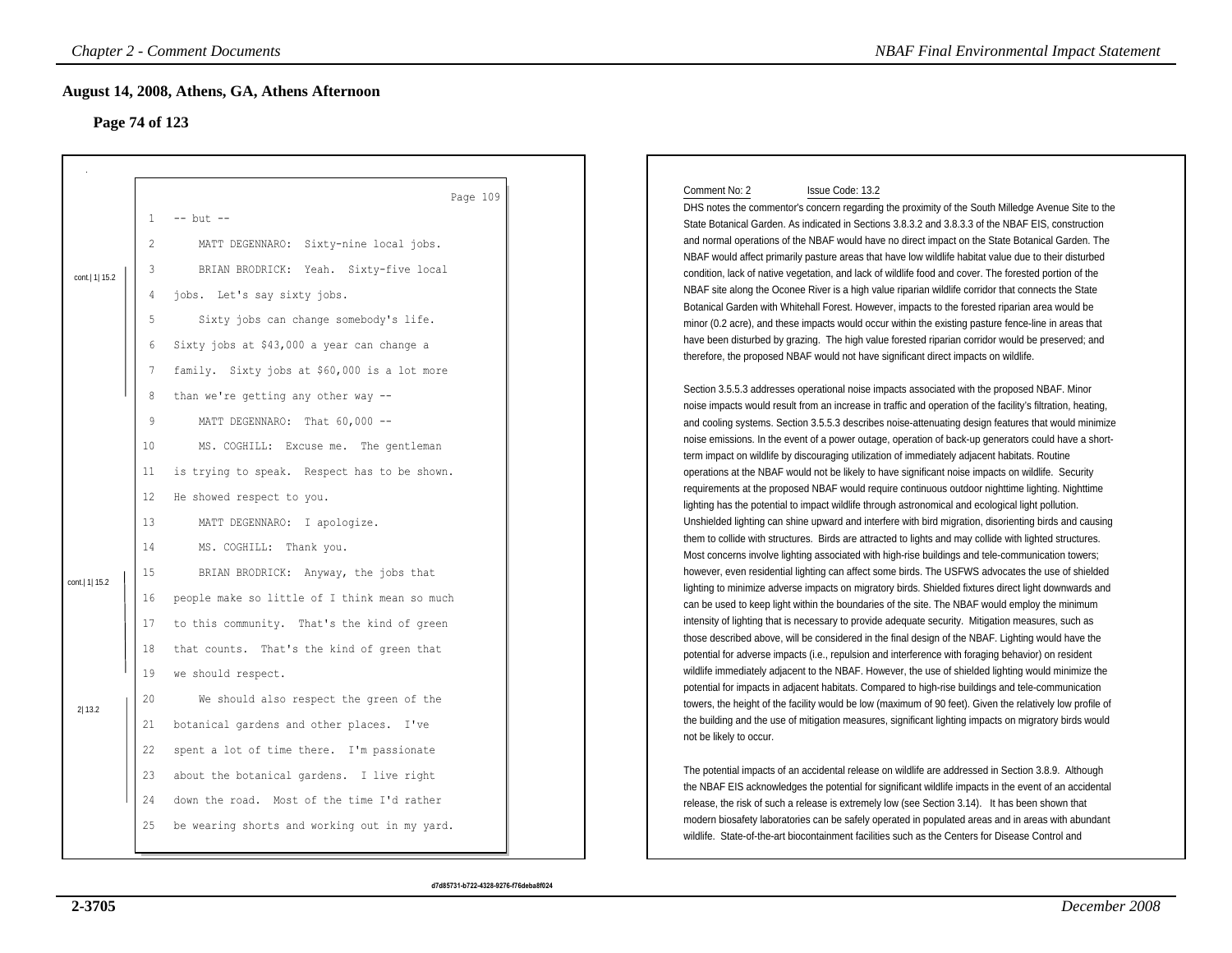Prevention in downtown Atlanta, Georgia, employ modern biocontainment technologies and safetyprotocols, such as would be employed in the design, construction, and operation of NBAF. Furthermore, the purpose of NBAF is to combat diseases that could have significant effects on wildlife. Research at the NBAF would include the development of vaccines for wildlife that couldprevent adverse impacts from a foreign introduction.*NBAF Final Environmental Impact Statement*<br> *Prevention in downtown Allanta, Georgia, employ modern biocontainment technologies and safety<br>
protocols, such a second at the NBAF is to community and containment technologies*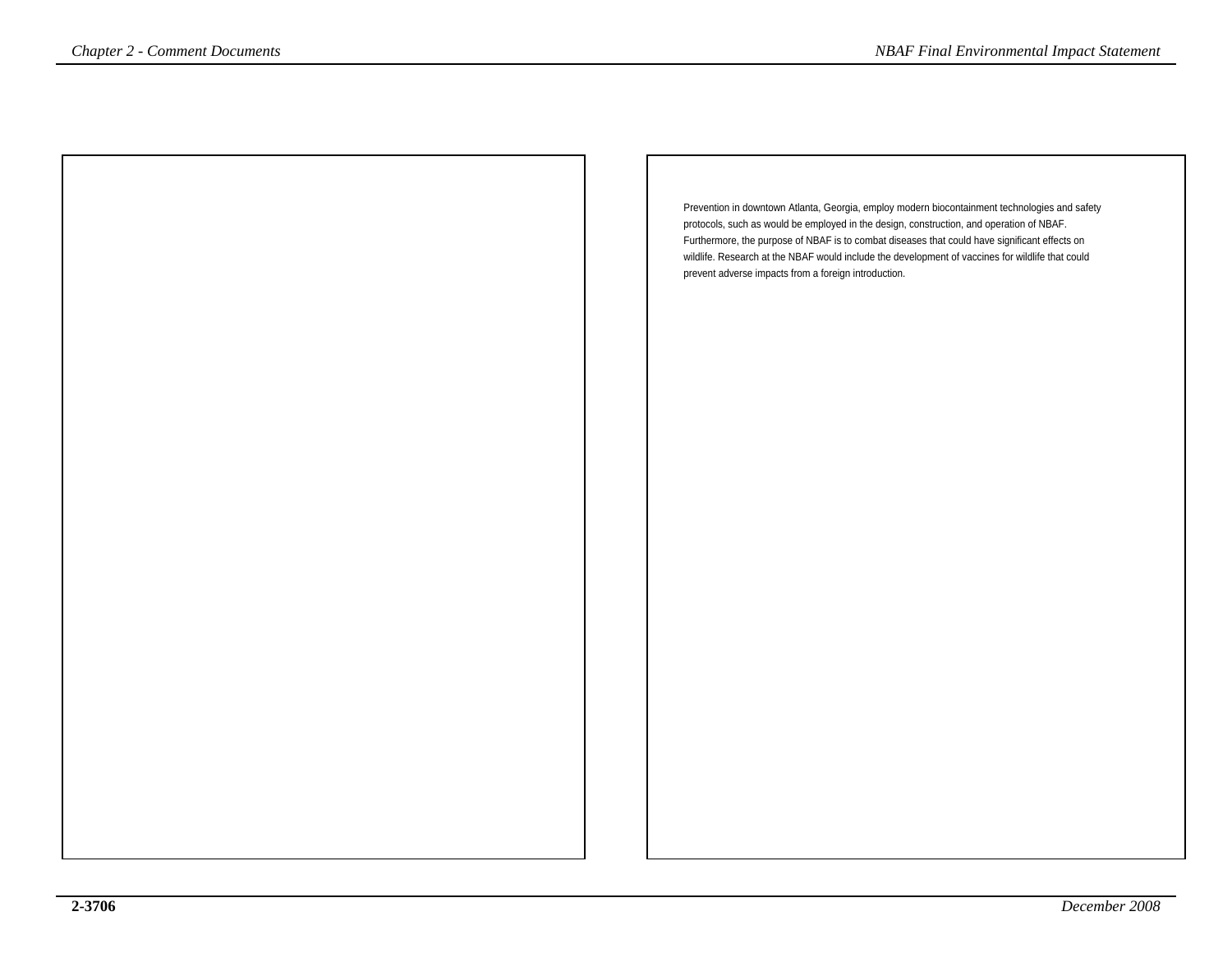## **Page 75 of 123**

|        |                                    | <b>Chapter 2 - Comment Documents</b>                                                                                                                                     | <b>NBAF Final Environmental Impact Statement</b>                                                                          |
|--------|------------------------------------|--------------------------------------------------------------------------------------------------------------------------------------------------------------------------|---------------------------------------------------------------------------------------------------------------------------|
|        | Page 75 of 123                     | August 14, 2008, Athens, GA, Athens Afternoon                                                                                                                            |                                                                                                                           |
| 3 24.2 | $\mathbf{1}$<br>$\overline{c}$     | Page 110<br>But I think the benefits of this facility<br>far outweigh the threats. I speak for                                                                           | Comment No: 1<br>Issue Code: 24.2<br>DHS notes the commentor's support for the NBAF.<br>Comment No: 3<br>Issue Code: 24.2 |
|        | 3<br>4<br>5                        | myself. I don't speak for the city. I don't<br>pretend to. But I think that it's important.<br>And I would say bring NBAF to Athens.                                     | DHS notes the commentor's support for the South Milledge Avenue Site Alternative.                                         |
|        | 6<br>7<br>8                        | The resources here are tremendous. The<br>university's invested a tremendous amount in<br>this project, in this kind of research. It                                     |                                                                                                                           |
|        | 9<br>10<br>11<br>$12 \overline{ }$ | can be done safely. Bring it to Athens.<br>MS. COGHILL: Thank you.<br>(Applause.)<br>MS. COGHILL: Daniel Mead. Mr. Mead.                                                 |                                                                                                                           |
|        | 13<br>14<br>15                     | Following Mr. Mead will be Trisha<br>Chastain, Daniel King and Beverly King. If<br>y'all could come to the front of the room,                                            |                                                                                                                           |
|        | 16<br>17<br>18<br>19               | that would be great.<br>Thank you.<br>DANIEL MEAD: Good afternoon. My name's<br>Daniel Mead. I'm a scientist at UGA, a                                                   |                                                                                                                           |
| 1 24.2 | 20<br>21<br>22<br>23               | resident of Georgia and a member of this<br>community. And I fully support NBAF.<br>And I don't have a prepared statement.<br>Dr. Chris King stole the one I was working |                                                                                                                           |
|        | 24<br>25                           | on.<br>It was a good speech, Chris.                                                                                                                                      |                                                                                                                           |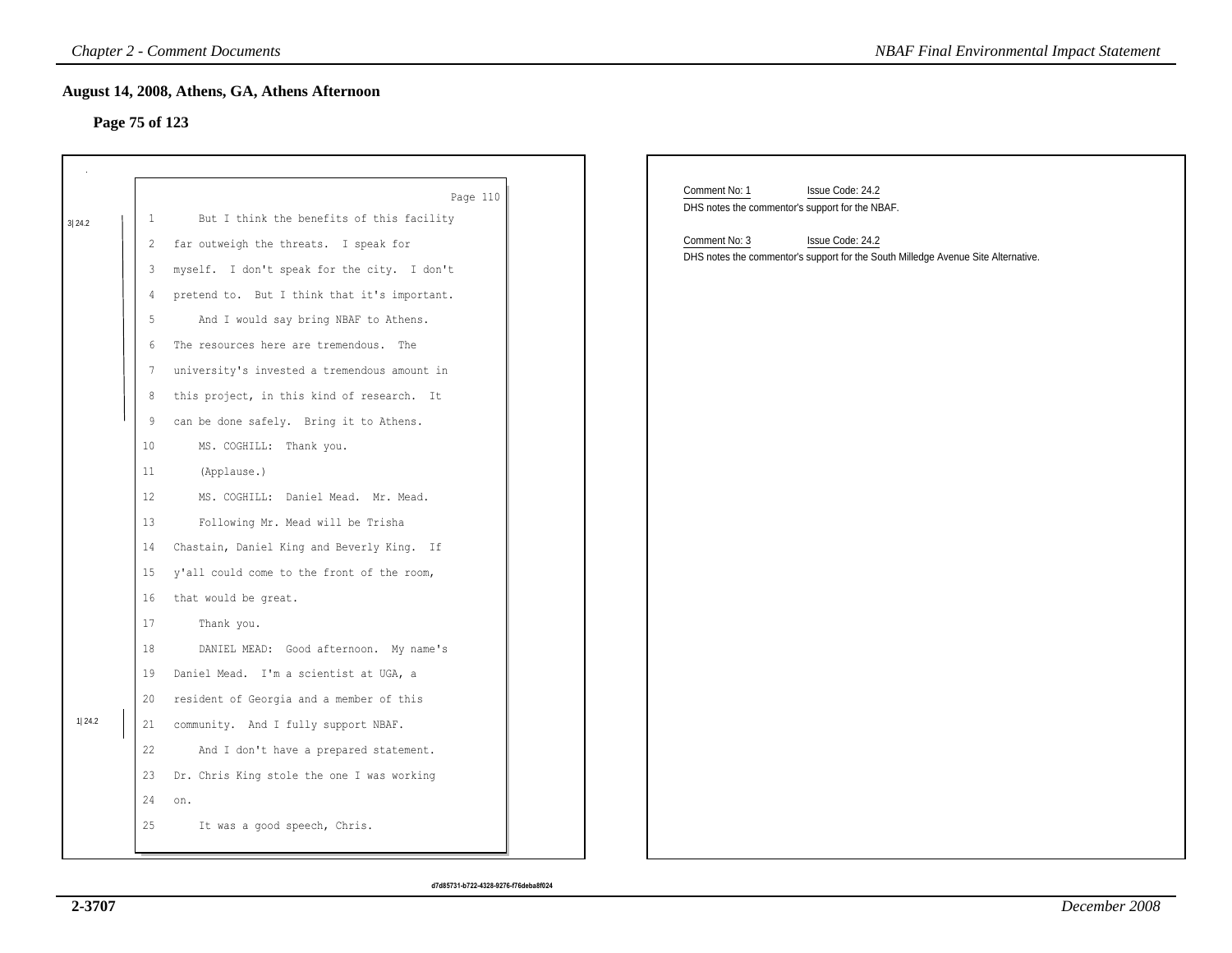## **Page 76 of 123**

|                         |                 | <b>Chapter 2 - Comment Documents</b>          | <b>NBAF Final Environmental Impact Statement</b>                                                                                                                                                 |
|-------------------------|-----------------|-----------------------------------------------|--------------------------------------------------------------------------------------------------------------------------------------------------------------------------------------------------|
|                         |                 | August 14, 2008, Athens, GA, Athens Afternoon |                                                                                                                                                                                                  |
| Page 76 of 123          |                 |                                               |                                                                                                                                                                                                  |
|                         |                 |                                               |                                                                                                                                                                                                  |
|                         |                 |                                               | Comment No: 2                                                                                                                                                                                    |
|                         |                 | Page 111                                      | Issue Code: 19.1<br>DHS notes the commentor's statement.                                                                                                                                         |
|                         | $\mathbf{1}$    | For those people out there that are kind      | Comment No: 2<br>Issue Code: 23.0                                                                                                                                                                |
|                         | 2               | of sitting on the fence waiting to see which  | DHS notes the commentor's support.                                                                                                                                                               |
|                         | 3               | side they're going to fall on, I share your   | Comment No: 2<br>Issue Code: 19.0                                                                                                                                                                |
|                         | 4               | concerns. You have the right to be            | DHS notes the commentor's statement.                                                                                                                                                             |
|                         | 5               | concerned.                                    | Comment No: 3<br>Issue Code: 21.2                                                                                                                                                                |
|                         | $6\overline{6}$ | But as somebody who's worked in these         | DHS notes the commentor's concern regarding the NBAF. The purpose and need for the proposed                                                                                                      |
|                         | 7               | environments for fifteen years -- and I've    | action is discussed in Chapter 1 of the NBAF EIS. DHS can not guarantee that the NBAF would                                                                                                      |
|                         | 8               | been at Plum Island, I've been doing          | never experience an accident. However, as discussed in Section 2.2.1.1, modern biosafety design<br>substantially diminishes the chances of a release as the primary design goal is to provide an |
|                         | 9               | collaborative research there for eight years. | adequate level of redundant safety and biocontainment that would be integrated into every                                                                                                        |
|                         | 10              | I took Mr. Deneldo (phonetic spelling), who   | component of the building. A discussion of human health and safety is included in Section 3.14.                                                                                                  |
|                         | 11              | was up there earlier, I escorted him through  |                                                                                                                                                                                                  |
|                         | 12              | the lab when he went up there last year.      |                                                                                                                                                                                                  |
| 2 19.1, 19.0,<br>23.0   | 13              | It's a safe place to be. Can't say            |                                                                                                                                                                                                  |
|                         | 14              | enough about it. The modern technology makes  |                                                                                                                                                                                                  |
|                         | 15              | these labs safe on the island, on the         |                                                                                                                                                                                                  |
|                         | 16              | mainland, it doesn't matter.                  |                                                                                                                                                                                                  |
|                         | 17              | If I didn't know what I do today, I would     |                                                                                                                                                                                                  |
|                         | 18              | share those concerns. But I really think      |                                                                                                                                                                                                  |
|                         | 19              | they can do a great job with this.            |                                                                                                                                                                                                  |
|                         | 20              | And I've heard talk about insects and         |                                                                                                                                                                                                  |
| 3 21.2,<br>cont. 2 23.0 | 21              | insectaries and oh, my god, if one gets out   |                                                                                                                                                                                                  |
|                         | 22              | we're all dead. In the feasibility study I    |                                                                                                                                                                                                  |
|                         | 23              | believe they mention that the insectary that  |                                                                                                                                                                                                  |
|                         | 24              | is proposed for NBAF will not be in the high  |                                                                                                                                                                                                  |
|                         | 25              | containment areas. So that --                 |                                                                                                                                                                                                  |
|                         |                 |                                               |                                                                                                                                                                                                  |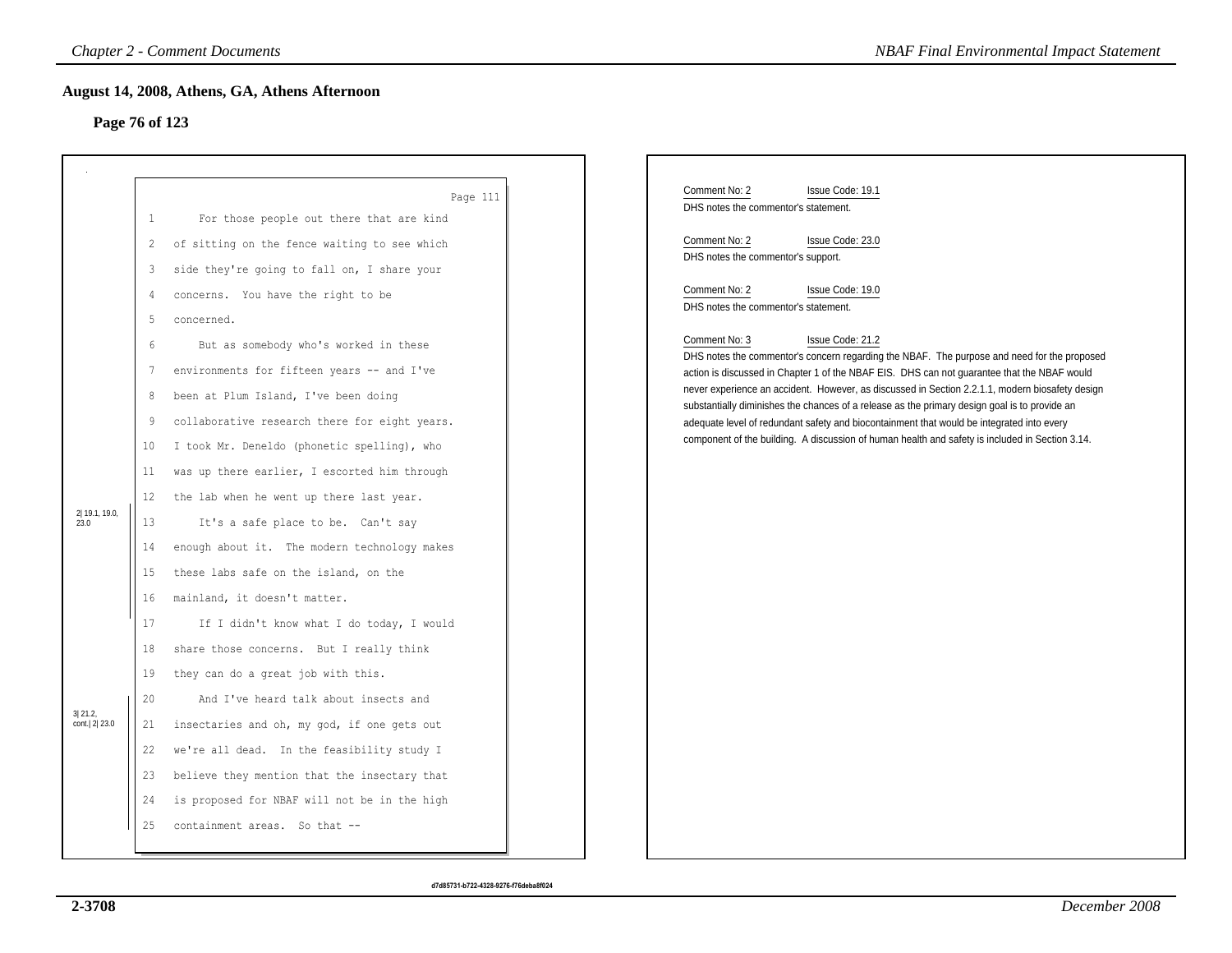## **Page 77 of 123**

|                | Page 112                                     |
|----------------|----------------------------------------------|
| $\mathbf{1}$   | MATT DEGENNARO: It will.                     |
| $\overline{2}$ | DANIEL MEAD: I'm sorry?                      |
| $\mathbf{3}$   | MATT DEGENNARO: It will.                     |
| 4              | DANIEL MEAD: It will?                        |
| 5              | MATT DEGENNARO: Yes.                         |
| 6              | MS. COGHILL: Sir --                          |
| 7              | MATT DEGENNARO: I apologize.                 |
| 8              | MS. COGHILL: -- if you -- thank you, ma'am.  |
| 9              | Sir, go ahead and finish what you were       |
| 10             | saying.                                      |
| 11             | DANIEL MEAD: No. I worked with insects       |
| 12             | at Plum island.                              |
| 13             | MATT DEGENNARO: It will, though.             |
| 14             | DANIEL MEAD: Regardless, I worked with       |
| 15             | insects at Plum Island. I've been doing it   |
| 16             | for eight years and do it safely.            |
| 17             | My guess is that if NBAF were to be built    |
| 18             | anywhere that the people there will realize  |
| 19             | that it's cheaper to import insects from     |
| 20             | people at universities or anywhere who have  |
| 21             | the colonies instead of trying to raise them |
| 22             | themselves. I don't know that for a fact,    |
| 23             | but I fully suspect they'll find that.       |
| 24             | But, in short, I fully support this          |
| 25             | facility. And I hate to say this, but I      |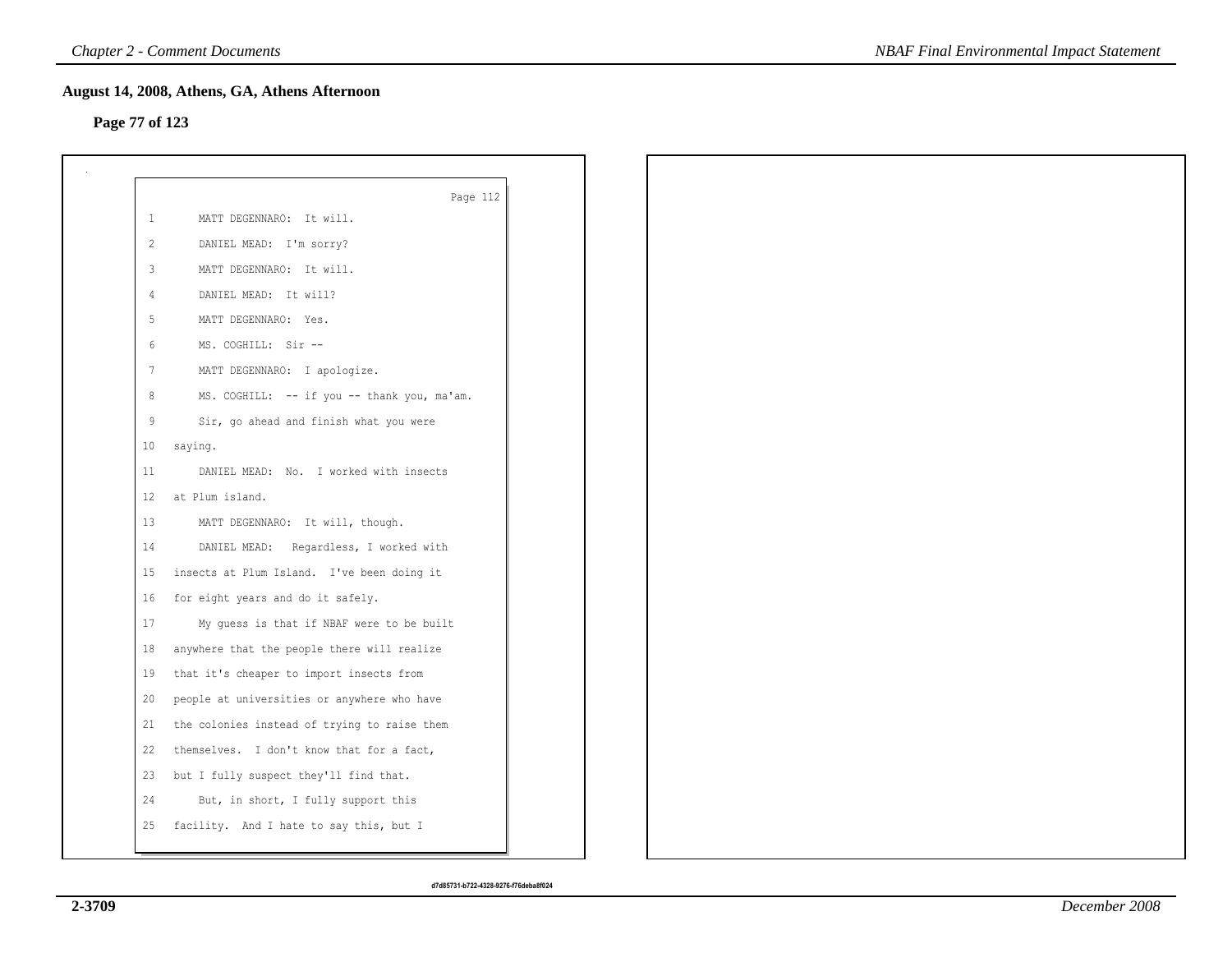## **Page 78 of 123**

| Page 113<br>really -- doesn't matter to me if it comes to<br>Athens or not. I have nothing to gain as a<br>scientist at Georgia. I have nothing to<br>gain. The same benefits to this community<br>all share the same negative effects. If<br>there are any, I will share.<br>But as a scientist I have nothing to<br>gain. I'm already collaborating with<br>scientists on Plum Island. I assume that<br>that collaboration -- if there is still a<br>common interest when NBAF is built in six,<br>seven years, I assume that that collaboration<br>will carry to wherever NBAF is built. So I<br>have nothing to gain.<br>Thank you. |
|-----------------------------------------------------------------------------------------------------------------------------------------------------------------------------------------------------------------------------------------------------------------------------------------------------------------------------------------------------------------------------------------------------------------------------------------------------------------------------------------------------------------------------------------------------------------------------------------------------------------------------------------|
|                                                                                                                                                                                                                                                                                                                                                                                                                                                                                                                                                                                                                                         |
|                                                                                                                                                                                                                                                                                                                                                                                                                                                                                                                                                                                                                                         |
|                                                                                                                                                                                                                                                                                                                                                                                                                                                                                                                                                                                                                                         |
|                                                                                                                                                                                                                                                                                                                                                                                                                                                                                                                                                                                                                                         |
|                                                                                                                                                                                                                                                                                                                                                                                                                                                                                                                                                                                                                                         |
|                                                                                                                                                                                                                                                                                                                                                                                                                                                                                                                                                                                                                                         |
|                                                                                                                                                                                                                                                                                                                                                                                                                                                                                                                                                                                                                                         |
|                                                                                                                                                                                                                                                                                                                                                                                                                                                                                                                                                                                                                                         |
|                                                                                                                                                                                                                                                                                                                                                                                                                                                                                                                                                                                                                                         |
|                                                                                                                                                                                                                                                                                                                                                                                                                                                                                                                                                                                                                                         |
|                                                                                                                                                                                                                                                                                                                                                                                                                                                                                                                                                                                                                                         |
|                                                                                                                                                                                                                                                                                                                                                                                                                                                                                                                                                                                                                                         |
|                                                                                                                                                                                                                                                                                                                                                                                                                                                                                                                                                                                                                                         |
|                                                                                                                                                                                                                                                                                                                                                                                                                                                                                                                                                                                                                                         |
|                                                                                                                                                                                                                                                                                                                                                                                                                                                                                                                                                                                                                                         |
|                                                                                                                                                                                                                                                                                                                                                                                                                                                                                                                                                                                                                                         |
| MS. COGHILL: Thank you.                                                                                                                                                                                                                                                                                                                                                                                                                                                                                                                                                                                                                 |
| (Applause.)                                                                                                                                                                                                                                                                                                                                                                                                                                                                                                                                                                                                                             |
| MS. COGHILL: Trisha -- excuse me.                                                                                                                                                                                                                                                                                                                                                                                                                                                                                                                                                                                                       |
| Trisha Chastain is our next speaker.                                                                                                                                                                                                                                                                                                                                                                                                                                                                                                                                                                                                    |
| TRISHA CHASTAIN: Good afternoon. My                                                                                                                                                                                                                                                                                                                                                                                                                                                                                                                                                                                                     |
| name is Trisha Chastain. I'm with the office                                                                                                                                                                                                                                                                                                                                                                                                                                                                                                                                                                                            |
| of U.S. Senator Johnny Isakson. I'm also a                                                                                                                                                                                                                                                                                                                                                                                                                                                                                                                                                                                              |
| UGA graduate.                                                                                                                                                                                                                                                                                                                                                                                                                                                                                                                                                                                                                           |
| And thank y'all for being here today at                                                                                                                                                                                                                                                                                                                                                                                                                                                                                                                                                                                                 |
| this -- in this great city and great                                                                                                                                                                                                                                                                                                                                                                                                                                                                                                                                                                                                    |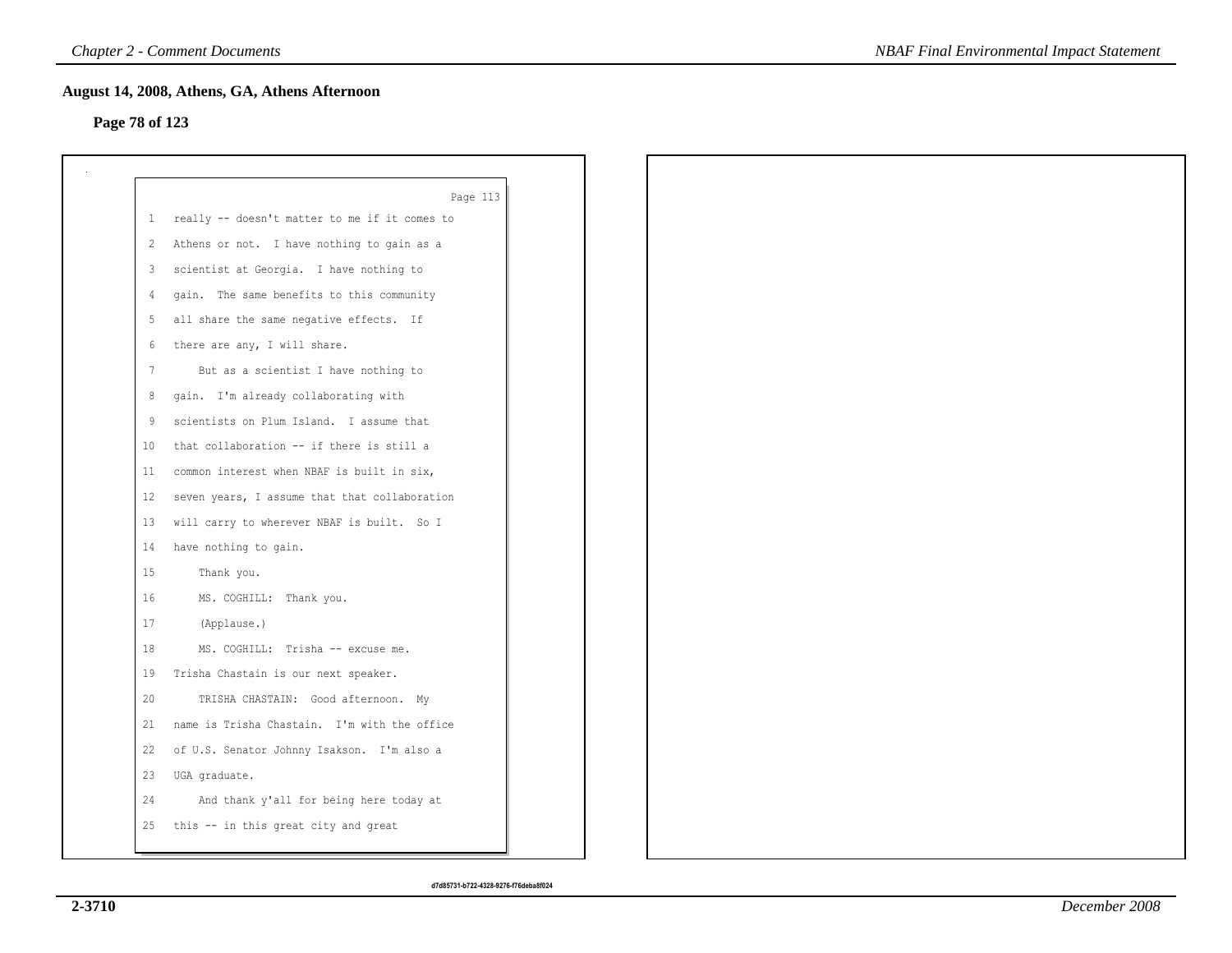## **Page 79 of 123**

|                |                | <b>Chapter 2 - Comment Documents</b>          | <b>NBAF Final Environmental Impact Statement</b>                                                                    |
|----------------|----------------|-----------------------------------------------|---------------------------------------------------------------------------------------------------------------------|
| Page 79 of 123 |                | August 14, 2008, Athens, GA, Athens Afternoon |                                                                                                                     |
|                |                | Page 114                                      | Comment No: 1<br>Issue Code: 4.2<br>DHS notes the commentor's statement.                                            |
|                | $\mathbf{1}$   | university. I have a statement I'm going to   |                                                                                                                     |
|                | $\mathbf{2}$   | read on behalf of Senator Isakson, as well as | Comment No: 2<br>Issue Code: 5.2<br>DHS notes the Senators' support for the South Milledge Avenue Site Alternative. |
|                | 3              | Senator Chambliss.                            |                                                                                                                     |
|                | $\overline{4}$ | We commend the Department of Homeland         |                                                                                                                     |
| 1 4.2          | 5              | Security for continuing its public outreach   |                                                                                                                     |
|                | 6              | to the NBAF finalists. These forums provide   |                                                                                                                     |
|                | 7              | an opportunity for the community to publicly  |                                                                                                                     |
|                | 8              | participate in the process and ensure that    |                                                                                                                     |
|                | 9              | our views and opinions are heard.             |                                                                                                                     |
|                | 10             | Senators Isakson and Chambliss believe        |                                                                                                                     |
|                | 11             | this project is critical to our national      |                                                                                                                     |
|                | 12             | security efforts and our ability as a nation  |                                                                                                                     |
|                | 13             | to detect and deter incidents of              |                                                                                                                     |
|                | 14             | agro-terrorism.                               |                                                                                                                     |
| 2 5.2          | 15             | The state of Georgia already plays a          |                                                                                                                     |
|                | 16             | critical role in the infectious research      |                                                                                                                     |
|                | 17             | arena at the Centers for Disease Control in   |                                                                                                                     |
|                |                | 18 Atlanta and the field of animal disease    |                                                                                                                     |
|                | 19             | research right here in Athens. Given our      |                                                                                                                     |
|                | 20             | experience in these areas of critical         |                                                                                                                     |
|                | 21             | importance, Georgia is honored to be a        |                                                                                                                     |
|                | 22             | finalist for the NBAF site; and we are        |                                                                                                                     |
|                |                | 23 confident that DHS will find the city of   |                                                                                                                     |
|                | 24             | Athens to be a gracious host and an effective |                                                                                                                     |
|                | 25             | partner.                                      |                                                                                                                     |
|                |                |                                               |                                                                                                                     |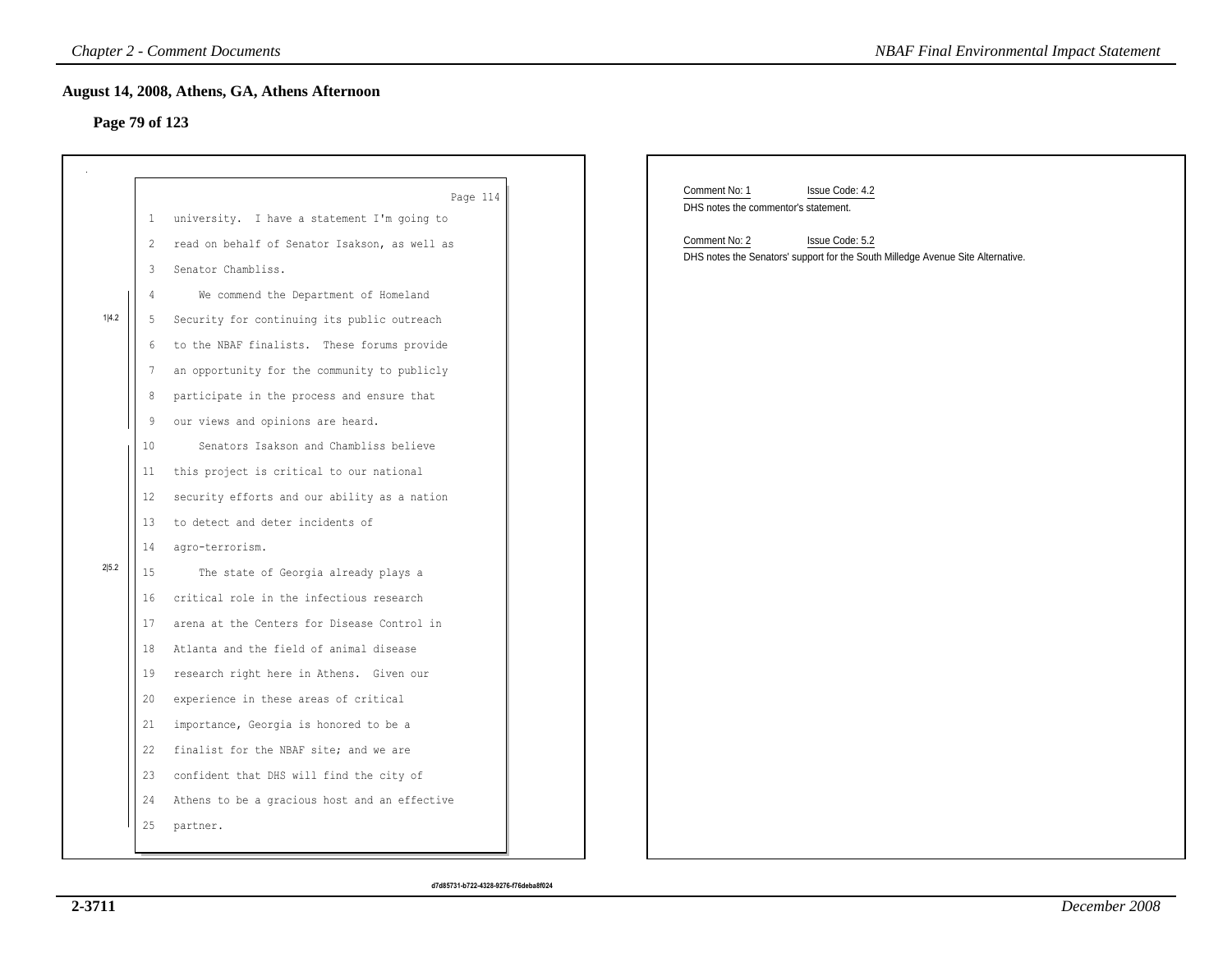## **Page 80 of 123**

| <b>Chapter 2 - Comment Documents</b><br><b>NBAF Final Environmental Impact Statement</b> |                   |                                                  |                                                                                   |  |  |  |
|------------------------------------------------------------------------------------------|-------------------|--------------------------------------------------|-----------------------------------------------------------------------------------|--|--|--|
| August 14, 2008, Athens, GA, Athens Afternoon                                            |                   |                                                  |                                                                                   |  |  |  |
| Page 80 of 123                                                                           |                   |                                                  |                                                                                   |  |  |  |
|                                                                                          |                   |                                                  |                                                                                   |  |  |  |
|                                                                                          |                   |                                                  | Comment No: 1<br>Issue Code: 24.2                                                 |  |  |  |
|                                                                                          | $\mathbf{1}$      | Page 115<br>In addition, Athens is an attractive | DHS notes the commentor's support for the South Milledge Avenue Site Alternative. |  |  |  |
|                                                                                          | 2                 | location that will secure the necessary          | Comment No: 3<br>Issue Code: 24.2                                                 |  |  |  |
| 3/24.2                                                                                   | 3                 | private industry support and scientific          | DHS notes Senators' support for the South Milledge Avenue Site Alternative.       |  |  |  |
|                                                                                          | 4                 | expertise to fulfill the mission of NBAF.        |                                                                                   |  |  |  |
|                                                                                          | 5                 | The State of Georgia and the City of Athens      |                                                                                   |  |  |  |
|                                                                                          | 6                 | stand ready to serve side by side with our       |                                                                                   |  |  |  |
|                                                                                          | 7                 | partners at the Department of Homeland           |                                                                                   |  |  |  |
|                                                                                          | 8                 | Security.                                        |                                                                                   |  |  |  |
|                                                                                          | 9                 | Thank you.                                       |                                                                                   |  |  |  |
|                                                                                          | 10                | MS. COGHILL: Thank you.                          |                                                                                   |  |  |  |
|                                                                                          | 11                | (Applause.)                                      |                                                                                   |  |  |  |
|                                                                                          | $12 \overline{ }$ | MS. COGHILL: Daniel King.                        |                                                                                   |  |  |  |
|                                                                                          | 13                | DANIEL KING: I am Daniel King, and I'm           |                                                                                   |  |  |  |
| 1 24.2                                                                                   | 14                | here in support of the establishment of the      |                                                                                   |  |  |  |
|                                                                                          | 15                | NBAF animal disease research facility at the     |                                                                                   |  |  |  |
|                                                                                          | 16                | proposed Athens, Georgia, location.              |                                                                                   |  |  |  |
|                                                                                          | 17                | My own experience with facilities like           |                                                                                   |  |  |  |
|                                                                                          | 18                | NBAF and the basis for my support of NBAF was    |                                                                                   |  |  |  |
|                                                                                          | 19                | (unintelligible) of veterinarian and research    |                                                                                   |  |  |  |
|                                                                                          | 20                | scientist with almost 30 years experience        |                                                                                   |  |  |  |
|                                                                                          | 21                | with foreign animal disease research at the      |                                                                                   |  |  |  |
|                                                                                          | 22                | USDA's Southeast Poultry Research Laboratory     |                                                                                   |  |  |  |
|                                                                                          | 23                | here in Athens. My responsibilities at           |                                                                                   |  |  |  |
|                                                                                          | 24                | Southeast Poultry prior to my recent             |                                                                                   |  |  |  |
|                                                                                          | 25                | retirement included providing biosecurity        |                                                                                   |  |  |  |
|                                                                                          |                   |                                                  |                                                                                   |  |  |  |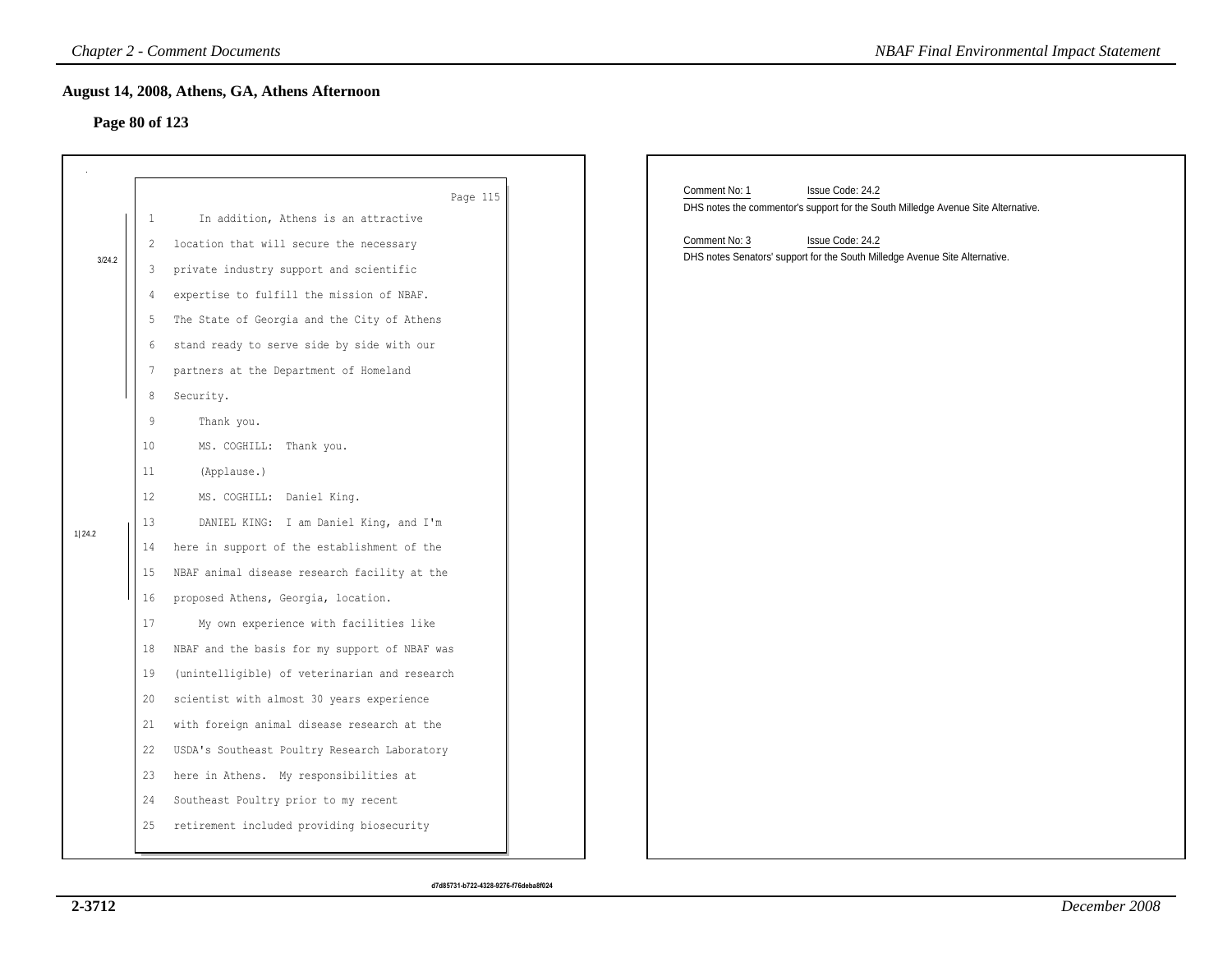# **Page 81 of 123**

|        |                                              | <b>Chapter 2 - Comment Documents</b>                                                                                                                                                                                                                                                                                                                        | <b>NBAF Final Environmental Impact Statement</b>                                                                                                                                                                                                                                                                                                                                                                                                                                                                                                                                                                                                                                                                                                                       |
|--------|----------------------------------------------|-------------------------------------------------------------------------------------------------------------------------------------------------------------------------------------------------------------------------------------------------------------------------------------------------------------------------------------------------------------|------------------------------------------------------------------------------------------------------------------------------------------------------------------------------------------------------------------------------------------------------------------------------------------------------------------------------------------------------------------------------------------------------------------------------------------------------------------------------------------------------------------------------------------------------------------------------------------------------------------------------------------------------------------------------------------------------------------------------------------------------------------------|
|        | Page 81 of 123                               | August 14, 2008, Athens, GA, Athens Afternoon                                                                                                                                                                                                                                                                                                               |                                                                                                                                                                                                                                                                                                                                                                                                                                                                                                                                                                                                                                                                                                                                                                        |
| 2 5.2  | 1<br>$\overline{2}$<br>3<br>$\overline{4}$   | Page 116<br>assessments and recommendations on the<br>conduct of Exotic Newcastle Disease and<br>highly pathogenic avian influenza research.<br>The acceptability for me of a mainland                                                                                                                                                                      | Comment No: 2<br>Issue Code: 5.2<br>DHS notes the commentor's support for the South Milledge Avenue Site Alternative. As described in<br>Section 2.3.1, DHS's site selection process incorporated site selection criteria that included, but were<br>not limited to, such factors as proximity to research capabilities and workforce. As such, some but<br>not all of the sites selected for analysis as reasonable alternatives in the NBAF EIS are located in<br>subburban or sem-urban areas. It has been shown that modern biosafety laboratories can be safely<br>operated in populated areas. An example is the Centers for Disease Control and Prevention in<br>downtown Atlanta, Georgia, where such facilities employ modern biocontainment technologies and |
|        | 5<br>6<br>7<br>8<br>9<br>10<br>11            | location of NBAF is based on the success of<br>containment of exotic disease agents in<br>similar facilities that utilize the currently<br>recognized standards for special laboratory<br>and animal handling practices, safety<br>equipment and facility design and<br>construction.                                                                       | safety protocols, such as would be employed in the design, construction, and operation of NBAF.<br>Comment No: 3<br>Issue Code: 23.0<br>DHS notes the commentor's statement.                                                                                                                                                                                                                                                                                                                                                                                                                                                                                                                                                                                           |
| 3 23.0 | 12<br>13<br>14<br>15<br>16<br>17<br>18<br>19 | Several countries, including Canada, have<br>adopted these current standards in<br>constructing and operating facilities on<br>their mainland and have successfully and<br>safely conducted research with the same<br>foreign animal disease agents to be studied<br>in the NBAF facility. These new methods as<br>utilized in Canada have replaced the old |                                                                                                                                                                                                                                                                                                                                                                                                                                                                                                                                                                                                                                                                                                                                                                        |
|        | 20<br>21<br>22<br>23<br>24<br>25             | method of isolation provided by physical<br>location that was, I believe, the primary<br>basis for siting the Plum Island Animal<br>Disease Center on an island over 50 years<br>ago.<br>At Southeast Poultry Research Lab during                                                                                                                           |                                                                                                                                                                                                                                                                                                                                                                                                                                                                                                                                                                                                                                                                                                                                                                        |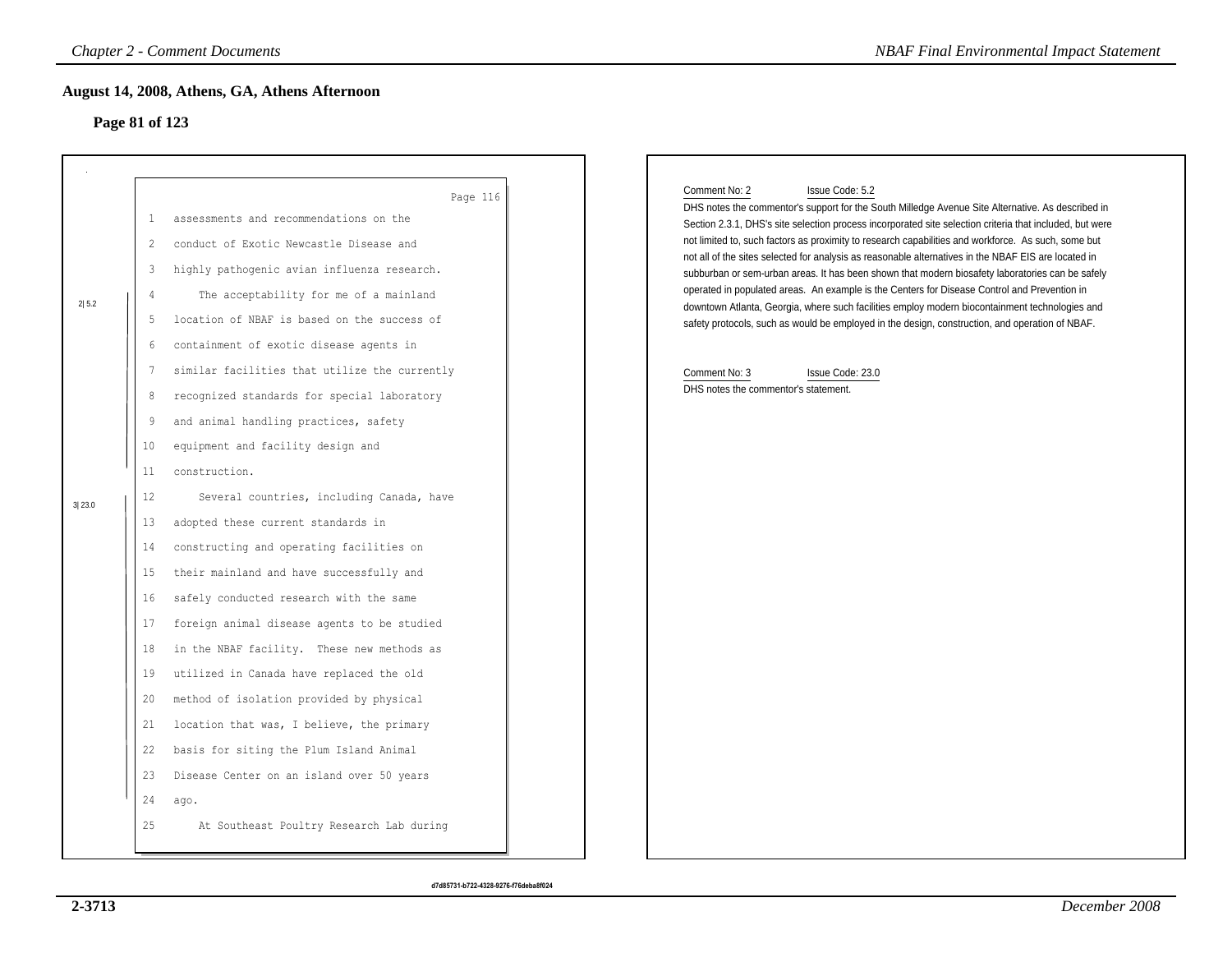### **Page 82 of 123**

| <b>Chapter 2 - Comment Documents</b> |                                               |                                               |  | <b>NBAF Final Environmental Impact Statement</b>                                      |  |  |  |  |
|--------------------------------------|-----------------------------------------------|-----------------------------------------------|--|---------------------------------------------------------------------------------------|--|--|--|--|
|                                      | August 14, 2008, Athens, GA, Athens Afternoon |                                               |  |                                                                                       |  |  |  |  |
| Page 82 of 123                       |                                               |                                               |  |                                                                                       |  |  |  |  |
|                                      |                                               |                                               |  |                                                                                       |  |  |  |  |
|                                      |                                               | Page 117                                      |  | Comment No: 4<br>Issue Code: 21.2<br>DHS notes the information provided by commentor. |  |  |  |  |
|                                      | $\mathbf{1}$                                  | the past 30 years we have conducted Exotic    |  |                                                                                       |  |  |  |  |
|                                      | 2                                             | Newcastle Disease and highly pathogenic avian |  |                                                                                       |  |  |  |  |
|                                      | 3                                             | influenza disease research in buildings       |  |                                                                                       |  |  |  |  |
|                                      | 4                                             | located as close as one hundred yards to the  |  |                                                                                       |  |  |  |  |
|                                      | 5                                             | buildings in which we -- where are            |  |                                                                                       |  |  |  |  |
|                                      | 6                                             | disease-free chickens without any occurrence  |  |                                                                                       |  |  |  |  |
|                                      | 7                                             | of animal disease transmission to the         |  |                                                                                       |  |  |  |  |
|                                      | 8                                             | susceptible flocks.                           |  |                                                                                       |  |  |  |  |
| 4 21.2                               | 9                                             | The history of outbreaks of foreign           |  |                                                                                       |  |  |  |  |
|                                      | 10 <sup>°</sup>                               | animal disease provides evidence that the     |  |                                                                                       |  |  |  |  |
|                                      | 11                                            | risk of introduction of foreign animal        |  |                                                                                       |  |  |  |  |
|                                      | $12 \overline{ }$                             | disease agents into our domestic and wild     |  |                                                                                       |  |  |  |  |
|                                      | 13                                            | species is more likely from sources other     |  |                                                                                       |  |  |  |  |
|                                      | 14                                            | than research laboratories like NBAF. A       |  |                                                                                       |  |  |  |  |
|                                      | 15                                            | recent example is the cause of the exotic     |  |                                                                                       |  |  |  |  |
|                                      | 16                                            | Newcastle Disease outbreak in California      |  |                                                                                       |  |  |  |  |
|                                      | 17                                            | during 2002/2003. There is evidence that the  |  |                                                                                       |  |  |  |  |
|                                      | 18                                            | cause of that outbreak was virus-infected     |  |                                                                                       |  |  |  |  |
|                                      | 19                                            | fighting chickens smuggled into the U.S. from |  |                                                                                       |  |  |  |  |
|                                      | 20                                            | Mexico and the transmission of that virus     |  |                                                                                       |  |  |  |  |
|                                      | 21                                            | infection to back yard and commercial         |  |                                                                                       |  |  |  |  |
|                                      | 22                                            | poultry.                                      |  |                                                                                       |  |  |  |  |
|                                      | 23                                            | Therefore, my conclusion from this            |  |                                                                                       |  |  |  |  |
|                                      | 24                                            | background, my assessment of the proposal is  |  |                                                                                       |  |  |  |  |
|                                      | 25                                            | to provide full support for NBAF.             |  |                                                                                       |  |  |  |  |
|                                      |                                               |                                               |  |                                                                                       |  |  |  |  |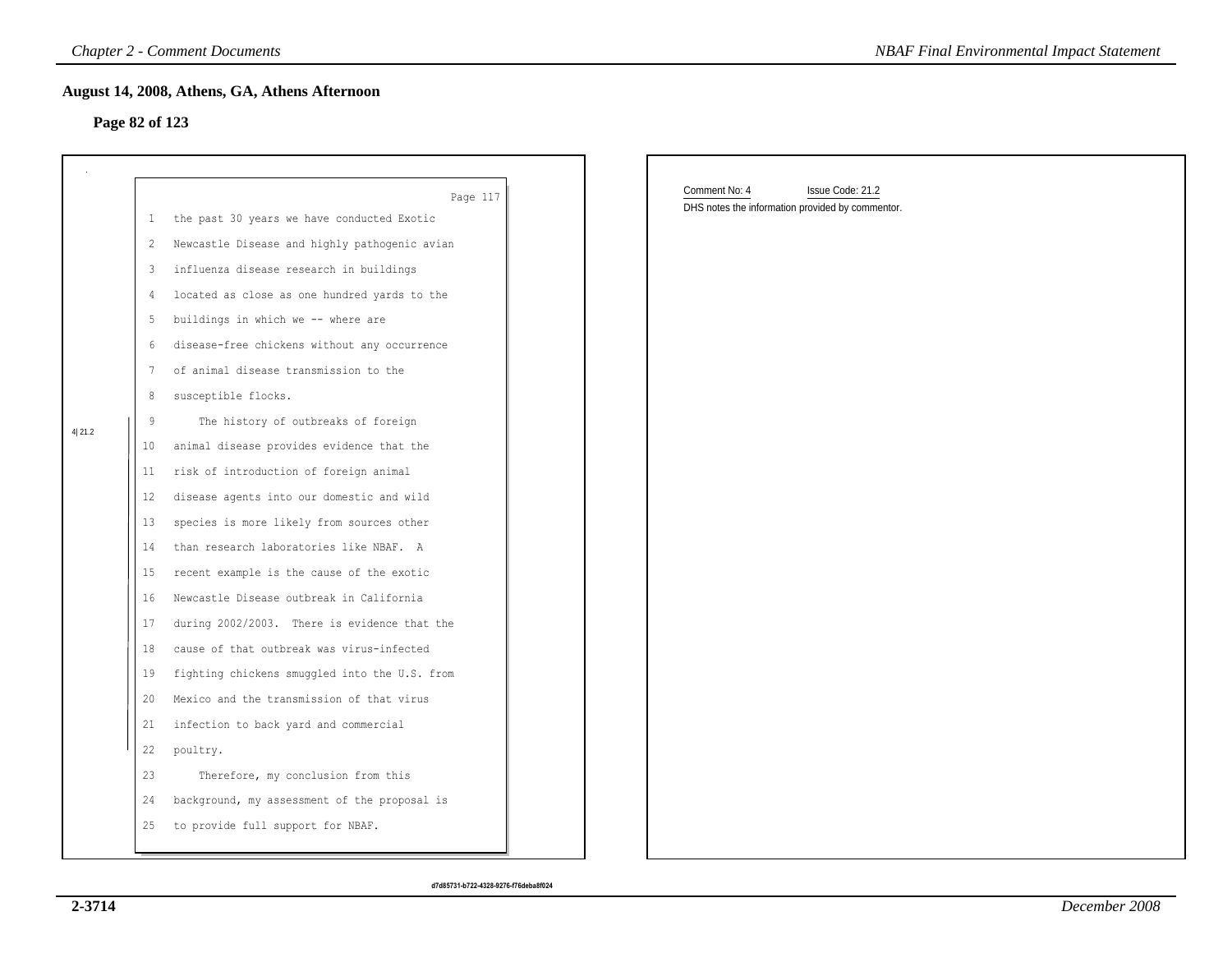### **Page 83 of 123**

|                  |                 | <b>Chapter 2 - Comment Documents</b>          | <b>NBAF Final Environmental Impact Statement</b>                                                                                                                                                    |
|------------------|-----------------|-----------------------------------------------|-----------------------------------------------------------------------------------------------------------------------------------------------------------------------------------------------------|
|                  |                 | August 14, 2008, Athens, GA, Athens Afternoon |                                                                                                                                                                                                     |
| Page 83 of 123   |                 |                                               |                                                                                                                                                                                                     |
|                  |                 |                                               |                                                                                                                                                                                                     |
|                  |                 | Page 118                                      | Comment No: 1<br>Issue Code: 24.2<br>DHS notes the commentor's support for the South Milledge Avenue Site Alternative.                                                                              |
|                  | $\mathbf{1}$    | Thank you.                                    | Comment No: 2<br>Issue Code: 5.2                                                                                                                                                                    |
|                  | 2               | MS. COGHILL: Thank you.                       | DHS notes the commentor's support for the South Milledge Avenue Site Alternative.                                                                                                                   |
|                  | 3               | (Applause.)                                   |                                                                                                                                                                                                     |
|                  | $\overline{4}$  | MS. COGHILL: Beverly King.                    | Comment No: 3<br>Issue Code: 15.2<br>DHS notes the commentor's concern. The NBAF would assist in ensuring a safe, affordable food                                                                   |
| 1 24.2           | 5               | BEVERLY KING: I support building NBAF in      | supply. The NBAF will allow a fully coordinated approach to research, diagnostics, vaccine and                                                                                                      |
|                  | 6               | Athens.                                       | antiviral development, and responses to outbreaks in agricultural animals including cattle, swine, and<br>sheep. The purpose and need for the proposed action is discussed in Chapter 1 of the EIS. |
|                  | $7\phantom{.0}$ | Over the years this lab will have a           |                                                                                                                                                                                                     |
| 2 5.2            | 8               | strong, positive influence for science in     |                                                                                                                                                                                                     |
|                  | 9               | Athens-Clarke County and Georgia. I support   |                                                                                                                                                                                                     |
|                  | 10              | the lab here because the poultry producers in |                                                                                                                                                                                                     |
|                  | 11              | Georgia and the cattle producers in Georgia   |                                                                                                                                                                                                     |
|                  | 12              | plus all the other agricultural associations  |                                                                                                                                                                                                     |
|                  | 13              | support the lab. These groups are not afraid  |                                                                                                                                                                                                     |
|                  | 14              | of viruses escaping from the lab, and they    |                                                                                                                                                                                                     |
|                  | 15              | want the protection from outbreaks which this |                                                                                                                                                                                                     |
|                  | 16              | lab can help.                                 |                                                                                                                                                                                                     |
| 3 15.2           | 17              | We have had a long history in our country     |                                                                                                                                                                                                     |
|                  | 18              | of safe, affordable food supplies. Animals    |                                                                                                                                                                                                     |
|                  | 19              | are vital to our nation's economy both in the |                                                                                                                                                                                                     |
|                  | 20              | U.S. and for exports. Animals are worth not   |                                                                                                                                                                                                     |
|                  | 21              | millions but billions and billions of         |                                                                                                                                                                                                     |
|                  | 22              | dollars.                                      |                                                                                                                                                                                                     |
| cont.   1   24.2 | 23              | I support it because the scientists are       |                                                                                                                                                                                                     |
|                  | 24              | supporting it. These scientists work with     |                                                                                                                                                                                                     |
|                  | 25              | pathogens in these labs every single day, and |                                                                                                                                                                                                     |
|                  |                 |                                               |                                                                                                                                                                                                     |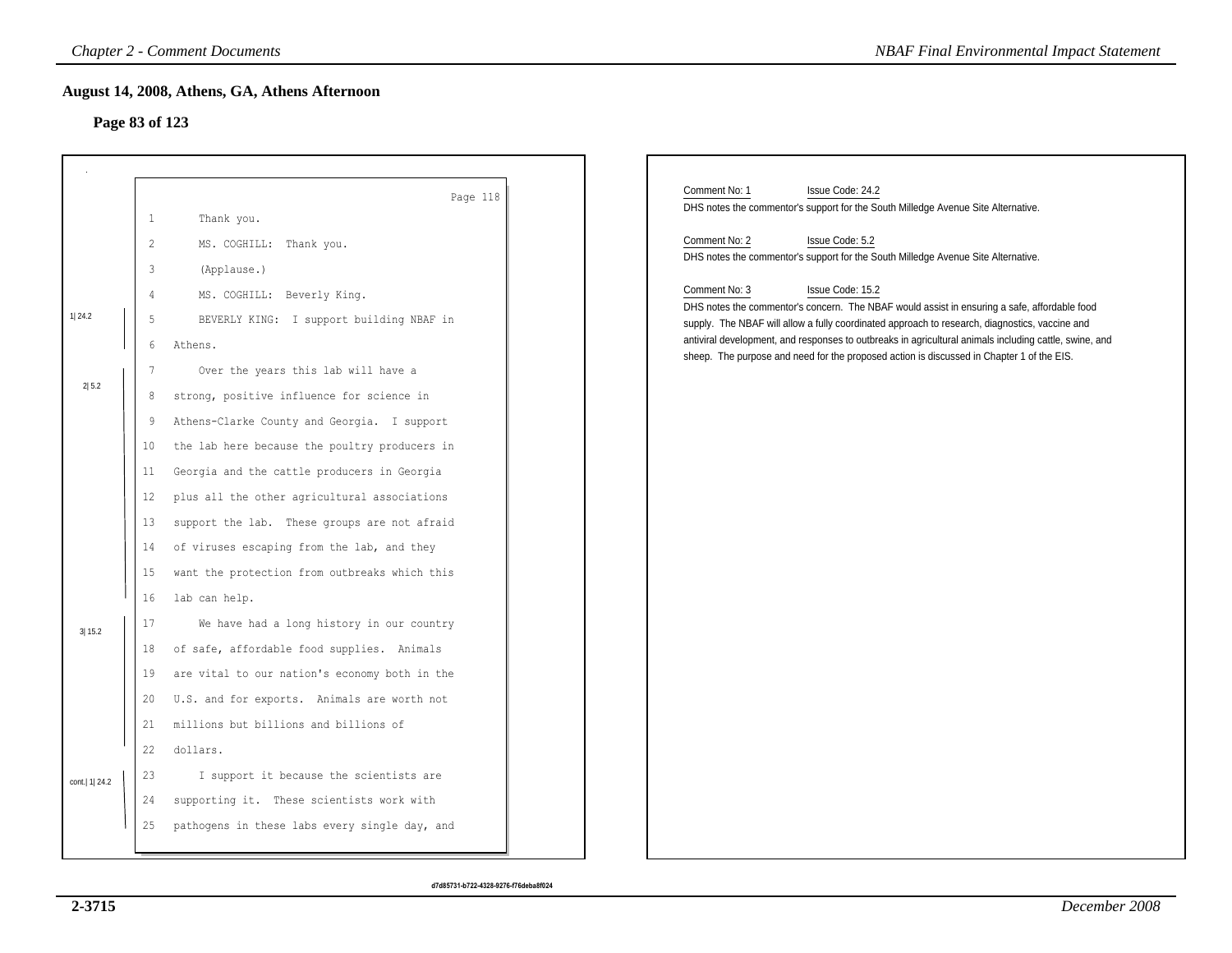### **Page 84 of 123**

|                  |                   | <b>Chapter 2 - Comment Documents</b>          | <b>NBAF Final Environmental Impact Statement</b>                          |
|------------------|-------------------|-----------------------------------------------|---------------------------------------------------------------------------|
|                  |                   | August 14, 2008, Athens, GA, Athens Afternoon |                                                                           |
| Page 84 of 123   |                   |                                               |                                                                           |
|                  |                   |                                               |                                                                           |
|                  |                   |                                               |                                                                           |
|                  |                   | Page 119                                      | Comment No: 4<br>Issue Code: 21.2<br>DHS notes the commentor's statement. |
| cont.   1   24.2 | 1                 | they feel safe. In these public meetings we   |                                                                           |
|                  | $\overline{c}$    | have learned much about the lab safety        | Comment No: 5<br>Issue Code: 8.2<br>DHS notes the commentor's statement.  |
|                  | 3                 | procedures with which scientists comply from  |                                                                           |
|                  | 4                 | both speakers and the presentations.          |                                                                           |
|                  | $\mathsf S$       | I support this lab because no animals         |                                                                           |
|                  | 6                 | have died in the United States from any virus |                                                                           |
|                  | 7                 | escaping from these labs. No animals have     |                                                                           |
|                  | 8                 | died. No chickens have died in Georgia.       |                                                                           |
| 4 21.2           | 9                 | Labs do not cause animal diseases.            |                                                                           |
|                  | 10 <sub>o</sub>   | People traveling all over the world and goods |                                                                           |
|                  | 11                | and shipments of goods coming into the U.S.   |                                                                           |
|                  | $12 \overline{ }$ | from all over the world are the causes of the |                                                                           |
|                  | 13                | outbreaks that we have.                       |                                                                           |
| cont.   1   24.2 | 14                | I support bringing a lab to Athens            |                                                                           |
|                  | 15                | because there is a community of other labs,   |                                                                           |
|                  | 16 <sup>°</sup>   | vaccine companies, scientists, the animal     |                                                                           |
|                  | 17                | health research center, grad students at UGA  |                                                                           |
|                  | 18                | here, CDC in Atlanta and other scientific     |                                                                           |
|                  | 19                | endeavors in Georgia.                         |                                                                           |
| 5 8.2            | 20                | One of our goals in Athens is to develop      |                                                                           |
| cont. 3 15.2     | 21                | Athens Technical College. NBAF will hire      |                                                                           |
|                  | 22                | technicians. Thus Athens can admit more       |                                                                           |
|                  | 23                | students to their program.                    |                                                                           |
|                  | 24                | Our students in public schools are            |                                                                           |
|                  | 25                | scoring very low in science. We need to       |                                                                           |
|                  |                   |                                               |                                                                           |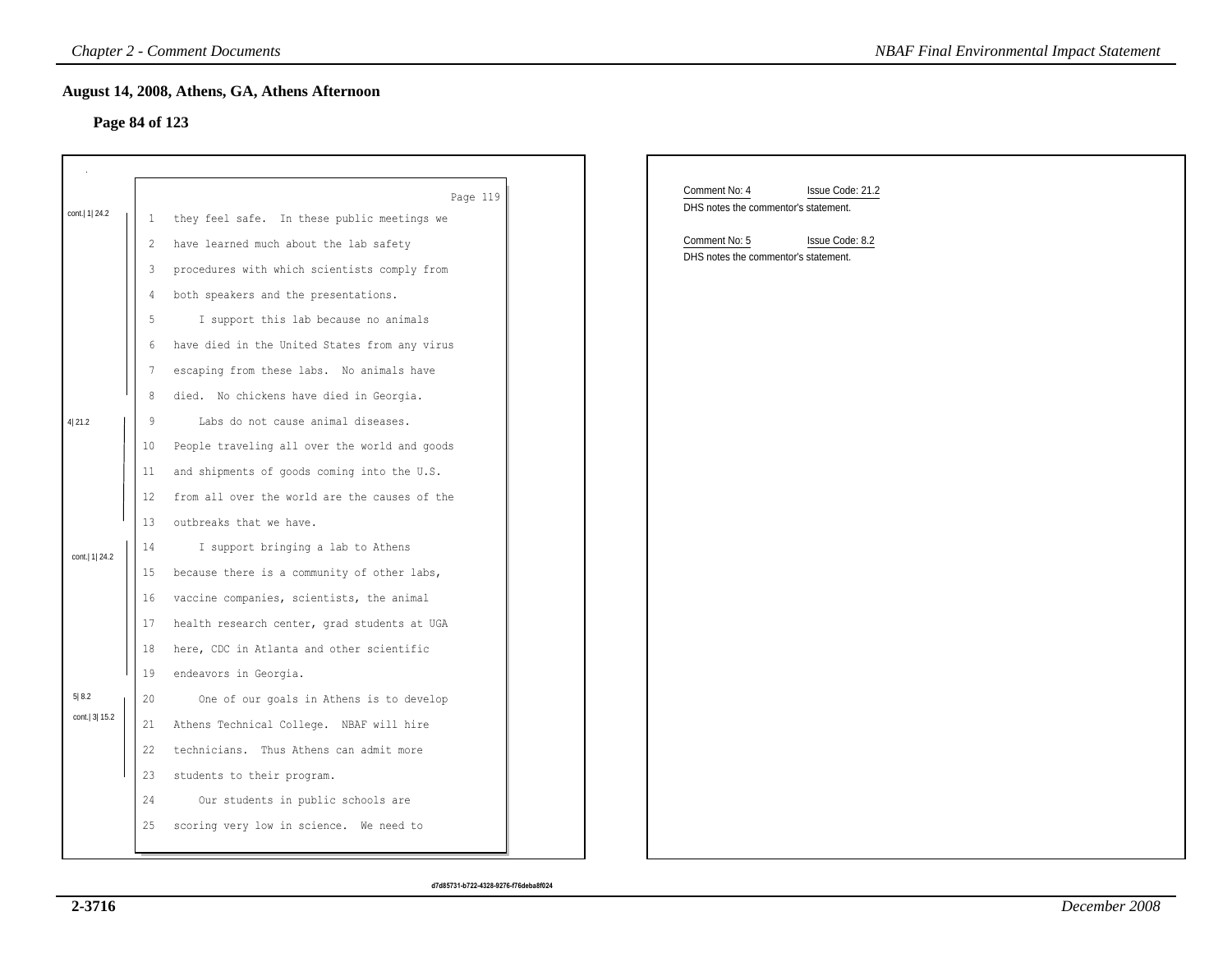## **Page 85 of 123**

|                  |                 | August 14, 2008, Athens, GA, Athens Afternoon                                          |
|------------------|-----------------|----------------------------------------------------------------------------------------|
| Page 85 of 123   |                 |                                                                                        |
|                  |                 |                                                                                        |
|                  |                 |                                                                                        |
|                  | $\mathbf{1}$    | Page 120<br>change our students' and our adults' lack of                               |
|                  |                 | scientific knowledge in order to meet the                                              |
|                  | $\overline{c}$  | challenges we are meeting today, not only of                                           |
|                  | 3<br>4          | animal health but with human health and                                                |
|                  |                 |                                                                                        |
|                  | 5               | technology.                                                                            |
| cont.   1   24.2 | 6               | Last, I support building NBAF here                                                     |
|                  | 7               | because it is far less expensive than                                                  |
|                  | 8               | building a new facility on Plum Island. NBAF<br>will be built. I see no reasons to add |
|                  | 9               |                                                                                        |
|                  | 10 <sup>°</sup> | millions of dollars more in building costs to                                          |
|                  | 11              | me and other taxpayers when we are already                                             |
|                  | 12              | facing huge deficits from the Iraq war and                                             |
|                  | 13              | are attempting to solve our health, Medicare                                           |
|                  | 14              | and Social Security problems.                                                          |
|                  | 15              | Thank you.                                                                             |
|                  | 16              | MS. COGHILL: Thank you.                                                                |
|                  | 17              | (Applause.)                                                                            |
|                  | 18              | MS. COGHILL: Our next speaker is Red                                                   |
|                  | 19              | Petrovs, followed by Carol Henderson, Tom                                              |
|                  | 20              | McNeely, Jean Smith and David Wenner.                                                  |
|                  | 21              | RED PETROVS: Good afternoon. My name is                                                |
|                  | 22              | Red Petrovs. And I was the vice-chair for                                              |
|                  | 23              | Partners for a Prosperous Athens and                                                   |
|                  | 24              | Anti-Poverty Poverty Reduction Industries                                              |
|                  | 25              | here in Athens. We started over two and a                                              |
|                  |                 |                                                                                        |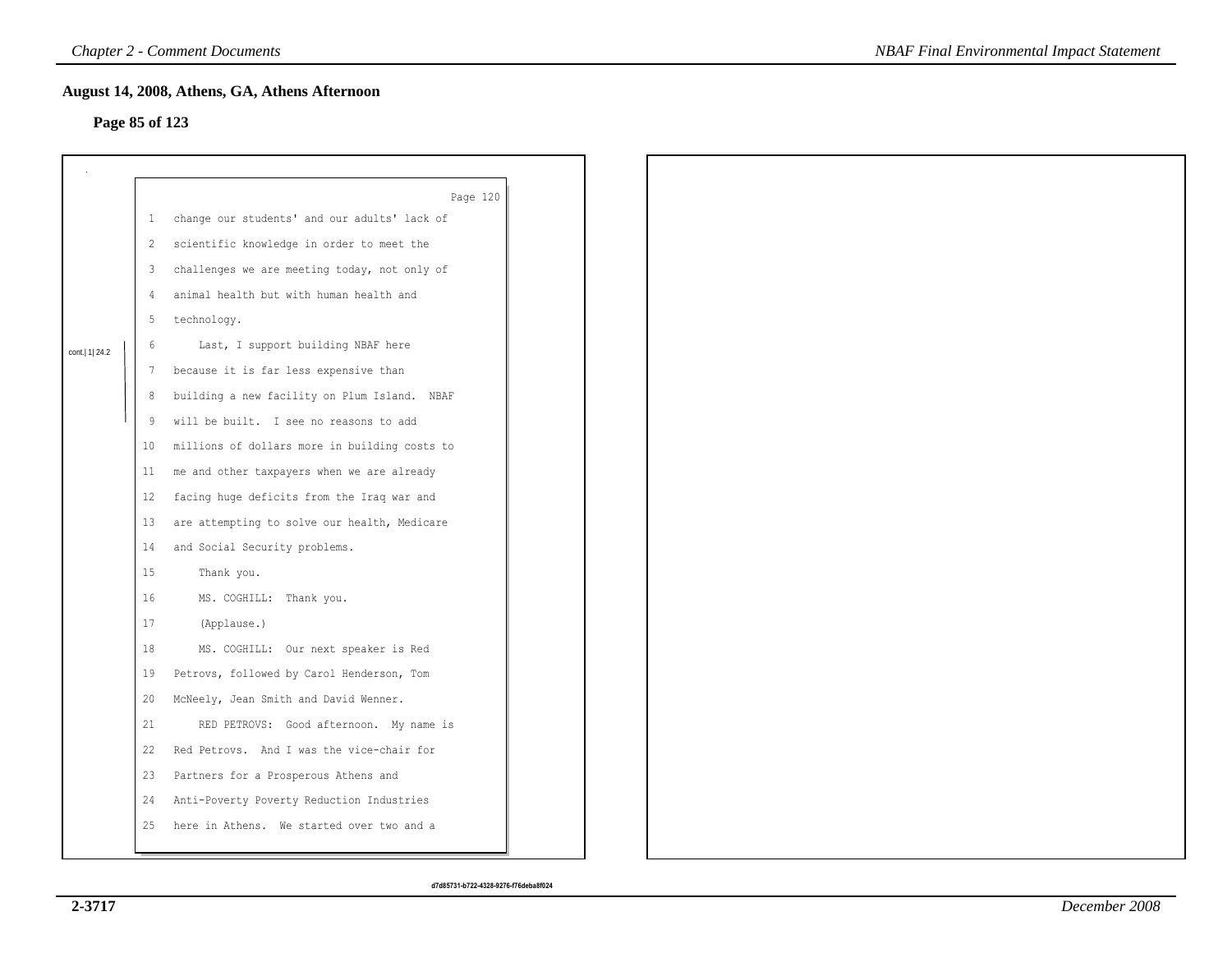## **Page 86 of 123**

|        | <b>Chapter 2 - Comment Documents</b>                                                           | <b>NBAF Final Environmental Impact Statement</b>                                  |
|--------|------------------------------------------------------------------------------------------------|-----------------------------------------------------------------------------------|
|        | August 14, 2008, Athens, GA, Athens Afternoon                                                  |                                                                                   |
|        | Page 86 of 123                                                                                 |                                                                                   |
|        |                                                                                                |                                                                                   |
|        |                                                                                                | Comment No: 1<br>Issue Code: 24.2                                                 |
|        | Page 121<br>half years ago.<br>$\perp$                                                         | DHS notes the commentor's support for the South Milledge Avenue Site Alternative. |
|        | I am currently the implementation chair<br>$\overline{c}$                                      | Comment No: 2<br>Issue Code: 15.2                                                 |
|        | for the One Athens which is the follow-up<br>3                                                 | DHS notes the commentor's support for the South Milledge Avenue Site Alternative. |
|        | successor organization of PPA of the<br>4                                                      |                                                                                   |
|        | 5<br>implementation team to get those initiatives                                              |                                                                                   |
|        | accomplished.<br>6                                                                             |                                                                                   |
|        | $7\phantom{.0}$<br>And I'm here basically to reiterate the                                     |                                                                                   |
| 1 24.2 | point that we made some time ago that<br>8                                                     |                                                                                   |
|        |                                                                                                |                                                                                   |
|        | partners for prosperous Athens leadership<br>9<br>certainly is in favor of NBAF. We would like |                                                                                   |
|        | 10<br>to see it here in Athens. And we'd like to                                               |                                                                                   |
|        | 11                                                                                             |                                                                                   |
|        | reinforce why we feel that way.<br>12                                                          |                                                                                   |
| 2 15.2 | 13<br>First of all, it's a good economic                                                       |                                                                                   |
|        | development project for Athens. And someone<br>14                                              |                                                                                   |
|        | talked about dollars and greenbacks and those<br>15                                            |                                                                                   |
|        | kinds of things. And I'm here to tell you<br>16                                                |                                                                                   |
|        | that the green I'm talking about has nothing<br>17                                             |                                                                                   |
|        | to do with greed. This has to do with the<br>18                                                |                                                                                   |
|        | fact that we have a 31 percent poverty rate<br>19                                              |                                                                                   |
|        | in Athens.<br>20                                                                               |                                                                                   |
|        | 21<br>There are jobs. Yes, there may be 69                                                     |                                                                                   |
|        | 22<br>jobs at first that accrue to having NBAF                                                 |                                                                                   |
|        | here. But that's 69 more jobs than we have<br>23                                               |                                                                                   |
|        | right now.<br>24                                                                               |                                                                                   |
|        | And oh, by the way, these jobs pay<br>25                                                       |                                                                                   |
|        |                                                                                                |                                                                                   |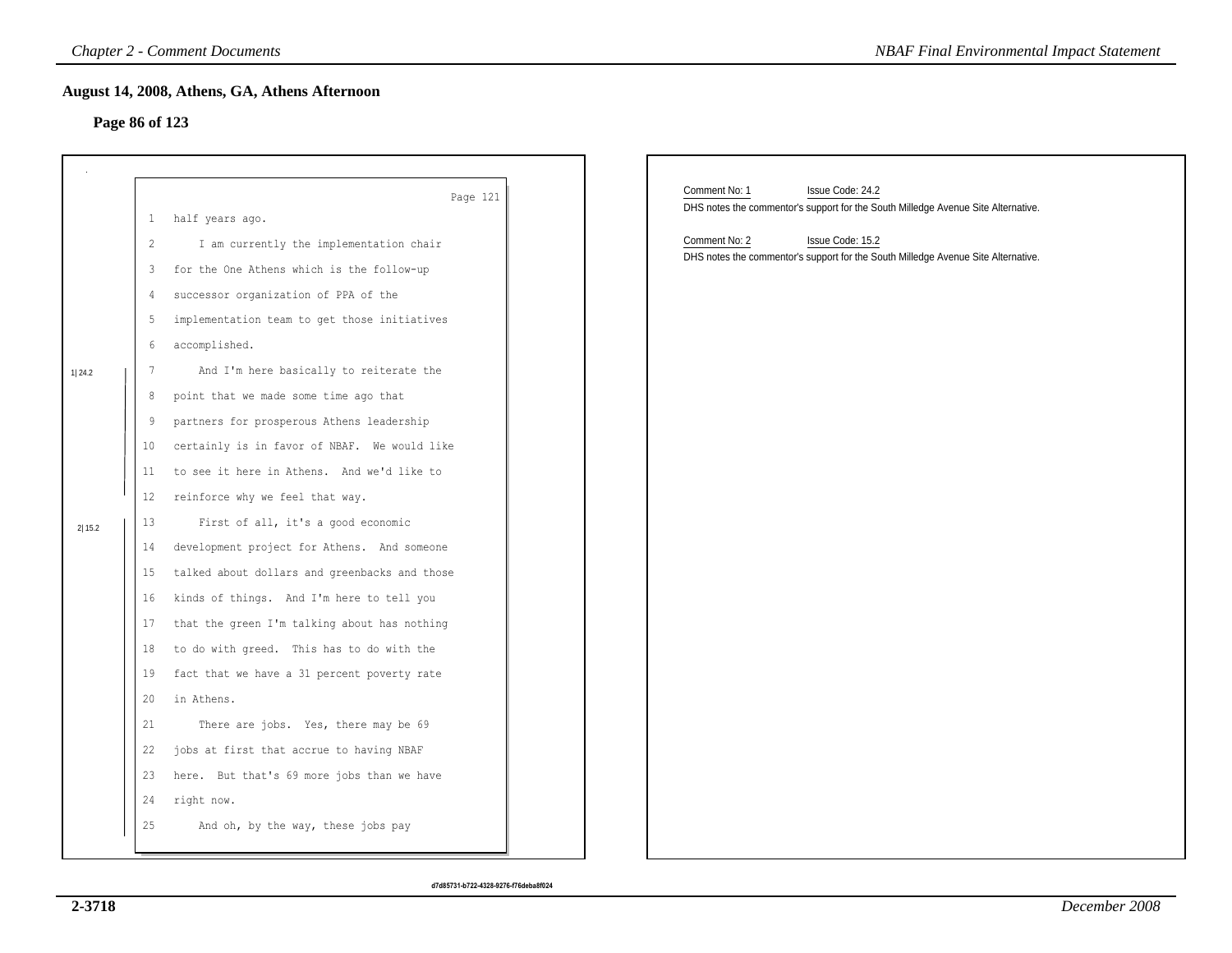## **Page 87 of 123**

|              |              | Page 122                                      |
|--------------|--------------|-----------------------------------------------|
| cont. 2 15.2 | $\mathbf{1}$ | very well. A quick analysis on the jobs that  |
|              | 2            | are on Page 80 and 81 on the site cost        |
|              | 3            | analysis section of the EIS, the average wage |
|              | 4            | of all the jobs was \$82,000, total payroll   |
|              | 5            | 26.9 million dollars.                         |
|              | 6            | Of course, some of that will be coming        |
|              | 7            | from Plum Island and other locations. But     |
|              | 8            | the range of the most common jobs was from    |
|              | 9            | \$43,000 -- this is wages and benefits        |
|              | 10           | combined -- up to \$91,000. There was one job |
|              | 11           | only at 43,000, seven at 53,000, one at       |
|              | 12           | 64,000, 26 at \$77,000 and 36 at \$91,000.    |
|              | 13           | Those are the kind of jobs that if our        |
|              | 14           | Athenians are not trained to do today, they   |
|              | 15           | certainly can be trained to do in short order |
|              | 16           | by the things we're doing in the education    |
|              | 17           | side between the Clarke County School         |
|              | 18           | District and Athens Tech and/or further       |
|              | 19           | education through the University of Georgia.  |
|              | 20           | So those jobs plus the other jobs that we     |
|              | 21           | might be able to train Athenians for in the   |
|              | 22           | future certainly will accrue as a benefit to  |
|              | 23           | us as a result of NBAF locating here.         |
|              | 24           | There are also another 157 projected          |
|              | 25           | local indirect jobs that will result.         |
|              |              |                                               |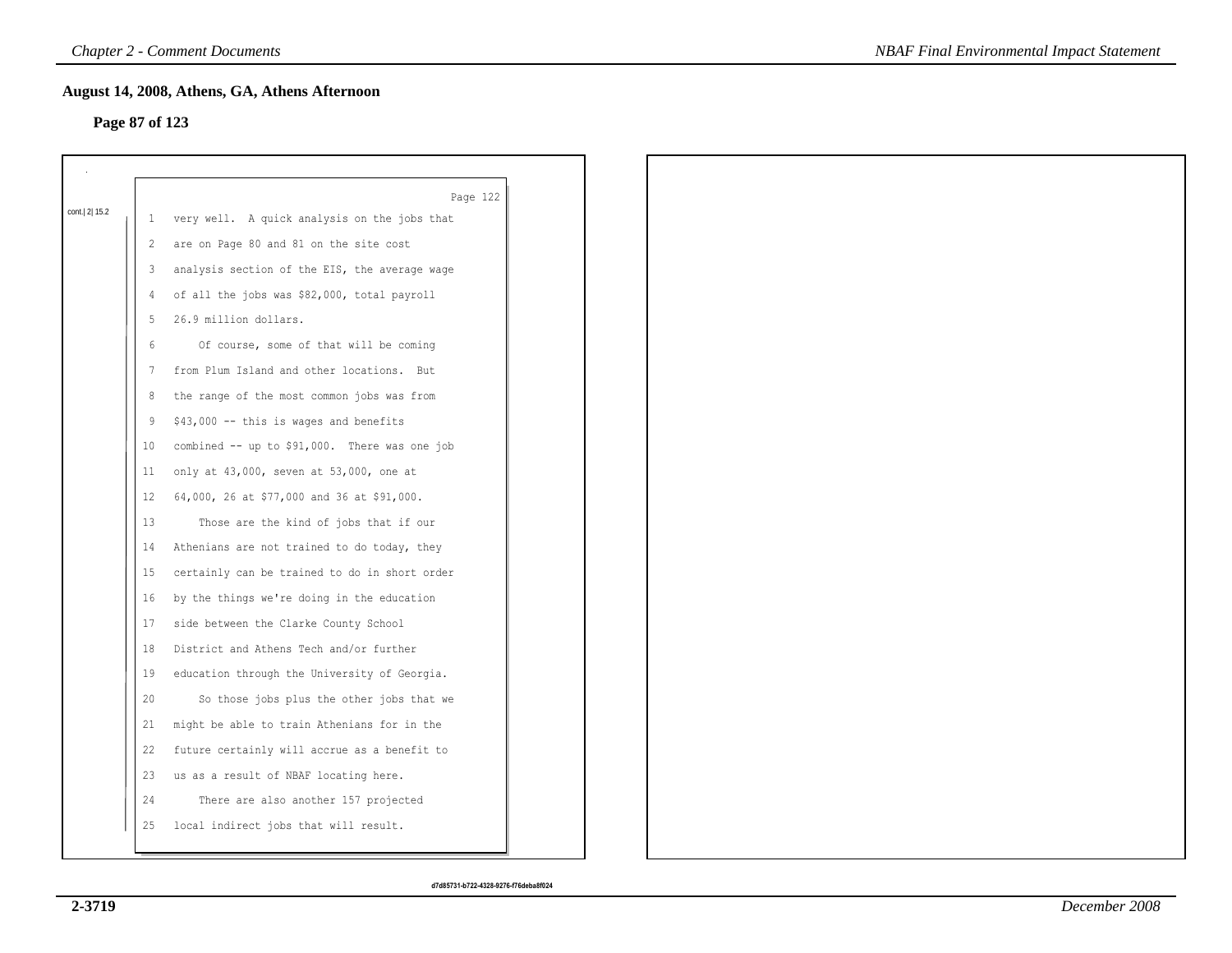## **Page 88 of 123**

|                |                                               | <b>Chapter 2 - Comment Documents</b>                                                                                                                                                                                                                                                    | <b>NBAF Final Environmental Impact Statement</b>                                                                                                                                                                                                                                                                                                                                                         |
|----------------|-----------------------------------------------|-----------------------------------------------------------------------------------------------------------------------------------------------------------------------------------------------------------------------------------------------------------------------------------------|----------------------------------------------------------------------------------------------------------------------------------------------------------------------------------------------------------------------------------------------------------------------------------------------------------------------------------------------------------------------------------------------------------|
| Page 88 of 123 |                                               | August 14, 2008, Athens, GA, Athens Afternoon                                                                                                                                                                                                                                           |                                                                                                                                                                                                                                                                                                                                                                                                          |
| cont. 2 15.2   | $\perp$<br>$\overline{2}$<br>3<br>4<br>5<br>6 | Page 123<br>Remember, people that come to Athens, they<br>build houses, they get haircuts, they get<br>cars, they get cars fixed, they use our<br>facilities. Everyone of those financial<br>transactions results in another opportunity<br>when accumulated together for other jobs to | Comment No: 3<br>Issue Code: 19.2<br>DHS notes the commentor's views on risk. DHS believes that experience shows that facilities utilizing<br>modern biocontainment technologies and safety protocols, such as would be employed in the design,<br>construction, and operation of the NBAF, would enable the NBAF to be safely operated with a<br>minimal degree of risk, regardless of the site chosen. |
|                | 7<br>8<br>9<br>10 <sup>°</sup><br>11<br>12    | accrue to this location.<br>A lot of people said well, these aren't<br>jobs Athenians can hold. I disagree.<br>I think if they are not now qualified they<br>can certainly be trained over a period of<br>time.                                                                         |                                                                                                                                                                                                                                                                                                                                                                                                          |
|                | 13<br>14<br>15<br>16<br>17                    | Number two, NBAF has a potential of<br>becoming a magnet for other high-tech life<br>science development and would also send a<br>message to life science companies elsewhere<br>that we are serious and our state government                                                           |                                                                                                                                                                                                                                                                                                                                                                                                          |
| 3 19.2         | 18<br>19<br>20<br>21<br>22                    | is serious about economic development and our<br>local government is serious about economic<br>development.<br>Are there risks? Of course there are.<br>People have talked about them before. The                                                                                       |                                                                                                                                                                                                                                                                                                                                                                                                          |
|                | 23<br>24<br>25                                | issue is not are there risks; can risks be<br>mitigated.<br>And, unlike some other folks in this                                                                                                                                                                                        |                                                                                                                                                                                                                                                                                                                                                                                                          |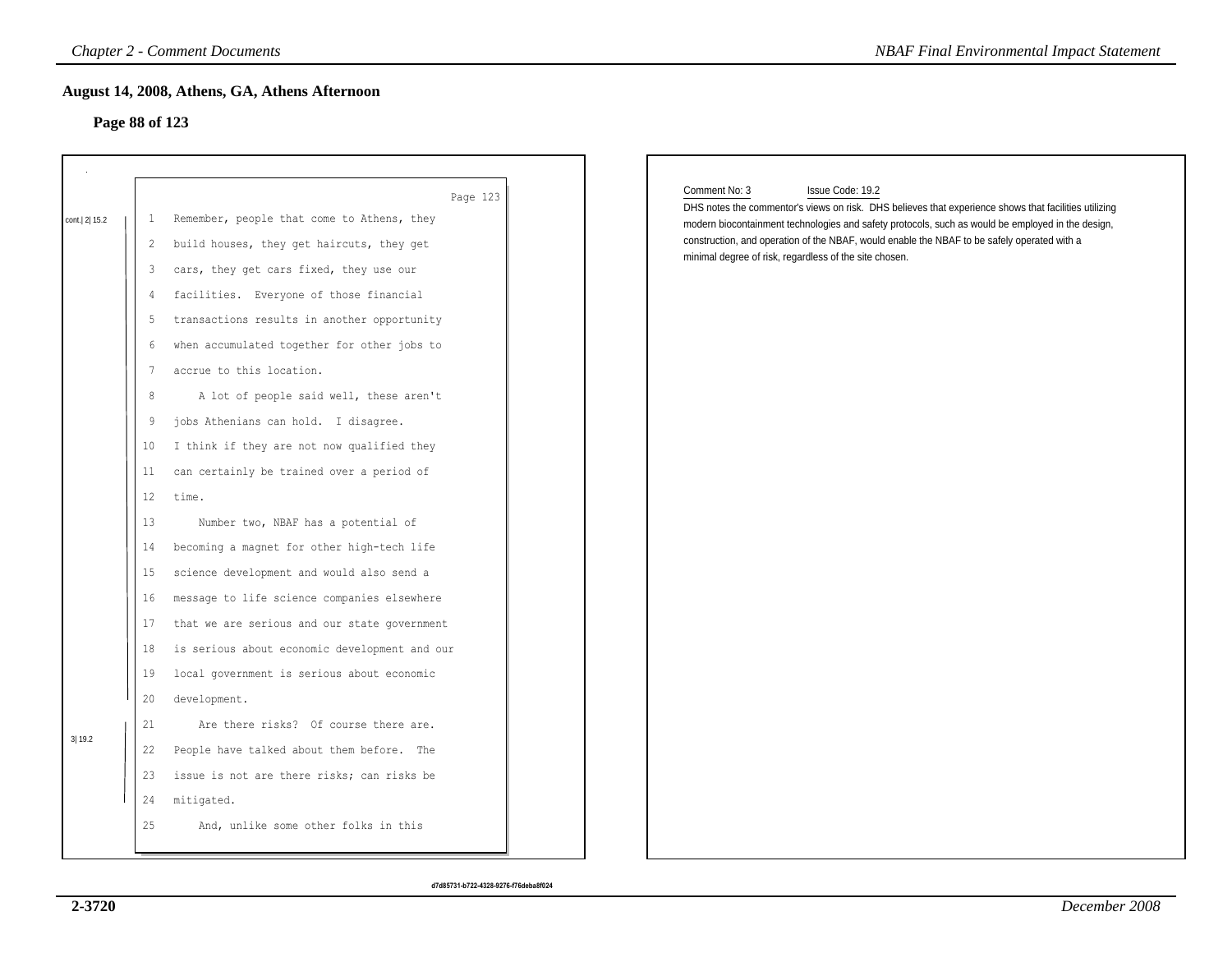## **Page 89 of 123**

|                |                 | <b>Chapter 2 - Comment Documents</b>          | <b>NBAF Final Environmental Impact Statement</b>                                  |
|----------------|-----------------|-----------------------------------------------|-----------------------------------------------------------------------------------|
| Page 89 of 123 |                 | August 14, 2008, Athens, GA, Athens Afternoon |                                                                                   |
|                |                 |                                               |                                                                                   |
|                |                 |                                               |                                                                                   |
|                |                 | Page 124                                      | Comment No: 1<br>Issue Code: 5.2                                                  |
| cont. 3 19.2   | 1               | room, I do trust prominent scientists and the | DHS notes the commentor's support for the South Milledge Avenue Site Alternative. |
|                | 2               | government, quite frankly, to do a good job   | Comment No: 2<br>Issue Code: 24.2                                                 |
|                | 3               | of doing a risk assessment and keeping us all | DHS notes the commentor's support for the South Milledge Avenue Site Alternative. |
|                | 4               | safe. And I think that the benefits far       |                                                                                   |
|                | 5               | outweigh the risks.                           |                                                                                   |
|                | 6               | Thank you.                                    |                                                                                   |
|                | 7               | MS. COGHILL: Thank you.                       |                                                                                   |
|                | 8               | (Applause.)                                   |                                                                                   |
|                | 9               | MS. COGHILL: Carol Henderson.                 |                                                                                   |
|                | 10 <sub>1</sub> | CAROL HENDERSON: Good afternoon. My           |                                                                                   |
|                | 11              | name is Carol Henderson, and I'm here from    |                                                                                   |
|                | 12              | the Georgia Department of Economic            |                                                                                   |
|                | 13              | Development.                                  |                                                                                   |
|                | 14              | We are the sales and marketing arm for        |                                                                                   |
|                | 15              | the State. And our goal is to                 |                                                                                   |
|                | 16              | increase/create jobs, increase investment for |                                                                                   |
|                | 17              | all Georgians in order to improve the quality |                                                                                   |
|                | 18              | of life in Georgia.                           |                                                                                   |
| 1 5.2          | 19              | Having said that, I'd like to welcome the     |                                                                                   |
|                | 20              | DHS team here to Georgia. And we are more     |                                                                                   |
|                | 21              | than delighted to have NBAF as a final        |                                                                                   |
|                | 22              | candidate for Georgia.                        |                                                                                   |
| 2 24.2         | 23              | On behalf of Governor Sonny Purdue and        |                                                                                   |
|                | 24              | Commissioner Ken Stewart with the Georgia     |                                                                                   |
|                | 25              | Department of Economic Development, we are    |                                                                                   |
|                |                 |                                               |                                                                                   |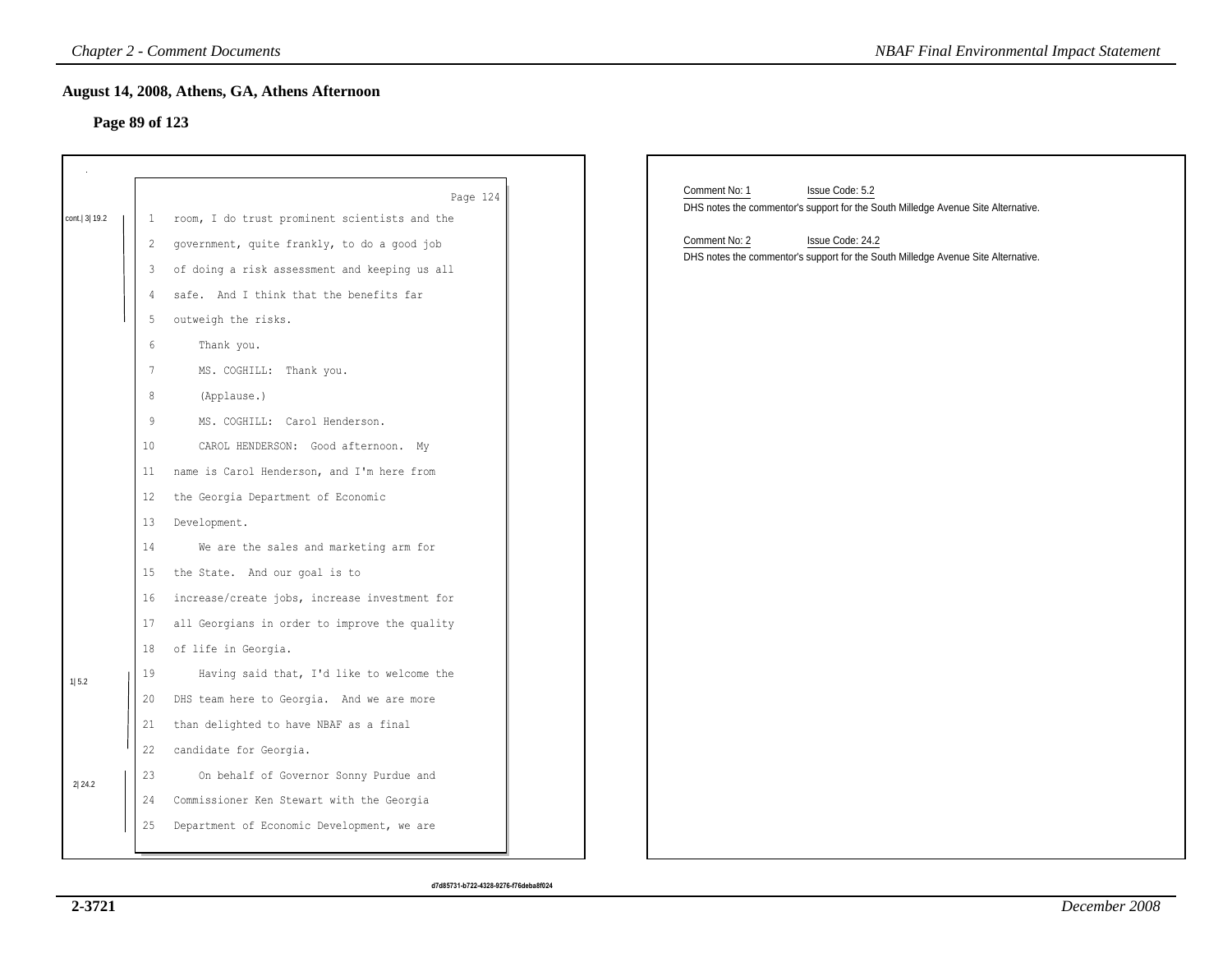## **Page 90 of 123**

|                |         | <b>Chapter 2 - Comment Documents</b>          | <b>NBAF Final Environmental Impact Statement</b>                                                                                    |
|----------------|---------|-----------------------------------------------|-------------------------------------------------------------------------------------------------------------------------------------|
| Page 90 of 123 |         | August 14, 2008, Athens, GA, Athens Afternoon |                                                                                                                                     |
| cont. 2 24.2   |         | Page 125                                      | Comment No: 3<br>Issue Code: 15.2<br>DHS notes the commentor's support for the South Milledge Avenue Site Alternative. The economic |
|                | 1       | here to publicly express the State's support  | effects of the NBAF at the South Milledge Avenue Site are included in Section 3.10.3 of the NBAF                                    |
|                | 2       | and commitment to locate the NBAF facility in | EIS.                                                                                                                                |
|                | 3       | Athens, Georgia. We are delighted that        |                                                                                                                                     |
|                | 4       | Athens is a final candidate and pledge the    |                                                                                                                                     |
|                | 5       | necessary funding and support that we need in |                                                                                                                                     |
|                | 6       | order to bring the facility here.             |                                                                                                                                     |
| 3 15.2         | 7       | Governor Purdue recently identified           |                                                                                                                                     |
|                | 8       | bioscience as a strategic industry for        |                                                                                                                                     |
|                | 9       | Georgia. He understands that bioscience is a  |                                                                                                                                     |
|                | $10 \,$ | growing industry that provides high-quality   |                                                                                                                                     |
|                | 11      | jobs that are vitally important to Georgia's  |                                                                                                                                     |
|                | 12      | future economy.                               |                                                                                                                                     |
|                | 13      | Georgia's future economy is based on          |                                                                                                                                     |
|                | 14      | highly -- high-quality, educated jobs.        |                                                                                                                                     |
|                | 15      | Healthcare and bio sciences are the jobs of   |                                                                                                                                     |
|                | 16      | the future. The NBAF perfectly fits into the  |                                                                                                                                     |
|                | 17      | State's bioscience strategy and assets we     |                                                                                                                                     |
|                | 18      | currently have in place.                      |                                                                                                                                     |
|                | 19      | NBAF will bring, over time, a total of        |                                                                                                                                     |
|                | 20      | 250 to 350 quality jobs to Athens, many of    |                                                                                                                                     |
|                | 21      | which are doctorial level. These jobs are     |                                                                                                                                     |
|                | 22      | going to be brought to a community and region |                                                                                                                                     |
|                | 23      | where jobs are very much needed.              |                                                                                                                                     |
|                | 24      | NBAF is the type of economic development      |                                                                                                                                     |
|                | 25      | project we strive for here in Georgia, a      |                                                                                                                                     |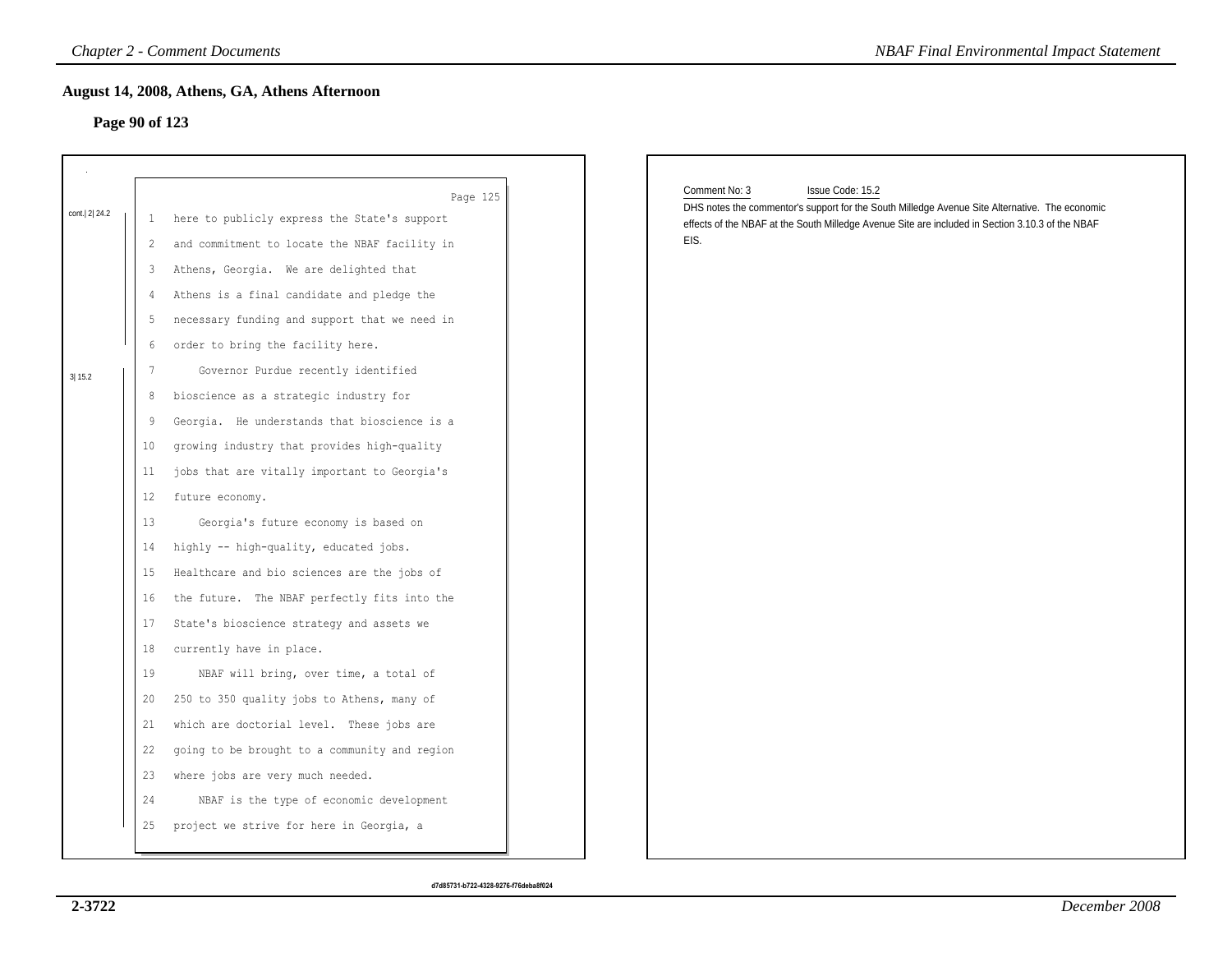## **Page 91 of 123**

|              |                 | <b>Chapter 2 - Comment Documents</b>          | <b>NBAF Final Environmental Impact Statement</b>                                  |
|--------------|-----------------|-----------------------------------------------|-----------------------------------------------------------------------------------|
|              |                 | August 14, 2008, Athens, GA, Athens Afternoon |                                                                                   |
|              | Page 91 of 123  |                                               |                                                                                   |
|              |                 |                                               |                                                                                   |
|              |                 | Page 126                                      | Comment No: 1<br>Issue Code: 24.2                                                 |
| cont. 3 15.2 | $\mathbf{1}$    | high-paying sustainable facility that makes   | DHS notes the commentor's support for the South Milledge Avenue Site Alternative. |
|              | $\overline{2}$  | important contributions to society.           |                                                                                   |
| cont. 2 24.2 | 3               | Again, the State pledges its full support     |                                                                                   |
|              | $\frac{4}{3}$   | and hope you will locate NBAF in Athens.      |                                                                                   |
|              | 5               | Thank you.                                    |                                                                                   |
|              | 6               | MS. COGHILL: Thank you.                       |                                                                                   |
|              | $7\phantom{.0}$ | (Applause.)                                   |                                                                                   |
|              | $\,8\,$         | MS. COGHILL: Tom McNeely.                     |                                                                                   |
|              | 9               | TOM MCNEELY: My name is Tom McNeely. I        |                                                                                   |
|              | 10              | am retired, and I have lived in Athens for    |                                                                                   |
|              | 11              | about six years.                              |                                                                                   |
|              | 12              | I have no complaints with the lab. For        |                                                                                   |
|              | 13              | approximately 36 years my wife and children   |                                                                                   |
|              | 14              | lived within 10 miles of CDC. My wife and     |                                                                                   |
|              | 15              | children attended classes at Emory. The CDC   |                                                                                   |
|              | 16 <sup>°</sup> | is located within a mile of Emory and Emory   |                                                                                   |
|              | 17              | Hospital and also Emory's retirement village  |                                                                                   |
|              | 18              | Wesley Woods.                                 |                                                                                   |
|              | 19              | I have never heard of any danger from         |                                                                                   |
|              | 20              | CDC. And whatever problems they've had have   |                                                                                   |
|              | 21              | been some administrative problems.            |                                                                                   |
| 1 24.2       | 22              | Therefore, I have no objection to the lab     |                                                                                   |
|              | 23              | being sited here.                             |                                                                                   |
|              | 24              | Thank you.                                    |                                                                                   |
|              | 25              | MS. COGHILL: Thank you.                       |                                                                                   |
|              |                 |                                               |                                                                                   |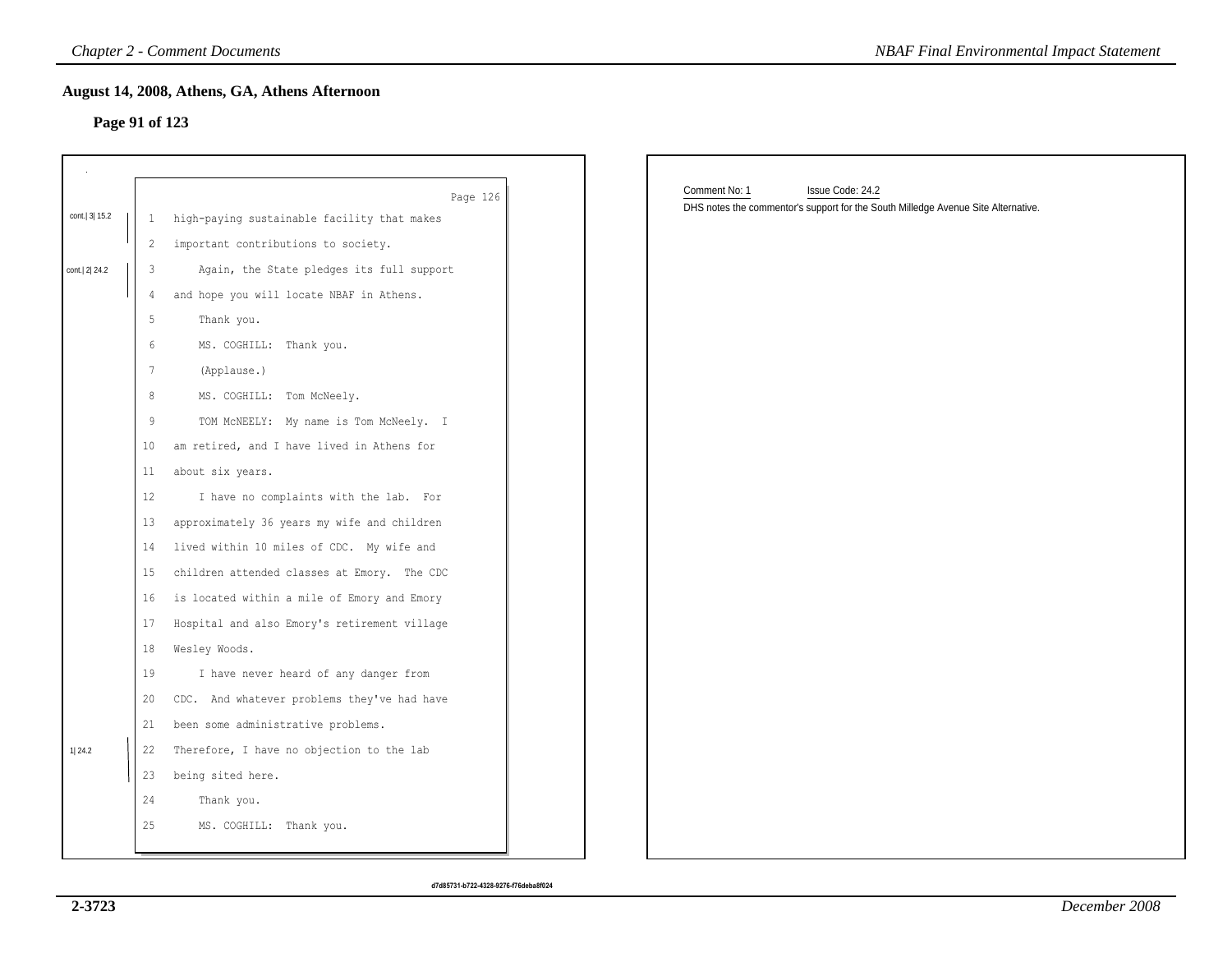## **Page 92 of 123**

| -1 | Page 127<br>(Applause.)                       |
|----|-----------------------------------------------|
| 2  | MS. COGHILL: Jean Smith is our next           |
| 3  |                                               |
|    | speaker.                                      |
| -4 | JEAN SMITH: I retired in 2002 as a            |
| 5  | research microbiologist with more than 30     |
| 6  | years experience at the Centers for Disease   |
| 7  | Control. During my career I worked in two     |
| 8  | different high containment laboratories. The  |
| 9  | second and newer building was better designed |
| 10 | than the first. But both were flawed,         |
| 11 | sometimes dangerously so.                     |
| 12 | This is not meant to be a criticism of        |
| 13 | the building's designers nor of those who     |
| 14 | maintained the facilities but is simply a     |
| 15 | comment on the reality of bio containment.    |
| 16 | There will never be a completely safe         |
| 17 | biocontainment building.                      |
| 18 | The design blueprints for a lab building      |
| 19 | are completed years, sometimes a decade or    |
| 20 | more before the building is actually opened.  |
| 21 | In the interim research methods in the        |
| 22 | laboratory required for their safe            |
| 23 | performance can change dramatically. For      |
| 24 | evidence of this think of the difficulties    |
| 25 | both University of Georgia and CDC have had   |
|    |                                               |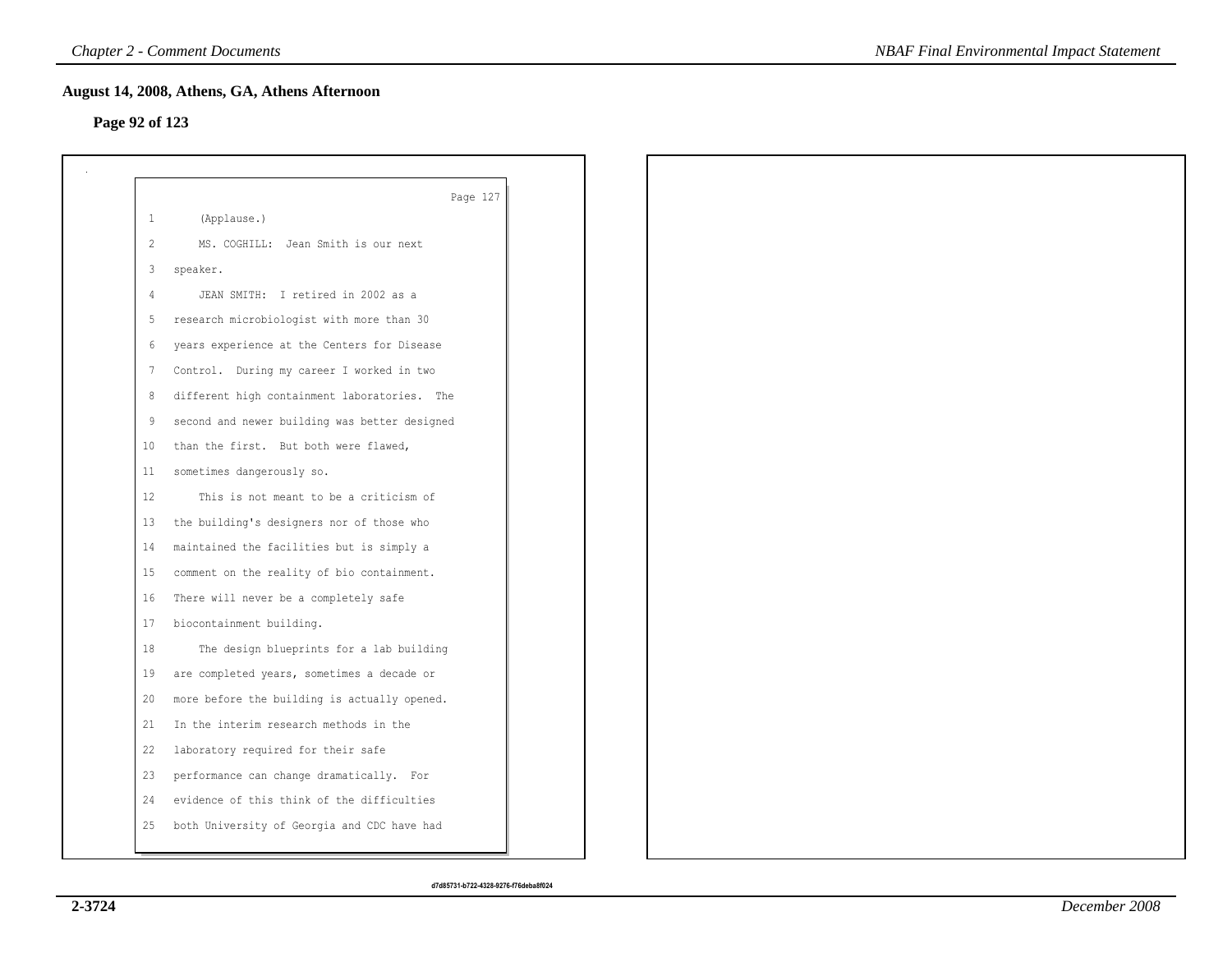## **Page 93 of 123**

|       | <b>Chapter 2 - Comment Documents</b>                            | <b>NBAF Final Environmental Impact Statement</b>                                                                                                                                           |
|-------|-----------------------------------------------------------------|--------------------------------------------------------------------------------------------------------------------------------------------------------------------------------------------|
|       | August 14, 2008, Athens, GA, Athens Afternoon<br>Page 93 of 123 |                                                                                                                                                                                            |
|       |                                                                 |                                                                                                                                                                                            |
|       | Page 128                                                        | Comment No: 1<br>Issue Code: 1.0                                                                                                                                                           |
|       | in opening their new laboratories.<br>1                         | DHS notes the commentor's concern. As described in Chapter 1, the purpose and need for the<br>proposed action encompasses the need for integrated, BSL-4 laboratories in the United States |
| 1 1.0 | $\overline{\mathcal{L}}$<br>Infectious disease research is a    | necessary to conduct research and develop countermeasures for zoonotic and foreign animal                                                                                                  |
|       | dangerous, serious business. The<br>3                           | diseases. Regarding funding, DHS spends funds in accordance with congressional intent.<br>Determining funding priorities is not within the scope of the NBAF EIS.                          |
|       | construction of yet another biocontainment<br>4                 |                                                                                                                                                                                            |
|       | lab should be undertaken only if there is a<br>5                |                                                                                                                                                                                            |
|       | clear need for more lab space and there are<br>6                |                                                                                                                                                                                            |
|       | sufficient funds to build the best possible<br>7                |                                                                                                                                                                                            |
|       | facility and to maintain the new facility.<br>8                 |                                                                                                                                                                                            |
|       | 9<br>It should also be possible to clearly lay                  |                                                                                                                                                                                            |
|       | out the needs and benefits of the research to<br>10             |                                                                                                                                                                                            |
|       | be funded by this new facility to the<br>11                     |                                                                                                                                                                                            |
|       | community at large so that the community at<br>12               |                                                                                                                                                                                            |
|       | large, while perhaps not welcoming it with<br>13                |                                                                                                                                                                                            |
|       | open arms, at least will accept the presence<br>14              |                                                                                                                                                                                            |
|       | of the lab in the neighborhood as a necessary<br>15             |                                                                                                                                                                                            |
|       | evil. Construction of yet another<br>16                         |                                                                                                                                                                                            |
|       | biocontainment lab should not be touted as<br>17                |                                                                                                                                                                                            |
|       | economic fuel for a community.<br>18                            |                                                                                                                                                                                            |
|       | 19<br>I find this approach offensive and fault                  |                                                                                                                                                                                            |
|       | both of the Department of Homeland Security<br>20               |                                                                                                                                                                                            |
|       | and their advisory committees and our<br>21                     |                                                                                                                                                                                            |
|       | community leaders that this has become an<br>22                 |                                                                                                                                                                                            |
|       | important selling point for NBAF in Athens.<br>23               |                                                                                                                                                                                            |
|       | That some communities, North Carolina in<br>24                  |                                                                                                                                                                                            |
|       | particular, New York most tellingly, are<br>25                  |                                                                                                                                                                                            |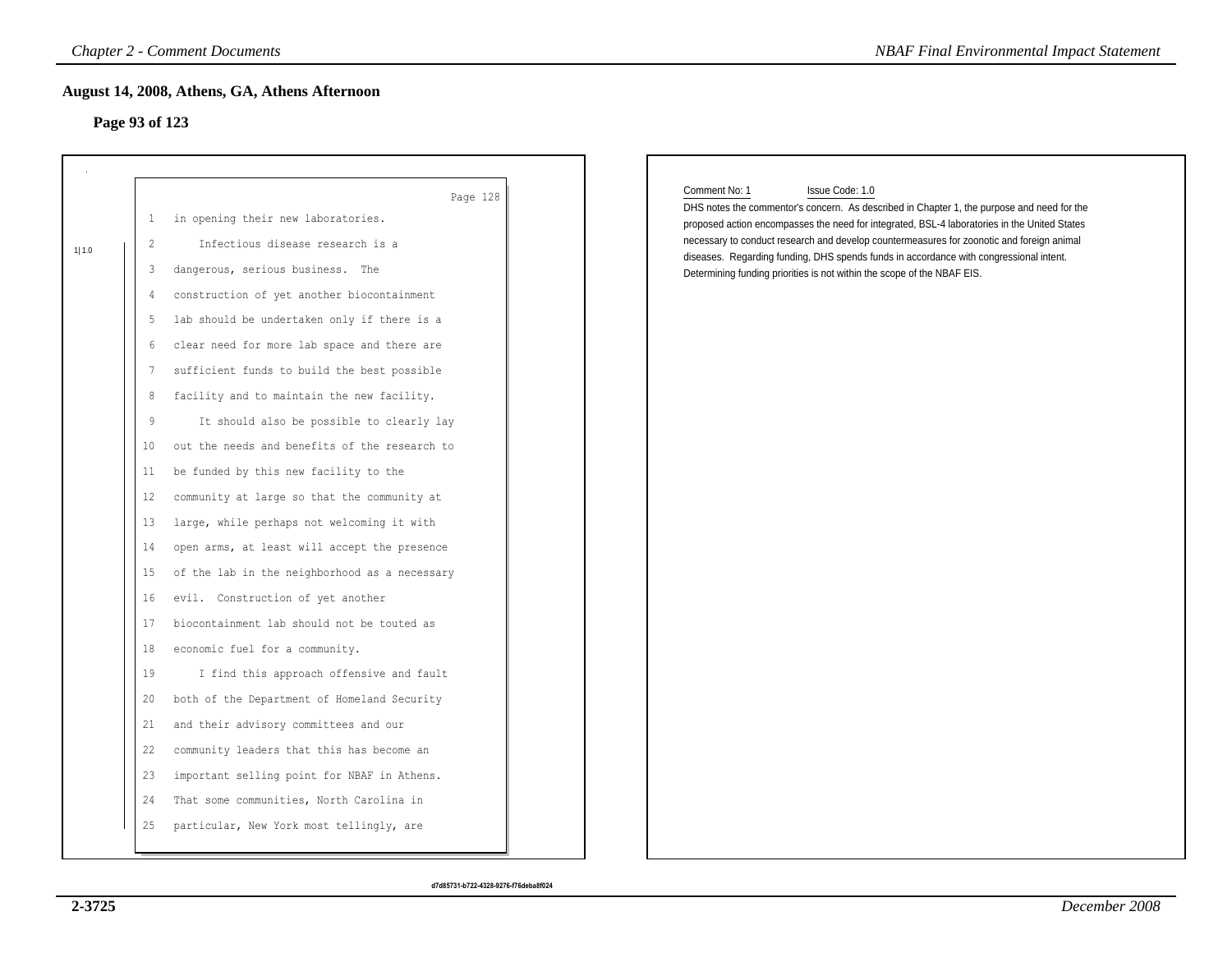## **Page 94 of 123**

|                |               | Page 129                                      |
|----------------|---------------|-----------------------------------------------|
| cont.   1  1.0 | $\mathbf{1}$  | opposed to NBAF construction tells me that    |
|                | $\mathcal{L}$ | this committee has been unable to accumulate  |
|                | 3             | sufficient evidence to effectively argue the  |
|                | 4             | scientific merits of a new biocontainment     |
|                | 5             | lab.                                          |
|                | 6             | Is it possible that this new lab is           |
|                | 7             | unnecessary and is being built simply because |
|                | 8             | there is funds to do so? I'd like to quote    |
|                | 9             | an (unintelligible) piece from the New York   |
|                | 10            | Times written by Alyssa (phonetic spelling)   |
|                | 11            | Harris, a senior research scholar at the      |
|                | 12            | Center for International Security Studies.    |
|                | 13            | Since 2001 research on bio-weapons agents     |
|                | 14            | at the NIH has increased from 53 million to   |
|                | 15            | more than 1.6 billion and the Department of   |
|                | 16            | Defense has more than doubled its investment  |
|                | 17            | in bio-defense to more than one billion. We   |
|                | 18            | will soon have more than ten times as much    |
|                | 19            | lab space as we had in 2001 and 13 new        |
|                | 20            | regional labs for working on modern and high  |
|                | 21            | risk agents. Thousands of scientists are      |
|                | 22            | being trained to work on bio-weapons, many    |
|                | 23            | for the first time. More than 14,000          |
|                | 24            | scientists have been approved to work with    |
|                | 25            | the so-called select agents like anthrax that |
|                |               |                                               |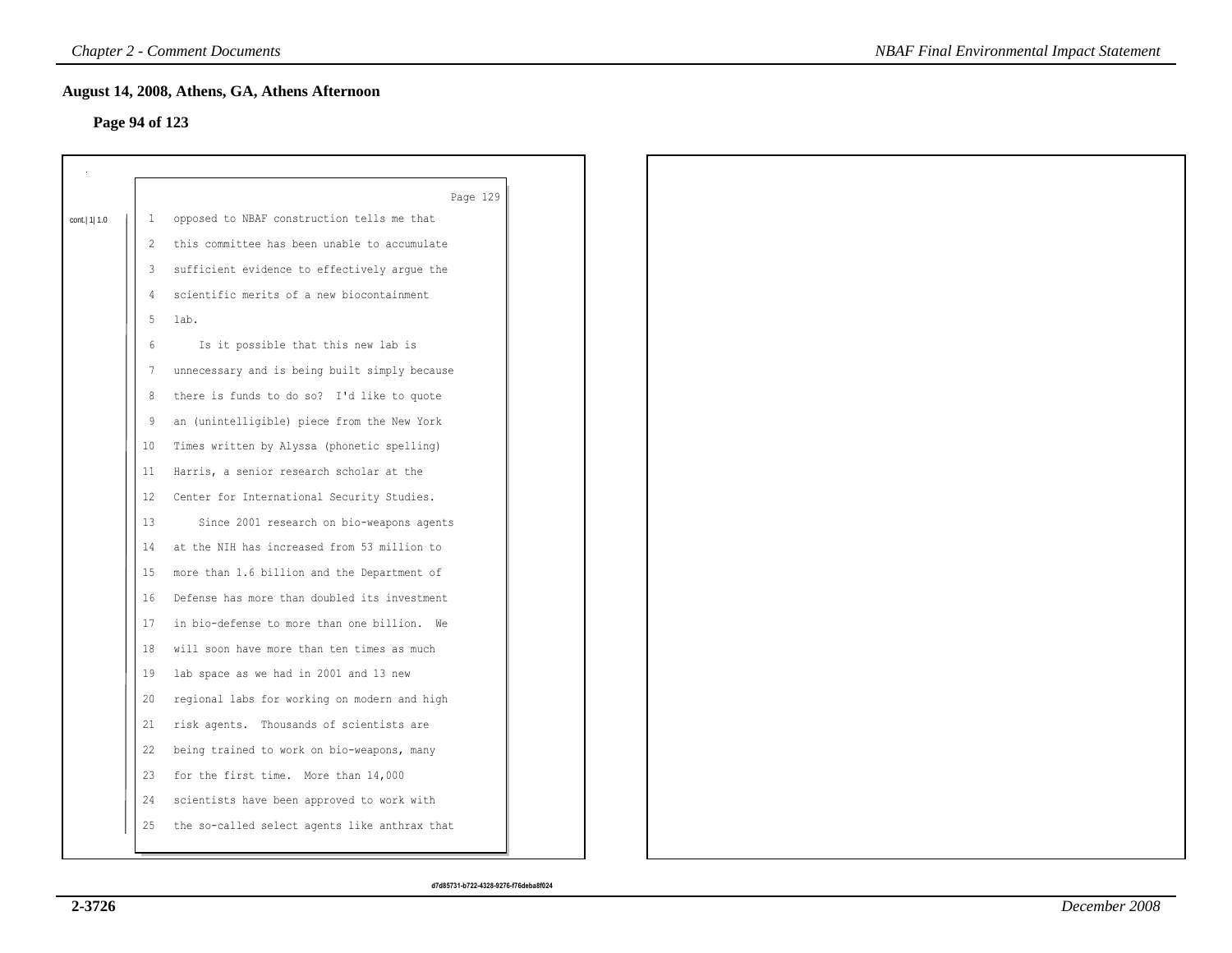# **Page 95 of 123**

|                 |                                                       | <b>Chapter 2 - Comment Documents</b>                                                                                                                                                                  | <b>NBAF Final Environmental Impact Statement</b>                                                                                                                                                                                                                                                                                                                                                                                                                                                                                                                                                                                                                                                                                                                                                                                       |
|-----------------|-------------------------------------------------------|-------------------------------------------------------------------------------------------------------------------------------------------------------------------------------------------------------|----------------------------------------------------------------------------------------------------------------------------------------------------------------------------------------------------------------------------------------------------------------------------------------------------------------------------------------------------------------------------------------------------------------------------------------------------------------------------------------------------------------------------------------------------------------------------------------------------------------------------------------------------------------------------------------------------------------------------------------------------------------------------------------------------------------------------------------|
| Page 95 of 123  |                                                       | August 14, 2008, Athens, GA, Athens Afternoon                                                                                                                                                         |                                                                                                                                                                                                                                                                                                                                                                                                                                                                                                                                                                                                                                                                                                                                                                                                                                        |
|                 |                                                       |                                                                                                                                                                                                       |                                                                                                                                                                                                                                                                                                                                                                                                                                                                                                                                                                                                                                                                                                                                                                                                                                        |
| cont.   1  1.0  | -1                                                    | Page 130<br>pose little threat to public health unless                                                                                                                                                | Comment No: 1<br>Issue Code: 11.2<br>DHS prepared the NBAF EIS in accordance with the provisions of NEPA (42 U.S.C. 4321 et seq.)<br>and CEQ's regulations for implementing NEPA (40 CFR 1500 et seq.). The primary objective of the                                                                                                                                                                                                                                                                                                                                                                                                                                                                                                                                                                                                   |
| 2 5.0           | $\overline{c}$<br>3<br>4<br>5<br>6<br>$7\phantom{.0}$ | they're used as bio-weapons.<br>I'd like to end by saying that to defend<br>against bio-weapons we need not more but<br>better research centers. Thank you.<br>MS. COGHILL: Thank you.<br>(Applause.) | EIS is to evaluate the environmental impacts of the no action and site alternatives for locating,<br>constructing and operating the NBAF. As summarized in Section 3.1 of the NBAF EIS, DHS<br>analyzed each environmental resource area in a consistent manner across all the alternatives to<br>allow for a fair comparison among the alternatives. The decision on whether to build the NBAF will be<br>made based on the following factors: 1) analyses from the EIS and support documents; 2) the four<br>evaluation criteria discussed in section 2.3.1; 3) applicable federal, state, and local laws and<br>regulatory requirements; 4) consultation requirements among the federal, state, and local agencies,<br>as well as federally recognized American Indian Nations; 5) policy considerations; and 6) public<br>comment. |
| 1 11.2          | $\,8\,$<br>9<br>10<br>11                              | MS. COGHILL: David Wenner.<br>DAVID WENNER: My name is David Wenner,<br>and I'm a geologist. And I'm -- I want to<br>comment about the EIS report through                                             | DHS notes the commentor's geologic construction concerns. Section 3.6.3 of the NBAF EIS<br>discusses the geologic and soil conditions at the South Milledge Avenue Site Alternative. Sections<br>3.6.3.2 and 3.6.3.3 discuss the potential construction and operational consequences. Once a site is<br>selected a detailed geotechnical report would be prepared and results included in construction<br>technique development.                                                                                                                                                                                                                                                                                                                                                                                                       |
| 2 13.2          | 12<br>13<br>14<br>15<br>16                            | (unintelligible) to geology primarily. And<br>I think this lends itself to the actual site<br>selection.<br>And I don't think -- my view is it is not<br>a very good site. And one of the things      | Comment No: 2<br>Issue Code: 5.0<br>DHS notes the commentor's statement. As stated in Chapter 1 of the NBAF EIS, there are no existing<br>BSL-4 facilities in the U.S. capable of conducting large animal research as is proposed for the NBAF.<br>The PIADC does not have BSL-4 laboratory or animal space, and the existing PIADC facilities are<br>inadequate to support a BSL-4 laboratory. Upgrading the existing facilities to allow PIADC to meet<br>the current mission would be more costly than building the NBAF on Plum Island or at any other site<br>alternative, as discussed in Section 2.4.1 of the NBAF EIS.                                                                                                                                                                                                         |
|                 | 17<br>18<br>19<br>20                                  | we've heard this aspect about the deer and<br>the location between the two wildlife areas<br>and that sort of thing and the proximity of<br>the botanical gardens. But there's another                | Comment No: 2<br>Issue Code: 13.2<br>DHS notes the commentor's opposition to the South Milledge Avenue Site.                                                                                                                                                                                                                                                                                                                                                                                                                                                                                                                                                                                                                                                                                                                           |
| cont.   1  11.2 | 21<br>22<br>23<br>24                                  | aspect that's really not mentioned or just<br>only briefly mentioned in the EIS report.<br>And that's the geology. And what you<br>have in that area, I'm almost certain because                      |                                                                                                                                                                                                                                                                                                                                                                                                                                                                                                                                                                                                                                                                                                                                                                                                                                        |
|                 | 25                                                    | of my experience at working at the botanical                                                                                                                                                          |                                                                                                                                                                                                                                                                                                                                                                                                                                                                                                                                                                                                                                                                                                                                                                                                                                        |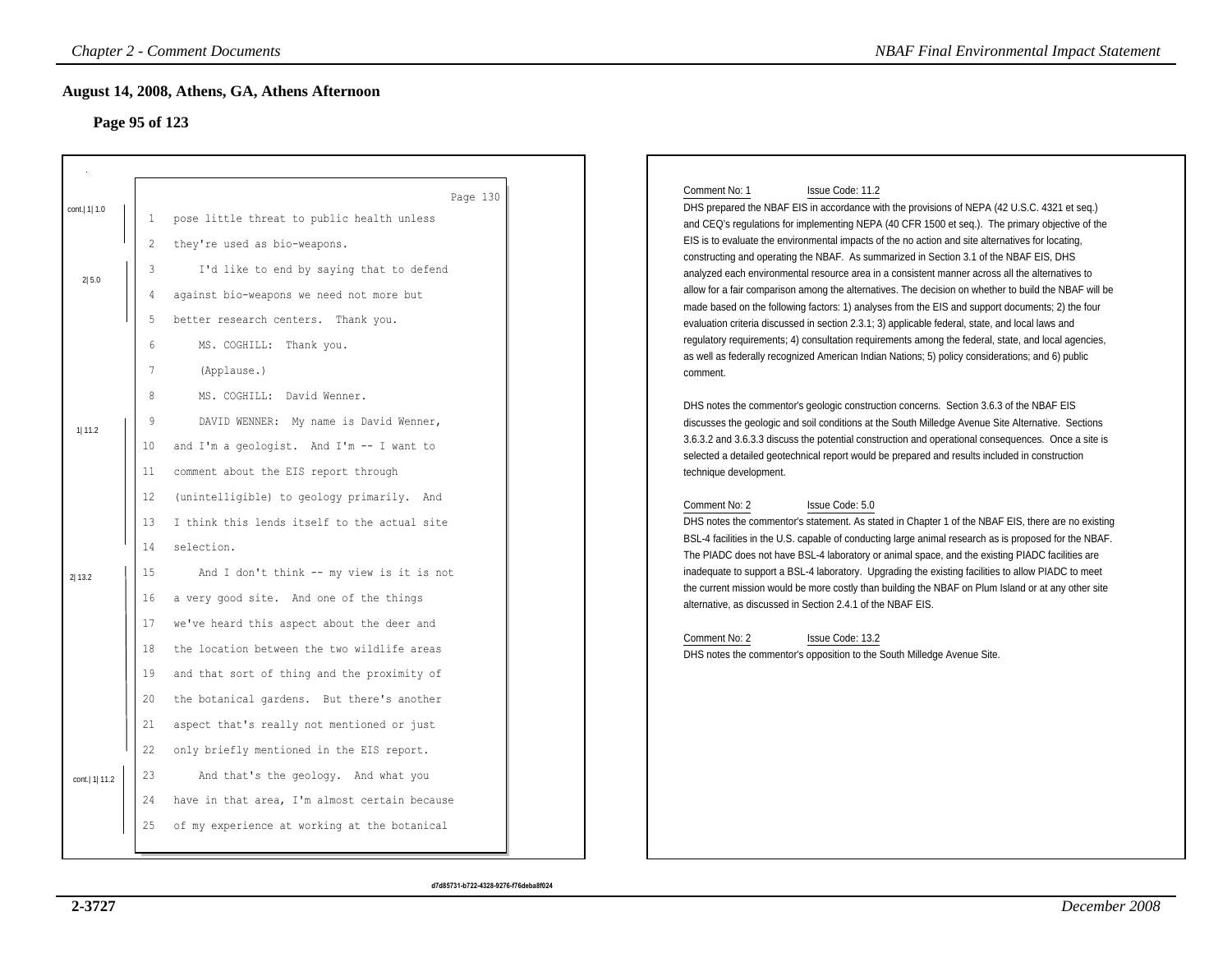# **Page 96 of 123**

|                           | <b>Chapter 2 - Comment Documents</b>                                                                                                                                                                                                                                                                                                                                                                                                                                                                                                                                                                                                                                                                                                                                                                                                                                                                                                                                              | <b>NBAF Final Environmental Impact Statement</b>                                                                                                                                                                                                                                                                                                                                                                                                                                                                                                                                                                                                                                                                                                                                                                                                                                                                        |
|---------------------------|-----------------------------------------------------------------------------------------------------------------------------------------------------------------------------------------------------------------------------------------------------------------------------------------------------------------------------------------------------------------------------------------------------------------------------------------------------------------------------------------------------------------------------------------------------------------------------------------------------------------------------------------------------------------------------------------------------------------------------------------------------------------------------------------------------------------------------------------------------------------------------------------------------------------------------------------------------------------------------------|-------------------------------------------------------------------------------------------------------------------------------------------------------------------------------------------------------------------------------------------------------------------------------------------------------------------------------------------------------------------------------------------------------------------------------------------------------------------------------------------------------------------------------------------------------------------------------------------------------------------------------------------------------------------------------------------------------------------------------------------------------------------------------------------------------------------------------------------------------------------------------------------------------------------------|
|                           | August 14, 2008, Athens, GA, Athens Afternoon<br>Page 96 of 123                                                                                                                                                                                                                                                                                                                                                                                                                                                                                                                                                                                                                                                                                                                                                                                                                                                                                                                   |                                                                                                                                                                                                                                                                                                                                                                                                                                                                                                                                                                                                                                                                                                                                                                                                                                                                                                                         |
| cont.   1  11.2<br>3 23.0 | Page 131<br>gardens in geology, is that bedrock is just<br>-1<br>below the surface in many areas. You've got<br>2<br>a very shallow -- you've got a lot of bedrock<br>3<br>below, very closely below.<br>4<br>Now, I don't know if this structure is<br>5<br>going to be below ground or if so how much<br>6<br>below ground; but whatever construction you<br>7<br>do, it seems to me there's going to be a lot<br>8<br>9<br>of impact. There's going to have to be a lot<br>10<br>of blasting the bedrock to put an excavation<br>in, especially if you're going underground.<br>11<br>And that's going to be a very disruptive<br>12<br>13<br>thing on the environment.<br>And, frankly, none of that was really<br>14<br>15<br>addressed in the EIS report. And, in my<br>16<br>opinion, that should be addressed. So I'll<br>17<br>provide written comments about some<br>18<br>information I have related to that site<br>19<br>nearby in a written form. So I just want to | Comment No: 3<br>Issue Code: 23.0<br>DHS notes the commentor's concerns regarding the effects of excavation including blasting. The<br>NBAF EIS Section 3.6 describes the soil and geological conditions and potential construction<br>consequences. A detailed geotechnical report will be prepared for the selected site and will be used<br>in the NBAF's final design specifications including subsurface rock strata and construction<br>implications. Once a site is selected, a detailed geotechnical report will be prepared and results<br>included in construction management efforts. If blasting is required, steps will be taken to minimize<br>the blast number(s), intensity, and duration. A blasting plan would be developed implementing<br>blasting measures such as minimizing explosive weights, stemming depths and material, and delay<br>configurations all to mitigate potential noise levels. |
|                           | make that comment.<br>20<br>21<br>Thank you.<br>22<br>MS. COGHILL: Thank you, sir.<br>23<br>(Applause.)<br>24<br>MS. COGHILL: Corrie Brown is our next<br>speaker, who will be followed by Lisa<br>25                                                                                                                                                                                                                                                                                                                                                                                                                                                                                                                                                                                                                                                                                                                                                                             |                                                                                                                                                                                                                                                                                                                                                                                                                                                                                                                                                                                                                                                                                                                                                                                                                                                                                                                         |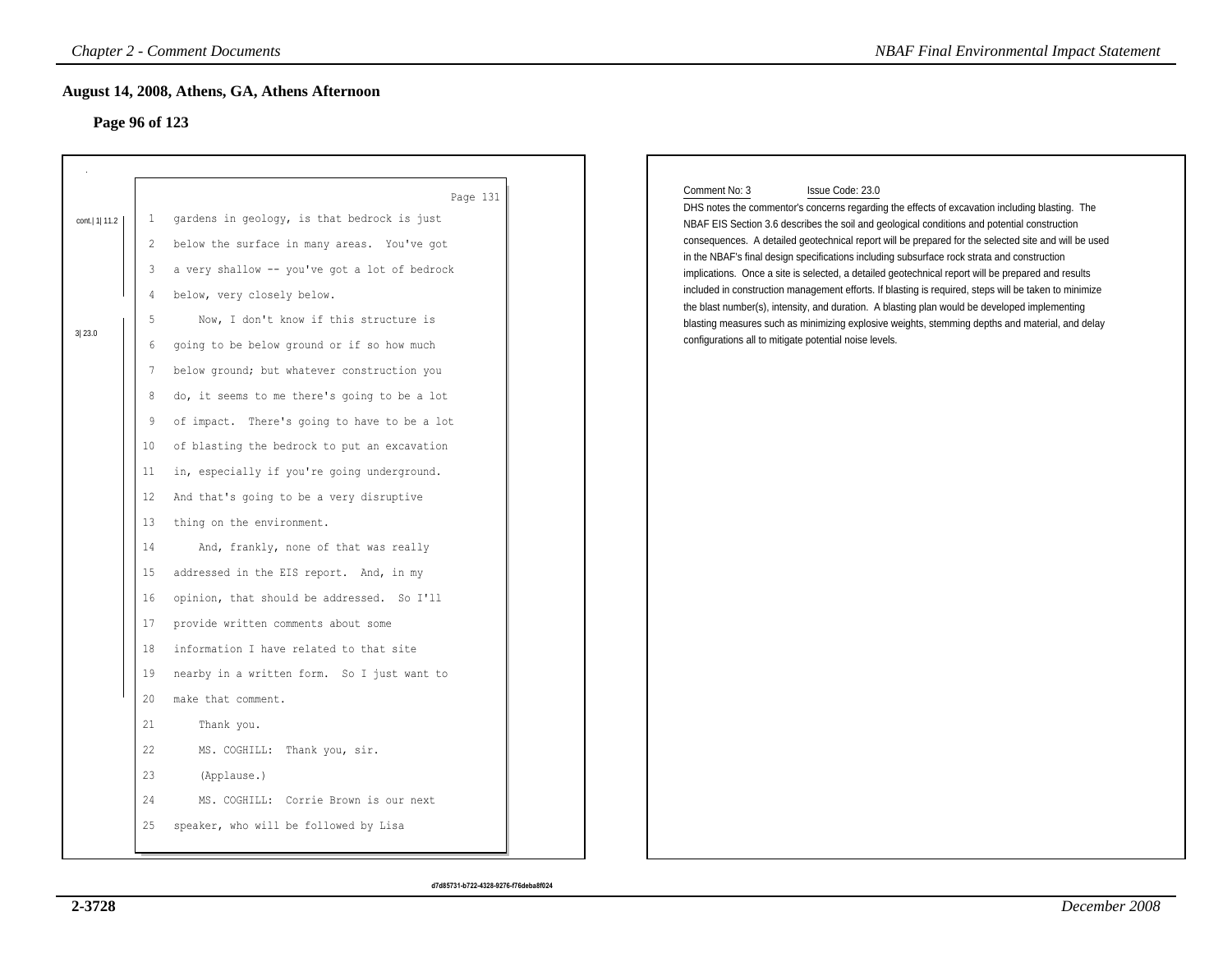# **Page 97 of 123**

| Comment No: 1<br>Issue Code: 21.2                                                                                                                                                                                                                                                                                                                                                                                                                                                                                                                                                                                                                                                                                                                                                                                                                                                                                                                                                                                                                                                                                                                                                                                                                                                                                                               |
|-------------------------------------------------------------------------------------------------------------------------------------------------------------------------------------------------------------------------------------------------------------------------------------------------------------------------------------------------------------------------------------------------------------------------------------------------------------------------------------------------------------------------------------------------------------------------------------------------------------------------------------------------------------------------------------------------------------------------------------------------------------------------------------------------------------------------------------------------------------------------------------------------------------------------------------------------------------------------------------------------------------------------------------------------------------------------------------------------------------------------------------------------------------------------------------------------------------------------------------------------------------------------------------------------------------------------------------------------|
|                                                                                                                                                                                                                                                                                                                                                                                                                                                                                                                                                                                                                                                                                                                                                                                                                                                                                                                                                                                                                                                                                                                                                                                                                                                                                                                                                 |
| DHS note's the commentor's statement.<br>Comment No: 2<br>Issue Code: 5.0<br>DHS notes the commentor's support for the five mainland site alternatives. DHS held a competitive<br>process to select potential sites for the proposed NBAF as described in DEIS Section 2.3.1. A multi-<br>disciplinary team of engineers, scientists, lawyers, academics and communicators from the<br>departments of Homeland Security, Agriculture, Health and Human Services, and Defense reviewed<br>the submissions based primarily on environmental suitability and proximity to research capabilities,<br>proximity to workforce, acquisition/construction/operations, and community acceptance. Ultimately,<br>DHS identified five site alternatives that surpassed others in meeting the evaluation criteria and DHS<br>preferences, and determined that they, in addition to the Plum Island Site, would be evaluated in the<br>EIS as alternatives for the proposed NBAF. It has been shown that modern biosafety laboratories can<br>be safely operated in populated areas. An example is the Centers for Disease Control and<br>Prevention in downtown Atlanta, Georgia, where such facilities employ modern biocontainment<br>technologies and safety protocols, such as would be employed in the design, construction, and<br>operation of NBAF. |
|                                                                                                                                                                                                                                                                                                                                                                                                                                                                                                                                                                                                                                                                                                                                                                                                                                                                                                                                                                                                                                                                                                                                                                                                                                                                                                                                                 |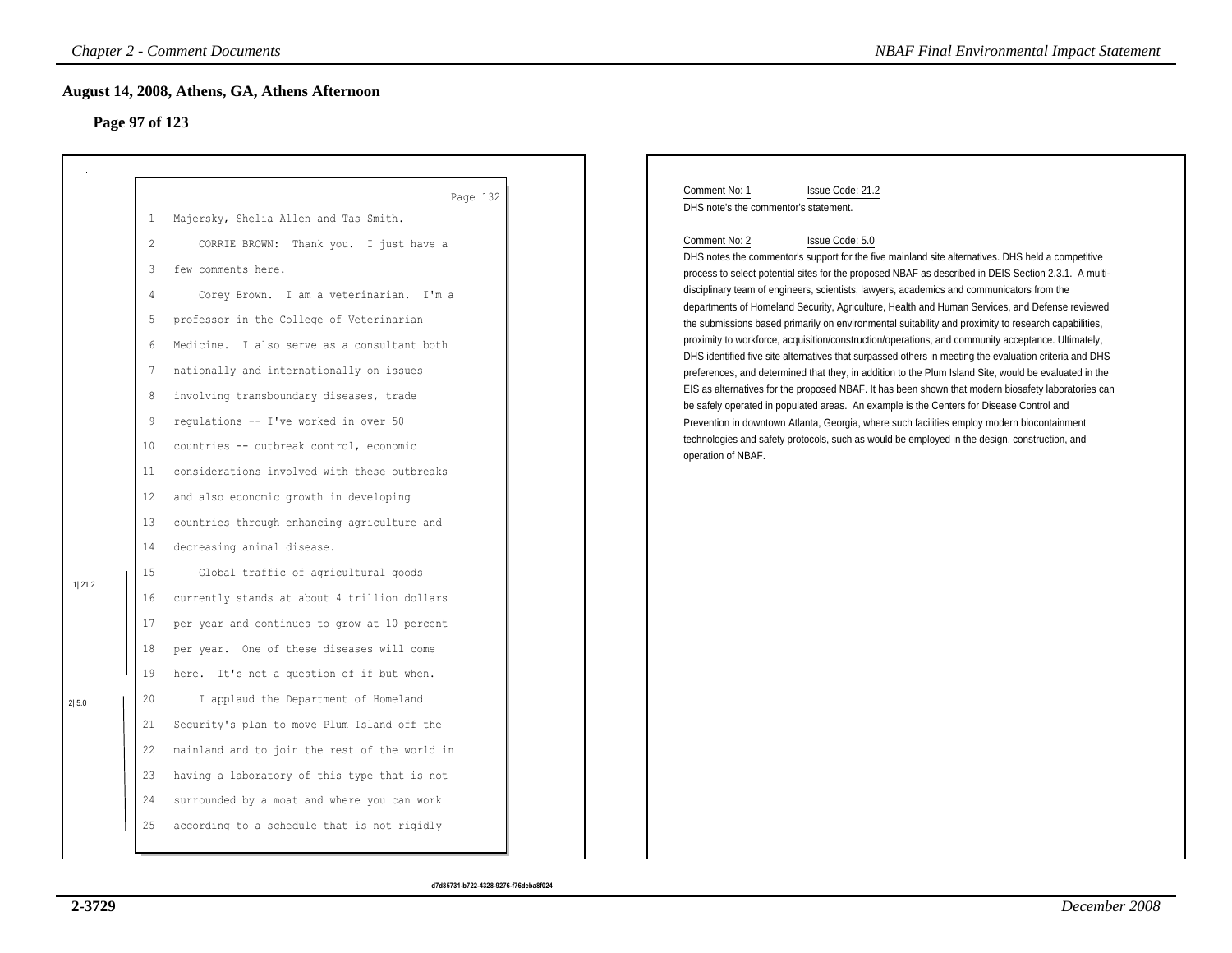# **Page 98 of 123**

|                |                                | <b>Chapter 2 - Comment Documents</b>                                                                                                                                                                | <b>NBAF Final Environmental Impact Statement</b>                                                                                                                                                                                                                                                                                                                                                                                                                                                                                                                                                                                           |
|----------------|--------------------------------|-----------------------------------------------------------------------------------------------------------------------------------------------------------------------------------------------------|--------------------------------------------------------------------------------------------------------------------------------------------------------------------------------------------------------------------------------------------------------------------------------------------------------------------------------------------------------------------------------------------------------------------------------------------------------------------------------------------------------------------------------------------------------------------------------------------------------------------------------------------|
| Page 98 of 123 |                                | August 14, 2008, Athens, GA, Athens Afternoon                                                                                                                                                       |                                                                                                                                                                                                                                                                                                                                                                                                                                                                                                                                                                                                                                            |
| cont.   2  5.0 | $\mathbf{1}$<br>$\overline{2}$ | Page 133<br>dictated by a marine crew.<br>Is Athens the right place? I trust that                                                                                                                   | Comment No: 3<br>Issue Code: 21.2<br>DHS notes commentor's concern. The potential economic effects resulting from an accidental<br>release of FMD is discussed in Appendix D and Section 3.10.9 of the NBAF DEIS. The risk of an<br>accidental release of a pathogen is extremely low, but DHS acknowledges that the possible effects<br>would be significant for all sites. The primary economic effect of an accidental release would be the                                                                                                                                                                                             |
|                | 3<br>$\overline{4}$<br>5<br>6  | you will gather all of the information and<br>make the right decisions.<br>Although I'm involved in this area, like<br>Danny Mead before me, wherever Plum Island                                   | banning of U.S. livestock products regardless of the location of the accidental release, which could<br>reach as high as \$4.2 billion until the U.S. was declared foreign animal disease free. In comparison<br>to \$4.2 billion from the Kansas FMD modeling scenario, the estimated total economic costs for the<br>South Milledge Avenue Site is the second lowest out of all site alternatives, with the Plum Island Site<br>Alternative being the lowest, and is estimated at \$3.35 billion. Approximately \$154 million is<br>attributed to industry disruption losses and \$94 million is attributed to government costs incurred |
| cont.   2  5.0 | $\overline{7}$<br>8<br>9<br>10 | goes I will probably continue to collaborate<br>there.<br>And I have no vested interest in having<br>it in Athens. I hope that it will go to the                                                    | during containment activities. The cattle and pork industries in Georgia and in the counties adjacent<br>to the proposed South Milledge Avenue Site in particular are relatively small. In 2008, animal<br>production activity in the six-county region generated \$559 million in industry output. The majority<br>was from poultry and egg production (\$512 million), which is not expected to be at risk from the<br>accidental release of pathogens from the facility.                                                                                                                                                                |
| 3 21.2         | 11<br>12<br>13<br>14<br>15     | best possible place.<br>Now, given my background, I was<br>particularly interested in 3.14. We all know<br>that risk is never absolutely zero. So I<br>know you did the worst case scenario about a | Comment No: 4<br>Issue Code: 15.2<br>DHS notes the commentor's concern. The potential economic effects including those from an<br>accidental release are discussed in Section 3.10.9 and Appendix D. The primary economic effect of<br>an accidental release would be the banning of U.S. livestock products regardless of the location of<br>the accidental release, which could reach as high as \$4.2 billion until the U.S. was declared foreign<br>animal disease free.                                                                                                                                                               |
|                | 16<br>17<br>18<br>19           | potential outbreak at one of the sites.<br>Now, I think there's something a little<br>bit misleading in this 3.14 because you talk<br>about a Foot and Mouth Disease outbreak, the                  |                                                                                                                                                                                                                                                                                                                                                                                                                                                                                                                                                                                                                                            |
|                | 20<br>21<br>22<br>23           | economic impact ranging from 2.8 to 4.2<br>billion dollars with the Athens site being at<br>3.5 billion, which is a little bit high in<br>that scale.                                               |                                                                                                                                                                                                                                                                                                                                                                                                                                                                                                                                                                                                                                            |
| 4 15.2         | 24<br>25                       | Now, you talked earlier about how all the<br>big impacts are due to trade. When you have                                                                                                            |                                                                                                                                                                                                                                                                                                                                                                                                                                                                                                                                                                                                                                            |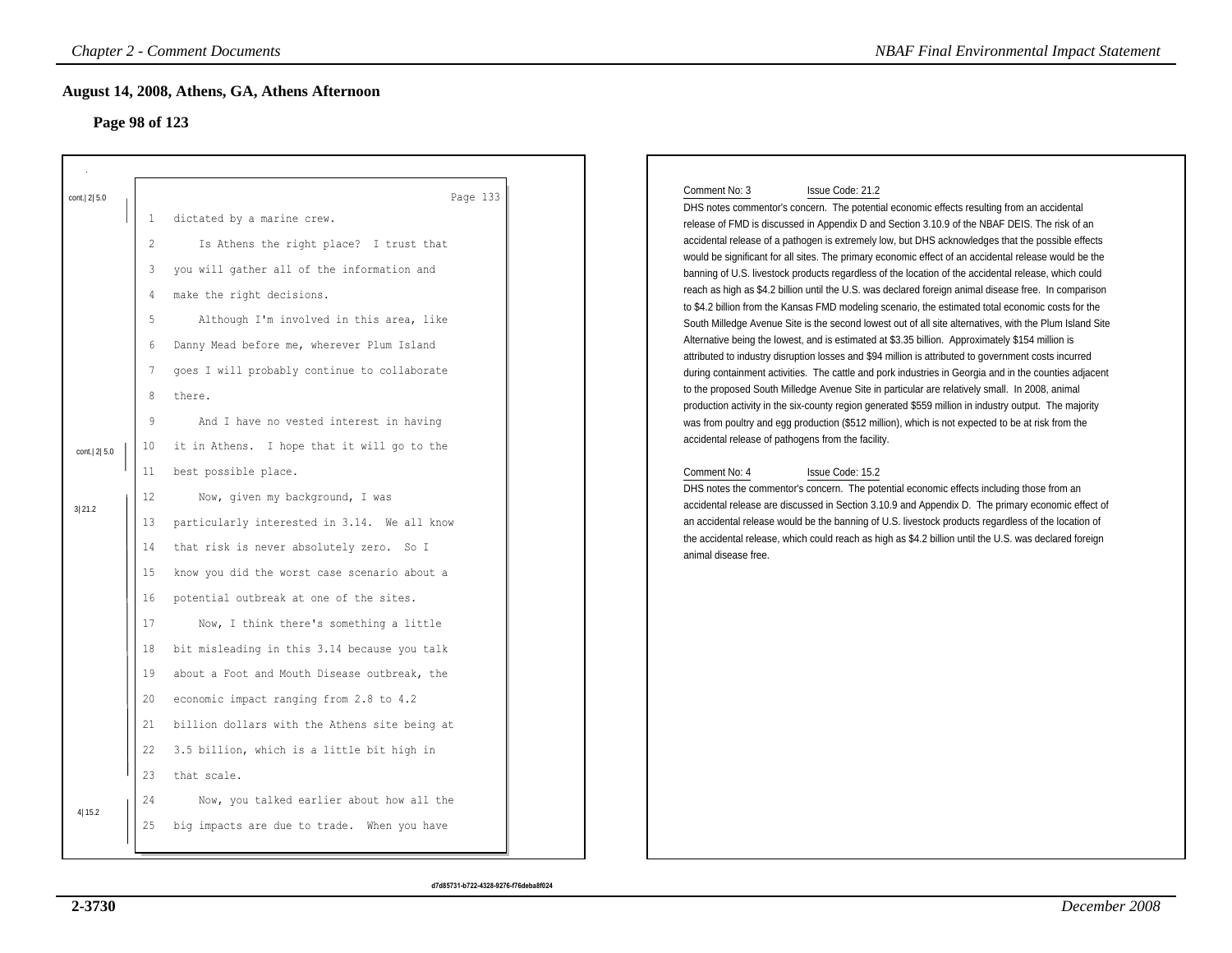## **Page 99 of 123**

|              |              | Page 134                                      |
|--------------|--------------|-----------------------------------------------|
| cont. 4 15.2 | $\mathbf{1}$ | a disease the trade impacts are always ten    |
|              | 2            | times higher than the actual cleanup and      |
|              | 3            | containment costs.                            |
|              | 4            | So, in fact, no matter where the outbreak     |
|              | 5            | happens, whether it's in Kansas or            |
|              | 6            | Mississippi or North Carolina, the impact to  |
|              | 7            | the Georgia producers is going to be the      |
|              | 8            | same. Similarly, an outbreak around a         |
|              | 9            | Georgia facility would affect the Kansas      |
|              | 10           | farmers. It's a national issue rather than    |
|              | 11           | being so related to the specific site.        |
|              | 12           | The other issue that I thought could be       |
|              | 13           | addressed in that has to do with if we have   |
|              | 14           | an outbreak the Secretary of Agriculture will |
|              | 15           | declare an emergency, and that will free up   |
|              | 16           | funds from the Commodity Credit Corporation.  |
|              | 17           | And this will take care of a lot of the       |
|              | 18           | initial costs of containing the outbreak.     |
|              | 19           | So, once again, it's not so much a local      |
|              | 20           | cost as it is a national cost that will be    |
|              | 21           | borne by taxpayers all over the country no    |
|              | 22           | matter if they live in the community where    |
|              | 23           | the NBAF is or not.                           |
|              | 24           | Thank you very much.                          |
|              | 25           | MS. COGHILL: Thank you.                       |
|              |              |                                               |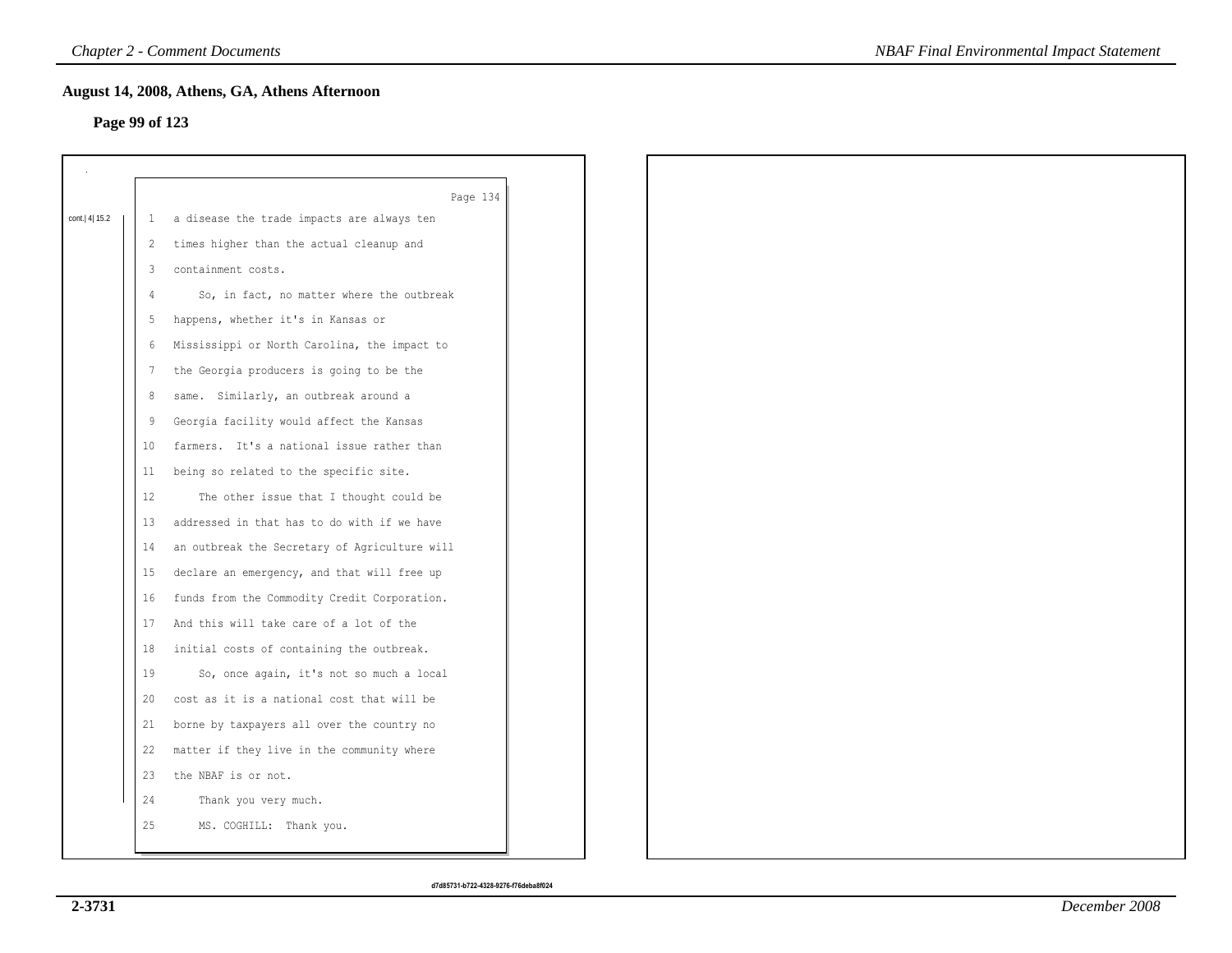# **Page 100 of 123**

|        |                 | <b>Chapter 2 - Comment Documents</b><br>August 14, 2008, Athens, GA, Athens Afternoon        | <b>NBAF Final Environmental Impact Statement</b>                                                                                                                                                                                                                                                                                                                                                     |
|--------|-----------------|----------------------------------------------------------------------------------------------|------------------------------------------------------------------------------------------------------------------------------------------------------------------------------------------------------------------------------------------------------------------------------------------------------------------------------------------------------------------------------------------------------|
|        | Page 100 of 123 |                                                                                              |                                                                                                                                                                                                                                                                                                                                                                                                      |
|        | $\mathbf{1}$    | Page 135<br>(Applause.)                                                                      | Comment No: 1<br>Issue Code: 5.2<br>DHS notes the commentor's statement. The economic effects of construction of the NBAF at the                                                                                                                                                                                                                                                                     |
|        | 2<br>3          | MS. COGHILL: Lisa Majersky.<br>HERE.                                                         | South Milledge Avenue Site Alternative are included in Section 3.10.2 of the NBAF EIS.<br>Comment No: 2<br>Issue Code: 1.0<br>DHS notes the commentor's statement.                                                                                                                                                                                                                                   |
| 1 5.2  | 4<br>5          | LISA MAJERSKY: Yes. As far as the local<br>benefit, so many people have been going on        | Comment No: 3<br>Issue Code: 21.2<br>DHS notes the commentor's concerns regarding the risk of a potential accident or terrorist event. The                                                                                                                                                                                                                                                           |
|        | 6               | about, well, wherever the lab is if they make<br>discoveries it's going to be a benefit for  | NBAF would be designed, constructed, and operated to ensure the maximum level of public safety<br>and to fulfill all necessary requirements to protect the environment. As described in Chapter 3 and<br>summarized in Section 2.5 of the NBAF EIS, the impacts of activities during normal operations at any                                                                                        |
|        | 8<br>9          | everyone. So having it here in Georgia is<br>not going to necessarily benefit Georgia.       | of the six site alternatives would likely be minor. Sections 3.8.9, 3.10.9, and 3.14 (Health and Safety),<br>and Appendices B, D, and E of the NBAF EIS, provide a detailed analysis of the consequences from<br>a accidental or deliberate pathogen release. Should the NBAF Record of Decision call for the design,                                                                                |
| 2 1.0  | 10<br>11        | So the other thing is just the<br>proliferation of all these high-level labs is              | construction, and operations of the NBAF then site specific protocols would be developed, in<br>coordination with local emergency response agencies that would consider the diversity and density of<br>populations residing within the local area. DHS would have site-specific standard operating                                                                                                  |
|        | 12<br>13        | making it sort of like there's a chain of<br>convenience stores all over the country. The    | procedures and response plans in place prior to the initiation of research activities at the proposed<br>NBAF. Section 3.14 and Appendix E of the NBAF EIS, addresses accident scenarios, including<br>external events such as a terrorist attack. A separate Threat and Risk Assessment (TRA) was<br>developed outside of the EIS process in accordance with the requirements stipulated in federal |
|        | 14<br>15        | more labs there are, the more access there is<br>to these pathogens.                         | regulations. The TRA is "For Official Use Only" and is not available for public review. The purpose of<br>the TRA was to identify potential vulnerabilities and weaknesses associated with the NBAF and are<br>used to recommend the most prudent measures to establish a reasonable level of risk for the security                                                                                  |
|        | 16<br>17        | And as they said, there used to be, you<br>know, much fewer of them. And since 2001          | of operations of the NBAF and public safety. Because of the importance of the NBAF mission and the<br>associated work with potential %high-consequence biological pathogens%, critical information related<br>to the potential for adverse consequences as a result of intentional acts has been incorporated into                                                                                   |
|        | 18<br>19        | when they started giving all this money out<br>to build more labs now there is more and more | the NEPA process. Security would be provided by a series of fencing, security cameras, and<br>protocols. In addition, a dedicated security force would be present on-site. Additional security could<br>be provided via cooperation with local law enforcement agencies.                                                                                                                             |
| 3 21.2 | 20<br>21        | labs with pathogens around them.<br>This latest Al Qaeda Mata Hari they were                 |                                                                                                                                                                                                                                                                                                                                                                                                      |
|        | 22<br>23        | talking about, Aafia Siddique, they said she<br>was -- actually had plans to go to Plum      |                                                                                                                                                                                                                                                                                                                                                                                                      |
|        | 24<br>25        | Island and try and attack them, allegedly get<br>in there. Now, she probably could not have  |                                                                                                                                                                                                                                                                                                                                                                                                      |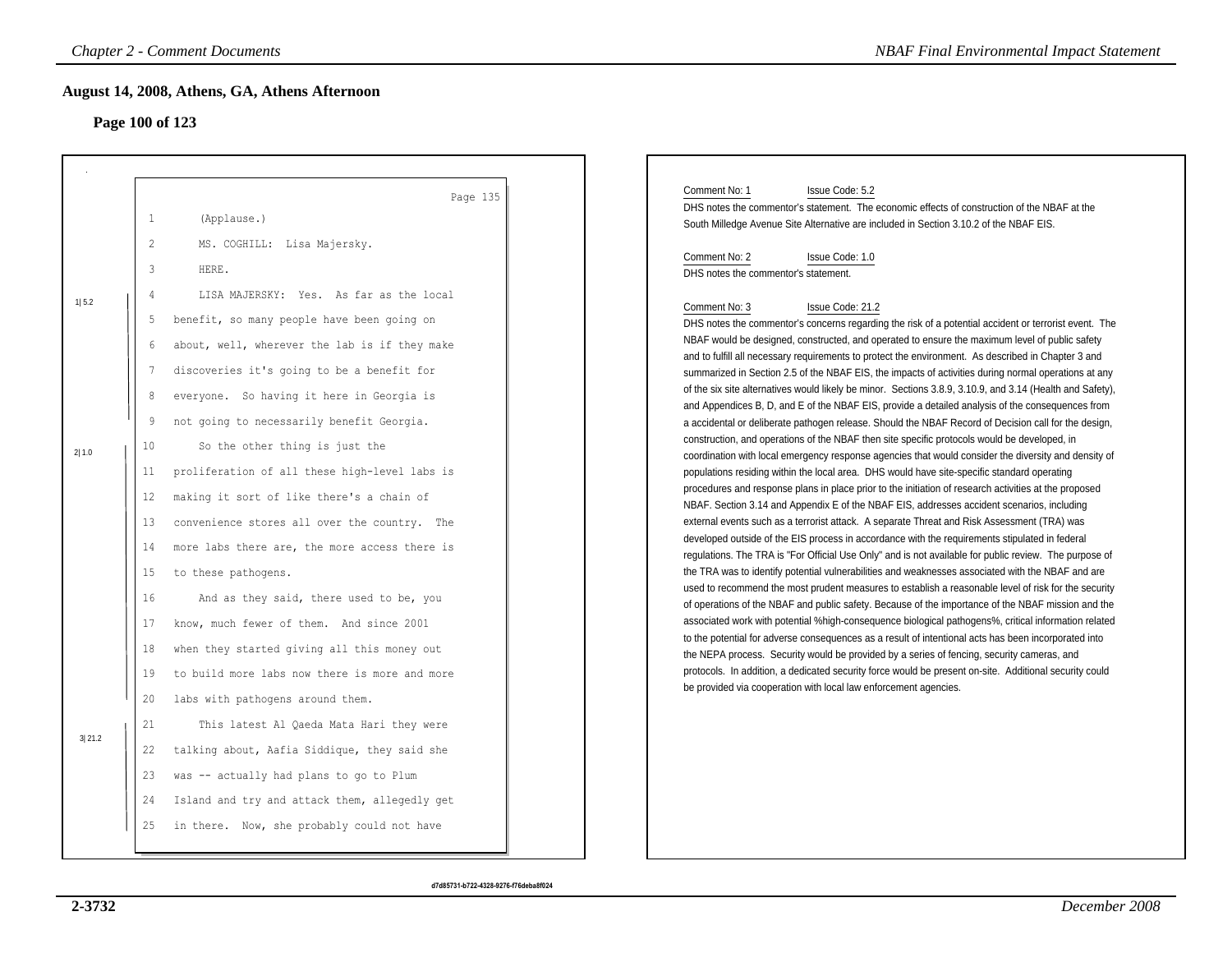## **Page 101 of 123**

|        |                 | <b>Chapter 2 - Comment Documents</b>                   | <b>NBAF Final Environmental Impact Statement</b>                                    |
|--------|-----------------|--------------------------------------------------------|-------------------------------------------------------------------------------------|
|        |                 | August 14, 2008, Athens, GA, Athens Afternoon          |                                                                                     |
|        | Page 101 of 123 |                                                        |                                                                                     |
|        |                 |                                                        |                                                                                     |
|        |                 |                                                        | Comment No: 4<br>Issue Code: 25.2                                                   |
|        | $\mathbf{1}$    | Page 136<br>gone in there, but she was going to try to | DHS notes the commentor's opposition to the South Milledge Avenue Site Alternative. |
|        | 2               | get in Plum Island to get some pathogens. So           |                                                                                     |
|        | 3               | now there would be another place here.                 |                                                                                     |
|        | 4               | So -- and as far as there being any                    |                                                                                     |
|        | 5               | benefit to Georgia if there was some kind of           |                                                                                     |
|        | 6               | an outbreak and we had the lab right here to           |                                                                                     |
| 4 25.2 | 7               | find out what it was, science is too slow to           |                                                                                     |
|        | 8               | just find out, you know, like oh, there's a            |                                                                                     |
|        | 9               | new disease and just because we have the lab           |                                                                                     |
|        | 10              | right here they can find out right away what           |                                                                                     |
|        | 11              | it was because we're right close to the lab.           |                                                                                     |
|        | 12              | There would not be any benefit. Science is             |                                                                                     |
|        | 13              | too slow to find out, you know, oh, there's a          |                                                                                     |
|        | 14              | new disease and it's a good thing we have the          |                                                                                     |
|        | 15              | lab right here.                                        |                                                                                     |
|        | 16              | And the other thing is as far as being                 |                                                                                     |
|        | 17              | concerned with having a safe food supply,              |                                                                                     |
|        | 18              | well, yes, we all want a safe food supply.             |                                                                                     |
|        | 19              | But we have really slacked off on all kinds            |                                                                                     |
|        | 20              | of food inspections all over the country.              |                                                                                     |
|        | 21              | We used to have much more often, you                   |                                                                                     |
|        | 22              | know, frequent food inspections. We used to            |                                                                                     |
|        | 23              | have more food inspectors for all kinds of             |                                                                                     |
|        | 24              | food, not just livestock.                              |                                                                                     |
|        | 25              | We're so concerned with livestock                      |                                                                                     |
|        |                 |                                                        |                                                                                     |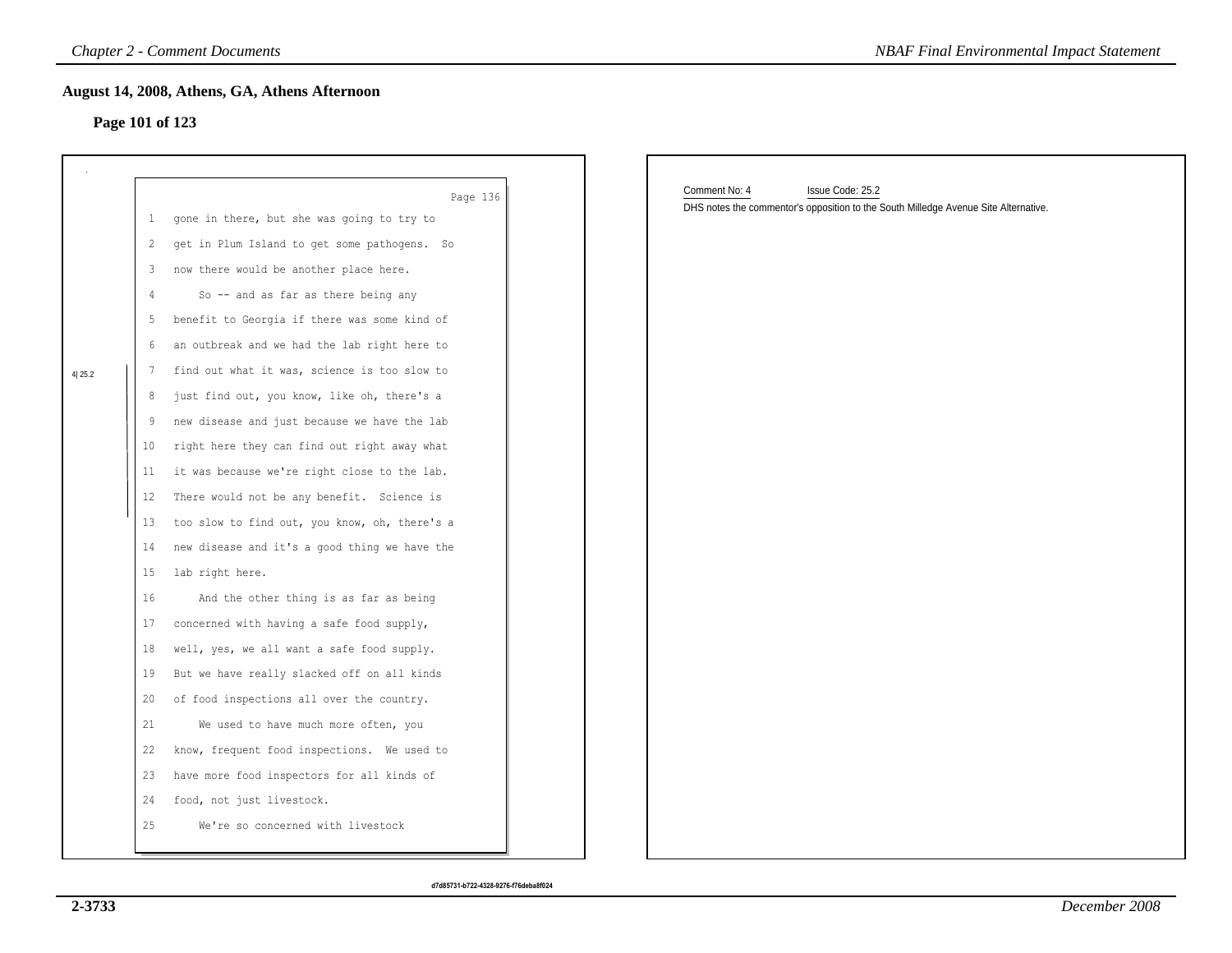## **Page 102 of 123**

|                 |                 | <b>Chapter 2 - Comment Documents</b>                                                         | <b>NBAF Final Environmental Impact Statement</b>                                  |
|-----------------|-----------------|----------------------------------------------------------------------------------------------|-----------------------------------------------------------------------------------|
|                 |                 | August 14, 2008, Athens, GA, Athens Afternoon                                                |                                                                                   |
|                 |                 | Page 102 of 123                                                                              |                                                                                   |
|                 |                 |                                                                                              |                                                                                   |
|                 |                 |                                                                                              | Comment No: 1<br>Issue Code: 24.2                                                 |
|                 | $\mathbf{1}$    | Page 137<br>diseases, but they don't even have inspectors                                    | DHS notes the commentor's support for the South Milledge Avenue Site Alternative. |
|                 | 2               | in the meat plants the way they used to. You                                                 |                                                                                   |
|                 | 3               | know, they used to have them much more                                                       |                                                                                   |
|                 | 4               | frequently. And so like we're spending all                                                   |                                                                                   |
|                 | 5               | this money on disease detection and we don't                                                 |                                                                                   |
|                 | 6               | even have inspectors on the other end.                                                       |                                                                                   |
|                 | $7\phantom{.0}$ | So I just think this whole thing is just                                                     |                                                                                   |
| 4 25.2<br>cont. | 8               | overblown, just trying to, you know, make all                                                |                                                                                   |
|                 | 9               | these labs. And I'm against the whole thing.                                                 |                                                                                   |
|                 | 10              | And I don't want it here, and I want to live                                                 |                                                                                   |
|                 |                 | here. And once they get it here it's going                                                   |                                                                                   |
|                 | 11<br>12        | to be forever. So I just don't want it here.                                                 |                                                                                   |
|                 | 13              | That's all.                                                                                  |                                                                                   |
|                 |                 |                                                                                              |                                                                                   |
|                 | 14<br>15        | (Applause.)<br>MS. COGHILL: Thank you. Sheila Allen.                                         |                                                                                   |
|                 | 16              | SHEILA ALLEN: Good afternoon. I'm                                                            |                                                                                   |
|                 |                 |                                                                                              |                                                                                   |
|                 | 17<br>18        | Shelia Allen. I'm the dean of the College of<br>Veterinarian Medicine here at the University |                                                                                   |
|                 | 19              | of Georgia.                                                                                  |                                                                                   |
|                 | 20              | And I've been a resident of Clarke County                                                    |                                                                                   |
|                 | 21              | for 27 years. Athens is my home.                                                             |                                                                                   |
|                 | 22              | I am a supporter of NBAF for many of the                                                     |                                                                                   |
| 1 24.2          | 23              | reasons that have already been articulated by                                                |                                                                                   |
|                 |                 | my colleagues. I am a veterinarian. I am                                                     |                                                                                   |
|                 | 24              |                                                                                              |                                                                                   |
|                 | 25              | deeply committed to the health and welfare of                                                |                                                                                   |
|                 |                 |                                                                                              |                                                                                   |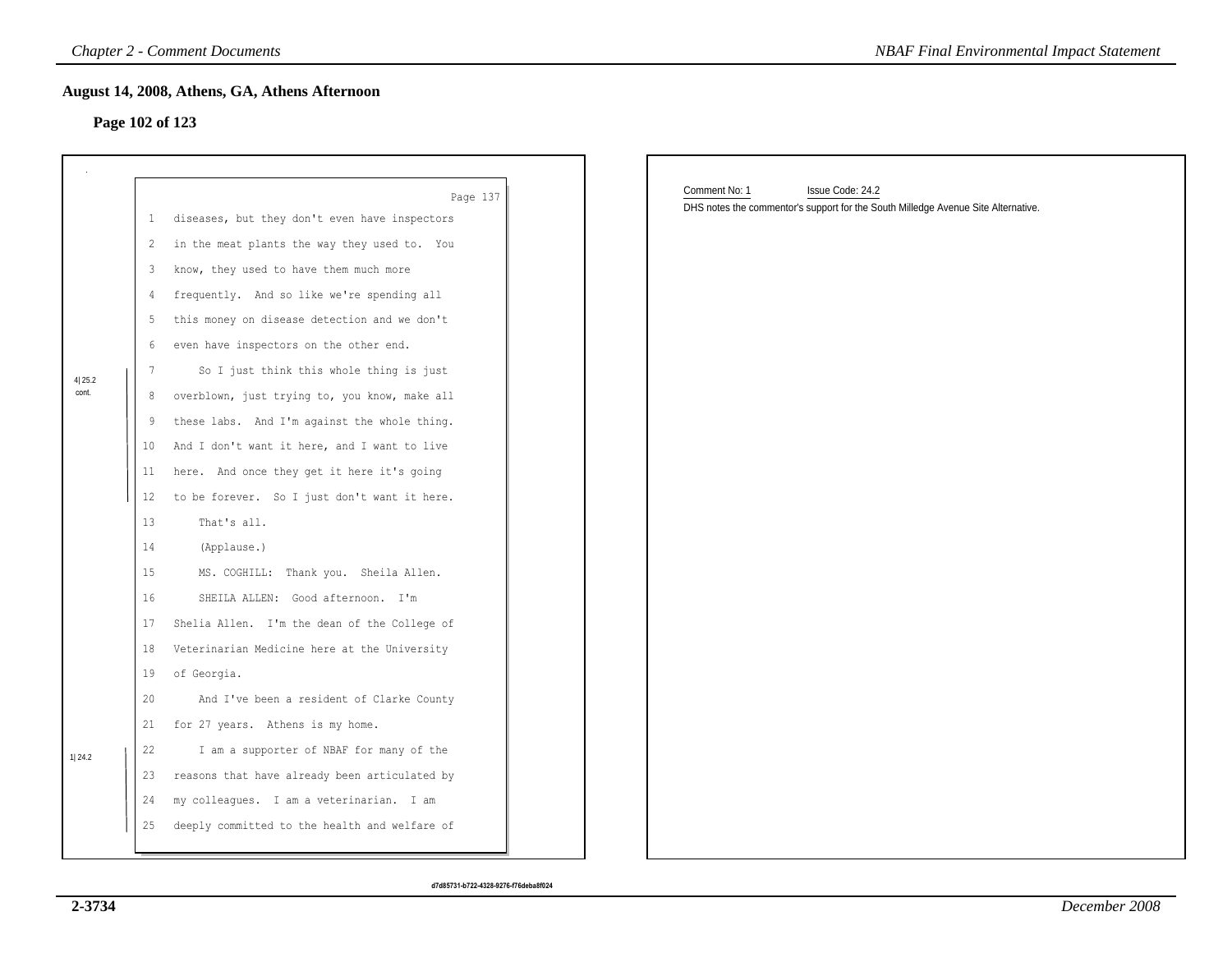## **Page 103 of 123**

|        |                 | <b>Chapter 2 - Comment Documents</b>          | <b>NBAF Final Environmental Impact Statement</b>                                                                                                                                                        |
|--------|-----------------|-----------------------------------------------|---------------------------------------------------------------------------------------------------------------------------------------------------------------------------------------------------------|
|        |                 | August 14, 2008, Athens, GA, Athens Afternoon |                                                                                                                                                                                                         |
|        | Page 103 of 123 |                                               |                                                                                                                                                                                                         |
|        |                 |                                               |                                                                                                                                                                                                         |
|        |                 | Page 138                                      | Issue Code: 1.0<br>Comment No: 2<br>DHS notes the commentor's support for the proposed research that would be conducted within the                                                                      |
|        | 1               | animals and the people who depend on them.    | NBAF.                                                                                                                                                                                                   |
| 2 1.0  | 2               | The research that will be conducted by        | DHS notes the commentor's support for NBAF. The decision on whether or not the NBAF is built,                                                                                                           |
|        | 3               | NBAF is vitally important to our country and  | and, if so, where will be made based on the following factors: 1) analyses from the EIS; 2) the four                                                                                                    |
|        | 4               | to the world. The facilities of Plum Island,  | evaluation criteria discussed in Section 2.3.1; 3) applicable federal, state, and local laws and<br>regulatory requirements; 4) consultation requirements among the federal, state, and local agencies, |
|        | 5               | some of which are very good but most of which | as well as federally recognized American Indian Nations; 5) policy considerations; and 6) public                                                                                                        |
|        | 6               | are outdated, must be replaced.               | comment.                                                                                                                                                                                                |
|        | 7               | I agree with the previous speaker that we     | Comment No: 3<br>Issue Code: 5.2                                                                                                                                                                        |
|        | 8               | need not more labs but better labs. And       | DHS notes the commentor's support for the South Milledge Avenue Site Alternative.                                                                                                                       |
|        | 9               | I think that is the whole point here.         | Issue Code: 21.2<br>Comment No: 4                                                                                                                                                                       |
| 3 5.2  | 10              | Today's technology, I think, allows the       | DHS notes the commentor's lack of grave concerns regarding the proposed research that would be                                                                                                          |
|        | 11              | facility to be placed anywhere on the         | conducted within the NBAF.                                                                                                                                                                              |
|        | 12              | mainland safely. So why here? I think         |                                                                                                                                                                                                         |
|        | 13              | Athens is a great location because of the     |                                                                                                                                                                                                         |
|        | 14              | excellent transportation that's available,    |                                                                                                                                                                                                         |
|        | 15              | the expertise that's already in place in this |                                                                                                                                                                                                         |
|        | 16              | community and the proximity to other experts  |                                                                                                                                                                                                         |
|        | 17              | at the CDC, which is also nearby.             |                                                                                                                                                                                                         |
|        | $18\,$          | As a veterinarian I have a deep ethical       |                                                                                                                                                                                                         |
|        | 19              | and moral commitment to protect animal        |                                                                                                                                                                                                         |
|        | 20              | resources and the health of our people. I     |                                                                                                                                                                                                         |
|        | 21              | want to see NBAF done and done well.          |                                                                                                                                                                                                         |
| 4 21.2 | 22              | I don't have grave concerns about risk.       |                                                                                                                                                                                                         |
|        | 23              | We have multiple BSL-3 labs in our college,   |                                                                                                                                                                                                         |
|        | 24              | one of which is literally 30 feet from my     |                                                                                                                                                                                                         |
|        |                 | office door. I walk by it easily twenty       |                                                                                                                                                                                                         |
|        | 25              |                                               |                                                                                                                                                                                                         |
|        |                 |                                               |                                                                                                                                                                                                         |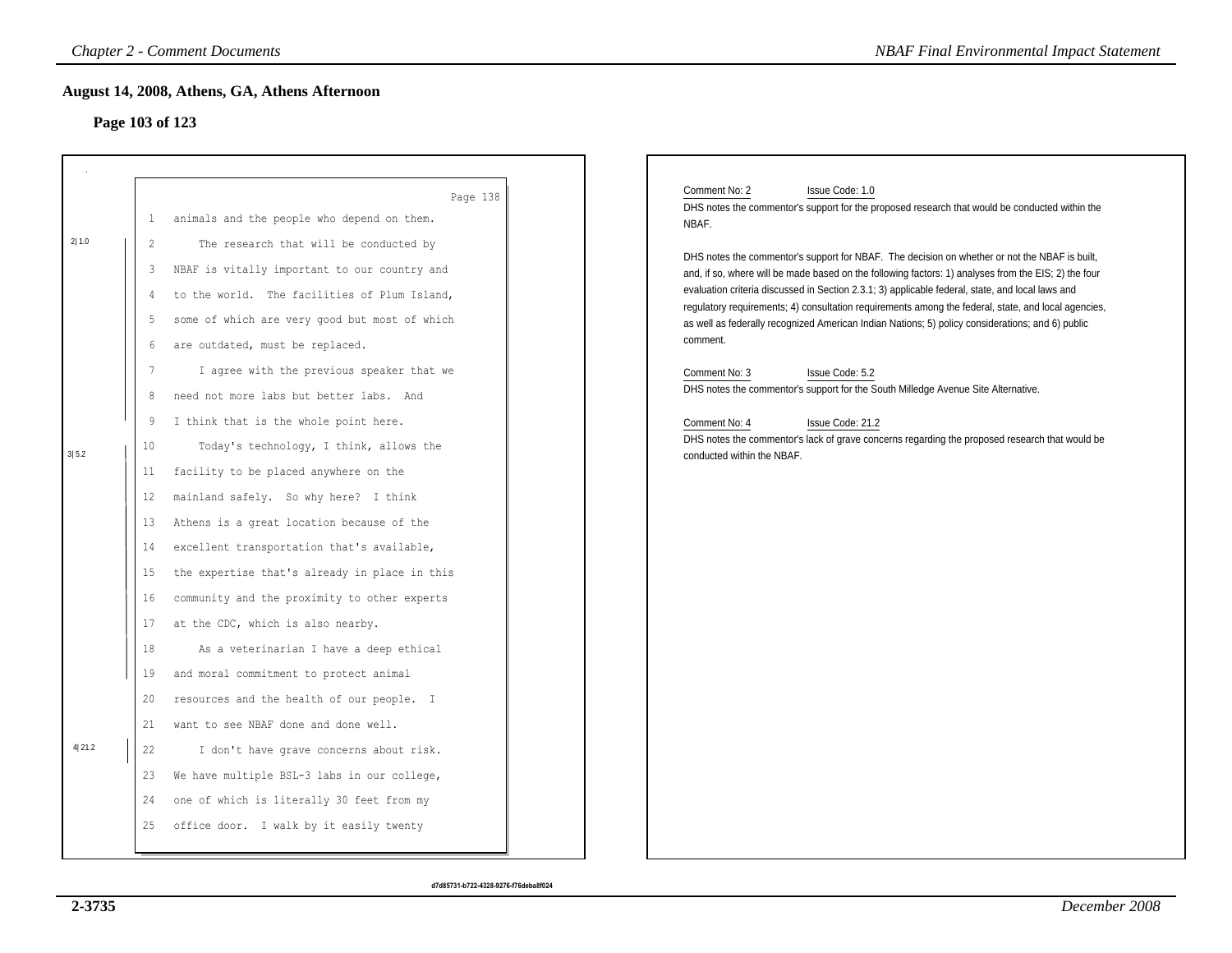## **Page 104 of 123**

| Page 104 of 123  |                | August 14, 2008, Athens, GA, Athens Afternoon |
|------------------|----------------|-----------------------------------------------|
|                  |                |                                               |
|                  |                |                                               |
|                  |                | Page 139                                      |
|                  | $\mathbf{1}$   | times a day without any concerns. And that's  |
|                  | $\overline{c}$ | mainly for two reasons: I have faith in the   |
|                  | 3              | technology available to keep it contained,    |
|                  | 4              | and I have faith in the people who work in    |
|                  | 5              | the lab.                                      |
| cont. 2 1.0      | 6              | My greatest concern is that if NBAF is        |
|                  | 7              | not built or if it's done in a place that     |
|                  | 8              | will limit its potential. We, in this         |
|                  | 9              | country, have the luxury of inexpensive,      |
|                  | 10             | high-quality animal products. That luxury is  |
|                  | 11             | not sustainable without constant vigilance    |
|                  | 12             | for infectious diseases, a rapid response to  |
|                  |                | 13 infectious diseases if they're detected.   |
| cont.   3  5.2   | 14             | Of the locations proposed I think Athens      |
|                  | 15             | has the best opportunity to fulfill the       |
|                  | 16             | missions for all the reasons that Dr. King,   |
|                  | 17             | my colleague, explained earlier.              |
| cont.   1   24.2 | 18             | Athens is my home. I am confident that        |
|                  | 19             | if NBAF is built here it will be run well and |
|                  | 20             | effectively for the wealth -- for the health  |
|                  | 21             | of our nation and for the animals that live   |
|                  | 22             | in it.                                        |
|                  | 23             | Thank you.                                    |
|                  | 24             | MS. COGHILL: Thank you.                       |
|                  | 25             | (Applause.)                                   |
|                  |                |                                               |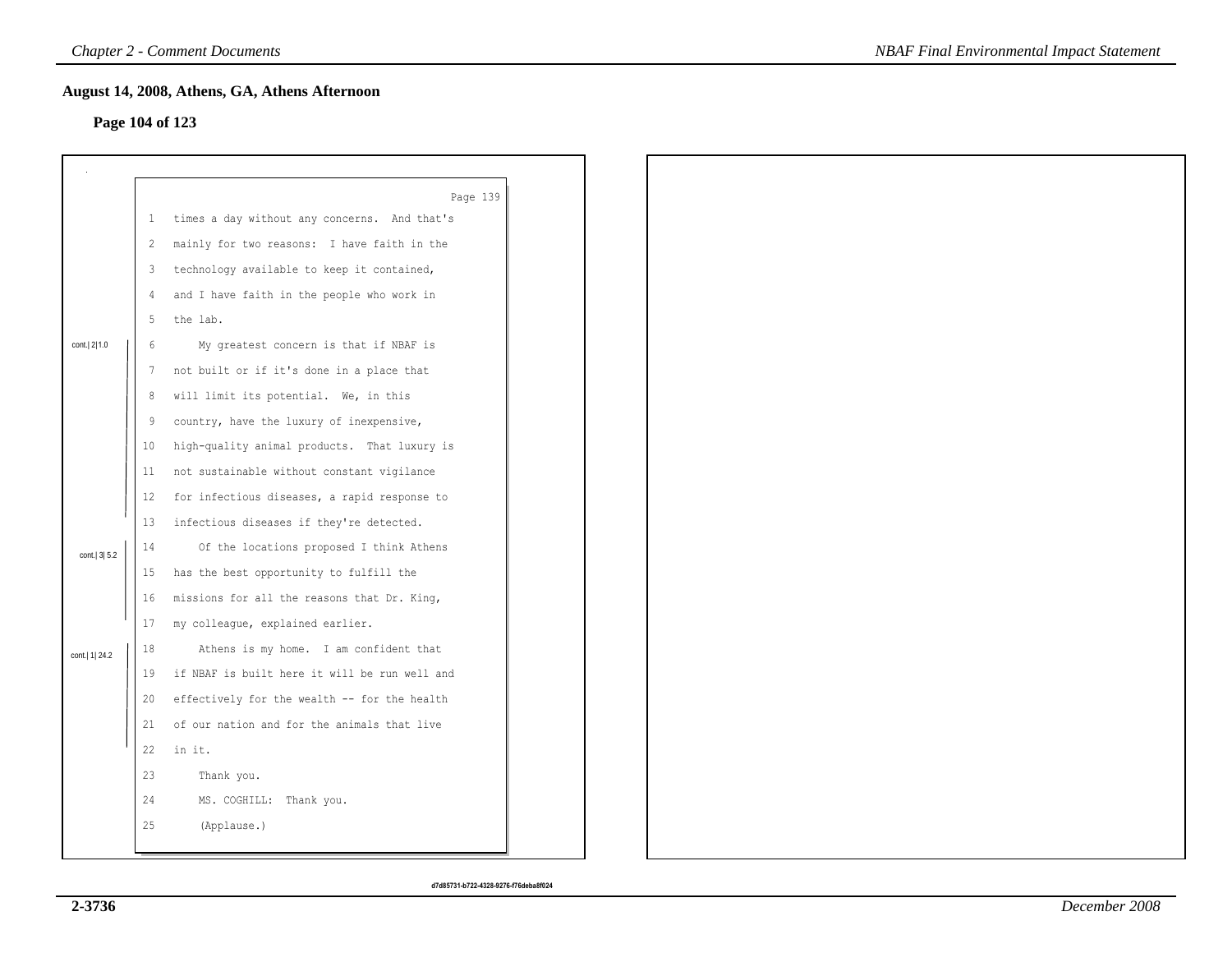## **Page 105 of 123**

|                 |                                                                                                               | <b>Chapter 2 - Comment Documents</b>                                                                                                                                                                                                                                                                                                                                                                                                                                                                                                                                                                                                                                                                                                                                                                                                                                                                                        | <b>NBAF Final Environmental Impact Statement</b>                                                                                                                                                                   |
|-----------------|---------------------------------------------------------------------------------------------------------------|-----------------------------------------------------------------------------------------------------------------------------------------------------------------------------------------------------------------------------------------------------------------------------------------------------------------------------------------------------------------------------------------------------------------------------------------------------------------------------------------------------------------------------------------------------------------------------------------------------------------------------------------------------------------------------------------------------------------------------------------------------------------------------------------------------------------------------------------------------------------------------------------------------------------------------|--------------------------------------------------------------------------------------------------------------------------------------------------------------------------------------------------------------------|
| Page 105 of 123 |                                                                                                               | August 14, 2008, Athens, GA, Athens Afternoon                                                                                                                                                                                                                                                                                                                                                                                                                                                                                                                                                                                                                                                                                                                                                                                                                                                                               |                                                                                                                                                                                                                    |
|                 | $\mathbf{1}$<br>2                                                                                             | Page 140<br>MS. COGHILL: Tas Smith.<br>TAS SMITH: Good afternoon. My name is                                                                                                                                                                                                                                                                                                                                                                                                                                                                                                                                                                                                                                                                                                                                                                                                                                                | Comment No: 1<br>Issue Code: 24.2<br>DHS notes the commentor's support for the South Milledge Avenue Site Alternative.<br>Comment No: 2<br>Issue Code: 8.2<br>DHS notes the information provided by the commentor. |
| 1 24.2<br>2 8.2 | 3<br>4<br>5<br>6<br>7<br>8<br>9<br>10<br>11<br>12<br>13<br>14<br>15<br>16<br>17<br>18<br>19<br>20<br>21<br>22 | Tas Smith. I'm with the Georgia Farm Bureau<br>Federation in Macon, Georgia.<br>Georgia Farm Bureau is the largest<br>volunteer farm organization in this state<br>with over 400,000 farmer family members. Our<br>organization is proud to support the location<br>of the NBAF facility in Athens, Georgia.<br>We feel that if NBAF is located in Athens<br>with its close proximity to the University of<br>Georgia College of Agriculture and<br>Environmental Sciences, the University of<br>Georgia College of Veterinarian Medicine and<br>the Centers for Disease Control and<br>Prevention in Atlanta that it will allow the<br>NBAF facility to have access to premiere<br>researchers and scientists in this state. If<br>NBAF is located in Athens it will also allow<br>the NBAF facility to be able to attract large<br>sciences and researchers and the best in the<br>world because of this proximity to the | Comment No: 3<br>Issue Code: 15.2<br>DHS notes the commentor's statement and information on animal diseases.                                                                                                       |
| 3 15.2          | 23<br>24                                                                                                      | university.<br>Agriculture is the number one industry in<br>25 Georgia. Poultry is the number one --                                                                                                                                                                                                                                                                                                                                                                                                                                                                                                                                                                                                                                                                                                                                                                                                                        |                                                                                                                                                                                                                    |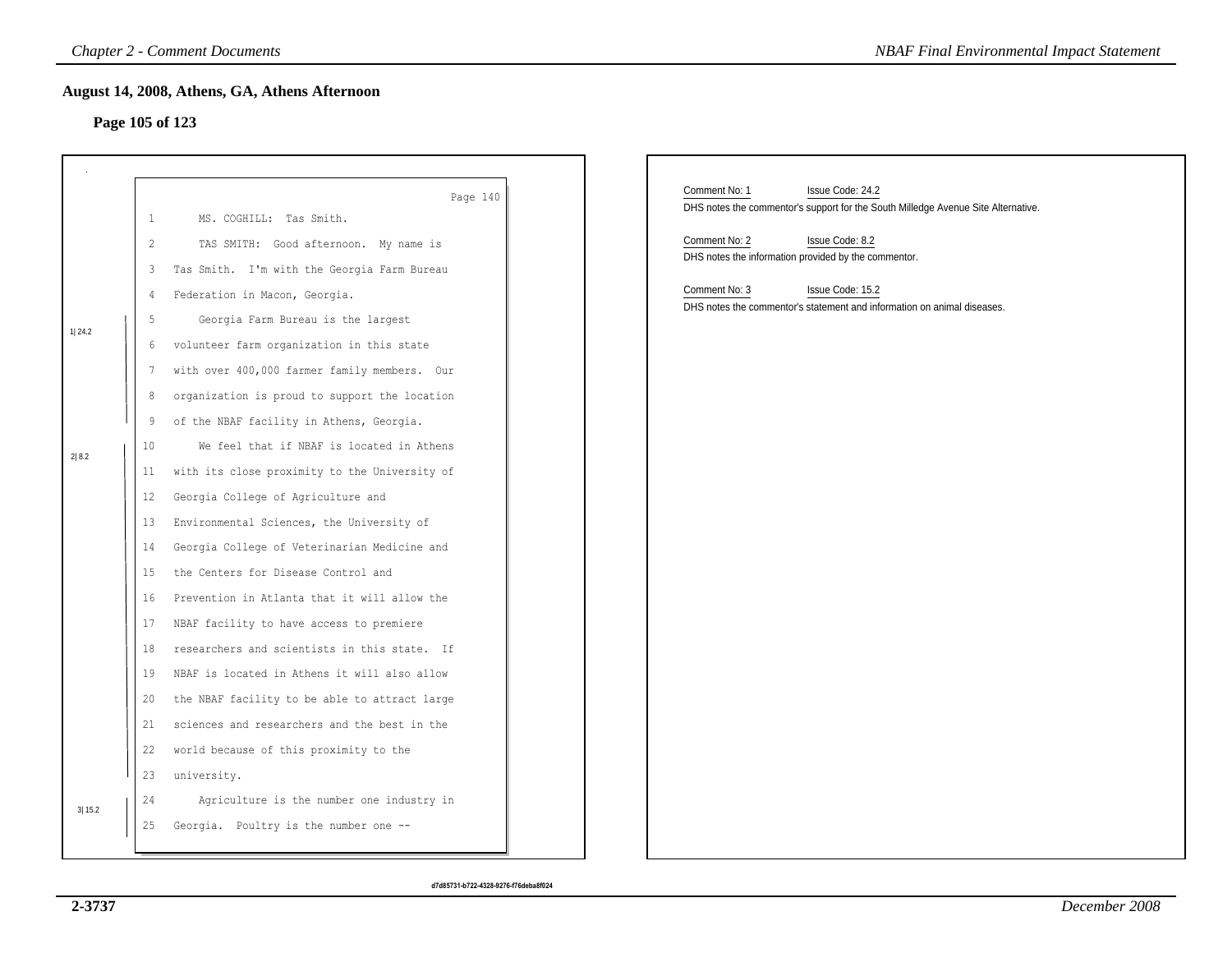## **Page 106 of 123**

|                  |                 | <b>Chapter 2 - Comment Documents</b>          | <b>NBAF Final Environmental Impact Statement</b>                                                                         |
|------------------|-----------------|-----------------------------------------------|--------------------------------------------------------------------------------------------------------------------------|
|                  |                 | August 14, 2008, Athens, GA, Athens Afternoon |                                                                                                                          |
|                  |                 | Page 106 of 123                               |                                                                                                                          |
|                  |                 |                                               |                                                                                                                          |
|                  |                 |                                               |                                                                                                                          |
|                  |                 | Page 141                                      | Comment No: 1<br>Issue Code: 25.2<br>DHS notes the commentor's opposition to the South Milledge Avenue Site Alternative. |
| cont. 3 15.2     | 1               | Georgia is the largest poultry state in the   |                                                                                                                          |
|                  | $\overline{2}$  | United States with a 2007 farm gate value of  |                                                                                                                          |
|                  | 3               | over 4.7 billion dollars.                     |                                                                                                                          |
|                  | $\frac{4}{3}$   | For Georgia poultry growers avian             |                                                                                                                          |
|                  | 5               | influenza is a major concern. Facilities      |                                                                                                                          |
|                  | 6               | such as NBAF prevent this type of spread of   |                                                                                                                          |
|                  | 7               | this type of disease. And if avian influenza  |                                                                                                                          |
|                  | 8               | was to spread in Georgia and the United       |                                                                                                                          |
|                  | 9               | States, it would be dramatic for Georgia      |                                                                                                                          |
|                  | 10 <sup>°</sup> | poultry industry.                             |                                                                                                                          |
|                  | 11              | Equine and cattle is also a viable step       |                                                                                                                          |
|                  | 12              | toward agricultural level with over 850       |                                                                                                                          |
|                  | 13              | million dollars in farm gate value.           |                                                                                                                          |
| cont.   1   24.2 | 14              | Georgia Farm Bureau is proud to support       |                                                                                                                          |
|                  | 15              | the location of this facility in Athens, and  |                                                                                                                          |
|                  | 16              | we're -- thank you so much for allowing us to |                                                                                                                          |
|                  | 17              | be here today, and we're pleased to comment   |                                                                                                                          |
|                  | 18              | on this issue.                                |                                                                                                                          |
|                  | 19              | MS. COGHILL: Thank you, Mr. Smith.            |                                                                                                                          |
|                  | 20              | (Applause.)                                   |                                                                                                                          |
|                  | 21              | MS. COGHILL: Laura Fleury.                    |                                                                                                                          |
|                  | 22              | LAURA FLEURY: Hello. My name is Laura         |                                                                                                                          |
|                  | 23              | Fleury, and I am an undergrad student at the  |                                                                                                                          |
|                  | 24              | University of Georgia.                        |                                                                                                                          |
| 1 25.2           | 25              | I speak today on behalf of over 200           |                                                                                                                          |
|                  |                 |                                               |                                                                                                                          |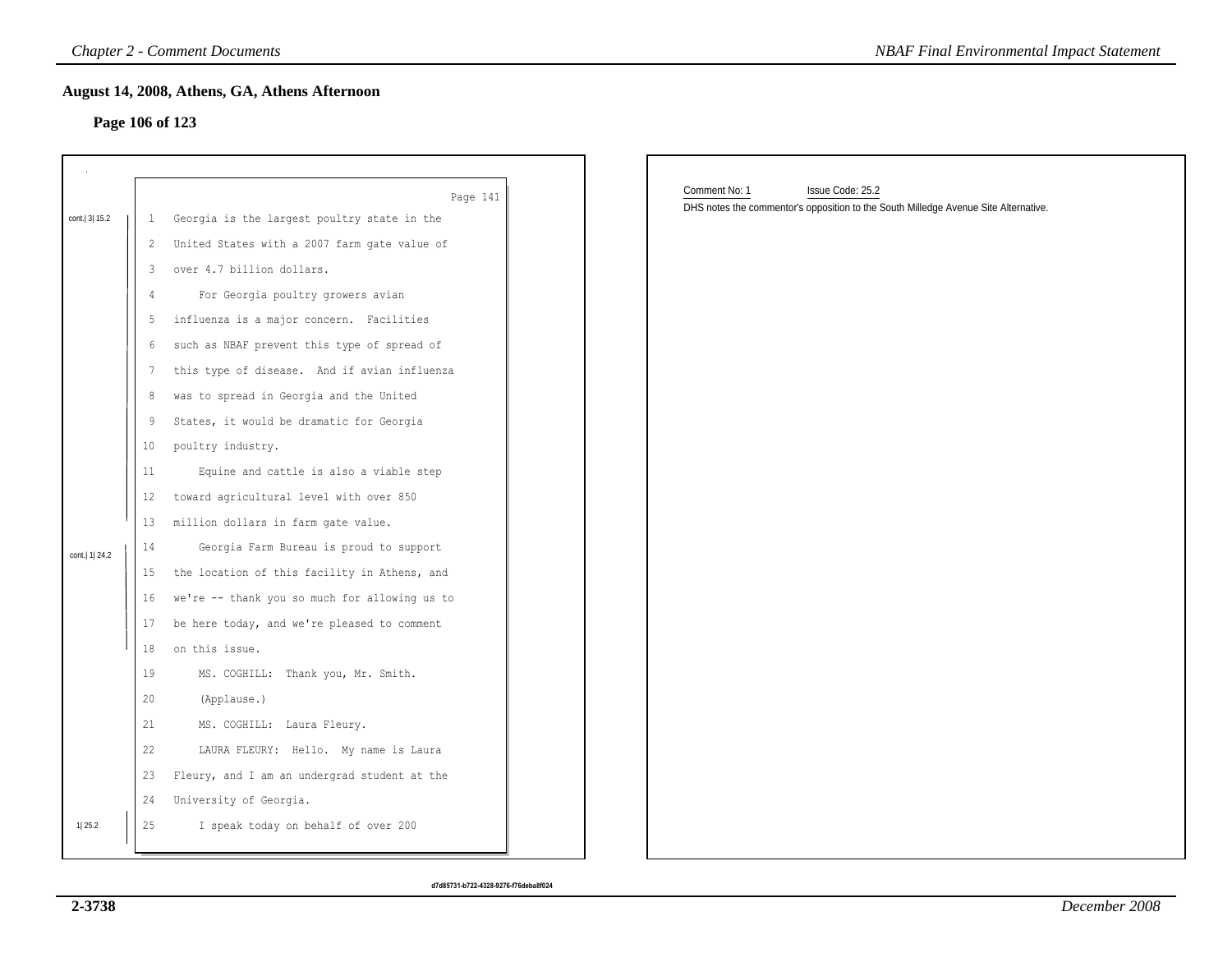# **Page 107 of 123**

| <b>Chapter 2 - Comment Documents</b><br>Page 107 of 123 |                                                                                                         | August 14, 2008, Athens, GA, Athens Afternoon                                                                                                                                                                                                                                                                                                                                                                                                                                                                                                                                                                                                                                                                                                                                                                     |                                                                                                                                                                                                                                                                                                                                                                                                                                                                                                                                                                                                                                                                                                                                                                                                                                                                                                                                                                                                                                                                                                                                                                                                                                                                                                                                                                                                                                                                                                                                                                                                                                                                                                                                                                                                                                                                                                                                                                                                                                                                                                                                                                                                                                                                                                                                                                                                                                                                                                                                                                                                                                                                                                                           |
|---------------------------------------------------------|---------------------------------------------------------------------------------------------------------|-------------------------------------------------------------------------------------------------------------------------------------------------------------------------------------------------------------------------------------------------------------------------------------------------------------------------------------------------------------------------------------------------------------------------------------------------------------------------------------------------------------------------------------------------------------------------------------------------------------------------------------------------------------------------------------------------------------------------------------------------------------------------------------------------------------------|---------------------------------------------------------------------------------------------------------------------------------------------------------------------------------------------------------------------------------------------------------------------------------------------------------------------------------------------------------------------------------------------------------------------------------------------------------------------------------------------------------------------------------------------------------------------------------------------------------------------------------------------------------------------------------------------------------------------------------------------------------------------------------------------------------------------------------------------------------------------------------------------------------------------------------------------------------------------------------------------------------------------------------------------------------------------------------------------------------------------------------------------------------------------------------------------------------------------------------------------------------------------------------------------------------------------------------------------------------------------------------------------------------------------------------------------------------------------------------------------------------------------------------------------------------------------------------------------------------------------------------------------------------------------------------------------------------------------------------------------------------------------------------------------------------------------------------------------------------------------------------------------------------------------------------------------------------------------------------------------------------------------------------------------------------------------------------------------------------------------------------------------------------------------------------------------------------------------------------------------------------------------------------------------------------------------------------------------------------------------------------------------------------------------------------------------------------------------------------------------------------------------------------------------------------------------------------------------------------------------------------------------------------------------------------------------------------------------------|
| cont.   1   25.2<br>2 21.2<br>cont.   1   25.2          | 2<br>3<br>$\overline{4}$<br>5<br>6<br>7<br>8<br>9<br>10<br>11<br>12<br>13<br>14<br>15<br>16<br>17<br>18 | Page 142<br>students and residents of Athens from the<br>Facebook group No Bioterror Lab in Athens.<br>We have many questions and concerns about<br>NBAF, but most importantly we want NBAF and<br>the DHS to know that we do not want it here.<br>The University of Georgia has tried to<br>keep us in the dark about the issues. Look<br>around. There's not many students here.<br>It's because they have no clue. But those<br>that do know are opposed.<br>My question is this: What will happen to<br>us, the students, all 35,000 and more, in the<br>event of a bioterrorist attack or outbreak.<br>What happens if a scientist like Bruce Ivans<br>is hired there.<br>We all know that Athens is the wrong<br>place for NBAF. Please keep it away from our<br>waters, schools, children, land and homes. | Comment No: 2<br>Issue Code: 21.2<br>DHS notes the commentor's concerns regarding the risk of a potential accident or terrorist event. The<br>NBAF would be designed, constructed, and operated to ensure the maximum level of public safety<br>and to fulfill all necessary requirements to protect the environment. As described in Chapter 3 and<br>summarized in Section 2.5 of the NBAF EIS, the impacts of activities during normal operations at any<br>of the six site alternatives would likely be minor. Sections 3.8.9, 3.10.9, and 3.14 (Health and Safety),<br>and Appendices B, D, and E provide a detailed analysis of the consequences from an accidental or<br>deliberate pathogen release. Should the NBAF Record of Decision call for the design, construction,<br>and operations of the NBAF then site specific protocols would be developed, in coordination with local<br>emergency response agencies that would consider the diversity and density of populations residing<br>within the local area. DHS would have site-specific standard operating procedures and response<br>plans in place prior to the initiation of research activities at the proposed NBAF. Section 3.14 and<br>Appendix E address accident scenarios, including external events such as a terrorist attack. A<br>separate Threat and Risk Assessment (designated as For Official Use Only)(TRA) was developed<br>outside of the EIS process in accordance with the requirements stipulated in federal regulations. The<br>TRA is "For Official Use Only" and is not available for public review. The purpose of the TRA was to<br>identify potential vulnerabilities and weaknesses associated with the NBAF and are used to<br>recommend the most prudent measures to establish a reasonable level of risk for the security of<br>operations of the NBAF and public safety. Because of the importance of the NBAF mission and the<br>associated work with potential high-consequence biological pathogens, critical information related to<br>the potential for adverse consequences as a result of intentional acts has been incorporated into the<br>NEPA process. Security would be provided by a series of fencing, security cameras, and protocols.<br>In addition, a dedicated security force would be present on-site. Additional security could be provided<br>via cooperation with local law enforcement agencies.<br>DHS also notes commentor's concern that NBAF employment practices include proper pre-<br>employment screening and ongoing employee training. As set out in Section 3.14.3.4, employees<br>and contractors will be screened prior to employment or engagement and monitored while working, |
|                                                         | 19<br>20<br>21<br>22<br>23<br>24<br>25                                                                  | Thank you.<br>MS. COGHILL: Thank you.<br>(Applause.)<br>MS. COGHILL: Regina Smith.<br>REGINA SMITH: Good afternoon. My name<br>is Regina Smith. I'm an Athens citizen, and<br>I've been a citizen of this community since                                                                                                                                                                                                                                                                                                                                                                                                                                                                                                                                                                                         | among other security measures. In addition, oversight of NBAF operations, as described in Section<br>2.2.2.6, will be conducted in part by the Institutional Biosafety Committee (IBC), which includes<br>community representative participation, and the APHIS Animal Research Policy and Institutional<br>Animal Care and Use Committee. With regard to employee training, Section 2.2.2.1 discusses the<br>requirement that all laboratory staff would receive pre-operational training, as well as ongoing<br>training, in the handling of hazardous infectious agents, understanding biocontainment functions of<br>standard and special practices for each biosafety level, and understanding biocontainment equipment<br>and laboratory characteristics.                                                                                                                                                                                                                                                                                                                                                                                                                                                                                                                                                                                                                                                                                                                                                                                                                                                                                                                                                                                                                                                                                                                                                                                                                                                                                                                                                                                                                                                                                                                                                                                                                                                                                                                                                                                                                                                                                                                                                           |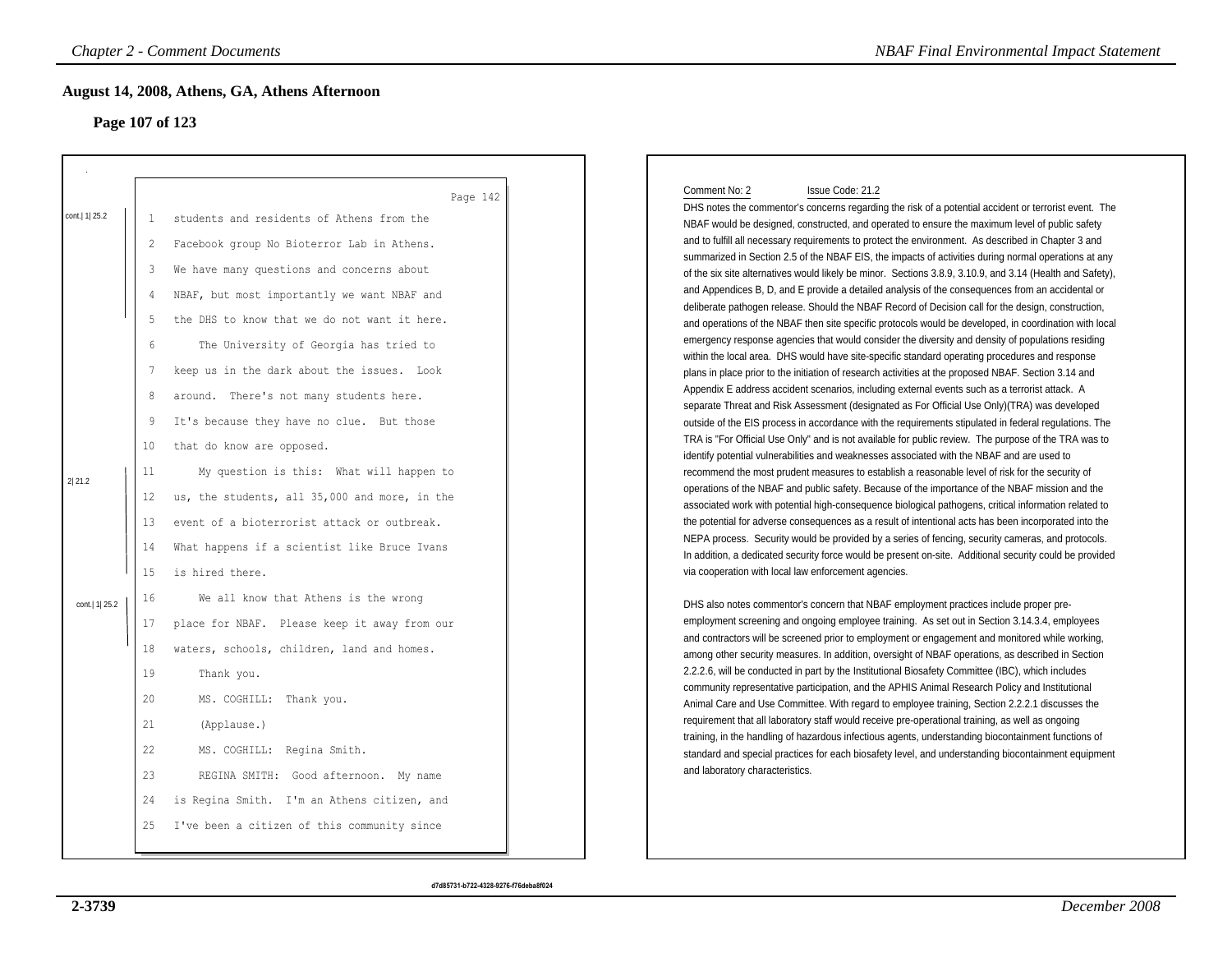## **Page 108 of 123**

|              | Page 143                                      |
|--------------|-----------------------------------------------|
| $\mathbf{1}$ | 2001. I'm going to tell you about my          |
| 2            | personal decision making regarding this       |
| $\mathbf{3}$ | matter.                                       |
| -4           | I am a UGA employee. I am the associate       |
| 5            | vice-president for research here at the       |
| 6            | university. And yes, David Lee is my boss.    |
| 7            | But no, David Lee does not tell me how to     |
| 8            | think, what to think or what to say.          |
| 9            | Like Dr. Cooke, I am not being paid to        |
| 10           | make any of these statements. And I have      |
| 11           | friends and colleagues and neighbors on both  |
| 12           | sides of this issue.                          |
| 13           | What I tried to do initially was to keep      |
| 14           | an open mind. So I would say that I was very  |
| 15           | noncommittal at the beginning. But I          |
| 16           | listened to the rhetoric and the hyperbole    |
| 17           | and the facts and the fiction, and I did what |
| 18           | any reasonable individual would do or should  |
| 19           | do in such a case as a citizen of Athens. I   |
| 20           | decided to educate and inform myself about    |
| 21           | this issue.                                   |
| 22           | So I read and I listened, and I learned       |
| 23           | about Winnipeg. I understood what was going   |
| 24           | on there. I looked at what was happening at   |
| 25           | the CDC in Athens, and I read the EIS.        |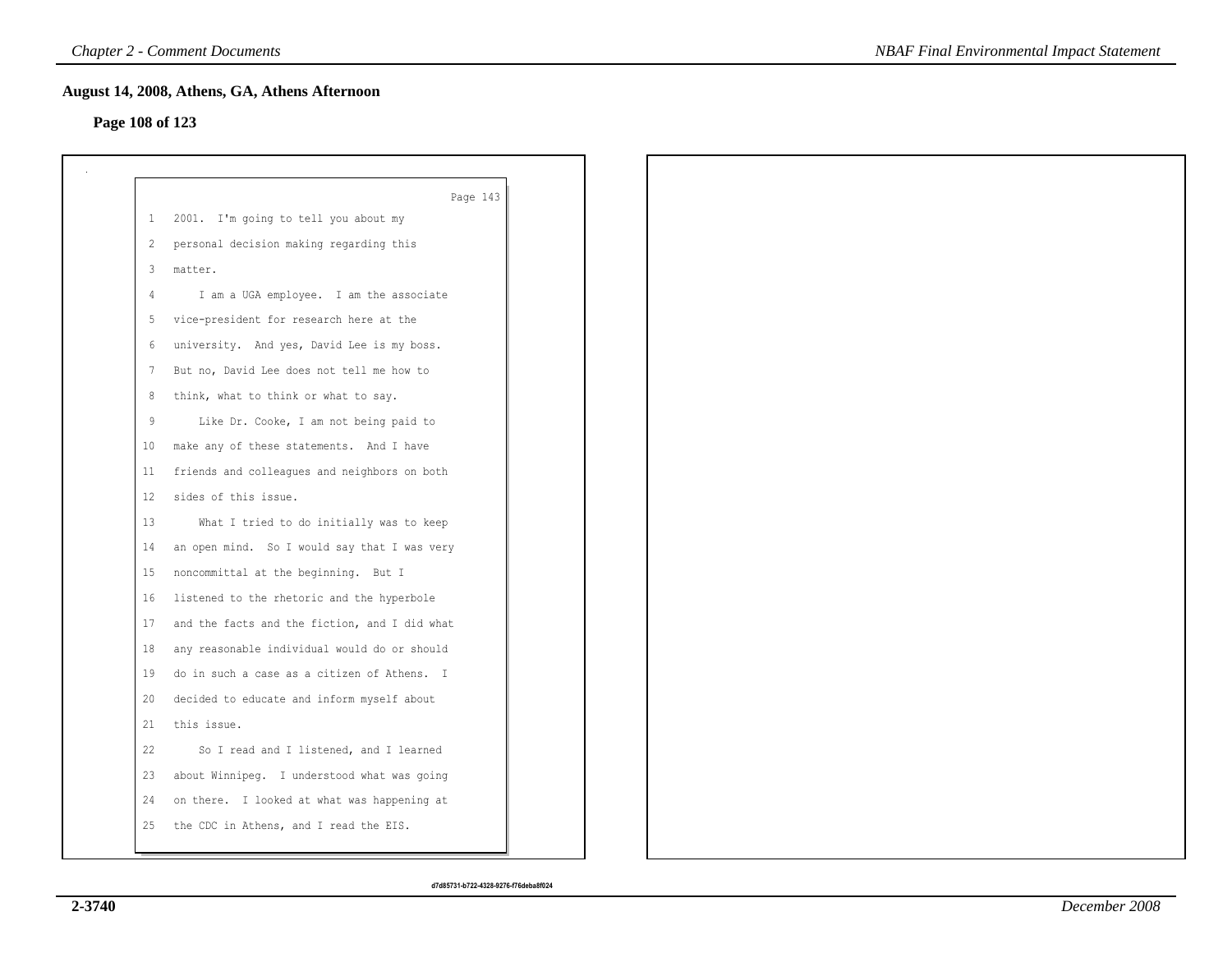## **Page 109 of 123**

|        |                   | <b>Chapter 2 - Comment Documents</b>          | <b>NBAF Final Environmental Impact Statement</b>                                  |
|--------|-------------------|-----------------------------------------------|-----------------------------------------------------------------------------------|
|        |                   | August 14, 2008, Athens, GA, Athens Afternoon |                                                                                   |
|        | Page 109 of 123   |                                               |                                                                                   |
|        |                   |                                               |                                                                                   |
|        |                   | Page 144                                      | Comment No: 1<br>Issue Code: 24.2                                                 |
|        | $\mathbf{1}$      | I weighed both the good and the bad, the      | DHS notes the commentor's support for the South Milledge Avenue Site Alternative. |
|        | 2                 | pros and the cons. And I realized that there  |                                                                                   |
|        | 3                 | are always risks. Life does not come without  |                                                                                   |
|        | 4                 | risks. Nothing is risk-free. And it is        |                                                                                   |
|        | 5                 | folly to even try to eliminate all risks. If  |                                                                                   |
|        | 6                 | we do that we freeze, we do nothing, we cease |                                                                                   |
|        | 7                 | to exist.                                     |                                                                                   |
| 1 24.2 | 8                 | I'm comfortable with NBAF. I've made a        |                                                                                   |
|        | 9                 | decision, after doing all of my homework. I   |                                                                                   |
|        | 10                | live a few miles from the site. I'm           |                                                                                   |
|        | 11                | comfortable with it. I think there are low    |                                                                                   |
|        | $12 \overline{ }$ | risks associated with it because the public   |                                                                                   |
|        | 13                | health benefits outweigh those risks.         |                                                                                   |
|        | 14                | The whole issue -- and I'm not concerned      |                                                                                   |
|        | 15                | about economics, jobs, individuals who may    |                                                                                   |
|        | 16                | have psychological problems and do something  |                                                                                   |
|        | 17                | bad. But the public health risks outweigh --  |                                                                                   |
|        | 18                | I mean the public health benefits outweigh    |                                                                                   |
|        | 19                | the risks and will contribute to making this  |                                                                                   |
|        | 20                | world for all of us a better place in which   |                                                                                   |
|        | 21                | to live.                                      |                                                                                   |
|        | 22                | Thank you.                                    |                                                                                   |
|        | 23                | MS. COGHILL: Thank you.                       |                                                                                   |
|        | 24                | (Applause.)                                   |                                                                                   |
|        | 25                | MS. COGHILL: Our next speaker is April        |                                                                                   |
|        |                   |                                               |                                                                                   |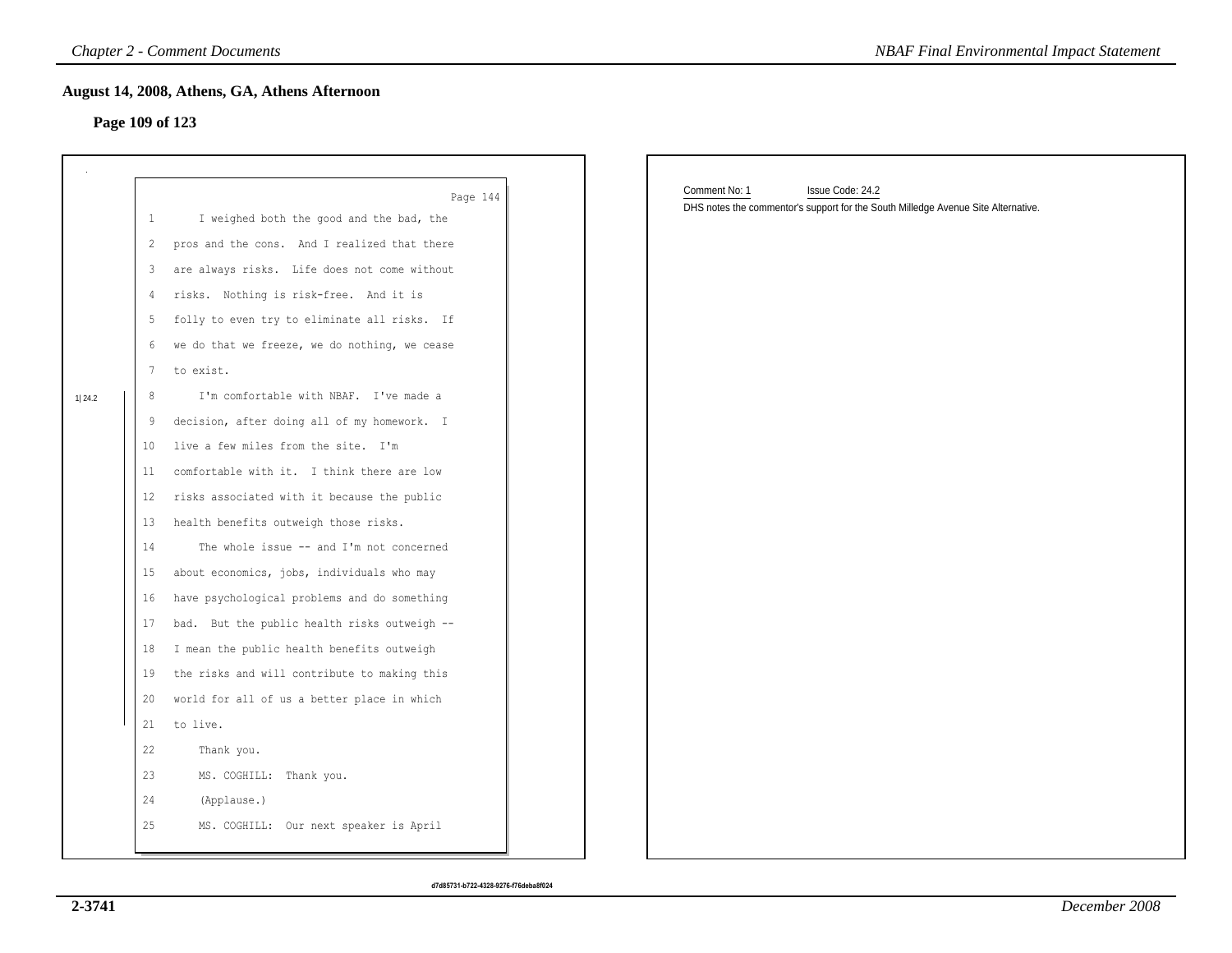# **Page 110 of 123**

|        |                 | <b>Chapter 2 - Comment Documents</b>          | <b>NBAF Final Environmental Impact Statement</b>                                                                                                                                                          |
|--------|-----------------|-----------------------------------------------|-----------------------------------------------------------------------------------------------------------------------------------------------------------------------------------------------------------|
|        |                 | August 14, 2008, Athens, GA, Athens Afternoon |                                                                                                                                                                                                           |
|        |                 | Page 110 of 123                               |                                                                                                                                                                                                           |
|        |                 |                                               |                                                                                                                                                                                                           |
|        |                 | Page 145                                      | Comment No: 1<br>Issue Code: 12.2                                                                                                                                                                         |
|        | $\mathbf{1}$    | Ingle.                                        | DHS notes the commentor's concerns with erosion and surface water impacts. The NBAF EIS<br>Section 3.6.3 describes the South Milledge Avenue Site alternative's soil and geological conditions            |
|        | 2               | APRIL INGLE: Good afternoon. I'm April        | and Section 3.6.3.2 describes site specific potential construction consequences. Chapter 3 Section                                                                                                        |
|        | 3               | Ingle, and I'm the executive director of the  | 3.7.3 describes potential construction and operational consequences on water resources if the NBAF<br>were sited at the South Milledge Avenue Site. Section 3.7.3.3.2 describes that with the enforcement |
|        | 4               | Georgia River Network.                        | of all regulations concerning runoff quantity and quality, and the installation of site features designed                                                                                                 |
|        | -5              | We're a statewide organization that looks     | to address anticipated runoff problems, the NBAF storm water contribution is not anticipated to be<br>substantial; however, the effluent volume and constituents would contribute to the general trend of |
|        | 6               | to protect and restore rivers all across the  | increased storm water runoff in the region.                                                                                                                                                               |
|        | 7               | state of Georgia. We're based here in         |                                                                                                                                                                                                           |
|        | 8               | Athens, and I live here in Athens.            |                                                                                                                                                                                                           |
|        | 9               | Georgia River Network represents over 600     |                                                                                                                                                                                                           |
|        | 10 <sub>o</sub> | Georgia citizens and over 30 river protection |                                                                                                                                                                                                           |
|        | 11              | organizations throughout the state of         |                                                                                                                                                                                                           |
|        | $12 \,$         | Georgia, including the Upper Oconee Watershed |                                                                                                                                                                                                           |
|        | 13              | Network, which is our local watershed group   |                                                                                                                                                                                                           |
|        | 14              | here in Athens.                               |                                                                                                                                                                                                           |
|        | 15              | But I'm not speaking on behalf of them        |                                                                                                                                                                                                           |
| 1 12.2 | 16              | today. I am speaking on behalf of Georgia     |                                                                                                                                                                                                           |
|        | 17              | River Network. And as a voice for issues      |                                                                                                                                                                                                           |
|        | 18              | that transcend Georgia's watersheds I want to |                                                                                                                                                                                                           |
|        | 19              | comment on several issues that the draft EIS  |                                                                                                                                                                                                           |
|        | 20              | does not adequately address or is             |                                                                                                                                                                                                           |
|        | 21              | insufficient with regards to impacts to the   |                                                                                                                                                                                                           |
|        | 22              | Oconee River and other aquatic resources.     |                                                                                                                                                                                                           |
|        | 23              | First, due to the size of the facility,       |                                                                                                                                                                                                           |
|        | 24              | it is likely that it will result in a large   |                                                                                                                                                                                                           |
|        | 25              | amount of impervious area and, therefore, a   |                                                                                                                                                                                                           |
|        |                 |                                               |                                                                                                                                                                                                           |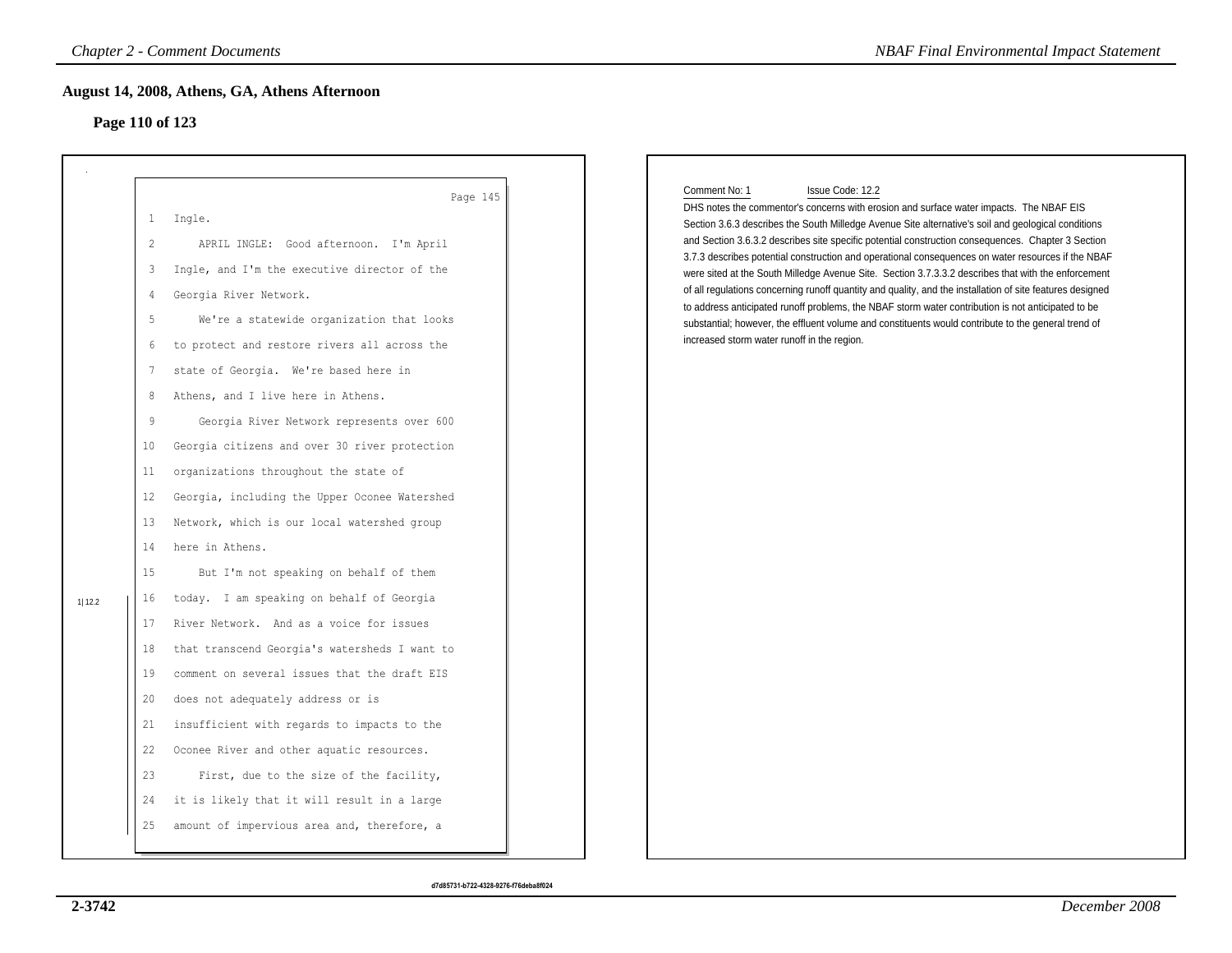## **Page 111 of 123**

|                |              | Page 146                                      |
|----------------|--------------|-----------------------------------------------|
| cont.  1  12.2 | $\mathbf{1}$ | large amount of stormwater. At this time      |
|                | 2            | there are no specific plans that guarantee    |
|                | 3            | that stormwater impacts will be mitigated or  |
|                | 4            | prevented with the installation and           |
|                | 5            | maintenance of stormwater control practices   |
|                | 6            | with the EIS stating only that they would be  |
|                | -7           | considered or could be used but not that they |
|                | 8            | shall be used. The EIS cannot conclude that   |
|                | -9           | there will be no direct impact without these  |
|                | 10           | assurances.                                   |
|                | 11           | During construction of the facility there     |
|                | 12           | is great potential for erosion and            |
|                | 13           | sedimentation of the river impacting habitat  |
|                | 14           | and downstream communities, especially due to |
|                | 15           | the widespread erosion and sedimentation      |
|                | 16           | problems that exist in Georgia based on       |
|                | 17           | topography, lack of proper installation of    |
|                | 18           | Best Management Practices and a lack of       |
|                | 19           | funding to properly enforce erosion and       |
|                | 20           | sedimentation laws.                           |
|                | 21           | At this time there are no specific            |
|                | 22           | guarantees that erosion and sediment impacts  |
|                | 23           | will be mitigated or prevented at the site;   |
|                | 24           | and, therefore, the EIS cannot conclude that  |
|                | 25           | there will be no direct impact without these  |
|                |              |                                               |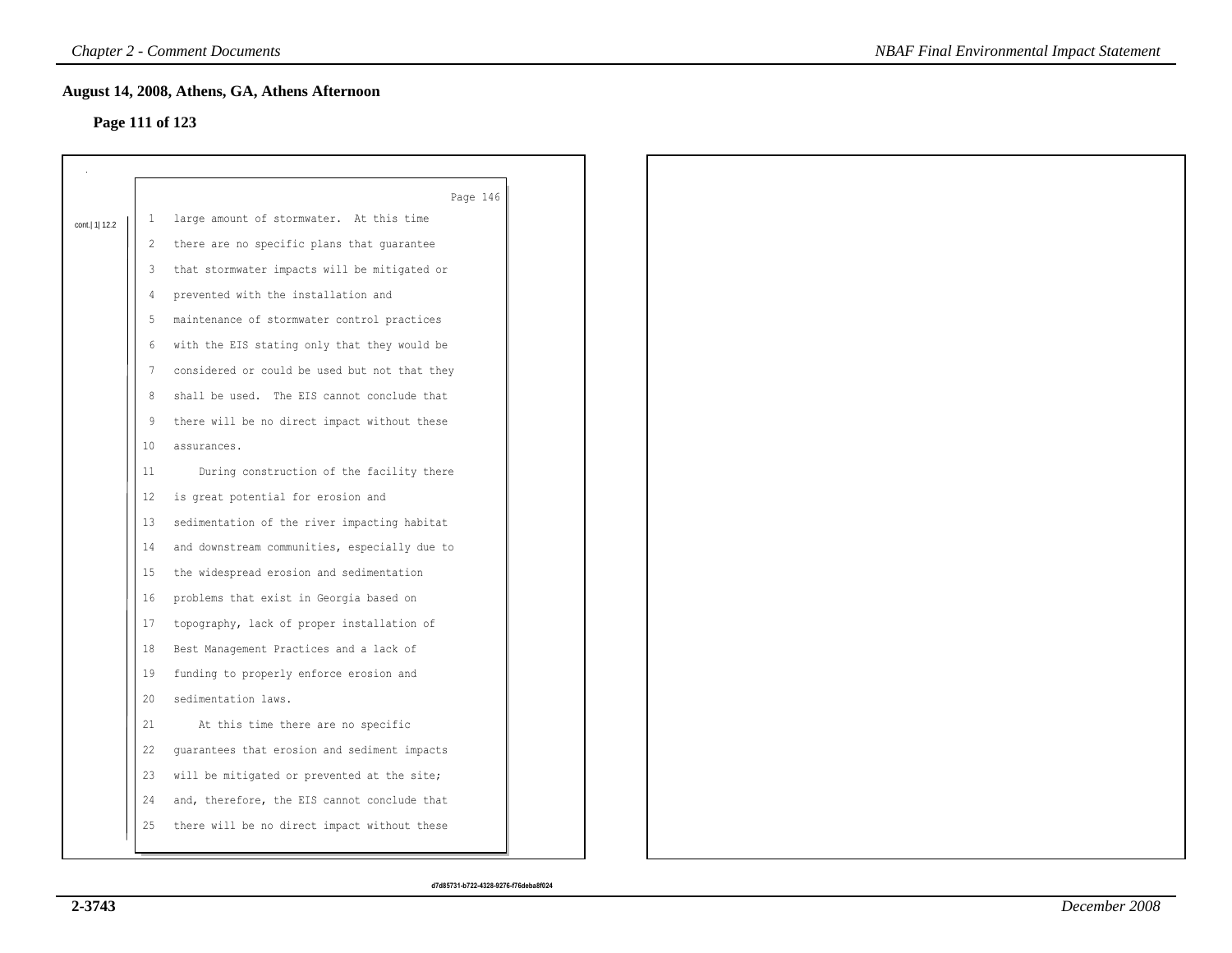# **Page 112 of 123**

|                           |                                                                                                                           | <b>Chapter 2 - Comment Documents</b>                                                                                                                                                                                                                                                                                                                                                                                                                                                                                                                                                                                                                                                                                                                                                                                                                                                                                                                                                          | <b>NBAF Final Environmental Impact Statement</b>                                                                                                                                                                                                                                                                                                                                                                                                                                                                                                                                                                                                                                                                                                                                                                                                                                                                                                                                                                                                                                                                                                                                                                                                                                                                                                                                                                                                                                                                                                                                                                                                                                                                                                   |
|---------------------------|---------------------------------------------------------------------------------------------------------------------------|-----------------------------------------------------------------------------------------------------------------------------------------------------------------------------------------------------------------------------------------------------------------------------------------------------------------------------------------------------------------------------------------------------------------------------------------------------------------------------------------------------------------------------------------------------------------------------------------------------------------------------------------------------------------------------------------------------------------------------------------------------------------------------------------------------------------------------------------------------------------------------------------------------------------------------------------------------------------------------------------------|----------------------------------------------------------------------------------------------------------------------------------------------------------------------------------------------------------------------------------------------------------------------------------------------------------------------------------------------------------------------------------------------------------------------------------------------------------------------------------------------------------------------------------------------------------------------------------------------------------------------------------------------------------------------------------------------------------------------------------------------------------------------------------------------------------------------------------------------------------------------------------------------------------------------------------------------------------------------------------------------------------------------------------------------------------------------------------------------------------------------------------------------------------------------------------------------------------------------------------------------------------------------------------------------------------------------------------------------------------------------------------------------------------------------------------------------------------------------------------------------------------------------------------------------------------------------------------------------------------------------------------------------------------------------------------------------------------------------------------------------------|
|                           |                                                                                                                           | August 14, 2008, Athens, GA, Athens Afternoon<br>Page 112 of 123                                                                                                                                                                                                                                                                                                                                                                                                                                                                                                                                                                                                                                                                                                                                                                                                                                                                                                                              |                                                                                                                                                                                                                                                                                                                                                                                                                                                                                                                                                                                                                                                                                                                                                                                                                                                                                                                                                                                                                                                                                                                                                                                                                                                                                                                                                                                                                                                                                                                                                                                                                                                                                                                                                    |
| cont.   1  12.2<br>2 13.2 | 1<br>2<br>3<br>4<br>-5<br>6<br>-7<br>8<br>9<br>10<br>11<br>12<br>13<br>14<br>15<br>16<br>17<br>18<br>19<br>20<br>21<br>22 | Page 147<br>assurances.<br>The EIS concludes that there are<br>headwater streams located on the property and<br>at least some of them will be impacted.<br>Specifically, it states that the road and<br>fence construction would affect approximately<br>50 linear feet of stream on the site, as well<br>as a buffer zone and would require Section<br>404 permits from the Army Corps of Engineers,<br>Section 41 certification from the State and a<br>buffer variance from Clarke County.<br>I do believe that those -- that that<br>would qualify it as a direct impact and the<br>EIS is in error to conclude that operations<br>at the NBAF would have no direct impact on<br>wetlands or aquatic communities.<br>Further, it should be noted in the EIS<br>that a buffer variance will also have to be<br>obtained from the State for the 25-foot<br>buffer. Erosion and sedimentation are also<br>impacts on the Altamaha shiner, which is a<br>state-listed species. And we're also | Comment No: 2<br>Issue Code: 13.2<br>DHS notes the commentor's concern regarding potential effects on aquatic species and water quality<br>at the South Milledge Avenue Site. The mitigation measures presented in Section 3.15 of the NBAF<br>EIS (BMPs and SWPPP) would minimize the potential for erosion and sedimentation impacts during<br>the construction process. Low impact design (LID) features would be used to minimize the potential<br>for adverse impacts associated with stormwater runoff from the completed facility. Preliminary LID<br>measures that are being considered include pervious pavement in both parking lots and pedestrian<br>walkways, capturing and using roof runoff for landscape watering, and grading parking lots to filter<br>storm water through landscaped areas. As described in Section 3.3.3.1.4, sewage acceptance<br>criteria and pretreatment requirements would apply to the wastewater discharged from the proposed<br>NBAF. The Athens-Clarke County Sewer Use Ordinance of 2007 provides limits on specific pollutant<br>discharges to the Middle Oconee Wastewater Treatment Facility. The NBAF would be designed and<br>operated as necessary to comply with Athens-Clarke County Middle Oconee Wastewater Treatment<br>Facility criteria and avoid the discharge of potentially harmful wastewater constituents.<br>Implementation of approved erosion control measures, utilization of LID storm water pollution<br>prevention measures, and compliance with wastewater treatment standards would prevent significant<br>impacts on downstream aquatic resources such as the Middle Oconee River. Therefore, the<br>Altamaha shiner is not likely to be adversely affected by the NBAF. |
|                           | 23<br>24<br>25                                                                                                            | concerned about the potential discharge of<br>pollutants from wastewater and believe that<br>the EIS should adequately address those                                                                                                                                                                                                                                                                                                                                                                                                                                                                                                                                                                                                                                                                                                                                                                                                                                                          |                                                                                                                                                                                                                                                                                                                                                                                                                                                                                                                                                                                                                                                                                                                                                                                                                                                                                                                                                                                                                                                                                                                                                                                                                                                                                                                                                                                                                                                                                                                                                                                                                                                                                                                                                    |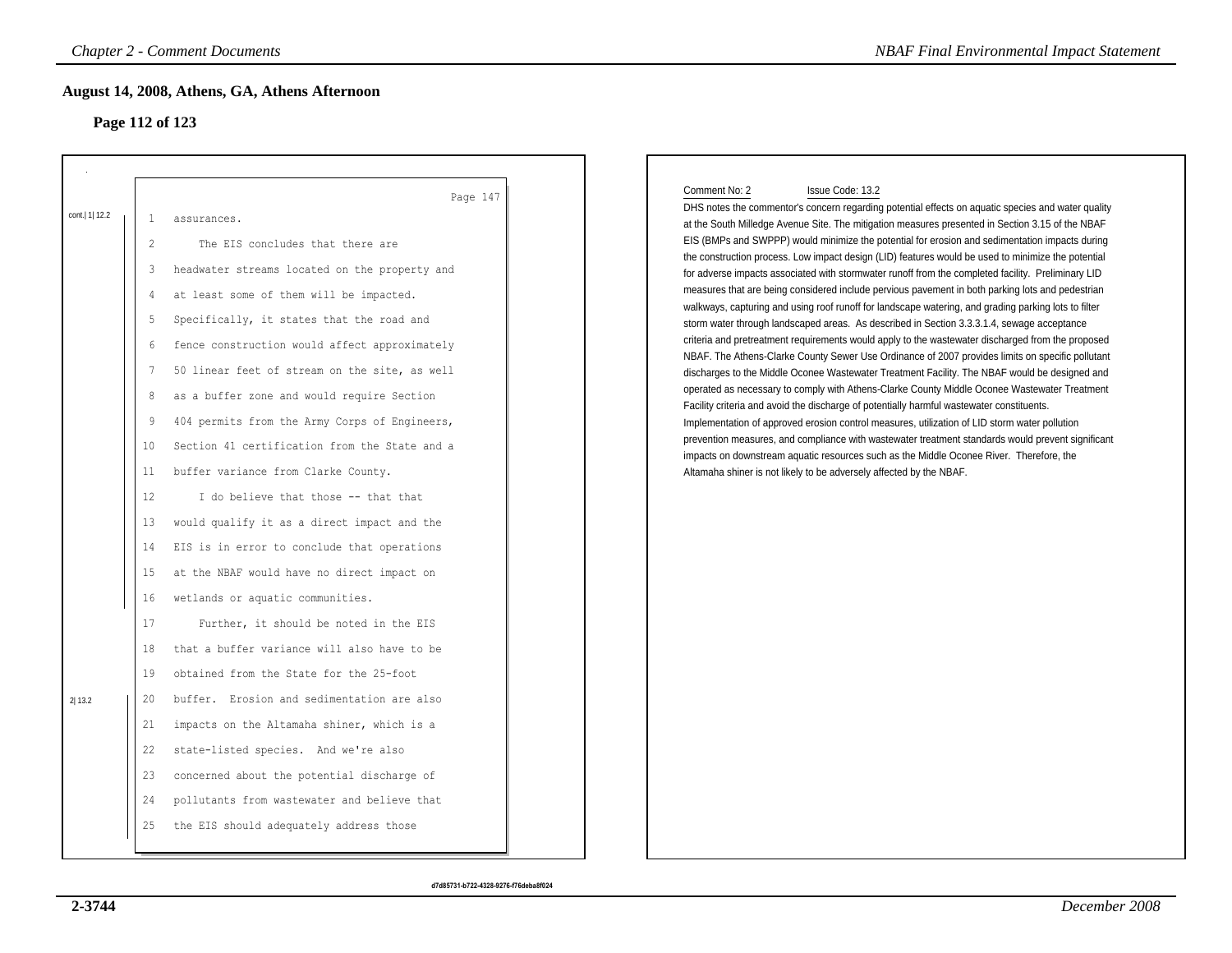## **Page 113 of 123**

|                      | Page 148                                      |
|----------------------|-----------------------------------------------|
|                      | 1 impacts on the river.                       |
| $\mathbf{2}^{\circ}$ | I want to finally say that there is going     |
| $\mathbf{3}$         | to -- there is a potential for a high level   |
| 4                    | of consumption of natural resources at this   |
| 5                    | site and consumptive use of water from the    |
| 6                    | site and that should be reflected in the EIS, |
| 7                    | as well.                                      |
| 8                    | That concludes my comments, and I thank       |
| 9                    | you for the opportunity to make them.         |
| 10                   | MS. COGHILL: Thank you.                       |
| 11                   | (Applause.)                                   |
| 12 <sup>°</sup>      | MS. COGHILL: There are two folks that         |
| 13                   | signed in earlier and they were not here when |
| 14                   | their name was called. So I'd like to give    |
| 15                   | them an opportunity if they're still here to  |
| 16                   | come forward if they would like.              |
| 17                   | Richard Theurer. And the other gentleman      |
| 18                   | was Steve Valeika.                            |
| 19                   | (No response.)                                |
| 20                   | MS. COGHILL: It doesn't appear that           |
| 21                   | those two folks are still here.               |
| 22                   | What we'd like to do is the meeting is        |
| 23                   | advertised to go till 4:30. It is about ten   |
| 24                   | after 4:00 now. And I'd like to ask and open  |
| 25                   | up the floor in the event that there is       |
|                      |                                               |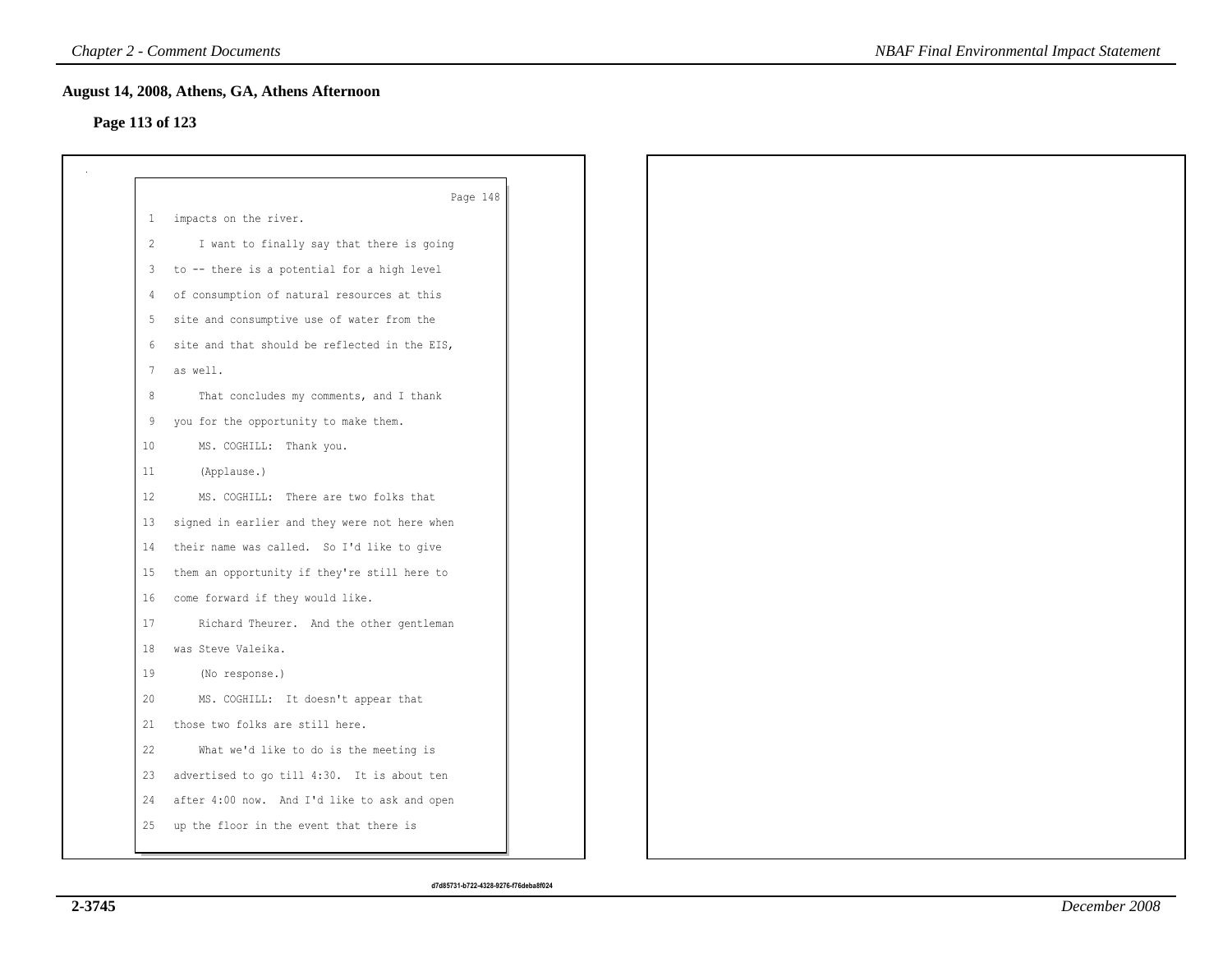# **Page 114 of 123**

|                                    |                                                                                                                                                             | <b>Chapter 2 - Comment Documents</b>                                                                                                                                                                                                                                                                                                                                                                                                                                                                                                                                                                                                                                                                                                                                                                                                                                                                                                                                                                                                                           | <b>NBAF Final Environmental Impact Statement</b>                                                                                                                                                                                                                                                                                                                                                                                                                                                                                                                                                                                                                                                                                                                                                                                                                                                                                                                                                                                 |
|------------------------------------|-------------------------------------------------------------------------------------------------------------------------------------------------------------|----------------------------------------------------------------------------------------------------------------------------------------------------------------------------------------------------------------------------------------------------------------------------------------------------------------------------------------------------------------------------------------------------------------------------------------------------------------------------------------------------------------------------------------------------------------------------------------------------------------------------------------------------------------------------------------------------------------------------------------------------------------------------------------------------------------------------------------------------------------------------------------------------------------------------------------------------------------------------------------------------------------------------------------------------------------|----------------------------------------------------------------------------------------------------------------------------------------------------------------------------------------------------------------------------------------------------------------------------------------------------------------------------------------------------------------------------------------------------------------------------------------------------------------------------------------------------------------------------------------------------------------------------------------------------------------------------------------------------------------------------------------------------------------------------------------------------------------------------------------------------------------------------------------------------------------------------------------------------------------------------------------------------------------------------------------------------------------------------------|
|                                    |                                                                                                                                                             | August 14, 2008, Athens, GA, Athens Afternoon<br>Page 114 of 123                                                                                                                                                                                                                                                                                                                                                                                                                                                                                                                                                                                                                                                                                                                                                                                                                                                                                                                                                                                               |                                                                                                                                                                                                                                                                                                                                                                                                                                                                                                                                                                                                                                                                                                                                                                                                                                                                                                                                                                                                                                  |
| 1 2.0<br>2 25.2<br>cont.   1   2.0 | 1<br>2<br>3<br>$\overline{4}$<br>5<br>6<br>7<br>8<br>9<br>10<br>11<br>$12 \,$<br>13<br>14<br>15<br>16<br>17<br>18<br>19<br>20<br>21<br>22<br>23<br>24<br>25 | Page 149<br>someone here who did not sign in to speak or<br>who would like to speak now that did not<br>speak already.<br>If you'd like to, please come forward to<br>a microphone. The same parameters will<br>follow.<br>EDWARD LEVINE: Good afternoon. My name<br>is Edward Levine. And thank you for the<br>opportunity to speak.<br>I would like to read from the May 22nd,<br>2008, report from the Government<br>Accountability Office. The title of that<br>report is DHS Lacks Evidence to Conclude that<br>Foot and Mouth Disease Research Can be Done<br>Safely on the U.S. Mainland.<br>I am against the NBAF here in Athens.<br>I'm against it being built on the mainland.<br>GAO found that the Department of Homeland<br>Security has neither conducted nor<br>commissioned any study to determine whether<br>work on Foot and Mouth Disease, FMD, can be<br>done safely on the U.S. mainland. Instead of<br>deciding what work with FMD can be done<br>safely on the mainland, DHS relied on the<br>2002 U.S. Department of Agriculture study | Comment No: 1<br>Issue Code: 2.0<br>DHS notes the commentor's opposition to the five mainland site alternatives and reference to the U.S.<br>Government Accountability Office report (May 2008) as justification. DHS believes that experience<br>shows that facilities utilizing modern biocontainment technologies and safety protocols, such as would<br>be employed in the design, construction, and operation of the NBAF, would enable it to be safely<br>operated on the mainland. The conclusions expressed in Section 3.14 of the NBAF EIS show that<br>even though Plum Island has a lower potential impact in case of a release, the probability of a release<br>is low at all sites. The lower potential effect is due both to the water barrier around the island and the<br>lack of livestock and susceptible wildlife species.<br>Comment No: 2<br>Issue Code: 25.2<br>DHS notes the commentor's opposition to the five mainland site alternatives, in particular, the South<br>Milledge Avenue Site Alternative. |
|                                    |                                                                                                                                                             |                                                                                                                                                                                                                                                                                                                                                                                                                                                                                                                                                                                                                                                                                                                                                                                                                                                                                                                                                                                                                                                                |                                                                                                                                                                                                                                                                                                                                                                                                                                                                                                                                                                                                                                                                                                                                                                                                                                                                                                                                                                                                                                  |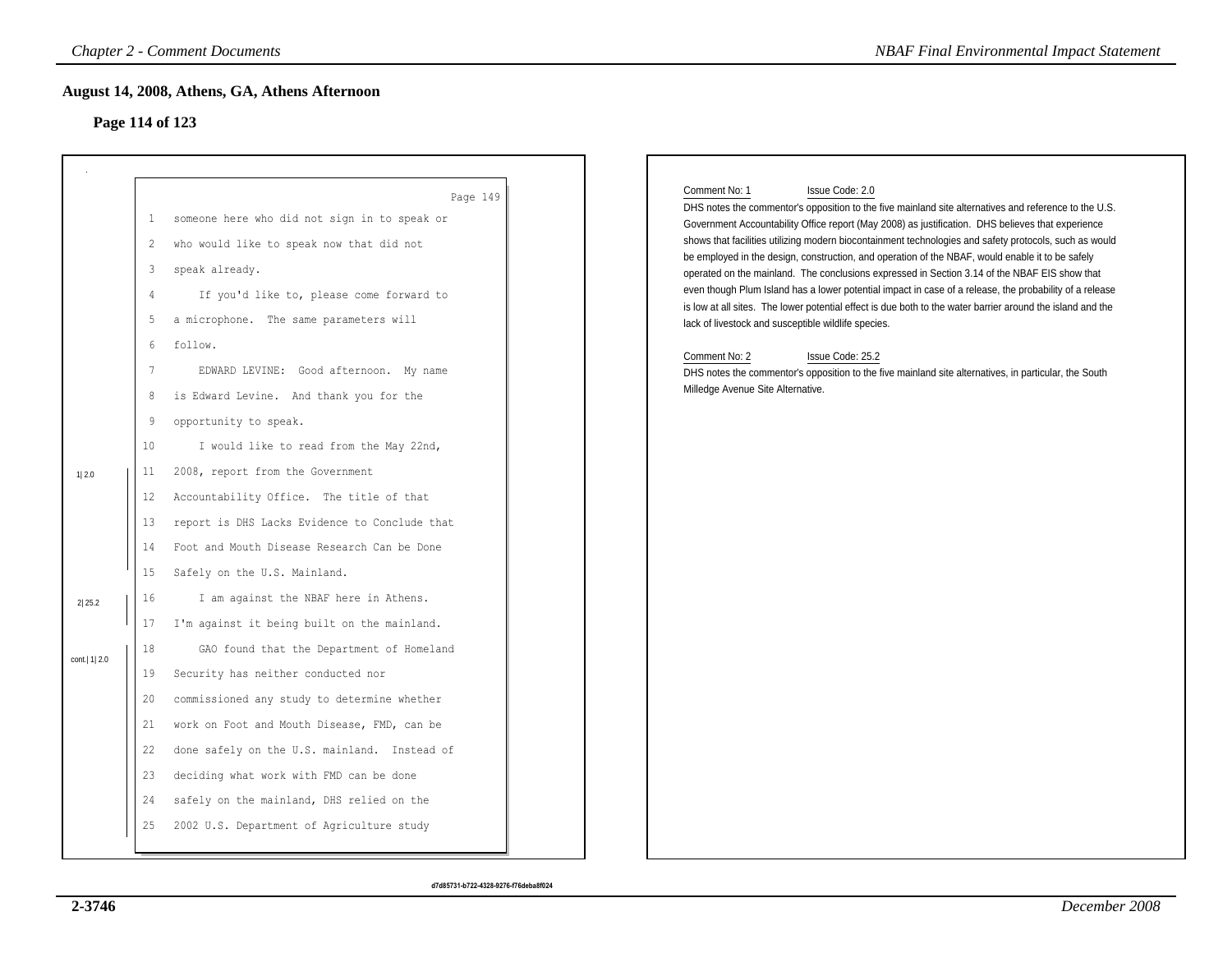# **Page 115 of 123**

|                         | <b>Chapter 2 - Comment Documents</b>                                                                                                                                                                                                                                                                                                                                                                                                                                                                                                                                                                                                                                                                                                                                                                                             | <b>NBAF Final Environmental Impact Statement</b>                                                                                                                                                                                                                                                                                                                                                                                                                                                                                                                                                                                                                                                                                                                                                                                                                                                                                                                                                                                                                                                                                                                                                                                                                                                                                                                                                                                                                                                                                                                                                                                                                                                                                                                                                                                                                                                                                                                                                                                                                                                                                                                                                                  |
|-------------------------|----------------------------------------------------------------------------------------------------------------------------------------------------------------------------------------------------------------------------------------------------------------------------------------------------------------------------------------------------------------------------------------------------------------------------------------------------------------------------------------------------------------------------------------------------------------------------------------------------------------------------------------------------------------------------------------------------------------------------------------------------------------------------------------------------------------------------------|-------------------------------------------------------------------------------------------------------------------------------------------------------------------------------------------------------------------------------------------------------------------------------------------------------------------------------------------------------------------------------------------------------------------------------------------------------------------------------------------------------------------------------------------------------------------------------------------------------------------------------------------------------------------------------------------------------------------------------------------------------------------------------------------------------------------------------------------------------------------------------------------------------------------------------------------------------------------------------------------------------------------------------------------------------------------------------------------------------------------------------------------------------------------------------------------------------------------------------------------------------------------------------------------------------------------------------------------------------------------------------------------------------------------------------------------------------------------------------------------------------------------------------------------------------------------------------------------------------------------------------------------------------------------------------------------------------------------------------------------------------------------------------------------------------------------------------------------------------------------------------------------------------------------------------------------------------------------------------------------------------------------------------------------------------------------------------------------------------------------------------------------------------------------------------------------------------------------|
|                         | August 14, 2008, Athens, GA, Athens Afternoon<br>Page 115 of 123                                                                                                                                                                                                                                                                                                                                                                                                                                                                                                                                                                                                                                                                                                                                                                 |                                                                                                                                                                                                                                                                                                                                                                                                                                                                                                                                                                                                                                                                                                                                                                                                                                                                                                                                                                                                                                                                                                                                                                                                                                                                                                                                                                                                                                                                                                                                                                                                                                                                                                                                                                                                                                                                                                                                                                                                                                                                                                                                                                                                                   |
| cont.  1  2.0<br>3 19.2 | Page 150<br>that addressed a different question.<br>$\mathbf{1}$<br>$\mathbf{2}$<br>The study did not assess the past history<br>of releases of FMD virus or other dangerous<br>3<br>pathogens in the United States or elsewhere.<br>$\overline{4}$<br>It did not address in detail the issues of<br>5<br>containment related to large animal work in<br>6<br>BSL-3 and facilities. It was inaccurate in<br>7<br>comparing other countries' FMD work and<br>8<br>experience with that of the United States.<br>9<br>Therefore the GAO believes DHS does not have<br>10<br>evidence to conclude that FMD work can be<br>11<br>12<br>done safely on the U.S. mainland.<br>13<br>So my questions for the record -- and I<br>know I will not get an answer now -- is DHS<br>14<br>offering the EIS as evidence that FMD can be<br>15 | Issue Code: 19.2<br>Comment No: 3<br>DHS notes the commentor's question and concern for locating NBAF on a mainland site. DHS<br>believes that experience shows that facilities utilizing modern biocontainment technologies and safety<br>protocols, such as would be employed in the design, construction, and operation of NBAF, would<br>enable NBAF to be safely operated on the mainland.<br>DHS also notes the commentor's concern regarding the mission of the NBAF and the purpose of the<br>NBAF EIS. Chapter 1, Section 1.1 of the NBAF EIS identifies DHS's mission which is to study foreign<br>animal and zoonotic (transmitted from animals to humans) diseases that threaten our agricultural<br>livestock and agricultural economy. The goal or benefit of NBAF is to prevent these animal diseases<br>from spreading in the United States through research into the transmission of these animal diseases<br>and the development of diagnostic tests, vaccines, and antiviral therapies. Because of the importance<br>of the NBAF mission and the associated work with potential high-biocontainment pathogens, critical<br>information related to the potential for adverse consequences as a result of intentional acts has been<br>incorporated into the NEPA process. DHS prepared the NBAF EIS in accordance with the provisions<br>of NEPA (42 U.S.C. 4321 et seq.) and CEQ's regulations for implementing NEPA (40 CFR 1500 et<br>seq.). The primary objective of the EIS is to evaluate the environmental impacts of a range of<br>reasonable alternatives for locating, constructing and operating the NBAF. NEPA requires all<br>reasonable alternatives to be considered and that includes consideration of mainland sites. DHS<br>believes that experience shows that facilities utilizing modern biocontainment technologies and safety<br>protocols, such as would be employed in the design, construction, and operation of NBAF, would<br>enable NBAF to be safely operated with a minimal degree of risk, regardless of the site chosen.<br>Comment No: 4<br>Issue Code: 1.0<br>DHS notes the commentor's concern regarding a malicious and criminal act perpetrated by a NBAF |
| 4 1.0                   | done safely on the U.S. mainland? Does the<br>16<br>EIS address the history of accidents in or<br>17<br>releases from biocontainment facilities<br>18<br>generally, i.e. not in these kind of labs<br>19<br>that we're talking specifically in Athens?<br>20<br>21<br>Finally, I would also like to support the<br>comments earlier about the letter from Alyssa<br>22<br>D. Harris that was in New York Times. I am<br>23<br>24<br>also very concerned about the increasing<br>number of labs, the access of researchers to<br>25                                                                                                                                                                                                                                                                                               | employee. As set out in Section 3.14.3.4 of the NBAF EIS, employees and contractors will be<br>screened prior to employment or engagement and monitored while working, among other security<br>measures. Section 3.14 and Appendix E of the NBAF EIS addresses accident scenarios, including<br>internal and external events, such as, an "insider" criminal act and terrorist attack. A separate Threat<br>and Risk Assessment (TRA) was developed outside of the EIS process in accordance with the<br>requirements stipulated in federal regulations. The TRA is "For Official Use Only" and is not available<br>for public review. The TRA is "For Official Use Only" and is not available for public review. The<br>purpose of the TRA was to identify potential vulnerabilities and weaknesses associated with the<br>NBAF and are used to recommend the most prudent measure to reduce risk for the security of<br>operations of the NBAF and public safety.                                                                                                                                                                                                                                                                                                                                                                                                                                                                                                                                                                                                                                                                                                                                                                                                                                                                                                                                                                                                                                                                                                                                                                                                                                               |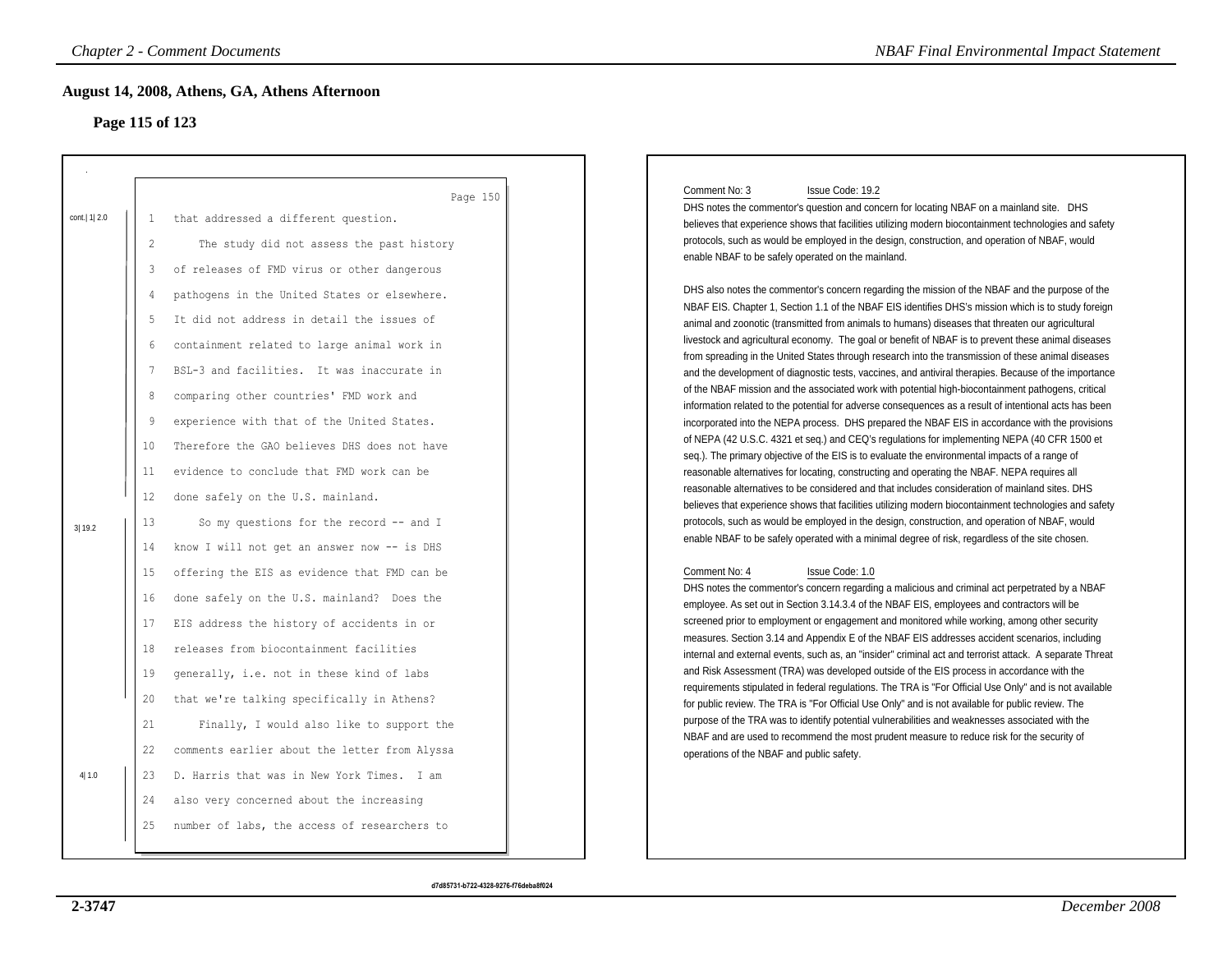# **Page 116 of 123**

|                              | <b>Chapter 2 - Comment Documents</b>                                                                                                                                                                                                                                                                                                                                                                                                                                                                                                                                                                                                                                                                                                                                                                                                                             | <b>NBAF Final Environmental Impact Statement</b>                                                                                                                                                                                                                                                                                                                                                                                                                                                                                                                                                                                                                                                                                                                                                                                                                                                                                                                                                                                                                                                                                                                                                                                                                                                                                                                                                           |
|------------------------------|------------------------------------------------------------------------------------------------------------------------------------------------------------------------------------------------------------------------------------------------------------------------------------------------------------------------------------------------------------------------------------------------------------------------------------------------------------------------------------------------------------------------------------------------------------------------------------------------------------------------------------------------------------------------------------------------------------------------------------------------------------------------------------------------------------------------------------------------------------------|------------------------------------------------------------------------------------------------------------------------------------------------------------------------------------------------------------------------------------------------------------------------------------------------------------------------------------------------------------------------------------------------------------------------------------------------------------------------------------------------------------------------------------------------------------------------------------------------------------------------------------------------------------------------------------------------------------------------------------------------------------------------------------------------------------------------------------------------------------------------------------------------------------------------------------------------------------------------------------------------------------------------------------------------------------------------------------------------------------------------------------------------------------------------------------------------------------------------------------------------------------------------------------------------------------------------------------------------------------------------------------------------------------|
|                              | August 14, 2008, Athens, GA, Athens Afternoon<br>Page 116 of 123                                                                                                                                                                                                                                                                                                                                                                                                                                                                                                                                                                                                                                                                                                                                                                                                 |                                                                                                                                                                                                                                                                                                                                                                                                                                                                                                                                                                                                                                                                                                                                                                                                                                                                                                                                                                                                                                                                                                                                                                                                                                                                                                                                                                                                            |
| cont. 4 1.0                  | Page 151<br>that information and the fact that Dr. Bruce<br>1<br>Ivans, who was responsible now, according to<br>$\overline{c}$<br>our understanding from the U.S. Justice<br>3<br>Department -- I'm concerned about the<br>$\overline{4}$<br>increasing number of individuals who have<br>5<br>access to these dangerous pathogens. And I<br>6<br>would argue that we may, in fact, be the<br>7<br>8<br>cause of this problem.<br>9<br>Thank you for your time.<br>10<br>MS. COGHILL: Thank you, sir.<br>11<br>(Applause.)<br>12<br>MS. COGHILL: Yes, ma'am.<br>13<br>LAURA HALL: My name is Laura Hall, and I<br>14<br>live in Athens. I'm a registered landscape<br>architect, and I've worked in environmental<br>15<br>planning and small community design for the<br>16<br>last 18 years. And so I wanted to comment on<br>17<br>18<br>a couple of things. | Comment No: 1<br>Issue Code: 6.2<br>DHS notes the commentor's concern regarding development of the South Milledge Avenue Site<br>which is described in Section 3.2.3. A change in land use would occur; however, current zoning<br>regulations allow for this type of development. The South Milledge Avenue Site is currently zoned as<br>"Governmental", and construction and operation of the NBAF is consistent with this designation.<br>However, the Clarke County Comprehensive Plan designates the South Milledge Avenue Site as<br>"rural", so an amendment to the comprehensive plan may be required. This information has been<br>added to the NBAF EIS in Section 3.2.3. DHS and USDA ensure that the NBAF operation at the<br>South Milledge Avenue Site will comply with all applicable local, state, and Federal regulations and<br>policies. The visual effects of the NBAF at the South Milledge Avenue Site are also described in<br>Section 3.2.3 of the NBAF EIS. DHS recognizes that the NBAF would be a distinctive visible feature<br>and would alter the viewshed of the area.<br>Comment No: 1<br>Issue Code: 5.2<br>DHS notes the commentor's concern regarding the visual effects of the NBAF which are described in<br>Section 3.2.3 of the NBAF EIS. DHS recognizes that the NBAF would be a distictive visible feature<br>and would alter the visual aesthetics of the area. |
| 1  5.2, 6.2<br>cont.  1  6.2 | 19<br>The first is just how inappropriate<br>siting something this large of a building in<br>20<br>our rural agricultural green space part of<br>21<br>22<br>the county is. It's ridiculous.<br>23<br>I'm sure that we would never allow any<br>sort of store or development of this to go in<br>24                                                                                                                                                                                                                                                                                                                                                                                                                                                                                                                                                              |                                                                                                                                                                                                                                                                                                                                                                                                                                                                                                                                                                                                                                                                                                                                                                                                                                                                                                                                                                                                                                                                                                                                                                                                                                                                                                                                                                                                            |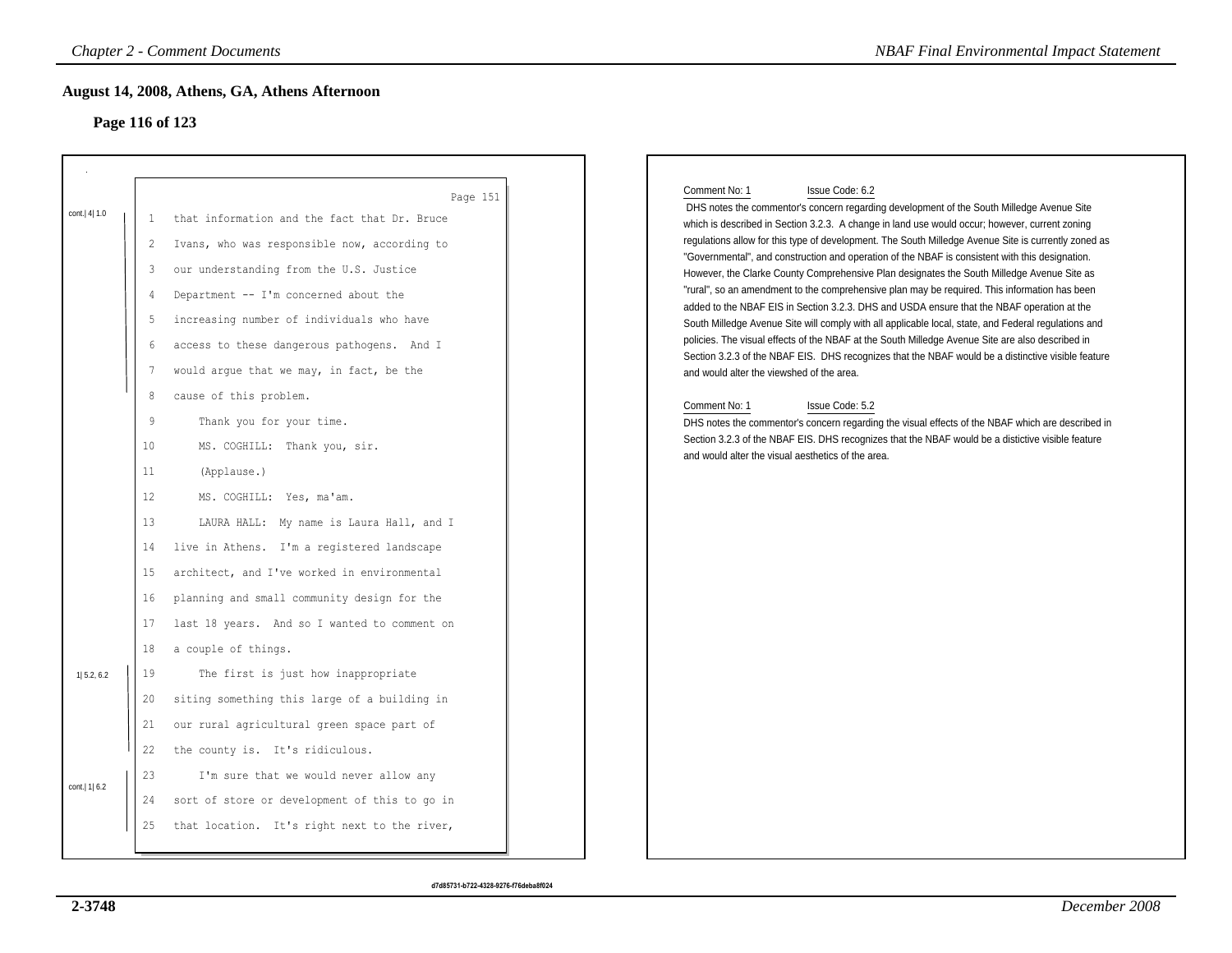## **Page 117 of 123**

|                           |                                                          | August 14, 2008, Athens, GA, Athens Afternoon<br>Page 117 of 123                                                                                                                                                                                                                                                                                                                                       |
|---------------------------|----------------------------------------------------------|--------------------------------------------------------------------------------------------------------------------------------------------------------------------------------------------------------------------------------------------------------------------------------------------------------------------------------------------------------------------------------------------------------|
| cont.   1   6.2<br>2 12.2 | $\mathbf{1}$<br>2<br>3<br>4<br>.5                        | Page 152<br>and it's in our land use plan as low-density<br>development. So that seems pretty crazy.<br>But mostly to locate something with so<br>many obvious potential issues seems really<br>sad and irresponsible to chance locating                                                                                                                                                               |
| 3 25.2                    | 6<br>7<br>8<br>9<br>10<br>11<br>12<br>13<br>14           | something like this right next to our river<br>which is where our drinking water comes from<br>for this town and also next to a bunch of<br>neighborhoods. There's two elementary<br>schools down the road and around the corner.<br>There's farm animals out there. And<br>there's tons of kids in that area.<br>And, you know, Athens is the smallest in<br>area for the state of Georgia. So pretty |
|                           | 15<br>16<br>17<br>18<br>19<br>20<br>21<br>22<br>23<br>24 | much the whole county's very densely<br>populated compared to a lot of places. And<br>I think a lot of people, even if they're not<br>here today to speak, will fight this with<br>money and lawsuits if you guys decide to move<br>forward with this project in this town.<br>Thank you.<br>(Applause.)<br>MS. COGHILL: Thank you.<br>Is there anyone else who would like to                          |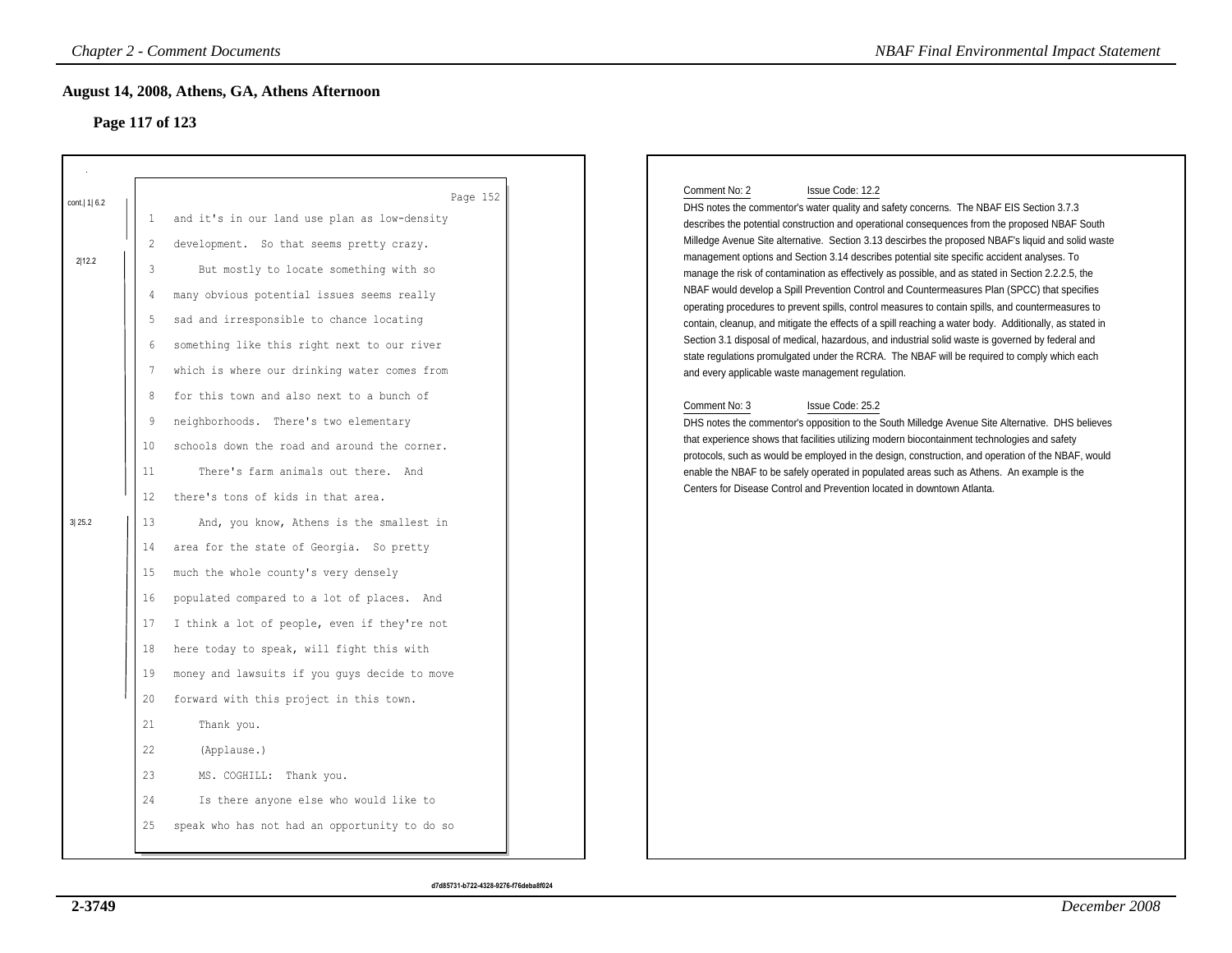## **Page 118 of 123**

|                   | Page 153                                      |
|-------------------|-----------------------------------------------|
|                   | 1 this afternoon?                             |
| 2                 | (NO response.)                                |
| $\mathbf{3}$      | MS. COGHILL: Okay. What we'll do is           |
|                   | 4 we'll take a five-minute break in the event |
| 5                 | that somebody comes in before 4:30 and would  |
|                   | 6 like to speak. And we'll reconvene in five  |
| 7                 | minutes.                                      |
| 8                 | Thank you.                                    |
| 9                 | (A brief recess was taken.)                   |
| 10                | MS. COGHILL: We're just going to see if       |
| 11                | anyone has come in that would like to speak.  |
| $12 \overline{ }$ | (No response.)                                |
| 13                | MS. COGHILL: I'd like to turn the             |
| 14                | meeting over to Jamie.                        |
| 15                | MR. JOHNSON: Thank you, Catherine.            |
| 16                | I want to make sure that everyone has had     |
| 17                | the chance to make their comments. Some of    |
| 18                | you may be coming back tonight. We have       |
| 19                | another meeting. We open up at 6:00, and the  |
| 20                | meeting starts at 7:00.                       |
| 21                | So I really do want to thank people for       |
| 22                | their comments. I think it's fair to say      |
| 23                | that at all the sites.                        |
| 24                | I think we've heard a lot of very             |
| 25                | specific comments this afternoon on the draft |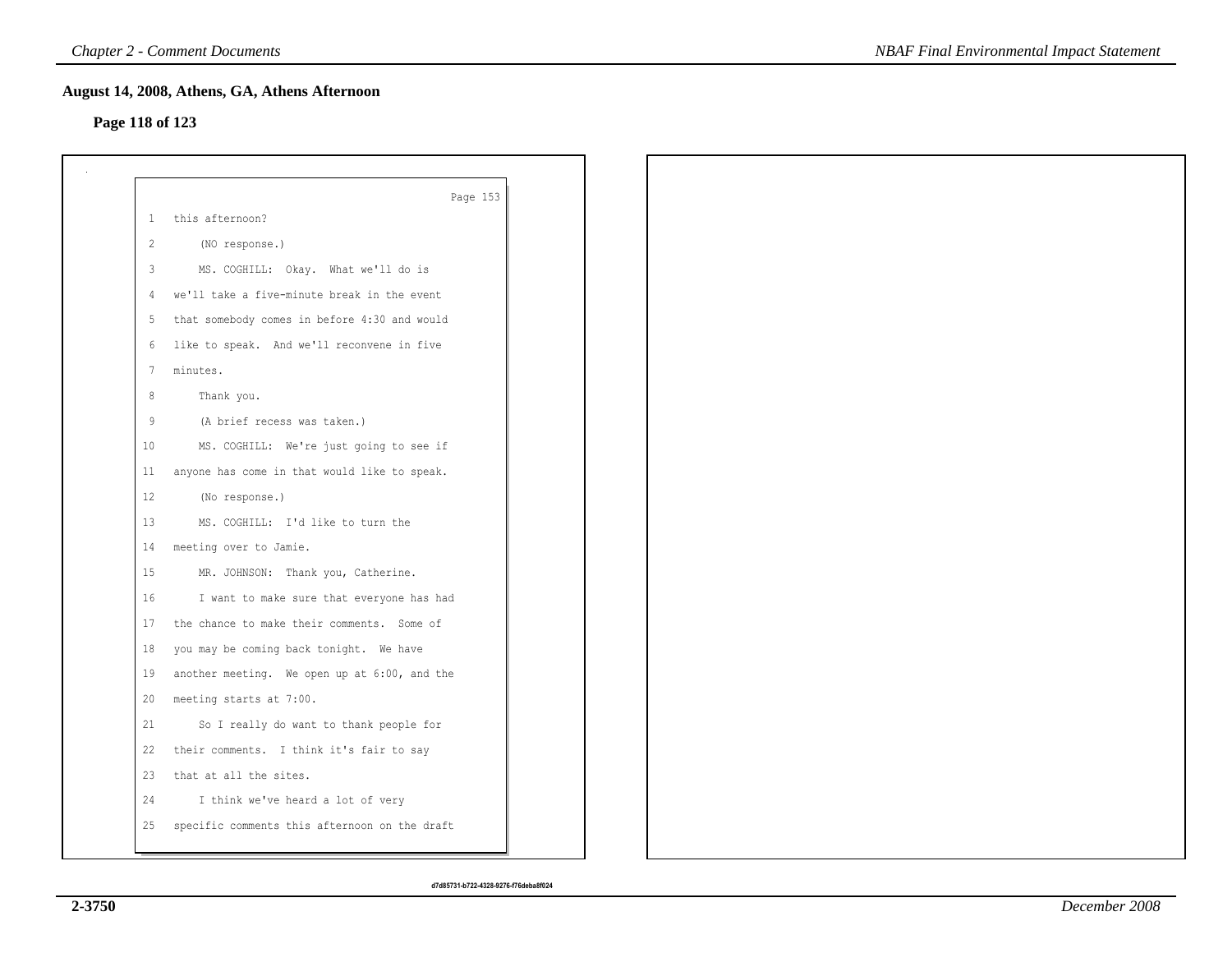## **Page 119 of 123**

| $\mathbf{1}$   | Page 154<br>EIS in the executive summary. And I really |
|----------------|--------------------------------------------------------|
| 2              | appreciate that. I mean, these are the                 |
| 3              | things I am going to commit to fix and get             |
| $\overline{4}$ | right in the final EIS.                                |
| 5              | So we do appreciate the very specific                  |
| 6              | comments and all comments, as well. So if              |
| 7              | you do think of a comment later, you can               |
| 8              | submit it to us by August 25th to be                   |
| $\overline{9}$ | addressed to responded in the final EIS. As            |
| 10             | we said before, the comment period ends the            |
| 11             | 25th, and you have a number of ways to make            |
| 12             | your comments.                                         |
| 13             | So with that we're going to go ahead and               |
| 14             | adjourn the afternoon session. And we look             |
| 15             | forward to seeing some of you back tonight.            |
| 16             | So thank you again for coming.                         |
| 17             | (Meeting concluded at 4:26 p.m.)                       |
| 18             |                                                        |
| 19             |                                                        |
| 20             |                                                        |
| 21             |                                                        |
| 22             |                                                        |
| 23             |                                                        |
| 24             |                                                        |
| 25             |                                                        |
|                |                                                        |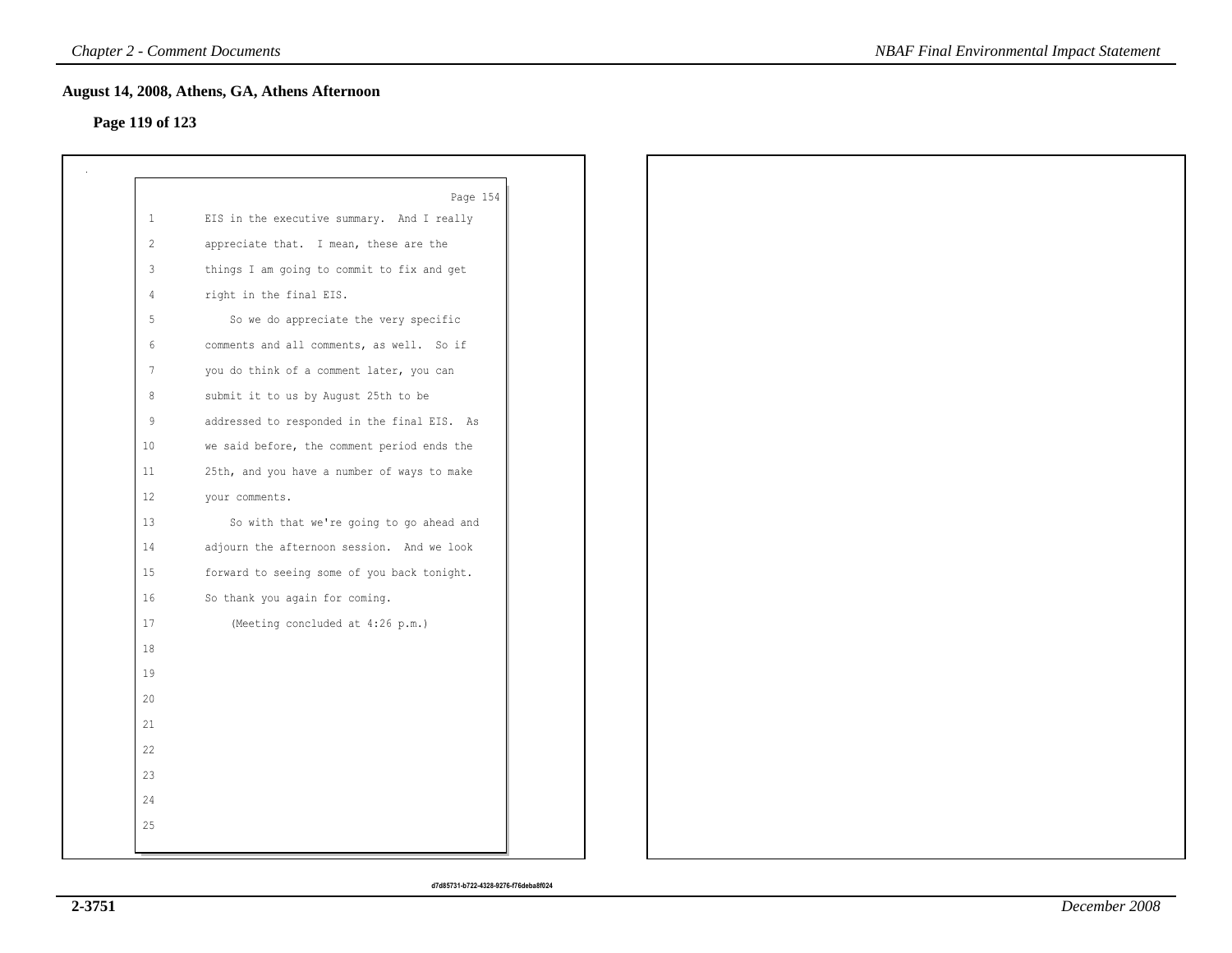## **Page 120 of 123**

|                 | Page 155                                               |
|-----------------|--------------------------------------------------------|
| $\mathbf{1}$    | CERTIFICATE                                            |
| 2               |                                                        |
| 3               | STATE OF GEORGIA:                                      |
| $\overline{4}$  | COUNTY OF JASPER:                                      |
| 5               | I hereby certify that the foregoing transcript         |
| 6               | was reported, as stated in the caption, and reduced to |
| $7\phantom{.0}$ | typewriting under my direction; that the foregoing     |
| 8               | Pages 1 through 152, inclusive, represent a true,      |
| 9               | complete and correct transcript of the said            |
| 10              | proceedings; and I further certify that I am not of    |
| 11              | kin or counsel to the parties in the case, am          |
| 12              | not in the employ of said parties, nor am I in anywise |
| 13              | interested in the result of said case.                 |
| 14              | This, the 25th day of August 2008.                     |
| 15              |                                                        |
| 16              |                                                        |
| $17$            |                                                        |
| 18              |                                                        |
| 19              | Susan W. Tarpley                                       |
| 20              | Certified Court Reporter<br>Certificate No. CCR B-1489 |
| 21              |                                                        |
| 22              |                                                        |
| 23              |                                                        |
| 24              |                                                        |
| 25              |                                                        |
|                 |                                                        |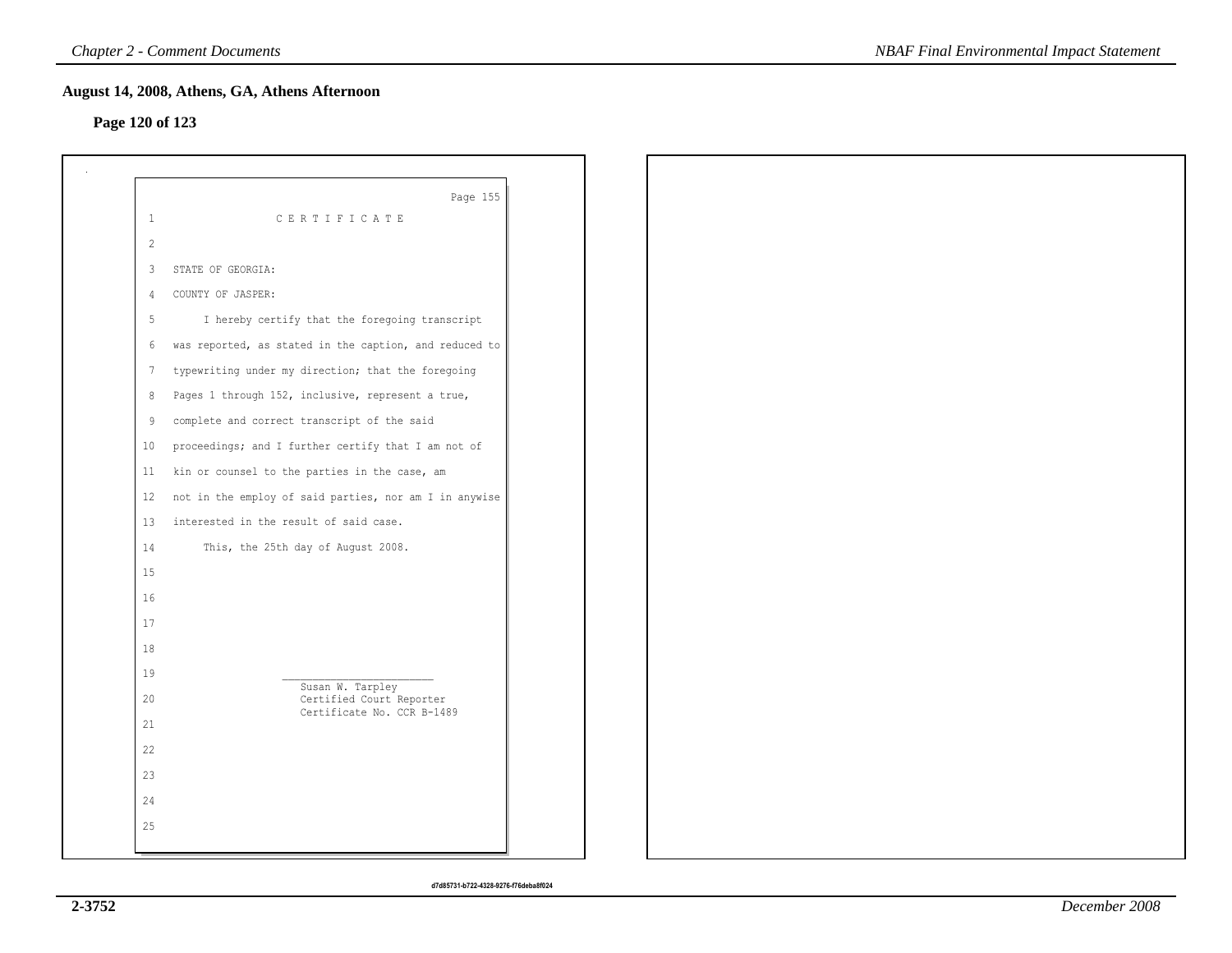### **August 14, 2008, Athens, GA, Athens Afternoon**

# **Page 121 of 123**

| U.S. DEPARTMENT OF HOMELAND SECURITY                                                               |                 | Page 2          |  |  |  |
|----------------------------------------------------------------------------------------------------|-----------------|-----------------|--|--|--|
| NATIONAL BIO AND AGRO-DEFENSE FACILITY<br>DRAFT ENVIRONMENTAL IMPACT STATEMENT<br>(NBAF DRAFT EIS) |                 |                 |  |  |  |
|                                                                                                    | PAGE            | LINE            |  |  |  |
| WELCOME                                                                                            |                 |                 |  |  |  |
| James Johnson                                                                                      | 5 <sub>1</sub>  | $\mathbf{1}$    |  |  |  |
| Catherine Coghill (Moderator)                                                                      | $7\phantom{.0}$ | $1\,$           |  |  |  |
| PRESENTATION                                                                                       |                 |                 |  |  |  |
| James Johnson                                                                                      | 10              | 21              |  |  |  |
| Steve Kappes                                                                                       | 16              | 10              |  |  |  |
| Chuck Pergler                                                                                      | 21              | 23              |  |  |  |
| QUESTION & ANSWER SESSION                                                                          |                 |                 |  |  |  |
| Matt DeGennaro                                                                                     | 37              | $7\phantom{.0}$ |  |  |  |
| Kathy Prescott                                                                                     | 42              | $\mathbf{3}$    |  |  |  |
| Unidentified Speaker                                                                               | 46              | $7\phantom{.0}$ |  |  |  |
| Unidentified Speaker                                                                               | 49              | 24              |  |  |  |
| FORMAL COMMENT SESSION                                                                             |                 |                 |  |  |  |
| Andy Herod                                                                                         | 53              | $7\phantom{.0}$ |  |  |  |
| J. Scott Angle                                                                                     | 55              |                 |  |  |  |
| Pat Wilson                                                                                         | 56              | 22              |  |  |  |
| $\sqrt{2}$                                                                                         |                 |                 |  |  |  |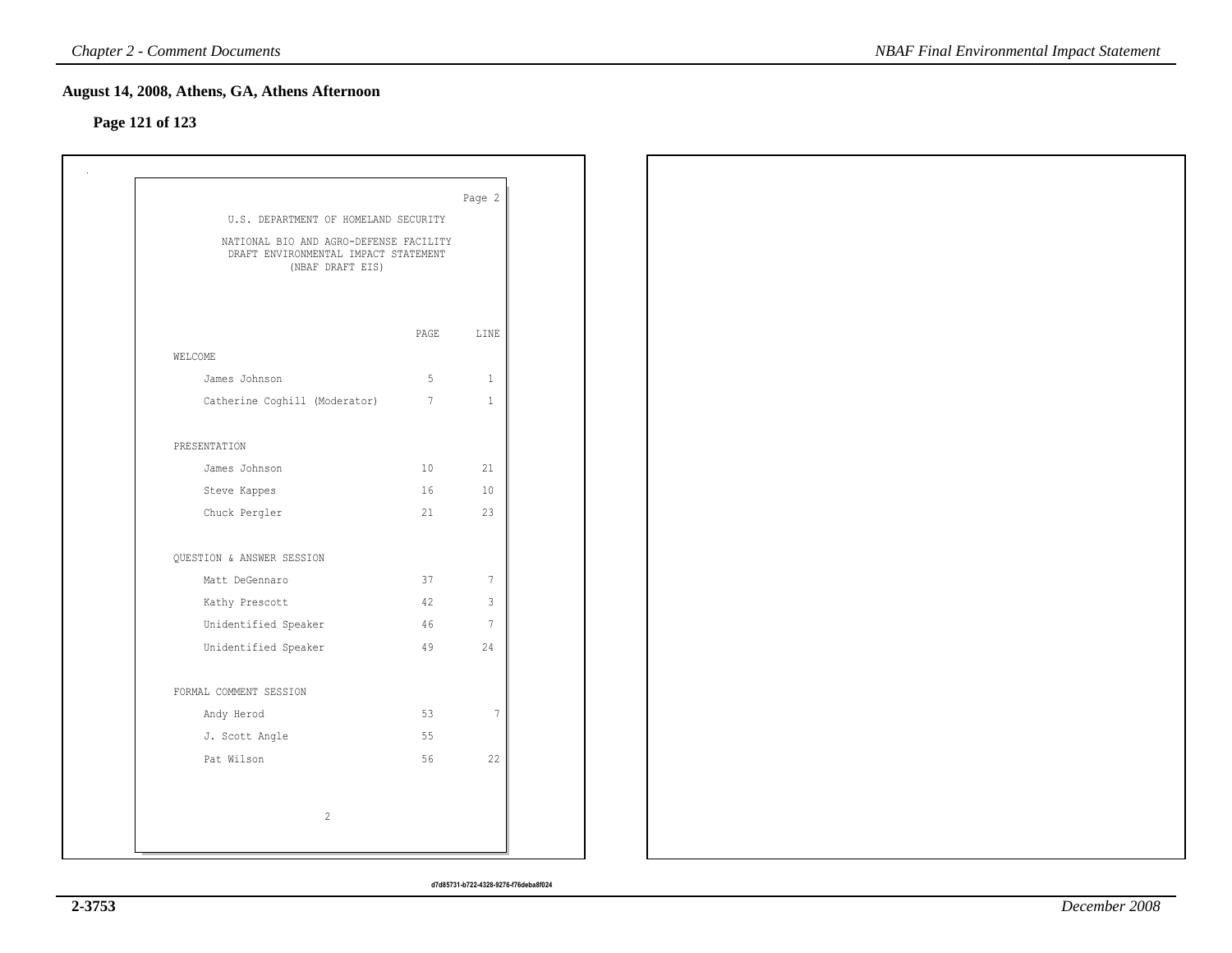### **August 14, 2008, Athens, GA, Athens Afternoon**

### **Page 122 of 123**

|                   |     | Page 3          |
|-------------------|-----|-----------------|
| Janildo Reis      | 60  | 8               |
| Dorinda Dallmeyer | 62  | $\mathbf{1}$    |
| Maria Kuhn        | 65  | $\overline{4}$  |
| Sue Wilde         | 68  | $\overline{2}$  |
| Kathy Prescott    | 71  | $\mathbf{1}$    |
| Egbert Mundt      | 73  | 20              |
| Mike Giles        | 76  | 10 <sup>°</sup> |
| Mike Lacy         | 79  | 17              |
| Mike Wanner       | 81  | <sup>1</sup>    |
| Flora Tydings     | 84  | 13              |
| Kevin Hitchcock   | 86  | 24              |
| Richard Hargrove  | 88  | $\mathbf{1}$    |
| Carol Goerig      | 90  | 5               |
| Grady Thrasher    | 92  | 11              |
| Zhen Fu           | 95  | 14              |
| Richard Cooke     | 97  | - 6             |
| Rebecca Cooke     | 99  | 15              |
| Steve Stice       | 102 | $\overline{7}$  |
| Chris King        | 103 | 5               |
| Walt Cook         | 106 | 21              |
| Brian Brodrick    | 108 | $\overline{4}$  |
| Daniel Mead       | 110 | 18              |
| Tricia Chastain   | 113 | 20              |
| Daniel King       | 115 | 13              |
| Beverly King      | 118 | 5               |
|                   |     |                 |
| 3                 |     |                 |